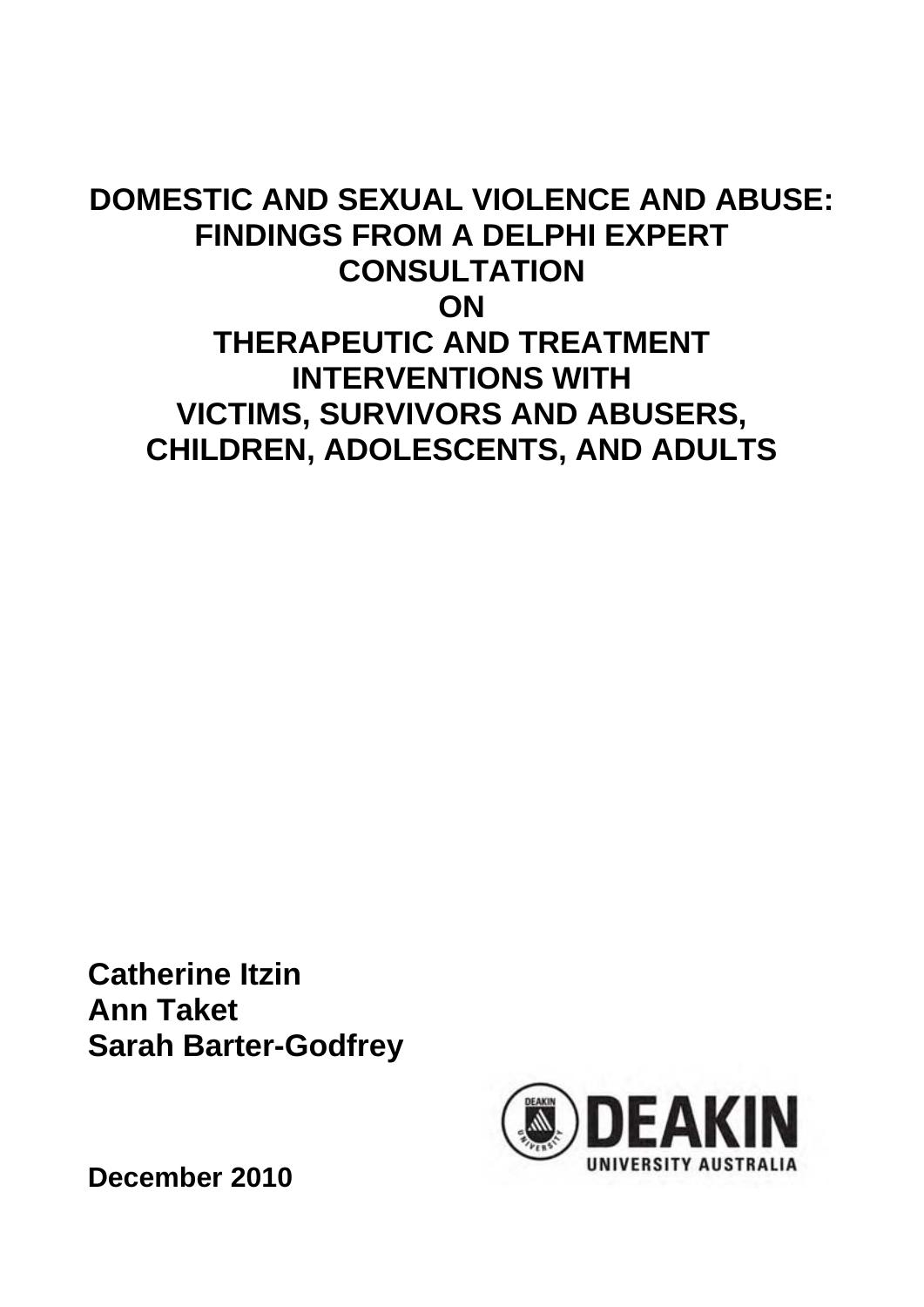#### **Acknowledgements**

We would like to acknowledge the time and effort put into participation in the Delphi consultation by the 285 organisations and individuals who comprised the Delphi Expert group. The thoroughness and detail with which they responded to the three questionnaires gave us a wealth of rich material to work with, and the production of this report simply would not have been possible without this input.

Sadly, Professor Catherine Itzin, the director of the Victims of Violence and Abuse Prevention Programme, and the designer of the Delphi consultation, died while work was being undertaken to finalise this report in March 2010. Professor Ann Taket and Sarah Barter-Godfrey have completed the finalisation, working, where possible, to Professor Itzin's original outline. We hope she would have approved of the way that we have shaped this final version.

We would also like to acknowledge the helpful comments made by the anonymous peer reviewers of the draft report arranged by the Department of Health, London, UK.

The research described in this report was funded by the Department of Health, London, UK. The views and conclusions of the report are those of the researcher(s) and not necessarily the Department of Health.

#### **Suggested citation:**

Itzin C, Taket A, Barter-Godfrey S (2010) Domestic and sexual violence and abuse: findings from a Delphi expert consultation on therapeutic and treatment interventions with victims, survivors and abusers, children, adolescents, and adults. Melbourne, Australia: Deakin University.

© Ann Taket and Sarah Barter-Godfrey, Deakin University, Australia Catherine Itzin, Lincoln University, UK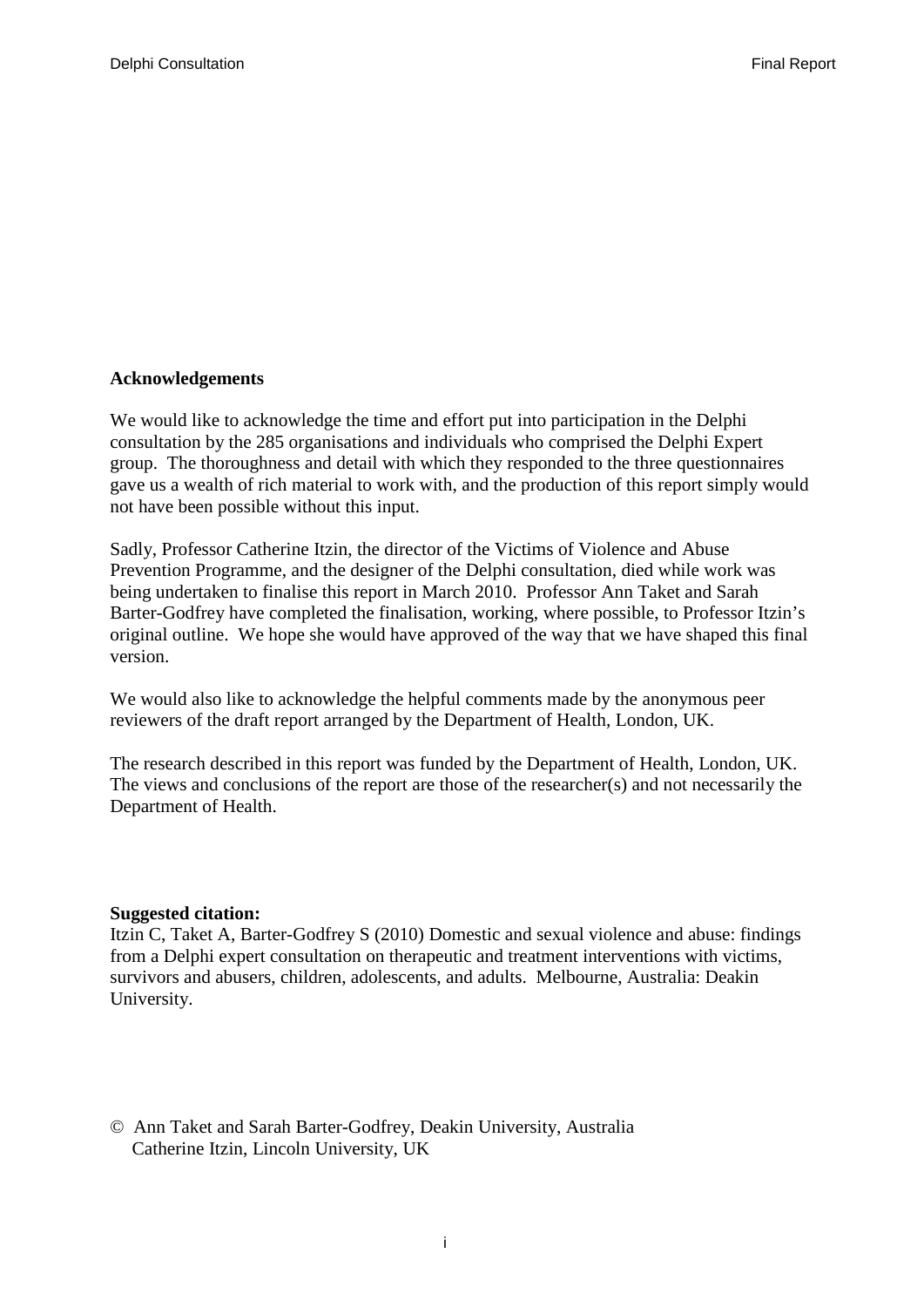### **Contents**

| Findings – principles, values and core beliefs and issues across all programme areas      |  |
|-------------------------------------------------------------------------------------------|--|
|                                                                                           |  |
|                                                                                           |  |
|                                                                                           |  |
|                                                                                           |  |
|                                                                                           |  |
|                                                                                           |  |
|                                                                                           |  |
| Domestic and sexual violence and abuse: a major challenge for mental health services  1   |  |
| The Victims of Violence and Abuse Prevention Programme (VVAPP) 1                          |  |
|                                                                                           |  |
|                                                                                           |  |
|                                                                                           |  |
|                                                                                           |  |
|                                                                                           |  |
|                                                                                           |  |
|                                                                                           |  |
|                                                                                           |  |
|                                                                                           |  |
|                                                                                           |  |
|                                                                                           |  |
|                                                                                           |  |
|                                                                                           |  |
|                                                                                           |  |
|                                                                                           |  |
|                                                                                           |  |
|                                                                                           |  |
|                                                                                           |  |
|                                                                                           |  |
|                                                                                           |  |
|                                                                                           |  |
|                                                                                           |  |
|                                                                                           |  |
|                                                                                           |  |
|                                                                                           |  |
|                                                                                           |  |
| 5.4 Child, adolescent and adult victims/survivors of sexual exploitation in prostitution, |  |
|                                                                                           |  |
| 5.5 Children and young people who display sexually inappropriate behaviour or who         |  |
|                                                                                           |  |
|                                                                                           |  |
|                                                                                           |  |
|                                                                                           |  |
|                                                                                           |  |
|                                                                                           |  |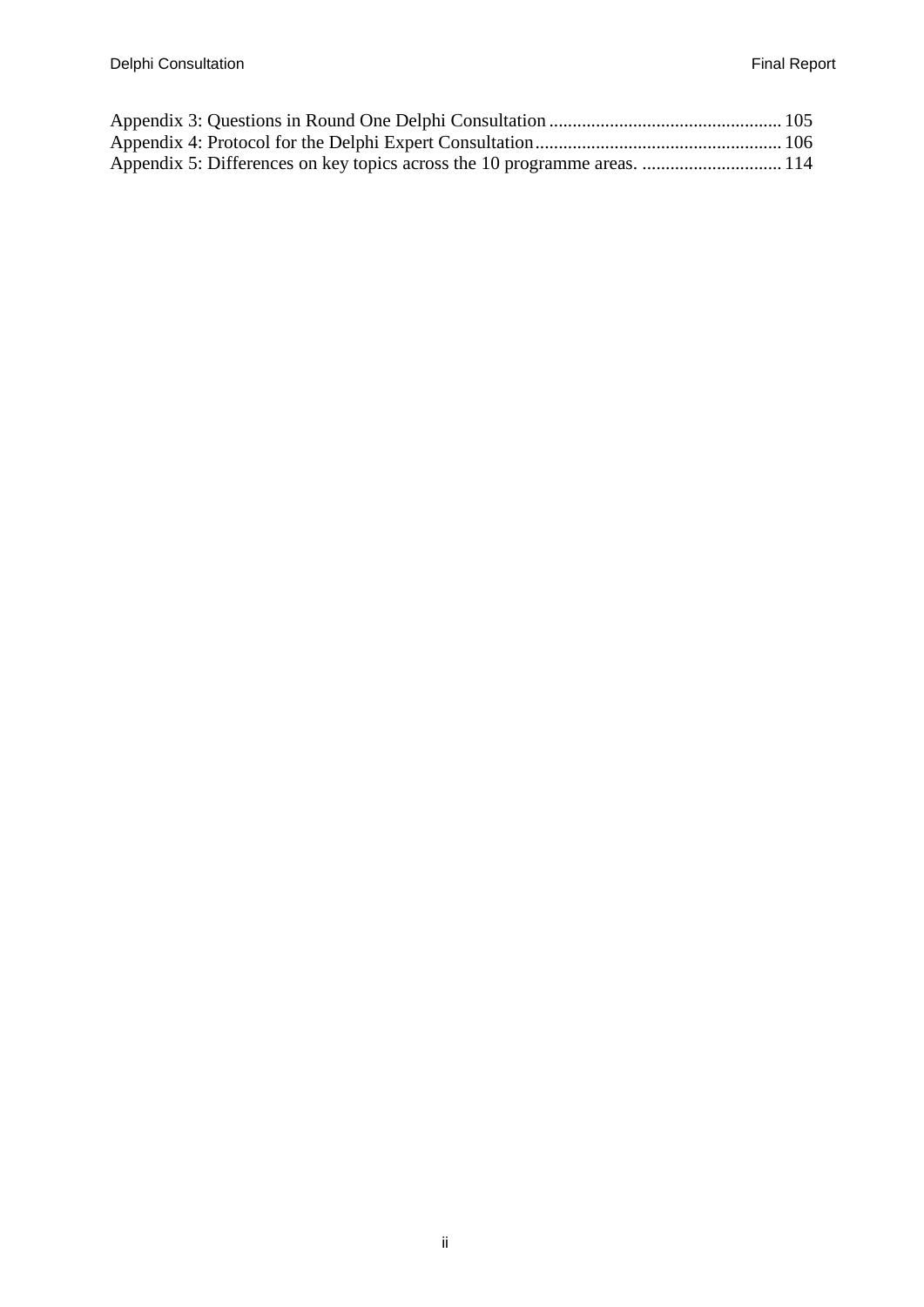# <span id="page-4-0"></span>Executive summary

### <span id="page-4-1"></span>Introduction

This report presents the results of one piece of research conducted as a part of the Victims of Violence and Abuse Prevention Programme (VVAPP), namely a three round Delphi consultation. This Delphi consultation was undertaken to identify where there is and is not consensus among experts about what is known and what works in the treatment and care of people affected by child sexual abuse, domestic violence and abuse, and rape and sexual assault. It enables the identification of areas of agreement and disagreement about effective mental health service responses, and thereby contributes to the evidence base in this area.

### <span id="page-4-2"></span>The scope of the consultation

The consultation covered the ten different areas within the programme, (defined by different types of victim/survivor and abuser/perpetrator):

- 1 Children and young people who have been sexually abused<br>2 Child and adolescent victims of domestic violence and abused
- 2 Child and adolescent victims of domestic violence and abuse
- 3 Child, adolescent and adult victims/survivors of sexual exploitation in prostitution, pornography and trafficking
- 4 Children and young people who display sexually inappropriate behaviour or who sexually abuse other young people, children or adults
- 5 Young people who perpetrate domestic violence and abuse
- 6 Adult victims/survivors of rape and sexual assault
- 7 Adult survivors of childhood sexual abuse
- 8 Adult victims/survivors of domestic violence and abuse
- 9 Adult perpetrators of domestic violence and abuse
- 10 Adult sex offenders

Round 1 of the consultation posed a set of mainly open questions for each of the above 10 programme areas in turn. The questions covered the following broad topics:

- Principles and Core Beliefs
- Effective Interventions
- Managing Safety and Risk
- Training
- Prevention
- Improving Outcomes
- Addressing Obstacles

The questions used in Round 1 are contained in Appendix 3. Participants in the consultation were asked to answer on the basis of their experience. Coverage of the research literature was reserved for the literature reviews that were carried out as a separate part of the VVAPP programme.

#### <span id="page-4-3"></span>The respondents in the consultation

Participation was invited from all the different constituencies involved in the VVAPP programme, both experts by experience and experts by profession. The following sources were used:

- VVAPP specialist advisors;
- Members of the VVAPP expert groups and their nominees;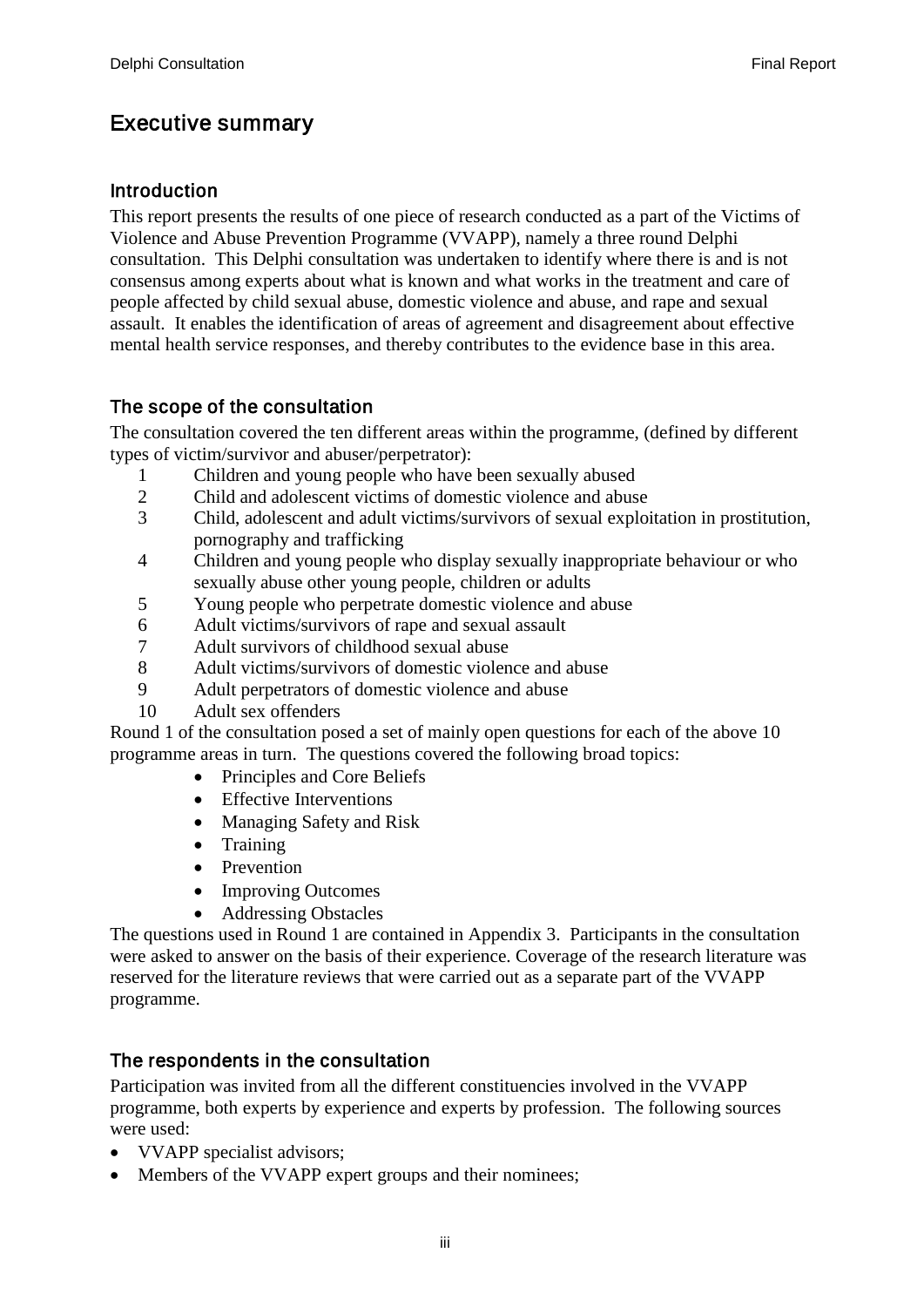- Royal Colleges, professional bodies, and their nominees;
- Children's charities and their nominees;
- Survivor organizations and their nominees;
- Voluntary and independent sector organizations providing sexual violence or domestic violence and abuse services for victims/survivors or perpetrators, and their nominees;
- The police, through Association of Chief Police Officers (ACPO) leads on topics covered by the programme;
- NIMHE experts by experience network.

All invited constituencies were represented in the responses received in each of the 3 rounds. Responses were accepted from individuals or organizations. Respondents were invited to provide responses in relation to each of the programme areas in which they considered they had expertise.

There were 285 responses in Round 1, 130 responses in Round 2 and 91 responses in Round 3. Of the respondents, 68 responded in all three rounds; 23 responded to Rounds 1 and 3; 62 responded in Rounds 1 and 2 and 132 responded only in Round 1. The response rates in Round 2 and Round 3 were 46% and 32% respectively. Overall, 54% of the Round 1 respondents replied to at least one further round (i.e. in Round 2 and/or Round 3).

### <span id="page-5-0"></span>Findings – principles, values and core beliefs and issues across all programme areas (chapter 3)

In each round respondents were asked to comment on principles, values and core beliefs. Analysis in Round 1 identified five clusters of themes: power and responsibility; protection, safety and risk management; interventions; criminal justice; working together, providing and sharing information. A fair amount of commonality was identified across all 10 programme areas. Diversity, inclusion, equal treatment and basic human rights principles were strongly suggested as fundamentally important, suggesting that a human rights/equalities framework was a required basis for policy and practice, with explicit attention to gender, sexuality, ethnicity, and disability within this. A second over-arching theme was the notion of the importance of a victim/survivor centred approach (associated with characteristics such as empowerment, giving control and choice to victims/survivors); this was suggested, by some, to include choice for victims/survivors in terms of the gender, sexuality and age of the person they work with. Differences were identified in the way victims/survivors were viewed compared to abusers/perpetrators.

The use of a wide variety of therapeutic approaches was also something common across all programme areas. This was reinforced in the responses to the list of therapeutic approaches provided in Round 1 (see question 4 in Appendix 3), where in each of the programme areas each of the approaches was reported as useful/helpful by some respondents.

Respondents were asked to comment on two existing sets of guidelines that were mentioned frequently in the responses to Round 1. The respondents were generally supportive of both the BACP Ethical Framework and the Respect Guidelines, with high percentages agreeing that they are the most appropriate guidelines presently available (Round 2; 72% and 81% of respondents respectively).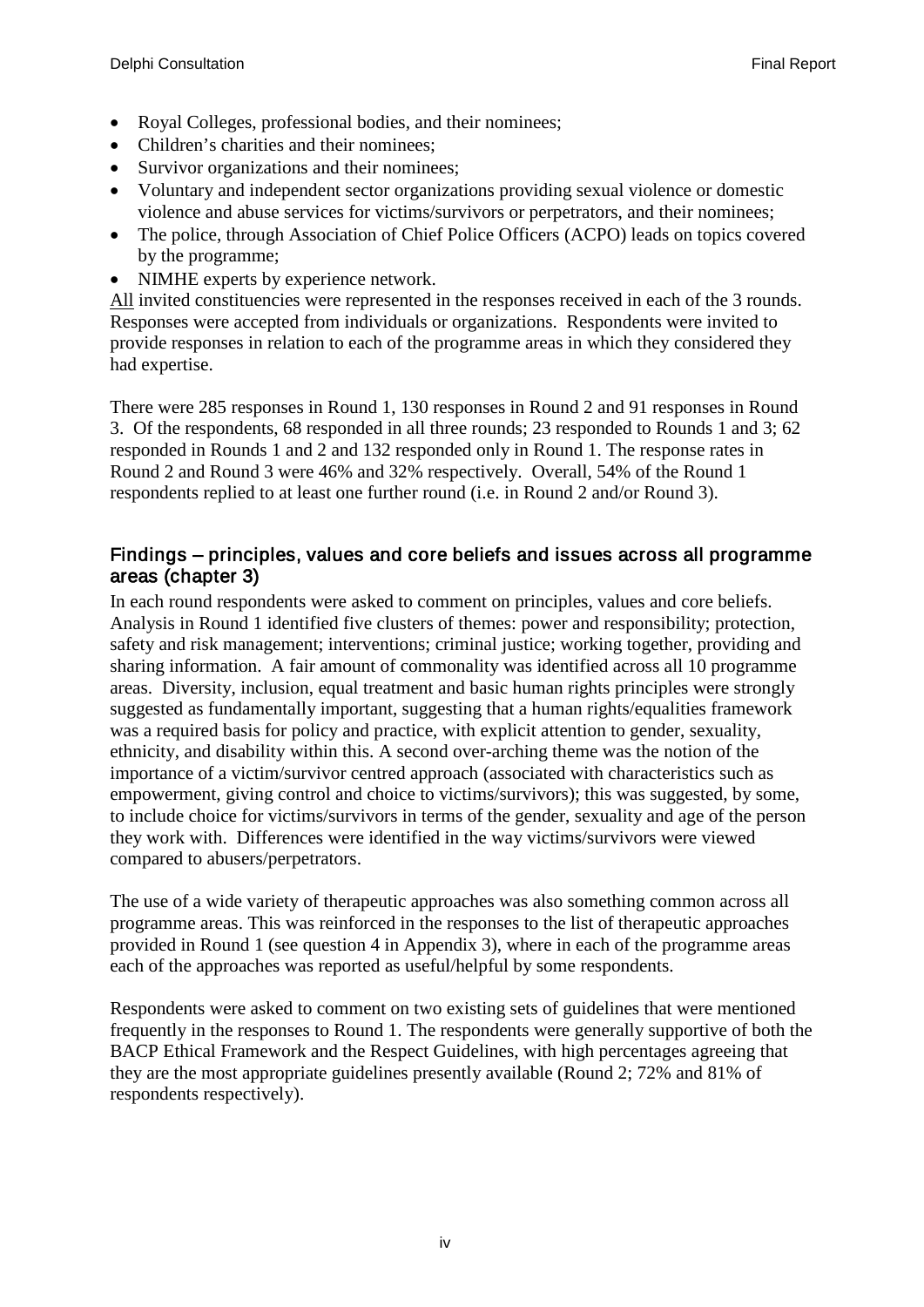### <span id="page-6-0"></span>Findings within programme areas (chapters 4 and 5)

Within each programme area, respondents were asked to comment on which therapeutic approaches might be considered helpful, and analysis of these responses identified the most frequently chosen approaches for each programme area. Respondents were also asked to indicate their position of agreement or disagreement in response to a variety of statements about interventions, approaches, training and treatment of clients. For many items there was a clear majority position (of agreement, neutral or disagreement), which is defined as where the most frequently held of these positions was held by at least 20% more respondents than the next most frequently held position. For some items the majority position was less clear (i.e. there was less difference in the percentage of respondents holding the majority view and the next largest group), and in a minority of items, there was a unanimous response. Each of the ten programme areas identified at least one item on which all the respondents could agree or be neutral. As well as developing potential consensus, the method of re-assessing items in Round 3 also allowed respondents to re-position their views in light of previous findings and discussion. This did not occur in all programme areas, but where a clear majority position changed between Rounds 2 and 3, this is highlighted in the body of the report.

Respondents in Rounds 2 and 3 were asked to comment only in areas in which they had experience and expertise. By identifying which areas respondents had declared that they had experience in as a part of Round 1, it was possible to examine whether there were differences in responses between those who declared expertise in the area in Round 1, and those who had answered in the particular programme area in a later Round. For the majority of items, the declared-expert position did not vary from the overall respondent position. However, for a small number of items (8 out of 209 in Round 3) there was a difference between declaredexperts and others. These points of contention have implication for developing policies that are both informed by experts in the area and acceptable to the broader expert group.

#### **Adult victims/survivors of domestic violence and abuse (chapter 4.1)**

In Round 1 there were 99 respondents, 83 in Round 2 and 54 in Round 3.

One item drew unanimous agreement/complete consensus in Round 3: 'there is no single therapeutic approach that works best for every victim/survivor in this group' (54 respondents).

Two further items received no disagreement in Round 3: 'the approaches used should be needs-led and victim/survivor centred' (53 respondents); and, 'behavioural and cognitive approaches on their own are insufficient to meet victim/survivors' needs' (53 respondents). This may indicate that general principles are emerging about how to respond and conceptualise services provided for adult victim/survivors of domestic violence and abuse.

Diverse positions emerged, and were maintained throughout, in relation to: the role of medication in treatment; the use of conflict management techniques; the value and place of mediation; and the value of routine enquiry.

# **Children and adolescent victims of domestic violence and abuse (chapter 4.2)**

In Round 1 there were 40 respondents, 75 in Round 2 and 51 in Round 3.

Three items generated no disagreement from the respondents in Round 3: 'choice of therapeutic intervention should be needs led, guided by the age and maturation of the child and their individual experiences and degree of victimisation' (49 respondents); 'children need access to therapies without their parents present, abusive or non-abusive', (49 respondents);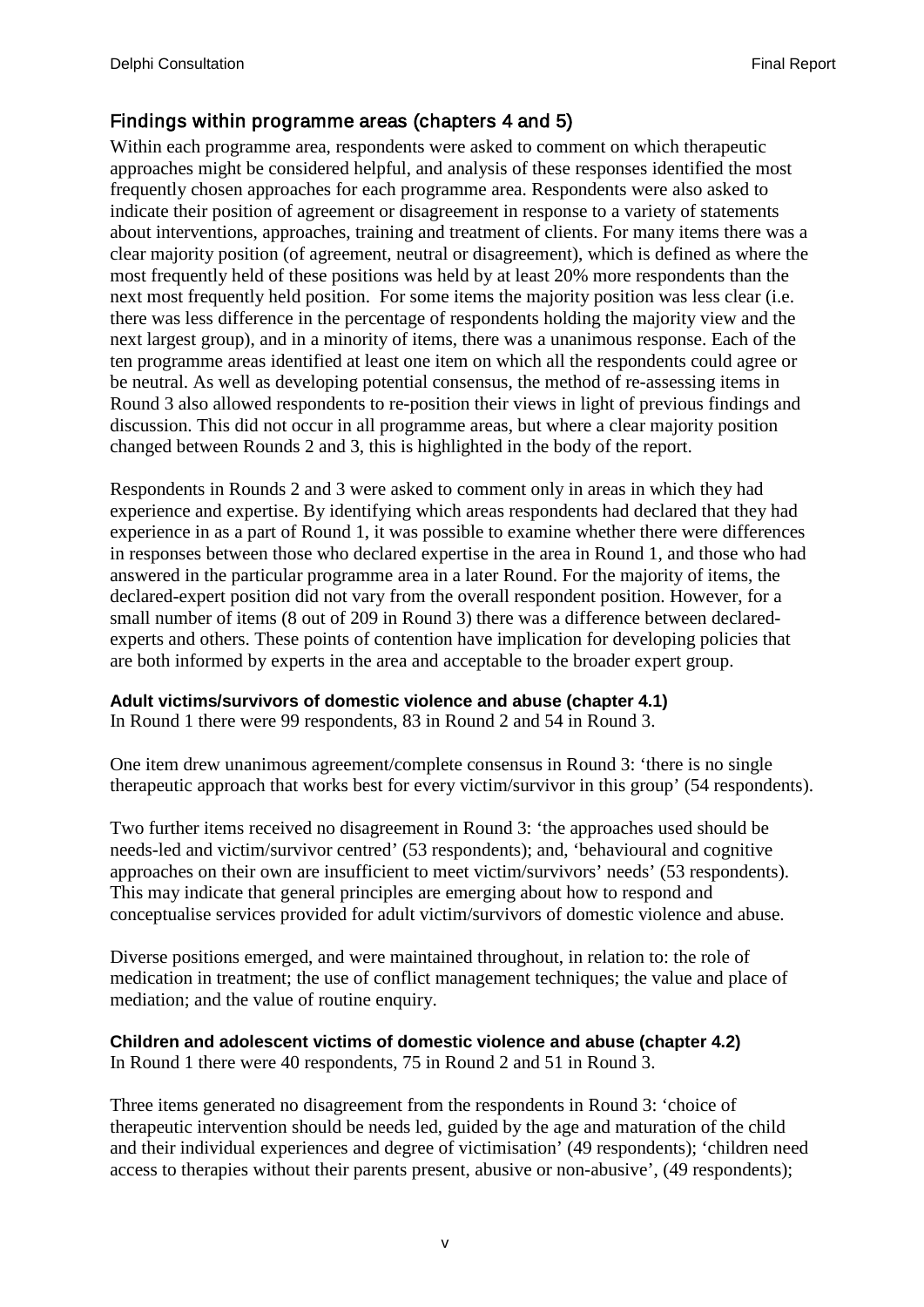and, 'the child's therapeutic intervention (including its pace) should be considered independently from any therapy for the non-abusing parent' (48 respondents).

There was disagreement about engaging children in interventions prior to the end of the threat, or presence, of abuse. Declared experts indicated a clear majority position of disagreement with the statement that safety and separation are pre-requisites to therapeutic intervention, however for all respondents there was more discordance in positions with 56% in agreement and 40% in disagreement, with 4% neutral (Round 3, 50 respondents).

#### **Adult perpetrators of domestic violence and abuse (chapter 4.3)**

In Round 1 there were 37 respondents, 64 in Round 2 and 41 in Round 3.

Two almost completely polarized positions arose within the responses on this programme area, based on the use of two different definitions of domestic violence. The first of these positions was held by those who saw (or defined) domestic violence as being about the use of coercive control within an intimate relationship, and the second by those who saw (or defined) the term domestic violence as covering a much wider field of difficulties within an intimate relationship. Both positions recognized the existence of female perpetrators of domestic violence and abuse, and the existence of domestic violence and abuse in homosexual relationships (both male and female). Within the responses in all three rounds of the consultation, the first position was more common than the second.

Two items drew unanimous agreement from the respondents: 'there is no single approach that works best for every member of this group' (Round 3, 41 respondents); and, 'it is important to work in ways which are meaningful to perpetrators from different cultures and backgrounds' (Round 3, 41 respondents). For one further item, 'it is important to avoid collusion with perpetrators' justifications for their behaviour', there was unanimous agreement in Round 2 (58 respondents), and no disagreement, but one neutral respondent, in Round 3 (40 respondents).

There was some lack of consensus about the timing of group work. In response to the statement that 'group work should only be considered after successful individual therapy/ work' declared experts were split between agreement and disagreement, compared with a clear majority position of disagreement in all respondents (Round 3, 37 responses).

#### **Young people who perpetrate domestic violence and abuse (chapter 4.4)** In Round 1 there were 11 respondents, 62 in Round 2 and 40 in Round 3.

On three items, there was unanimous agreement from the respondents: 'there is no single approach that works best for every individual in this group' (Round 3, 38 respondents); 'interventions that work best are multifaceted, tailored to assessed psychosocial needs, intensive and, usually, long term' (Round 3, 38 respondents); 'the engagement of the young person in the management of his/her problems is crucial' (Round 3, 36 respondents).

There was indication of moving towards agreement about where best to place young people who abuse others, with no disagreement (but some neutral respondents remained) in Round 3 with the statement that 'provision of residential settings for therapy are important for some young people in this group' (Round 3, 37 respondents).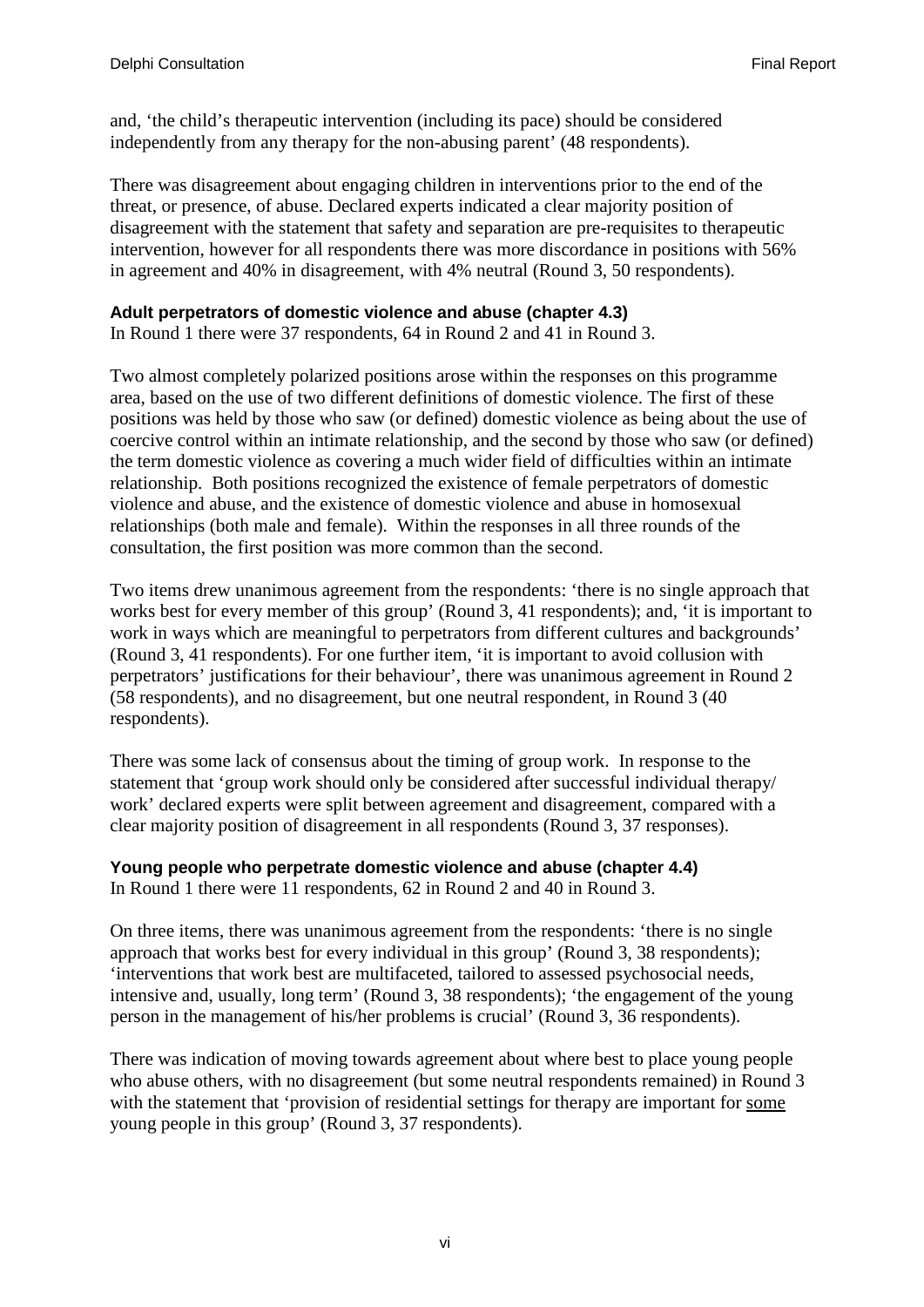For three further items, there was no disagreement: 'there is a need for the development of more specialist interventions for abusing children' (Round 3, 40 respondents); 'through specialist services, it is possible to work with this group both as offenders and as victims of domestic violence and abuse' (Round 3, 33 respondents); 'parents/carers should be assessed for their potential harm or support before being included in therapy for this group' (Round 3, 35 respondents).

For one further item, 'behavioural and cognitive approaches on their own are insufficient to meet the needs of this group', there was no disagreement with the position in Round 2 (54 respondents), however there was one respondent in Round 3 who disagreed (out of 37 respondents).

More than any of the other programme areas, there is a strong agreed message here about how to respond to young people who perpetrate domestic violence or abuse through flexible engagement in specialist services, and striking a balance between perpetrator and victim approaches.

#### **Adult victims/survivors of rape and sexual assault (chapter 5.1)**

In Round 1 there were 99 respondents, 103 in Round 2 and 73 in Round 3.

Two items about approaches within interventions produced no disagreement in Round 3: 'there is no single therapeutic approach that works best for every victim/survivor in this group' (71 respondents); 'the approaches used should be needs-led and victim/survivor centred' (71 respondents).

There was one area where a notable divergent position was maintained about whether men who are raped need to be offered services that are separate from female rape victims/ survivors, and whether therapies for men are distinct and different than those required for women. In Round 3, 51% of respondents agreed or strongly agreed that male services should be separate from female services, with 34% disagreeing and 16% neutral (63 respondents in total). In terms of whether distinct and different therapies are required for men and women, in Round 3, 30% of respondents agreed or strongly agreed while 48% disagreed and 22% were neutral (60 respondents in total). These are key issues for service providers in terms of accessibility and acceptability and may require further elaboration.

#### **Adult survivors of childhood sexual abuse (chapter 5.2)**

In Round 1 there were 123 respondents, 102 in Round 2 and 70 in Round 3.

Two items drew unanimous agreement in Round 3: 'there is no single therapeutic approach that works best for every victim/survivor in this group' (69 respondents); and, 'the approaches used should be needs-led and victim/survivor centred' (69 respondents). For one further item, there was no disagreement in Round 3, and two respondents who espoused a neutral position: 'behavioural and cognitive approaches on their own are insufficient to meet victim/survivors' needs' (67 respondents).

There were a number of areas where no clear majority position existed, and divergent views remained in all rounds. The first of these was in relation to the use of three specific forms of therapy, namely: regression, hypnotherapy, and inner child techniques. The second area was in terms of whether therapy should always be offered on an open-ended basis. The third area was in relation to the necessity for qualifications and accredited training.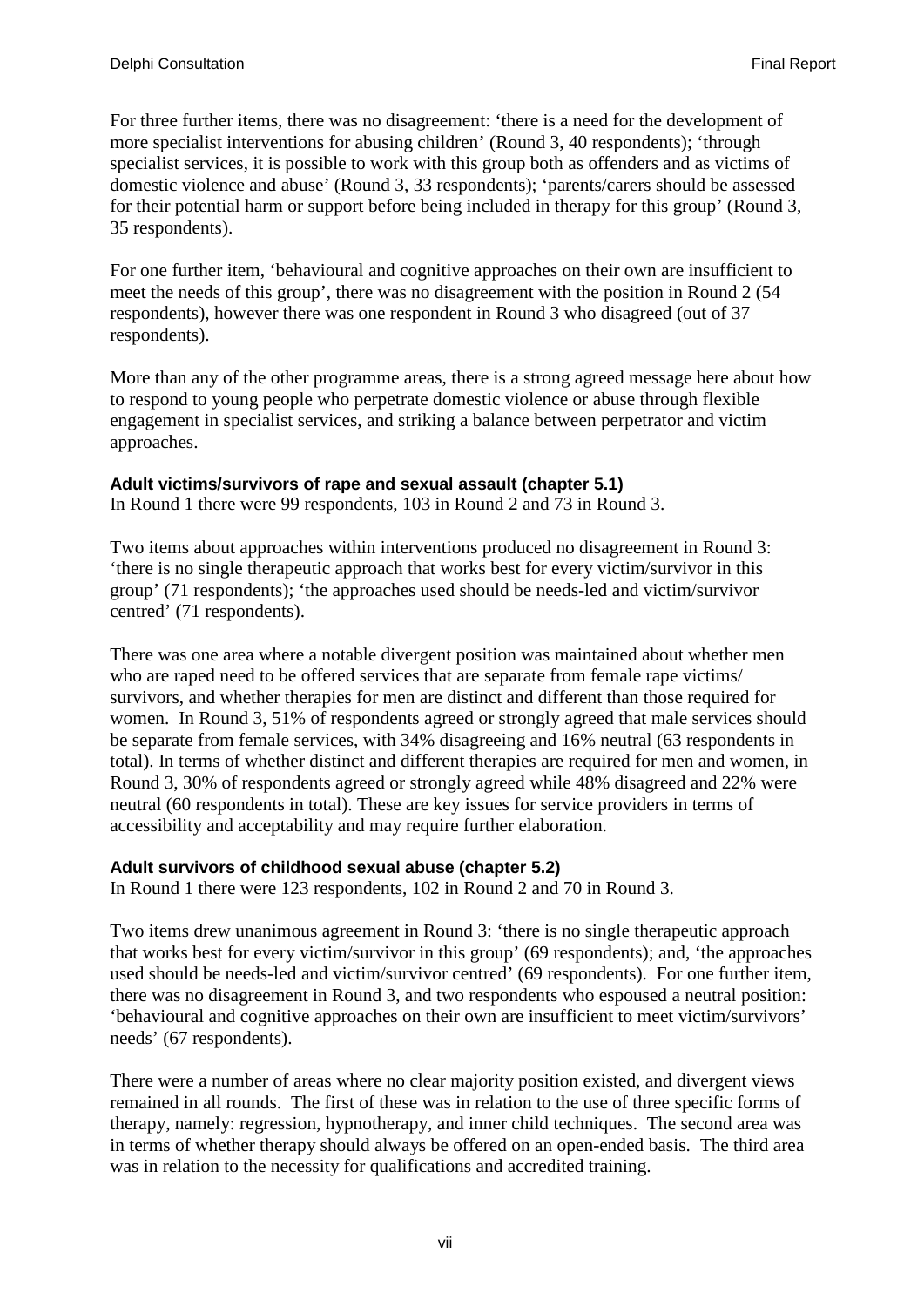There was broad endorsement of person-centred approaches that are tailored to the individual client, though there remains debate about the role and appropriateness of some approaches for some clients.

#### **Children and young people who have been sexually abused (chapter 5.3)**

In Round 1 there were 60 respondents, 88 in Round 2 and 67 in Round 3.

One item generated complete unanimity in Round 3, namely that the ideal position is to be able to offer a choice of therapist gender (60 respondents).

Three items generated no disagreement from respondents: 'children need access to therapies without their parents present' (Round 3, 57 respondents); 'cognitive distortions which the child may possess can be explored either directly or through play' (Round 3, 25 respondents); 'cognitive distortions which the child may possess can be explored either directly or through the arts therapies/psychotherapies' (Round 3, 29 respondents).

For one further item, 'the approaches used should be needs led and victim/survivor centred', there was no disagreement in Round 2 (88 respondents), but this consensus was not present in Round 3 (1 respondent out of 65 disagreed).

Two statements indicated disagreement between the declared expert and overall respondent majority positions. Declared experts indicated a clear majority position of disagreement with the statement that 'therapeutic intervention is unlikely to be helpful (and may actually be harmful) if it is provided while a child is continuing to be sexually abused', whereas the overall group of respondents showed no clear majority position, 50% agreed, 44% disagreed and 6% were neutral (Round 3, 52 respondents). Declared experts indicated a clear majority position of disagreement with the statement that 'therapeutic work should not start until the safety of the child/young person is established', whereas the overall group of respondents showed no clear majority position, 54% agreed, 39% disagreed and 7% were neutral (Round 3, 56 respondents). These two points have serious implications for setting working practices that engage with children whilst abuse is ongoing, and may need further attention to address the diverging views within the overall respondent group.

Additional comments indicated that there is a need for therapeutic and educational services for non-abusing parents, and for work to be carried out with carers and family members as well as the children.

#### **Child, adolescent, and adult victims/survivors of sexual exploitation in prostitution, pornography and trafficking (chapter 5.4)**

In Round 1 there were 36 respondents, 72 in Round 2 and 49 in Round 3.

There was unanimous agreement in Round 3 that 'the approaches used should be needs led and victim/survivor centred' (47 respondents). There were three items where no disagreement from the respondents in Round 3 was expressed: 'there is no single therapeutic approach that works best for every victim/survivor in this group' (49 respondents); 'it is most helpful to think in terms of a 'toolkit' of approaches, each of which may be useful at a particular stage for a particular individual' (48 respondents); 'secure accommodation in offender institutions does not provide a suitable therapeutic setting for those who have been harmed by prostitution, pornography and trafficking' (47 respondents).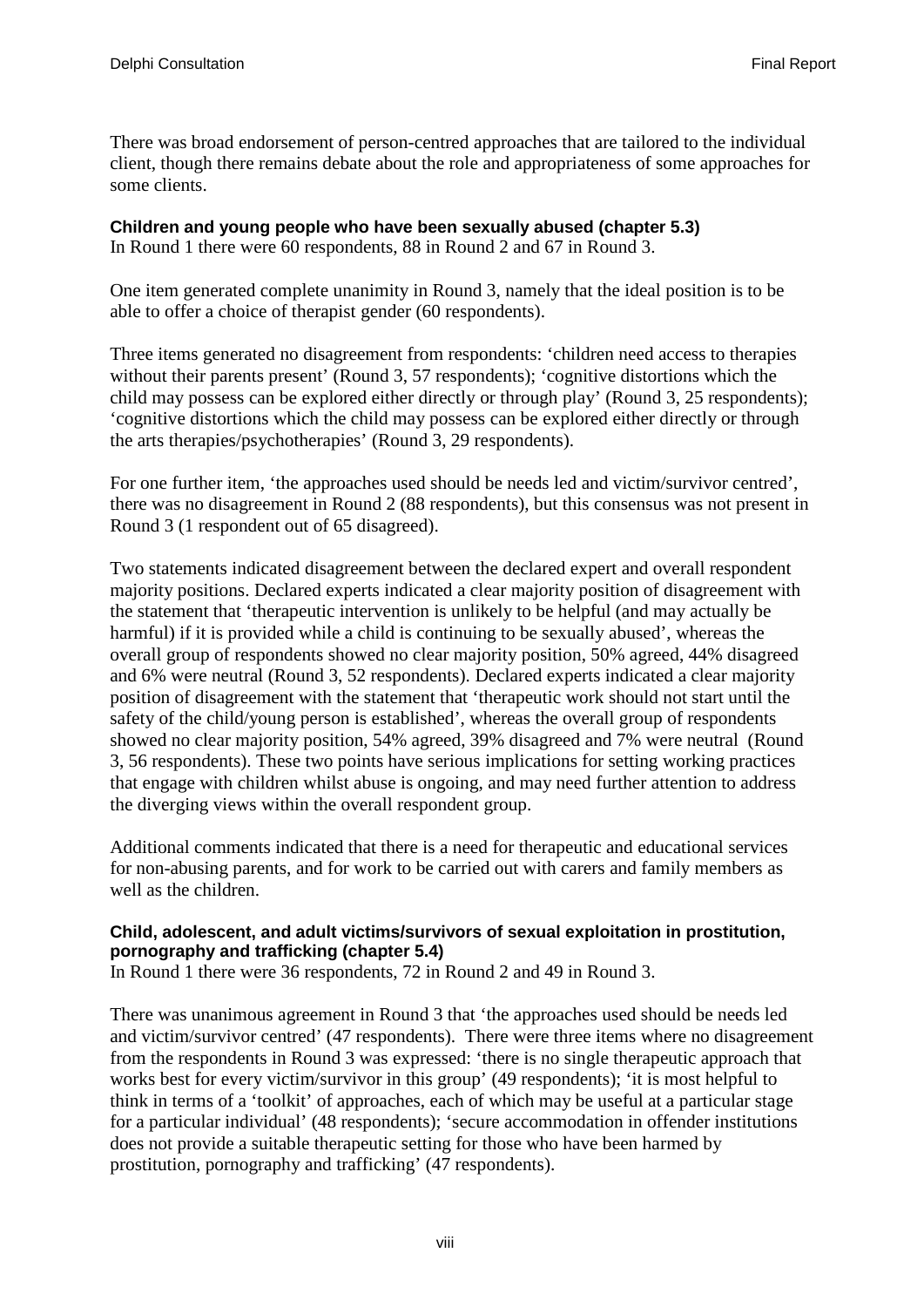Although there was less agreement about the specifics of interventions, there was a general agreement that clients need flexible and adaptable interventions. Additional comments suggest that it is important that services are provided with flexible access routes.

**Children and young people who display sexually inappropriate behaviour or who sexually abuse other young people, children or adults (chapter 5.5)** In Round 1 there were 31 respondents, 62 in Round 2 and 37 in Round 3.

Three items received no disagreement from respondents in Round 3: 'there is a need for the development of more specialist interventions for abusing children' (37 respondents); 'the engagement of the young person in the management of his/her problems is crucial' (35 respondents); and, 'provision of residential settings for therapy are important for some children/young people in this group' (30 respondents).

There was no clear majority opinion from respondents about the statement that 'all interventions should include/involve the young person's parents and/or carers directly', diverging positions were maintained throughout the consultation. In Round 3, 32% agreed, 43 % disagreed and 26% were neutral (35 respondents).

In both Rounds 2 and 3 there was a clear majority agreement with the statement that 'secure accommodation in offender institutions does not provide a suitable therapeutic setting for this group'.

Additional comments advanced that the label of sex offender is not suitable for children. In conjunction with the above positions on the role of family, secure accommodation, and residential settings, it is apparent that there is room for further debate about where in the system to place young people who display sexually inappropriate behaviour.

#### **Adult sex offenders (chapter 5.6)**

In Round 1 there were 33 respondents, 45 in Round 2 and 38 in Round 3.

Only one item drew unanimous agreement for this client group: there is no single approach that works best for every member of this group (Round 3; 34 respondents).

There was no clear majority opinion from respondents about the value of group work for offenders, the value of medication as an adjunct to psychological treatment, or about the involvement of family members in therapy/treatment for sex offenders. The split of views in these areas therefore merit careful examination.

Additional comments also suggested that there is a need for sexual dysfunction clinics and services for people who have no criminal record but are concerned about their behaviour or desire to act, and potential for confidential telephone lines for those who have sexual interest in children.

#### <span id="page-10-0"></span>In conclusion

The Delphi consultation has produced a detailed synthesis of views, with a high level of consensus in relation to the topics of: principles, values and core beliefs; prevention; managing safety and risk; training; improving outcomes and addressing obstacles.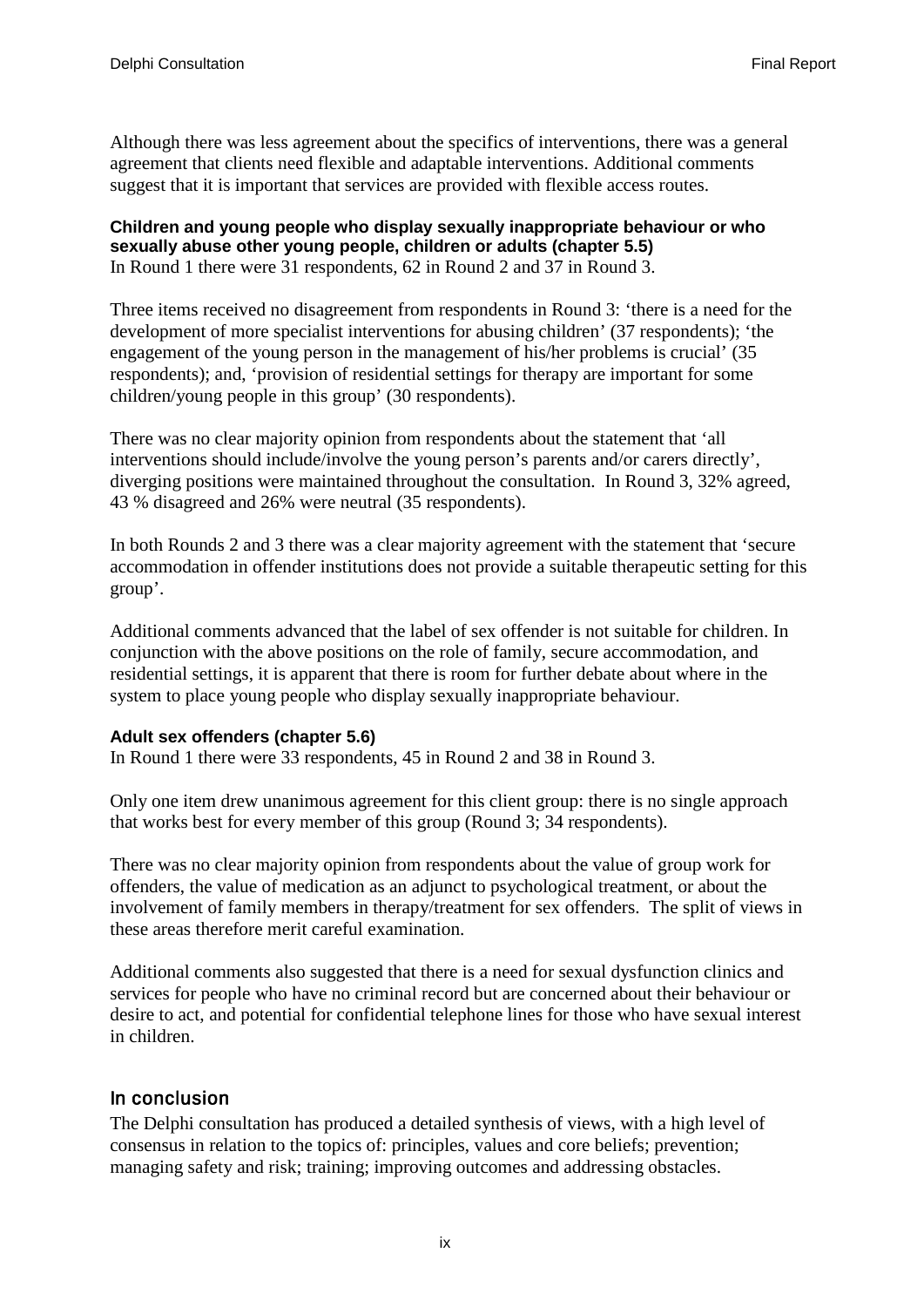Within the topic of effective interventions in terms of therapeutic and treatment approaches, although areas of consensus exist (as detailed above), there is much more complexity within each of the ten programme areas. Across the ten programme areas there remained minority positions for most of the statements presented, indicating the breadth and nuances of the expertise explored within the consultation. However, for many of the statements, a clear majority position could be identified, and there were broadly coherent themes emerging from the responses, endorsing person-centred approaches, which are flexible and responsive to the individual needs, readiness and experience of the client. The experts have offered a broad range of knowledge and experience, and from this, in each programme area some clear messages about best practice and broadly acceptable approaches to service provision do emerge. There are a number of areas however, detailed above and/or in the body of the report, in which divergent positions are held, and were maintained throughout the rounds in the consultation.

Areas of movement and difference between declared experts and the broader expert group are particularly important to reflect on in developing guidelines, as well as in discussions on developing services and working practices. Emerging support for engaging with abusing partners may be controversial for some experts; there remains strong opposition to this and where there is strong conflict of opinion it is important for policy to offer the flexibility that was so widely endorsed throughout the programme areas. Additionally, there may not be space for coming to a consensus opinion about where in the system to place children and young people who perpetrate violence and abuse simply because there is no ideal place at present; reflected in the strong endorsement for developing more specific services. The findings from this consultation in terms of areas of non-consensus and movement, point to topics that require further scrutiny, against the backdrop of broad consensus about good working practices and service provision. **It is very important that in using the results of this consultation, reference is made to the full report, and not just to the contents of this summary.**

### <span id="page-11-0"></span>Limitations of the consultation

The consultation was carried out to a very tight timetable, within a strictly limited budget. This probably adversely affected the response rates, although the rates reported above can be considered good in the circumstances and adequate for the analysis presented here. It also meant that it was not possible to consider more than three rounds. Given the complexity of the issues addressed (and the breadth of the consultation), it is perhaps not surprising that many areas remained where consensus was not reached, at least part of this may have been due to the limitation to three rounds. Limitations of time and resource also constrained the analysis that it was possible to carry out. In addition, in relation to some of the ten programme areas, the number of respondents on particular points was small (less than 5). Care is therefore needed in interpreting percentages where the number of respondents is small. Throughout the report, numbers of respondents are given in the tables, so that the reader may see where caution is required in interpretation.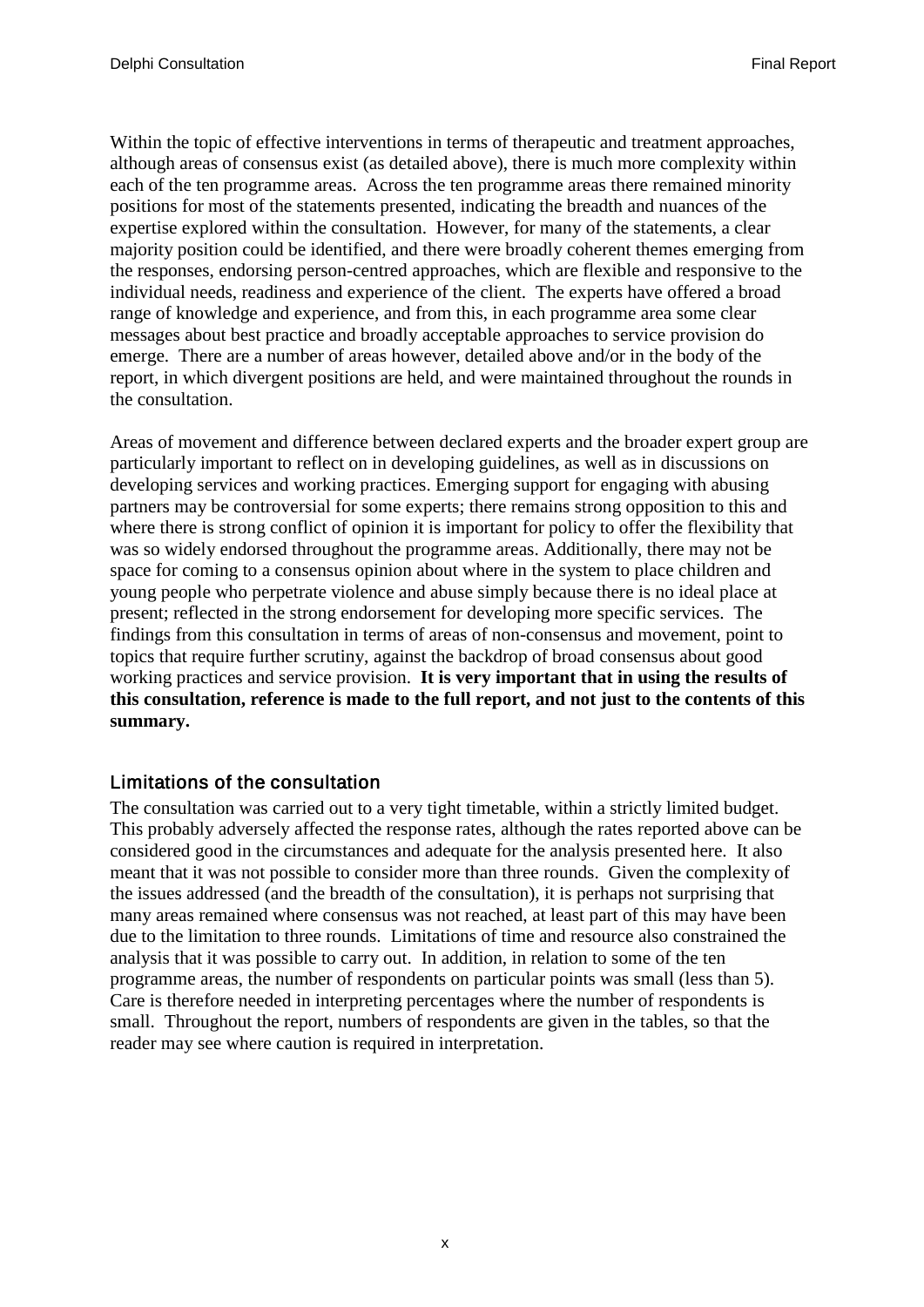# <span id="page-12-0"></span>List of Tables

| Table 2.2: Numbers of respondents by programme area, total and organisational, in each        |
|-----------------------------------------------------------------------------------------------|
|                                                                                               |
| Table 3.1: Power, Responsibility and Challenges and Protection, Safety and Risk               |
|                                                                                               |
|                                                                                               |
|                                                                                               |
| Table 3.4: Difference between victims/survivors and abusers/perpetrators  19                  |
|                                                                                               |
|                                                                                               |
| Table 3.7 Managing safety and risk: Components specific to particular programme areas  24     |
|                                                                                               |
|                                                                                               |
| Table 3.10 Training content specific to particular programme areas at tertiary level  30      |
| Table 3.11: Prevention: interventions specific to particular programme areas 33               |
| Table 3.12 Improving outcomes and addressing obstacles: Specific suggestions  35              |
| Table 3.13 Improving outcomes and addressing obstacles: Suggestions specific to particular    |
|                                                                                               |
| Table 4.1: Views on helpful/useful approaches and on approaches that should not be used:      |
|                                                                                               |
| Table 4.2: Therapeutic approaches for adult victims/survivors of domestic violence and abuse, |
|                                                                                               |
| Table 4.3: Therapeutic approaches for adult victims/survivors of domestic violence and abuse  |
|                                                                                               |
| Table 4.4: Therapeutic approaches for adult victims/survivors of domestic violence and abuse  |
| - anger management, conflict resolution, couple counselling, reconciliation and therapist     |
|                                                                                               |
| Table 4.5: Therapeutic approaches for adult victims/survivors of domestic violence and abuse  |
| - power and control models, professionals and qualifications, Round 3 43                      |
| Table 4.6 Views on helpful/useful approaches and on approaches that should not be used:       |
| child and adolescent victims of domestic violence and abuse, Round 1 46                       |
| Table 4.7: Therapeutic approaches for child and adolescent victims of domestic violence and   |
|                                                                                               |
| Table 4.8: Therapeutic approaches for child and adolescent victims of domestic violence and   |
| abuse – family therapy, involvement of parents/family mutual support and self-help,           |
|                                                                                               |
| Table 4.9 Therapeutic approaches for child and adolescent victims of domestic violence and    |
|                                                                                               |
| Table 4.10: Views on helpful/useful approaches and on approaches that should not be used:     |
|                                                                                               |
| Table 4.11: Therapeutic approaches for adult perpetrators of domestic violence and abuse,     |
|                                                                                               |
| Table 4.12 Therapeutic approaches for adult perpetrators of domestic violence and abuse,      |
|                                                                                               |
| Table 4.13: Views on helpful/useful approaches and on approaches that should not be used:     |
|                                                                                               |
|                                                                                               |
| Table 4.14: Therapeutic approaches for young people who perpetrate domestic violence and      |
|                                                                                               |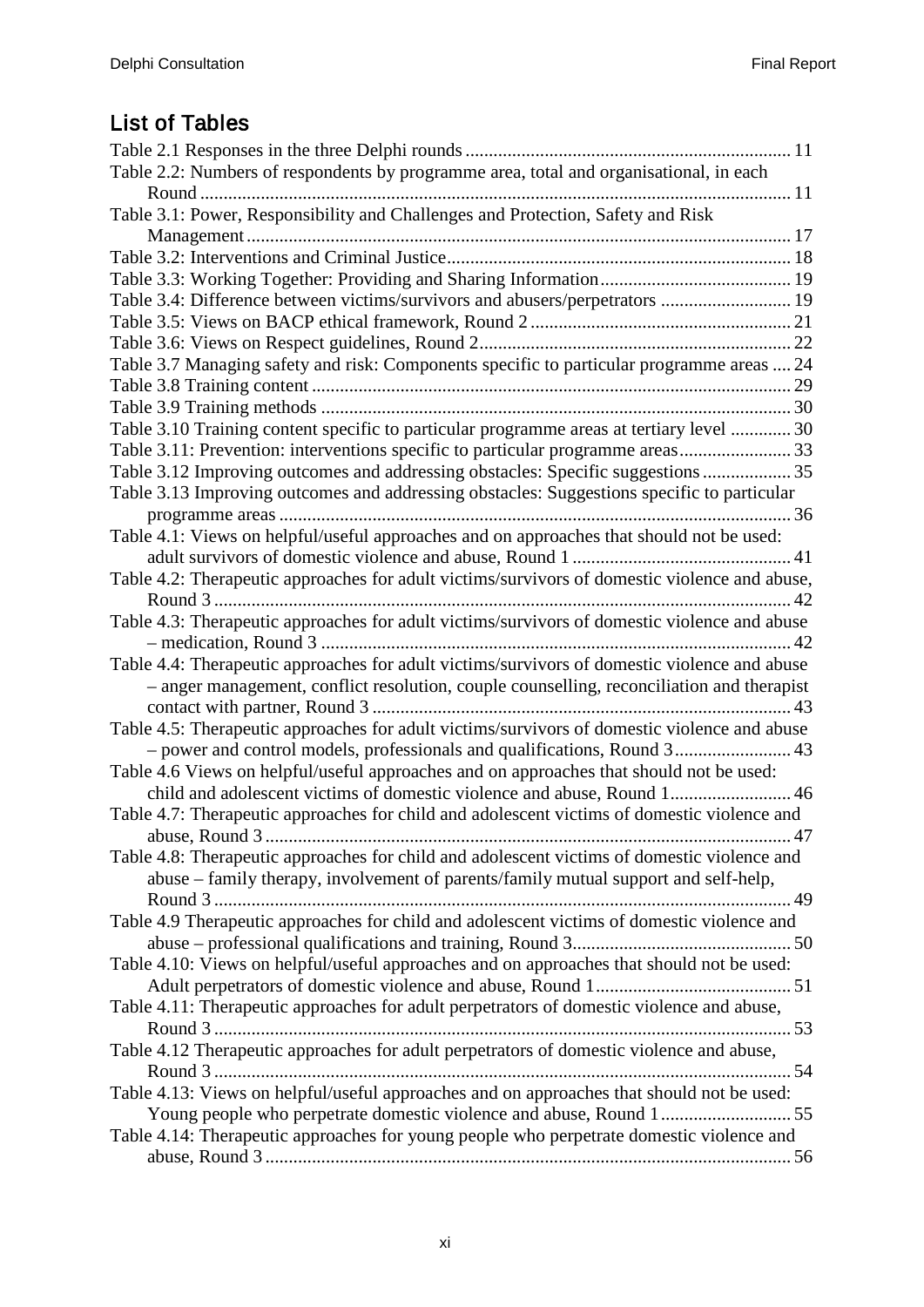| Table 4.15: Therapeutic approaches for young people who perpetrate domestic violence and                                                                                        |
|---------------------------------------------------------------------------------------------------------------------------------------------------------------------------------|
|                                                                                                                                                                                 |
| Table 4.16: Therapeutic approaches for young people who perpetrate domestic violence and                                                                                        |
|                                                                                                                                                                                 |
| Table 5.1 Views on helpful/useful approaches and on approaches that should not be used:                                                                                         |
|                                                                                                                                                                                 |
| Table 5.2: Therapeutic approaches for adult victims/survivors of rape and sexual assault,                                                                                       |
| Table 5.3: Therapeutic approaches for adult victims/survivors of rape and sexual assault – the                                                                                  |
| use of touch, the gender of the therapist, survivor literature, mutual support/self-help,                                                                                       |
|                                                                                                                                                                                 |
| Table 5.4: Views on helpful/useful approaches and on approaches that should not be used:                                                                                        |
|                                                                                                                                                                                 |
| Table 5.5: Therapeutic approaches for adult survivors of childhood sexual abuse, Round 367<br>Table 5.6: Therapeutic approaches for adult survivors of childhood sexual abuse – |
|                                                                                                                                                                                 |
| Table 5.7: Therapeutic approaches for adult survivors of childhood sexual abuse – contracting                                                                                   |
| Table 5.8: Therapeutic approaches for adult survivors of childhood sexual abuse – the role of                                                                                   |
| touch, the gender of the therapist and the use of survivor literature, Round 3  69                                                                                              |
| Table 5.9: Therapeutic approaches for adult survivors of childhood sexual abuse –                                                                                               |
|                                                                                                                                                                                 |
| Table 5.10: Views on helpful/useful approaches and on approaches that should not be used:                                                                                       |
|                                                                                                                                                                                 |
| Table 5.11: Therapeutic approaches for children and young people who have been sexually                                                                                         |
|                                                                                                                                                                                 |
| Table 5.12: Therapeutic approaches for children and young people who have been sexually                                                                                         |
|                                                                                                                                                                                 |
| Table 5.13: Therapeutic approaches for children and young people who have been sexually                                                                                         |
|                                                                                                                                                                                 |
| Table 5.14: Therapeutic approaches for children and young people who have been sexually                                                                                         |
| abused – involvement of parents/family, the use of play and arts therapies, and mutual                                                                                          |
| . 75                                                                                                                                                                            |
| Table 5.15: Therapeutic approaches for children and young people who have been sexually                                                                                         |
|                                                                                                                                                                                 |
| Table 5.16: Views on helpful/useful approaches and on approaches that should not be used:                                                                                       |
| Child, adolescent and adult victims/survivors of sexual exploitation in prostitution,                                                                                           |
|                                                                                                                                                                                 |
| Table 5.17: Therapeutic approaches for child, adolescent and adult victims/survivors of sexual                                                                                  |
| exploitation in prostitution, pornography and trafficking, Round 3  80                                                                                                          |
| Table 5.18: Therapeutic approaches for child, adolescent and adult victims/survivors of sexual                                                                                  |
| exploitation in prostitution, pornography and trafficking - value of different approaches                                                                                       |
|                                                                                                                                                                                 |
| Table 5.19: Therapeutic approaches for child, adolescent and adult victims/survivors of sexual                                                                                  |
| exploitation in prostitution, pornography and trafficking - professional qualifications,                                                                                        |
|                                                                                                                                                                                 |
| Table 5.20: Views on helpful/useful approaches and on approaches that should not be used:                                                                                       |
| Children and young people who display sexually inappropriate behaviour or who                                                                                                   |
|                                                                                                                                                                                 |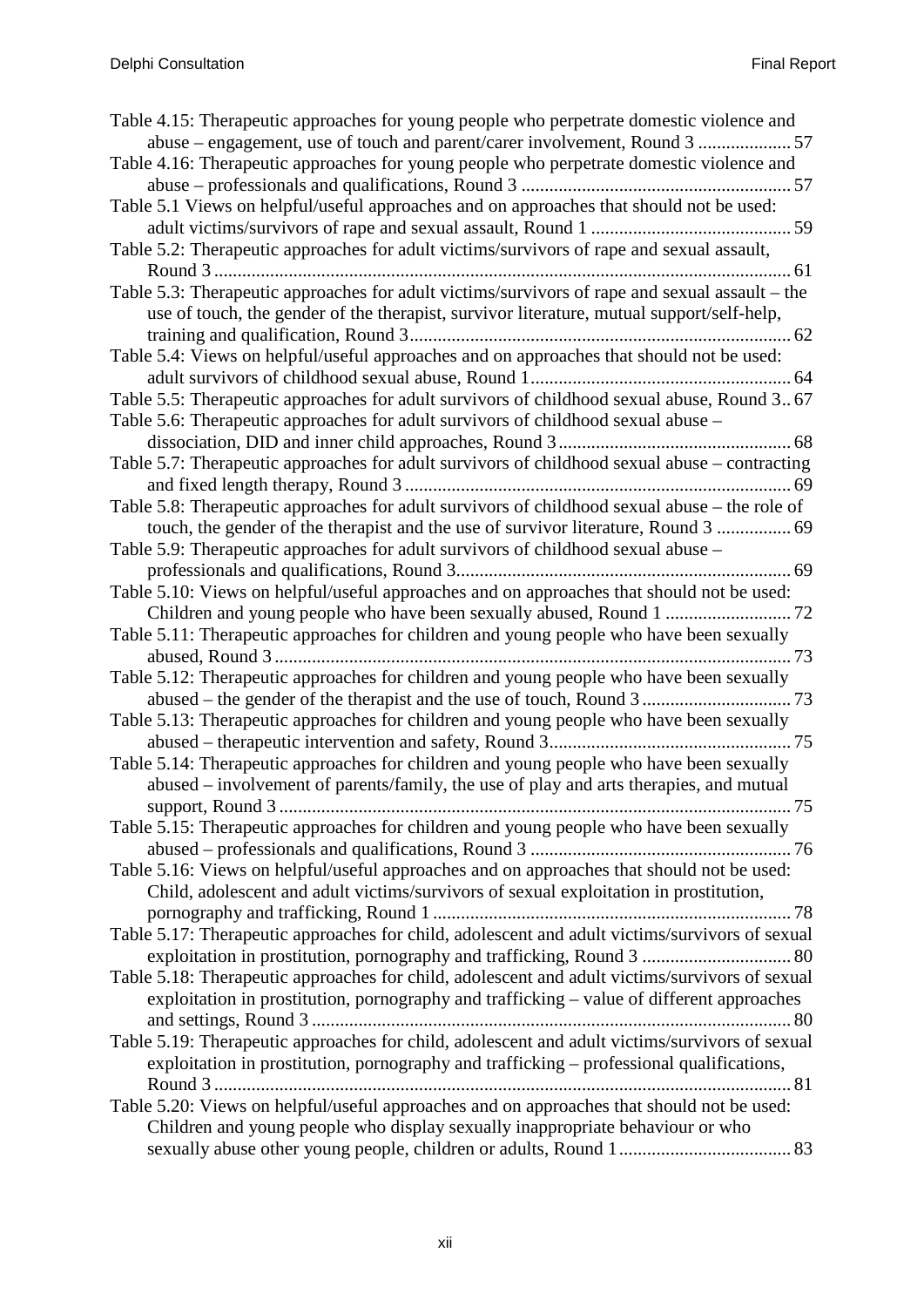| Table 5.21: Therapeutic approaches for children and young people who display sexually<br>inappropriate behaviour or who sexually abuse other young people, children or adults, |
|--------------------------------------------------------------------------------------------------------------------------------------------------------------------------------|
| Round 3<br>84                                                                                                                                                                  |
| Table 5.22: Therapeutic approaches for children and young people who display sexually                                                                                          |
| inappropriate behaviour or who sexually abuse other young people, children or adults –                                                                                         |
|                                                                                                                                                                                |
| Table 5.23 Therapeutic approaches for children and young people who display sexually                                                                                           |
| inappropriate behaviour or who sexually abuse other young people, children or adults,                                                                                          |
| Round 3<br>85                                                                                                                                                                  |
| Table 5.24 Views on helpful/useful approaches and on approaches that should not be used:                                                                                       |
| adult sex offenders, Round 1.<br>88                                                                                                                                            |
| 88                                                                                                                                                                             |
| Table 5.26: Therapeutic approaches for adult sex offenders – needs led, group work,                                                                                            |
|                                                                                                                                                                                |
| Table 5.27: Therapeutic approaches for adult sex offenders – involvement of family,                                                                                            |
|                                                                                                                                                                                |
| Table A5.1: Sector issues – working together for the benefit of others in the sector  115                                                                                      |
| Table A5.2: Safety, risk and assessment.                                                                                                                                       |
| Table A5.3: Criminal Justice - police, prosecution, punishment and rehabilitation  117                                                                                         |
| Table A5.4a: Maintaining links, creating distance between perpetrators and victims 118                                                                                         |
| Table A5.4b: Maintaining links, creating distance between perpetrators and victims  119                                                                                        |
| Table A5.5: Approaches to perpetrators/abusers – responsibility, offending and mandated                                                                                        |
|                                                                                                                                                                                |
|                                                                                                                                                                                |
|                                                                                                                                                                                |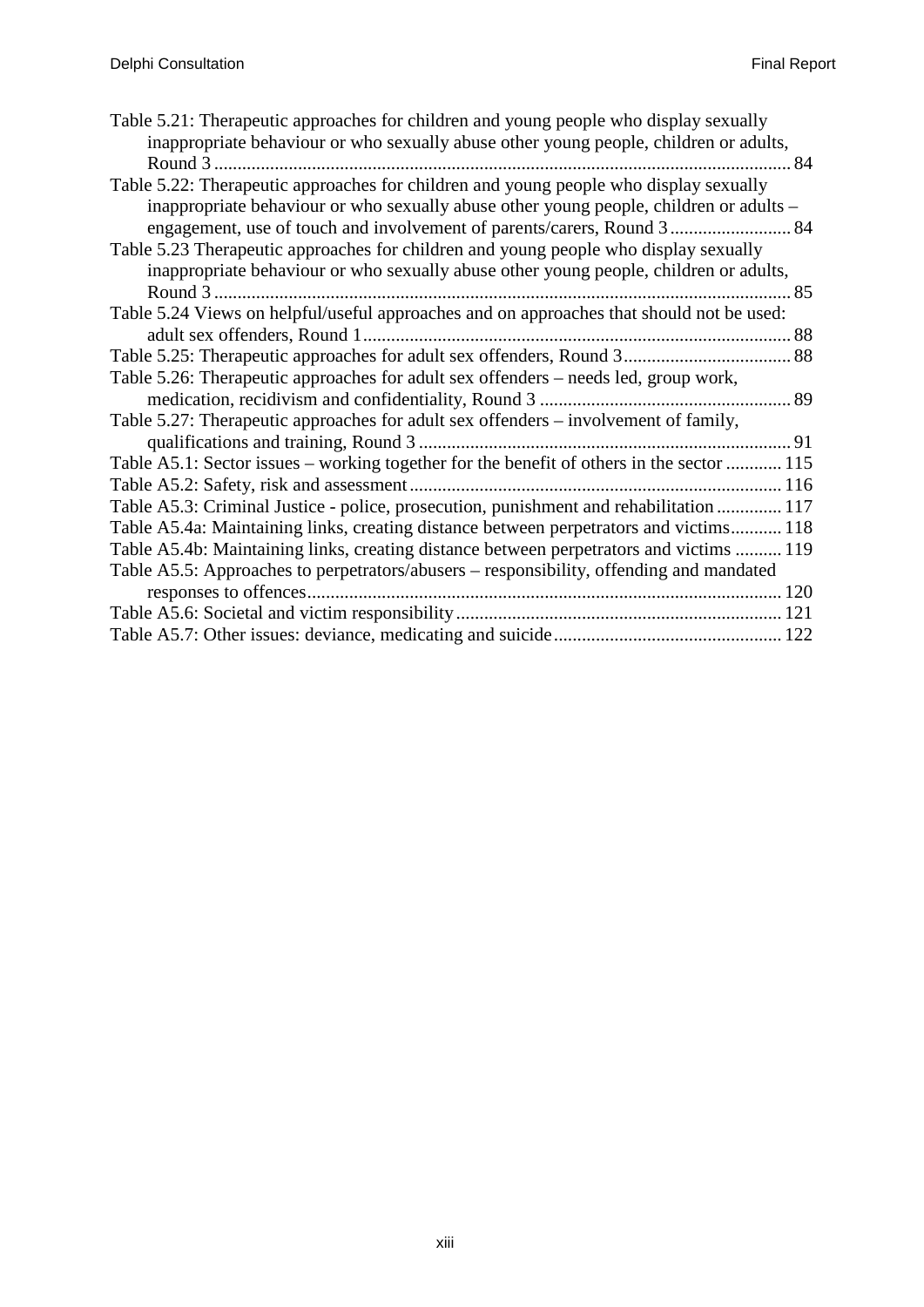# <span id="page-15-0"></span>List of Figures

| Figure 3.1: Values, principles and beliefs – major themes and major linkages 16                |  |
|------------------------------------------------------------------------------------------------|--|
|                                                                                                |  |
| Figure 3.3 Sensitive and appropriate responses to suicidality and self-harm  26                |  |
|                                                                                                |  |
|                                                                                                |  |
| Figure 4.3: The active role of the therapist in supporting adult victim/survivors of domestic  |  |
|                                                                                                |  |
|                                                                                                |  |
|                                                                                                |  |
| Figure 4.6 Safety first approaches to child and adolescent access to therapies  45             |  |
| Figure 4.7 Child protection and the role of the abusing parent in the rapeutic settings 45     |  |
|                                                                                                |  |
|                                                                                                |  |
|                                                                                                |  |
|                                                                                                |  |
|                                                                                                |  |
| Figure 4.13 Elements in the required multi-agency, multi-sectoral response for children and    |  |
|                                                                                                |  |
|                                                                                                |  |
| Figure 4.15 The required multi-agency, multi-sectoral response to perpetrators of domestic     |  |
|                                                                                                |  |
| Figure 4.16 Responding to young people who perpetrate domestic violence and abuse 55           |  |
| Figure 5.1: Characteristics of a staged, integrative, client centred approach58                |  |
|                                                                                                |  |
|                                                                                                |  |
| Figure 5.4 Elements in the required coordinated service response to rape and sexual assault 62 |  |
|                                                                                                |  |
|                                                                                                |  |
|                                                                                                |  |
|                                                                                                |  |
|                                                                                                |  |
| Figure 5.10: The needs of children and young people who have experienced sexual abuse  71      |  |
| Figure 5.11: Views on the appropriate point for starting therapeutic intervention  74          |  |
|                                                                                                |  |
| Figure 5.13 Elements in the required coordinated service response for children and young       |  |
|                                                                                                |  |
| Figure 5.14: Characteristics of a staged, multi-agency, victim centred approach  78            |  |
|                                                                                                |  |
|                                                                                                |  |
|                                                                                                |  |
| Figure 5.18 The role of the family in sex offender therapeutic interventions 87                |  |
|                                                                                                |  |
| Figure 5.20 The inappropriateness of notions of client centredness for adult sex offenders 89  |  |
|                                                                                                |  |
|                                                                                                |  |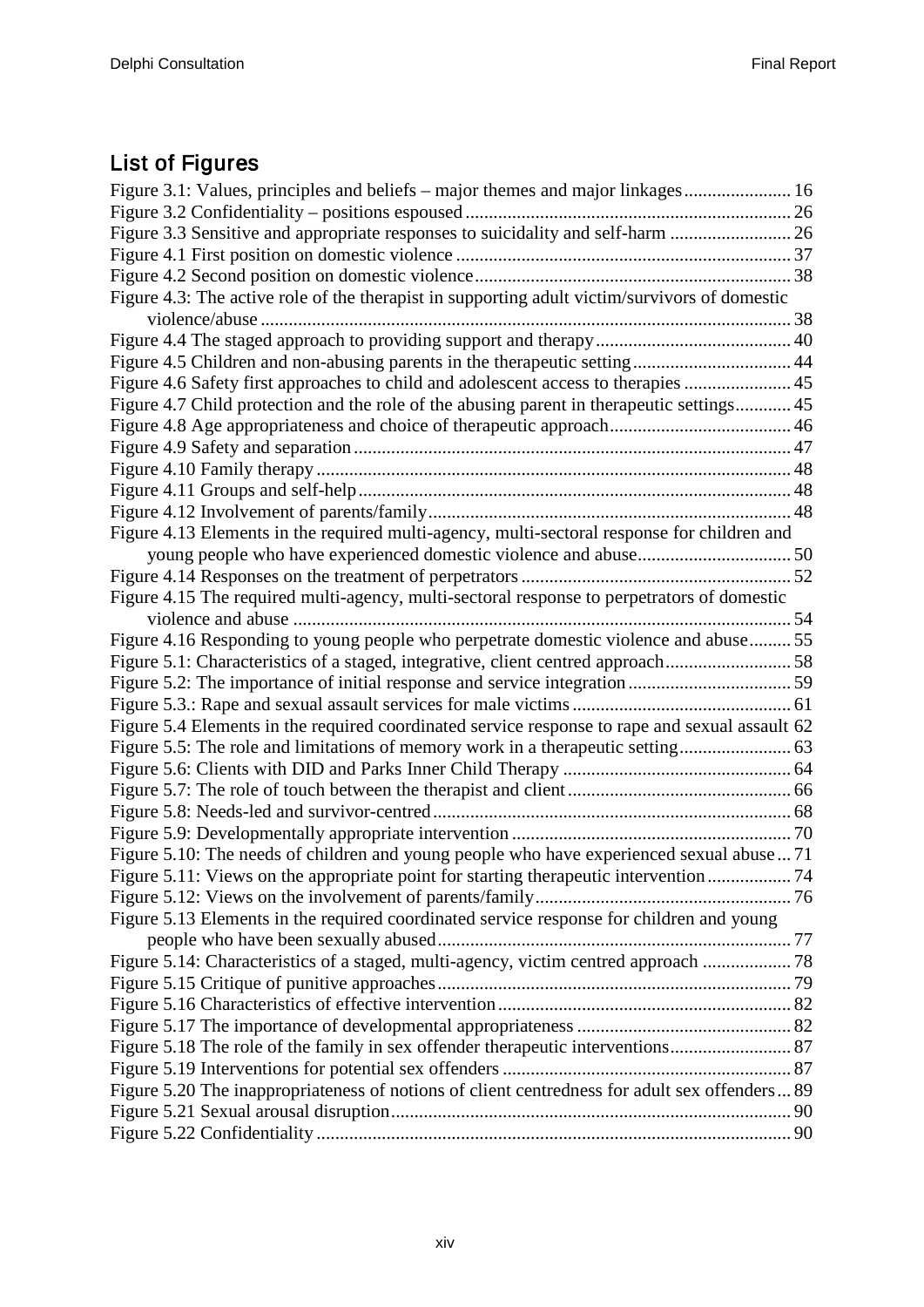# <span id="page-16-0"></span>Chapter 1 Background and Context

### <span id="page-16-1"></span>Domestic and sexual violence and abuse: a major challenge for mental health services

Domestic and sexual violence and abuse represent significant health and public health issues. According to the latest available analysis from the 2008/2009 British Crime Survey selfcompletion module on intimate violence (Roe 2010), for adults aged 16 to 59, 28% of women and 16% of men had experienced some domestic abuse (emotional, financial or physical abuse, sexual assault or stalking by a partner or family member) since the age of 16. Women were more likely than men to have experienced longer periods of partner abuse, repeat victimisation and injury or emotional effects as a result of that abuse (Roe 2010).

Sexual assault and rape in adulthood is slightly less common than intimate violence for women, with around one in five women aged 18 to 59 reporting this in 2008–09, for men of comparable age the comparable figure is around 1 in 35 (HO 2009).

Figures for prevalence of child sexual abuse are harder to establish. Community studies in the US and the UK have consistently identified 20–30 per cent of women and 5–10 per cent of men reporting sexual abuse in childhood. In the US, Finkelhor (1994) found in a metaanalysis of 19 prevalence studies that 20 per cent of women and 10 per cent of men reported child sexual abuse. In the UK, Kelly and colleagues (1991) found 21 per cent of women and 7 per cent of men reporting sexual abuse as a child, and the NSPCC study by Cawson et al. (2000) found 21 per cent of women and 11 per cent of men doing so.

Domestic violence and sexual abuse have enormous health impacts, both physical and mental, in the short, medium and longer term. This poses an enormous challenge to health services and in particular to mental health services.

### <span id="page-16-2"></span>The Victims of Violence and Abuse Prevention Programme (VVAPP)

The joint Department of Health and National Institute for Mental Health in England (NIMHE) Victims of Violence and Abuse Prevention Programme (VVAPP) was established under the direction of Professor Catherine Itzin in partnership with the Home Office in response to the high prevalence of domestic and sexual violence and abuse and the evidence of mental and physical ill health associated with it. The programme was announced at the Home Office National Victims' Conference on 28th April 2004 by Rosie Winterton, MP Minister of State at the Department of Health, and launched by her and Parliamentary Secretary for Public Health Melanie Johnson MP at the National Domestic Violence Conference on 20th October 2004 organised by Women's Aid with the Department of Health. The aim of the programme was to address the mental and physical health implications of child sexual abuse, domestic violence and abuse, and rape/sexual assault, for services and professionals identifying and responding to the needs of victims, survivors and abusers including children, adolescents and adults, both male and female.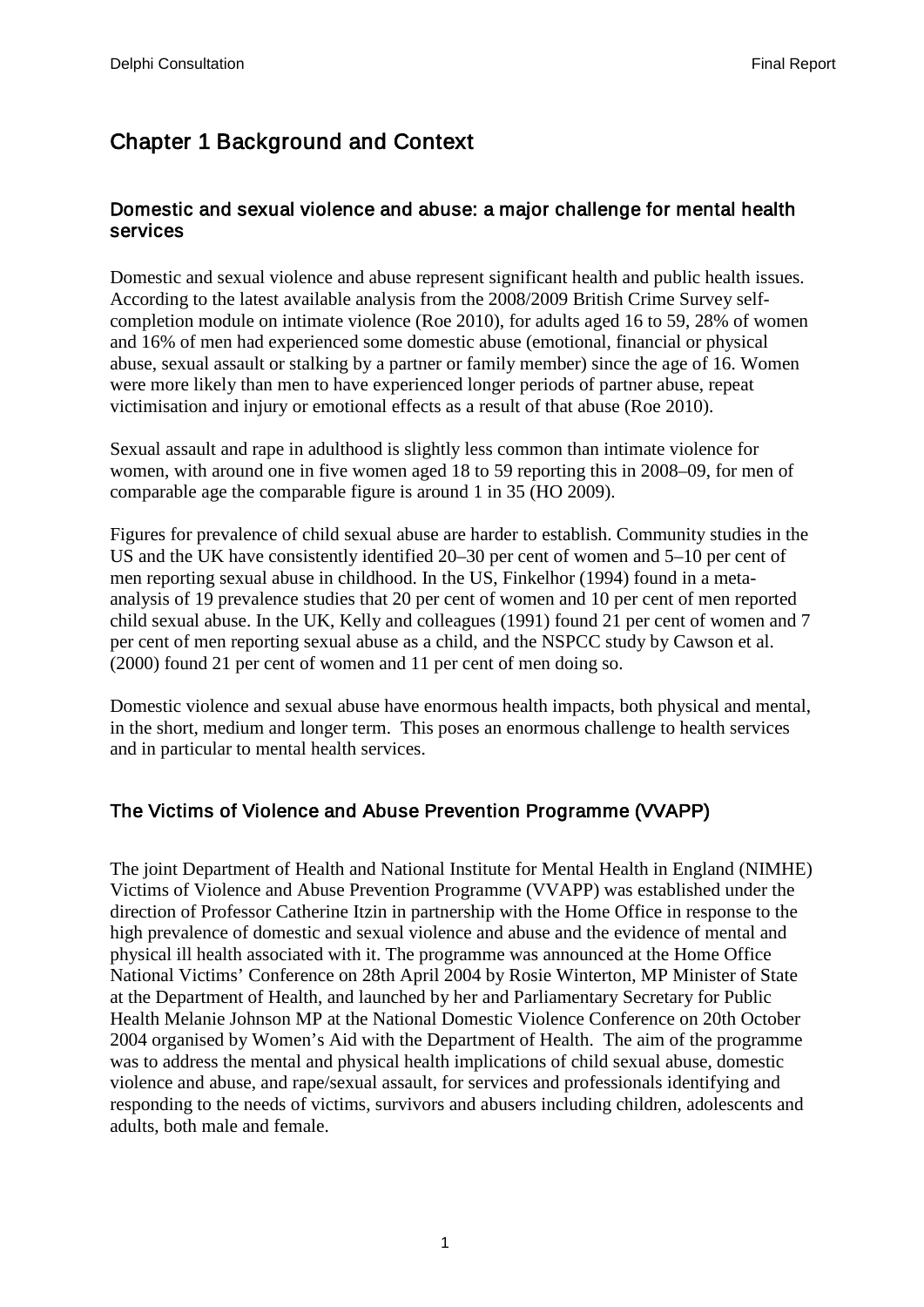This report presents the results of one piece of research conducted as a part of the VVAPP programme, namely a three round Delphi consultation. This Delphi consultation was undertaken to identify where there is and is not consensus among experts about what is known and what works in the treatment and care of people affected by child sexual abuse, domestic violence and abuse, and rape and sexual assault. It enables the identification of areas of agreement and disagreement about effective mental health service responses, and contributes to the developing evidence base in this area.

### <span id="page-17-0"></span>Other research within the VVAPP

A number of separate research projects were commissioned to complement each other and to provide a triangulation of findings and evidence within the VVAPP. One of these was a systematic review of reviews of the research literature published between January 2000 and April 2007 across all groups in the programme that examined epidemiology, impact, therapeutic interventions, protection and prevention.

The Violence and Abuse Care Pathways Mapping Project was developed in collaboration with victims and survivors of extreme and chronic abuse, and organizations providing preventive interventions with abusers. These included learning disabled people and physically disabled people, and the experience of those from black and minority ethnic communities. There were two separate strands of this work. The first looked at severe and chronic victimization and re-victimization and covered all VVAPP areas and groups with a particular focus on learning disabled people, physically disabled people, black and minority ethnic issues, and also organized paedophile and ritual abuse. The findings of this research will be published by the Survivors Trust during 2010. The second strand focussed on West Yorkshire Asian women and mapped pathways to and through the many agencies with which these victims and survivors had contact.

A number of other publications draw on, or report, various parts of the research carried out in the VVAPP program. McQueen et al. (2008) contains guidelines on Psychoanalytic Psychotherapy after Child Abuse, dealing with the treatment of adults and children who have experienced sexual abuse, violence and neglect in childhood. This was produced by a guideline development group comprising all of the relevant professional and training bodies together involving the Children's charities as well as clinicians, and the Survivors Trust representing adult survivors of childhood sexual abuse. It focuses on psychoanalytic treatments for children (and adults) who have been sexually abused and covers the nature and extent of the problem, its contexts, symptoms and effects in childhood, including children with disabilities, socially excluded children, child abuse linked to spiritual or religious belief, trafficked children, online abuse and adolescents and children who commit child sexual abuse, with discussion of attachment, trauma, dissociation and the developing brain.

Itzin, Taket and Barter-Godfrey (2010) present a social-ecological framework for understanding the issue of domestic and sexual violence and abuse, and, taking a life-course approach, the book explores what is known about appropriate treatment responses to those who have experienced, and those who perpetrate violence and abuse. Within the book, selected findings from the Delphi consultation are contrasted with those from the empirical research literature. Within the book, chapters by Siddiqui and Patel (2010) and Hanmer (2010) discuss race and culture, drawing on research into the experience of black and minority ethnic women supported by the VVAPP programme.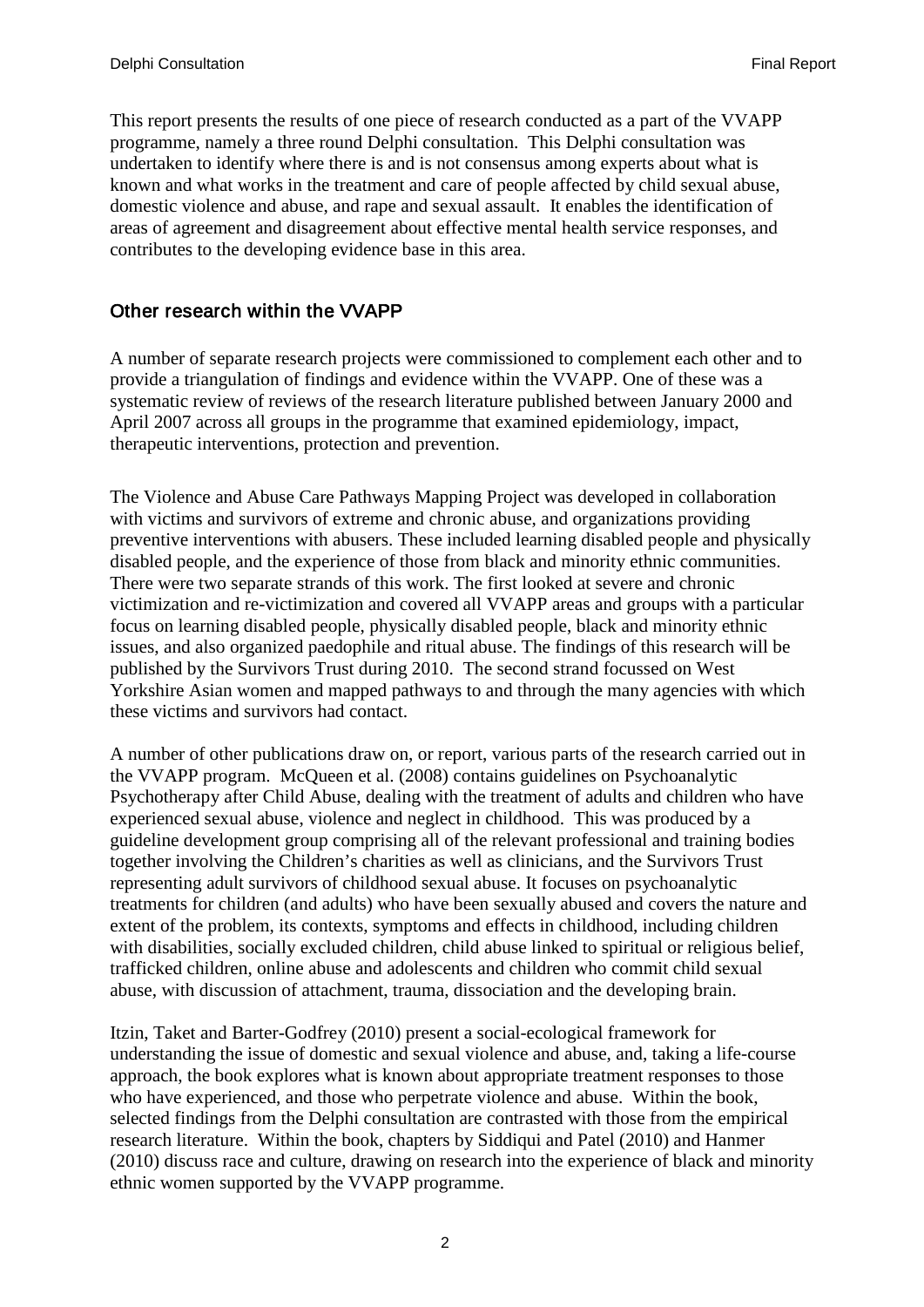### <span id="page-18-0"></span>The scope of the Delphi consultation

The consultation covered the ten different areas within the programme, (defined by different types of victim/survivor and abuser/perpetrator):

- 1 Children and young people who have been sexually abused<br>2 Child and adolescent victims of domestic violence and abused
- 2 Child and adolescent victims of domestic violence and abuse
- 3 Child, adolescent and adult victims/survivors of sexual exploitation in prostitution, pornography and trafficking
- 4 Children and young people who display sexually inappropriate behaviour or who sexually abuse other young people, children or adults
- 5 Young people who perpetrate domestic violence and abuse<br>6 Adult victims/survivors of rape and sexual assault
- Adult victims/survivors of rape and sexual assault
- 7 Adult survivors of childhood sexual abuse
- 8 Adult victims/survivors of domestic violence and abuse
- 9 Adult perpetrators of domestic violence and abuse
- 10 Adult sex offenders

Round 1 of the consultation posed a set of mainly open questions for each of the above 10 programme areas in turn. The questions covered the following broad topics:

- a. Principles and Core Beliefs
- b. Effective Interventions
- c. Managing Safety and Risk
- d. Training
- e. Prevention
- f. Improving Outcomes
- g. Addressing Obstacles

The questions used in Round 1 are contained in Appendix 3. Participants in the consultation were asked to answer on the basis of their experience. Coverage of the research literature was reserved for the literature reviews that were carried out as a separate part of the VVAPP programme. Details of the design and implementation of the Delphi consultation are contained in chapter 2.

#### **The respondents in the consultation**

The Delphi consultation covered principles, values and core beliefs; theoretical models and therapeutic approaches; treatments; prevention; managing safety and risk; training; overcoming obstacles and improving outcomes. Participation was invited from all the different constituencies involved in the VVAPP programme, including leading academics and professionals from all disciplines, service providers from all sectors and organizations representing mental health services users. The Delphi thus included both experts by profession and experts by experience. The following sources were used for recruitment of participants:

- VVAPP specialist advisors;
- Members of the VVAPP expert groups and their nominees;
- Royal Colleges, professional bodies, and their nominees;
- Children's charities and their nominees;
- Survivor organizations and their nominees;
- Voluntary and independent sector organizations providing sexual violence or domestic violence and abuse services for victims/survivors or perpetrators, and their nominees;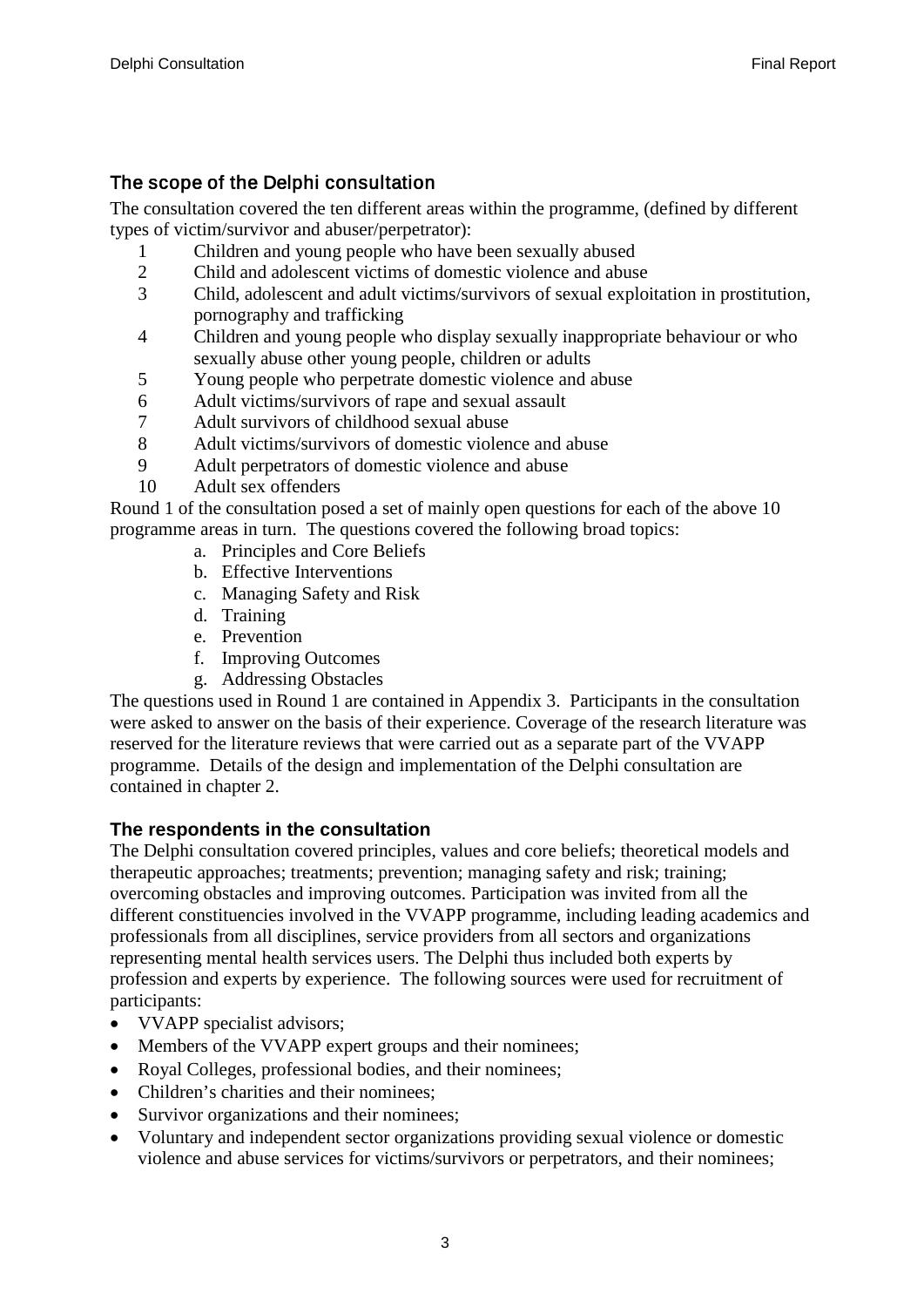- The police, through Association of Chief Police Officers (ACPO) leads on topics covered by the programme;
- NIMHE experts by experience network.

All invited constituencies were represented in the responses received in each of the 3 Rounds. Responses were accepted from individuals or organizations. Respondents were invited to provide responses in relation to each of the programme areas in which they considered they had expertise.

There were 285 responses in Round 1, 130 responses in Round 2 and 91 responses in Round 3. Of the respondents, 68 responded in all three rounds; 23 responded to Rounds 1 and 3; 62 responded in Rounds 1 and 2 and 132 responded only in Round 1. The response rates in Round 2 and Round 3 were 46% and 32% respectively. Overall, 54% of the Round 1 respondents replied to at least one further round (i.e. in Round 2 and/or Round 3).

## <span id="page-19-0"></span>The structure of this report

The report is set out in six chapters. Chapter 1 explains the background and context to the Delphi Consultation and outlines the work carried out in the Victims of Violence and Abuse Prevention Programme (VVAPP). Chapter 2 describes the methods and process by which the Delphi consultation was carried out.

Chapter 3 presents findings in terms of issues that are common across all forms of abuse. These include: principles, values and core beliefs underlying therapeutic and treatment interventions, views on existing sets of guidelines and principles; multiagency working; safety and risk; training; prevention and improving outcomes and addressing obstacles.

Chapter 4 reports findings from the analysis of responses about therapeutic and treatment interventions for domestic violence and abuse. This category includes all interventions aimed at healing or ameliorating the effects of domestic violence or abuse on victims/survivors, or at directly modifying violent or abusive behaviour. This includes separate sections on

- Adult victims/survivors of domestic violence and abuse (chapter 4.1);
- Child and adolescent victims of domestic violence and abuse (chapter 4.2);
- Adult perpetrators of domestic violence and abuse (chapter 4.3);
- Young people who perpetrate domestic violence and abuse (chapter 4.4).

Chapter 5 reports the findings from the analysis of responses about therapeutic and treatment interventions for sexual violence and abuse. This category includes all interventions aimed at healing or ameliorating the effects of sexual violence or abuse on victims/survivors, or at directly modifying violent or abusive behaviour. This includes separate sections on

- Adult victims/survivors of rape and sexual assault (chapter 5.1);
- Adult survivors of childhood sexual abuse (chapter 5.2);
- Children and young people who have been sexually abused (chapter 5.3);
- Child, adolescent and adult victims/survivors of sexual exploitation in prostitution, pornography and trafficking (chapter 5.4);
- Children and young people who display sexually inappropriate behaviour or who sexually abuse other young people, children or adults (chapter 5.5);
- Adult sex abusers and offenders (chapter 5.6).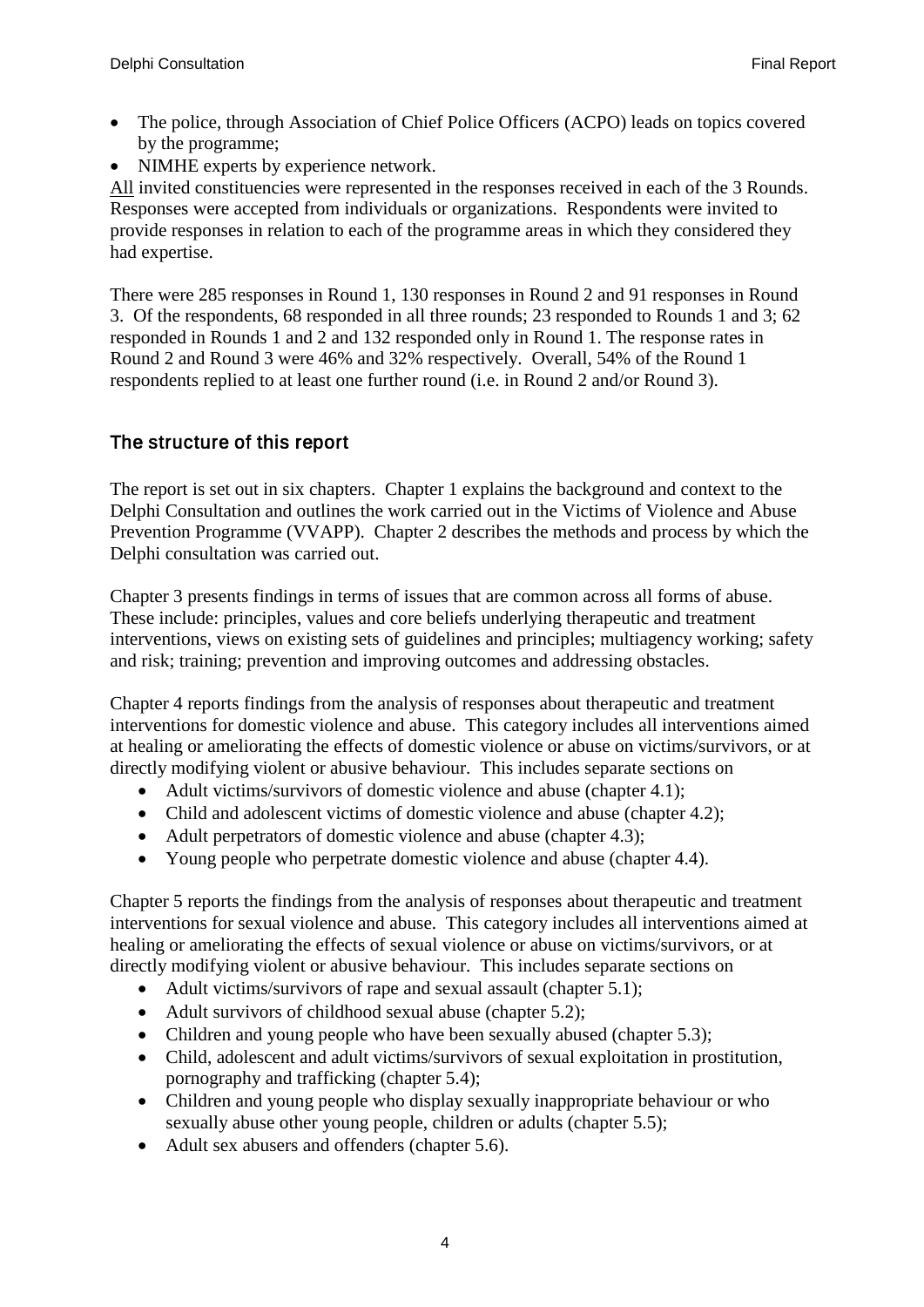Chapter 6 presents conclusions and implications from the Delphi consultation.

The appendices to this report contain:

- A key to the acronyms used by respondents and those used in this report (Appendix 1);
- The email invitation to participate in the Delphi consultations sent to VVAPP expert groups (Appendix 2);
- A list of the questions sent out in Round 1 of the consultation (Appendix 3);
- The protocol for the Delphi Consultation (Appendix 4);
- Differences on key topics across the 10 programme areas (Appendix 5).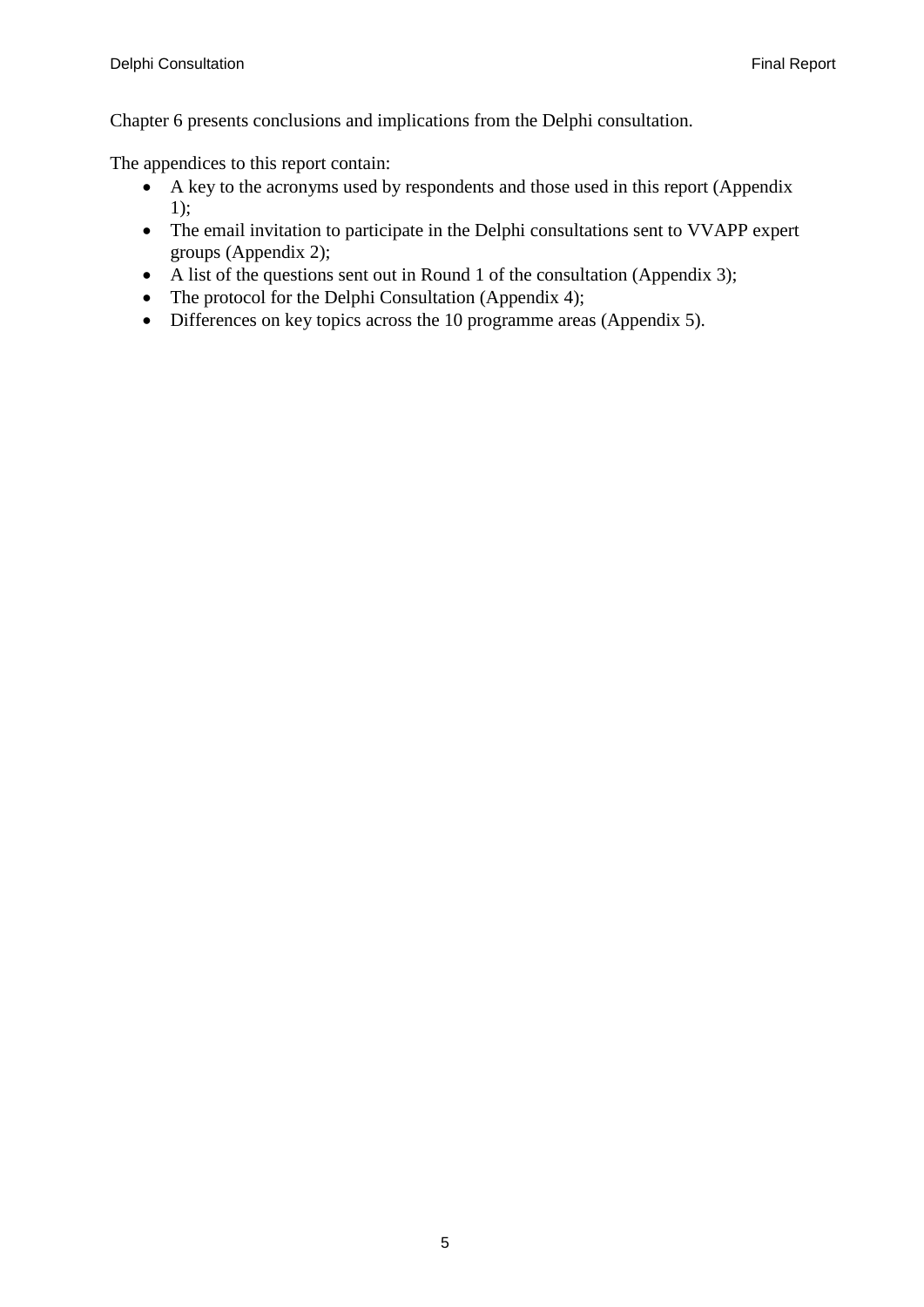# <span id="page-21-0"></span>Chapter 2 The Delphi Consultation – Methods

### <span id="page-21-1"></span>2.1 Introduction – the Delphi method

The use of Delphi method is becoming increasingly popular within medical, social and psychological research (Meyrick 2003; Hasson et al 2000). It tends to be employed where strong empirical research evidence supporting theory or knowledge are lacking but where 'experts' are thought to hold relevant information. The basis of the methodology is the development and administration of sequential rounds of data collection and analysis that seek to identify positions on which there is consensus, and those for which diverging positions or views exist. The original application of Delphi, developed in the 1950s, was to a forecasting problem (Dalkey and Helmer 1963), and this characterises most of the earliest applications in the 1970s and 1980s. However before long, the method was increasingly being applied to establish the nature and extent of 'expert' knowledge in a specific field (McKenna 1994).

The Delphi method is a process that facilitates group consultation, with the aim of finding common agreement between experts, on topics of uncertainty (Okoli and Pawlowski 2004; Meyrick 2003; Hasson et al 2000; Rowe and Wright 1999). In more practical terms, it aims to develop "consensus building, without all the meetings" (Howze and Dalrymple 2004: 174). In its classical form, a Delphi study has five key components (Keeney et al 2001; Rowe and Wright 1999):

- 1. the selection of participants on the basis of expertise, and the expectation that the participants will provide insight and specialised knowledge and can articulate informed points for discussion;
- 2. iterations or multiple rounds of data collection, usually in the form of questionnaires, which allow refinement of positions and arguments across the consultation process;
- 3. structured, facilitated group discussion that presents feedback and findings from prior rounds to the group, for further exploration;
- 4. anonymity of interactions between participants, to ensure that group discussion is driven by issues rather than social factors; and
- 5. numerical aggregation of positions, such as ranking or proportions of agreement, to support descriptive statistical analysis of the consensus building.

There have been developments to the technique, and individual studies may re-interpret the general design principles while keeping the spirit of structured facilitation of expert discussion, to identify specialised knowledge positions and points of agreement or contention. Its use and application allows for variation from the classical design (Meyrick 2003). A typical Delphi study will run for three rounds, but commentaries on Delphi design have indicated that between 2-10 rounds may be considered normal (Day and Bobeva 2005); similarly there is a wide range in the size of the expert panel, with small panels of fewer than 10 experts considered as acceptable as panels of around 100 (Skulmoski et al 2007). Appropriateness of the expert panel, willingness and commitment to participate, and congruence between the design, participant selection and the research question are generally considered more important to supporting rigour in Delphi studies than adherence to guidelines on sample size or number of rounds (Day and Bobeva 2005; Meyrick 2003; Keeney et al 2001).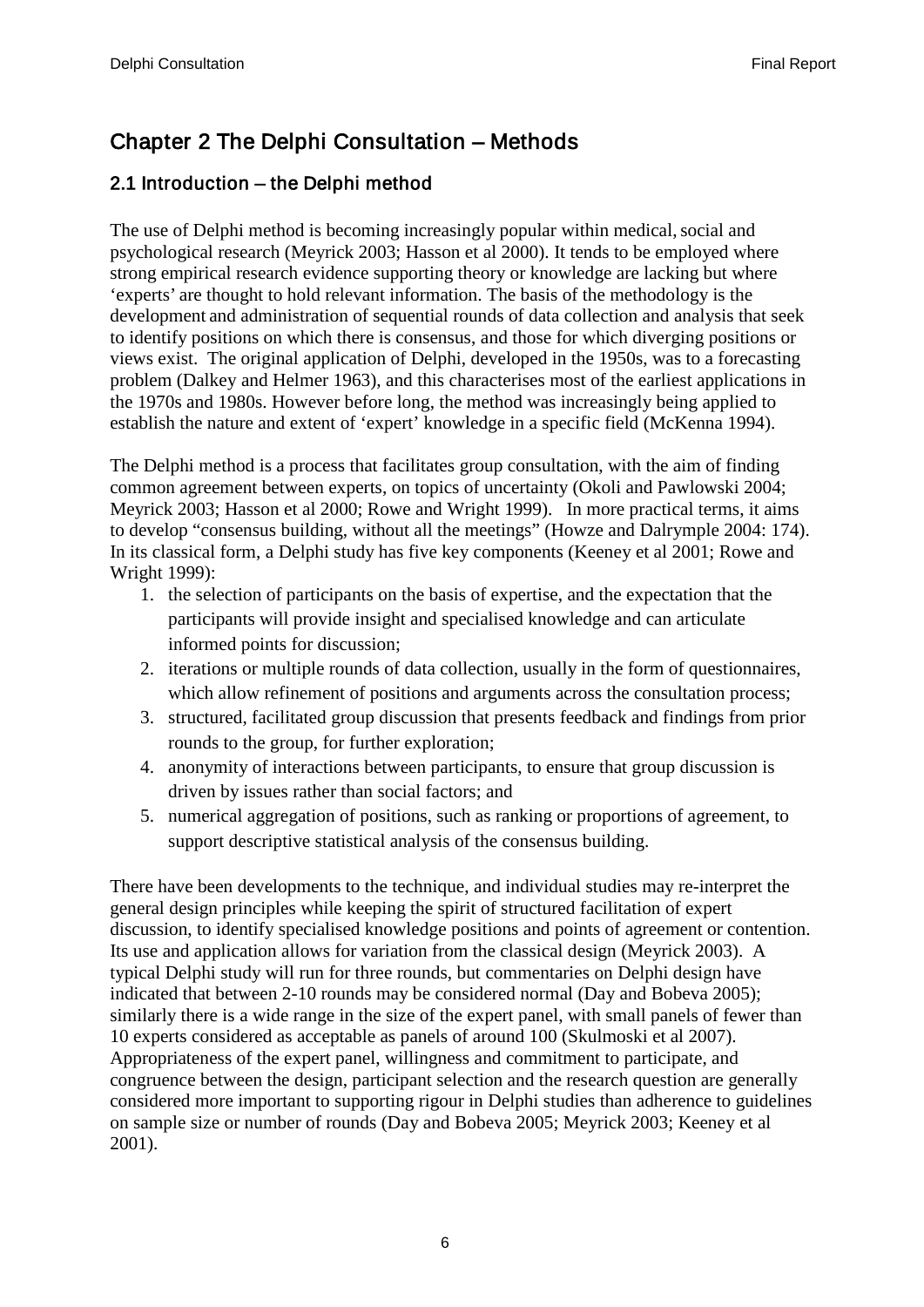-

For the Delphi study reported here, many features of the classical Delphi design were included. Participants were invited to participate on the basis of their expertise and on the assumption that they held specialised and informed knowledge that would contribute to the development of new understanding. All participants were quasi-anonymous<sup>[1](#page-22-0)</sup> to each other, but not to the research team, and any identifying comments were removed when providing feedback and summaries in later rounds. In this study the interpretation of 'expert' included organisations, their nominees and specific individuals. 'Expertise' was also considered to be established by profession, employment within a relevant organisation, or by experience of being a client, victim/survivor and/or a perpetrator/offender across one or more of the ten programme areas. In this way the Delphi panel was unusually heterogeneous and inclusive of a range of forms of specialised knowledge about the social, personal and organisational context of the topic areas. Participants communicated in a safe space within which people on both sides of the professional/client and victim/perpetrator divides could engage in facilitated, structured discussion; ameliorating the usual power differences that would occur if the discussion had been organised through live interaction, or if their status or background was revealed. This was achieved by anonymising all of the participant responses and feeding back de-identified statements, so that interactions between participants were anonymous.

The number, length and extent of the iterations of data collection were decided on the basis of: the judicious use of the available resources; the richness of the data provided in the first two rounds; a respect for the participants and the demands that were placed on them in participating in each subsequent rounds; and the broad aim of the study to develop new, nuanced and substantiated understanding rather than pursue, or force, absolute consensus on every issue. As discussed in the next section, which outlines the design and analysis of the findings, a mix of qualitative and quantitative techniques were used across three rounds of consultation. As the report findings illustrate, descriptive statistical summaries (such as proportions of agreement) are only part of the richness, insight and understanding that emerged through the Delphi consultation. Conceptual principles, elaboration on points of principle, illuminative analogies and additional points for consideration are reported alongside more traditional quantitative findings, consistent with more recent developments in the Delphi technique (Day and Bobeva 2005; Meyrick 2003; Hasson et al 2000).

As Thompson (2009) points out, there is a lot of variation amongst the different studies that describe themselves as following the Delphi method, and his paper explores the possible implications of some of these. In the sections that follow, a detailed description of the process followed in the current study is given. Key characteristics of the current study include:

- Anonymity of the statements made by the experts, so that each position advanced by a participant can be considered on its own merits, separate from any weight or value that might be inferred from knowing who the participant was;
- No face to face discussion amongst participants occurred as a part of the process; this supports quasi-anonymity between participants and also the avoidance of disadvantages associated with more conventional uses of experts, such as round-table discussions. The aim here is to support independent thought on the part of the experts and to aid them in the gradual formation of a considered opinion. This allows for measured consideration of different views, without the danger of being swayed by persuasively, and/or persistently, stated opinions of others that can dominate in open discussion;

<span id="page-22-0"></span><sup>1</sup> The term quasi-anonymous is used since participants may well have discussed their participation in the study with each other in non-study settings; however their own particular responses were not identified with them within the Delphi questionnaires. Each of the participants obtained from the VVAPP Expert Groups and Specialist Advisors knew the initial list of invitees, but not exactly who participated.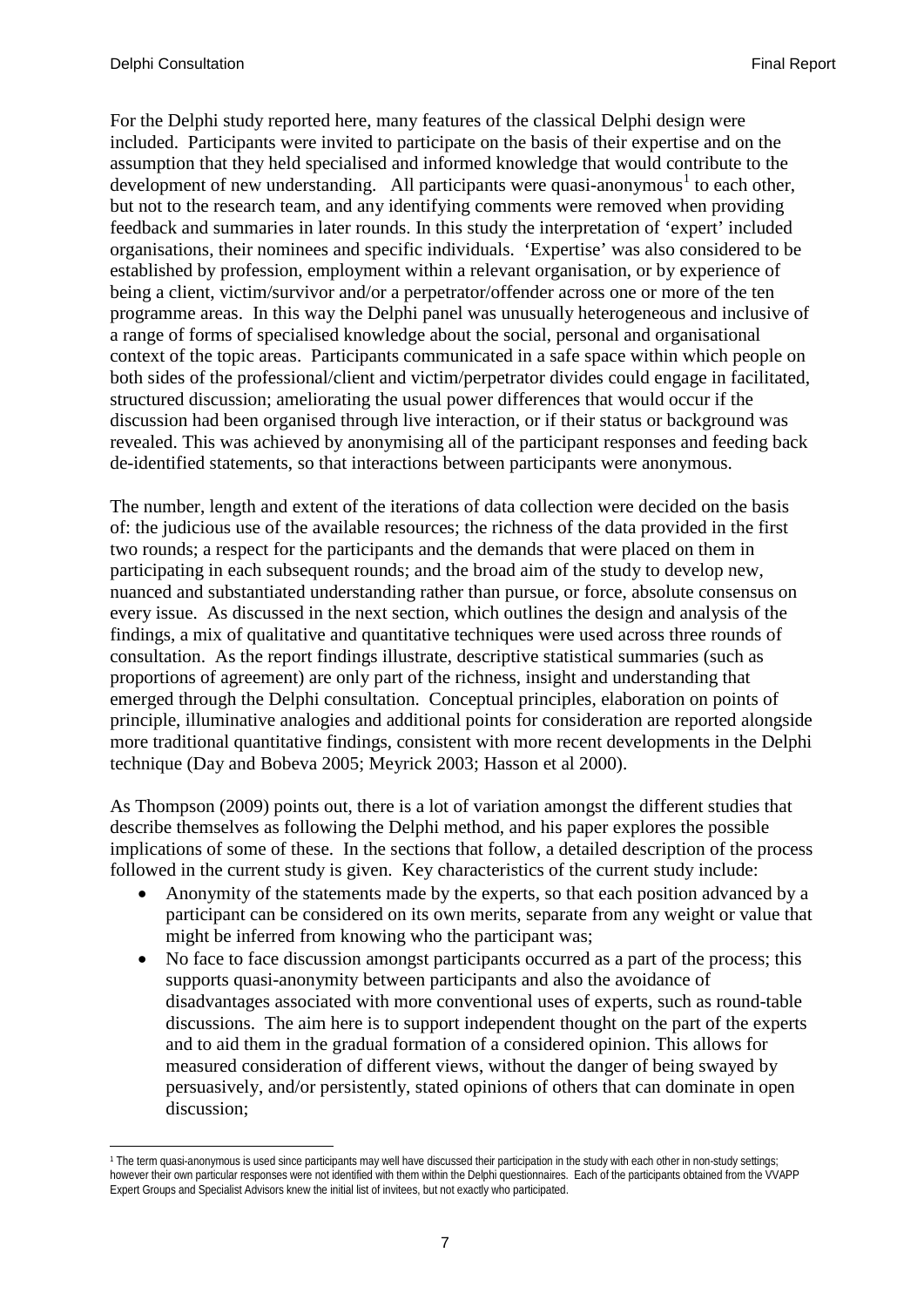- A first round consisting of almost completely open questions to gather wide ranging responses;
- No new participants entered the process in later rounds, keeping the group bounded for the study, although as is noted below, owing particularly to the timing of the rounds over the summer holiday season, not all participants responded in all three rounds.

The study aimed to identify areas where there is and is not consensus among experts about what is known and what works in the treatment and care of people affected by child sexual abuse, domestic violence, rape and sexual assault. Unlike a classical Delphi, the aim of this study was not restricted to achieving consensus or a unanimous position of best fit (Rayens and Hahn 2000); instead it aimed to explore where consonance could be identified *and* locate areas in which divergence persisted across the rounds of data collection. There were no predetermined levels of consensus sought. As different positions emerged from the data analysis these were included as additional statements for comment in later rounds, which allowed further exploration of areas of divergence, a feature which also meant there was less opportunity for consensus to be facilitated as the number of statements of difference increased and newer statements had less exposure to comment from the participants. Although this part of the design was less adherent to the classical Delphi, in the context of this study it was a helpful addition to exploring a more nuanced range of positions and ideas.

### <span id="page-23-0"></span>2.2 Design of consultation

The protocol used for the Delphi Expert Consultation is shown in Appendix 4, and the questions contained in Round 1 are reproduced in Appendix 3. This section summarises the main elements in what took place.

### **Research ethics clearance**

Ethics clearance for the consultation was gained as part of the ethics approval process for all the different research components within the VVAPP as required under the UK's Research Governance Framework for Health and Social Care, (second edition, 2005). The framework applies to "all research that relates to the responsibilities of the Secretary of State for Health. That is, research concerned with the protection and promotion of public health, research undertaken in or by the Department of Health, its non-Departmental Public Bodies and the NHS, and research undertaken by or within social care agencies. It includes clinical and nonclinical research; research undertaken by NHS or social care staff using the resources of health and social care organisations; and any research undertaken by industry, charities, research councils and universities within the health and social care systems that might have an impact on the quality of those services" (para 1.2). For the purposes of the framework, research is defined as "the attempt to derive generalisable new knowledge by addressing clearly defined questions with systematic and rigorous methods" (para 1.10).

All research must be subject to independent ethical review and this can be by "an appropriate research ethics committee or an independent ethics reviewer" (para 3.8.7).

In the case of the VVAPP programme, which involved participants from a wide range of the public sector (health, social care, criminal justice), as well as the NGO and community sectors, there was a two part review process: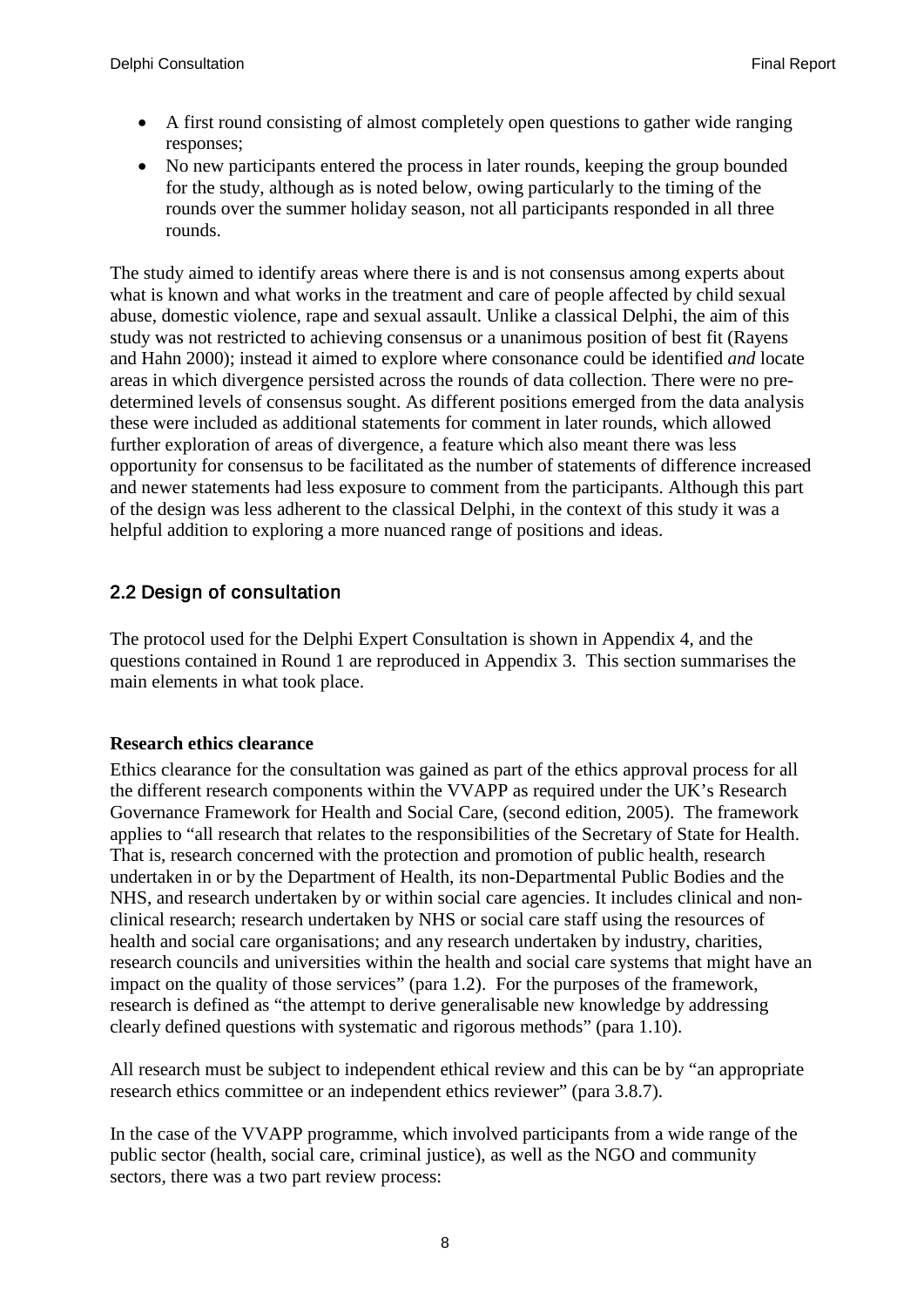- The programme was reviewed for its scientific quality by the programme's expert groups.
- The protocols were sent to two independent reviewers, each with extensive experience as members of ethics committees, who both delivered a favourable ethical opinion.

#### **Recruitment of Delphi participants**

Responses were invited from all the different constituencies involved in the VVAPP programme, both experts by experience and experts by profession. The following sources were used:

- VVAPP specialist advisors;
- Members of the VVAPP expert groups and their nominees;
- Royal Colleges, professional bodies, and their nominees;
- Children's charities and their nominees;
- Survivor organizations and their nominees;
- Voluntary and independent sector organizations providing sexual violence or domestic violence and abuse services for victims/survivors or perpetrators, and their nominees;
- The police, through ACPO leads on topics covered by the programme;
- NIMHE experts by experience network.

All invited constituencies above were represented in the responses received in each of the 3 rounds.

Invitations to participate were sent out by email wherever possible. The protocol for the Delphi consultation (contained in Appendix 4) was sent out to each potential participant as an attachment, with a statement of ethical practice, including a consent form, and a set of notes for participants, full contents shown in Appendix 4. The recruitment process started with email invitations to VVAPP specialist advisors and member of the VVAPP expert groups, the invitation email is shown in Appendix 2. Tailored versions of this invitation were sent to the other constituencies listed above. These invitations were sent out in September 2005. As soon as any suggested nominees were received, they were invited to participate. Nominees were accepted up until the end of December 2005.

Responses were accepted from individuals or organizations. No anonymous responses were allowed (the ethics clearance involved seeking explicit consent to participation, and successive rounds of the Delphi consultation required mail out to the same group as responded in the first round). Respondents were invited to provide responses in relation to each of the programme areas in which they considered they had expertise. Appendix 4 provides additional details on the information provided to participants at the point of recruitment and prior to the first round of data collection.

#### **Data management and analysis**

Responses were de-identified before entry into data analysis software. N6 (a qualitative data analysis package) was used for analysis of qualitative comments; responses in relation to particular questions and positions in Rounds 2 and 3 were entered into SPSS for analysis.

Analysis of qualitative responses received was carried out using multiple coders, repeated rounds of coding and code development, and a variety of consistency cross-checks in order to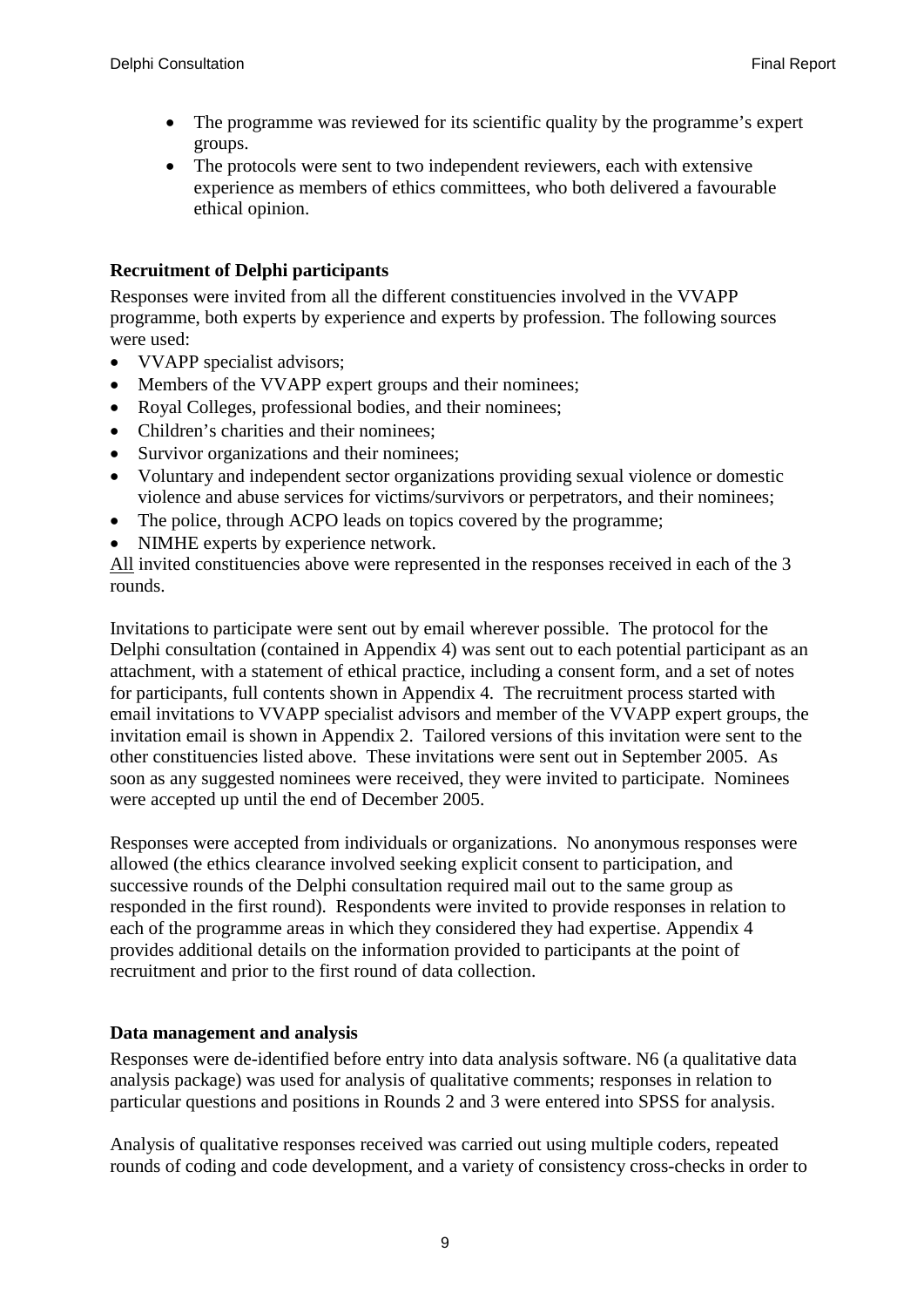identify the range of different positions present in the responses, and to group and structure them. In some places in this report, direct quotes from the material are used to illustrate positions; in others statements have been formulated in order to express positions succinctly and remove any details which may identify the respondent. When short statements drawn from responses are presented in the reports, the nature of the speaker (particular type of professional, victim/survivor, abuser/perpetrator) has been anonymised. This was done by removing some detail, and by expressing the statements in the abstract. This was done to ensure that the views of 'experts by experience' are treated on the same basis as those of 'experts by profession'. Quotes have been edited, where necessary, to remove material not relevant to the point or points being illustrated. All quotes from respondents have been edited to remove discussion of the research literature in line with the decision within the VVAPP to reserve the treatment of this for the literature review.

Within the report of Round 1:

- 1. a detailed analysis of responses was provided in relation to:
	- a. Therapeutic and treatment interventions. This category includes all interventions aimed at healing or ameliorating the effects of violence or abuse on victims/survivors, or at directly modifying violent or abusive behaviour.
- 2. a high level synthesis was provided in relation to the other areas covered in the Delphi:
	- a. Principles, values and core beliefs
	- b. Effective interventions: other services and prevention
	- c. Managing Safety and Risk
	- d. Training
	- e. Improving Outcomes and Addressing Obstacles

The choice of the areas to focus on in detail was made by the Programme Director in keeping with the priorities of the Programme. The emphasis in the Round 1 report was on reporting back the range of positions found in the responses and identifying areas of consensus and areas where there was a lack of consensus. The different positions were fed back in the form of statements (derived directly from Round 1 responses) on which rating and comment were invited in Round 2.

In analysing Round 2, SPSS (Statistical Package for the Social Sciences) was utilised to analyse responses to the statements. The comments were analysed separately in order to express additional positions that were fed back in the report of Round 2. Comments in relation to the different therapeutic approaches were included verbatim in most instances. Comments were numbered so that all respondents could refer to them if they wished in expressing their response in the final round, Round 3.

In Round 3, respondents were invited to assess/re-assess the different statements and positions, having seen the overall distribution of responses and read the comments of the other respondents from Round 2. Further comments were also invited.

The consultation was carried out to a very tight timetable, within a strictly limited budget. This adversely affected response rates, although the rates reported above are very good in the circumstances and adequate for the analysis presented here. Limitations of time and resource also constrained the analysis that it was possible to carry out. In addition, in relation to some of the ten programme areas, the number of respondents on particular points or statements was small (less than 5) and in some cases only 2 or 3. Care is therefore needed in interpreting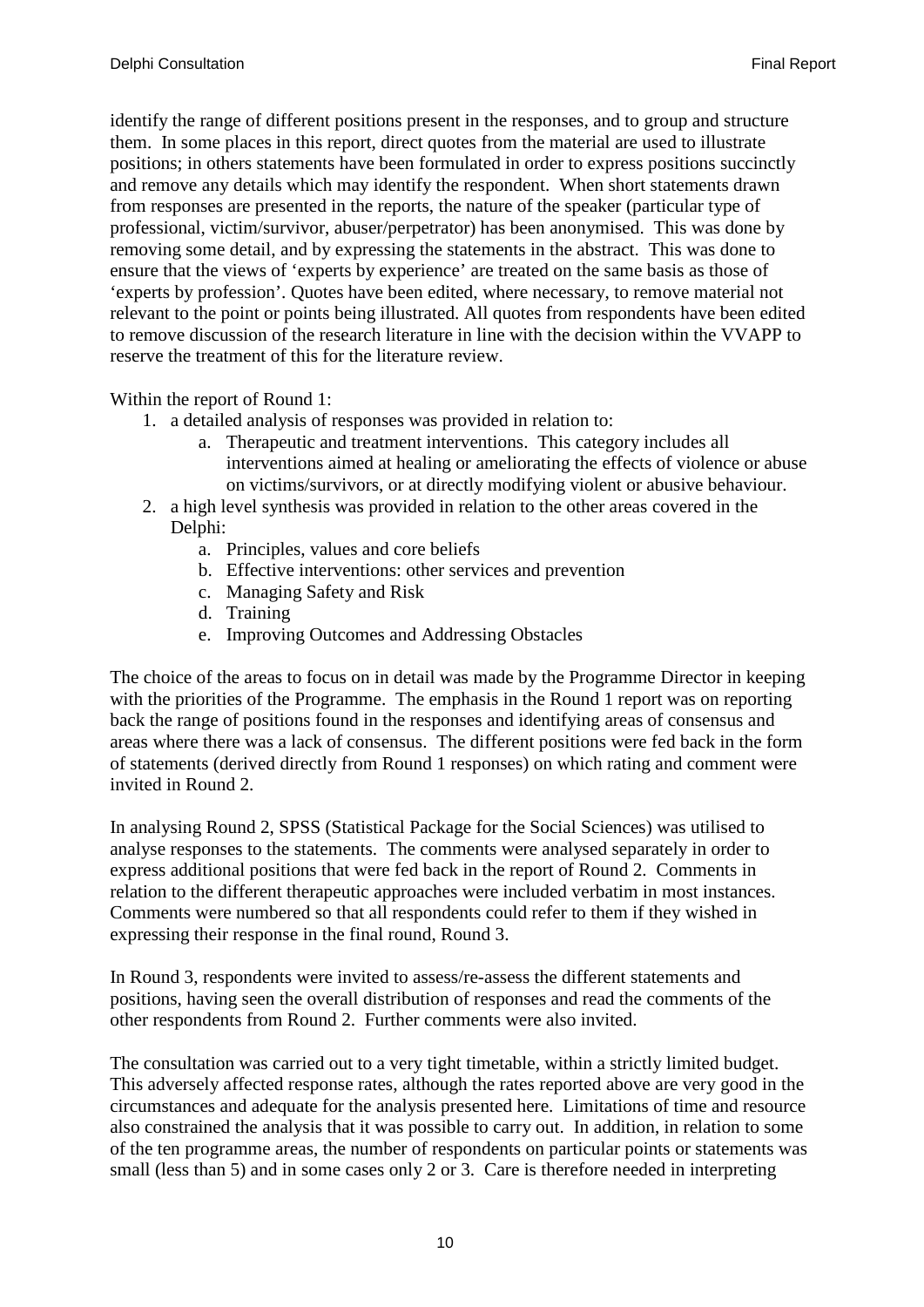percentages where the number of respondents is small. Throughout the report, numbers of respondents are given in tables of percentages, as an aid against over-interpretation.

### <span id="page-26-0"></span>2.3 Responses received

Table 2.1 summarises the number of organisations/individuals that responded in each of the three rounds. Of the 91 responses in Round 3, 68 responded to all three rounds and 23 responded to Rounds 1 and 3 only. 132 organizations/individuals responded only in Round 1, and 62 responded in Rounds 1 and 2 only. The response rates in Round 2 and Round 3 were 46% and 32% respectively. Overall 54% of the Round 1 respondents replied to at least one further round (i.e. in Round 2 and/or Round 3). These rates should be considered as good in view of the time of year for Round 2 (summer holiday season), the relatively short time allowed for response, and the complexity of the response required. All invited constituencies however were represented in the responses we received in each of the Rounds. Everyone who participated in Rounds 2 and 3 had participated in Round 1; however, not everyone who participated in Round 1 completed both Round 2 and 3. Some participants missed out Round 2 to return in Round 3 and some completed Rounds 1 and 2 but not Round 3. There were no notable patterns in who chose to respond to one, two or three Rounds. The return of some participants to Round 3 who had previously chosen not to respond to Round 2 emphasised that the opportunity to opt back in to the questionnaire later in the process was a useful option for improving the inclusion of a wider range of participants. This echoes the findings of Brown (2007), who noted that allowing participants to opt out and in between rounds of data collection enables more flexible participation which does not place excessive pressure on individuals taking part and can ameliorate participant attrition. The final distribution of responses by programme area is shown in Table 2.2.

| Round | End point for responses | Number of individuals/<br>organizations responding |
|-------|-------------------------|----------------------------------------------------|
|       | End April 2006          | 285                                                |
|       | End July 2006           | 130                                                |
|       | $10^{th}$ November 2006 |                                                    |

<span id="page-26-1"></span>

| Table 2.1 Responses in the three Delphi rounds |  |
|------------------------------------------------|--|
|------------------------------------------------|--|

<span id="page-26-2"></span>

| Table 2.2: Numbers of respondents by programme area, total and organisational, in each |  |
|----------------------------------------------------------------------------------------|--|
| Round                                                                                  |  |

| Programme Area: Total respondents (organisational respondents)          | Number of | Number of | Number of |
|-------------------------------------------------------------------------|-----------|-----------|-----------|
|                                                                         | responses | responses | responses |
|                                                                         | Round 1   | Round 2   | Round 3   |
| Children and young people who have been sexually abused                 | 60(9)     | 88(2)     | 67(2)     |
| Child and adolescent victims of domestic violence and abuse             | 40(5)     | 75(2)     | 51(1)     |
| Child, adolescent and adult victims/survivors of sexual exploitation in | 36(5)     | 72(2)     | 49 (2)    |
| prostitution, pornography and trafficking                               |           |           |           |
| Children and young people who display sexually inappropriate behaviour  | 31(2)     | 62(1)     | 37(1)     |
| or who sexually abuse other young people, children or adults            |           |           |           |
| Young people who perpetrate domestic violence and abuse                 | 11 $(2)$  | 62(1)     | 40(1)     |
| Adult victims/survivors of rape and sexual assault                      | 99(13)    | 103(4)    | 73 (5)    |
| Adult survivors of childhood sexual abuse                               | 123 (16)  | 102(6)    | 70 (6)    |
| Adult victims/survivors of domestic violence and abuse                  | 99(9)     | 83(4)     | 54 (5)    |
| Adult perpetrators of domestic violence and abuse                       | 37(4)     | 64(1)     | 41 $(2)$  |
| Adult sex offenders                                                     | 33(4)     | 45(2)     | 38(3)     |

*Note: This table is constructed according to respondents' self-declaration of areas of experience in Round 1 and their actual responses in Rounds 2 and 3*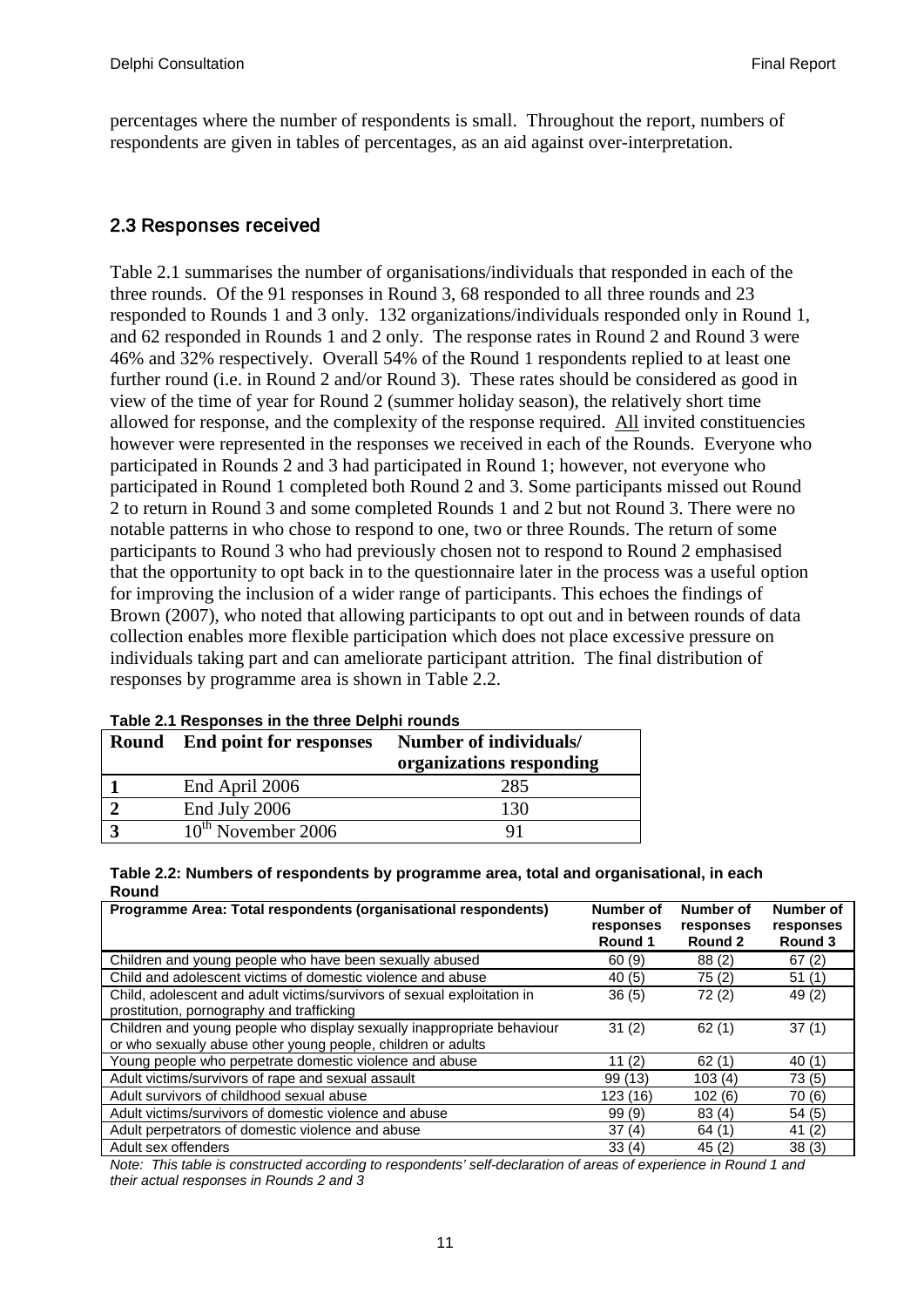-

The volume of material received in each round was enormous and remains a testament to the commitment and experience of the Delphi respondents. In Round 1, taken together the responses contained over 56,000 lines. In Round 2, the responses comprised ratings of the specific position statements contained in the report of Round 1 plus some 36,000 lines of comment. In Round 3, the responses comprised ratings of the specific position statements contained in the report of Round 2 plus some 4,000 lines of comment.

### <span id="page-27-0"></span>2.4 Presentation of findings in this report

This report summarises the overall findings of the consultation, incorporating the results of the 3 rounds together. To keep this report to a manageable size, different parts of the analysis are reported in different levels of detail. Decisions about the sections to be reported in detail and those reported as only a higher level synthesis have been made by the Programme Director in keeping with the priorities of the Programme. Important areas that are not covered in as much detail in this report as the responses gave are: ritual abuse; people with learning disabilities; disabled people; eating disorders; women victims who are also perpetrators; homosexual relationships; and, cultural sensitivity in service design and implementation. The detail of the responses in relation to these areas will be reported separately as appropriate.

Many of the responses, particular in Round 1, made reference to the research literature, and this type of evidence was dealt with in a different component of the programme. Within the second and third rounds of the Delphi, to avoid complication and possible confusion, organisations/individuals were asked to answer from the basis of experience only. This report focuses solely on the results of the consultation.

Within the report, tables are used to present both the distribution of responses to the statements, in terms of the percentage of respondents<sup>[2](#page-27-1)</sup> affirming different degrees of agreement/disagreement and any comments made about particular statements. The percentages may not add exactly to 100 due to rounding. On the lines giving the distribution of responses for each statement, the numbers of responses to the particular statement in Round 3 is given in the table. When examining the percentages given in the tables, readers are reminded to note whether these result from small numbers in particular categories; presentation of the number of responses for each statement enables this to be easily done. Where the content of the table is drawn from one Round in the Delphi consultation, this is stated in the table title; where no specific Round is given, this means the table relates to material drawn from all 3 rounds.

For many items there was a clear majority position, of agreement (including strong agreement), neutral, or disagreement (including strong disagreement). A clear majority position is defined as where the most frequently held of these positions was held by at least 20% more respondents than the next most frequently held position. For some items the majority position was less clear (i.e. there was less difference in the percentage of respondents holding the majority view and the next largest group), and in a minority of items, there was a unanimous response. There is substantial variation in what is considered 'consensus' in Delphi techniques, ranging for example from a cut-off of 51% agreement, i.e. more similar

<span id="page-27-1"></span><sup>&</sup>lt;sup>2</sup> This is the number of respondents who expressed an opinion, excluding those who indicated don't know/not applicable to my experience.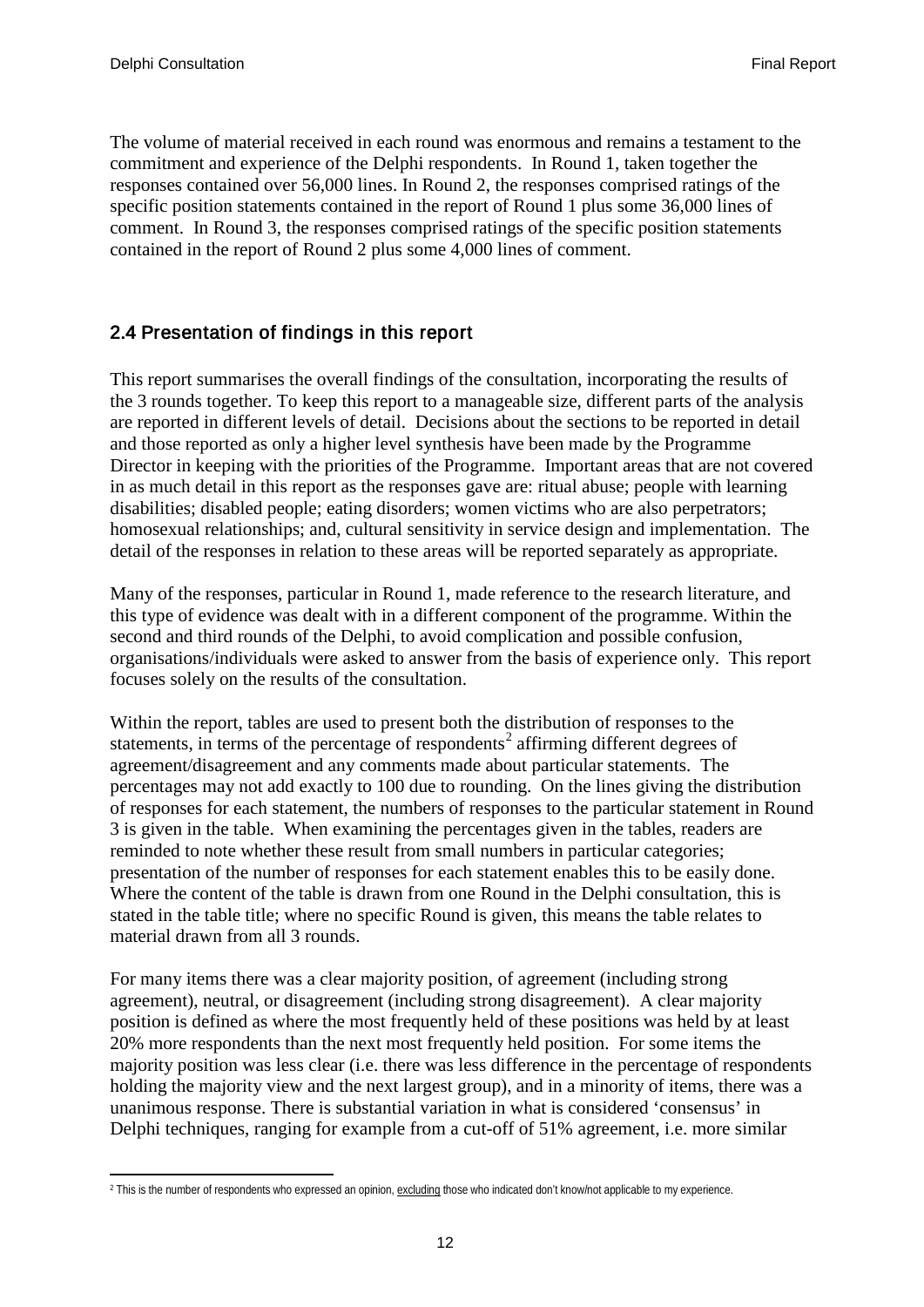than not, through to measures of interquartile deviance (Rayens and Hahn 2000; Loughlin and Moore 1979, cited McKenna 1994: 1222). In this study a frequency of 20% more than the next most common position was used to denote a *majority*, an assessment specifically chosen to denote agreement-without-consensus to ensure that positions of difference were not lost by enforcing a measure of consensus. Consensus was only perceived if there was a unanimous agreement. This places a slightly different emphasis on the role of consensus in the analysis compared to the classical Delphi; however this was seen as appropriate given the stated aims of the study, to identify both consensus and divergence.

For each statement in each round, where the largest type of response (strongly agree/agree, neutral, disagree/strongly disagree) was held by at least 20% more respondents than the next most frequently held position, these figures appear in bold on a grey shaded background. This enables the easy identification of where there is a clear majority position. A grey hatched background is used to identify statements where, leaving aside the neutral respondents, respondents either all agreed (agree or strongly agree) or all disagreed (disagree or strongly disagree). Hatched shaded entries can be regarded as the positions on which there was either complete consensus (no neutral respondents) or concord (some neutral respondents). There were 6 statements of concord in Round 2 and 33 in Round 3. For a smaller subset of these (1 in Round 2, 11 in Round 3) there were no respondents who selected neutral, these are the statements for which there is complete consensus.

As noted above, many respondents commented on a greater number of programme areas in Rounds 2 and 3 than they had provided answers for in Round 1, or declared expertise in (at the beginning of Round 1 responses). During the analysis of Rounds 2 and 3 responses, when group numbers were not too small for meaningful analysis (defined as 5 or fewer declared experts in total) it was checked whether this made a difference to the distribution of responses for each of the statements. In the majority of cases, it made no marked difference. The exceptions are identified in the sections that follow.

Within the responses to each of the ten programme areas, responses in Round 2 and Round 3 revealed a more nuanced and complex set of positions, emphasising the context dependent nature of different aspects of therapeutic intervention such as gender of therapist, use of touch, involvement of family members, and so on. Whereas many positions that were stated in the Round 1 statements were expressed in terms of 'always' or 'never', in Round 2 many more qualified positions were explicitly put forward. These were added as new statements included for rating in the next Round. While such statements only had one round in which to display consensus, the fact that they explicitly arose from within the consultation arguably makes consensus more likely. Most of the areas of disagreement noted in the Round 1 report for each of the programme areas remained in the responses to Round 2 and Round 3.

Within the different rounds of the Delphi consultation, statements put to participants for comment and ranking were numbered for ease of reference, the numbering has been maintained, and is shown within tables and quotes from Delphi participants, in order to permit easy cross reference. The relationship between statement numbers and programme areas in the VVAPP is as follows:

- Statements beginning S1 relate to children and young people who have been sexually abused
- Statements beginning S2 relate to child and adolescent victims of domestic violence and abuse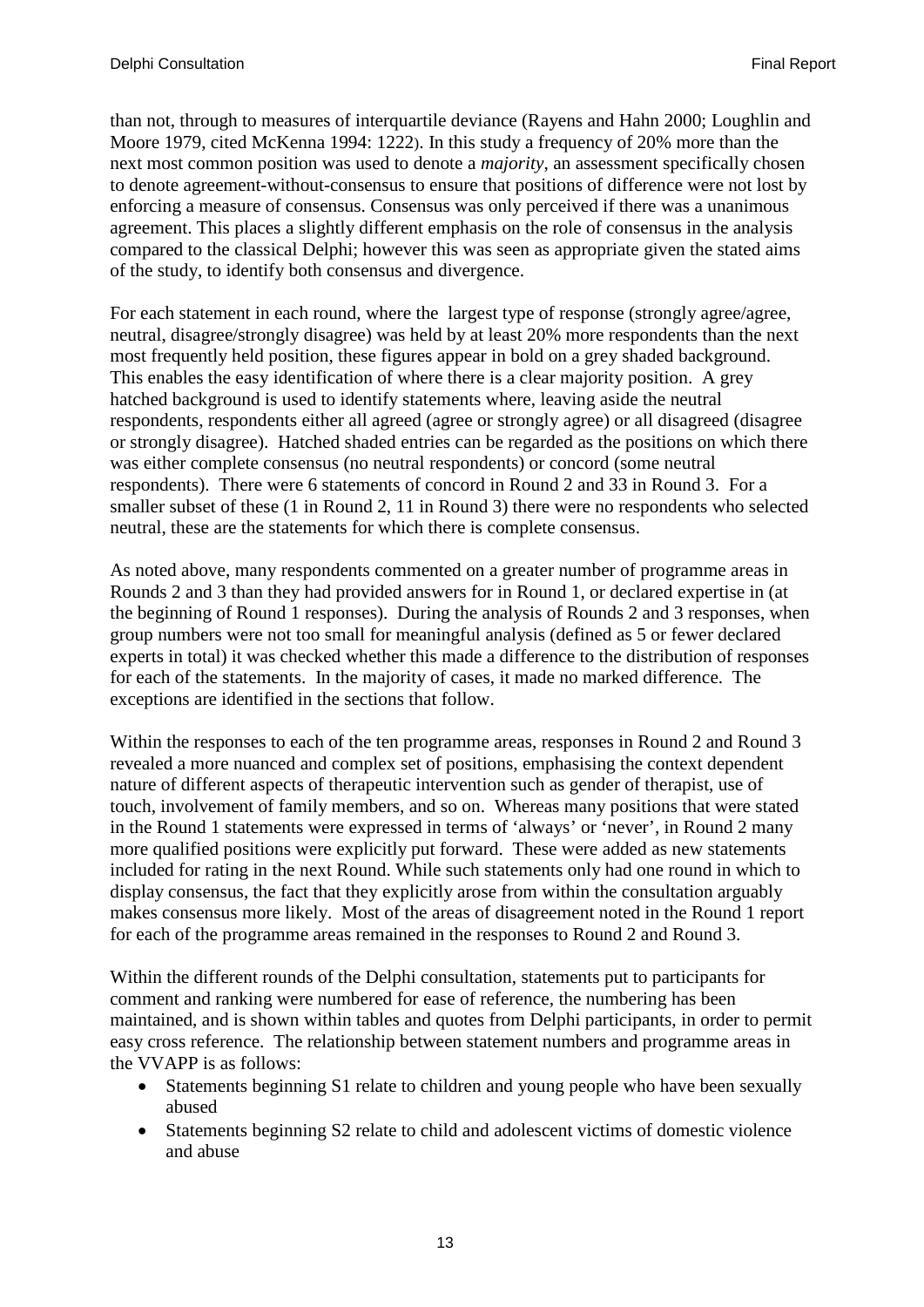- Statements beginning S3 relate to child, adolescent and adult victims/survivors of sexual exploitation in prostitution, pornography and trafficking
- Statements beginning S4 relate to children and young people who display sexually inappropriate behaviour or who sexually abuse other young people, children or adults
- Statements beginning S5 relate to young people who perpetrate domestic violence and abuse
- Statements beginning S6 relate to adult victims/survivors of rape and sexual assault
- Statements beginning S7 relate to adult survivors of childhood sexual abuse
- Statements beginning S8 relate to adult victims/survivors of domestic violence and abuse
- Statements beginning S9 relate to adult perpetrators of domestic violence and abuse
- Statements beginning S10 relate to adult sex offenders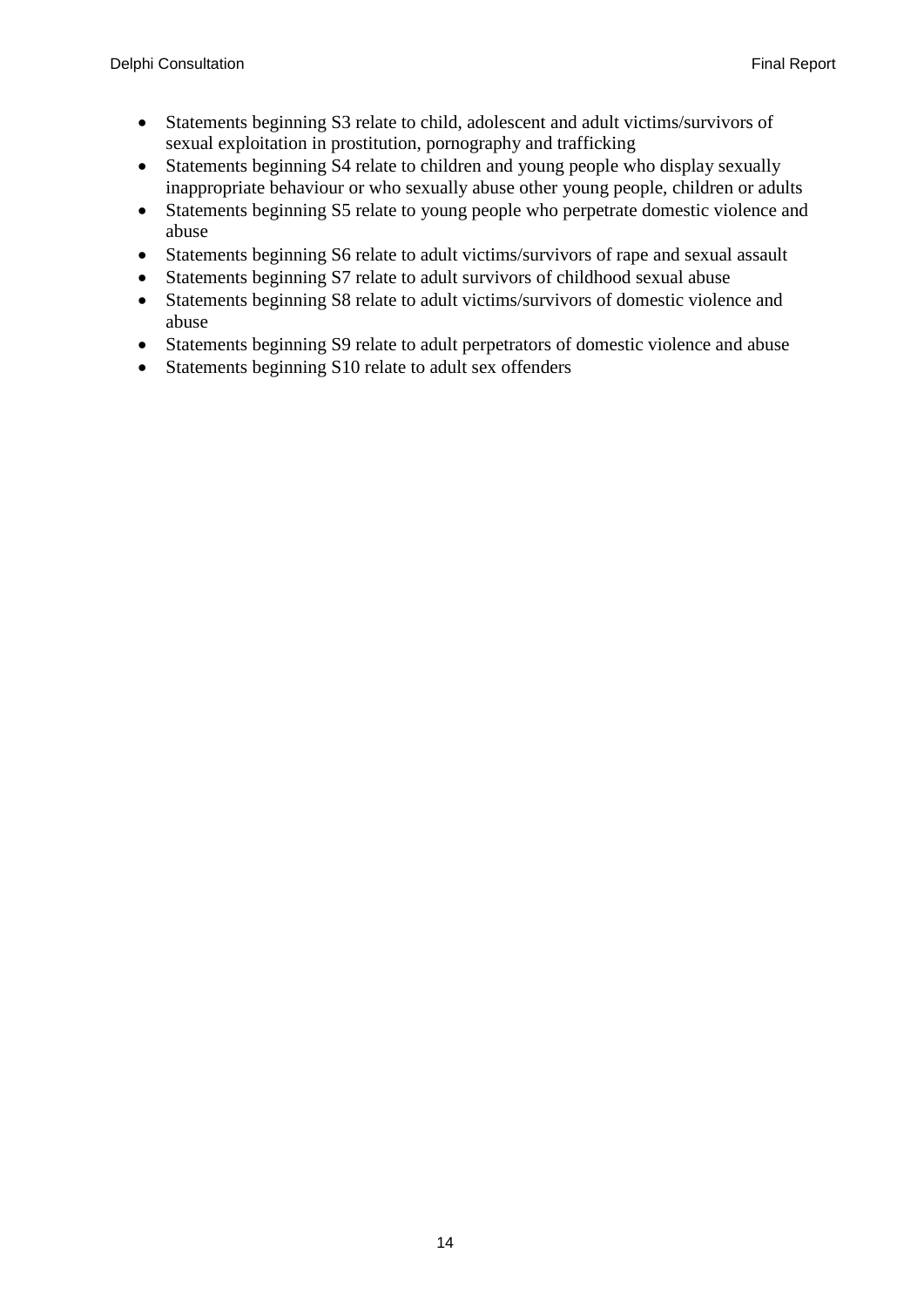# <span id="page-30-0"></span>Chapter 3 Key issues across all forms of abuse

In this chapter we report a high level synthesis of the major aspects emerging from the Delphi consultation that relate to all forms of abuse. Here the report draws on the syntheses generated from Round 1 Delphi responses, and then fed back to the respondents in Rounds 2 and 3 for modification and addition. The major form of comment made in Rounds 2 and 3 in relation to this material was the addition or amplification of points of detail.

This chapter focuses first on the question of principles and core beliefs; this is the largest section in the chapter as the discussion here was repeatedly referred to in all other sections of the responses. Chapter 3.2 covers responses in relation to two specific sets of guidelines, then chapter 3.3 covers multiagency working, chapter 3.4 covers safety and risk, with subsections on working practices, information and communication, and staffing. Chapter 3.5 covers training, chapter 3.6 prevention and chapter 3.7 improving outcomes and addressing obstacles.

### <span id="page-30-1"></span>3.1 Values, principles and core beliefs

The answers in relation to principles and core beliefs were very rich and detailed. Some respondents suggested that a third category, values, was also important and distinct. In analysing the responses it rapidly became clear that respondents did not share the same definitions of the three terms, 'principles', 'values' and 'core beliefs', this report therefore does not attempt to distinguish between these as different categories. Responses given to this section of the questionnaire also related quite strongly to those given in later sections on the characteristics that service providers should adhere to, and to elements of policy and practice. Many respondents gave their fullest answer to question 1, referring back to this in later sections of the questionnaire. Detailed findings from the analysis are first presented in two different ways. Table 3.1 below summarises the key themes raised in responses that discussed principles, values and core beliefs, and Table 3.2 shows the differences and similarities across the programme areas in relation to different issues.

The analysis identified 15 different themes, each of which had a number of components. The major links between the themes have been used to group them into 5 clusters, as follows:

- Power, Responsibility and Challenges (Table 3.1)
- Protection, Safety and Risk Management (Table 3.1)
- Interventions (Table 3.2)
- Criminal Justice (Table 3.2)
- Working Together: Providing and Sharing Information (Table 3.3)

In Tables 3.1 to 3.3, for each of the 15 themes identified, the different positions associated with it are briefly outlined, identifying the areas of consensus and lack of consensus. Figure 3.1 depicts the major themes and their major linkages graphically.

A further set of tables, provided in Appendix 5, takes a different focus presenting positions that emerged on particular topics, and illustrating how some were shared across all ten programme areas, while for others there were marked differences between the different areas.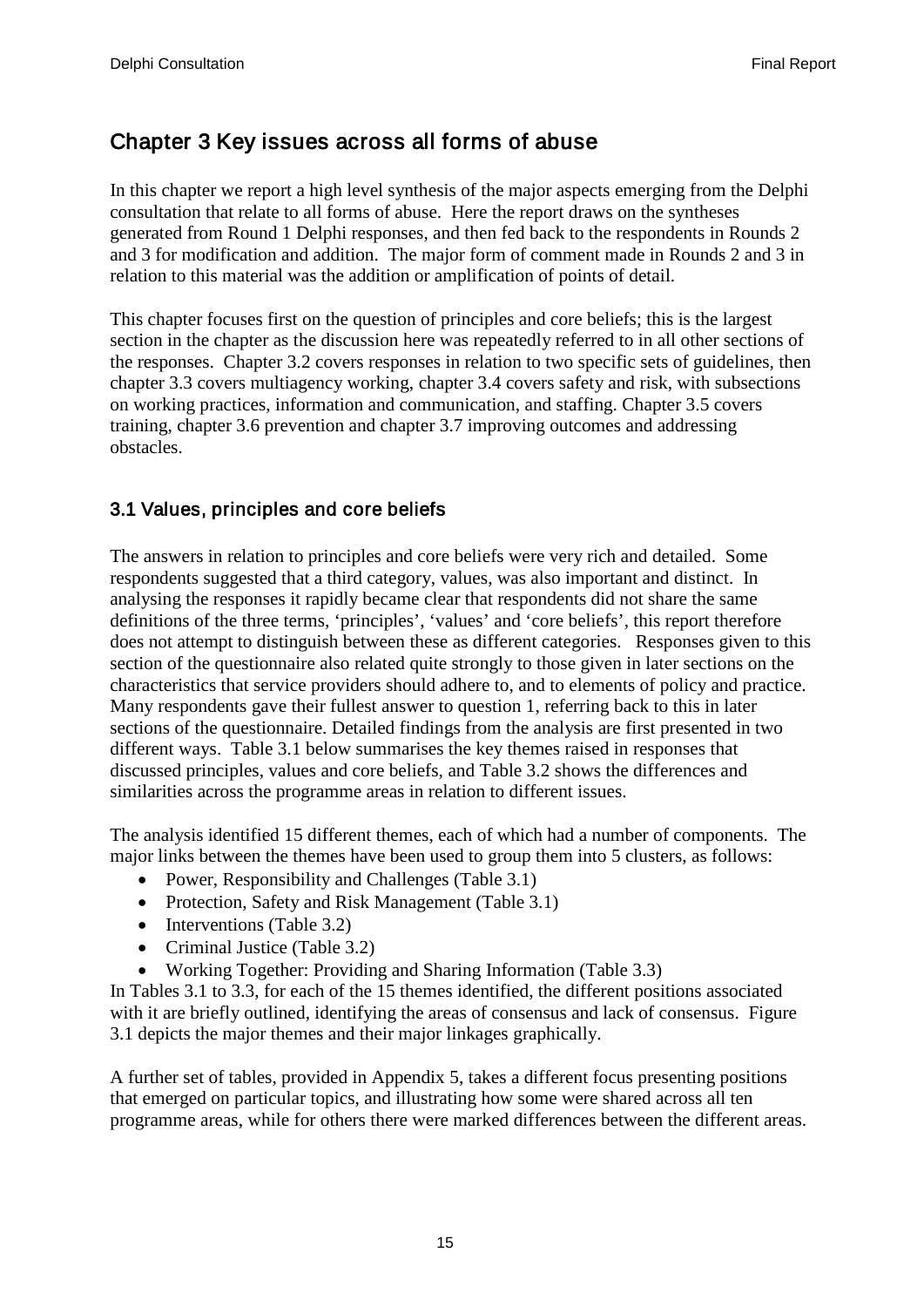

<span id="page-31-0"></span>

Diversity, inclusion, equal treatment and basic human rights principles were strongly suggested as fundamentally important, suggesting that a human rights/equalities framework was a required basis for policy and practice, with explicit attention to gender, sexuality, ethnicity, and disability within this. A second over-arching theme was the notion of the importance of a victim/survivor centred approach (associated with characteristics such as empowerment, giving control and choice to victims/survivors); this was suggested, by some, to include choice for victims/survivors in terms of the gender, sexuality and age of the person they work with.

Tensions were apparent in the responses in relation to a number of issues:

- confidentiality versus safety and child/victim protection;
- whether full healing/recovery for victims/survivors is always possible, this may be explainable in terms of the difficulty of defining what this means. It also linked closely to the support of openness and honesty in the course of the therapeutic relationship, while being mindful of the need to identify the most appropriate ways of working with victims/survivors in the course of the therapeutic relationship;
- whether behaviour change for perpetrators/abusers is always possible.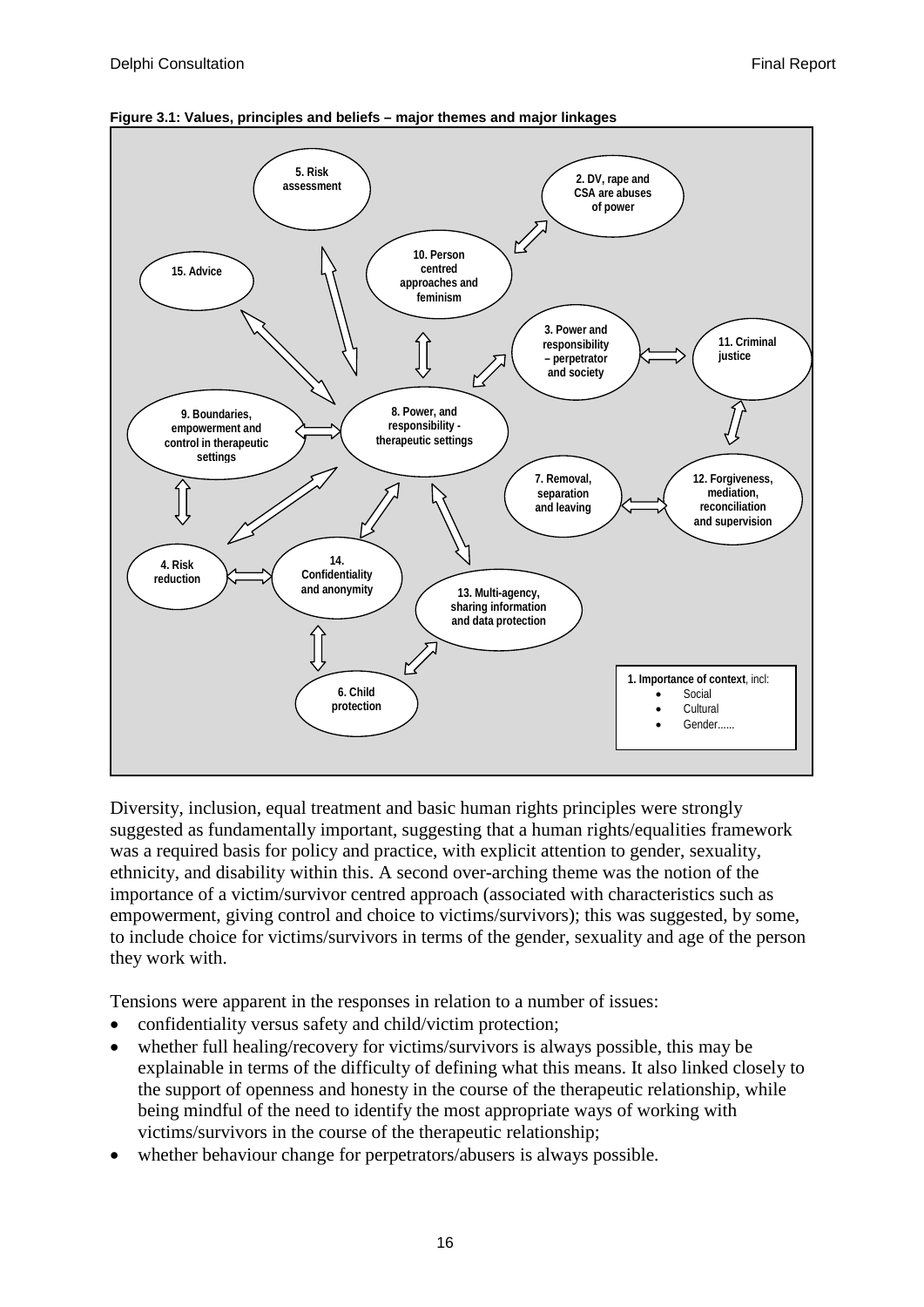#### <span id="page-32-0"></span>**Table 3.1: Power, Responsibility and Challenges and Protection, Safety and Risk Management**

| rabic o.r. rower, neoponoibility and Onalicityco              | and Frotochon, barcty and mon-management                               |
|---------------------------------------------------------------|------------------------------------------------------------------------|
| Power, Responsibility and Challenges                          | <b>Protection, Safety and Risk Management</b>                          |
| 1: Importance of context                                      | 4: Risk reduction: risk of harm, suicide prevention, public            |
| Social context                                                | protection, safeguarding                                               |
| Social inequalities perspective                               | Suicide and harm prevention<br>$\bullet$                               |
| Gender inequality framework                                   | Assessment and planning, employing strategies to<br>$\bullet$          |
| Cultural factors, culture as a descriptive of the norms       | minimize risk                                                          |
| and acceptances of society                                    | Part of therapy to address and recognise suicide and<br>$\bullet$      |
| Age                                                           | self harm risk                                                         |
| Ethnicity                                                     | Understanding why self harm might occur (re-enact or<br>$\bullet$      |
| Religion                                                      | symptomatic of trauma)                                                 |
| Class                                                         | Public protection "duty to warn" overlaps sharing<br>$\bullet$         |
| Sexuality                                                     | information, mandatory reporting                                       |
|                                                               | Safeguard Used in family setting agencies in place of<br>$\bullet$     |
|                                                               | managing risk or ensuring safety. Majority "safeguard                  |
|                                                               | children", plus minority "safeguard family members".                   |
|                                                               | Family members' protection very closely overlaps<br>$\bullet$          |
|                                                               | confidentiality                                                        |
|                                                               | Child safeguard overlaps child protection.<br>$\bullet$                |
|                                                               | Pseudo legal term (reference to Safeguarding children<br>$\bullet$     |
|                                                               | from exploitation act), possibly acts as a proxy term for              |
|                                                               | responsibility without power or authority to actually                  |
|                                                               | protect individuals                                                    |
|                                                               |                                                                        |
| 2: DV, rape and CSA are abuses of power                       | 5: Risk assessment, risk management and safety                         |
| Consensus that DV, rape and CSA are abuses of<br>$\bullet$    | planning                                                               |
| power and should be defined as such, as opposed to            | Safety planning Overlaps but is not identical to risk<br>$\bullet$     |
| anger management or illnesses. Non-medicalising               | assessment, as only refers to victim/survivors                         |
| violence, maintaining choice and criminality of               | Risk assessment Content of risk varies depending on<br>$\bullet$       |
| offences, so bridges both feminist and Criminal               | area of intervention - risk of harm, risk of suicide, risk             |
| Justice approaches                                            | of abuse, risk of re-offending                                         |
|                                                               | Manage risk Managing risk is partly a criticism of risk<br>$\bullet$   |
|                                                               | assessment as insufficient risk assessment and safety                  |
|                                                               | planning as process rather than event, also                            |
|                                                               | management of risk as practical application of                         |
|                                                               | assessment                                                             |
|                                                               |                                                                        |
| 3: Power and responsibility and challenges for change:        | 6: Child protection                                                    |
| perpetrator and society                                       | Child protection as an aim, an outcome, an ethical<br>$\bullet$        |
| Underlying principles of causation and therefore<br>$\bullet$ | principle and a responsibility, and also as a defence for              |
| routes to prevention and redress: individual vs               | breaking confidentiality                                               |
| societal creation of problem.                                 | Consensus that child protection is key, but there are<br>$\bullet$     |
| Perpetrator responsibility Consensus, it is the               | differences in interpretations of how to get it and                    |
| perpetrator's responsibility and need to guard against        | maintain it                                                            |
| some therapeutic approaches which are seen as                 |                                                                        |
| diminishing/diluting responsibility                           | 7: Removal, separation and leaving (breaking links                     |
| Responsibility of the system/ society Power and               | between victim/survivor and perpetrator/abuser)                        |
| context of abuse: the way power inequality is defined         | Removal of child from abusive situation - linked to child<br>$\bullet$ |
| (society or individual responsibility) infers/assumes         | protection, risk reduction                                             |
| where the responsibility for causation comes from             | Removal of offender                                                    |
| Power as a social issue/ inequality                           | Leaving Encouraging/ promoting leaving situation, links<br>$\bullet$   |
| Challenging perpetrators Challenging as confronting           | to advice: but never insist that someone has to leave                  |
| perpetrators. Commentary points out that challenging          | as promotes guilt                                                      |
| is both necessary but rather upsetting for them               | Managing leaving (safe separation), linked to safety<br>$\bullet$      |
| Challenging the system/ society Also approached               | planning                                                               |
| from education perspective, awareness and not                 | Previous attempts to leave, links to be increased risk<br>٠            |
| tolerating/ ignoring violence                                 | Threat or risk of returning after leaving                              |
|                                                               |                                                                        |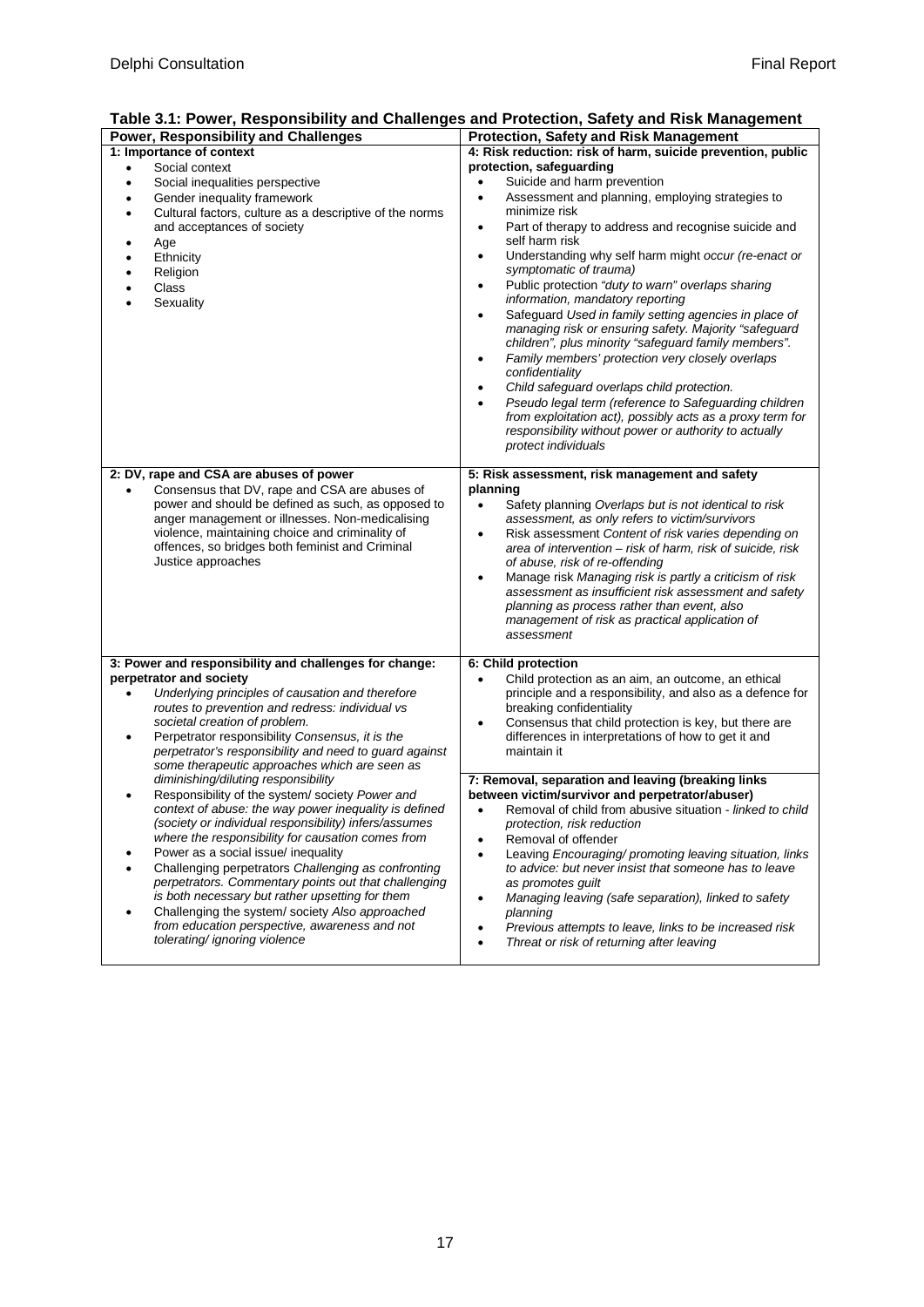#### <span id="page-33-0"></span>**Table 3.2: Interventions and Criminal Justice**

| <b>Interventions</b>                                                                                                                                                                                                                                                                                                                                                                                                                                                                                                                                                                                                                                                                                                                      | <b>Criminal Justice</b>                                                                                                                                                                                                                                                                                                                                                                                                                                                                                                                                                                                                                                                                                                                                                                                                                                                                                                                                                                                                             |
|-------------------------------------------------------------------------------------------------------------------------------------------------------------------------------------------------------------------------------------------------------------------------------------------------------------------------------------------------------------------------------------------------------------------------------------------------------------------------------------------------------------------------------------------------------------------------------------------------------------------------------------------------------------------------------------------------------------------------------------------|-------------------------------------------------------------------------------------------------------------------------------------------------------------------------------------------------------------------------------------------------------------------------------------------------------------------------------------------------------------------------------------------------------------------------------------------------------------------------------------------------------------------------------------------------------------------------------------------------------------------------------------------------------------------------------------------------------------------------------------------------------------------------------------------------------------------------------------------------------------------------------------------------------------------------------------------------------------------------------------------------------------------------------------|
| 8: Power, responsibility and challenges in therapeutic                                                                                                                                                                                                                                                                                                                                                                                                                                                                                                                                                                                                                                                                                    | 11: Criminal justice, prosecution, punishment Vs                                                                                                                                                                                                                                                                                                                                                                                                                                                                                                                                                                                                                                                                                                                                                                                                                                                                                                                                                                                    |
| settings<br>Power and responsibility in therapeutic settings<br>$\bullet$<br>Responsibility of the therapist/ worker Boundaries,<br>$\bullet$<br>confidentiality, risk, harm, honesty, not making things<br>worse                                                                                                                                                                                                                                                                                                                                                                                                                                                                                                                         | rehabilitation, re-offending<br>Underlying principles of how to treat offenders and in<br>$\bullet$<br>part how violence and abuse can be prevented in the<br>future<br>Prosecution<br>$\bullet$                                                                                                                                                                                                                                                                                                                                                                                                                                                                                                                                                                                                                                                                                                                                                                                                                                    |
| Power in therapeutic settings Split between need to<br>$\bullet$<br>recognise power of therapist/ medical examiner/<br>prescriber and actively outlining ways of returning<br>power to client within the therapeutic setting<br>Challenges for therapists/workers Material they work<br>with is challenging, upsetting; need for debrief and<br>clinical supervision<br>Clinical/worker supervision Consensus as a good and<br>necessary feature of therapeutic settings and<br>organisational structure                                                                                                                                                                                                                                  | Increased likelihood of prosecution<br>$\bullet$<br>Mandatory prosecution<br>$\bullet$<br>Offenders' registers<br>$\bullet$<br>Changes to evidence proceedings (including prior<br>$\bullet$<br>domestic history as submitted evidence)<br>Minimise risk of re-offending: Punish and deter<br>$\bullet$<br>Minimise risk of re-offending: Rehabilitate and change<br>$\bullet$                                                                                                                                                                                                                                                                                                                                                                                                                                                                                                                                                                                                                                                      |
| 9: Boundaries, empowerment and control in therapeutic<br>settinas<br>Separating control from responsibility in therapeutic<br>settings, to create a discrete theme of consensus<br>Empowerment, empower, empowering<br>Validation, validate, validated<br>Believing the client<br>Accepting the client<br>Being flexible<br>Being dynamic<br>Being empathic, empathy<br>Being understanding<br>Working in partnership with the client - See also<br>person centred approaches<br>Power sharing in therapeutic settings<br>Professional relationships, Boundaried therapeutic<br>relationships<br>Client responsible for the pace of the therapy                                                                                           | 12: Forgiveness, mediation, reconciliation and<br>supervision (maintaining links between victim/survivor<br>and perpetrator/abuser)<br>In favour of forgiveness Mostly tempered with "if the<br>$\bullet$<br>client wants it"<br>Against forgiveness Suspicion of agendas that promote<br>$\bullet$<br>forgiveness, especially the religious slant on it, plus<br>forgiveness as a personal issue and therefore should<br>not be promoted within therapeutic settings<br>Supervised visits/interactions between<br>$\bullet$<br>perpetrator/abuser & victim/family Generally<br>considered to be undesirable, re-traumatising,<br>reinforcing imbalance of power (links to couple<br>mediation, reconciliation themes) - but difference<br>emerge here between programme areas<br>Restorative justice Mostly seen as re-traumatising, not<br>$\bullet$<br>to be encouraged, risky<br>Couple mediation, couple therapy Almost consistently<br>$\bullet$<br>referred to negatively, also risky for returning to<br>abusive situations |
| 10: Person centred approaches and feminism<br>Person centred approaches, see also aspects of<br>responsibility and control within therapeutic settings<br>(flexible, dynamic etc)<br>Pro-feminist Usefulness of Duluth model, non-medical<br>approaches, person centred, non-blame of victim<br>aspects as well as power and control concepts<br>Critical of feminist approach or philosophy Caution<br>$\bullet$<br>about simplistic aspects (esp. Duluth, over emphasis on<br>men as abusers, society as source of abuse), some<br>comments about man-hating, comments on ideology<br>being forced on clients by therapists<br>Counter narrative to the "medical model", criticism of<br>medicalising or pathologising victim/survivors |                                                                                                                                                                                                                                                                                                                                                                                                                                                                                                                                                                                                                                                                                                                                                                                                                                                                                                                                                                                                                                     |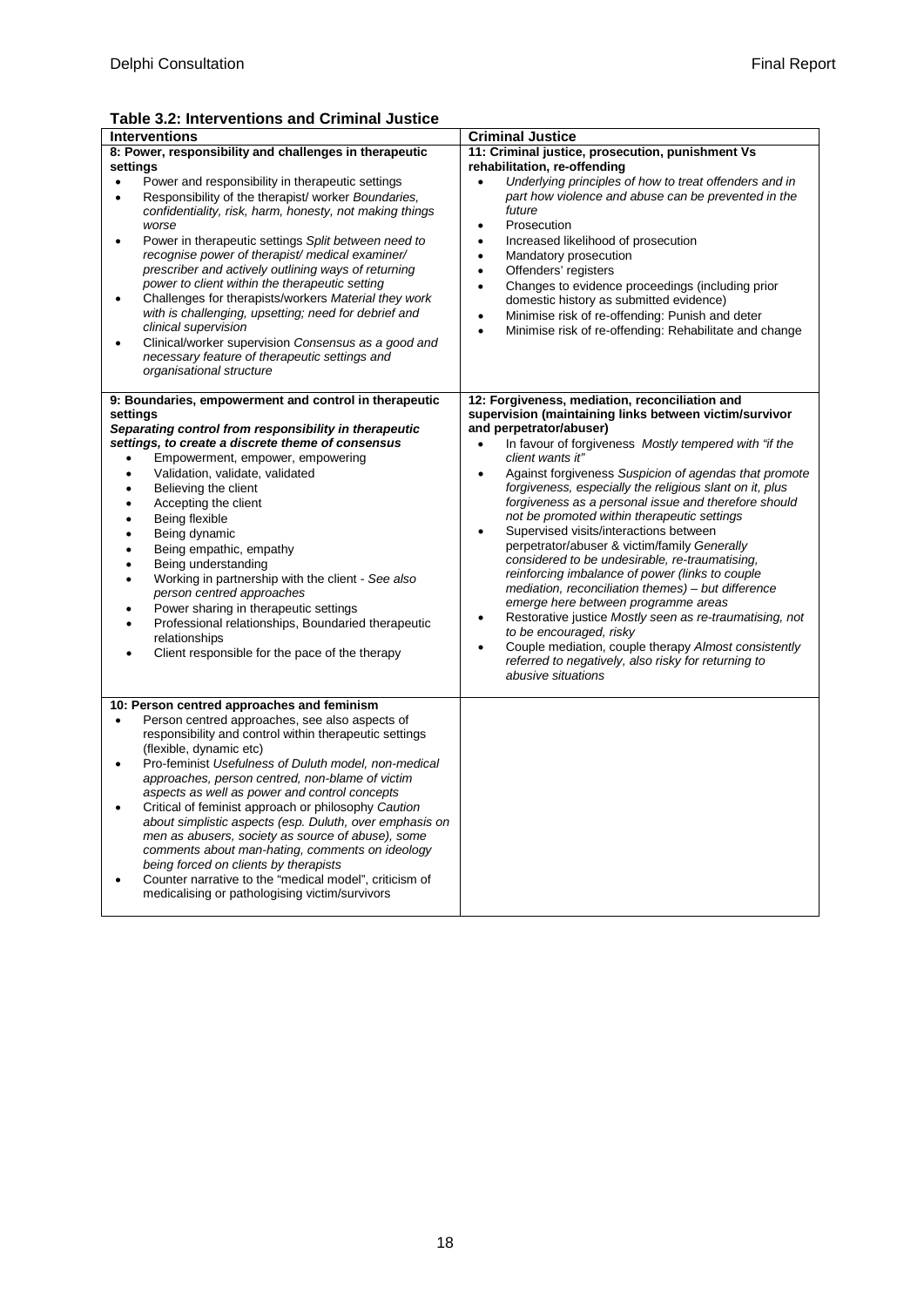#### <span id="page-34-0"></span>**Table 3.3: Working Together: Providing and Sharing Information**

**13: Multi-agency, sharing information and data protection**

- Need for interagency/multi-agency response *Consensus: value in inter- or multi- agency responses and training*
- Inter-agency *Consensus: sharing information is of value*
- Intra-agency *Good to share some information, but countered with privacy and confidentiality issues*
- Between client and service provider *Consensus: the more information that is shared, the better. See also advice as information, advice as help and support, specialist advice*
- Not sharing information *overlaps confidentiality within service provision and data protection*
- Data protection *Not sharing certain information*
- Statutory reporting, mandatory reporting *All except one reference to this was in favour, but many did not refer to it at all*

#### **14: Confidentiality and anonymity**

• Confidentiality is considered important but tempered by protection, reporting and prevention issues. The limits to which a perpetrator can expect confidentiality are much less than an adult victim, though in some cases are equal to a child's entitlement to confidentiality from the mandatory reporting point of view

#### **15: Advice**

- In favour of advice *Mostly for non-therapeutic settings and for general public bodies*
- Against advice *Mostly for therapeutic settings, links to non-directional/non-judgmental themes, empowerment, pace*
- Active advice: directive *Specialist, legal and "practical" advice*. *For professionals and also some reference to directive or coercive advice to offenders/likely offenders*
- Passive advice: non-directive information *For victims/families*
- Help and support including advice *For victims, especially children and young people, and families*. *Ambiguous as to the limits of its directiveness*

One further analysis of the responses is shown in Table 3.4 which summarises the positions put forward in terms of the different views offered on victims/survivors and adult abusers/perpetrators; this draws on the detailed findings set out in Appendix 5. For two of the programme areas (children and young people who display sexually inappropriate behaviour or who sexually abuse other young people, children or adults and young people who perpetrate domestic violence and abuse), such distinct positions could not be identified, and these groups were viewed through positions representing a mixture of the two set out in Table 3.4.

#### <span id="page-34-1"></span>**Table 3.4: Difference between victims/survivors and abusers/perpetrators**

Victims/survivors:

- Are individuals
- Are not responsible for their abuse
- Need empowerment
- Need to set their own goals, and define when they are healed
- Should not be assumed to have pre-existing mental pathology

Abusers/perpetrators:

- Can be categorised into types
- Are fully responsible
- Need help
- Need to reach externally determined standards of safety or behaviour boundaries, are assessed by others whether they are healed
- Might be better medicated
- Are labelled in psychiatric/deviant terms (especially sex offenders)

These views were reflected in overall views on interventions aimed at healing or ameliorating the effects of violence or abuse on victims/survivors, or at directly modifying violent or abusive behaviour. There was a strongly supported view on the victim/survivor side that therapy choice should depend on both the individual and the context, and that the quality of the therapeutic relationship is particularly important. Connected to this was strong support of the use of integrated or mixed approaches, the view that there is no single approach that is best for everyone, and that different approaches each have their place in a staged process of intervention (without however implying simple sequential ordering in this process). Integration also applies in terms of the need to integrate therapeutic and treatment interventions with other services that may be required. The quality of the relationship with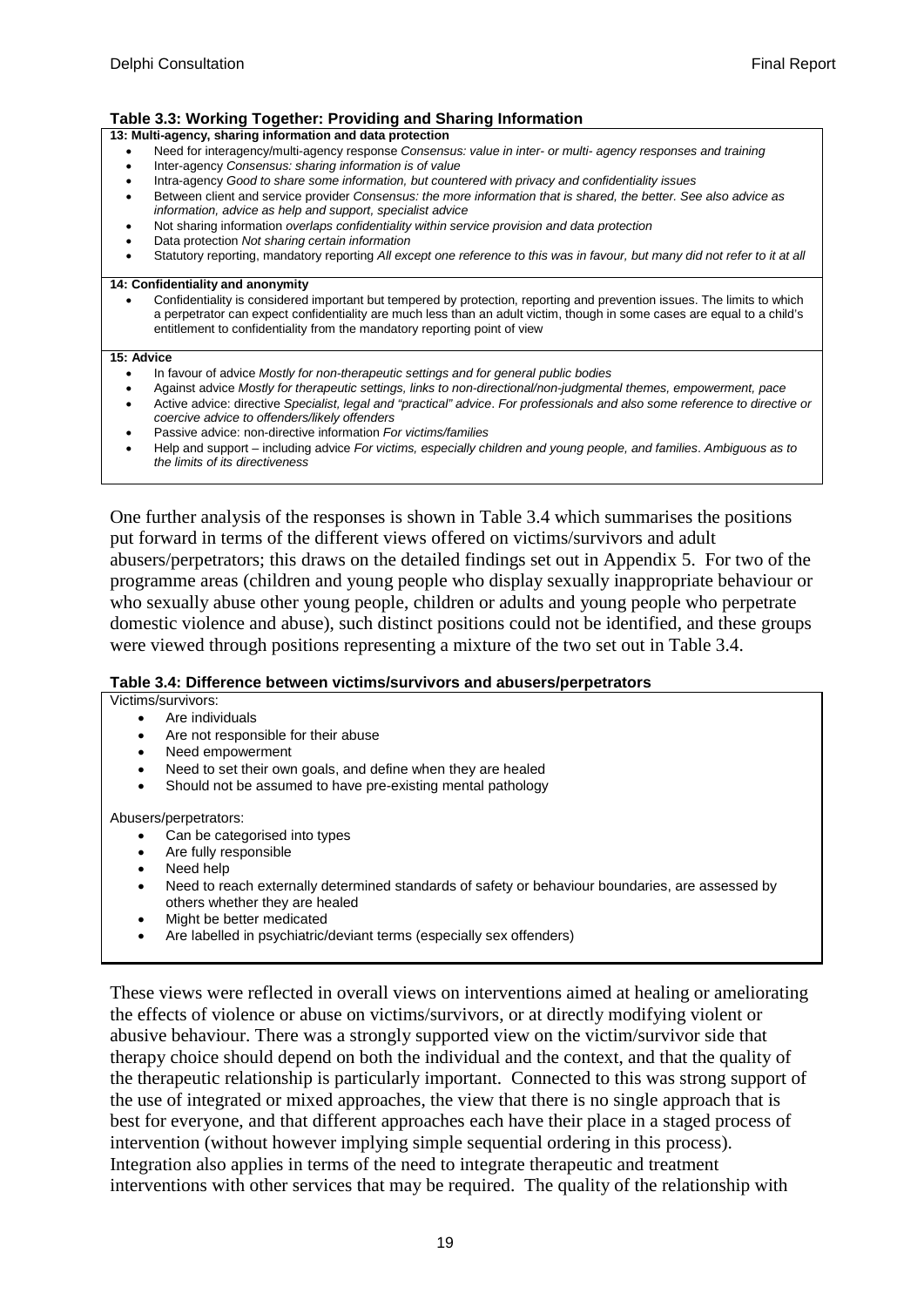the therapist was also emphasised as particularly important. Although these views are present on the perpetrator/abuser side, they are much less strongly expressed, particularly in the case of adult perpetrators/abusers.

### <span id="page-35-0"></span>3.2 Existing sets of guidelines and principles

In a number of responses in Round 1, two already existing sets of guidelines/principles were suggested as providing a suitable basis of service accreditation or standards for practice:

- The BACP ethical framework, which includes guidelines for practice was suggested as relevant in responses from the six programme areas that deal with victims/survivors.
- The Respect guidelines were suggested as being suitable for accrediting services provided in relation to the provision of services for perpetrators of domestic violence and abuse. It was also suggested that some re-examination of these was necessary.

These were included in Round 2 and respondents' views on their suitability were sought. In Round 3, respondents were asked for any additional comments on the BACP and Respect guidelines and principles in response to the table summarising the Round 2 assessment and the comments made in Round  $2^3$  $2^3$ .

In addition, other respondents made reference to the desirability for adherence to suitable/ relevant professional standards; there was no attempt to include all of these in detail for comment in Round 2. Specific sets of practice guidelines that were mentioned were:

- Health Professions Council practice and ethics guidelines;
- RESPOND, the psychotherapy service for people with learning disability who are/have experiencing/experienced sexual abuse/violence;
- British Association of Social Work Code of Ethics:
- General Social Care Council Code of Practice;
- Association of Child Psychotherapists ethical guidelines;
- Women's Aid Code of Practice for member organisations<sup>[4](#page-35-2)</sup>.

Throughout the responses in the 3 rounds views were expressed about the importance of clear guidelines/codes of ethics and practice, however, there was no agreement as to whether these should be profession specific and/or specific to violence and abuse, or even different types of violence and abuse. Some respondents called for specific guidelines in relation to different groups such as BME communities. Some respondents raised the concern that treating abuse as a separate case (through separate guidelines) could have the effect of isolating the sufferers even more than they are already, arguing that part of the healing is about normalising and not putting abuse away from other life experiences. Another important point was the need to ensure that those receiving therapeutic intervention have knowledge of the relevant guidelines; as one survivor commented, in relation to the BACP guidelines: "as a client I did not realise just what guidelines were in place but having read the report I can state that if they were consistently adhered to they would be acceptable". Many respondents noted the importance of the system for monitoring/assuring adherence to guidelines/codes of ethics and practice (something that was not explored in detail in this consultation). A number of respondents noted that all sets of guidelines require regular re-examination.

<span id="page-35-1"></span><sup>-</sup><sup>3</sup> Since the full guidelines were not circulated again in part 2, we did not ask for a re-assessment regarding agreement in Round 3.

<span id="page-35-2"></span><sup>4</sup> The respondent also noted that Women's Aid was developing national service standards for refuge and community based domestic violence services at that time.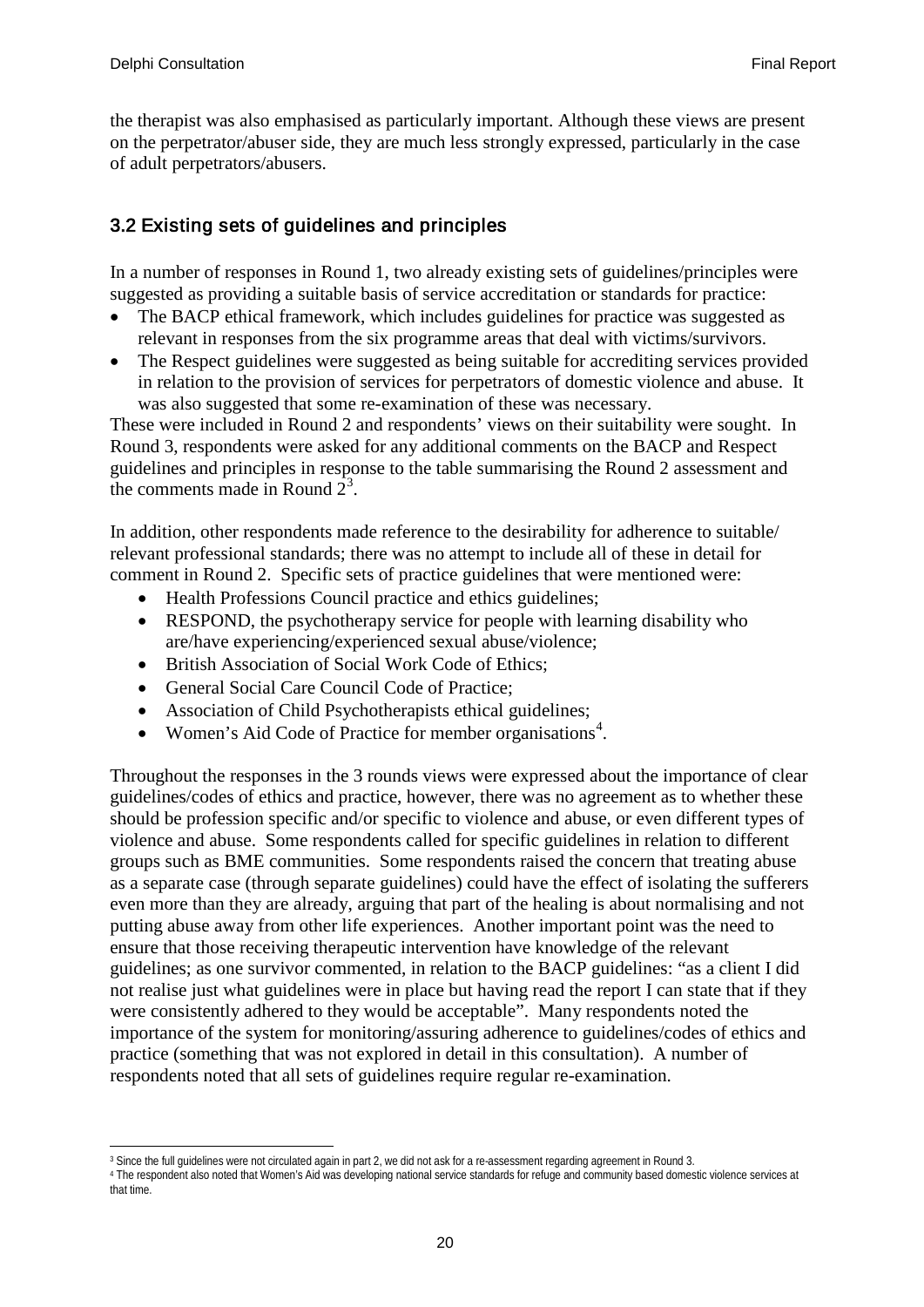## *BACP ethical framework*

Overall views on the BACP ethical framework from Round 2 are shown in Table 3.5. This expresses a fairly strong agreement of the value of this framework in the context of the VVAPP programme as a whole, with 72% of respondents agreeing or strongly agreeing that the guidelines are the most appropriate available.

Thirty respondents in Round 2 offered comments on the BACP ethical framework in addition to providing ratings as shown in Table 3.5. Thirty respondents in Round 3 offered further comment.

The general points summarised at the end of section 3.2 were also raised in specific response to the BACP ethical framework. Comments in relation to which parts of the framework needed to be re-examined were made in both Round 2 and Round 3 (details not included in this report).

|                                                                                                                                                                                                | $\%$<br>Strongly<br>Agree | $\frac{0}{0}$<br>Agree | $\%$<br>Neutral | $\%$<br>Disagree | $\%$<br>Strongly<br><b>Disagree</b> | Number<br>οt<br>responses |
|------------------------------------------------------------------------------------------------------------------------------------------------------------------------------------------------|---------------------------|------------------------|-----------------|------------------|-------------------------------------|---------------------------|
| G1. The guidelines are the most<br>appropriate that we have for this area<br>(responding to the needs of<br>victims/survivors of sexual violence and<br>domestic violence/abuse) at the moment | 15                        | 57                     | 20              | 6                | 2                                   | 95                        |
| G2. The guidelines need a complete re-<br>examination                                                                                                                                          | 4                         | 6                      | 27              | 56               |                                     | 82                        |
| G3. Parts of the guidelines need to be re-<br>examined.                                                                                                                                        | 12                        | 20                     | 41              | 24               | 3                                   | 74                        |
| G4. I think these guidelines are also<br>applicable to other areas                                                                                                                             | 16                        | 23                     | 50              | 11               | $\Omega$                            | 62                        |

## **Table 3.5: Views on BACP ethical framework, Round 2**

## *Respect guidelines*

Overall views on the Respect guidelines are shown in Table 3.6. This expresses a fairly strong agreement of the value of these guidelines in the context of the domestic violence perpetrator programmes and associated women's services, with 81% of respondents agreeing or strongly agreeing that the guidelines are the most appropriate available at the moment. No statistically significant differences were found in between responses made at the beginning of Round 2 and responses made in the two later sections (3.9 and 3.10) of the Delphi questionnaire in Round 2<sup>[5](#page-36-0)</sup>.

<span id="page-36-0"></span><sup>-</sup><sup>5</sup> We therefore do not report these in the current report.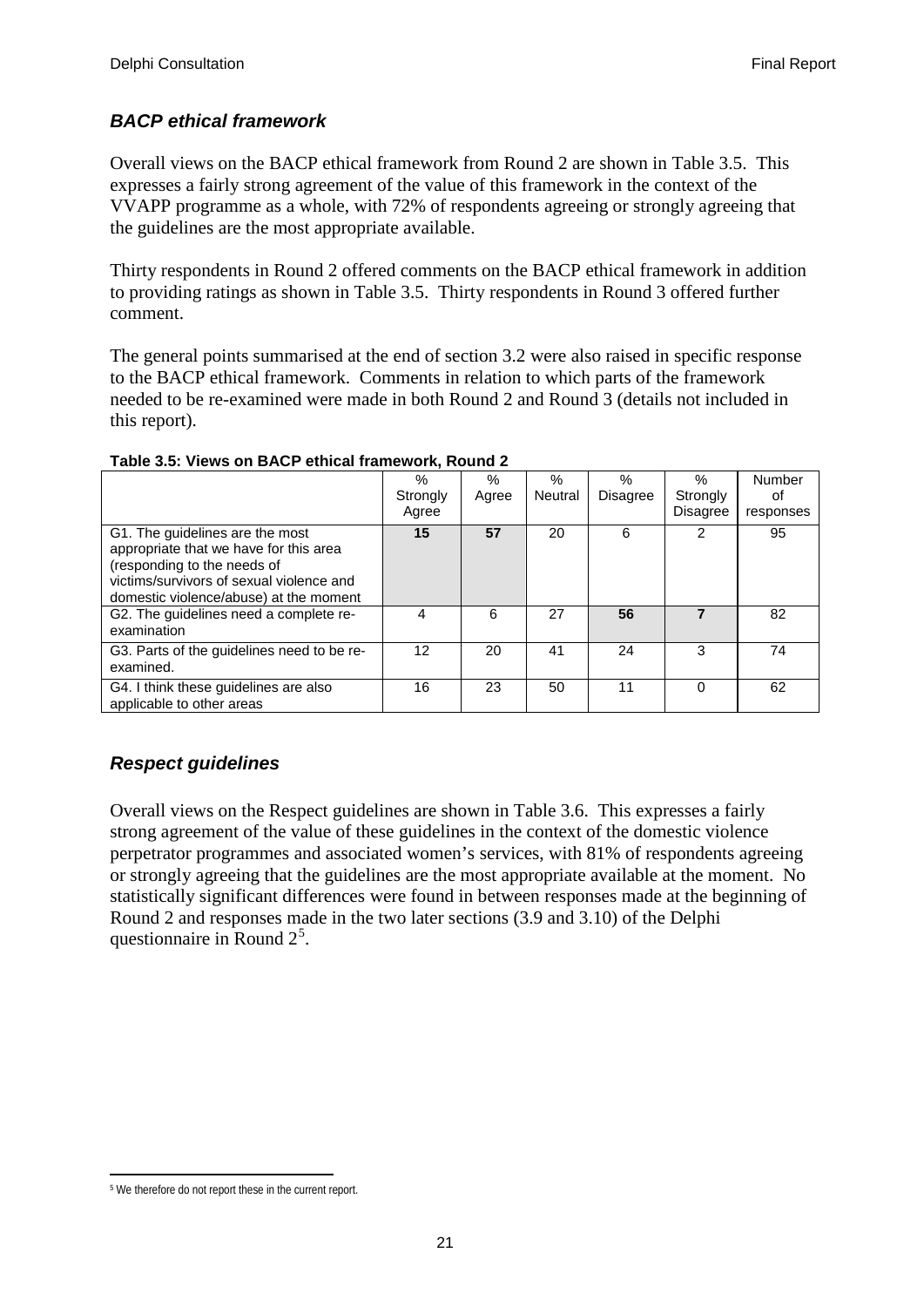|                                                                                                                                                                                      | $\%$<br>Strongly | $\%$<br>Agree | ℅<br>Neutral | %<br><b>Disagree</b> | ℅<br>Strongly   | Number of<br>responses |
|--------------------------------------------------------------------------------------------------------------------------------------------------------------------------------------|------------------|---------------|--------------|----------------------|-----------------|------------------------|
|                                                                                                                                                                                      | Agree            |               |              |                      | <b>Disagree</b> |                        |
| G5. The guidelines are the most<br>appropriate that we have for this<br>area (domestic violence men's<br>perpetrator programmes and<br>associated women's services) at<br>the moment | 29               | 52            | 11           | 7                    |                 | 75                     |
| G6. The guidelines need a<br>complete re-examination                                                                                                                                 | 5                | 9             | 25           | 51                   | 11              | 65                     |
| G7. Parts of the guidelines need to<br>be re-examined.                                                                                                                               | 10               | 15            | 44           | 25                   | 6               | 52                     |
| G8. I think these guidelines are also<br>applicable to other areas                                                                                                                   | 6                | 16            | 63           | 10                   | 4               | 49                     |

### **Table 3.6: Views on Respect guidelines, Round 2**

Twenty respondents in Round 2 offered comments on the Respect guidelines in addition to providing ratings as shown in Table 3.6. Sixteen respondents in Round 3 offered further comment. The Respect guidelines are very specific in relating to men's perpetrator programmes and associated women's services only (as stated in the introduction). The introduction goes on to state that: "however, many of the principles and standards will also be of relevance to those working with same-sex domestic violence, female perpetrators and family violence." Many of the comments expressed the view that considerable modification, or even a total re-write, was required for these other contexts of work.

The general points summarised at the end of section 3.2 were also raised in specific response to the Respect guidelines. Comments in relation to which parts of the guidelines needed to be re-examined for this area (domestic violence: men's perpetrator programmes and associated women's services) were made in both Round 2 and Round 3 (details not included in this report).

## 3.3 Multiagency approaches

It was emphasized that victims/survivors often needed services of more than one type, and that often, more than one agency would be involved. Recognition of the need for multiagency responses was strongly supported and the need for improved interagency co-ordination stressed. The importance of service integration was strongly supported. Challenges in achieving the necessary coordination were recognised as severe including:

- Tension to be managed between criminal justice and therapeutic interventions: For example, a police officer may have to ask probing questions during a rape investigation, whereas someone who works as a counsellor or an organisation such as Rape Crisis may not. A common approach can be advanced in terms of empathy, support, willingness to provide advice when it is sought and being able to work in an informed manner. This requires those people who work with survivors to be educated about rape/sexual assault and to understand victim reactions. Such understandings should take account of the specific needs of male, as well as female survivors of sexual violence and other victim groups - those from ethnic minority and gay, lesbian, bisexual and transgender populations.
- More provision for those with multiple problems drug/alcohol abuse, debt, unemployment, depression etc. to ensure a more integrated approach is achieved.
- Guidance for all groups of involved professionals needs to be clear and consistent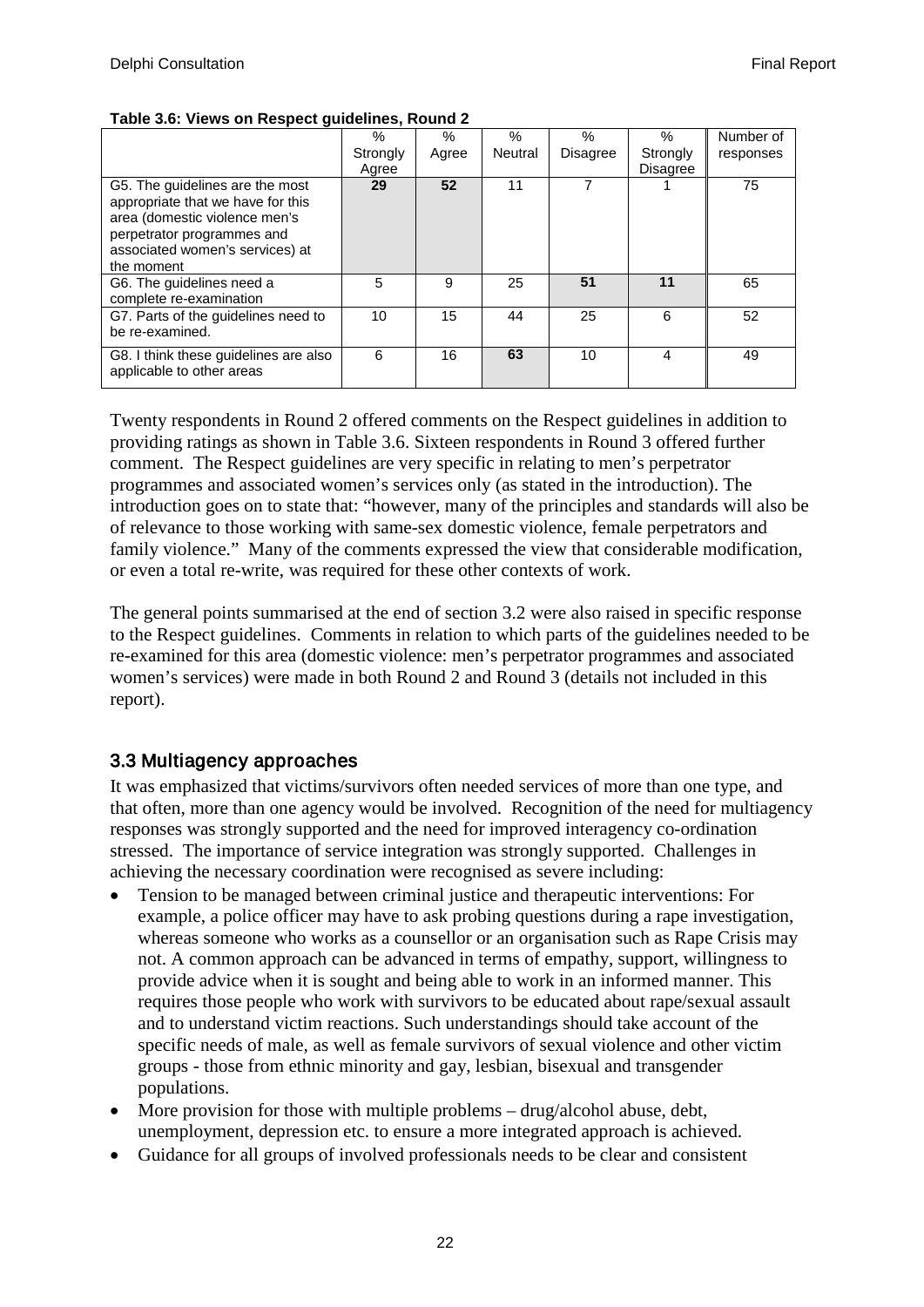• Those providing apparently unrelated care (e.g. sexual health services, dentists working inside a person's mouth), need to be aware of the possible effects on survivors i.e. a large number of their patients and provide care accordingly. Hospitals need trained staff to assist patients who are very traumatised by routine procedures or reject treatment because of unresolved abuse issues.

## **System/inter-agency issues**

Respondents raised issues about working within the wider system setting and the challenges of inter-agency working. Particular issues raised included:

- Effective work-place policy on violence.
- External accreditation for intervention programmes.
- [Multi-agency] plan in place for affording the client protection from the abuser or themselves (self-harming including suicidality).
- Good partnership working arrangements between agencies.
- Having access to specialist legal advice in relation to conflicts of interest involving child protection principles (which may suggest disclosure of reports) and confidentiality (which may suggest non disclosure of reports). These are very complex matters and practitioners need to know their limits in terms of interpretation of different pieces of legislation and guidance including Human Rights law, the Children Act, the Data Protection Act etc.
- Specialist courts, specialist prosecutors and defenders.
- Courts need to deal severely with perpetrators who break bail conditions, recommendations that they ought to give a prison sentence in these circumstances.

## 3.4 Responding to diversity

Throughout the responses to the consultation, the need to recognise diversity in terms of factors such as culture, ethnicity, dis/ability, sexuality, age and gender was strongly emphasised. These factors are important in understanding how and why different groups in the population experience heightened risks of violence and abuse, experience particular issues in relation to disclosure and accessing services and require specific consideration in order to shape appropriate service responses to the particular needs of these groups. Detailed coverage of all these aspects is beyond the scope of this report.

Therapeutic and treatment responses to both victims/survivors and perpetrators need to be responsive to all these factors. Specific points to be born in mind include:

- There needs to be much more general awareness that boys too are abused and for GPs to consider this when they come with mental health difficulties, bedwetting, eating problems etc.
- Need for specialist services for learning-disabled people and people on the autistic spectrum and training for generic services so they can work effectively in this area.
- Need to recognise particular issues for lesbian, gay, bisexual and transgender people in relation to Domestic Violence.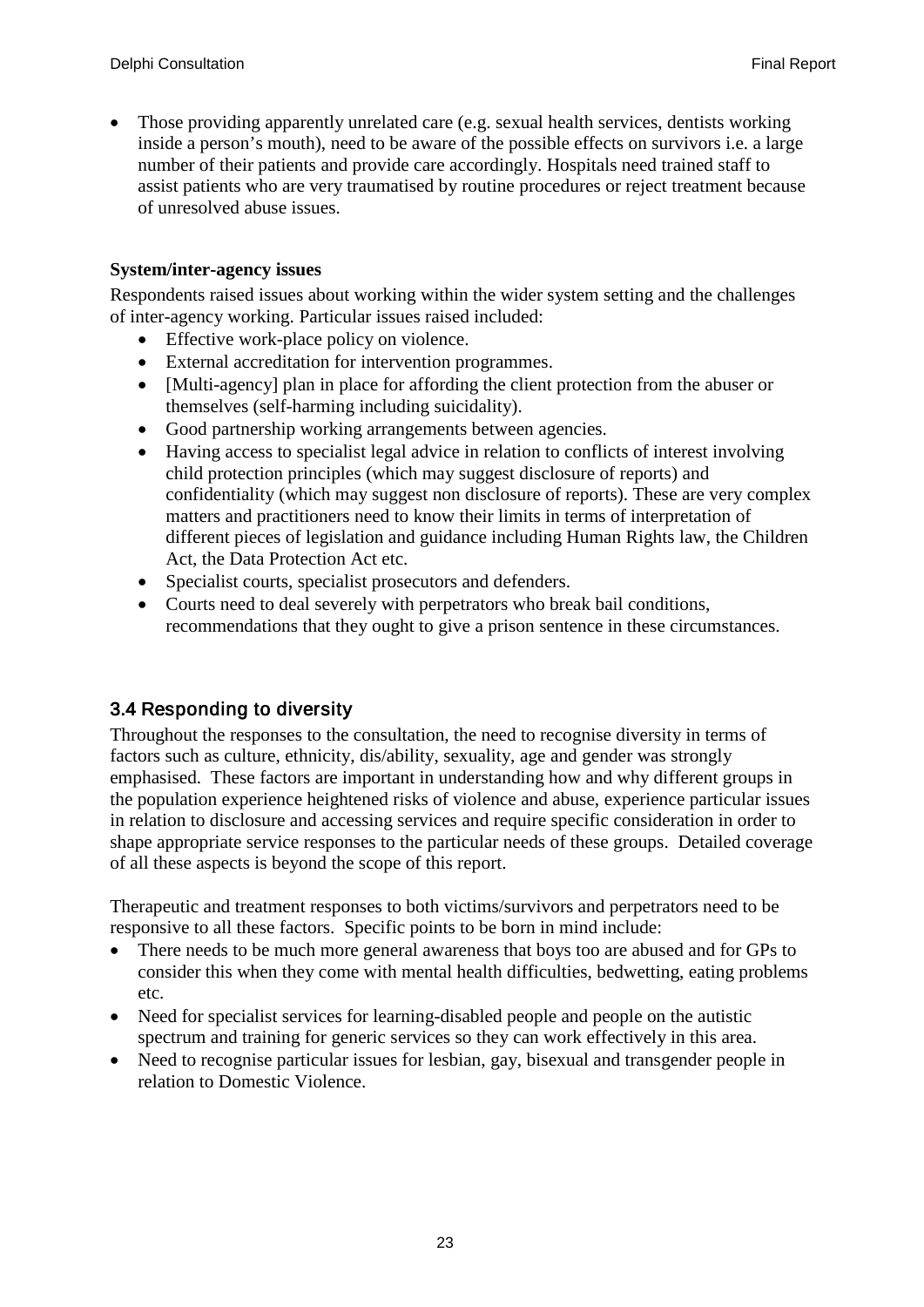## 3.5 Managing Safety and Risk

A high level synthesis of results on this topic was presented to respondents in Round 2 of the Delphi. Twenty seven respondents offered some comment on this section in Round 2, and twenty three in Round 3. Of these some just gave explicit confirmation that they agreed with the synthesis reported in Round 2 and had nothing further to add. A second group of 15 affirmed their general agreement (in whole or part) and added some further amplification on particular points. A number of suggestions were made for additional points/areas requiring coverage, which have been included here.

Responses overwhelmingly emphasized the importance of risk assessment and appropriate means for minimizing risk and prioritising victim/survivor safety (both in terms of actual victims/survivors and potential future victims/survivors). This was one area in which responses did not differ markedly across the ten programme areas. It was suggested that it is helpful to separate out risk assessment from safety planning, and to consider the latter in terms of a division into crisis, short-term and longer term planning. It is also important to distinguish between different levels of management: individual client; family; community; support-worker; supervisor; organisational context.

A synthesis of the responses is given below in four subsections, on: working practices, information and communication, staffing and system/inter-agency issues. Table 3.7 summarises components specific to particular programme areas.

| <b>Programme Areas</b>    | Component                                                                                                                                                                                                                                                                                                                                                                                                                                                                                                                                                                                                                                                                                                                                                                                                                                                                                                                                                                                                                                                                                                                                                                          |
|---------------------------|------------------------------------------------------------------------------------------------------------------------------------------------------------------------------------------------------------------------------------------------------------------------------------------------------------------------------------------------------------------------------------------------------------------------------------------------------------------------------------------------------------------------------------------------------------------------------------------------------------------------------------------------------------------------------------------------------------------------------------------------------------------------------------------------------------------------------------------------------------------------------------------------------------------------------------------------------------------------------------------------------------------------------------------------------------------------------------------------------------------------------------------------------------------------------------|
| <b>Sexual violence</b>    | Managing safety and risk of sex offenders has to be a whole community<br>approach<br>Prior to embarking on a treatment programme, everything possible should be<br>done to ensure that: the content and length is right for the participant's<br>treatment needs and learning style; the participant is in a safe place emotionally<br>and physically to do the work; plans are in place to cope with possible distress<br>following sessions; the participant will be able to complete the work being<br>embarked upon. This is a particular problem in relation to women offenders<br>and to young people within the YOI system.                                                                                                                                                                                                                                                                                                                                                                                                                                                                                                                                                 |
| <b>Domestic violence</b>  | Managing safety and risk of DV perpetrators has to be a whole community<br>approach<br>Establish procedures for safe routine enquiry. Policies and protocols for<br>domestic violence should 'address clearly those areas in which there is to be<br>routine enquiry  and those who should be approached through a case finding<br>approach'. The policy should require staff to be appropriately trained before<br>implementing routine enquiry, and identify who is responsible for asking the<br>questions.<br>Have a clearly defined person taking a lead role (i.e. a full-time officer at a<br>senior level) designated to lead on services related to domestic violence.<br>Women and children should be given all the support to remain at home safely,<br>$\bullet$<br>and the perpetrator excluded.<br>The topic of domestic violence should be addressed in induction training<br>sessions<br>Victims need to have access to alarm systems. They need to know that when<br>they ring the police they will come out quickly.<br>More agencies to ask about perpetration of domestic violence, and to refer on to<br>$\bullet$<br>services that challenge men's behaviour |
| <b>Children and young</b> | Those providing treatment, care and support need to be fully informed about a<br>$\bullet$                                                                                                                                                                                                                                                                                                                                                                                                                                                                                                                                                                                                                                                                                                                                                                                                                                                                                                                                                                                                                                                                                         |
| people who display        | young person's history, risks and needs. They should be active members of any                                                                                                                                                                                                                                                                                                                                                                                                                                                                                                                                                                                                                                                                                                                                                                                                                                                                                                                                                                                                                                                                                                      |
| sexually inappropriate    | intervention programme and planning group. Close liaison between all those                                                                                                                                                                                                                                                                                                                                                                                                                                                                                                                                                                                                                                                                                                                                                                                                                                                                                                                                                                                                                                                                                                         |
| behaviour or who          | involved is essential.                                                                                                                                                                                                                                                                                                                                                                                                                                                                                                                                                                                                                                                                                                                                                                                                                                                                                                                                                                                                                                                                                                                                                             |

**Table 3.7 Managing safety and risk: Components specific to particular programme areas**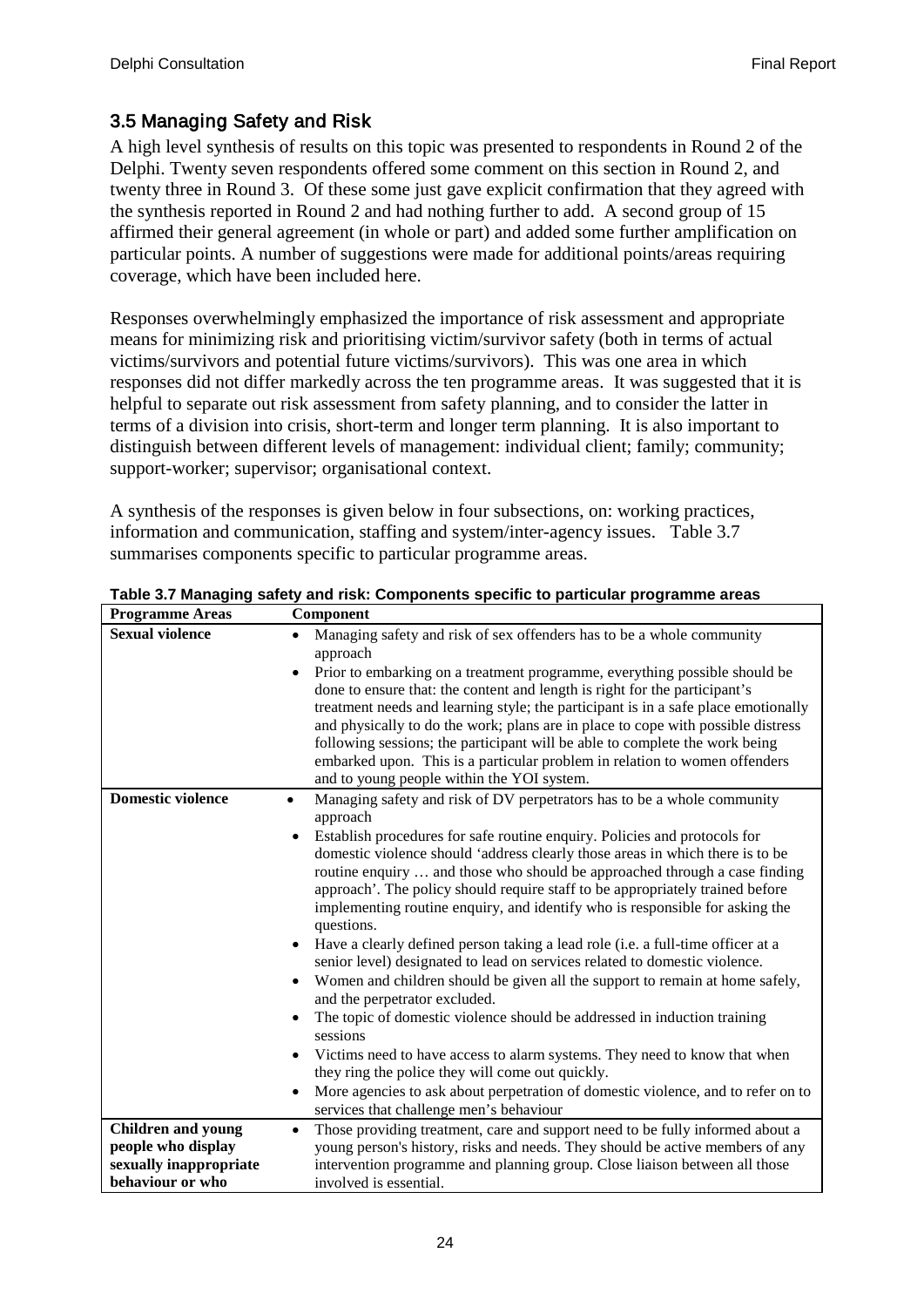| sexually abuse other<br>young people, children<br>or adults          | • Young people who engage in inappropriate sexual behaviours should be<br>assessed for their own child protection needs as well as in relation to their<br>abusive behaviours and the risk they present to others. |
|----------------------------------------------------------------------|--------------------------------------------------------------------------------------------------------------------------------------------------------------------------------------------------------------------|
| <b>Children and young</b><br>people who have been<br>sexually abused | Child protection issues and safety of a placement must be addressed before any<br>ongoing therapeutic treatment is practicable and ethically acceptable                                                            |
| Perpetrator/offender<br>groups                                       | Need to consider potential role of newer interventions such as tagging, tracking<br>and polygraphy                                                                                                                 |

## *Working practices*

Respondents raised a range of issues and challenges that need to be considered in supporting and delivering appropriate, safe and effective working practices. Key components of good practice and considerations for those managing working practices included:

- **Risk assessment:** Need to undertake proper risk assessment, and to ensure the existence of a safety plan, importance of recognizing that assessing risk/safety planning is a process not an event.
	- o Constantly check in and review level of safety in any therapeutic work so the client is not re- traumatised and work is kept within a level that client can manage and function. Some suggested that accreditation was needed for risk assessment systems in use. Some suggested that it was important to use common risk assessment/management tools to facilitate effective inter-agency working.
	- o Risk assessment for victims/survivors needs to include assessment of the risks the client faces from themselves (self-harming, including suicidality) as well as from the abuser/perpetrator. Include assessment of victim/survivors support networks and factors affecting their health such as eating and sleeping habits.
	- o Multi-agency risk assessment conferencing.
	- o Each case is treated individually and the victim/survivor (whatever their age) included in examining their own safety and examining potential ways of maximising safety and minimising the harm to others.
	- o All public protection plans are centred around the person who is the problem. It is essential that an understanding of the needs of that individual are assessed in order to establish a problem profile.
	- o Each victim (adult and child independently) should have a safety or risk management plan.
- Important to understand the ways that abusers operate. Important to understand that professionals can be groomed too.
- Lone working policies for protection of supporters.
- Clear protocols and guidelines especially on confidentiality (see Figure 3.2), responding to suicidality and self-harm (see Figure 3.3), boundaries and limits of staff's role and responsibility, and documentation.
- Use of the local and national guidance and protocols covering child protection. Child protection arrangements need to be explicit and clear, both on a policy/protocol level and in terms of who will do what and how the young person will be involved in this process.
- Clear referral pathways.
- Audit adherence to key standards, for example on documentation.
- Be aware of what sex the perpetrator is, it may be more beneficial for the survivor to be supported by someone of the opposite sex to the perpetrator.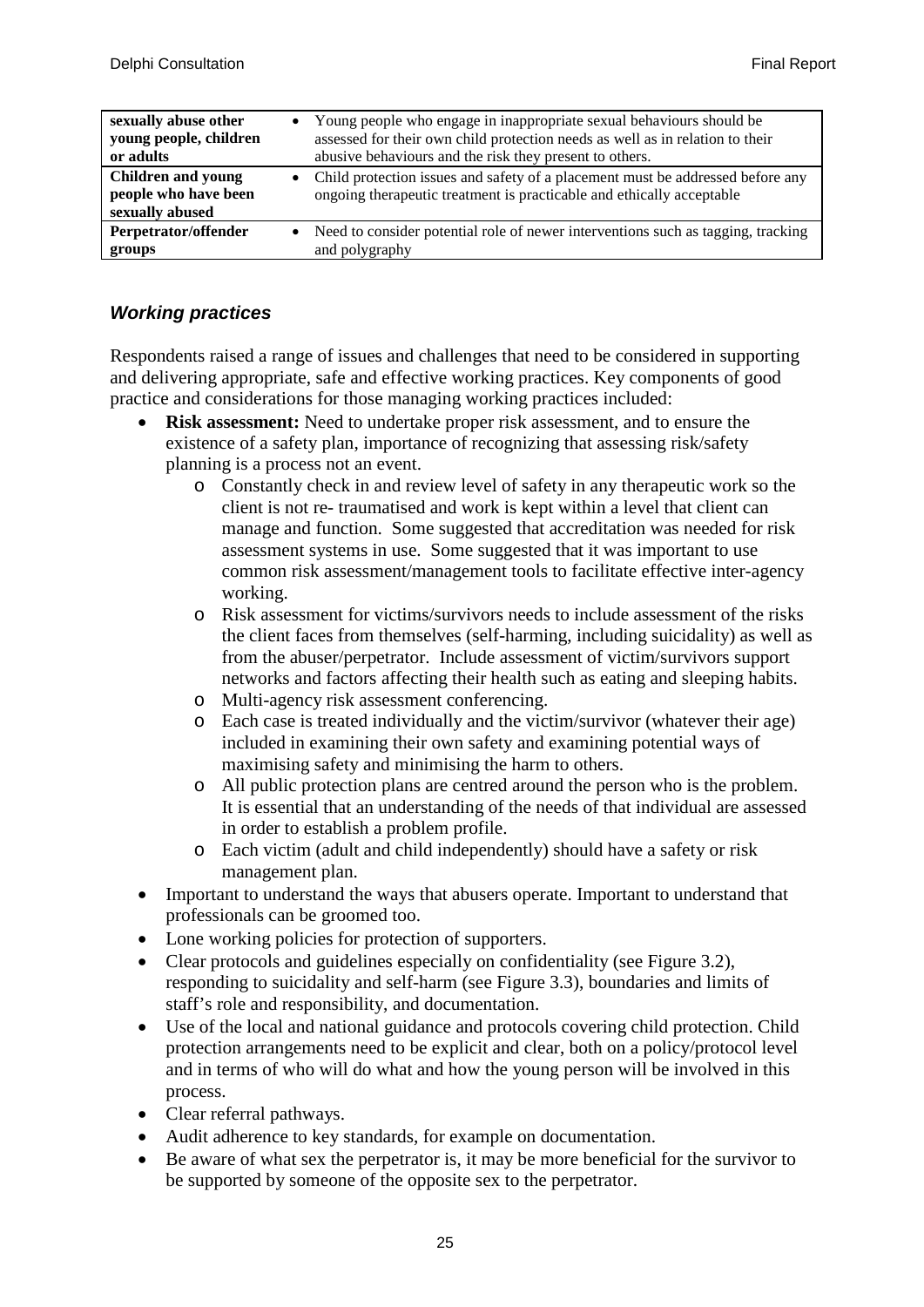- Therapists monitor the clients and try to help them to build external support systems to prevent relapse. Possibility for clients to increase contact with therapist in times of crisis or to access a helpline for additional support.
- Contracting should be comprehensive and constructed to ensure that the client is given as much information as possible regarding what the therapist can offer, how the therapist works, what the client might expect, what counselling is, and how it might help the client. Contracting should be both verbal and written and the therapeutic situation should be constantly reviewed.
- Understand survival strategies.
- Identify support networks.
- Meeting in safe venues. Provide a safe environment and offer a choice of venues to meet (particularly relevant to our large rural areas).
- Removal of victims/survivors from the immediate geographical area may be something that has to occur swiftly.
- Perpetrators need to be prosecuted and removed from the home when they live with victims.
- Care must be taken when involving the perpetrator that no assumptions are made that this is automatically appropriate especially in cases of denial or minimisation; contact with family member perpetrators of abuse is not always appropriate.
- Build in service user feedback.
- Need to balance the harm that can result from removing a child from a non-abusing parent who has chosen to stay with the perpetrator, with the potential harm that can result from exposure to abuse.
- Acknowledge perpetrator's own experience of abuse if present but not collude that this is the cause of their own violence.
- Provision of advocacy for victims/survivors in relation to legal, police, social services processes.

## **Figure 3.2 Confidentiality – positions espoused**

'Complete confidentiality cannot always be offered owing to child protection issues, this must be openly acknowledged with the client'.

'No confidentiality is offered to abusers or in situations of life and death i.e. overdose.'

'Confidentiality is not offered to children or young people who are abusers themselves.'

'Because an abusive man's contact with a perpetrator programme has enormous implications for his partner/victim, we also keep the women fully informed about her abusive partner's attendance and about the nature of his engagement. Maintaining the integrity of the family unit is not our concern. We support women and gay partners who wish to remain in a relationship but our primary task is to improve victim safety: we do not work to maintain the relationship or the integrity of the family unit.'

## **Figure 3.3 Sensitive and appropriate responses to suicidality and self-harm**

'Many survivors/victims are suicidal and have lived with those feelings for many years; panicking and 'taking control' of their life by rushing in to Section them is, in many cases, unnecessary and the antidote to their desire to die is a stable, caring, boundaried therapeutic relationship. Many survivor/victims find it hard to tell professionals about their suicidal feelings because of this panic on the behalf of professionals in the past and are therefore isolated further with the pain and distress they suffer as a result of their sexual abuse. Many survivors self-harm in order to cope with the overwhelming feelings and to divert the pain from the emotions to their physical being. Again, calm exploration rather than panic and rushing in to stop them is most often the best way ahead – respect, care, patience, enquiry, inquisitiveness on the part of the psychotherapist/counsellor, Doctor or Psychiatrist can go a very long way to help the survivor/victim recover in the way they want to recover. A feminist approach to selfharm is to respect this action as a coping mechanism and not to pathologise it as such. Again many survivor/victims find it hard to tell professionals about their self-harm because of this panic on the behalf of professionals and further isolates them with their memories, secrets and distress and self-hatred.'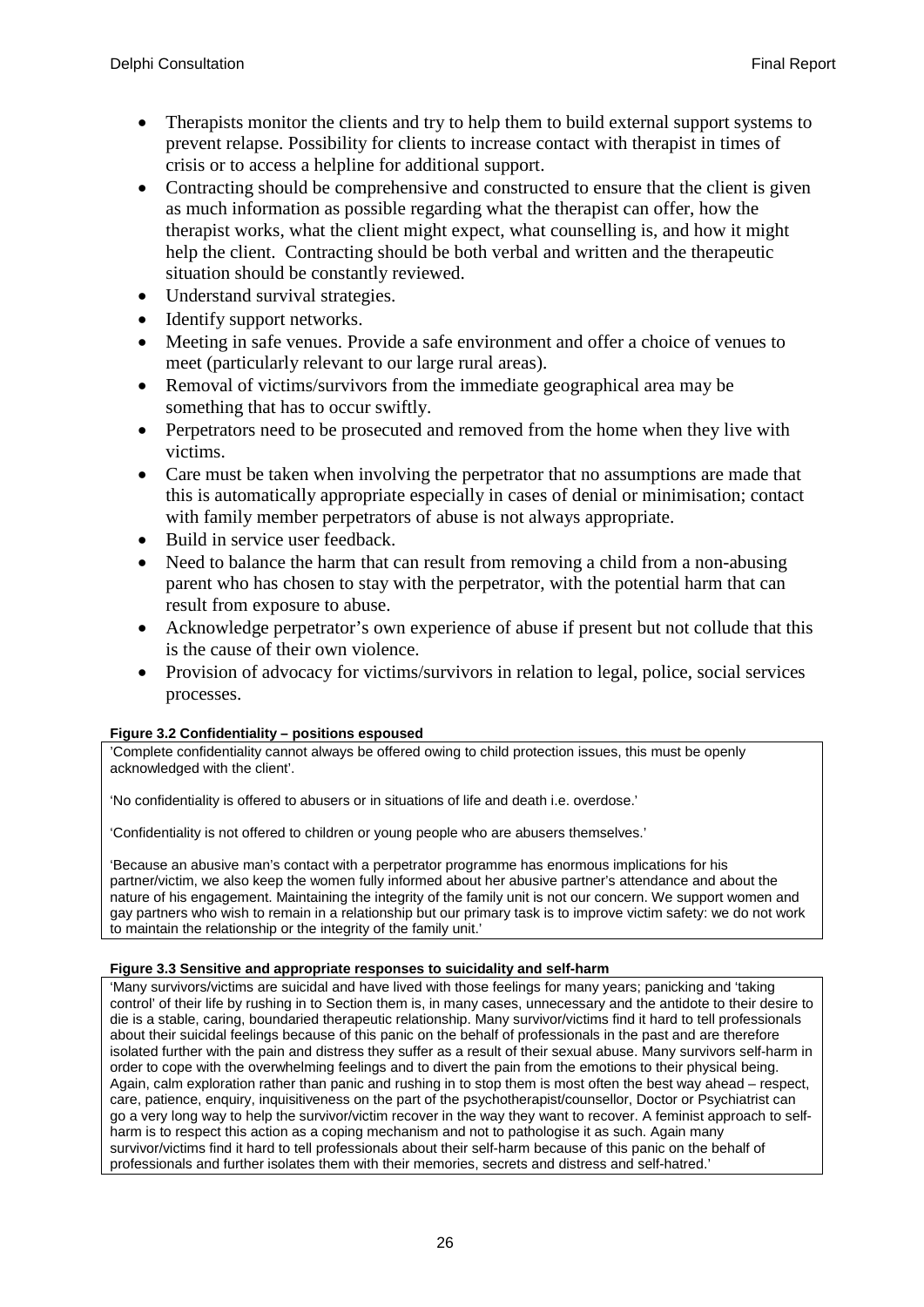## *Information and communication*

Elements raised were:

- Need to keep the victim/survivor fully updated with information about any case including court dates or prison release dates.
- Open/honest communication about child protection issues, risks, limits of ability of agencies to protect so that a false sense of safety is not created.
- Client should be aware of, and confident in confidentiality issues i.e. regarding child protection.
- Use of explicit contracts between clients and service providers, which include explicit coverage of actions that will be taken in different circumstances.
- Very clear and tight boundaries agreed with the client, however, there were different views on the amount of flexibility and on what needs to be in place for a crisis.
- Survivors need a leaflet "What to expect in counselling/therapy" and "How to complain".
- Carers need to know what the victims/survivors already do to make themselves safe and how abusers operate.
- Need to have multi agency support (i.e. police, social services etc.) both to protect the adult victims/survivors and children and to provide the relevant help they need.
- Safe information sharing procedures.
- Clear thresholds for information sharing and effective electronic messaging pathways. This is required to facilitate communication and to transfer robust information recording and Case Management Systems linked to multi-agency search facility utilising IT networks.
- Documentation thorough, to appropriate standards for both treatment/intervention purposes and for any court proceedings, and securely kept.
- Good multi agency partnership working and risk assessment conferencing.
- Comprehensive, accurate information about the client and their history (but note also the view that it is inappropriate to pressure survivors regarding disclosure of details).
- Systems for recording contact with adult/child/young person and monitoring progress.
- Protocols for sharing information and intelligence need to be very robust.

## *Staffing*

Points raised were:

- There must be a rigorous selection process and thorough training for workers and volunteers.
- Trained and experienced staff with appropriate support and supervision.
- Appropriate ongoing supervision should be provided for all professionals who offer support to those who have experienced sexual violence or domestic violence; this needs to include provision for all staff in children's homes and foster carers.
- Staff support structures should acknowledge and address the likelihood that practitioners also encounter violence and abuse. Policies on violence in the workplace should have: mechanisms defining response to employees disclosing domestic violence; protecting employees experiencing domestic violence from their perpetrator at work; internal or external mechanisms for responding to staff who are perpetrators; confidential help for employees to deal with their personal experiences of being abused accessed through Occupational Health.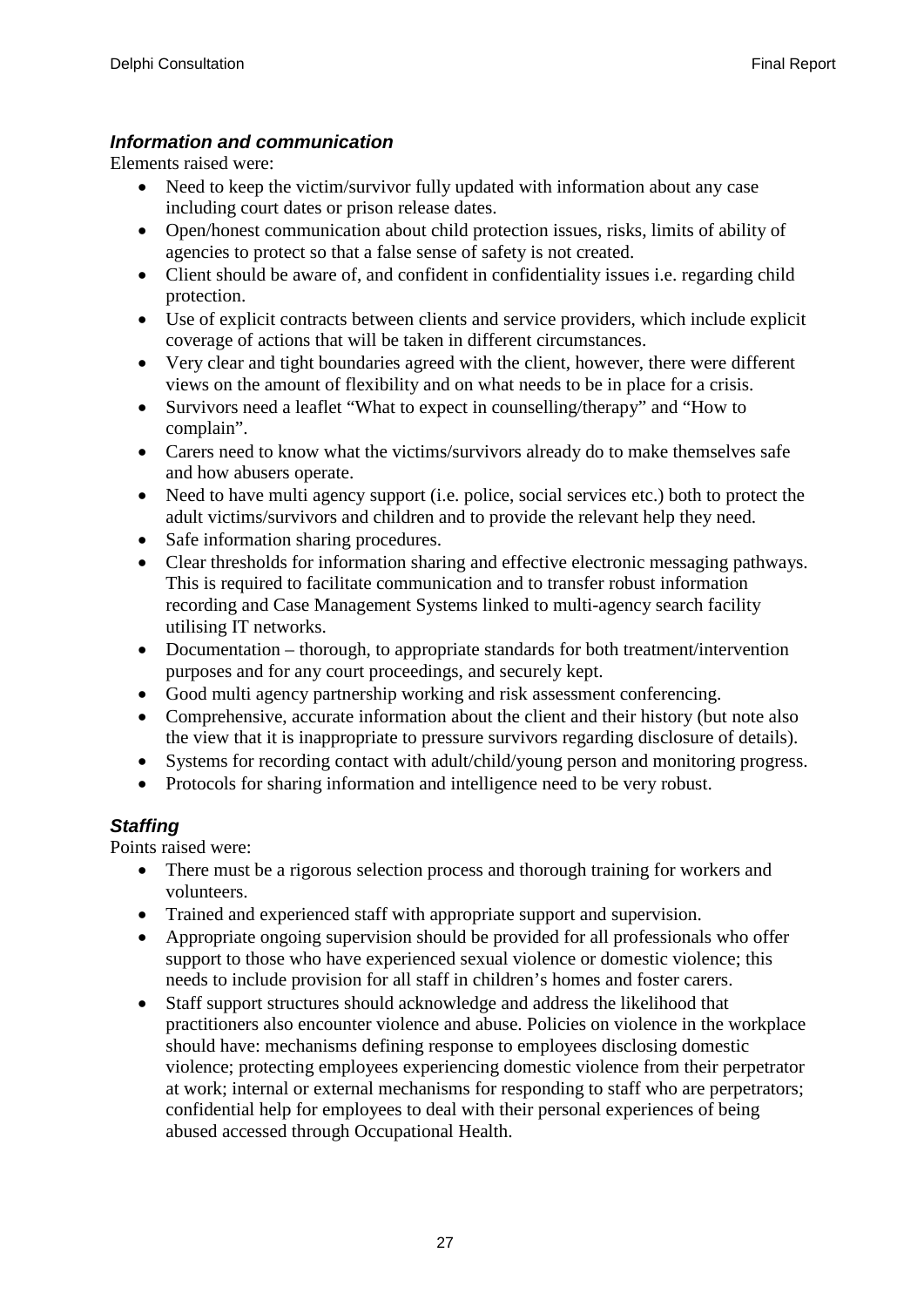- All therapists should belong to a professional body with disciplinary procedures<sup>[6](#page-43-0)</sup>.
- Potential therapists need to be screened to assess for core competencies required.
- Staff who do not deliver high quality work should be deselected, and not work with either victim or perpetrator.
- Appropriate systems in place to ensure safe practice by professionals and early intervention in any abuse by professionals of their clients.

# 3.6 Training

A high level synthesis of results on this topic was presented to respondents in Round 2 of the Delphi. Thirty three respondents offered some comment on this section in Round 2, and twenty three in Round 3. The responses in Rounds 2 and 3 reflected the same areas of diverging views as in Round 1. Some respondents offered explicit confirmation that they agreed with the synthesis reported and had nothing further to add. A further group affirmed their general agreement (in whole or part) and added some further amplification on particular points. A number of suggestions were made for additional points/areas requiring coverage, and are included here.

Round 1 elicited very rich answers here, going into an incredible length of detail on all aspects of the question. Clear distinctions are available in terms of statements about different levels of training, making the distinction between:

- **Primary level** what needs to be known by **all** professionals in a wide range of sectors, health and social care (including both statutory and voluntary agencies), education, police and criminal justice system. There was a strong view that there is a common core of information and skills that need to form a part of all relevant basic curricula so that every professional should be able to provide information, offer key messages, know how to contact services and be able to offer help in making contact.
- **Secondary level** training necessary for a variety of second level functions encompassing provision of information, support or advocacy to victims/survivors. At this level there is more variation in the nature of the training required according to profession and job role.
- **Tertiary level** training necessary for the delivery of specialised therapeutic/treatment interventions to victims/survivors or abusers/perpetrators.

Training should be integrated into all levels of professional training with the level of complexity linked to the level of training and should go through diploma, undergraduate and into postgraduate professional qualifications. Many responses mentioned the need, particularly at secondary and tertiary levels, for regular clinical and case work supervision (this was also mentioned as a key factor in managing safety and risk and in delivering effective interventions). The need for ongoing training/updating in various forms was highlighted.

Diverging views were expressed on the nature of training required for therapeutic work at the tertiary level (as well as in terms of its delivery, how and by who), and in particular about the qualifications, experience and accreditation necessary to practice at this level. Some respondents put forward the position that all clinicians must undergo their own intensive long-

<span id="page-43-0"></span><sup>-</sup><sup>6</sup> This however necessitates adequate funding being available to agencies such as grass roots and community based voluntary groups where counsellors are often voluntary or only paid for a few hours a week.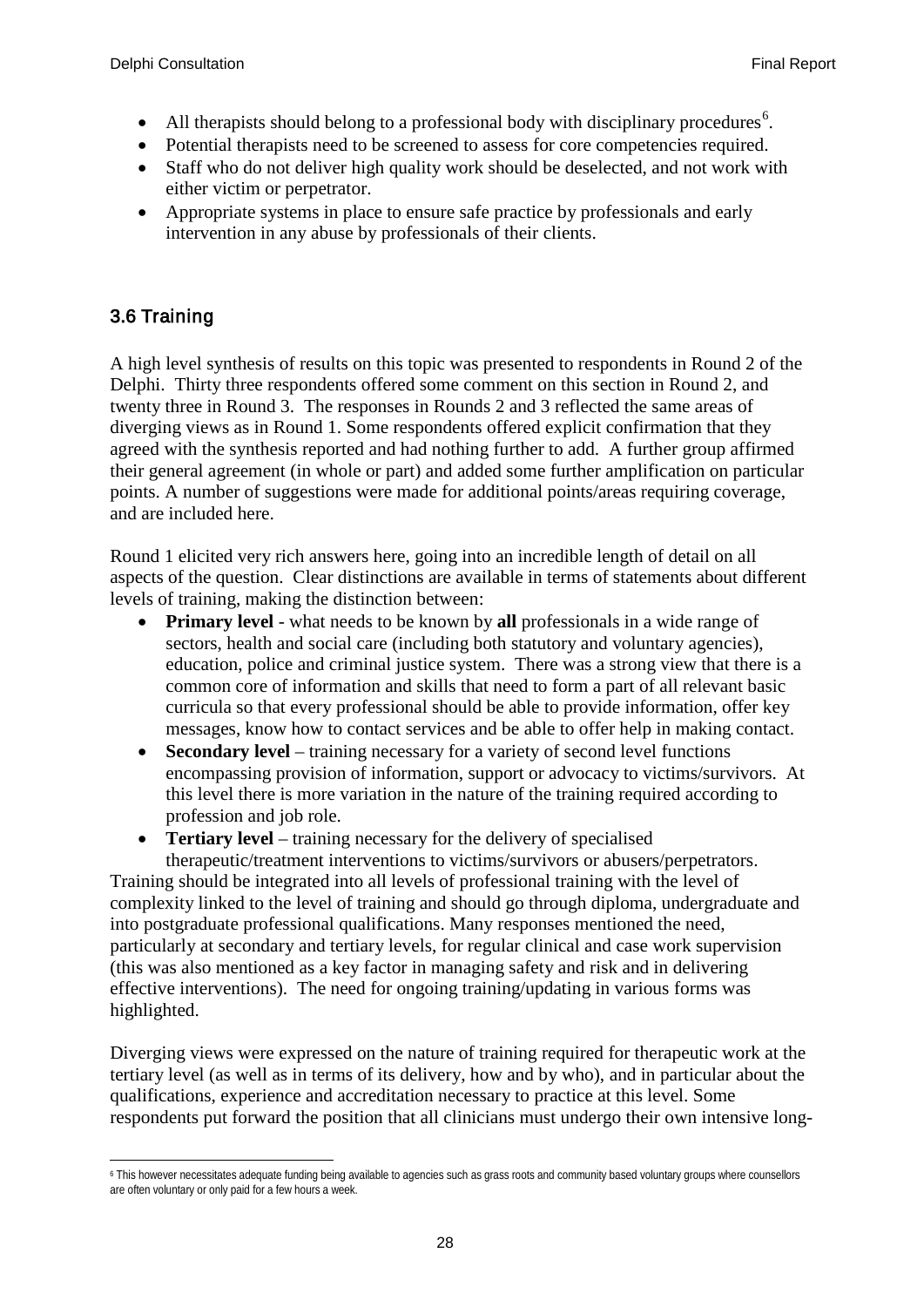term therapy in order to understand their own emotional and relational history, and responses to clients. Further details are shown in Tables 3.8. to 3.10, Table 3.8 deals with topics common across all programme areas, and Table 3.9 with items that are more specific to particular programme areas. Table 3.10 deals with training methods, distinguishing, where necessary, between the different levels and the different programme areas.

In addition, training crops up in each of the sections in chapter 4 and 5 on particular programme areas, where a divergence of views is found in relation to the necessity for use of only trained professionals, the use of accredited training and the use of training involving formal assessment of competence rather than merely attendance.

### **Table 3.8 Training content**

- Training needs to have an understanding of the dynamics of violence and abuse at its centre.
- Trauma, its effects, principles of and approaches to its treatment.
- Listening skills, skills to challenge the priorities of organisations and institutions, patience, asking the 'right questions' and how to overcome one's own fear of opening a can of worms without recourse to solutions.
- Confidentiality and its limits, privacy and content.
- Safe documentation practices.
- Relevant protocols and guidelines, legal responsibilities.
- Implications for practice of prioritising safety.
- Awareness training regarding other agencies and how they work.
- Training for supervisors, managers and team leaders, which must address the secondary effects of violence and abuse, vicarious traumatisation, supervision of trauma work, policy development and implementation, audit systems, workplace policies.
- Training to enable sound gender-sensitive, anti-racist practice and to work competently and confidently with minoritised people experiencing sexual violence or domestic violence. Such a strategy should enable workers to understand the inter-sectionality of racism, sexism, sexuality, disability, class and other oppressions (on themselves and others), contextualising issues of 'culture' and sexual violence and abuse within these structures, developing ways of working which neither privilege culture over gender, or gender over culture.
- All training should include knowledge and skills in working with people with intellectual disabilities.
- Training in working with young child victims must include an understanding of the importance of the context for the child and the age-related attachment dynamics which prevent or facilitate disclosure.
- Service users should be consulted on various aspects of planning any training and invited to participate.
- Mental health professionals to receive detailed specific training on violence and abuse as part of core curricula.
- Therapist training (tertiary level) should incorporate modules dealing with attachment, trauma and dissociation.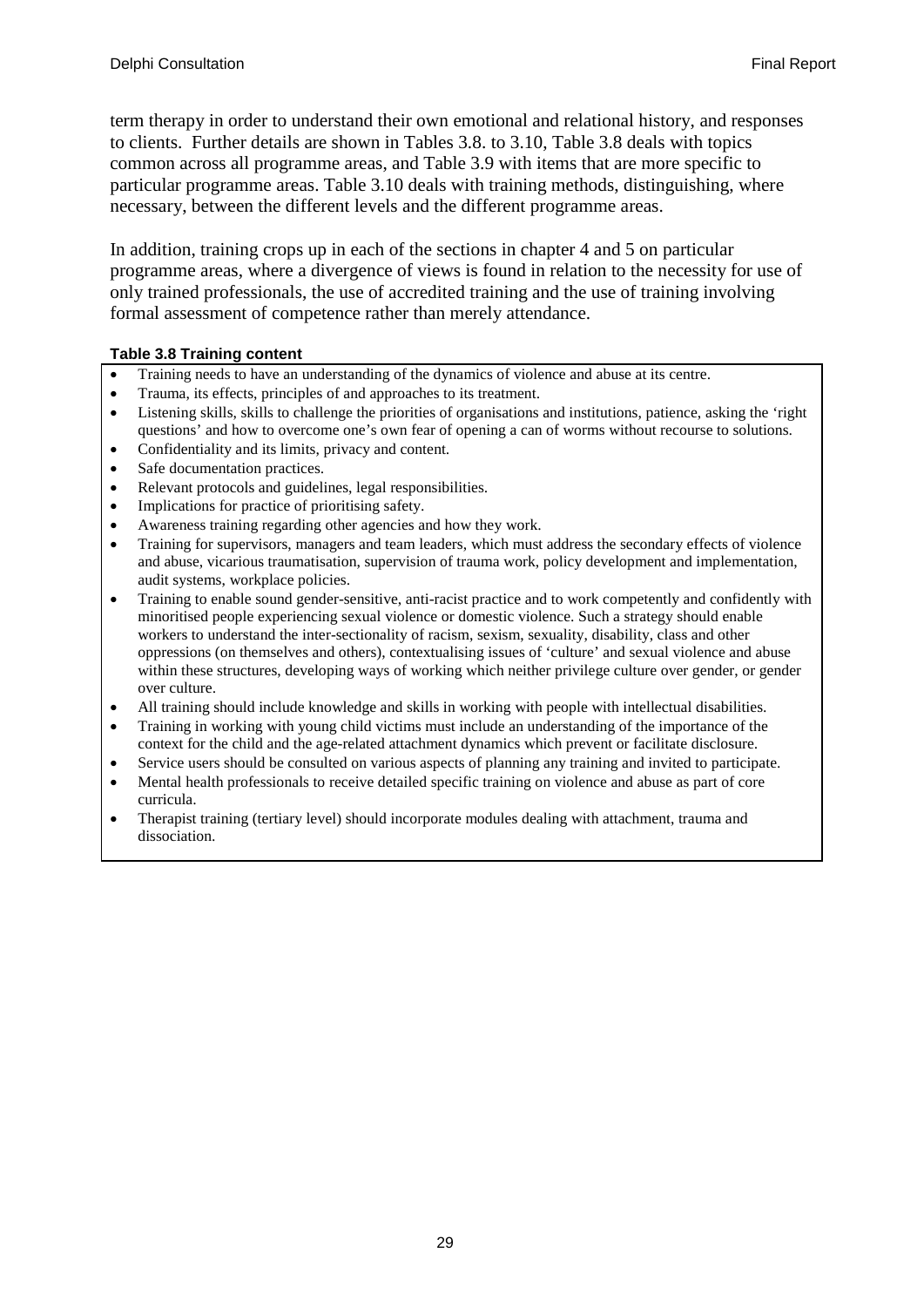## **Table 3.9 Training methods**

- Training should be grounded in where one is working (health, criminal justice, education and so forth)
- As well as forming a part of basic curricula, training should also be delivered as part of continuing professional development.
- Regular follow-up trainings or reflective practice groups. Delivered in teams and professional groups as far as possible so the culture of team is developed.
- Inputs into training should be provided by victims/survivors (both male and female) and by relevant specialists and specialised agencies.
- Training should contain both theory and experiential aspects.
- Face-to-face component essential.
- A group setting provides space for in-depth exploration and enables teachers to help unpick strongly held misperceptions.
- Shadowing is a good way to help the training process as well as observations but this has to be balanced to the needs of the victim/survivor.
- Use of observation, monitoring and mentors throughout training.
- Every agency should be able to access a modular system which complemented others. Some modules could be suitable for multi-agency delivery, while others may be role specific.
- Training should involve assessment both during and at the end of training.

| Programme Areas      | Topic                                                                                                                   |
|----------------------|-------------------------------------------------------------------------------------------------------------------------|
| Sexual violence,     | Nature and process of the sexual exploitation of children and young people.                                             |
| pornography,         | Grooming and sexual exploitation of women and children; their impact and effects on                                     |
| prostitution and     | victims and their families.                                                                                             |
| trafficking          | Training on current legislation and policies on prostitution, pornography and trafficking.                              |
|                      | Legislation and policy implementation in specific agencies.                                                             |
|                      | Ritual abuse including the impact on the victims and professionals who work with them.                                  |
|                      | Effects of rape and sexual assault on men and women.                                                                    |
| Children, especially | Training in how to talk to and understand communications (including non-verbal) with a                                  |
| young children       | child.                                                                                                                  |
|                      | Developmental aspects of young people's emotional, social, and physical health,                                         |
|                      | including lesbian, gay and bisexual young people's development.                                                         |
| Adult sex offenders  | Certain types of personality disordered offenders require practitioners who have a much                                 |
|                      | more sophisticated understanding of mental health and personality disorder. Generally,                                  |
|                      | there seems to be no reason why criminal justice agencies should not provide the                                        |
|                      | majority of programmes, but it does seem reasonable that such practitioners and                                         |
|                      | agencies should have access to forensic mental health support, consultation and advice.                                 |
|                      | There are very particular difficulties posed by psychopathic sex offenders, who largely                                 |
|                      | require interventions delivered within an institution, and practitioners require much                                   |
|                      | more specific training around the management of psychopathy.                                                            |
| Childhood sexual     | Training needed in the mental health consequences of childhood sexual abuse. The links                                  |
| abuse                | with mental health difficulties including self harm, suicidality, depression, eating                                    |
|                      | disorders and 'psychosis'.                                                                                              |
|                      | Survival strategies including dissociation, derealisation.                                                              |
|                      | Therapy models for trauma recovery including Herman's model of trauma therapy,                                          |
|                      | Briere's model of trauma therapy, survivor models, group-therapy.                                                       |
|                      | Self Harm (including eating disorders, drug/alcohol abuse).                                                             |
|                      | Dissociation/flashbacks.                                                                                                |
|                      | The recovered memory debate.                                                                                            |
|                      | Working with male survivors of abuse: need a gendered understanding of masculinity                                      |
|                      | and men in addition to trauma based psychological treatment approaches, plus                                            |
|                      | understanding of paedophilia and how paedophiles work so as to understand how they<br>would have groomed their victims. |
|                      | Working with sex issues in the therapy room e.g. sexual transference and counter                                        |
|                      | transference, bestiality, sex addiction, gender issues, ritual abuse etc.                                               |
|                      |                                                                                                                         |

## **Table 3.10 Training content specific to particular programme areas at tertiary level**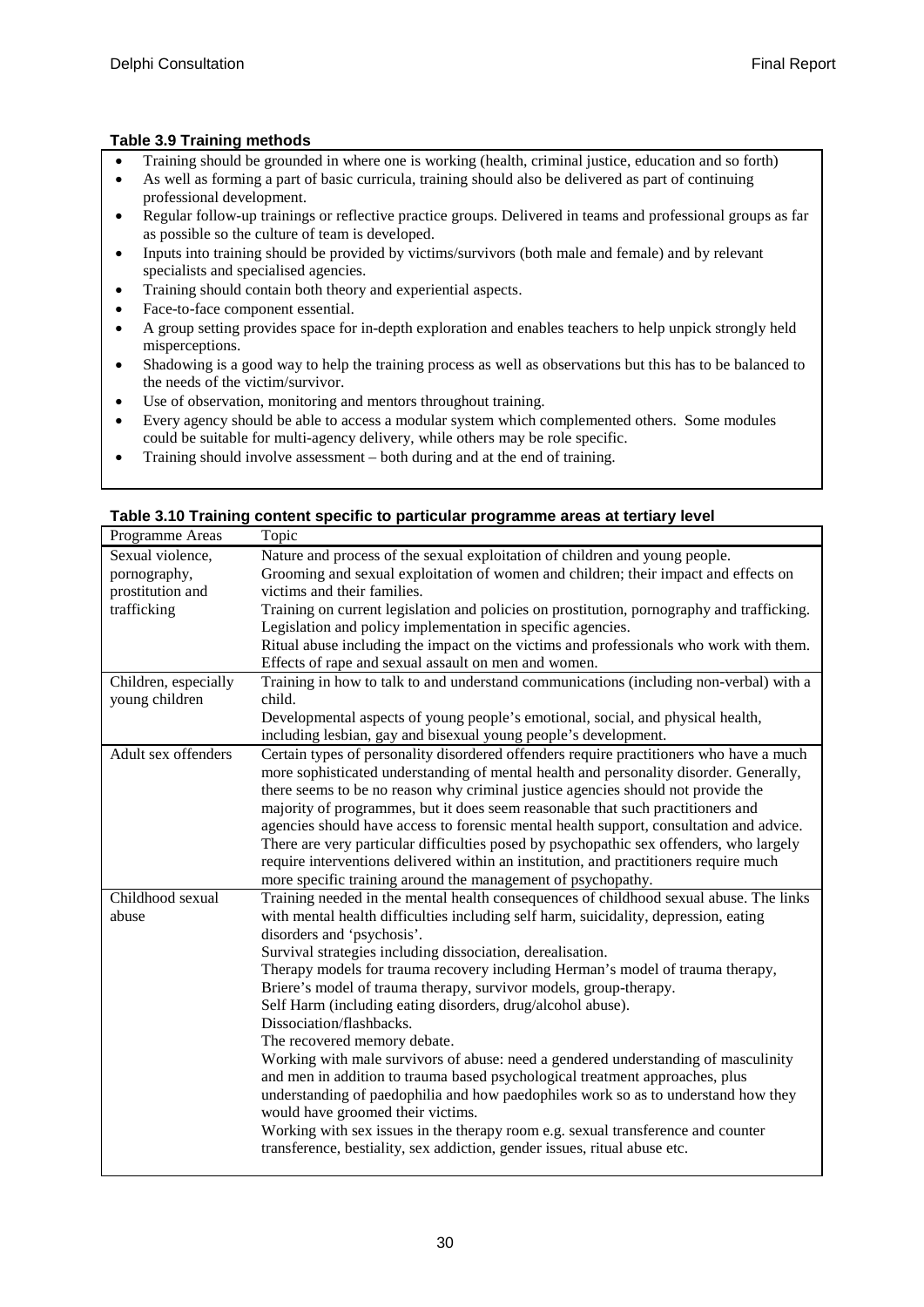## 3.7 Prevention

A very wide ranging set of options were discussed, with considerable level of detail in some cases. There was a lot of overlap with the answers under question 8 and question 9 in Round 1 (on improving outcomes and addressing obstacles).

Sexual and domestic violence and abuse need to be made public health issues, with a public awareness campaign stressing personal responsibilities and rights. Much more openness and acknowledgement of levels of sexual violence and abuse is needed. There needs to be an engagement with the media to ensure a balance between airing of the sensational/ confrontational aspects of abuse (which attracts good audiences) with the important but softer informational/educational content that those who are quietly or secretly living with memories prior to disclosure need. Awareness and information sessions need to be provided in schools as part of the Personal, Social and Health Education curriculum. Sexual and domestic violence and abuse need to be made priority issues for education services, with additional support for teachers who are supporting pupils who disclose.

The need for application of a basic public health model (of identifying risk factors and strengthening protective factors in the individual, the family, the community and society within various age bands) was emphasized. Prevention needs to be approached as any other major public health campaign, with appropriate components for primary, secondary and tertiary prevention:

- Primary prevention work in all sectors (schools, youth settings, workplaces) aimed at changing attitudes to all forms of violence and abuse. Large scale public awareness programmes aimed at changing attitudes to violence and abuse, to include understanding of what consent means; need to be carried out at general population level and within all cultural/ethnic communities involving women in the community and community leaders. Stronger sanctions against perpetrators. Perpetrator focussed media campaigns. Work within particular groups upholding practices that are violent and abusive, examples include forced marriage, female genital mutilation and gang cultures supportive of rape and abuse of women.
- Secondary prevention better risk assessment. Effective interventions by criminal justice system to hold perpetrators to account. Specialist prosecutors. Better targeting of those that are vulnerable to abuse or be abused including service provision, help lines, support work etc. and engaging adults in abuse prevention. Training and building skill capacity within a wide range of statutory and voluntary agency workers in order to begin to address the problem when it does present itself to services. Early identification and intervention with families (to be carried out in a range of different settings, e.g. GPs, mental health, maternity,  $A \& E$  departments, social services, schools). Appropriate systems (information sharing and intervention protocols) in place to ensure early intervention in any abuse by professionals of their clients.
- Tertiary prevention therapeutic support for survivors, effective treatment and accountability for perpetrators.

Children and young people are most likely to be safe and keep safe if they; understand their right to be safe, have been helped to develop the confidence to speak out if they feel danger, or don't like what is happening; have a secure base within family or substitute family; there is at least one adult they can talk to. Therefore building children's self esteem and self worth and listening and taking them seriously should be at the core of all universal services. It should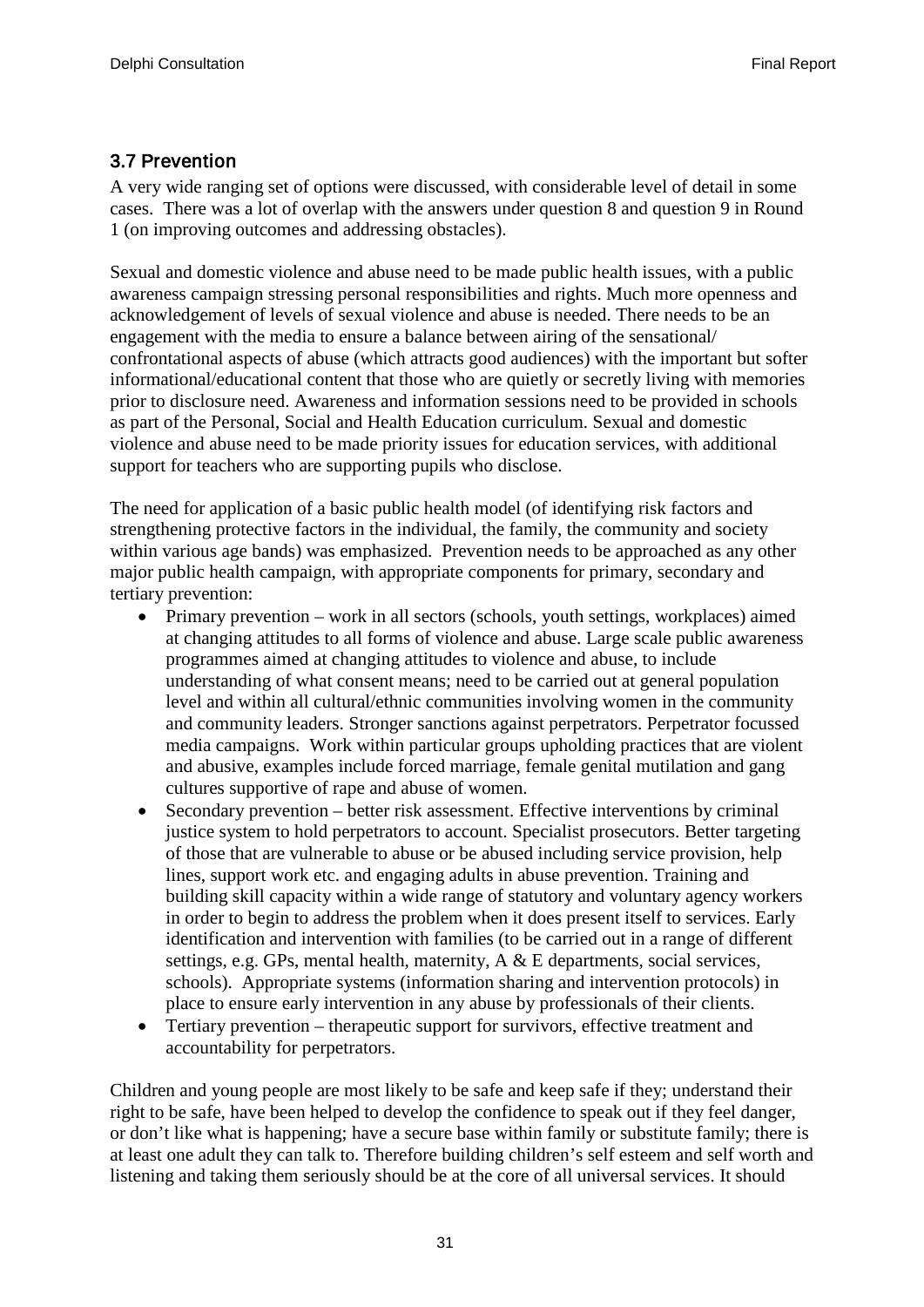also be part of a strategy in say PHSE for equipping children to grow safely and healthily, with an understanding of healthy relationships and consent. Education of people with learning disabilities about sexual activity and relationships is also required.

Organisations need to proactively 'model' non abusive and empowering behaviours, and workplace bullying and harassment policies have a role to play here.

A less punitive and more therapeutic approach is required toward the perpetrators who must be treated firmly and appropriately and not let off or cautioned. Adequate resources to be able to offer and strongly encourage the uptake of treatment must be available. There must be zero tolerance of this kind of behaviour.

Other elements mentioned included:

- Good public information services, especially for teenagers about safe dating.
- Good public transport, especially in rural areas.
- Make it easier to report crimes and reassure victim about how they will be supported
- An increase in the availability of advice to those who know they have a sexual interest in children, such as confidential freephone numbers.
- Need to have facilities available for those who have no criminal record but who are concerned about their behaviour/desires.
- Sexual dysfunction clinics.
- Good checks on staff working with children.
- In relation to internet, need further understanding of the criminogenic properties of the medium.

One issue on which diverging views were apparent was whether domestic violence/abuse and sexual violence/abuse should be separated for prevention work or not.

Table 3.11 summarises responses that were specific to different programme areas.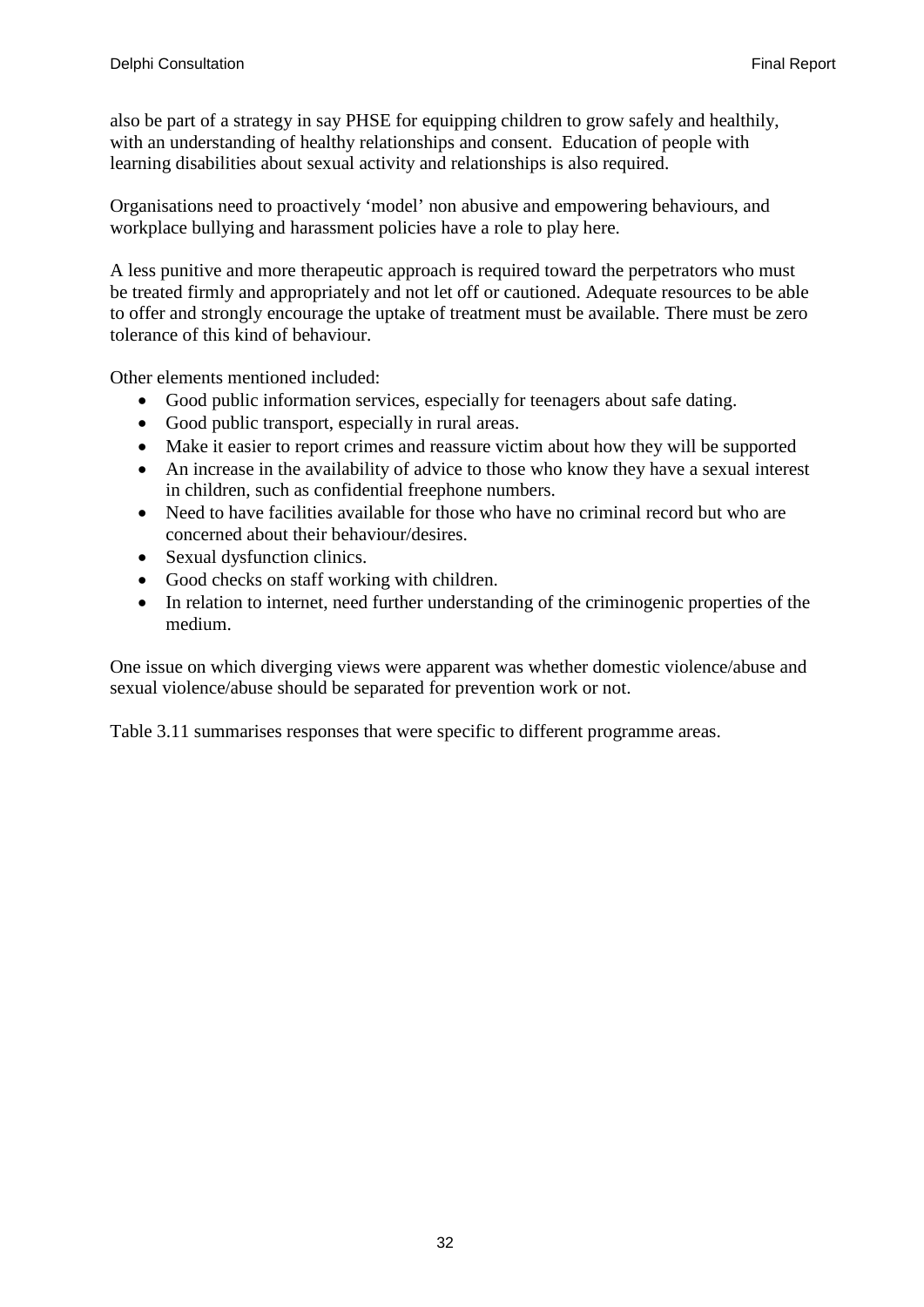| Programme              | Component                                                                                                                                                                                                                                                                                                                                                                                                                                                                                                                                                                                                                                                                                                                                                                                                                                                                                                                                                                                                        |
|------------------------|------------------------------------------------------------------------------------------------------------------------------------------------------------------------------------------------------------------------------------------------------------------------------------------------------------------------------------------------------------------------------------------------------------------------------------------------------------------------------------------------------------------------------------------------------------------------------------------------------------------------------------------------------------------------------------------------------------------------------------------------------------------------------------------------------------------------------------------------------------------------------------------------------------------------------------------------------------------------------------------------------------------|
| Areas                  |                                                                                                                                                                                                                                                                                                                                                                                                                                                                                                                                                                                                                                                                                                                                                                                                                                                                                                                                                                                                                  |
| Adult sex<br>offenders | • Primary prevention: If attention were paid to boys in particular who were exposed to<br>violence and emotional neglect within the home, and who perhaps were consequently<br>sexually abused by either family members or individuals outside the family context, then<br>it may be that intervention at this stage would reduce the sub group of such boys who go<br>on to become perpetrators.                                                                                                                                                                                                                                                                                                                                                                                                                                                                                                                                                                                                                |
|                        | • Primary prevention: there is a need to ensure that the skills in assessing and treating<br>adolescent sex offenders are improved and services are made more consistent across the<br>country, so that the small sub group of adolescent sex offenders who are likely to pose a<br>longer term risk of perpetrating future sexual offences are identified early on. This sub<br>group, though only a small component of the group of adolescent sex offenders, does<br>represent in later adulthood some of the most entrenched sex offenders who cause<br>repeated harm to others.                                                                                                                                                                                                                                                                                                                                                                                                                             |
|                        | • Secondary prevention: in terms of the prevention of re-offending, very strong societally<br>driven control and consequences for behaviour to deter some sex offenders, who<br>recognise that they are at risk of receiving very lengthy custodial sentences or even life<br>sentences should they re-offend.                                                                                                                                                                                                                                                                                                                                                                                                                                                                                                                                                                                                                                                                                                   |
|                        | Address the social exclusion of sex offenders (from engaging in work and social<br>$\bullet$<br>activities that other offenders might have access to) and counter misperception that risk is<br>located outside the family when in fact children are most at risk, as are women, from<br>relatives and friends.                                                                                                                                                                                                                                                                                                                                                                                                                                                                                                                                                                                                                                                                                                  |
|                        | Sexual Offenders leaving custody still pose potential danger to the public and the current<br>$\bullet$<br>legislation provisions (in particular to places of residence) are not sufficiently robust.                                                                                                                                                                                                                                                                                                                                                                                                                                                                                                                                                                                                                                                                                                                                                                                                            |
| Child protection       | The Internet can provide a primary prevention platform (and therefore effective<br>$\bullet$<br>intervention tool) in the world of child protection. For the first time ever we can<br>proactively identify offenders and potential offenders before they have come into the<br>system.                                                                                                                                                                                                                                                                                                                                                                                                                                                                                                                                                                                                                                                                                                                          |
| Childhood              | Further use of campaigns like 'Stop it now!' and 'Full Stop'.<br>$\bullet$                                                                                                                                                                                                                                                                                                                                                                                                                                                                                                                                                                                                                                                                                                                                                                                                                                                                                                                                       |
| sexual<br>abuse        | We need specific help for disabled individuals including learning-disabled<br>$\bullet$<br>children/young people who are more dependent on caregivers and so at more risk of<br>abuse. They need specific plans to protect themselves from, and be able to report, sexual<br>abuse from adults and from peers.<br>Specific sex education and information and assertiveness training for disabled young<br>$\bullet$<br>people tailored to their individual needs and level of impairment.<br>Providing instructional stories, DVDs, and videos to children to teach them the difference<br>$\bullet$<br>between good touch and bad touch, a good secret, and a bad secret - See for example the<br>instructional story: The Secret of the Silver Horse<br>http://canada.justice.gc.ca/en/dept/pub/ssh/index.html.<br>Providing guidelines for reporting on CSA cases, or producing a "media handbook"<br>$\bullet$<br>could be a good starting point for enlightening journalists on the sensitive issue of CSA. |
|                        |                                                                                                                                                                                                                                                                                                                                                                                                                                                                                                                                                                                                                                                                                                                                                                                                                                                                                                                                                                                                                  |

**Table 3.11: Prevention: interventions specific to particular programme areas** 

## 3.8 Improving Outcomes and Addressing Obstacles

A high level synthesis of results on this topic was presented to respondents in Round 2 of the Delphi. Thirty seven respondents offered some comment on this section in Round 2, and twenty two in Round 3. Some of these offered explicit confirmation that they agreed with the synthesis reported and had nothing further to add. A further group affirmed their general agreement (in whole or part) and added some further amplification on particular points. A number of suggestions were made for additional points/areas requiring coverage, these are included here.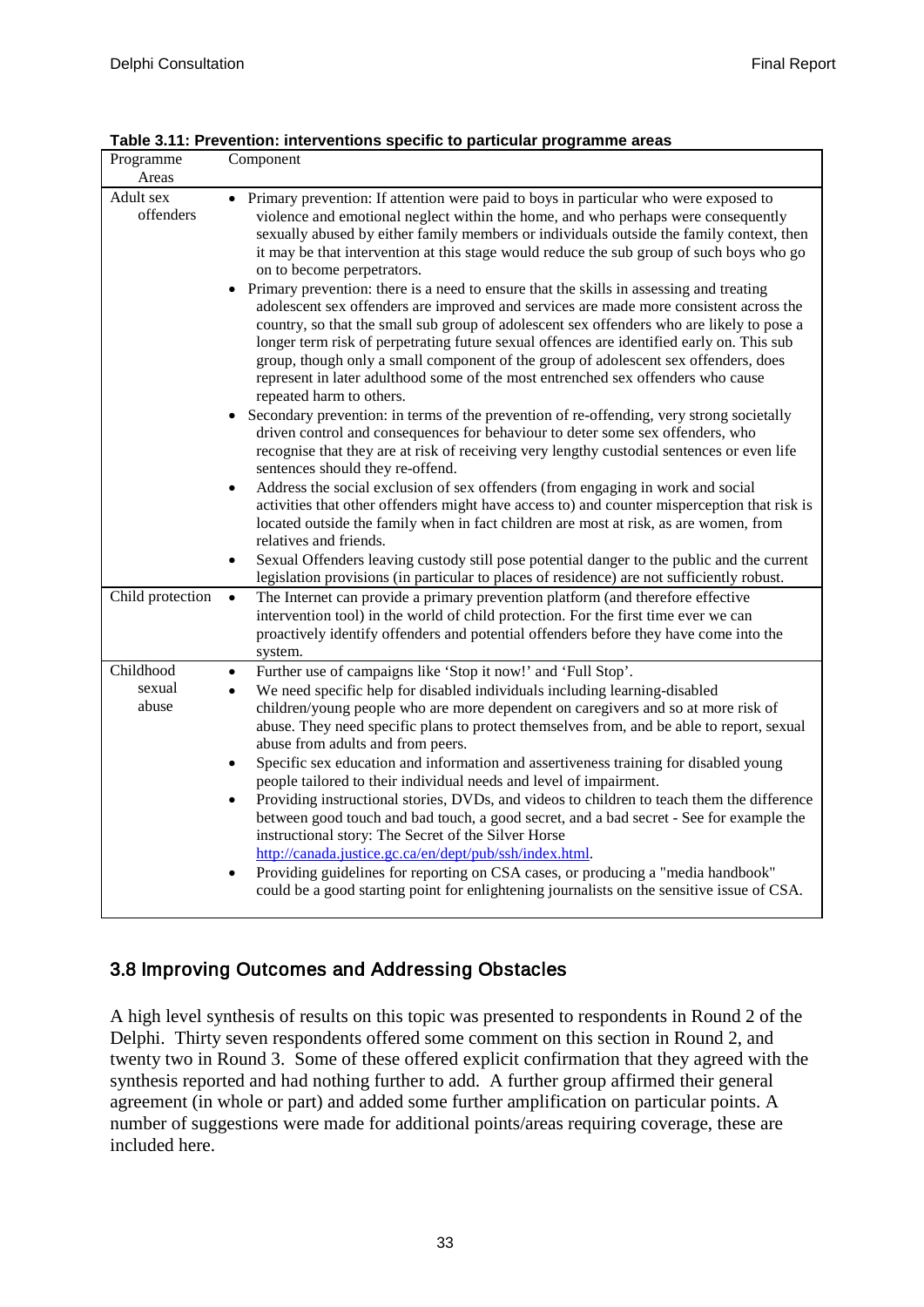A very wide ranging set of options were discussed, with considerable level of detail in some cases. A lot of overlap was found with the answers given under question 7 (on prevention) and some parts of questions 2 and 4 on helpful interventions. There were also marked similarities between the answers generated by the experts in the different programme areas.

The issues of lack of funding, lack of political will, lack of priority and lack of public visibility and the need for societal wide action come through in every single programme area – along with support for a broad public health approach and the need for an integrated high profile national strategy (with some differences about the extent to which integration is possible/desirable). It was emphasized that policy-makers need to resist the temptation to impose unitary solutions to the huge diversity of different situations and recognize that the keys to successful policies are likely to be sensitivity and flexibility.

A number of responses noted the lack of a joined-up approach at national level, suggesting that this be addressed through a comprehensive national strategy that recognizes the need for action in all sectors of society. Particular components that were stressed were:

- Need for widespread change in public attitudes and knowledge about the extent and nature of abuse – keeping an appropriate balance between the coverage of 'stranger danger' and abuse by known and trusted adults, and recognition that men are also victims/survivors of sexual violence and abuse. Need for government departments to work with the media to give clear messages that people can recognise and take appropriate action about abusive behaviours.
- Need to "Challenge the silence about sexual abuse".
- Need to challenge the problem that abuse is not seen as relevant in NHS settings e.g. not a 'mental health' issue. This relates to services still being organised around diagnostic categories and medical models of care where links are not made between experience of abuse and presenting distress or 'symptoms'. Once a person has a diagnostic label (e.g. ADHD, Personality Disorder', OCD etc.) there is no need to ask any more questions, which inhibits disclosure.

In terms of funding, the need for long term funding for all different sectors and in particular retaining NGO expertise was emphasized, since not all victims/survivors feel safe to access statutory sector services, (assuming that such services exist).

Table 3.12 summarises the specific suggestions that were made in response to these questions that were not specific to particular programme areas, while Table 3.13 summarises suggestions that were specific.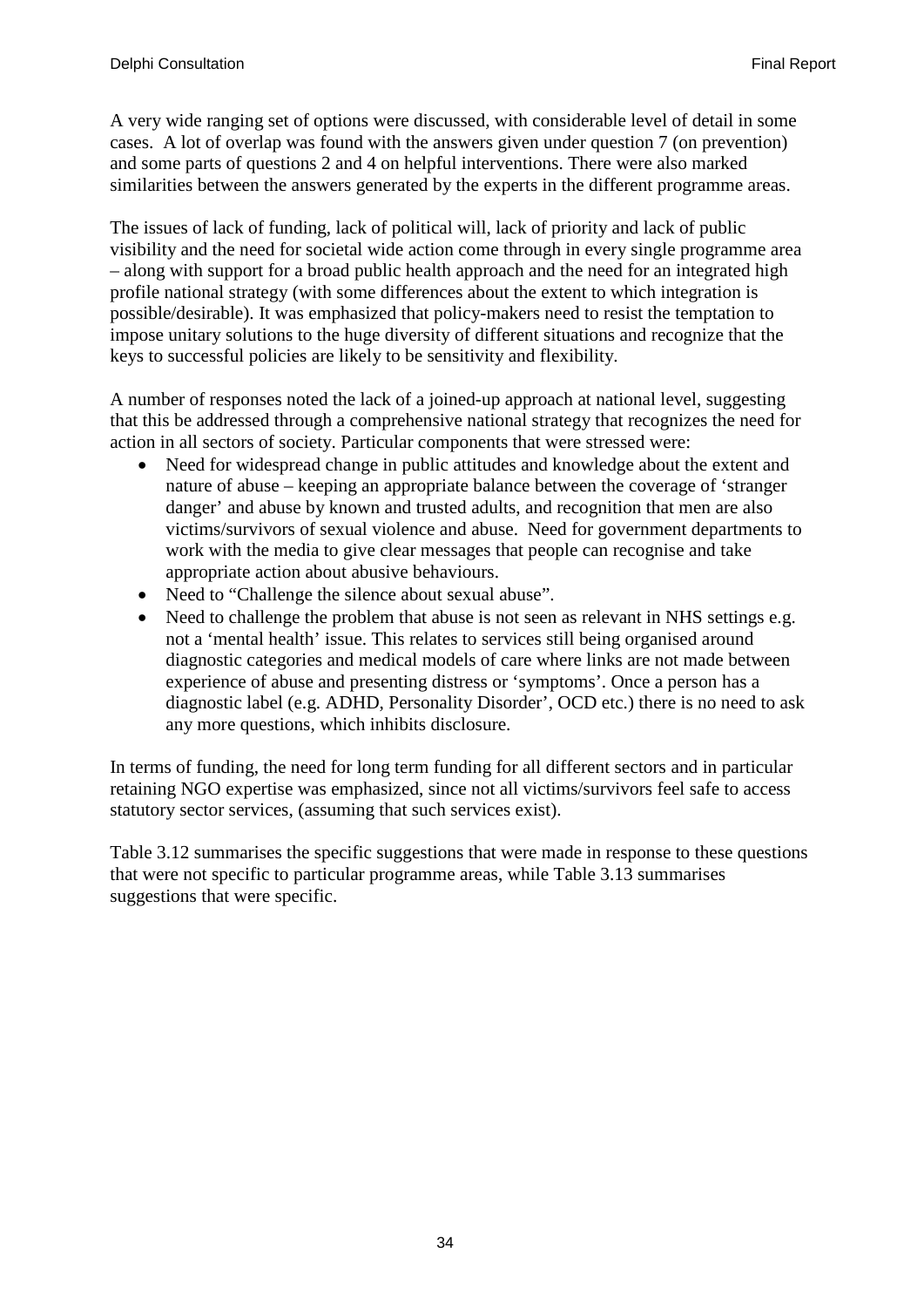## **Table 3.12 Improving outcomes and addressing obstacles: Specific suggestions**

- A very high profile advocate preferably someone who was completely committed and well-informed.
- There needs to be a greater emphasis on the need to financially stabilise voluntary sector services.
- If the VVAPP programme is itself time limited, the Department of Health fails to meet its commitment to implementing its intention to mainstream women's mental health and to improve outcomes in health for women
- Having a commitment to address violence as a key policy area that sits above or alongside targets/PSAs
- A continued dialogue and debate fed by accurate knowledge and statistics, from the UK and elsewhere, on the scale of the problem and evidence of effective intervention and effective prevention. An annual conference bringing together the various perspectives to fuel the above.
- Clear legal framework and implementation for violence prevention programme, with political and community leaders committed to condemning all violence and promoting non-violence.
- Needs a summit to discuss international approaches and deportation of perpetrators.
- There should be a standing government committee set up to monitor progress on various abuse related initiatives; This standing committee should be mandated to ensure the national implementation of the agreed recommendations for service, policy & research development; There should be clear interdepartmental lines of communication to allow for the above to occur and this should include communication with the Cabinet Office and the Treasury to ensure that there is political and financial backing, at the highest level, for any agreed recommendations; The Children's Commissioner should be appointed to the standing committee to ensure that the rights of abused and abusing children in the community, in care and in custody, are represented independently.
- To tackle lack of political will try a programme of education or awareness raising for key, senior politicians in each of the three political parties. Such a programme could be achieved through a series of non party political Expert Seminars, held in Westminster. Such Expert Seminars would need to include a 'carrot  $\&$  a stick' approach to ensure that MPs attended, so political lobbying including, perhaps, leafleting of local constituency party organisations to ensure that their MP attended to hear about new developments in relation to abuse in their constituencies ( or similar strategies) would be necessary. In addition to MPs, it could make sense to involve those members of the House of Lords with an avowed interest in child protection and abuse prevention, in these Expert Seminars since independently minded peers are able to address these issues more freely in the House of Lords and elsewhere and they may outlast MPs so that initiatives can be carried forward.
- Government should actually take down and dust down the very many published reports and reviews in relation to abuse, delinquency etc, funded over the last thirty years or more and should then distil the main messages from this already funded work. A list of the key recommendations from all this existing work would make a good basis for current policy initiatives.
- The development of hub-and-spoke type services, whereby the specialist expertise can inform the appropriate range of community services in maintaining (often intensive) effective intervention and support with young people over the long term and in different life situations.
- Compulsory Child Protection training of at least one week's duration for all politicians at local and national level, also all police officers (not just specific units), all health staff, teachers, social workers (current training for them is one day), counsellors, youth workers, judges and magistrates.
- More robust use of Civil Court orders by Statutory Agencies to protect victims removing the onus of responsibility from the victim.
- An increased provision of separate representation for children in private law family proceedings
- Acknowledgement that many victims/survivors would rather be seen by the voluntary sector and that that sector needs greater resources.
- Need special prosecutors to improve conviction rates.
- NHS commissioning policies for mental health services that recognise the value of direct commissioning from the voluntary sector.
- A national sexual violence forum, drawing on the expertise of the voluntary sector and specialist health services, education and the criminal justice system.
- Obstacles that prevent improvements are factions within the psycho-analytic disciplines, this could be overcome with Guidelines on psycho-therapeutic interventions in response to the needs of domestic and sexual violence and abuse.
- Attention to advertising standards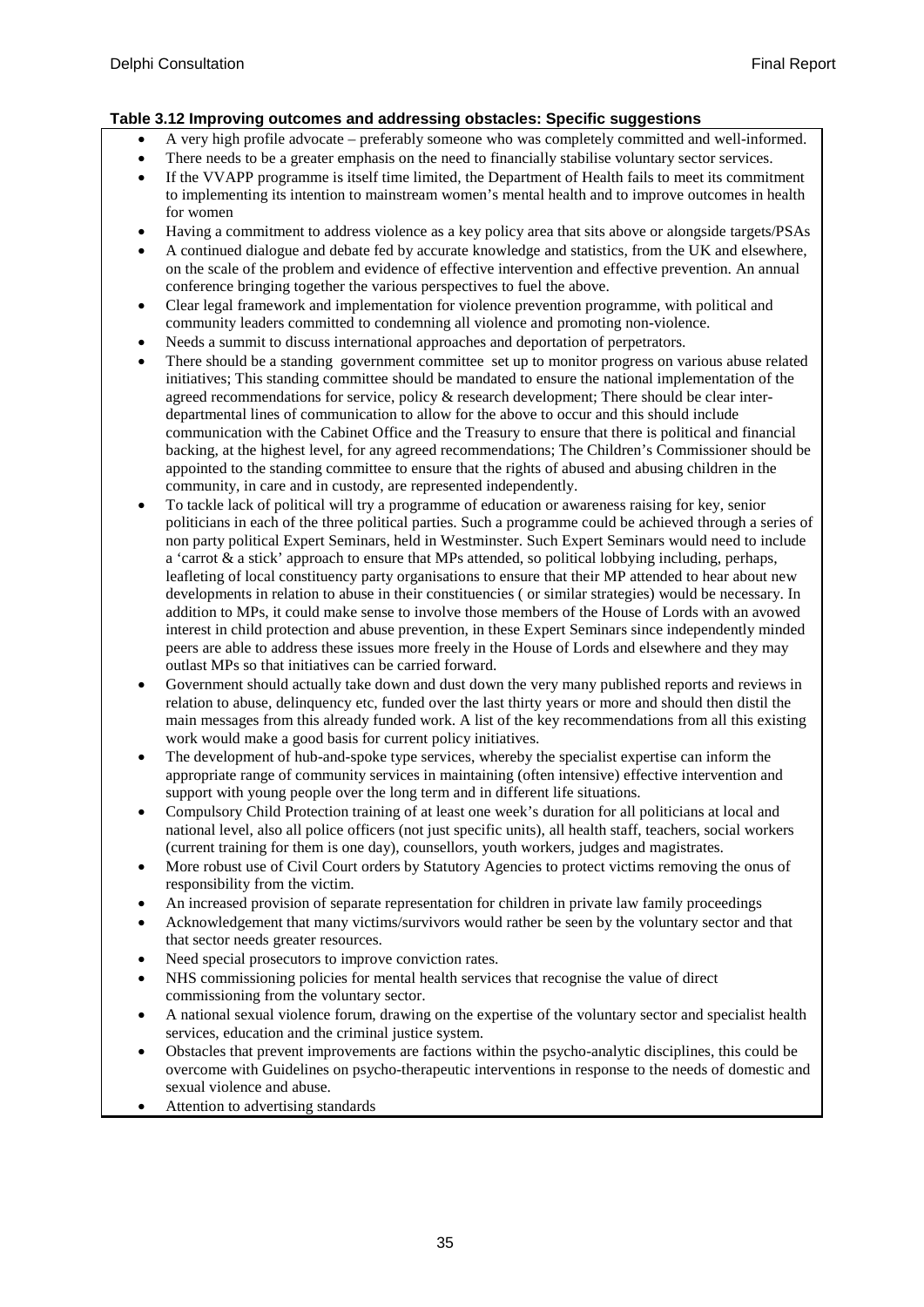| <b>Programme Areas</b>     | <b>Suggestion</b>                                                                                                                                                                                                                                                                                                                                                                                                                                                                                                                                                                                                                                                                                                                                                                                                                                                                                     |
|----------------------------|-------------------------------------------------------------------------------------------------------------------------------------------------------------------------------------------------------------------------------------------------------------------------------------------------------------------------------------------------------------------------------------------------------------------------------------------------------------------------------------------------------------------------------------------------------------------------------------------------------------------------------------------------------------------------------------------------------------------------------------------------------------------------------------------------------------------------------------------------------------------------------------------------------|
| <b>Sexual violence and</b> | Need to address lack of researchers who are intimately involved with treatment<br>$\bullet$                                                                                                                                                                                                                                                                                                                                                                                                                                                                                                                                                                                                                                                                                                                                                                                                           |
| abuse                      | initiatives.                                                                                                                                                                                                                                                                                                                                                                                                                                                                                                                                                                                                                                                                                                                                                                                                                                                                                          |
|                            | Sex Offenders should not be allowed to live near their victims or where they<br>$\bullet$                                                                                                                                                                                                                                                                                                                                                                                                                                                                                                                                                                                                                                                                                                                                                                                                             |
|                            | are close to places frequented by children. While subject to legislation, the                                                                                                                                                                                                                                                                                                                                                                                                                                                                                                                                                                                                                                                                                                                                                                                                                         |
|                            | responsible authority should be able to dictate licence conditions on Sex                                                                                                                                                                                                                                                                                                                                                                                                                                                                                                                                                                                                                                                                                                                                                                                                                             |
|                            | Offenders.                                                                                                                                                                                                                                                                                                                                                                                                                                                                                                                                                                                                                                                                                                                                                                                                                                                                                            |
|                            | More provision of treatment for unconvicted abusers.<br>٠                                                                                                                                                                                                                                                                                                                                                                                                                                                                                                                                                                                                                                                                                                                                                                                                                                             |
|                            | It would be of great benefit to the management of Sex Offenders if the Police<br>$\bullet$<br>were able to disclose a nominal's status to those that needed to know (i.e. new<br>partners, family etc). Currently a referral is made to Social Services, who then<br>request the information from the Police before visiting the person and then<br>pass on the details of their Schedule 1 status. This may take weeks/months.<br>Need to find a high-profile 'advocate' in this area (a Jamie Oliver figure?) to<br>$\bullet$<br>present some facts and demand some better solutions.<br>A rolling media campaign (as with drinking and driving) which needs to be on<br>$\bullet$<br>prime time television, using regular hard hitting adverts, to get across the scale<br>of the problem and its effects "it is a crime to sexually abuse your children"<br>"Child rape carries a life sentence". |
|                            | Needs a specific National Service Framework.<br>$\bullet$                                                                                                                                                                                                                                                                                                                                                                                                                                                                                                                                                                                                                                                                                                                                                                                                                                             |
| Child sexual abuse         | Greater commitment from across industry to come up with and commit to<br>$\bullet$<br>providing technical solutions to prevent child abuse on the internet (e.g. all<br>computer manufacturers to pre-install safety software on all new PCs).<br>Address concerns about what is happening to children in private law family<br>$\bullet$<br>proceedings involving allegations of child sexual abuse, where orders for<br>unsupervised contact may be granted because the resident parent (usually the<br>mother) is unable to prove that the child has been sexually abused by the father<br>or is at risk of sexual abuse.                                                                                                                                                                                                                                                                          |
| <b>Domestic violence</b>   | 'Go orders' (police having the ability to order the perpetrator to leave the<br>$\bullet$<br>home, for example, the provisions under the Austrian legislation) and third<br>party applications for protection orders all demonstrate the state taking<br>responsibility for the protection of victims.                                                                                                                                                                                                                                                                                                                                                                                                                                                                                                                                                                                                |
|                            | Systematic literature review in the field of therapeutic interventions for adult<br>٠<br>perpetrators of domestic violence.                                                                                                                                                                                                                                                                                                                                                                                                                                                                                                                                                                                                                                                                                                                                                                           |
|                            | Set up an academic board which fully represents current thinking on domestic<br>$\bullet$<br>violence to evaluate the existing research and to secure funding to carry out<br>further research where needed.                                                                                                                                                                                                                                                                                                                                                                                                                                                                                                                                                                                                                                                                                          |
|                            | Set up a similar board for clinicians which should be drawn from those<br>working with violent offenders (not just domestic violence offenders) to<br>identify programmes currently available.                                                                                                                                                                                                                                                                                                                                                                                                                                                                                                                                                                                                                                                                                                        |
|                            | All domestic violence interventions should be rigorously evaluated and those<br>$\bullet$<br>that do not evidence efficacy should be discontinued.                                                                                                                                                                                                                                                                                                                                                                                                                                                                                                                                                                                                                                                                                                                                                    |
|                            | All interventions should be controlled and certified and referrals not made to<br>$\bullet$<br>any which are not.                                                                                                                                                                                                                                                                                                                                                                                                                                                                                                                                                                                                                                                                                                                                                                                     |
|                            | More use of restraining orders and sexual offences prevention orders with<br>$\bullet$<br>domestic violence related convictions.                                                                                                                                                                                                                                                                                                                                                                                                                                                                                                                                                                                                                                                                                                                                                                      |

**Table 3.13 Improving outcomes and addressing obstacles: Suggestions specific to particular programme areas**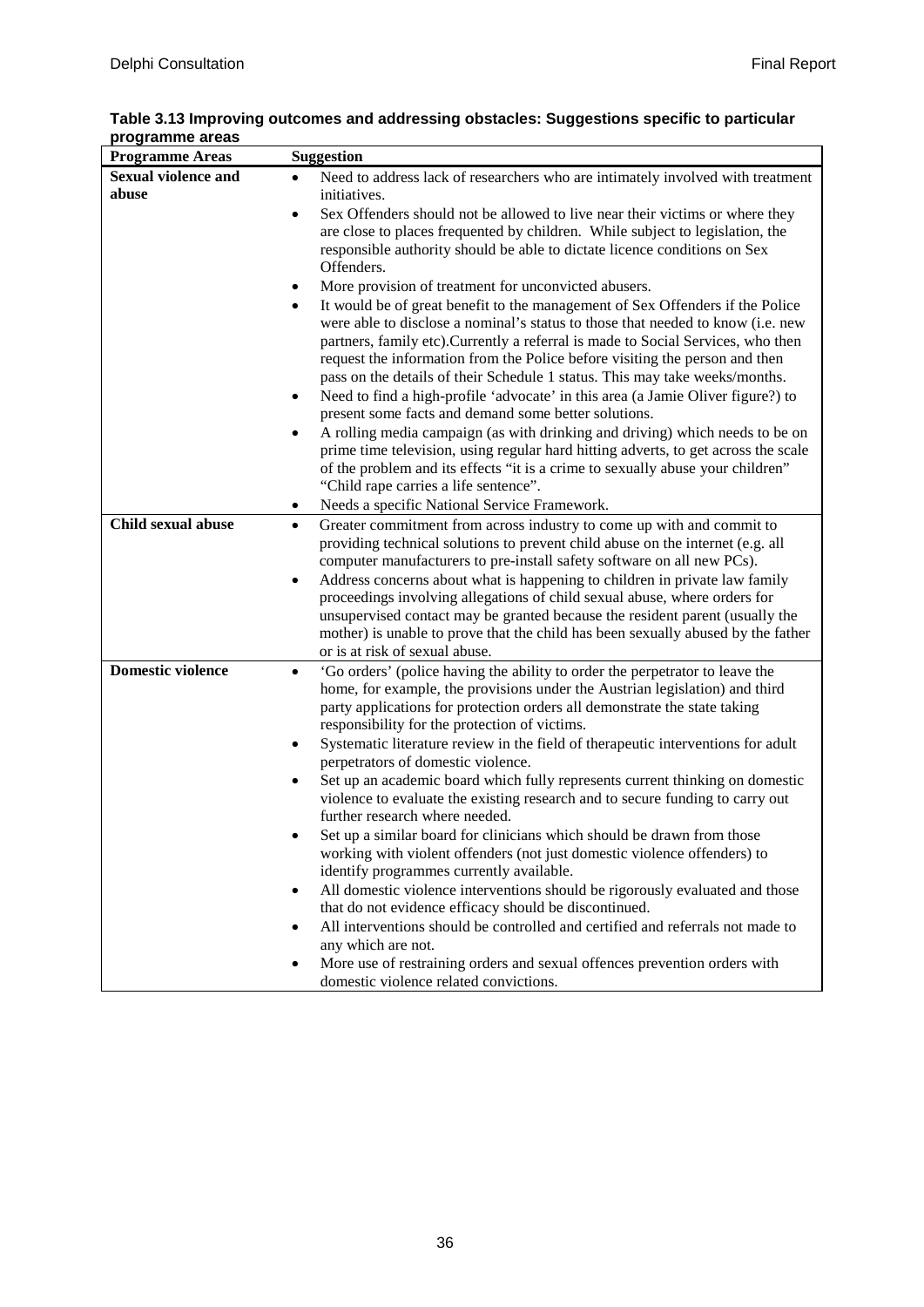# Chapter 4 Domestic violence and abuse

Chapter 4 reports findings from the analysis of responses about therapeutic and treatment interventions for domestic violence and abuse. This category includes all interventions aimed at healing or ameliorating the effects of domestic violence or abuse on victims/survivors, or at directly modifying violent or abusive behaviour. This includes separate sections on

- Adult victims/survivors of domestic violence and abuse (chapter 4.1);
- Child and adolescent victims of domestic violence and abuse (chapter 4.2);
- Adult perpetrators of domestic violence and abuse (chapter 4.3);
- Young people who perpetrate domestic violence and abuse (chapter 4.4).

Responses in these four programme areas were complicated by the use of different understandings/definitions of the term 'domestic violence'. There were almost completely polarized positions that arose within the responses on this programme area. The first of these positions was held by those who saw (or defined) domestic violence as being about the use of coercive control within an intimate relationship (with one partner as the perpetrator and the other as the victim/survivor), and the second by those who saw (or defined) the term domestic violence as covering a much wider field of difficulties within an intimate relationship, including also relationship difficulties, conflict characterised by bi-directional violence or abuse, referred to by some as 'common couple violence' or 'mutually abusive relationships'. Both positions recognized the existence of female perpetrators of domestic violence and abuse, and the existence of domestic violence and abuse in homosexual relationships (both male and female)<sup>[7](#page-52-0)</sup>. The first position is illustrated in Figure 4.1. The second position is illustrated in Figure 4.2. Within the respondents in all three rounds of the consultation, the first position was more common than the second. Within this report the term 'domestic violence and abuse' is reserved for that part of the spectrum where the abuse is characterised by coercive control (Figure 4.1), and the term 'mutually abusive' is used for that part of the spectrum that does not involve coercive control of one partner by the other.

### **Figure 4.1 First position on domestic violence**

'Domestic violence is a pattern of controlling behaviour against an intimate partner or ex-partner, that includes but is not limited to physical assaults, sexual assaults, emotional abuse, isolation, economic abuse, threats, stalking and intimidation. Although only some forms of domestic violence are illegal and attract criminal sanctions (physical and sexual assault, stalking, threats to kill), other forms of violence can also have very serious and lasting effects on a person's sense of self, wellbeing and autonomy.

Violent and abusive behaviour is used in an effort to control the partner based on the perpetrator's sense of entitlement. This behaviour may be directed at others – especially children – with the intention of controlling the intimate partner.

Social and institutional power structures support some groups using abuse and violence in order to control other groups in our society e.g. institutional racism, heterosexism, parents' violence to children. The unequal power relations between men and women account for the fact that the vast majority of domestic violence is perpetrated by men against women rather than vice versa.

Taken from Introduction to Respect guidelines

-

<span id="page-52-0"></span><sup>7</sup> A range of different beliefs about the relative prevalence of different types of difficulty in intimate relationships were set out, this however is not something that is explored further in this report.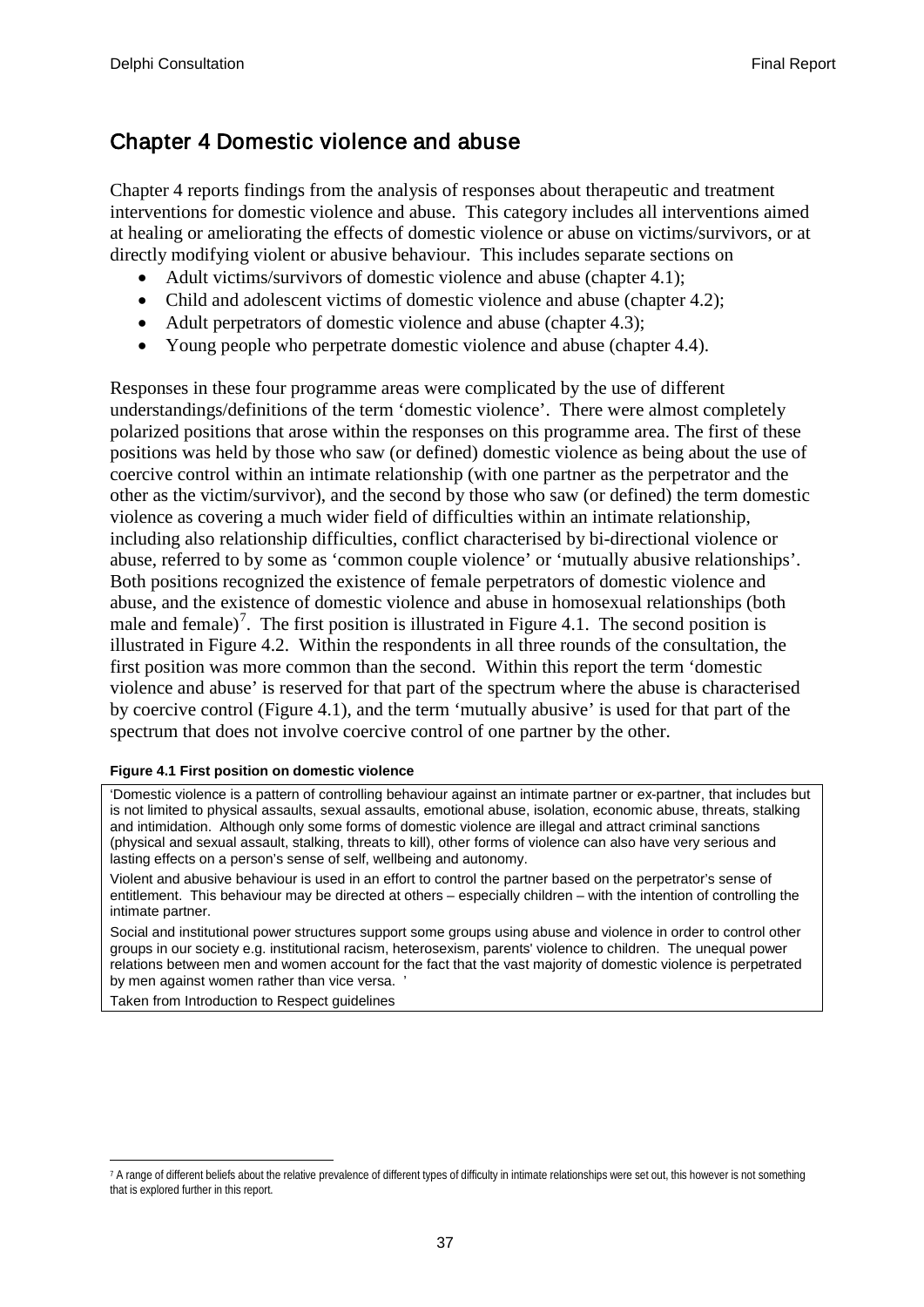### **Figure 4.2 Second position on domestic violence**

'[It is important to make] distinction between different types of relationship in which domestic violence is used. … clients [belong] in one of 4 quadrants, either 'unilateral severe battering', 'mutual severe battering', 'unilateral common battering/high conflict violence', 'mutual common battering/high conflict violence'. Perpetrators in each quadrant have different causal factors, relationship dynamics and treatment needs … approximately 50% of domestic violence relationships involve mutual violence …. Asking about both partners' use of physical aggression is imperative both to understand the relationship dynamics and to design appropriate intervention strategies.'

'distinction between 'intimate terrorism' perpetrators and 'common couple violence' perpetrators. The former are characterised by controlling behaviours displayed over a long period of time and the latter by anger motivated occasional aggression which is often of reduced impact with regards to physical injury. Intimate terrorists are those requiring the most intense treatment and challenging of normative beliefs. Common couple perpetrators, however, have a usual need for focus on emotional management. The key issue here really is attention to the motivation behind the behaviour as opposed to a focus on the type of aggression (e.g. physical, verbal, sexual, indirect, psychological).'

'Tailoring interventions to individual needs, offenders can be offered one or more of the following: same-sex batterer group work, individual therapy, couples counselling, couples group work, multifamily couples groups, and/or anger management/conflict resolution skills. What is imperative is that perpetrators are screened at intake and their inventions tailored to their specific offending pattern.'

## 4.1 Adult victims/survivors of domestic violence and abuse

For adult victims/survivors of domestic violence and abuse, the quality of the therapeutic relationship emerges as being of greater importance than positions about individual therapeutic approaches. Therapists working with this client group need to be able to employ a 'toolkit' approach and develop the service/s they provide to suit the needs and readiness of their clients. The role of the therapist takes on an active contribution in the client's healing process, rather than remaining a passive facilitator, both in terms of the service provision and the role of the client-therapist relationship as a model for rebuilding social and interpersonal skills for the client (see Figure 4.3).

#### **Figure 4.3: The active role of the therapist in supporting adult victim/survivors of domestic violence/abuse**

'The therapist has a critical role in creating positive experiences and affirmations.'

'… therapeutic work needs to be provided in the context of a secure attachment relationship with the therapist, who will act as a witness to the trauma'

'[the therapist] may have a role in helping her [the client] to review what is happening and offering an alternative perspective.'

'…the client was damaged in the context of a relationship and the process of recovery should take place in the same context.'

There is a strong agreement that being in a domestically abusive situation is never the fault of the victim/survivor, and that for some, leaving the relationship is not possible or would not be sustainable until they have developed skills, confidence and awareness through therapies and other information service providers. The difficulty of leaving a DV situation is viewed by some respondents as another example of the outcomes of the abuse. Similarly, negative or harmful coping strategies that the client may have used/developed are viewed as what has 'got them through' to the point where they are able to look for help and therefore should not be dismissed or controlled, for example through contracting. For some respondents it was important to describe these as 'symptoms' that need to be addressed through psycho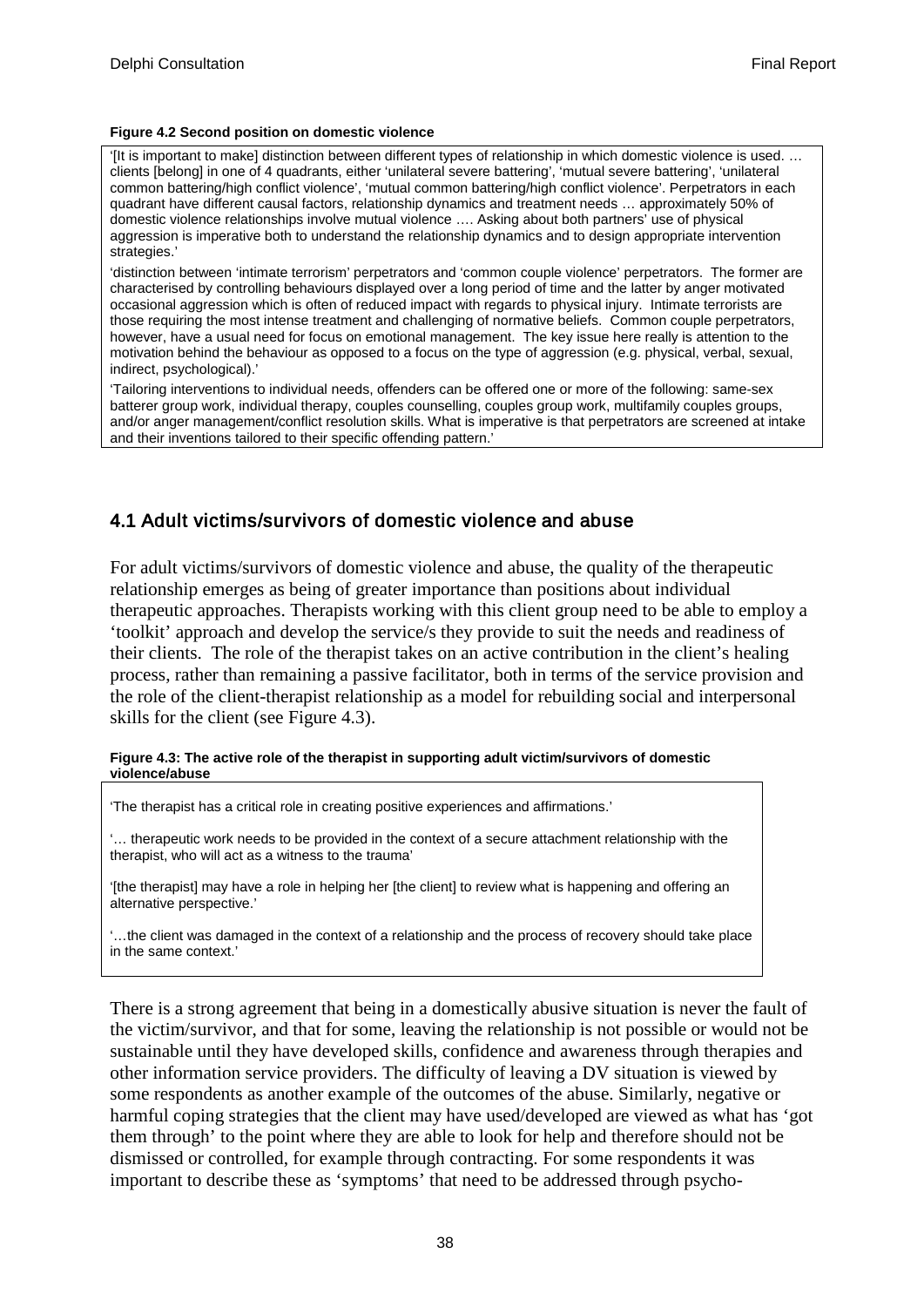educational and CBT style approaches, within the broader context of healing the underlying causes. For other respondents, the importance was to treat these as normal reactions to traumatic situations and to approach them from a PTSD/trauma framework.

All of the therapeutic approaches listed in the Delphi questionnaire in Round 1 were reported useful/helpful by some respondents. Table 4.1 shows a summary of the responses to questions on effective interventions, both in terms of what is helpful and what should not be used. Many of the approaches listed in the questionnaire also received mention as to what should not be used; the most notable of which were mediation and restorative justice. Respondents were uneasy with any approaches that required contact between perpetrators and their victims, particularly in settings where the victim/survivor has moved location, developed new social structures or created a new life that is separate from the person they have left.

This programme area had the highest proportion of respondents advocating a feminist/profeminist approach. This position was represented in a range of responses that emphasised both an individual client-level need for person-centred, empowering, gender aware, anti-racist, anti-marginalisation, anti-medicalisation approaches; and, also on a societal/cultural level, with the client benefiting from their own and also from their therapist's understanding of the role of gender and power inequality in abusive intimate relationships. Alongside this emerged a position that a social and gender inequalities framework was important for understanding how abusive relationships develop and exist within society. Some respondents outlined how the therapist should provide empowering approaches: person-centred, talking therapies (as opposed to medication) and thought and skill therapies (such as CBT) as empowering through the development of emotional and behaviour responses. This position explicitly recognized the existence of male victims of domestic violence/abuse and female perpetrators.

An extension of the general position to empower and support the client through therapeutic interventions was the position that supported the use of solution focussed therapies, emphasising the role of resources, skills and capabilities to both heal psychological trauma and also to re-build a non-abused life. For some respondents there remained a concern that the use of solution focussed, skill based and cognitive behavioural interventions may occur at the expense of longer term, "deeper" or affective therapies.

In line with the position that integrated, 'toolkit' approaches are necessary for this client group, many respondents also outlined a need for staged approaches, using different therapies at different parts of the process. Stages were typically conceptualised by the respondents as three phases, which may not be simply linear in practice: 1) establishing safety and stabilising, 2) dealing with traumatic memories and addressing psychological harm, 3) reconnecting and rebuilding a post-DV life (see Figure 4.4).

Although there was predominant agreement for a staged understanding of recovery from DV, the specific techniques used in each phase indicated some disagreement. Some respondents felt that the use of anti-depressants and similar were appropriate methods to working towards stabilising the client, others opposed medication as a hindrance. Some respondents proposed that skills and resource centred techniques were essential for stabilising; others placed such approaches as more appropriate in the later, rebuilding phase. Most of the tensions here were resolved when respondents reflected back on the need to tailor the therapeutic process to the needs, resources and readiness of the client.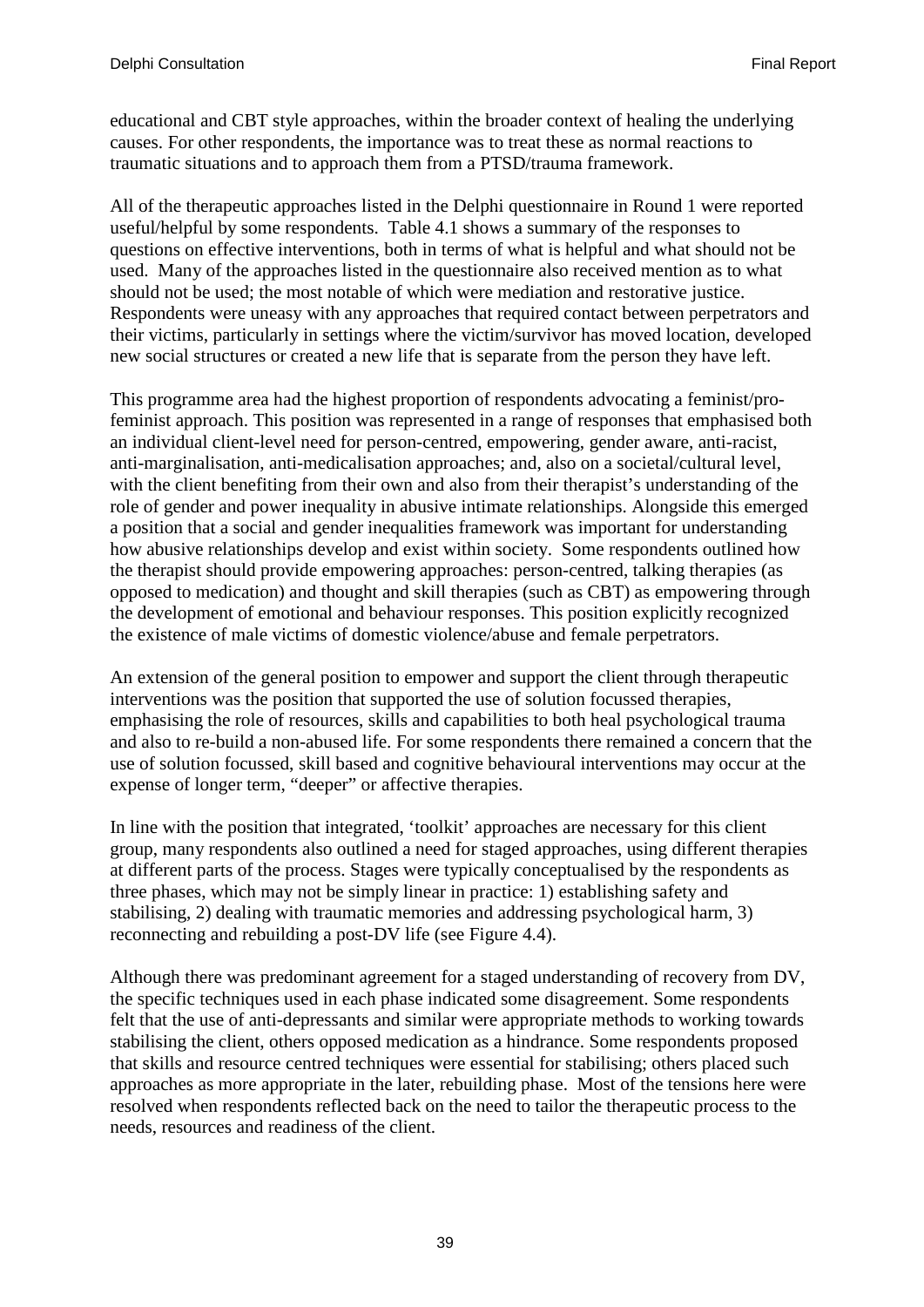### **Figure 4.4 The staged approach to providing support and therapy**

Getting safe from domestic abuse is a process not an event and in my opinion the only effective interventions mirrors this with careful timing and pacing. The needs of a woman change dramatically over time. For example, women may need help and time to review and understand their options in the early stages of contact with services when she may have recently disclosed what is happening to her (and her children) at home.

Acute physical health needs must be assessed throughout this process. As she moves through this and towards making decisions a practical, supportive advocacy model is most appropriate. However, once safety has been achieved and stabilised (this as we know can take some time) the mental health and possibly chronic physical health aspects of her difficulties may achieve greater prominence as she attempts to make sense of her traumatic experiences. The model, which I believe is most useful to conceptualise this process, is 'The 3 Stage model'.

#### Stage 1: Safety and Symptom Stabilisation

Survivors of chronic abuse do whatever they need to survive the physical and psychological pain of their abuse. This can include psychological defences such as dissociation, denial or self harm or the use of substances such as alcohol, drugs or food to dull their experiences. If these 'defences' are acting efficiently for the woman they may impair her ability to make clear choices for herself and any dependents. In addition, abusers often utilise complex psychological mechanisms such as what can only be described as 'brainwashing' of the survivor to his views to help enmesh the survivor into her role. [The therapist] may help to clarify if this is happening in a given situation.

The second part of stage one is symptom stabilisation. I tend to conceptualise them [symptoms] more as the normal consequences of prolonged exposure to stress and trauma or alternately as the bodies creative attempts to cope with those experiences. For example, flashbacks and nightmares are explained to be the unintegrated memories of a trauma, which lack a 'narrative' or story and are thus easily triggered. Other 'symptoms': Anxiety & panic, Depression, Sexual difficulties, Flashbacks and nightmares, Anger difficulties, Dissociation (to varying degrees of severity), Self esteem difficulties, Self image difficulties, Alcohol/drug abuse, Self harm, Relationship difficulties, Obsessive compulsive difficulties, Eating disorders. This is not an exhaustive list but gives a sense of the difficulties, which need to be assessed for.

If necessary, approaches such as cognitive behavioural therapy, behavioural therapy, schema-focussed interventions, dialectical behaviour therapy, psycho-education and bibliotherapy [may be used]. However, the underlying theme is not understanding these 'symptoms' is isolation but in terms of what the survivors has lived through.

#### Stage 2: Processing the memories

Once a survivor has achieved stability, that is they are able to cope with their emotional distress without using coping skills that are damaging to her in the long term such as self harm, dissociation, alcohol, drugs or eating problems, they are assessed as being ready to participate in stage 2 work.

[A] reality of therapy is that the process is not linear but more resembles a spiral where the early contact may be focussed on dealing with the 'symptoms' such as depression and panic attacks but as therapy progresses more and more traumatic material does emerge. As this happens it may be necessary to intensify stage one interventions, in order that the emotional distress that is triggered can be coped with. Stage 2 work relies more heavily on the strength of the therapeutic alliance between the therapist and the client.

The client in stage 2 is required to go back to the past in the safety of a current therapeutic relationship and both learn to cope with it without unhelpful coping mechanisms and to form a narrative of the events.

#### Stage 3: Reconnection

It involves the reassessment of the client's life goals and active working towards them. There may be support agencies which can help [with] this in the early days.

There was a strongly argued position that mediation and family preservation is not the aim of therapies for adult victims/survivors of domestic violence and abuse. The only exception to this was argued from the perspective that some perpetrators may also engage in their own therapy, separately, and that after an extended period of non-violence and personal therapy,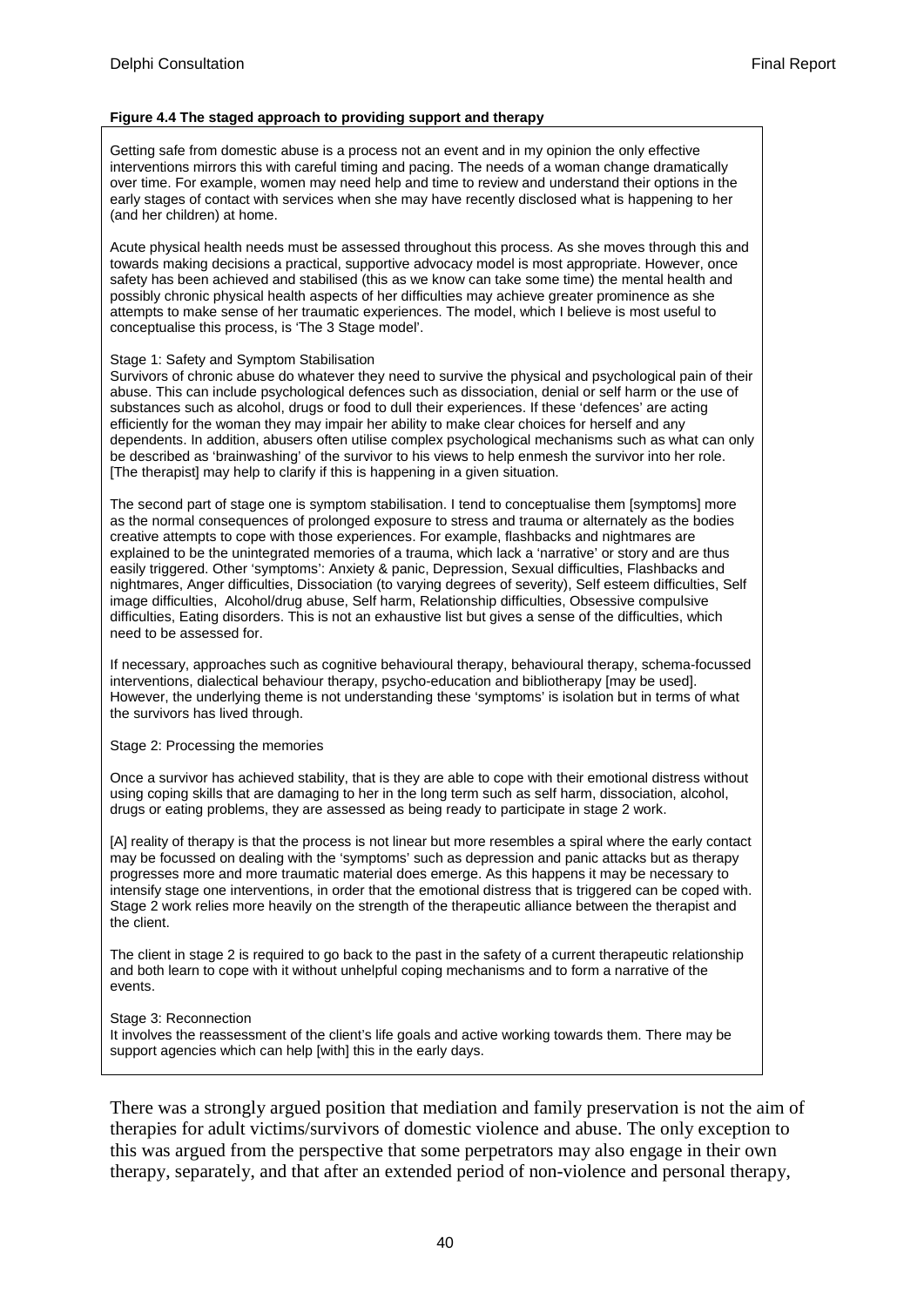mediation may be considered. Couple counselling and reconciliation work was firmly opposed, in terms of client safety and confidentiality, as well as in terms of the need to separate from the DV perpetrator and their influences in order to regain control of their own lives. Confidentiality and privacy were considered as core tenets of the client-therapist relationship, only to be compromised in times of extreme danger, such as overdose, or for imminent child protection issues.

As well as a more mainstream delineation between perpetrators and victims in DV households, there was a small group of respondents who referred to mutually abusive relationships, where both partners are abusive and or violent. In such situations, couple or family counselling may be considered appropriate. The emphasis in these responses was on improving relationships, inter personal skills, and anger management techniques. This is in quite strong contrast to some respondents who only considered non-abusive victims of DV, where the position is one of opposing family dynamic explanations of DV and the use of anger management for adults in abusive relationships. This position is associated with a different definition of domestic violence, and a different use of language in conceptualizing the factors affecting a person's vulnerability to abuse.

**Table 4.1: Views on helpful/useful approaches and on approaches that should not be used: adult survivors of domestic violence and abuse, Round 1**

| Helpful/useful approaches |                                              |  | Should not be used                              |  |  |  |
|---------------------------|----------------------------------------------|--|-------------------------------------------------|--|--|--|
|                           | Psychotherapy                                |  | Couple or family counselling                    |  |  |  |
| $\bullet$                 | PTSD, trauma work                            |  | Anger management                                |  |  |  |
|                           | CBT                                          |  | Non trauma-specialised counselling              |  |  |  |
|                           | Solution focussed                            |  | Interventions that do not consider a social and |  |  |  |
| $\bullet$                 | Talking therapies (as opposed to medication) |  | gender inequalities framework                   |  |  |  |

Tables 4.2 to 4.5 summarise the responses to specific statements assessed in Rounds 2 and 3 of the Delphi consultation.

Within Table 4.2 there was one statement on which complete consensus was reached in Round 3: ('There is no single therapeutic approach that works best for every victim/survivor in this group'). There were two cases of concordance, where there were some neutral responses: 'Behavioural and cognitive approaches on their own are insufficient to meet victim/survivors' needs', where 9% remained neutral, while for 'The approaches used should be needs-led and victim/survivor centred', 2% remained neutral.

There were a number of areas in which diverse positions were advanced in Round 1, and maintained through the two further rounds of the consultation:

- Whether or not there is a useful role for emotionally modifying or psychiatric medication within the course of therapies for DV victims/survivors (see Table 4.3). Comments in Rounds 2 and 3 drew attention to the need for an individual and context based decision about the appropriateness of medication.
- Whether anger management and conflict resolution techniques are appropriate, or whether the use of anger/conflict techniques ignores the power and control issues underlying and propagating DV (see Table 4.4). Differences in positions held here were closely related to the use of the two different definitions of domestic violence discussed earlier.
- Whether or not there is a place for anticipating and facilitating mediation with the DV perpetrator (see Table 4.4).
- Positions both for and against routine enquiry for adult victim/survivors of domestic violence and abuse.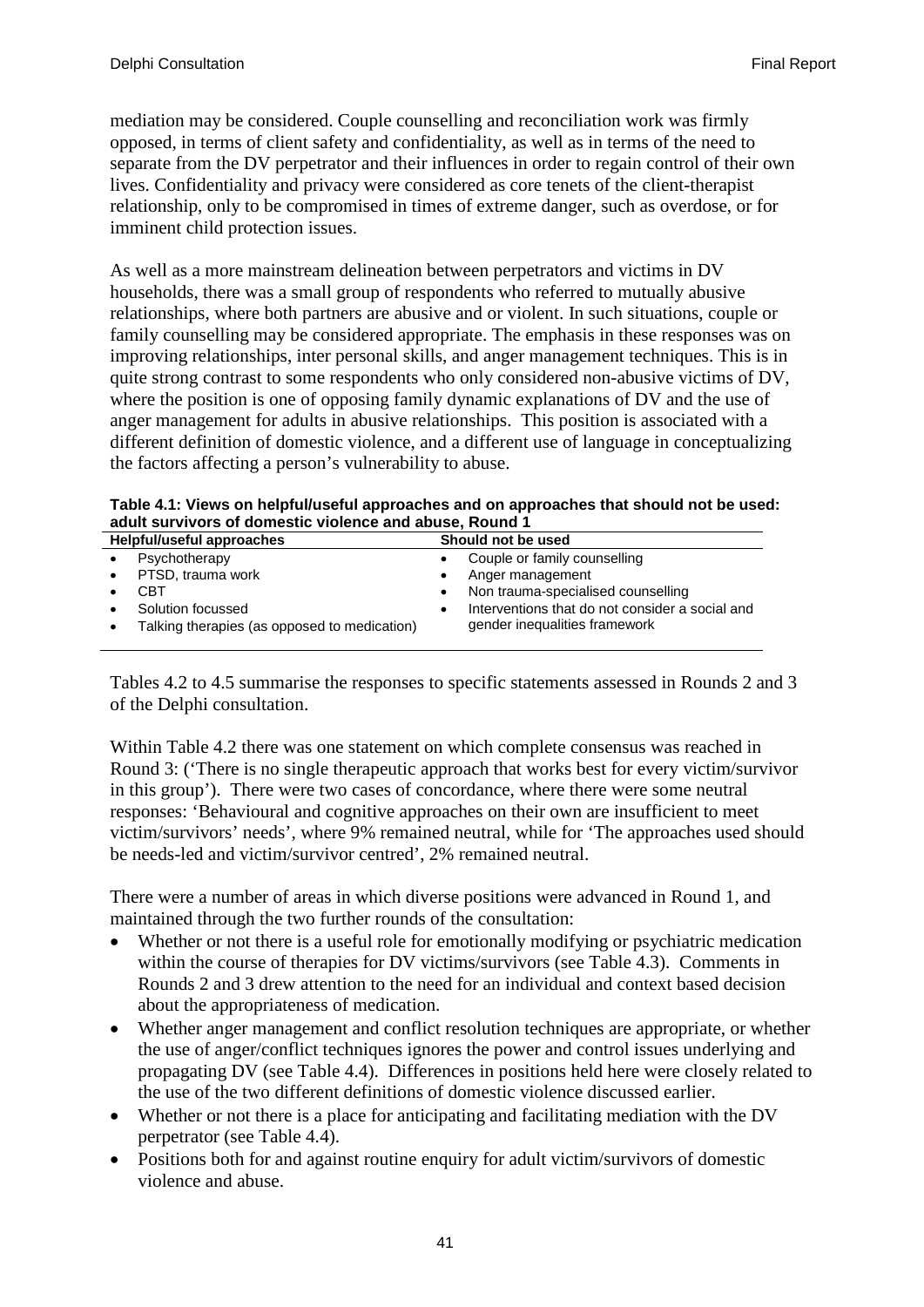|                                                                                                                                                                                                                                                                                           | $\%$<br>Strongly<br>Agree | % Agree | $\frac{9}{6}$<br>Neutral | $\%$<br>Disagree | %<br>Strongly<br>Disagree | Number<br>of<br>responses |
|-------------------------------------------------------------------------------------------------------------------------------------------------------------------------------------------------------------------------------------------------------------------------------------------|---------------------------|---------|--------------------------|------------------|---------------------------|---------------------------|
| S8.1 A 3 Stage model (Stage 1: Safety and<br>symptom stabilisation; Stage 2: Dealing with<br>the traumatic memories; Stage 3:<br>Reconnection/Regaining a safe and fulfilling<br>life) provides a suitable framework for<br>responding to the needs of this group of<br>victims/survivors | 9                         | 66      | 17                       | 4                | 4                         | 53                        |
| S8.2 It is most helpful to think in terms of a<br>'toolkit' of approaches, each of which may be<br>useful at a particular stage for a particular<br>individual                                                                                                                            | 35                        | 54      | $\overline{7}$           | 4                | 0                         | 54                        |
| <b>S8.3</b> There is no single therapeutic approach<br>that works best for every victim/survivor in this<br>group                                                                                                                                                                         |                           |         | $\Omega$                 | $\mathbf 0$      | 0                         | 54                        |
| S8.4 The approaches used should be needs-<br>led and victim/survivor centred                                                                                                                                                                                                              |                           |         | $\mathfrak{p}$           | $\Omega$         | $\Omega$                  | 53                        |
| <b>S8.5</b> The approaches used should be<br>victim/survivor directed                                                                                                                                                                                                                     | 37                        | 39      | 17                       | 8                | 0                         | 54                        |
| S8.6 Behavioural and cognitive approaches on<br>their own are insufficient to meet<br>victim/survivors' needs                                                                                                                                                                             |                           |         | 9                        | 0                | 0                         | 53                        |
| <b>S8.7</b> Mutual support/self-help should only be<br>considered after successful individual<br>therapy/work                                                                                                                                                                             | 6                         | 6       | 14                       | 60               | 15                        | 52                        |
| <b>S8.8</b> Not all victim/survivors need long-term<br>therapy or treatment                                                                                                                                                                                                               | 28                        | 59      | 9                        | 4                | 0                         | 53                        |

## **Table 4.2: Therapeutic approaches for adult victims/survivors of domestic violence and abuse, Round 3**

### **Table 4.3: Therapeutic approaches for adult victims/survivors of domestic violence and abuse – medication, Round 3**

|                                                                                                                                                                                                                                                                  | $\%$<br>Strongly<br>Agree | % Agree | $\%$<br>Neutral | $\frac{0}{0}$<br>Disagree | $\%$<br>Strongly<br>Disagree | Number<br>0f<br>responses |
|------------------------------------------------------------------------------------------------------------------------------------------------------------------------------------------------------------------------------------------------------------------|---------------------------|---------|-----------------|---------------------------|------------------------------|---------------------------|
| <b>S8.9</b> Emotionally modifying or psychiatric<br>medication can play a useful role within<br>therapeutic intervention for DV<br>victims/survivors                                                                                                             | $\overline{2}$            | 54      | 22              | 20                        | 2                            | 46                        |
| <b>S8.10</b> Psychotropic medication is a hindrance<br>to therapeutic intervention for DV<br>victims/survivors                                                                                                                                                   | 7                         | 20      | 38              | 36                        | 0                            | 45                        |
| <b>S8.11</b> Psychotropic medication could/might be<br>a hindrance to therapeutic intervention for DV<br>victims/survivors                                                                                                                                       | 9                         | 61      | 24              | 7                         | $\Omega$                     | 46                        |
| <b>S8.12</b> Clients with depression or anxiety<br>symptoms are best supported using<br>medication in the first instance                                                                                                                                         | $\overline{2}$            | 8       | 33              | 47                        | 10                           | 49                        |
| <b>S8.13</b> If a therapist is aware that their client is<br>taking psychotropic/emotionally modifying<br>medication it is important that they make clear<br>the potential effects that medication can have<br>on the client being able to address their issues. | 16                        | 68      | 10              | 6                         | $\Omega$                     | 50                        |
| <b>S8.14</b> If a therapist is aware that their client is<br>taking psychotropic/emotionally modifying<br>medication, it is important that the therapy<br>programme assists the client in developing<br>strategies that support coming off medication.           | 16                        | 32      | 32              | 20                        | $\Omega$                     | 50                        |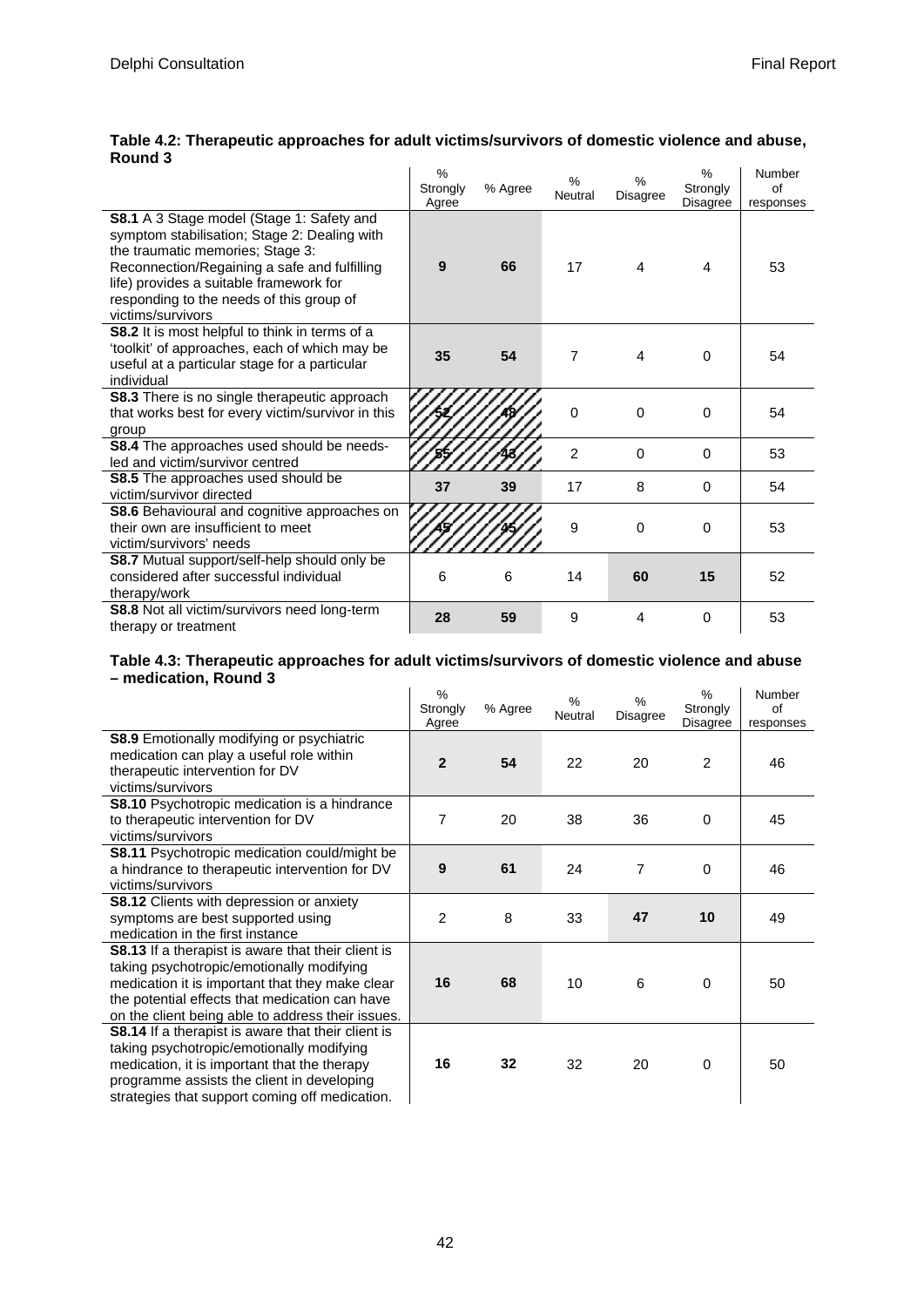| Table 4.4: Therapeutic approaches for adult victims/survivors of domestic violence and abuse |  |
|----------------------------------------------------------------------------------------------|--|
| – anger management, conflict resolution, couple counselling, reconciliation and therapist    |  |
| contact with partner, Round 3                                                                |  |

|                                                                                                                                                                                                                                                    | $\frac{0}{0}$<br>Strongly<br>Agree | % Agree | $\%$<br>Neutral | %<br><b>Disagree</b> | $\%$<br>Strongly<br>Disagree | Number<br>of<br>responses |
|----------------------------------------------------------------------------------------------------------------------------------------------------------------------------------------------------------------------------------------------------|------------------------------------|---------|-----------------|----------------------|------------------------------|---------------------------|
| <b>S8.15 Anger management and conflict</b><br>resolution techniques are not useful                                                                                                                                                                 | 8                                  | 23      | 21              | 48                   | $\Omega$                     | 48                        |
| S8.16 Anger management techniques are<br>appropriate for mutually violent couples                                                                                                                                                                  | 6                                  | 51      | 19              | 21                   | $\overline{2}$               | 47                        |
| <b>S8.17</b> Within situations that can be<br>characterised as mutually abusive, there is a<br>role for anger management or conflict<br>resolution techniques                                                                                      | 4                                  | 61      | 22              | 12                   | 0                            | 49                        |
| <b>S8.18</b> Conflict resolution techniques are<br>important skills to teach victims/survivors of<br>domestic abuse                                                                                                                                | 12                                 | 59      | 12              | 16                   | 2                            | 51                        |
| S8.19Couple counselling is appropriate for<br>mutually violent partnerships                                                                                                                                                                        | $\overline{2}$                     | 47      | 27              | 13                   | 11                           | 45                        |
| <b>S8.20</b> Anger management and conflict<br>resolution may be useful skills to develop in<br>therapeutic settings, but should not be the<br>basis or the main focus of therapy to support<br>victim/survivors of domestic violence and<br>abuse. | 39                                 | 53      | 6               | $\overline{2}$       | $\Omega$                     | 49                        |
| <b>S8.21</b> If the client wants reconciliation with a<br>previously abusive partner, the therapist<br>should facilitate mediation wherever possible                                                                                               | 4                                  | 8       | 17              | 60                   | 10                           | 48                        |
| <b>S8.22</b> There is never a role for the therapist in<br>anticipating and facilitating mediation with the<br>DV perpetrator                                                                                                                      | 16                                 | 49      | 4               | 29                   | 2                            | 49                        |
| S8.23 Therapists should have no contact with<br>the abusive partner of any of their clients                                                                                                                                                        | 16                                 | 45      | 20              | 16                   | $\overline{2}$               | 49                        |

Table 4.5 includes a summary of the views of respondents about the issue of qualifications and training. This demonstrates a lack of consensus. As can be seen, although a clear majority of respondents in Round 3 agreed that therapeutic interventions should be offered by suitable professionals, by those with suitable qualification, by those with relevant training and by those with accredited training; in each case there were significant minorities who disagreed. Note also however that a clear majority is found in support of the role for survivor peers in leading therapeutic interventions (working within suitable guidelines). Comments in this area emphasised the difficulty of establishing what are appropriate in terms of professionals, training, qualification, and accreditation.

| Table 4.5: Therapeutic approaches for adult victims/survivors of domestic violence and abuse |  |
|----------------------------------------------------------------------------------------------|--|
| - power and control models, professionals and qualifications, Round 3                        |  |
|                                                                                              |  |

|                                                                                                                                                                                           | $\%$<br>Strongly<br>Agree | % Agree | % Neutral | %<br>Disagree | %<br>Strongly<br><b>Disagree</b> | Number of<br>responses |
|-------------------------------------------------------------------------------------------------------------------------------------------------------------------------------------------|---------------------------|---------|-----------|---------------|----------------------------------|------------------------|
| <b>S8.24</b> It is important for clients in this group to<br>understand power and control models and social<br>inequalities frameworks, as part of understanding<br>their own experiences | 41                        | 45      | 10        | 4             | 0                                | 51                     |
| <b>S8.25</b> Therapeutic interventions can be led by<br>survivor peers working within suitable guidelines                                                                                 | 18                        | 45      | 8         | 27            | $\overline{2}$                   | 49                     |
| <b>S8.26</b> Therapeutic interventions should only be led<br>by those holding a suitable professional qualification                                                                       | 21                        | 33      | 13        | 25            | 8                                | 48                     |
| <b>S8.27</b> Therapeutic interventions should only be led<br>by those holding a suitable qualification                                                                                    | 15                        | 52      | 8         | 17            | 8                                | 48                     |
| <b>S8.28</b> Therapeutic interventions should only be led<br>by those who have completed relevant training                                                                                | 26                        | 55      | 6         | 13            | 0                                | 47                     |
| <b>S8.29</b> Therapeutic interventions should only be led<br>by those who have completed accredited training                                                                              | 27                        | 22      | 18        | 22            | 10                               | 49                     |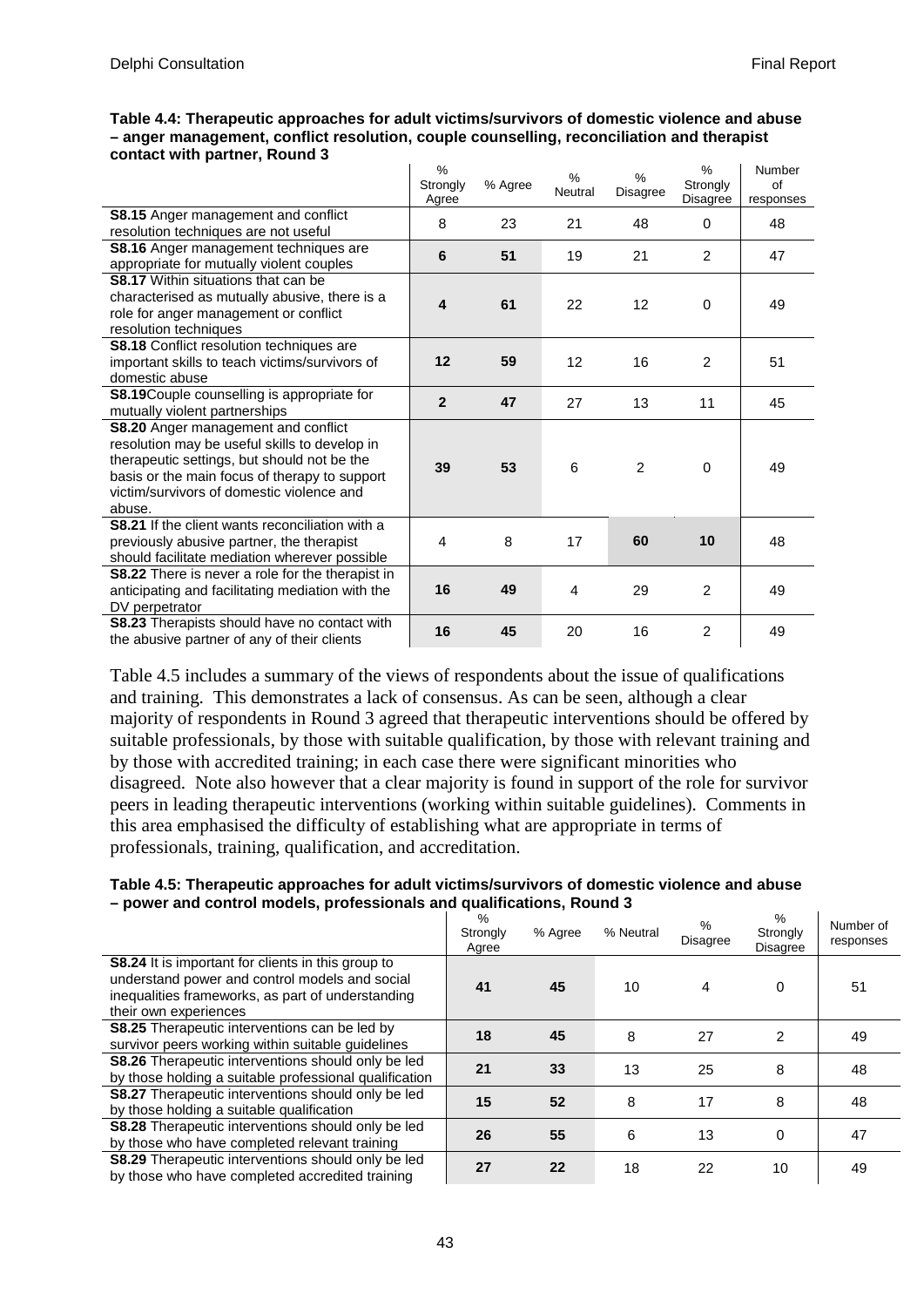## 4.2 Child and adolescent victims of domestic violence and abuse

For children and adolescent victims of domestic violence and abuse, victimisation and autonomy of the client are comparatively diffused, and three considerations emerge; the role of the child in a DV household; the role of the non-abusing parent; and, the role of the abusing parent. The overarching position is that there are no assumptions made about the type of therapeutic interventions that are needed by children and adolescent victims of domestic violence and abuse, and that service provision is predominantly needs led, guided by the age and maturation of the child and their individual experiences and degree of victimisation.

The child's role in a household where there is domestic abuse is recognised as ambiguous; they may be a primary or secondary victim, through direct experience or through witnessing acts of DV; they may have experienced persistent, sporadic or isolated DV incidents; they may have experienced DV from a number of household members, in series or from only one person; and, they may or may not have suffered from the compounding effects of the various potential mental health outcomes of the non-abusing parent. For some respondents it was possible to view children as "witnesses", but for other respondents it was important to emphasise children as social actors within the DV household, that had their own behavioural contribution to maintaining their own safety and developing coping strategies.

From this ambiguity there are two competing, but not necessarily incompatible, approaches to therapeutic interventions for children and adolescents with regard to the role of the nonabusing parent. First, the position that children should have access to information, confidentiality and legal help in their own right and make their own contribution to decisions made about their lives and therapies. Second, the position that the child's relationship with the non-abusing parent should be preserved, and its enhancement should be seen as an aim of therapeutic interventions. In this second position, it becomes harder to separate the child as an autonomous figure in the therapeutic process (see Figure 4.5), though there is an assumption that mutually acceptable decisions can be reached where there is a preference, or need, to be treated separately.

### **Figure 4.5 Children and non-abusing parents in the therapeutic setting**

'On an emotional level, increasing communication and the capacity for respect and negotiation between mother and child is of enormous benefit. Opening up the channels of communication between mother and child is one of the key goals of the work.'

'Working with women and children together is a very valuable activity as it can be a safe way of opening up the channels of communication between them. Domestic violence is often a secret that women and children keep and which isolates them, even from each other.'

'For children we have found that developing a common language between themselves and their mothers enables there to be more open dialogue about the domestic violence and facilitates a better understanding of their children's needs.'

'Working closely with mothers and with relevant individuals in children's lives (e.g. teachers) to create positive cognitive and behavioural shifts is also important.'

'The importance of being able to both address the specific needs of children and the ways their experiences and future well-being are connected to their mothers should be recognised.'

'There may be some women (and or children) who prefer to work with a different psychologist and this should be arranged where it is possible and in the best interests of both mother and child.'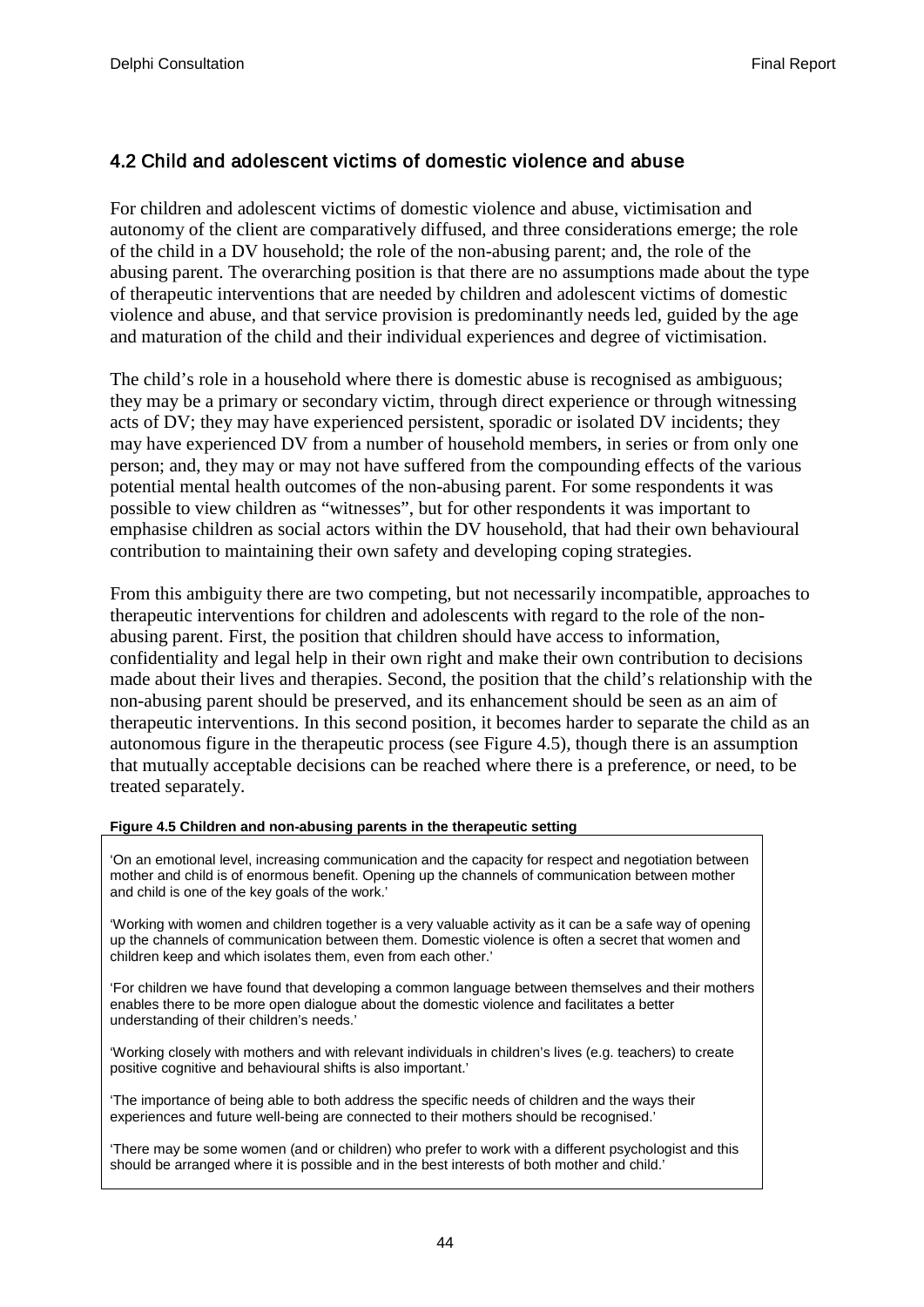The role of the non-abusing parent is also essential in establishing a safe situation in which the child or adolescent is permitted to engage in therapeutic interventions; there is a forcefully argued position that safety and separation are pre-requisites to therapies. 'Safety first' approaches place the responsibility on the non-abusing parent and as such set the therapeutic pace at the level suited to the parent rather than the child (see Figure 4.6).

## **Figure 4.6 Safety first approaches to child and adolescent access to therapies**

'Child protection issues and safety of a placement must be resolved before any ongoing therapeutic treatment is practicable and ethically acceptable; there can be pressure from the professional network for therapy to start a.s.a.p. and before the former has been resolved adequately.'

'Therapeutic intervention is not indicated when the external situation is unsafe. In this situation support and safety planning is indicated.'

'It is not safe to treat a child who is still at risk in their home environment, as this places the child in an impossible conflict, and more vulnerable to threats and abuse.'

'Women protection is the best form of child protection.'

Alongside the position that therapies can only be undertaken after the child is assured to be in a safe environment (usually through safe separation of the non-abusing parent from the DV perpetrator), there is a position that recognises the ongoing role that a DV abusive parent may take in the child's life, and subsequently that the DV abusive parent may also play a role in family therapies (see Figure 4.7).

## **Figure 4.7 Child protection and the role of the abusing parent in therapeutic settings**

'If the perpetrator is able to remain part of the family safely (as in some cases of domestic violence), then family therapy can help in the delineation of responsibility in the family and the acknowledgement of the effects of past events.'

'Family therapy can address the impact on family dynamics and sometimes address the abusive system, if the perpetrator is motivated to work therapeutically.'

'Challenge the myth of 'any contact with fathers is worthwhile' that still informs major decisions over child contact with abusive men, even in the presence of 'evidence' to the contrary.'

All of the therapeutic approaches listed in the Delphi questionnaire were reported useful/helpful by some respondents. Table 4.6 shows a summary of the responses to questions on effective interventions, both in terms of what is helpful and what should not be used. Several of the listed approaches were identified by respondents as therapies that should not be used, most notably mediation, restorative justice and PTSD/trauma therapy. Some respondents were critical of any approaches that involved contact between the perpetrator/abuser and the child (mediation, restorative justice) and raised concerns about maintaining the safety of the child. Also some respondents discussed PTSD and trauma work as too severe for younger children who do not have the emotional or cognitive ability to process and engage in trauma focussed techniques.

Due to the heterogeneity of this programme area by age, extent and impact of victimisation, most respondents emphasised the need for assessment prior to intervention, both of the child's needs and their maturation and developmental abilities to engage meaningfully in therapies. As well as a general position that different children are suited to different interventions, Figure 4.8 outlines positions that specific interventions may be appropriate for different age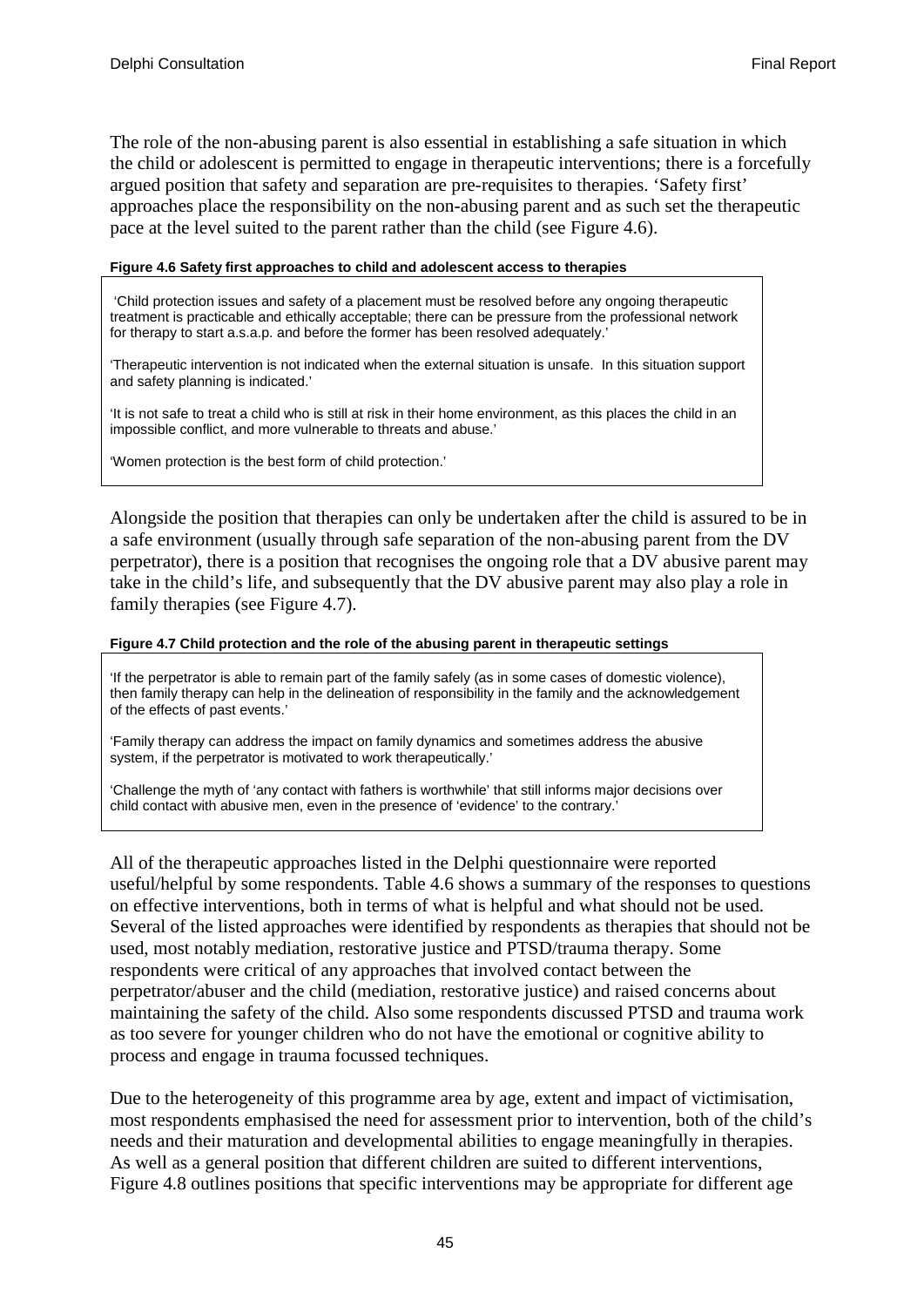groups within the "child and adolescent" spectrum: younger children are better suited to play therapies and older children may benefit from more cognitive and psycho educational approaches.

### **Figure 4.8 Age appropriateness and choice of therapeutic approach**

'I have found some aspects of CBT models/therapy for PTSD, Trauma and abuse helpful especially with adolescents where there has been distress caused by intrusions, nightmares, trauma re-experiencing and preoccupations with threat (i.e. associated mental health problems)… Non-directive, creative approaches (e.g. play therapy, art therapy, sandtray) have been helpful with younger children, where there is a difficulty in verbally expressing distress, where disclosure is recent or ongoing, and is containing/safe particularly for more difficult feelings.'

'Age appropriate assessment - Semi-structured interview (focusing on domestic violence issues, screening for anxiety, depression, PTSD) this may need to be carried out over a period of days (and completed within two weeks of arrival) with shorter and more frequent sessions for younger children; Cognitive and developmental assessments might also be necessary for child residents.'

'Cognitive behaviour approaches with a child [should not be used] (anger management or conflict resolution) when a child is not sufficiently cognitively developed and where therefore a play approach may be more appropriate.'

## **Table 4.6 Views on helpful/useful approaches and on approaches that should not be used: child and adolescent victims of domestic violence and abuse, Round 1**

| <b>Helpful/useful approaches</b>                                                                                                                                                                                                                                                                                                                                                                                                                                                                                                                                                                                                                                                                                                                                                     | Should not be used                                                                                                                               |
|--------------------------------------------------------------------------------------------------------------------------------------------------------------------------------------------------------------------------------------------------------------------------------------------------------------------------------------------------------------------------------------------------------------------------------------------------------------------------------------------------------------------------------------------------------------------------------------------------------------------------------------------------------------------------------------------------------------------------------------------------------------------------------------|--------------------------------------------------------------------------------------------------------------------------------------------------|
| Integrative model<br>Child protection principles<br>CBT for adolescents<br>PTSD type work, modified for younger people<br>٠<br><b>EDMR</b><br>Panic, fear and phobia work<br>Group work for young people<br>Age and developmentally appropriate peer<br>support<br>Narrative therapy<br>Play therapies<br>Creative and media therapies<br>Non verbal approaches to describing feelings<br>(e.g. feelings charts and drawings)<br>Attachment theory based approaches<br>Child psychotherapy<br>In depth counselling (where appropriate)<br>٠<br>Family therapy in some cases where the<br>violent parent is kept within the family setting<br>Use of text messages, emails, letters and<br>phone calls for contact between children and<br>sources of help and therapeutic assistance | Mediation/reconciliation<br>Joint therapy with an abuser<br>Cognitive approaches that are not suited to<br>the cognitive maturation of the child |

Tables 4.7 to 4.9 summarise the responses to specific statements assessed in Round 3 of the Delphi consultation.

Within Table 4.7, one statement produced concordance in Round 3 ('Choice of therapeutic intervention should be needs led, guided by the age and maturation of the child and their individual experiences and degree of victimisation'), with 2% of respondents as neutral. Clear majority positions existed in favour of a staged model, with respondents in Round 2 and 3 commenting on the importance of not regarding the stage model as defining a rigid and sequential approach. There was also a clear majority affirming that 'behavioural and cognitive approaches on their own are insufficient to meet victim/survivors' needs'. In relation to safety and separation, clearly split positions were evident here and a number of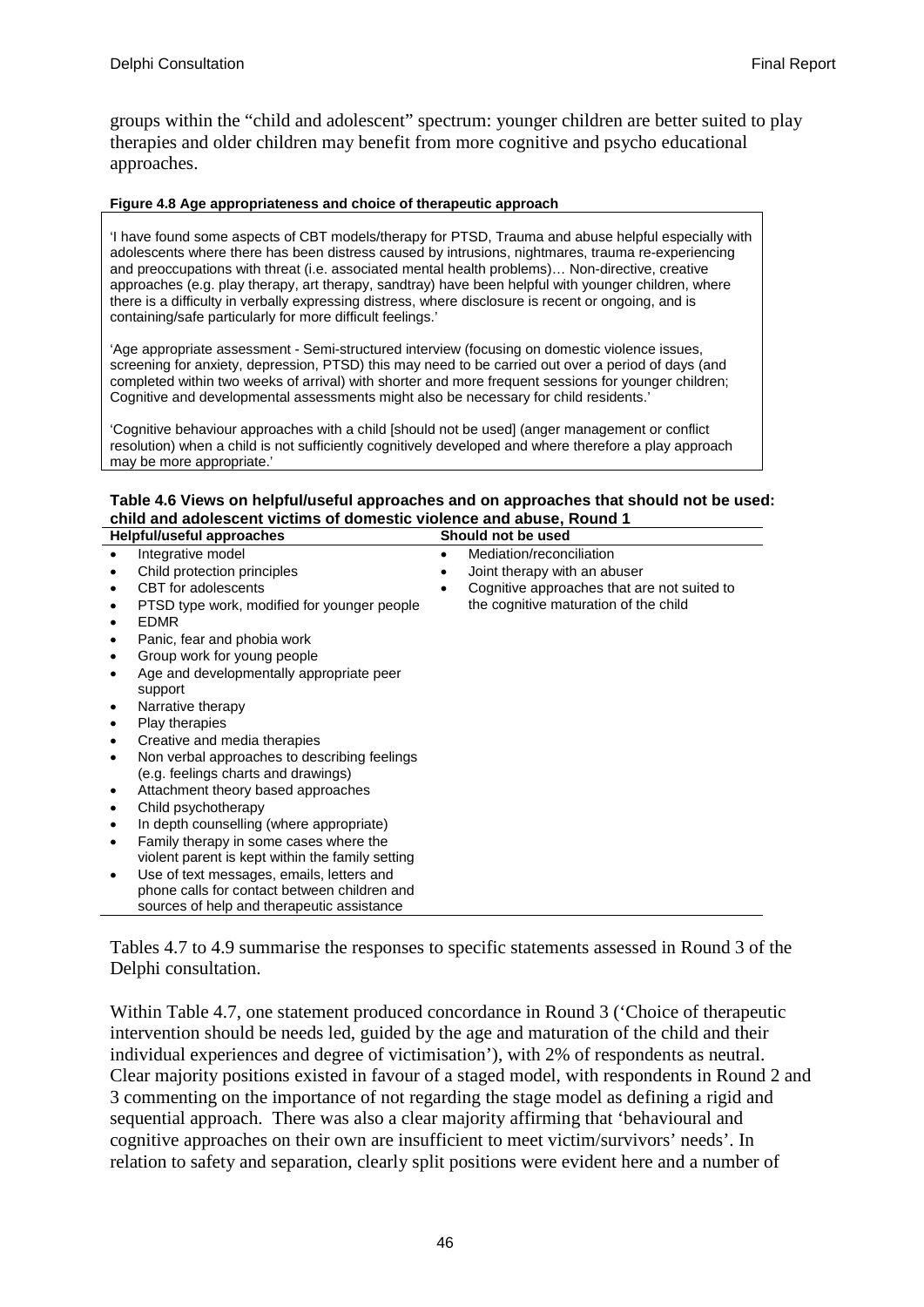comments emphasised the need for consideration of these separately $\delta$ . Some argued that safety was the more important, and that separation was not as important. The dangers of separation were also noted, and the complexity of the issues involved, see Figure 4.9.

### **Table 4.7: Therapeutic approaches for child and adolescent victims of domestic violence and abuse, Round 3**

|                                                                                                                                                                                                                                                                                                  | $\%$<br>Strongly<br>Agree | % Agree | $\%$<br>Neutral | $\frac{9}{6}$<br>Disagree | $\%$<br>Strongly<br><b>Disagree</b> | Number<br>οf<br>responses |
|--------------------------------------------------------------------------------------------------------------------------------------------------------------------------------------------------------------------------------------------------------------------------------------------------|---------------------------|---------|-----------------|---------------------------|-------------------------------------|---------------------------|
| <b>S2.1</b> Choice of therapeutic intervention should<br>be needs led, quided by the age and<br>maturation of the child and their individual<br>experiences and degree of victimisation                                                                                                          |                           |         |                 |                           | Ω                                   | 49                        |
| <b>S2.2</b> A 3 Stage model (Stage 1: Safety and<br>symptom stabilisation; Stage 2: Dealing with<br>the traumatic memories; Stage 3:<br>Reconnection/Regaining a safe and fulfilling<br>life) provides a suitable framework for<br>responding to the needs of this group of<br>victims/survivors | 11                        | 54      | 22              | 11                        | 2                                   | 46                        |
| S2.3 Behavioural and cognitive approaches on<br>their own are insufficient to meet<br>victim/survivors' needs                                                                                                                                                                                    | 52                        | 39      | 7               | 2                         | O                                   | 46                        |
| <b>S2.4</b> Safety and separation are pre-requisites<br>to therapeutic intervention                                                                                                                                                                                                              | 22                        | 34      | 4               | 32                        | 8                                   | 50                        |

### **Figure 4.9 Safety and separation**

'The need for safety is paramount but separation is more complex. We must recognise the harm done to children by leaving them with abusing parents and must guard against being too naïve when assessing potential for change in an appropriate timescale for any child. Children may need support from outside the family during any period of upheaval but formal therapy may be more effective once major decisions have been made like where the child will live and who will have contact.'

'Services should be provided whilst living with abuse, but agree that there are questions about what is appropriate. However, since few children are ever totally 'safe' – since abusive parents are invariably given access, this is a question of degree.'

'I agree that safety is paramount; we have to look at the degree of "significant danger" that the child is in and this is down to child protection agencies. When it comes to separation, surly, this could be as damaging as the domestic violence that takes place in the home. Many children have never known life without witnessing DV. Support and education needs to be provided to help the child cope. If the parents choose to stay together removing the child may cement the belief that it is the Child's fault and also escalate the DV for the adult victims.'

Within Table 4.8 two statements produced concordance in Round 3 ('Children need access to therapies without their parents present (abusive or non-abusive)' and 'the child's therapeutic intervention (including its pace) should be considered independently from any therapy for the non-abusing parent'). There were two key areas in which spilt positions were advanced:

- Whether it is acceptable for the DV perpetrator and child to be included within the same programme of therapy and whether children should be engaged in family therapy where there is a history of DV, see also Figure 4.10.
- How group work should be handled, see also Figure 4.11.

In terms of whether it is beneficial for the child's therapeutic intervention and pace to be considered independent or inherently connected to the non-abusing parent's therapy, a variety of positions emerged see Table 4.8 and Figure 4.11.

-

<span id="page-62-0"></span><sup>&</sup>lt;sup>8</sup> The use of different definitions of domestic violence is also implicated here.

<span id="page-62-1"></span><sup>9</sup> This was one statement were the analysis of views of declared experts only showed a slightly different pattern, with 5 out of eight experts disagreeing, and the remainder agreeing. Note however that the total number of declared experts here is still relatively small.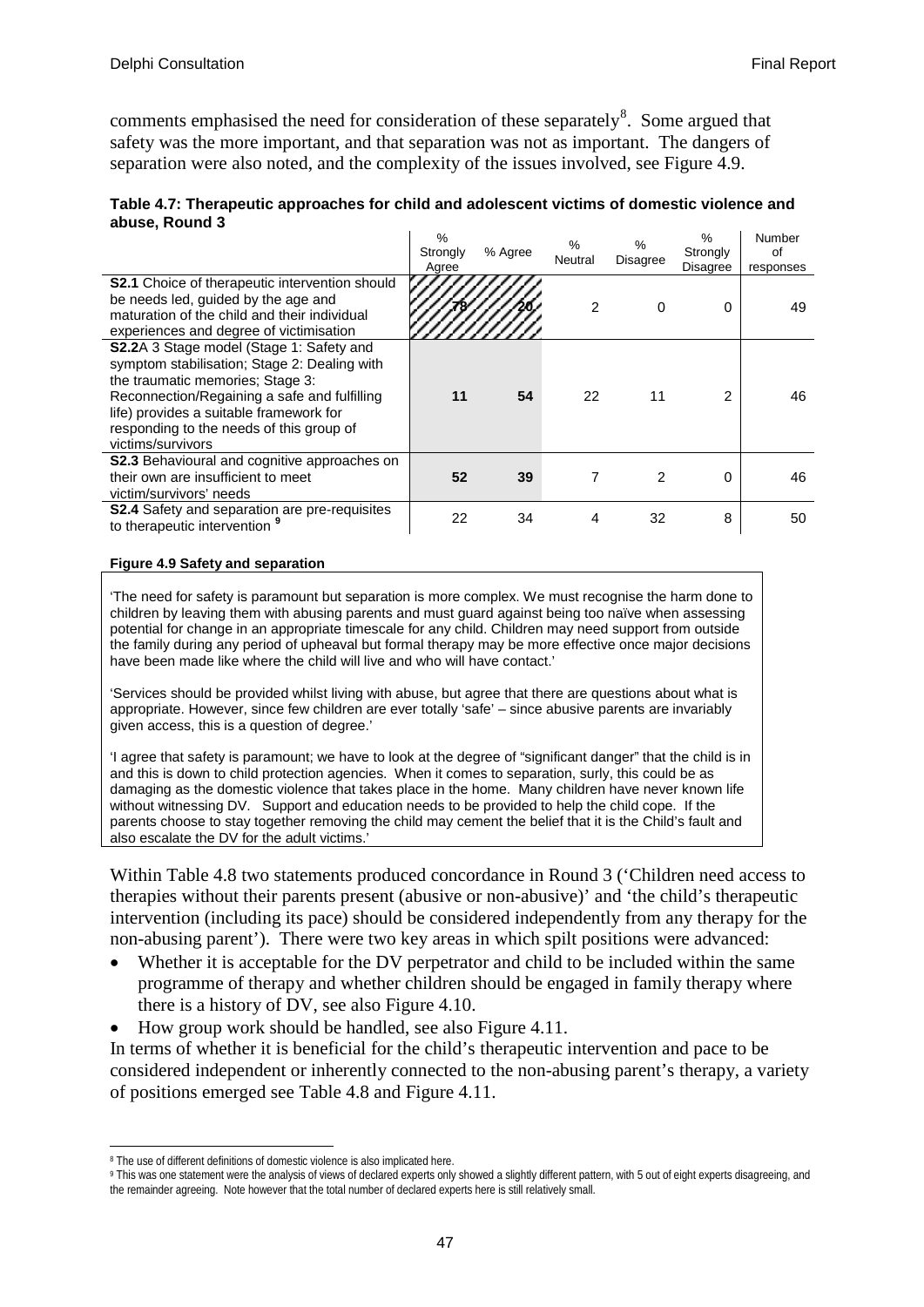### **Figure 4.10 Family therapy**

'Formal family therapy has the potential to maintain inappropriate power relationships where violence has occurred. The priority is to empower the children. Adults whose behaviour has been very frightening can suppress communication and leave children feeling powerless, unable to speak and frightened of the consequences if they do. There may be situations, however, where all members of a family have received help and where structured family sessions to facilitate open communication may prove useful so wouldn't rule out family therapy approaches altogether. They must be used with great care though where abuse and violence have been a feature.'

'Have concerns about use of family therapy – if used needs to take principal account of safety needs of non-abusive parent and child, and have real understanding of the risks involved – children may be inadvertently being used as bridges and inappropriate tools by either traumatised victim or manipulative perpetrator NB children's acute sense of responsibility.'

'A central point is that however much preparation and risk assessment is done children in families where there has been a high degree of violence or abuse have usually become accustomed to not being listened to. I am not convinced that this is an appropriate technique to be used with most families as I believe the power remains with adults and not the children. Risks are too high.'

'Family therapy involving the perpetrator of DV Should never be used as they could manipulate the sessions. We have to remember that DV is about power and control. It is also known that in a DV situation there is an increased risk of the child being sexually abused, family therapy involving the perpetrator could silence the child for ever.'

'S2.6 – strongly disagree – as a child of sexual abuse and dv, I would have been too compliant if my father had been part of family therapy. As a child I did not have sufficient self esteem or ability to voice my needs and thus would not have been able to benefit from a session if he had taken part.'

#### **Figure 4.11 Groups and self-help**

'Where abuse has occurred chronological age may be a misleading guide when selecting group members.'

'The group settings also depend on the children – do they have issues about gender? But also surely resources, since there may only be one group! Children say groups are the most important and helpful, so denying them access raises issues about victims' rights.'

'Groups need to be set up on a group by group basis and with the needs of participating children in mind. Therefore I think these positions are too prescriptive.'

#### **Figure 4.12 Involvement of parents/family**

'It is important that children are given opportunities for help that are separate from the potential conflicts between parents. Work to strengthen the bonds between child and non abusing parent is very beneficial but children should have access to their own help as well.'

'A flexible approach is needed. In our practice if abuse is suspected we try to see the child or young person on their own so that they have a chance to tell their story. This is one reason why family therapy alone should not be the treatment of choice. Confidentiality for the child or young person is also an issue. However, the best outcome for a child is that the parent who supports them is also part of the therapeutic process, either by working in parallel or with the child and the child's therapist.'

'While I believe the child and the non-abusive parent need support to develop their relationship and address the consequences of violence for each of them and their relationship, this process needs to address the possibility that the parent victim of violence may have been abusive to their child.'

'If a victim is to be reconciled with a previously abusive parent it is imperative that the victim has the chance to tell the abusive parent how the abuse has affected them. If this is done during therapy the two can work on their issues and come to a understanding of each other and the boundary's each may have. When this work is in a counselling setting the work is focused on the individuals needs, thus helping the victim to voice without fear their feelings to the previously abusive parent.'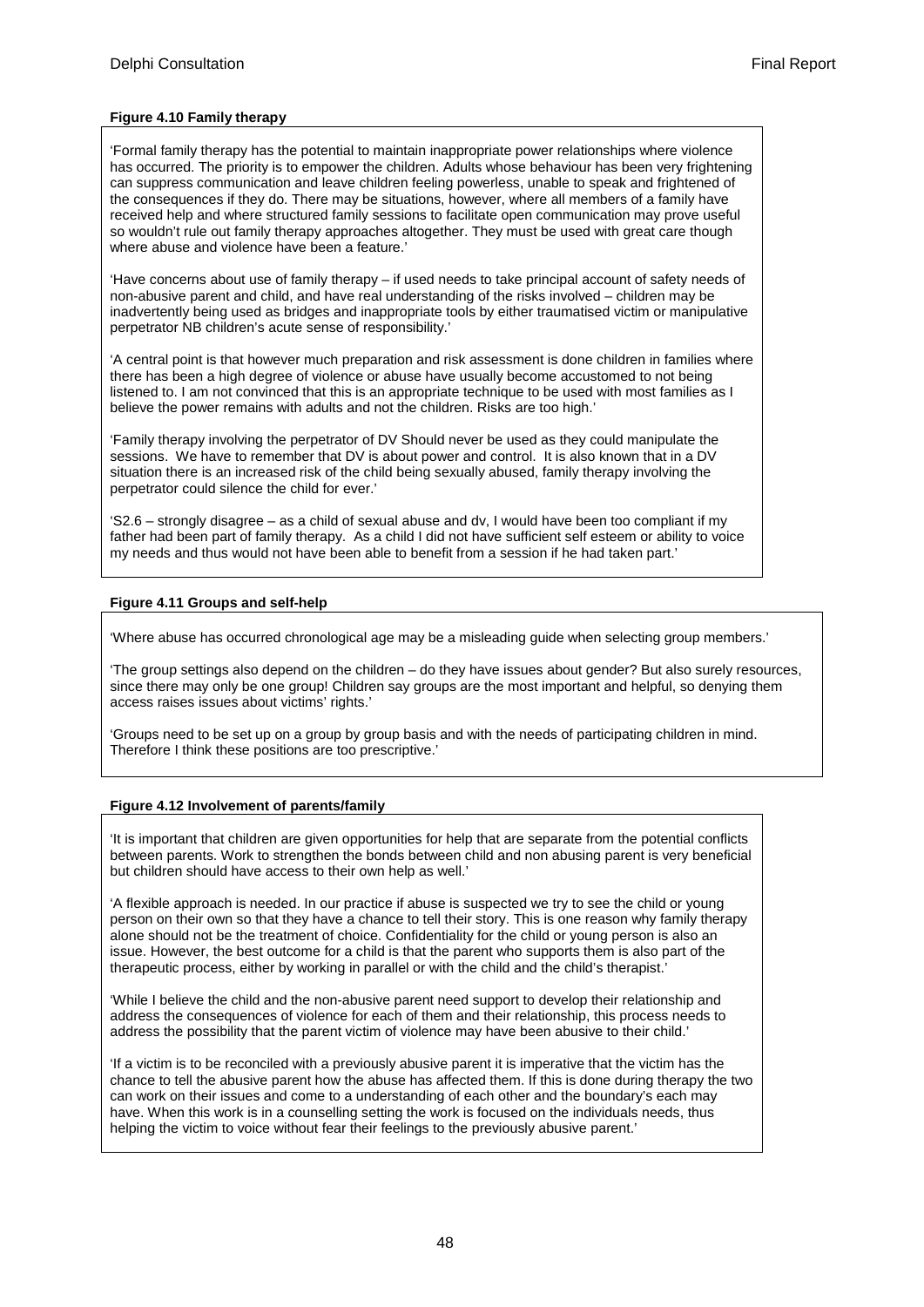| Table 4.8: Therapeutic approaches for child and adolescent victims of domestic violence and |
|---------------------------------------------------------------------------------------------|
| abuse - family therapy, involvement of parents/family mutual support and self-help, Round 3 |

|                                                               | %<br>Strongly | % Agree | %<br>Neutral   | %<br><b>Disagree</b> | %<br>Strongly  | Number<br>of |
|---------------------------------------------------------------|---------------|---------|----------------|----------------------|----------------|--------------|
| S2.5 Family therapy is always counter-                        | Agree         |         |                |                      | Disagree       | responses    |
|                                                               | 9             | 10      | 26             | 43                   | 12             | 42           |
| indicated for families with a history of domestic<br>violence |               |         |                |                      |                |              |
| <b>S2.6</b> There are some circumstances where the            |               |         |                |                      |                |              |
| use of family therapy involving the abusive                   | 9             | 37      | 14             | 19                   | 21             | 43           |
| parent is warranted                                           |               |         |                |                      |                |              |
| S2.7 Family therapy should be used with great                 |               |         |                |                      |                |              |
| caution, and only after the therapist has                     |               |         |                |                      |                |              |
| established that the child/ren will not be placed             | 51            | 35      | 9              | 5                    | 0              | 43           |
| in danger or be harmed by addressing issues                   |               |         |                |                      |                |              |
| with other family members present.                            |               |         |                |                      |                |              |
| S2.8 Family therapy should take place after                   |               |         |                |                      |                |              |
| the therapist has had the opportunity to meet                 |               |         |                |                      |                |              |
| all members of the family individually, to                    |               |         |                |                      |                |              |
| assess their suitability and readiness for family             | 43            | 23      | 28             | 5                    | 2              | 40           |
| work. Risk assessment should be carried out                   |               |         |                |                      |                |              |
| for each family member as a separate                          |               |         |                |                      |                |              |
| consideration                                                 |               |         |                |                      |                |              |
| S2.9 Family therapy does not have to include                  |               |         |                |                      |                |              |
| the abusive parent                                            | 42            | 44      | $\overline{7}$ | $\overline{2}$       | 5              | 41           |
| S2.10 Children need access to therapies                       |               |         |                |                      |                |              |
| without their parents present (abusive or non-                |               |         | 6              | 0                    | 0              | 49           |
| abusive)                                                      |               |         |                |                      |                |              |
| <b>S2.11</b> The child's therapeutic intervention             |               |         |                |                      |                |              |
| (including its pace) should be considered                     |               |         |                |                      |                |              |
| independently from any therapy for the non-                   |               |         | 8              | 0                    | 0              | 48           |
| abusing parent                                                |               |         |                |                      |                |              |
| <b>S2.12</b> It is important that the relationship            |               |         |                |                      |                |              |
| between the child and the non-abusing parent                  | 34            | 43      | 19             | 4                    | 0              | 47           |
| is strengthened during therapy                                |               |         |                |                      |                |              |
| S2.13 Therapeutic intervention for children and               |               |         |                |                      |                |              |
| non-abusing parent should always be                           | 9             | 53      | 28             | 11                   | 0              | 47           |
| considered as inherently connected                            |               |         |                |                      |                |              |
| S2.14 When reconciliation with a previously                   |               |         |                |                      |                |              |
| abusive parent is considered, it is important                 | 12            | 55      | 26             | 0                    | $\overline{7}$ | 42           |
| that the children are included in family therapy              |               |         |                |                      |                |              |
| sessions                                                      |               |         |                |                      |                |              |
| S2.15 Mutual support/self-help should only be                 |               |         |                |                      |                |              |
| considered after successful individual                        | 7             | 20      | 15             | 50                   | 9              | 46           |
| therapy/work                                                  |               |         |                |                      |                |              |
| S2.16 In group settings, it is more important                 |               |         |                |                      |                |              |
| that children are placed with others of a similar             | 11            | 28      | 33             | 26                   | 2              | 46           |
| age than with others of the same gender                       |               |         |                |                      |                |              |
| S2.17 In group settings, it is more important                 |               |         |                |                      |                |              |
| that children are placed in groups of the same                | 9             | 18      | 34             | 30                   | 9              | 44           |
| gender than of similar age                                    |               |         |                |                      |                |              |

Table 4.9 summarises the views of respondents about the issue of qualifications and training. As can be seen, although the clear majority of respondents in Round 3 agreed that therapeutic interventions should be offered by professionals, by those with relevant training, and by those with suitable qualification, in each case there were significant minorities who disagreed. In the case of views about whether training should be accredited, there was no clear majority position, 44% agreed, 32% disagreed and 23% were neutral.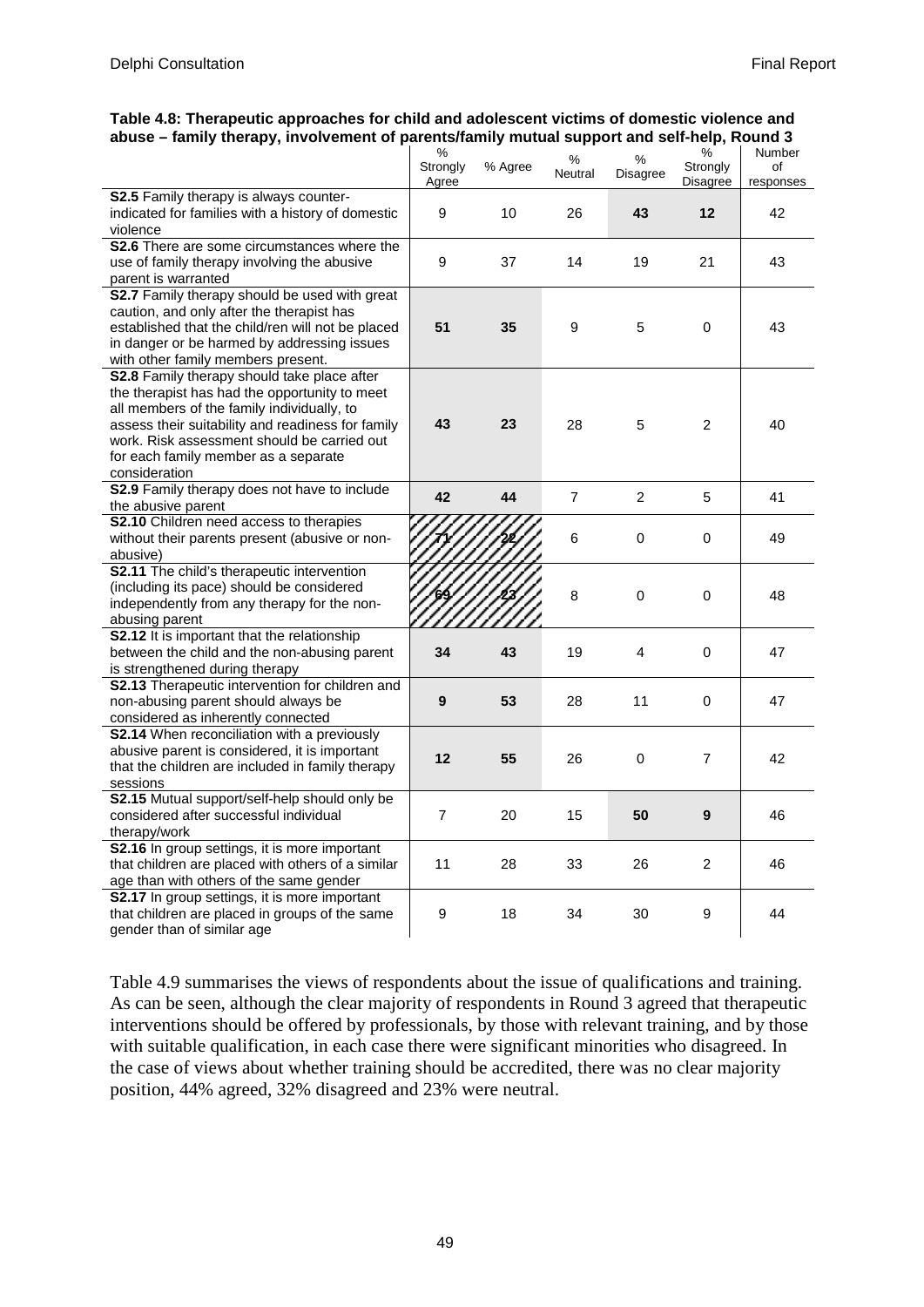|                                                                                                       | %<br>Strongly<br>Agree | % Agree | $\%$<br>Neutral | %<br>Disagree | $\%$<br>Strongly<br><b>Disagree</b> | Number<br>of<br>responses |
|-------------------------------------------------------------------------------------------------------|------------------------|---------|-----------------|---------------|-------------------------------------|---------------------------|
| <b>S2.18</b> Therapeutic interventions should only be<br>led by those holding a suitable professional | 29                     | 31      | 17              | 15            | 8                                   | 48                        |
| qualification                                                                                         |                        |         |                 |               |                                     |                           |
| S2.19 Therapeutic interventions should only be                                                        | 17                     | 44      | 13              | 24            | 2                                   | 46                        |
| led by those holding a suitable qualification                                                         |                        |         |                 |               |                                     |                           |
| S2.20 Therapeutic interventions should only be                                                        |                        |         |                 |               |                                     |                           |
| led by those who have completed relevant                                                              | 31                     | 48      | 6               | 15            | 0                                   | 48                        |
| training                                                                                              |                        |         |                 |               |                                     |                           |
| <b>S2.21</b> Therapeutic interventions should only be                                                 |                        |         |                 |               |                                     |                           |
| led by those who have completed accredited                                                            | 23                     | 21      | 23              | 30            | 2                                   | 47                        |
| training $10$                                                                                         |                        |         |                 |               |                                     |                           |

#### **Table 4.9 Therapeutic approaches for child and adolescent victims of domestic violence and abuse – professional qualifications and training, Round 3**

As reported in chapter 3, the Delphi respondents emphasised the multi-agency, multi-sectoral service response required to domestic violence and abuse, a summary of key components in relation to responding to young people and children who have experienced domestic violence and abuse is given in Figure 4.13.

#### **Figure 4.13 Elements in the required multi-agency, multi-sectoral response for children and young people who have experienced domestic violence and abuse**

- 1) The professional network needs to meet and have an agreed care plan which will need regularly to be reviewed
- 2) Children and young people need to be able to access support services designed specifically for them i.e. not just for the adult survivors. Support should include peer-mentoring schemes, counselling, group support work, proactive support in schools (e.g. learning mentors, anti-bullying workers, school nurses), protective behaviours training, full education within schools relating to different forms of abuse. Services for children should build on known protective factors within families, school and the community.
- 3) All professionals should/could help children with 3 simple consistent messages: 1. It is wrong; 2. It is not your fault: 3. How to stay safe.
- 4) It is important to ensure that children and young people are actively involved in designing and developing interventions.

## 4.3 Adult perpetrators of domestic violence and abuse

The different understandings/definitions of domestic violence and abuse discussed at the beginning of this chapter were associated with almost completely polarized positions within the responses on this programme area.

All of the specific therapeutic approaches named in the Delphi questionnaire were reported as useful/helpful by some of the respondents. A summary of the positions put forward in responses to the questions on effective interventions, both in terms of what works best and what should not be used is shown in Table 4.10.

Restorative justice, mediation/alternative dispute resolution and couple therapy/counselling were specific approaches most frequently mentioned as unhelpful or inappropriate. Some of the differences in views about what was helpful and what was unhelpful was explained in terms of particular approaches being unhelpful at particular points/stages, or in particular

<span id="page-65-0"></span><sup>10</sup> This was one statement where the response set was different between all those who responded on this statement in Round 3 shown in the Table above, and the answers of those who declared expertise in this programme area in Round 1. Restricting the analysis to only declared experts in this area produces an even split between those in disagreement and responding neutrally the statement, removing all those in agreement. The number of informants, at 8, is however relatively small.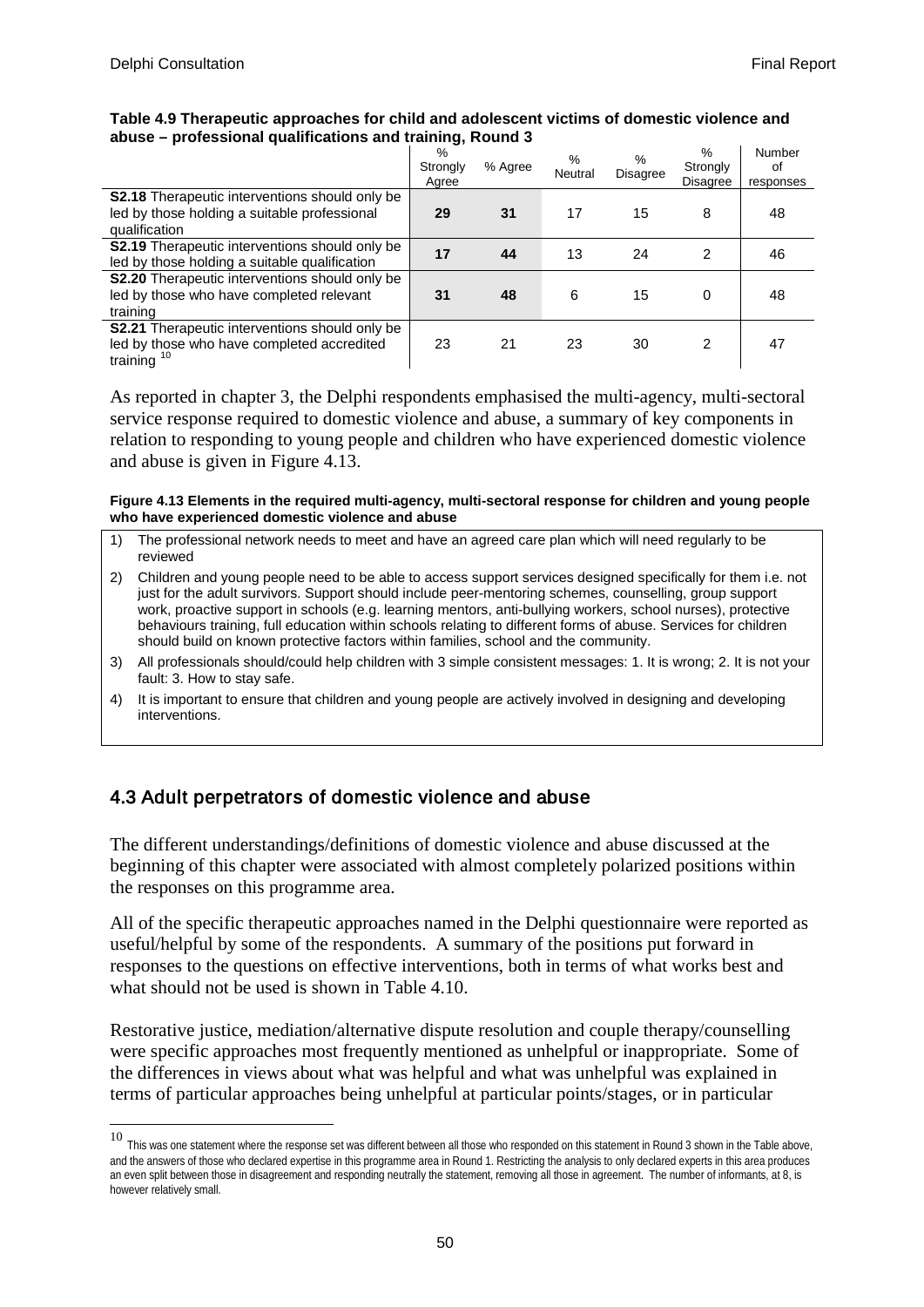circumstances, rather than the approach being totally counter-indicated. Some of those who viewed mediation or reconciliation as unhelpful in the short term considered that it did have a place in the longer term, but only after a long period of non-violence and therapy on behalf of the perpetrator. Couple counselling was viewed unhelpful by some only as a sole, or initial, method, it was something that could be considered at later stages. The need to screen for psychopathy prior to placement in group work was also suggested.

| Table 4.10: Views on helpful/useful approaches and on approaches that should not be used: |  |
|-------------------------------------------------------------------------------------------|--|
| Adult perpetrators of domestic violence and abuse, Round 1                                |  |

|           | <b>Helpful/useful approaches</b>   |           | Should not be used                      |
|-----------|------------------------------------|-----------|-----------------------------------------|
| $\bullet$ | Feminist                           | $\bullet$ | Mediation                               |
| ٠         | Holistic                           | $\bullet$ | Restorative justice                     |
| ٠         | Gendered understanding             | $\bullet$ | Purely psychodynamic                    |
| $\bullet$ | Integrated theoretical model       | $\bullet$ | Psychotherapy (danger of minimizing)    |
|           | Long term psychotherapy            | $\bullet$ | Couple therapy                          |
| ٠         | Psychodynamic psychotherapy        | $\bullet$ | Family therapy                          |
| $\bullet$ | Person centred counselling         | $\bullet$ | Anger management                        |
|           | Social learning theories           | $\bullet$ | Counselling based interventions, or     |
| ٠         | <b>CBT</b>                         |           | interventions without skill development |
| ٠         | Schema focussed                    | $\bullet$ | Purely or short term CBT                |
| ٠         | Relapse prevention                 | $\bullet$ | Art, drama or CAT therapies             |
| $\bullet$ | Educational                        | $\bullet$ | Medication that suppresses the feelings |
|           | Group therapy                      |           | central to rehabilitation               |
| ٠         | Structured group work              | $\bullet$ | Feminist/Duluth models                  |
| ٠         | Role play, psychodrama             |           |                                         |
|           | Skills rehearsal                   |           |                                         |
| $\bullet$ | Conflict resolution skills         |           |                                         |
| ٠         | Denial challenging                 |           |                                         |
| ٠         | Erikson's theory of generativity   |           |                                         |
| $\bullet$ | Ahimsa model                       |           |                                         |
| ٠         | Positive action                    |           |                                         |
| ٠         | Zero tolerance                     |           |                                         |
| $\bullet$ | Family systems                     |           |                                         |
| ٠         | Emotional management               |           |                                         |
| ٠         | Anger management                   |           |                                         |
|           | Attachment theory based approaches |           |                                         |
|           |                                    |           |                                         |

In understanding the views about helpful and unhelpful approaches, the two definitional positions explained in Figures 4.1 and 4.2 account for some of the seeming contradictions shown in Table 4.10:

- Anger management was viewed as helpful only by those espousing position two (see Figure 4.2), and unhelpful only by those espousing position one (Figure 4.1).
- Feminist/Duluth models were regarded as unhelpful only by those espousing position two (Figure 4.2).
- Art, drama and CAT therapies were regarded as unhelpful only by those espousing position two (Figure 4.2).
- Couple work was considered as a possible initial approach by those espousing position two (Figure 4.2), but not by those espousing position one (Figure 4.1).

There were also tensions in the responses about:

- The need to challenge behaviour without however this resulting in drop out from treatment programmes.
- The degree to which an empathic supportive context can be provided for perpetrators.

Respondents discussed the complex response needed to tackle perpetration; the discussion was couched in terms of adult male perpetrators (but recognizing domestic violence and abuse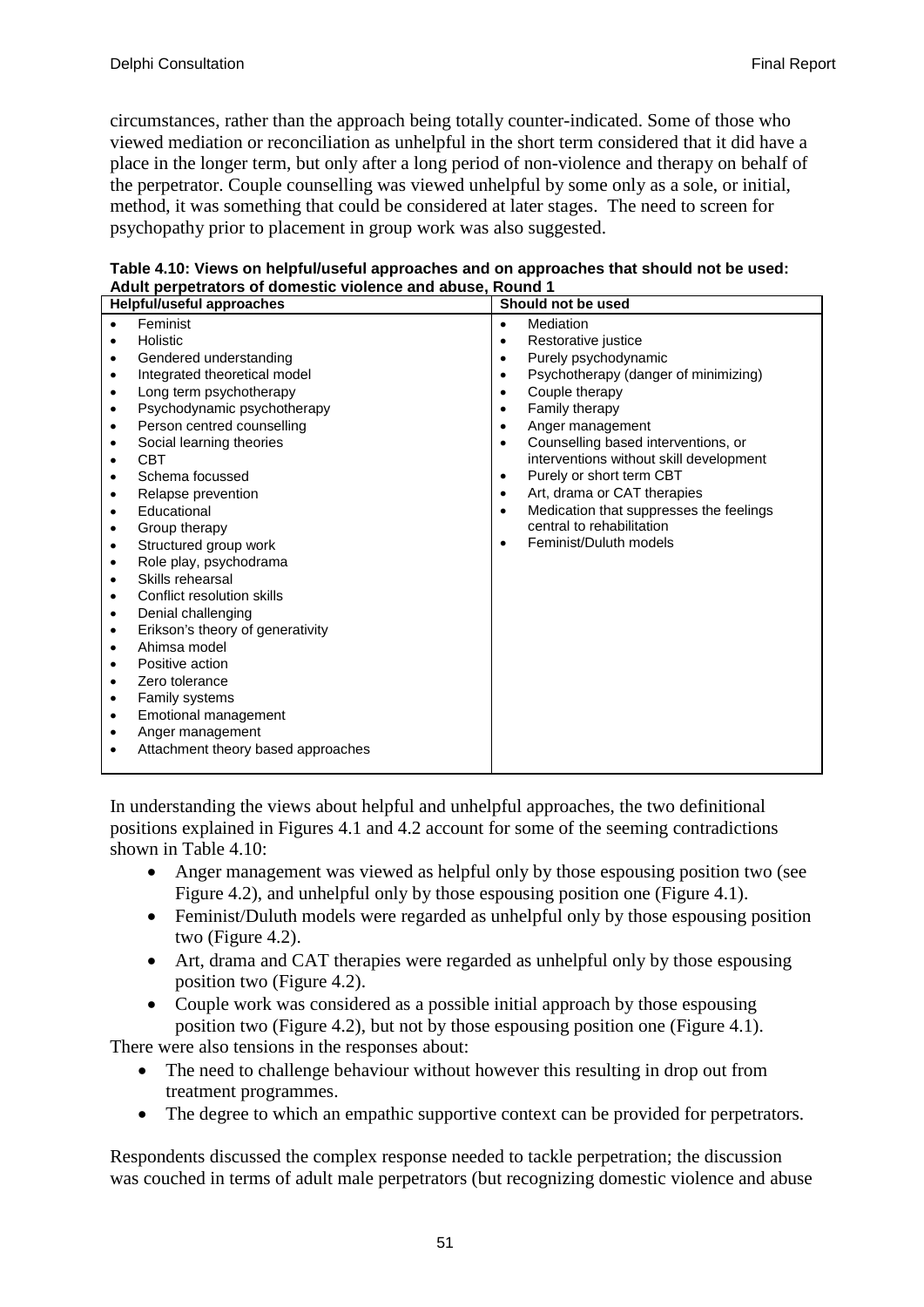in both heterosexual and homosexual relationships). Figure 4.14 further illustrates the responses in this area, and the tensions.

#### **Figure 4.14 Responses on the treatment of perpetrators**

'Treatment programmes for men should include both individual work and groupwork, ideally for 12 months at the very least. Modalities should be involve a high level of responsivity and require multi-disciplinary approaches which go beyond educational and cognitive/behavioural principles. Radical personality change and gender deconstruction is a time-consuming and demanding activity which requires rigour and challenge by facilitators but also a high level of psychotherapeutic skill.'

'Whatever the theoretical orientation of the treatment this has to occur within a context of supportive understanding and conditional acceptance. Treatment without an empathic supportive context will only lead to entrenchment and denial. Within this the individual has to be allowed to tell their own story and narrative with the therapist seeking to clarify and elucidate relevant issues. The main theoretical model, which informs my work with perpetrators of domestic violence, is the CBT model incorporating schema therapy also. Beliefs and attitudes both about one self and others is crucial to understand many of the dynamics of domestic violence and addressing the invariable minimisations and denials that occur. However, some attention is also paid to more psycho dynamic principals of denial and projection and how ones own childhood experiences including various emotional states may be being played out within the current situation.'

'The feminist model recognises that external factors such as alcohol misuse, stress, etc may be contributory factors to DV, it is also emphasised that they are absolutely not uniquely causal. Therefore intervention work with perpetrators must not concentrate only on these external factors. Similarly, male power and access to power is a structural issue which has individual consequences, such as DV. However interventions should not pathologise individual men, who are otherwise in sound mental health. Instead interventions must regard the behaviour as constitutive of a model of society in which men are privileged and male entitlement is legitimated. Whilst some perpetrators may require interventions and support with mental health or alcohol problems etc this should not be at the exclusion of challenging the ideological gendered beliefs. '

'The four major factors in changing any criminal behaviour is to change pro-criminal attitudes, develop pro-social behaviour, This can be through helping the perpetrator to learn to identify their own dysfunctional behaviour, and through this accept the impact of their behaviour on the victim. Through role modelling, skills rehearsal, the perpetrator can practice non-abusive behaviour. However during the time between gaining internal controls, there may need to be external sanctions (or protective constraints) to prevent abuse. This means that the work with the perpetrator must always be integrated with information from the victim, and with information from the police or other monitoring agency who can provide intelligence about the perpetrator behaviour. ….[and] from a victim safety perspective this should be provided, to help them regain control of their situation and to help them determine when the risk they perceive outweighs the benefits of remaining in the relationship in the state it is in. It can also help them to judge when (if ever) to return to that relationship'

'Therapeutic group work is very effective in the treatment of perpetrators of domestic violence. When attendance is linked to the courts and probation, then this necessary rigid structure provides the control and motivation for the person to begin dealing with the issues underlying their problems with violence and aggression. There is also a strong need for fair but very firm boundaries about being on time, attendance, (and if appropriate payment). Addressing underlying substance dependency issues is also critical.'

'Cognitive based psychotherapeutic interventions. Group therapy in preference to individual therapy for aggression. Individual therapy may be useful to prepare for group therapy and address perpetrators experience of abuse. More creative therapies e. g. Art therapy may also give opportunity to uncover and address issues of violence esp if difficulties in expressing themselves verbally. Treat substance misuse, personality disorder or affective disorder if present.'

'My experience providing assessment and treatment services to perpetrators of abuse with learning disabilities has taught me the importance of seeing sexual abusing as an acting out of a deeply entrenched emotional trauma. Only once the trauma is worked with can we hope to enable perpetrators to manage their sexually impulsive behaviour. ….. Group therapy has proven to be a useful model when working with perpetrators of abuse who have learning disabilities, as it enables group to understand that there are effective ways of dealing with their sexual impulses, and that there are useful strategies to be learnt from others in moving on from the trauma they have experienced and enacted. All models working with perpetrators with learning disabilities need a solid understanding of the impact of the disability upon the functioning and the emotional life of the client.'

Tables 4.11 and 4.12 summarise the responses to specific statements assessed in Round 3 of the Delphi consultation. Within Table 4.11 there was one statement that reached complete consensus in Round 3 ("There is no single approach that works best for every member of this group"). For one statement ('Couple counselling is appropriate for mutually violent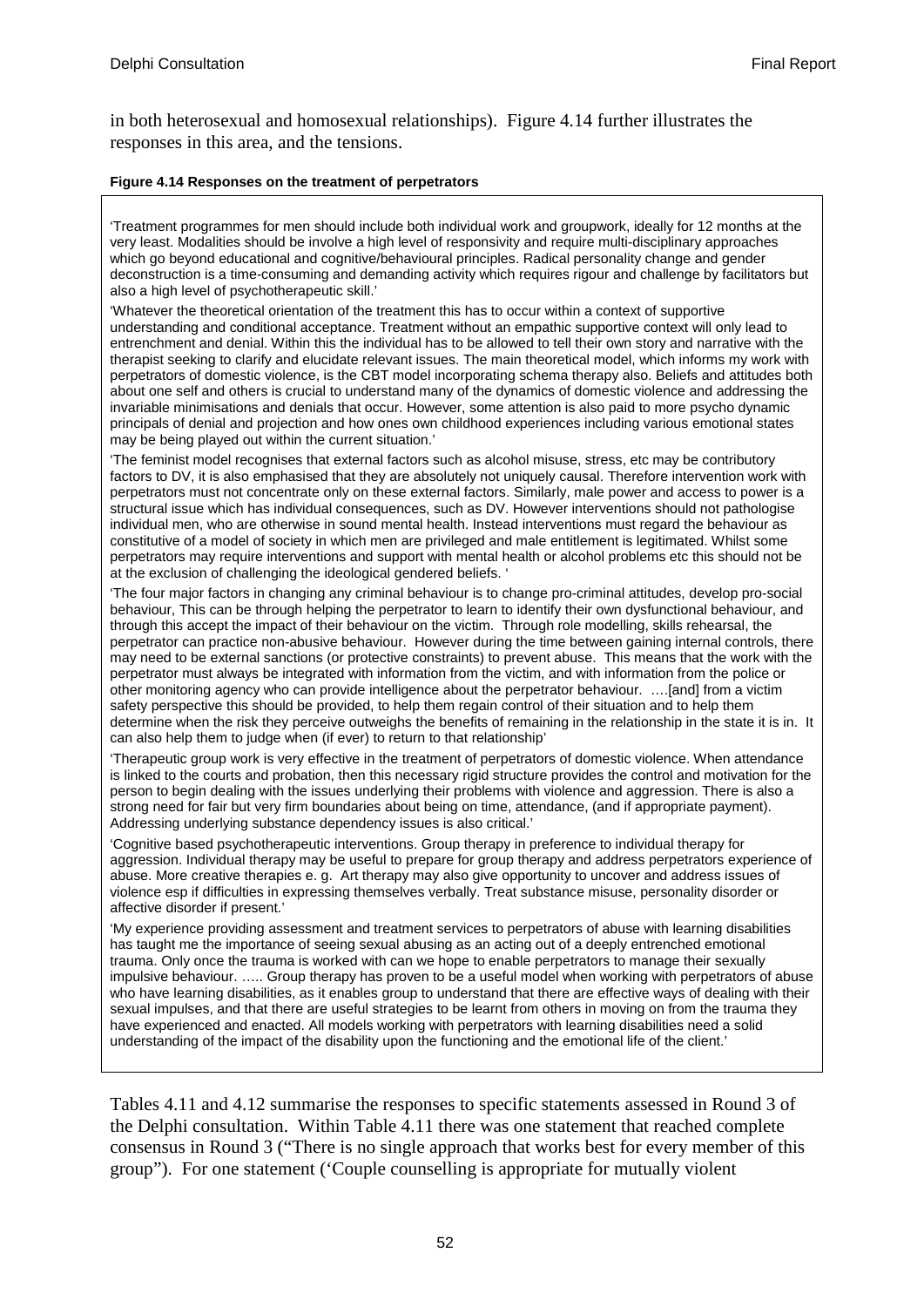-

partnerships') strongly spilt positions were evident, it is likely that definitional differences are implicated here.

| RUUIIU J                                                                                                                                                                                          |                        |         |                          |                  |                              |                           |
|---------------------------------------------------------------------------------------------------------------------------------------------------------------------------------------------------|------------------------|---------|--------------------------|------------------|------------------------------|---------------------------|
|                                                                                                                                                                                                   | %<br>Strongly<br>Agree | % Agree | $\frac{0}{0}$<br>Neutral | $\%$<br>Disagree | $\%$<br>Strongly<br>Disagree | Number<br>of<br>responses |
| <b>S9.1</b> There is no single approach that works<br>best for every member of this group                                                                                                         |                        |         | 0                        | $\Omega$         | $\Omega$                     | 41                        |
| S9.2 Behavioural and cognitive approaches on<br>their own are insufficient to meet perpetrators'<br>needs                                                                                         | 36                     | 46      | 10                       | 5                | 3                            | 39                        |
| S9.3 Anger management techniques are<br>appropriate for mutually violent couples                                                                                                                  | $\overline{7}$         | 56      | 22                       | 8                | $\overline{7}$               | 41                        |
| <b>S9.4</b> Couple counselling is appropriate for<br>mutually violent partnerships                                                                                                                | 5                      | 41      | 26                       | 21               | 8                            | 39                        |
| S9.5 It is important to teach conflict resolution<br>techniques to this group                                                                                                                     | 12                     | 51      | 20                       | 17               | $\Omega$                     | 41                        |
| S9.6 Interventions for adult perpetrators of<br>domestic violence are best delivered in group<br>situations                                                                                       | 8                      | 49      | 19                       | 24               | $\Omega$                     | 37                        |
| S9.7 Group work should only be considered<br>after successful individual therapy/work <sup>11</sup>                                                                                               | 5                      | 14      | 19                       | 60               | 3                            | 37                        |
| <b>S9.8</b> Perpetrators should not be offered any<br>form of confidentiality                                                                                                                     | 8                      | 13      | 15                       | 56               | 8                            | 39                        |
| <b>S9.9</b> Offering limited confidentiality<br>encourages disclosure and openness to<br>interventions                                                                                            | 8                      | 66      | 13                       | 8                | 5                            | 38                        |
| <b>S9.10</b> For the benefit of all group members,<br>adult perpetrators should be assessed<br>individually for their readiness and suitability<br>for group work before being permitted to start | 35                     | 54      | 5                        | 3                | 3                            | 37                        |
| group therapy.                                                                                                                                                                                    |                        |         |                          |                  |                              |                           |

|         | Table 4.11: Therapeutic approaches for adult perpetrators of domestic violence and abuse, |  |
|---------|-------------------------------------------------------------------------------------------|--|
| Round 3 |                                                                                           |  |

In commenting on the statements on group work in Table 4.11, some respondents considered that these were too simplistic in not reflecting the practice of individual sessions followed by group work that now forms the norm for some perpetrator programmes.

Table 4.12 contains one statement for which concord was found in Round 3 ("It is important to avoid collusion with perpetrators' justifications for their behaviour"), complete consensus had been present in Round 2. For a second statement ("It is important to work in ways which are meaningful to perpetrators from different cultures and backgrounds") complete consensus was found in Round 3 (Round 2 had displayed only a clear majority in agreement). In commenting on statement S9.12 (Table 4.12), some respondents considered that the word 'challenge' was not appropriate, others commented that this needed to be qualified as 'nonconfrontational', or replaced by some other term like 'explored'.

Table 4.12 includes a summary of the views of respondents about the issue of qualifications and training. As can be seen, although the clear majority of respondents in Round 3 agreed that therapeutic interventions should be offered by professionals, by those with relevant training, by those with suitable qualification and by those with accredited training, in each case there were significant minorities who disagreed.

<span id="page-68-0"></span><sup>11</sup> This was one statement where the response set was different between all those who responded on this statement in Round 3 shown in the Table above, and the answers of those who declared expertise in this programme area in Round 1. Restricting the analysis to only declared experts in this area produces an even split between those in agreement and those in disagreement with the statement, whilst retaining a minority neutral response. The number of declared experts, at 9, is however relatively small.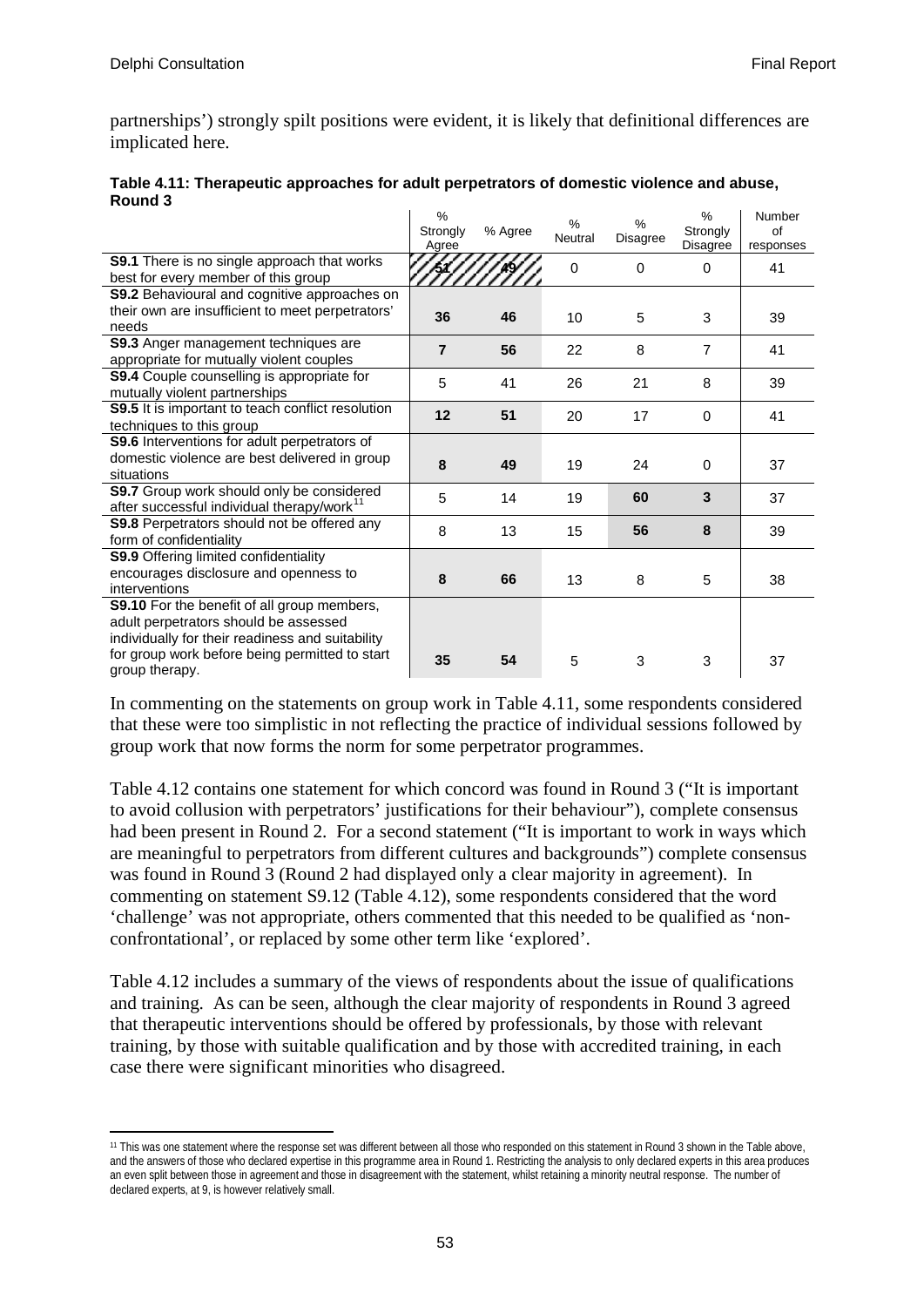|                                                                                                                                                                                                     | $\%$<br>Strongly<br>Agree | % Agree | $\%$<br>Neutral | %<br>Disagree  | $\%$<br>Strongly<br>Disagree | Number<br>of<br>responses |
|-----------------------------------------------------------------------------------------------------------------------------------------------------------------------------------------------------|---------------------------|---------|-----------------|----------------|------------------------------|---------------------------|
| <b>S9.11</b> It is important to avoid collusion with<br>perpetrators' justifications for their behaviour                                                                                            |                           |         | 3               | $\Omega$       | $\Omega$                     | 40                        |
| <b>S9.12</b> Workers should challenge perpetrator's<br>use of physical violence, use of sexual<br>violence, sexual abuse and coercion and<br>expectations of power and control over<br>(ex)partners | 64                        | 26      | 8               | 3              | 0                            | 39                        |
| <b>S9.13</b> It is important to work in ways which<br>acknowledge and question the social and<br>gendered context of domestic violence                                                              | 51                        | 39      | 7               | $\overline{2}$ | $\Omega$                     | 41                        |
| <b>S9.14</b> It is important to work in ways which are<br>meaningful to perpetrators from different<br>cultures and backgrounds                                                                     |                           |         | $\mathbf 0$     | $\mathbf 0$    | $\Omega$                     | 41                        |
| <b>S9.15</b> Therapeutic interventions should only be<br>led by those holding a suitable professional<br>qualification                                                                              | 25                        | 40      | 18              | 15             | 3                            | 40                        |
| <b>S9.16</b> Therapeutic interventions should only be<br>led by those holding a suitable qualification                                                                                              | 23                        | 46      | 10              | 18             | 3                            | 39                        |
| <b>S9.17</b> Therapeutic interventions should only be<br>led by those who have completed relevant<br>training                                                                                       | 41                        | 39      | 10              | 10             | $\Omega$                     | 39                        |
| <b>S9.18</b> Therapeutic interventions should only be<br>led by those who have completed accredited<br>training $12$                                                                                | 26                        | 21      | 24              | 21             | 8                            | 38                        |

#### **Table 4.12 Therapeutic approaches for adult perpetrators of domestic violence and abuse, Round 3**

As reported in chapter 3, the Delphi respondents emphasised the multi-agency, multi-sectoral service response required to domestic violence and abuse, a summary of key components in relation to responding to perpetrators is given in Figure 4.15.

#### **Figure 4.15 The required multi-agency, multi-sectoral response to perpetrators of domestic violence and abuse**

- a) Education programmes for perpetrators should form part of a co-ordinated multi-agency response to domestic violence and abuse. These should be accessible through both voluntary and court mandated routes. Content should locate violence within patterns of coercive control which may entrap victims/survivors and limit their space for action. Perpetrators programmes should never be provided without linked support services for the abused partner.
- b) Specific domestic abuse perpetrator programmes, delivered according to Respect guidelines for both adults and adolescent abusers should be available locally, backed by help lines, support services and associated drug and alcohol treatment programmes.
- c) Linked support services for partners are essential, some add explicitly with feedback from victim into treatment of perpetrator.
- d) Criminal justice system responding to apprehend, caution and to prosecute perpetuators.
- e) Specialist, dedicated domestic violence and abuse courts and fast tracking through the criminal justice system.

<span id="page-69-0"></span><sup>12</sup> This was one statement where the response set was different between all those who responded on this statement in Round 3 shown in the Table above, and the answers of those who declared expertise in this programme area in Round 1. Restricting the analysis to only declared experts in this area produces an even split between those in agreement and responding neutrally to this statement, whilst retaining a minority disagreement response. The number of declared experts, at 8, is however relatively small.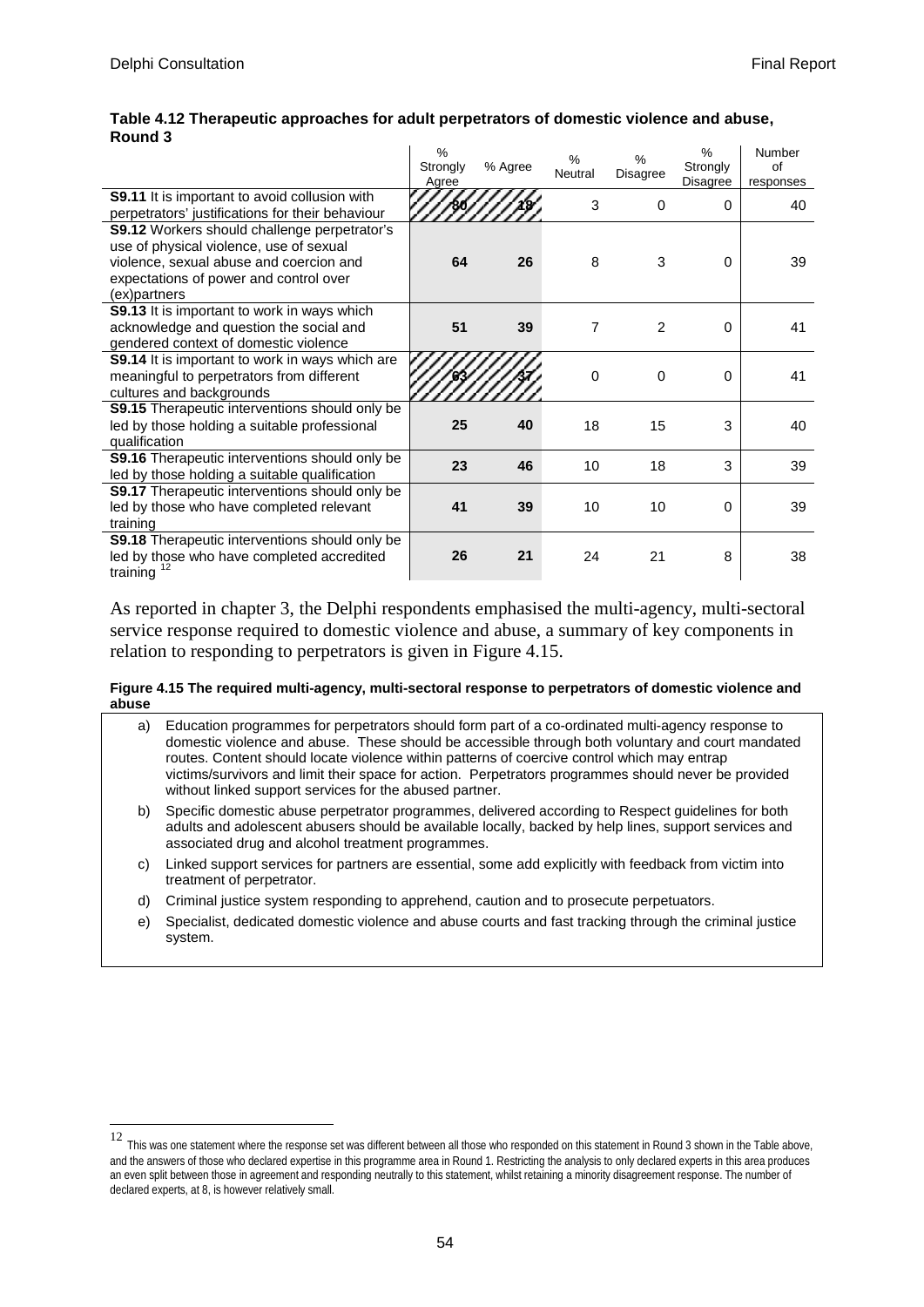## 4.4 Young people who perpetrate domestic violence and abuse

This programme area had a markedly smaller number of respondents than any other in Round 1 (11 responses, compared to all other areas having more than 30 respondents). There were greater number of responses in Round 2 (62) and Round 3 (40). Most respondents made reference to the need to use mixed approaches, tailored to the individual and age/developmentally appropriate, recognizing that the young person may well have been a victim of violence or abuse in their past. The importance of viewing the young person in the context of their family history and current circumstances was emphasized. Illustrative responses are shown in Figure 4.16.

### **Figure 4.16 Responding to young people who perpetrate domestic violence and abuse**

'There are three broad impact factors leading to violence and aggression in a child/young person: Parental factors – child-rearing techniques, personal short-comings and personal problems; Child factors – temperament, fetal difficulties and psychopathy (mental illness); Environmental factors – stressful living conditions, violent home, poverty and other deprivation factors.'

'Eclectic mixture of different therapeutic approaches is needed for many clients to cope with the often traumatic needs'

'Long-term psychoanalytic psychotherapy and psychodynamic group work are effective; in conjunction with this consistent therapeutic support for parents/carers during treatment is essential to effective outcomes.'

'Giving the child confidentiality space. Offering the child a safe place to talk, explore their situation and the feelings about what is happening to them. A risk assessment should be made at the same time. Each child or young person should be dealt with on an individual case by case …. Complete confidentiality cannot always be offered owing to child protection issues. This is conveyed to the child or young person, wherever possible. No confidentiality is offered to abusers or in situations of life and death i.e. overdose. Confidentiality is not offered to children or young people who are abusers themselves.'

Except for relapse prevention, all of the specific therapeutic approaches named in the Round 1 Delphi questionnaire were reported as useful/helpful by at least one of the respondents. A summary of the positions put forward in responses to the questions on effective interventions, both in terms of what works best and what should not be used is shown in Table 4.13.

| <b>Helpful/useful approaches</b> |                                                    | Should not be used |                                               |  |  |
|----------------------------------|----------------------------------------------------|--------------------|-----------------------------------------------|--|--|
|                                  | Feminist                                           | ٠                  | Purely anger management                       |  |  |
|                                  | Zero tolerance                                     | ٠                  | Anger management                              |  |  |
|                                  | Psychodynamic group work                           | ٠                  | Cultural explanations to allow for or explain |  |  |
|                                  | Psychoanalytic psychotherapy                       |                    | DV.                                           |  |  |
|                                  | CBT                                                | ٠                  | Psychological approaches that explain DV as   |  |  |
|                                  | Gendered understanding of DV                       |                    | an illness                                    |  |  |
|                                  | Attachment theories                                | ٠                  | Sociological approaches that explain DV as    |  |  |
|                                  | Parenting approaches                               |                    | 'caused' by exogenous issues                  |  |  |
|                                  | Personality disorder approaches                    | ٠                  | Not just adult models                         |  |  |
|                                  | Developmental psychopathology                      |                    |                                               |  |  |
|                                  | Treating both as victim and offender               |                    |                                               |  |  |
|                                  | Art therapies for those with limited verbal skills |                    |                                               |  |  |
|                                  | Specific therapeutic needs for looked after        |                    |                                               |  |  |
|                                  | children/young people and those in substitute care |                    |                                               |  |  |
|                                  | Positive action                                    |                    |                                               |  |  |

| Table 4.13: Views on helpful/useful approaches and on approaches that should not be used: |  |
|-------------------------------------------------------------------------------------------|--|
| Young people who perpetrate domestic violence and abuse, Round 1                          |  |
|                                                                                           |  |

Tables 4.14 to 4.16 summarise the responses to specific statements assessed in Round 3 of the Delphi consultation. For three statements, complete consensus was reached in Round 3: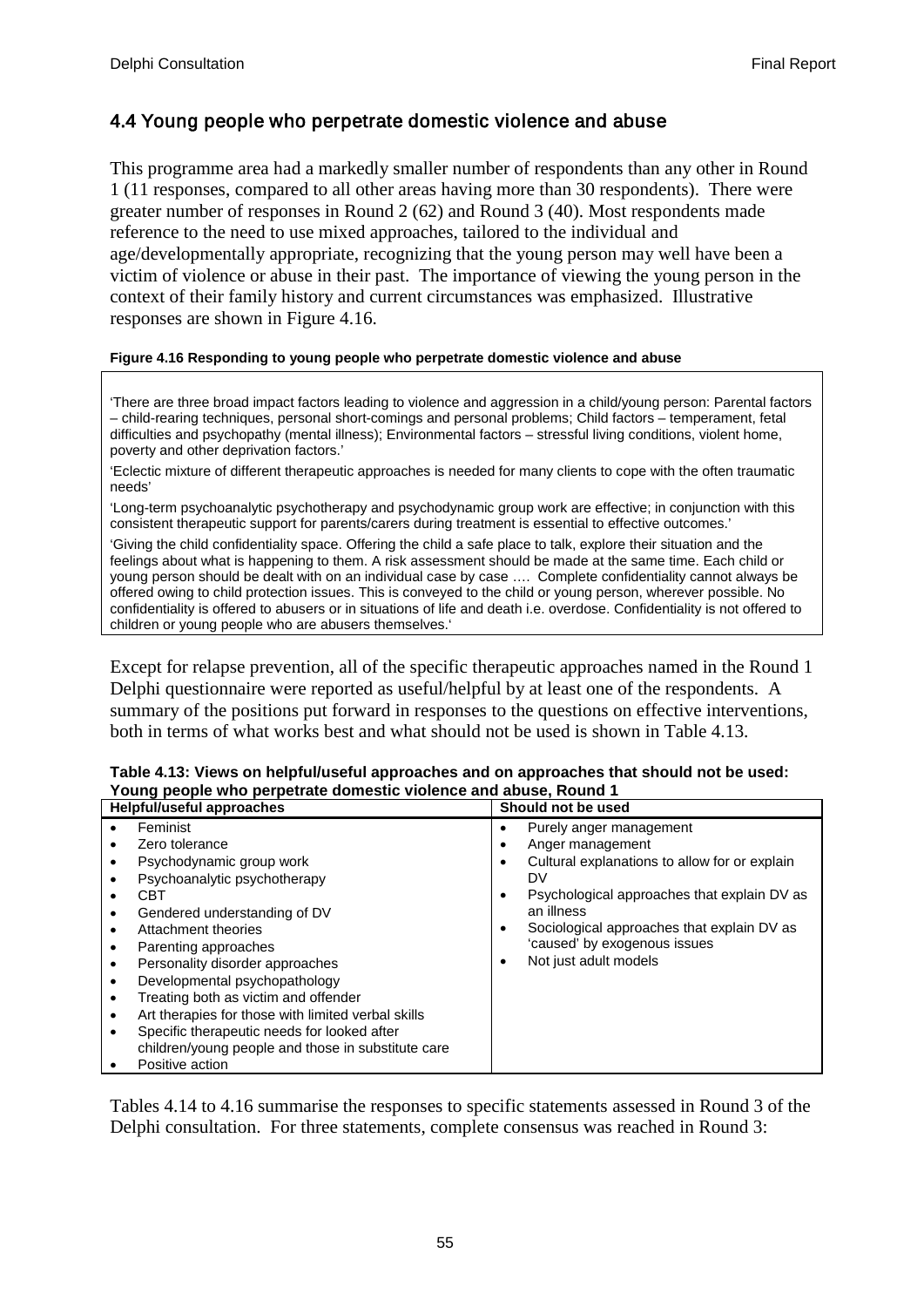- There is no single approach that works best for every individual in this group', see Table 4.14, in Round 2 this generated only a clear majority, with 3% of respondents disagreeing and 3% neutral.
- 'Interventions that work best are multifaceted, tailored to assessed psychosocial needs, intensive and, usually, long term', see Table 4.14, in Round 2 this generated only a clear majority, with 4% of respondents disagreeing and 7% neutral.
- The engagement of the young person in the management of his/her problems is crucial', see Table 4.15, in Round 2 this generated only a clear majority, with 2% of respondents disagreeing and 5% neutral.

## **Table 4.14: Therapeutic approaches for young people who perpetrate domestic violence and abuse, Round 3**

|                                                                                                                                                                | $\%$<br>Strongly<br>Agree | % Agree | %<br>Neutral | %<br><b>Disagree</b> | $\%$<br>Strongly<br><b>Disagree</b> | Number<br>of<br>responses |
|----------------------------------------------------------------------------------------------------------------------------------------------------------------|---------------------------|---------|--------------|----------------------|-------------------------------------|---------------------------|
| <b>S5.1</b> There is no single approach that works<br>best for every individual in this group                                                                  |                           |         | $\Omega$     | $\Omega$             | $\Omega$                            | 38                        |
| <b>S5.2</b> Interventions that work best are<br>multifaceted, tailored to assessed psychosocial<br>needs, intensive and, usually, long term                    |                           |         | $\Omega$     | 0                    | 0                                   | 38                        |
| S5.3 It is most helpful to think in terms of a<br>'toolkit' of approaches, each of which may be<br>useful at a particular stage for a particular<br>individual | 56                        | 33      | 6            | 6                    | 0                                   | 36                        |
| <b>S5.4</b> Whether to treat young people who<br>perpetrate domestic violence/abuse as victims<br>or abusers needs to be considered on an<br>individual basis  | 51                        | 32      | 5            | 8                    | 3                                   | 37                        |
| <b>S5.5</b> Through specialist services, it is possible<br>to work with this group both as offenders and<br>as victims of domestic violence and abuse          |                           |         | 6            | 0                    | $\Omega$                            | 33                        |
| S5.6 There is a need for the development of<br>more specialist interventions for abusing<br>children                                                           |                           |         | 8            | 0                    | 0                                   | 40                        |
| S5.7 Behavioural and cognitive approaches on<br>their own are insufficient to meet the needs of<br>this group                                                  | 54                        | 41      | 3            | 3                    | $\Omega$                            | 37                        |
| S5.8 Anger management techniques are<br>useful for this group                                                                                                  | 11                        | 56      | 11           | 14                   | 8                                   | 36                        |
| <b>S5.15</b> Provision of residential settings for<br>therapy are important for some young people<br>in this group                                             |                           |         | 16           | 0                    | 0                                   | 37                        |
| <b>S5.16</b> Secure accommodation in offender<br>institutions does not provide a suitable<br>therapeutic setting for this group                                | 36                        | 31      | 19           | 14                   | 0                                   | 36                        |

There were four statements on which concordance was reached in Round 3:

- Through specialist services, it is possible to work with this group both as offenders and as victims of domestic violence and abuse'; see Table 4.14, this statement was new in Round 3.
- There is a need for the development of more specialist interventions for abusing children', see Table 4.14, this statement generated only a clear majority in Round 2, with 2% strongly disagreeing and 7% neutral.
- 'Provision of residential settings for therapy are important for some young people in this group', see Table 4.13, this statement generated only a clear majority in Round 2, with 4% disagreeing and 11% neutral.
- 'Parents/carers should be assessed for their potential harm or support before being included in therapy for this group', see Table 4.15, this statement was new in Round 3.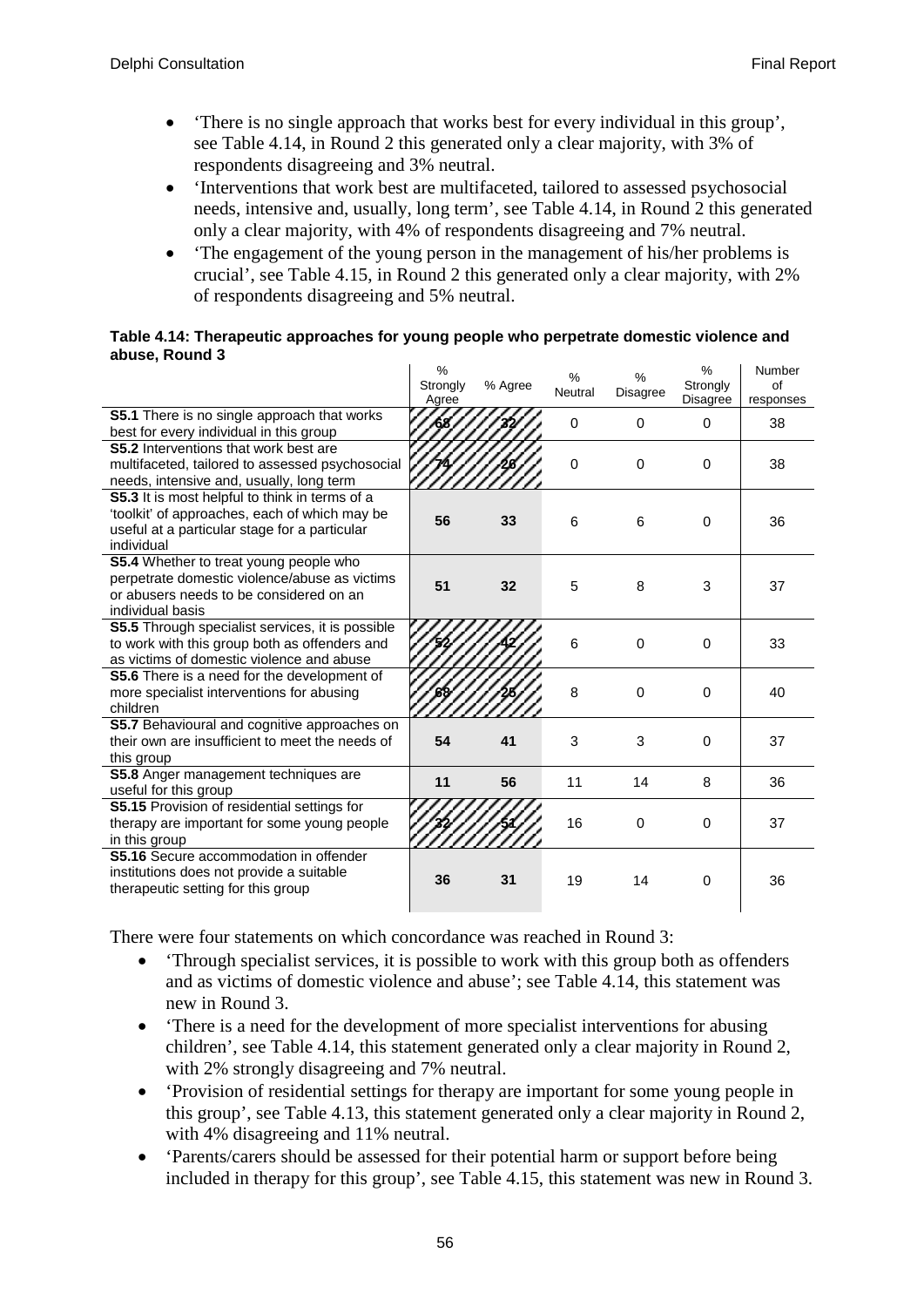In commenting on statement S5.3 (Table 4.14), some respondents preferred the term 'variety of approaches' or some other (unspecified) alternative to 'toolkit'. In relation to statement S5.4, some considered the use of the term 'victim' unhelpful for this group.

#### **Table 4.15: Therapeutic approaches for young people who perpetrate domestic violence and abuse – engagement, use of touch and parent/carer involvement, Round 3**

|                                                                                                                                           | $\%$<br>Strongly<br>Agree | % Agree | %<br>Neutral | %<br>Disagree | $\%$<br>Strongly<br><b>Disagree</b> | Number<br>οf<br>responses |
|-------------------------------------------------------------------------------------------------------------------------------------------|---------------------------|---------|--------------|---------------|-------------------------------------|---------------------------|
| <b>S5.9</b> The engagement of the young person in<br>the management of his/her problems is crucial                                        |                           |         | 0            | 0             | 0                                   | 36                        |
| <b>S5.10</b> All interventions should include/involve<br>the young person's parents and/or carers<br>directly                             | 11                        | 23      | 9            | 54            | 3                                   | 35                        |
| <b>S5.11</b> Working within appropriate guidelines,<br>there is a place for touch within intervention                                     | 6                         | 64      | 15           | 12            | 3                                   | 33                        |
| <b>S5.12</b> The use of touch/holding within<br>intervention is never appropriate                                                         | O                         | 18      | 12           | 61            | 9                                   | 33                        |
| <b>S5.13</b> Parents/carers should be assessed for<br>their potential harm or support before being<br>included in therapy for this group. |                           |         | 3            | 0             | 0                                   | 35                        |
| <b>S5.14</b> Parents/carers do not need to be<br>involved directly in the client's therapy in order<br>to be supportive and aid recovery. | 17                        | 49      | 23           | 11            | $\Omega$                            | 35                        |

Table 4.16 summarises the views of respondents about the issue of qualifications and training. As can be seen, although the clear majority of respondents in each of Round 2 and 3 agreed that therapeutic interventions should be offered by professionals, by those with relevant training, by those with suitable qualification and by those with accredited training, in each case there were significant minorities who disagreed. The least disagreement is found with the requirement for 'relevant training'

| Table 4.16: Therapeutic approaches for young people who perpetrate domestic violence and |  |
|------------------------------------------------------------------------------------------|--|
| abuse – professionals and qualifications, Round 3                                        |  |

|                                                                                                                        | %<br>Strongly<br>Agree | % Agree | $\%$<br>Neutral | %<br>Disagree | %<br>Strongly<br>Disagree | Number<br>οf<br>responses |
|------------------------------------------------------------------------------------------------------------------------|------------------------|---------|-----------------|---------------|---------------------------|---------------------------|
| <b>S5.17</b> Therapeutic interventions should only be<br>led by those holding a suitable professional<br>qualification | 29                     | 34      | 21              | 16            | 0                         | 38                        |
| <b>S5.18</b> Therapeutic interventions should only be<br>led by those holding a suitable qualification                 | 33                     | 44      | 8               | 14            | 0                         | 36                        |
| <b>S5.19</b> Therapeutic interventions should only be<br>led by those who have completed relevant<br>training          | 36                     | 36      | 17              | 11            | 0                         | 36                        |
| <b>S5.20</b> Therapeutic interventions should only be<br>led by those who have completed accredited<br>training        | 27                     | 27      | 24              | 22            | 0                         | 37                        |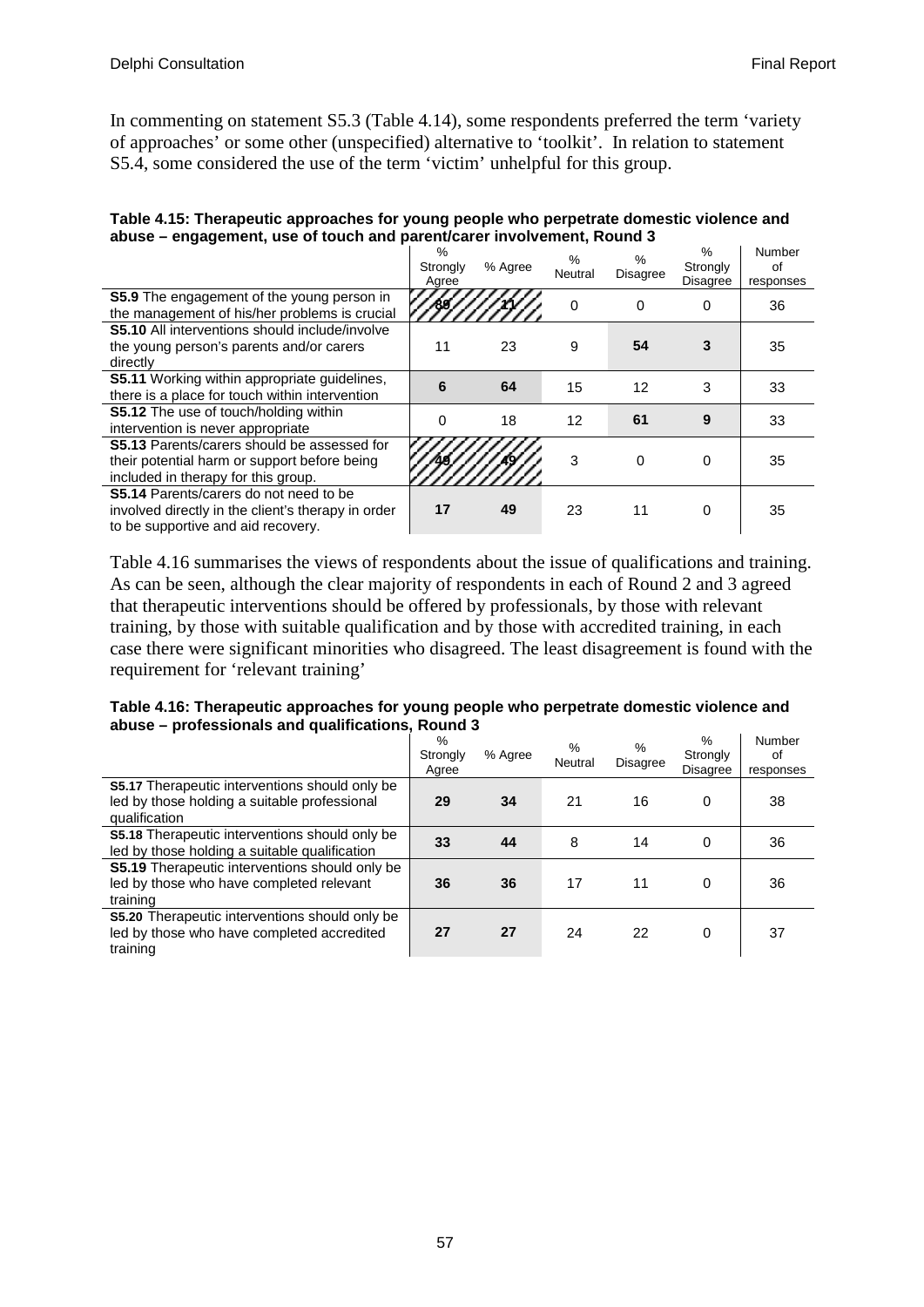# Chapter 5 Sexual violence and abuse

Chapter 5 reports the findings from the analysis of responses about therapeutic and treatment interventions for sexual violence and abuse. This category includes all interventions aimed at healing or ameliorating the effects of sexual violence or abuse on victims/survivors, or at directly modifying violent or abusive behaviour. This includes separate sections on:

- Adult victims/survivors of rape and sexual assault (chapter 5.1);
- Adult survivors of childhood sexual abuse (chapter 5.2);
- Children and young people who have been sexually abused (chapter 5.3);
- Child, adolescent and adult victims/survivors of sexual exploitation in prostitution, pornography and trafficking (chapter 5.4);
- Children and young people who display sexually inappropriate behaviour or who sexually abuse other young people, children or adults (chapter 5.5);
- Adult sex abusers and offenders (chapter 5.6).

## 5.1 Adult victims/survivors of rape and sexual assault

The strongest position emerging from responses for this programme area was on the value of intervention and service provision structured around a staged approach, drawing flexibly on a range of different approaches according to stage and circumstances/context, based on characteristics of victim/survivor-centredness, and stressing the importance of the quality of the therapeutic relationship, and of non-judgementality. Characteristics of this model are illustrated in Figure 5.1. There was a slight tension between this position and the view expressed by some other respondents that national standardization of interventions would be helpful. The importance of receiving an appropriate early response to first disclosure and of service integration was also emphasized, see for example Figure 5.2. Finally, a number of respondents emphasized that not all victim/survivors need long-term therapy or treatment.

## **Figure 5.1: Characteristics of a staged, integrative, client centred approach**

'A thorough assessment and history taking of the client to determine if there is any previous trauma in their childhood or adult life, as this will inform treatment. ….The early stages of treatment should be on building rapport and creating a feeling of safety and trust for the client and building up their resources. The middle stage should be focussed trauma work, and then the final stage is re-integration into their life and work.'

'Work in a very integrative way. The therapy should fit the client, and not try and fit the client into a rigid theoretical approach. Certain stages of therapy require different approaches or orientations. It also depends on the client's history and level of functioning as to what approach may be used.'

'Offering core conditions, empathy, congruence and unconditional positive regard. Working at the service users own pace. Same counsellor/support worker for each session throughout the process. Being flexible with session content. Working in an appropriate way as per core conditions. Aiming to give choice rather than take away choice.'

'When working with women who have suffered trauma of this nature it is important to work at the client's pace and be supportive. The integrative approach allows models and theoretical perspectives to be adapted for the individual client. It is a respectful and non-judgmental process.'

'Approaches that are respectful of the client's view, and are respectful, human, relational and warm, whilst still being boundaried.'

Respondents emphasized that the context of social inequality and power dynamics must be understood as part of the therapy, and the victim/survivor's experience understood in a sociocultural, political and human rights context. Differences in race, gender, class, sexuality, age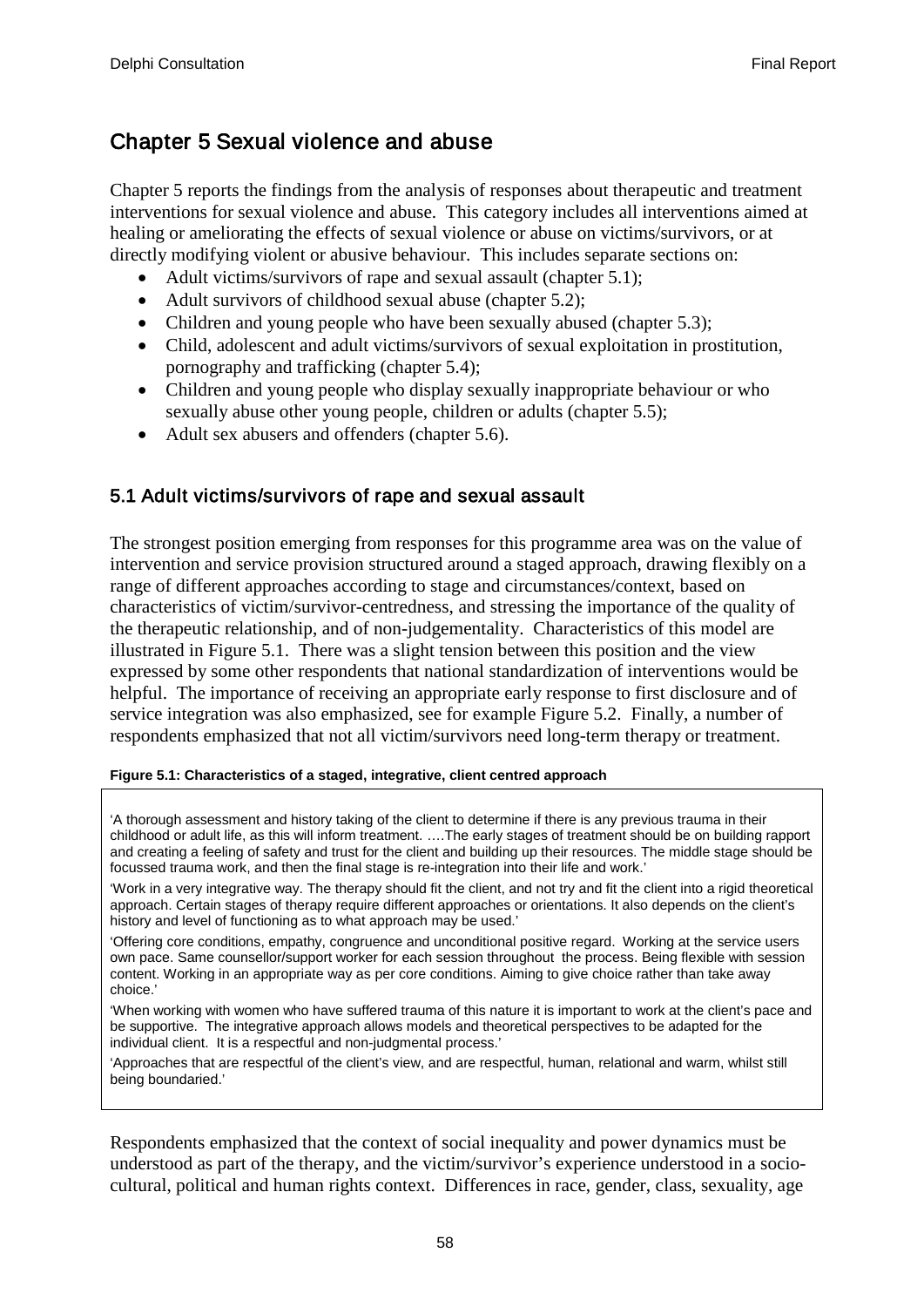and ability must be respected and valued and therapy must be free from discrimination of any kind. Respondents also stressed the importance of recognising and acknowledging the methods by which survivors have managed the far-reaching effects of sexual violence.

## **Figure 5.2: The importance of initial response and service integration**

'The response of the first person told of the assault can affect how a person recovers from an assault – a negative first reaction can be critically damaging. A good response is: believing; not blaming; not asking prying questions; offering choices; being clear what the person can offer, and keeping any promises made; being clear what time is available – if it is limited, offer time in the future, and give it; not controlling or prescribing "treatments"; giving, or finding and passing on, relevant information to enable informed choice; avoiding, or being very careful with, "why" questions; not making assumptions. If a recent assault, some practical, immediate help may be necessary - a place of safety, treatment for injuries, opportunity and support, but not coercion, to report to Police. Information on how, when, procedures of reporting can support people in this choice, but it has to be a choice. Because of the greatly enhanced chance of successful prosecution if an assault is reported immediately, the SARCS model of forensic evidence-gathering without commitment to report is helpful. An emotionally healthy person, with strong support networks, who receives the best possible treatment immediately after a single assault may go on to recover without much, or any, additional ongoing support. However, as people with a history of abuse in childhood are significantly more likely to become adult victims, what appears to be an isolated incident can trigger buried emotions; there will be many other situations when a survivor needs continued support. This support needs to be available when the person needs it and chooses to use it. A prolonged wait to use, for instance, counselling services, reinforces the feelings of lack of self esteem that so many victims of abuse experience.'

All of the specific therapeutic approaches named in the Delphi questionnaire were reported as useful/helpful by some of the respondents. A summary of the positions put forward in responses to the questions on effective interventions, both in terms of what works best and what should not be used is shown in Table 5.1.

| Table 5.1 Views on helpful/useful approaches and on approaches that should not be used: |  |
|-----------------------------------------------------------------------------------------|--|
| adult victims/survivors of rape and sexual assault, Round 1                             |  |
|                                                                                         |  |

| needs led, victim controlled, victim centred, person<br>purely psychodynamic<br>$\bullet$<br>centred<br>purely drug therapies<br>$\bullet$<br>holistic<br>purely CBT<br>٠<br>$\bullet$<br>integrative model<br>PTSD unless assessed for it<br>٠<br>$\bullet$<br>$\bullet$                                                                                                                                                                                                                                                                                                                                                                                                                              | <b>Helpful/useful approaches</b> | Should not be used                                                                                                                                                                          |  |
|--------------------------------------------------------------------------------------------------------------------------------------------------------------------------------------------------------------------------------------------------------------------------------------------------------------------------------------------------------------------------------------------------------------------------------------------------------------------------------------------------------------------------------------------------------------------------------------------------------------------------------------------------------------------------------------------------------|----------------------------------|---------------------------------------------------------------------------------------------------------------------------------------------------------------------------------------------|--|
| psychodynamic<br>Debriefing<br><b>CBT</b><br>Gestalt<br>Regression<br>PICT (Parks Inner Child Therapy)<br><b>Hypnosis</b><br>Empty chair therapy<br>Solution focussed, brief therapy<br>Forcing or promoting forgiveness<br>$\bullet$<br>Debriefing<br>Narrative therapy<br>harm<br>٠<br>Attachment theory based therapies<br>Brief or time limited (unless part of broader<br>therapeutic process)<br>Low arousal approaches<br>Affirmations and meditations<br>Use of touch or holding<br>Contact with other survivors<br>٠<br>Staged approaches<br>٠<br>Distinction between Type 1 (PTSD, CBT, EDMR)<br>and Type 2 trauma (dialectical behaviour therapy,<br>schema focussed)<br>Creative therapies | toolkit approach                 | Gender inappropriate staffing<br>Any visualisation techniques (as re-traumatising)<br>Offering authentication for recovered memories<br>Challenging directly or contracting to control self |  |

For most of the specific therapeutic approaches listed in the questionnaire, at least one of the respondents raised some concerns in answer to the question (question 3) about what approaches should not be used and why. Most of the points raised related to the use of particular approaches being unhelpful at particular points/stages, or in particular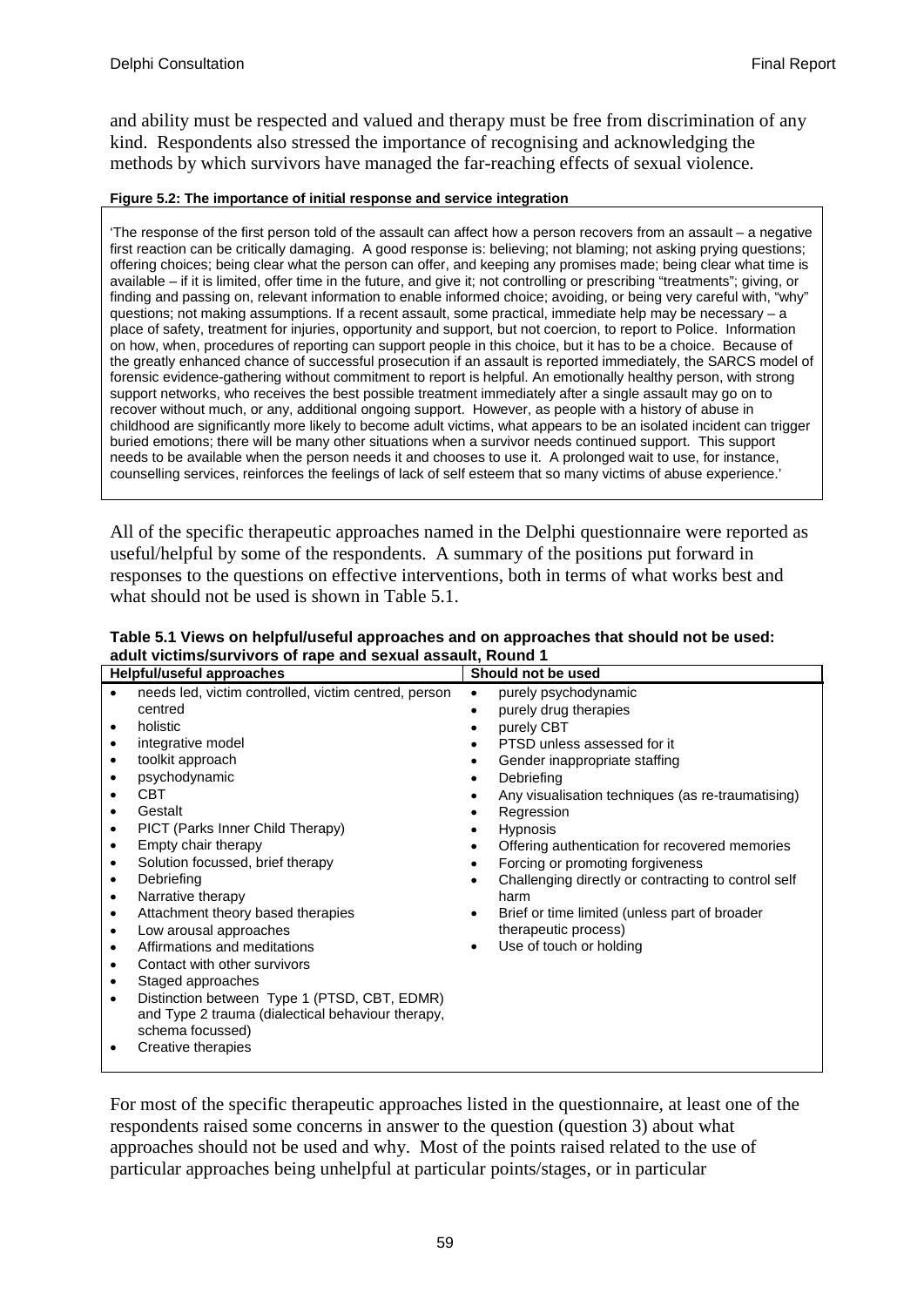circumstances, rather than the approach being totally counter-indicated: For example, some respondents drew attention to the range of therapies recommended as suitable prior to a criminal trial in DH/HO/CPS guidance, which excludes hypnotherapy, drama therapy, regression techniques and groups in which disclosure of assault details takes place. Other respondents were concerned about the application of particular techniques owing to the danger of re-traumatisation (visualization, blank screen technique in psychoanalysis, EMDR, re-living exercises).

Ordering emerged as an important issue in many of the responses, both in reference to within the therapeutic process, and also in reference to the temporal distance between the assault and the intervention. On contact with services immediately after the assault, pregnancy and STI fears (and tests), as well as medical forensic and witness issues are prioritised, and need to be provided sensitively (these other services are addressed in section 4 of this report). Traumafocussed therapies were regarded as generally unsuitable for use in early stages. Caution was also expressed about the use of psychodynamic approaches at an early stage. Some expressed the view that 'homework activities', undertaken between sessions may be too demanding or directive in early stages, but later may be considered empowering and engaging.

Tables 5.2 to 5.3 summarise the responses to specific statements assessed in Round 3 of the Delphi consultation. Within these Tables, there were no statements that exhibited a complete consensus in Round 3. There were two statements where concordance was found in Round 3:

- 'There is no single therapeutic approach that works best for every victim/survivor in this group', where 3% of respondents expressed neutrality in Round 3, in Round 2, only a clear majority was found for this statement, with 1% each for neutral, disagree and strongly disagree.
- 'The approaches used should be needs-led and victim/survivor centred', where 1% of respondents expressed neutrality in Round 3, in Round 2, only a clear majority was found for this statement, with 3% respondents neutral, and 1% disagree.

There were a number of areas in which split positions were advanced:

- In relation to differences between service locations and therapeutic approaches for male and female rape victims/survivors, see Table 5.2 and comments made that illuminate the different views held in Figure 5.3.
- The need for accredited training, see Table 5.3.

There were also a number of issues on which minority positions persisted throughout the consultation:

- Whether it is ever appropriate to have a therapist of the same gender as the perpetrator. A possible resolution of this would be through adoption of the position, also advanced, that victims/survivors should be offered choice in this area, this however did not command universal agreement in Round 3 (see Table 5.3). Comments included the importance of quality of relationship with therapist over gender, and the lack of feasibility/possibility of offering choice.
- Whether touch/holding has a place within therapeutic approaches or not (see Table 5.3). Comments made in relation to this programme area reiterated those noted in other areas earlier in this report.
- Whether mutual support/self help is appropriate at all stages, or only after the individual has received sufficient individual therapy (see Table 5.3).
- Whether survivor literature should be offered at all stages (see Table 5.3).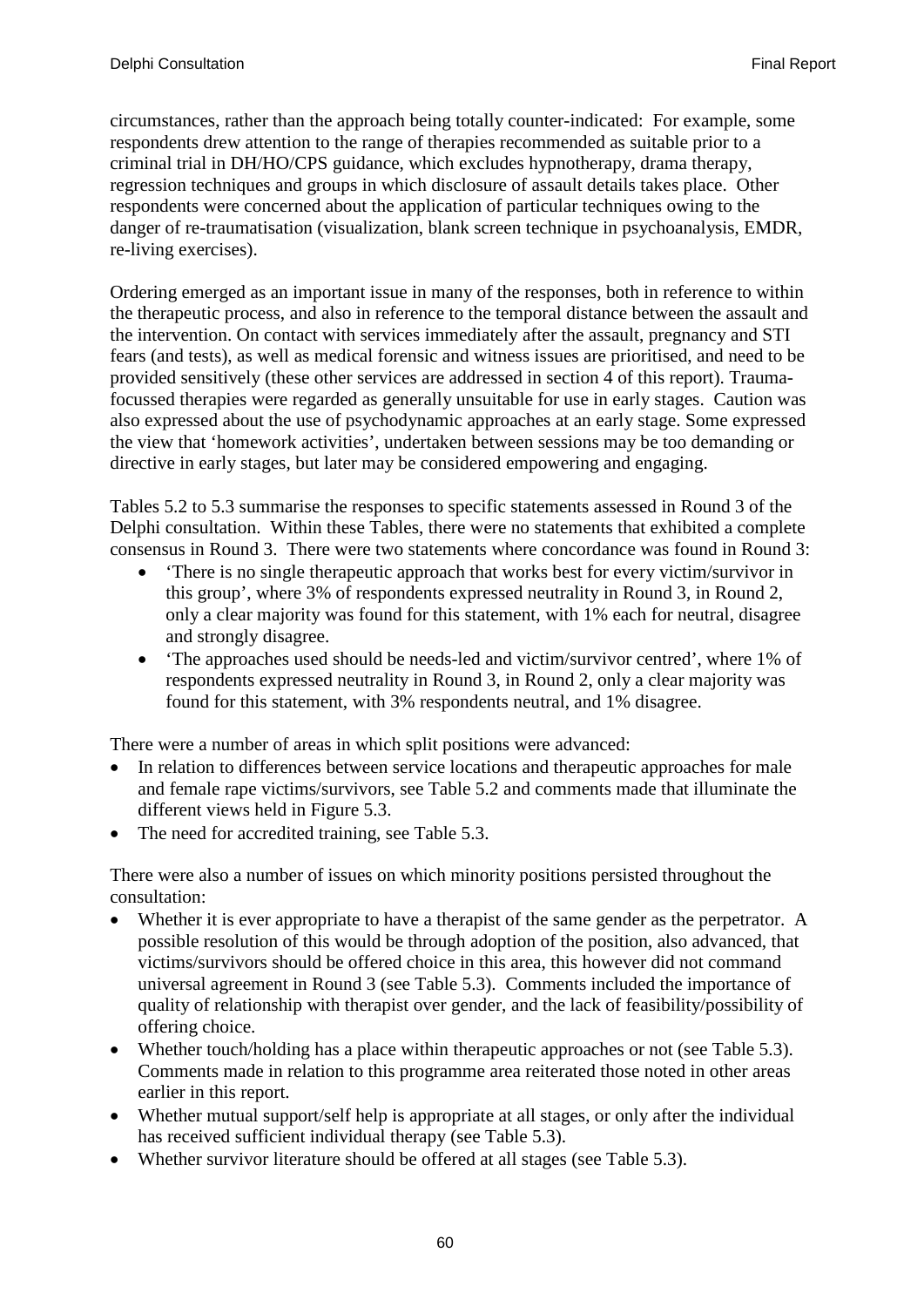| Table 5.2: Therapeutic approaches for adult victims/survivors of rape and sexual assault, |  |
|-------------------------------------------------------------------------------------------|--|
| Round 3                                                                                   |  |

|                                                                                                                                                                                                                                                                                          | $\%$<br>Strongly<br>Agree | % Agree | %<br>Neutral   | %<br><b>Disagree</b> | %<br>Strongly<br>Disagree | Number<br>of<br>responses |
|------------------------------------------------------------------------------------------------------------------------------------------------------------------------------------------------------------------------------------------------------------------------------------------|---------------------------|---------|----------------|----------------------|---------------------------|---------------------------|
| S6.1A 3 Stage model (Stage 1: Safety and<br>symptom stabilisation; Stage 2: Dealing with<br>the traumatic memories; Stage 3:<br>Reconnection/Regaining a safe and fulfilling<br>life) provides a suitable framework for<br>responding to the needs of this group of<br>victims/survivors | 14                        | 56      | 20             | 4                    | 6                         | 71                        |
| S6.2 There is no single therapeutic approach<br>that works best for every victim/survivor in this<br>group                                                                                                                                                                               |                           |         | 3              | 0                    | 0                         | 71                        |
| S6.3 It is most helpful to think in terms of a<br>'toolkit' of approaches, each of which may be<br>useful at a particular stage for a particular<br>individual                                                                                                                           | 49                        | 44      | 4              | 1                    | 1                         | 70                        |
| S6.4 The approaches used should be needs-<br>led and victim/survivor centred                                                                                                                                                                                                             |                           |         | 1              | 0                    | 0                         | 71                        |
| S6.5 The approaches used should be<br>victim/survivor directed                                                                                                                                                                                                                           | 44                        | 37      | 11             | $\overline{7}$       | 0                         | 70                        |
| S6.6 Not all victim/survivors need long-term<br>therapy or treatment                                                                                                                                                                                                                     | 31                        | 60      | 6              | 3                    | $\mathbf 0$               | 70                        |
| S6.7 Making a distinction between type 1 (one<br>off or limited trauma) and type 2 trauma (long<br>term abuse, usually originating in childhood) is<br>important in selecting therapeutic approach(es)<br>for use                                                                        | 13                        | 42      | 13             | 25                   | $\overline{7}$            | 71                        |
| S6.8 Behavioural and cognitive approaches on<br>their own are insufficient to meet<br>victim/survivors' needs                                                                                                                                                                            | 53                        | 37      | $\overline{7}$ | 3                    | $\Omega$                  | 70                        |
| <b>S6.9</b> Male rape victims/survivors require<br>therapies that are distinct and different<br>from those offered to women                                                                                                                                                              | 12                        | 18      | 22             | 40                   | 8                         | 60                        |
| S6.10 Men who are raped need to be offered<br>services that are separate from female rape<br>victims/survivors                                                                                                                                                                           | 18                        | 33      | 16             | 29                   | 5                         | 63                        |

#### **Figure 5.3.: Rape and sexual assault services for male victims**

'Agree that some different approaches are helpful - but many may be similar too.'

'6.9 – therapeutic approaches need to take into account the different experiences, positionings and constructions of men as 'male' within our masculinist and heteronormative society

'S6.9 Male or female rape victims are people who are deeply hurt and distressed. Not necessary to have different therapies but requires separate services.'

'S6.9 and 10 The important issue here is that services are offered to men. Many services do not provide a service to men. If the therapist is working in a client led way then the needs/issues of the individual should be addressed.'

'Regarding S6.9: Male victims may not need different therapies, but they may need a separate forum/centre.'

'S6.9/10. There are a lot of similarities between male and female rape victims i.e. they often blame themselves. There are also a number of differences i.e. stranger rape is more common in men. We are dealing with the effects of rape and as long as the work is client focused and the therapist is well trained and experienced I don't feel that there is a need for separate services.'

'Ref S6.9 – not completely different but there are some differences and its important to recognise this.'

'Ref S6.10 – it is important to offer women a safe, secure environment to receive support and this inevitably has to be male free, this is why we strongly agree with this point.'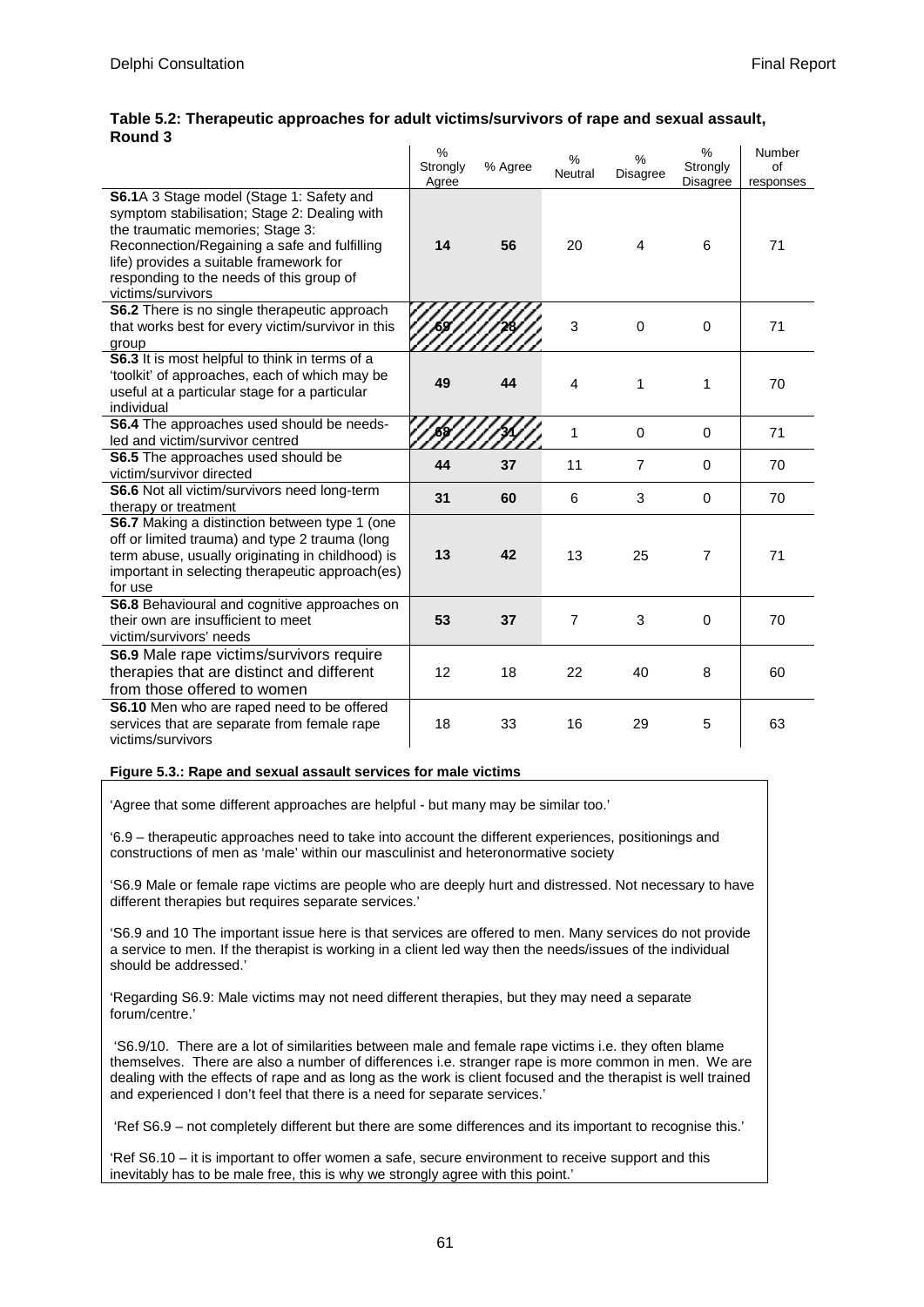Table 5.3 includes a summary of the views of respondents about the issue of qualifications and training. As can be seen, although the clear majority of respondents Round 3 agreed that therapeutic interventions should be offered by professionals, by those with relevant training, and by those with suitable qualification, in each case there were significant minorities who disagreed. The least disagreement is found with the requirement for 'relevant training'. Views on the need for accredited training showed no clear majority.

| and qualification, Kound 5                                                                                             |                        |         |                 |               |                                     |                           |
|------------------------------------------------------------------------------------------------------------------------|------------------------|---------|-----------------|---------------|-------------------------------------|---------------------------|
|                                                                                                                        | %<br>Strongly<br>Agree | % Agree | $\%$<br>Neutral | %<br>Disagree | $\%$<br>Strongly<br><b>Disagree</b> | Number<br>οf<br>responses |
| <b>S6.11</b> Working within appropriate guidelines,<br>there is a place for touch within therapy                       | $\overline{7}$         | 65      | 10              | 15            | 3                                   | 69                        |
| <b>S6.12</b> The use of touch/holding within therapy<br>is never appropriate                                           | 4                      | 16      | 16              | 52            | 12                                  | 68                        |
| S6.13 It is never appropriate to use a therapist<br>of the same gender as the perpetrator                              | 4                      | 0       | 13              | 59            | 24                                  | 70                        |
| S6.14 Choice of gender in therapist should<br>always be offered                                                        | 36                     | 47      | $\overline{7}$  | 10            | 0                                   | 70                        |
| <b>S6.15</b> Provision of survivor literature should be<br>considered as a therapeutic option at all times             | 25                     | 45      | 14              | 16            | $\Omega$                            | 71                        |
| <b>S6.16</b> Provision of survivor literature should<br>only be considered after successful individual<br>therapy/work | 0                      | 13      | 14              | 61            | 11                                  | 70                        |
| S6.17 Mutual support/self-help should be<br>considered as a therapeutic option at all times                            | 18                     | 53      | 16              | 12            | 0                                   | 73                        |
| S6.18 Mutual support/self-help should only be<br>considered after successful individual<br>therapy/work                | 1                      | 13      | 14              | 57            | 14                                  | 70                        |
| S6.19 Therapeutic interventions should only be<br>led by those holding a suitable professional<br>qualification        | 21                     | 34      | 10              | 25            | 10                                  | 71                        |
| S6.20 Therapeutic interventions should only<br>be led by those holding a suitable qualification                        | 21                     | 39      | 13              | 21            | 6                                   | 67                        |
| <b>S6.21</b> Therapeutic interventions should only<br>be led by those who have completed relevant<br>training          | 35                     | 44      | $\overline{7}$  | 13            | $\Omega$                            | 68                        |
| S 6.22 Therapeutic interventions should only<br>be led by those who have completed<br>accredited training              | 18                     | 25      | 21              | 34            | 3                                   | 68                        |

| Table 5.3: Therapeutic approaches for adult victims/survivors of rape and sexual assault – the     |  |
|----------------------------------------------------------------------------------------------------|--|
| use of touch, the gender of the therapist, survivor literature, mutual support/self-help, training |  |
| and qualification, Round 3                                                                         |  |

As reported in chapter 3, the Delphi respondents emphasised the importance of a coordinated service response required for those who have experienced rape and sexual assault, a summary of key components is given in Figure 5.4.

#### **Figure 5.4 Elements in the required coordinated service response to rape and sexual assault**

- a) Provision of sexual assault referral centres so that anyone who is raped or sexually assaulted in the UK has access to specialist coordinated early care
- b) Standards for recruitment and training of staff working within SARCs, and others carrying out forensic examination of people who have been sexually assaulted, i.e. doctors and nurses
- c) Consideration of medical aspects, e.g.
	- i) treatment of injuries
	- ii) forensic examination
	- iii) emergency contraception
	- iv) prevention and management of sexually transmitted infections including HIV post-exposure prophylaxis
	- v) follow up and aftercare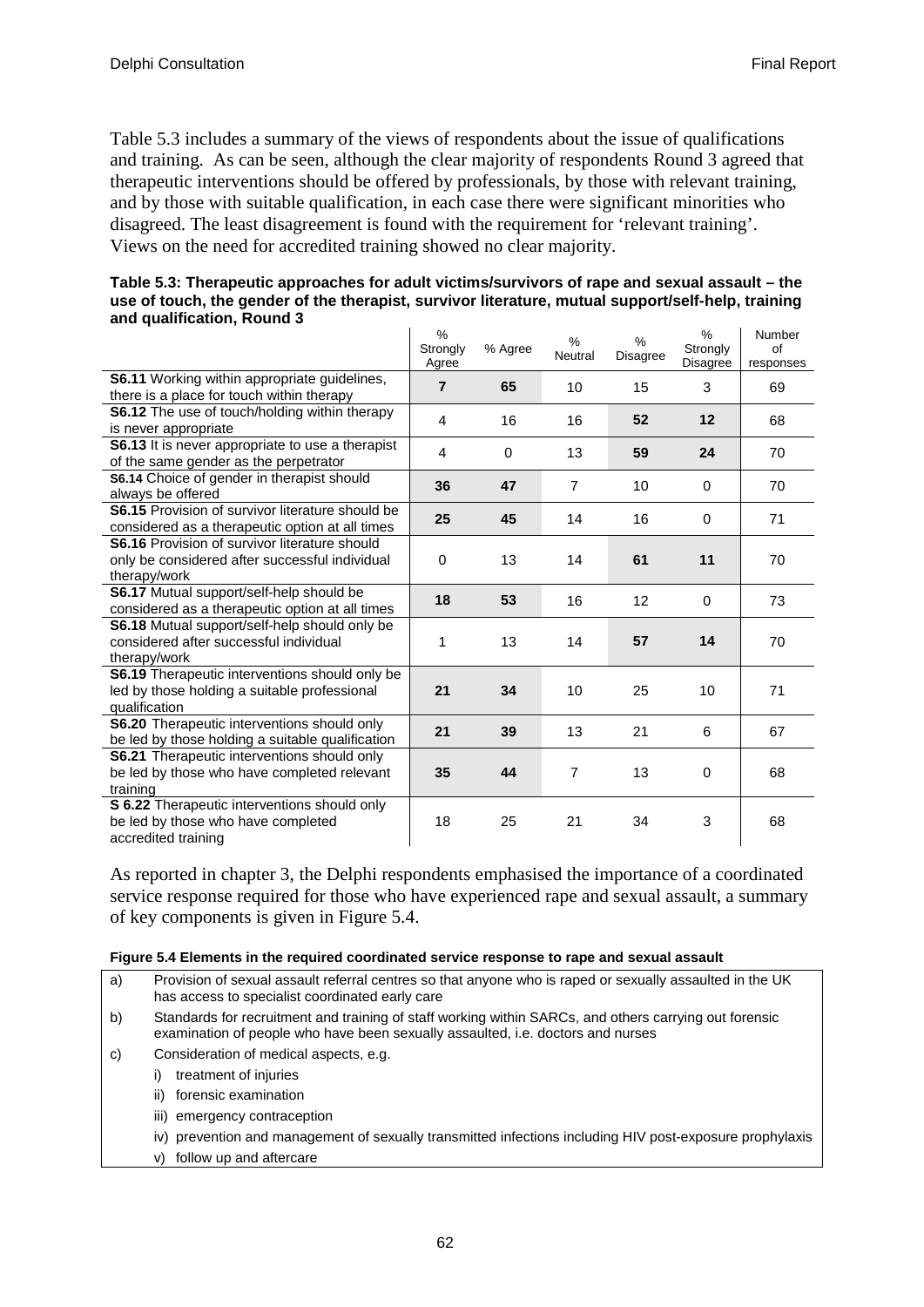## 5.2 Adult survivors of childhood sexual abuse

Responses from this programme area emphasised the need for a "toolkit" approach (understood as the holistic use of a range of approaches), with a strong disregard for "one size fits all" interventions. Adult survivors of childhood sexual abuse were considered as presenting a range of issues; some as direct consequences of abuse, others as coping strategies developed during and after experiencing abuse and perhaps others still in response to the way in which their experiences had been dealt with previously in medical, family and therapeutic settings. In this way clients are characterised as being traumatised rather than sick, and are placed as the director and pace-setter of their own interventions.

Being believed is a particularly important, positive characteristic of any therapeutic interventions for this programme area; showing respect for the truth and validity of the emotions and recollections disclosed within therapy is essential for developing a healthy and productive relationship between the client and therapist. Given both the temporal lag between abuse and disclosure, and the temporal development of psychological trauma, memory recovery and authentication of memories is not encouraged, on the basis of being unhelpful, potentially harmful and possibly unethical (see Figure 5.5). Similarly approaches that "go looking for" memories, such as regression and hypnosis were either adamantly opposed or to be treated with extreme caution.

## **Figure 5.5: The role and limitations of memory work in a therapeutic setting**

'Recovered memories during therapy: Therapists working with survivors are often in a precarious position, especially if memories of abuse start surfacing during the course of therapy. Therapists should be aware of the possible contamination effects on memory, and unless there is definite, corroborating proof, should avoid informing their clients that they "know" the memories being recovered are authentic. A more productive and supportive approach is to acknowledge the client's distress, confusion, and agony of "not knowing" the concrete facts, and to maintain empathic connection. Within the framework of one's therapeutic work with abuse survivors the risk of being sued for "implanting false memories" is ever present. Therapists need to remain firmly within the boundaries of the treatment role to protect them from this likelihood.'

There was strong agreement that clients should be treated in a non-confrontational way, using low-arousal techniques to avoid re-traumatisation, and working at the client's pace. Clients are expected to be fully informed of what the therapeutic setting can offer, for the combined aims of achieving genuine consent, understanding and adhering to clear boundaries, appropriate use of contracts between the client and therapist and ensuring that the client has both the internal resources and external support to cope with and experience benefits from the intervention.

The majority of the respondents acknowledged in some way that adult survivors of childhood sexual abuse often display symptoms of abuse through harmful coping strategies, and that part of the therapists role is to convey a sense of normalcy, that for example self-harm, eating disorders, phobias and dissociation are normal reactions to abnormal, traumatic experiences. In particular, patterns of dissociation and DID require both specialised understanding on the part of the therapist and also particular consideration when selecting and directing clients towards therapies. The role of dissociation in choosing approaches to therapy and the interaction and possible benefits and risks of specific therapies for DID clients, is less clearly agreed (see figure 5.6).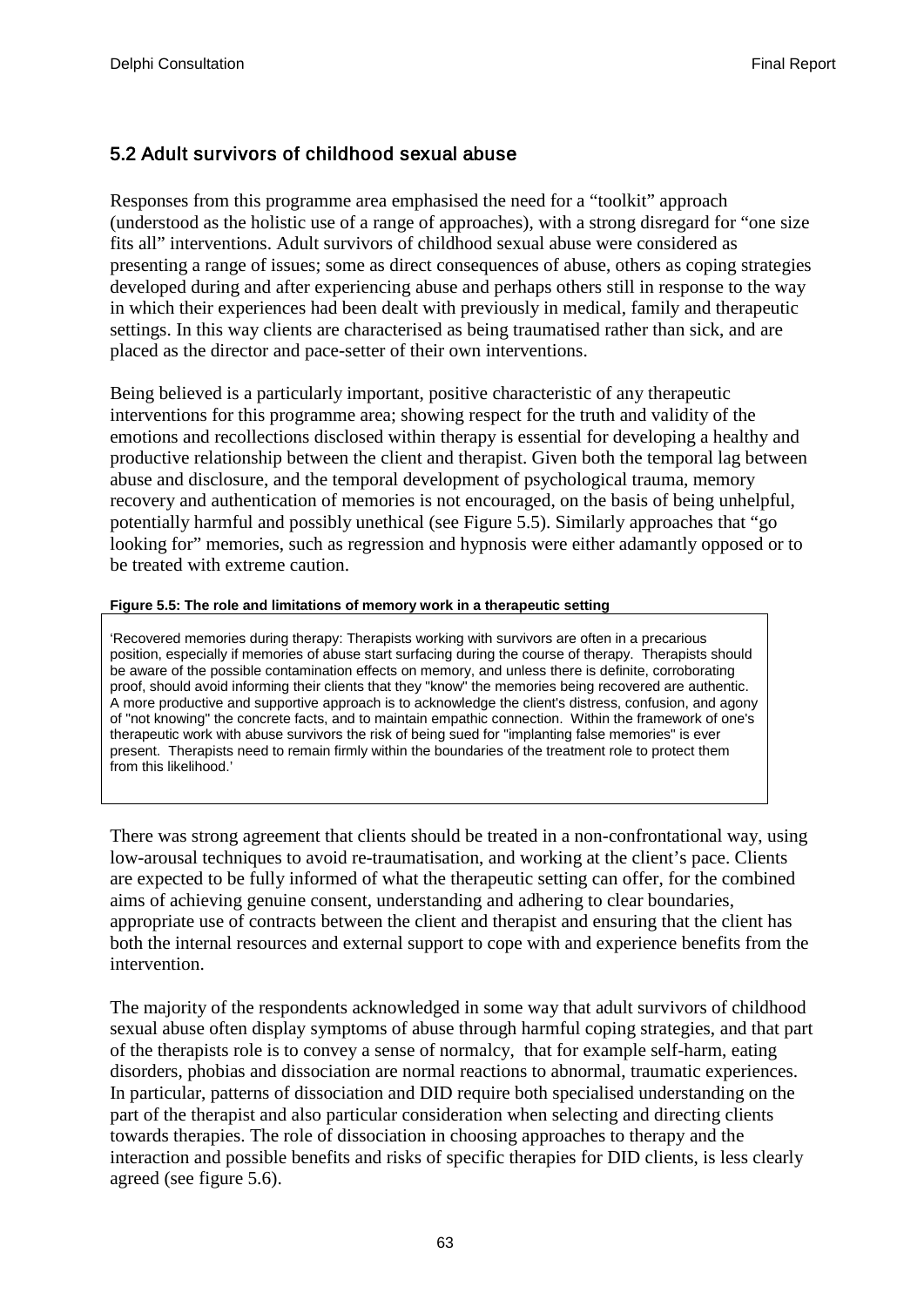### **Figure 5.6: Clients with DID and Parks Inner Child Therapy**

'An understanding of psychological and somatoform dissociation and the complex dissociative disorders (including complex-PTSD, Dissociative Identity Disorder and Dissociative Disorder Not Otherwise Specified) is often key to the successful care, support and treatment of adult survivors of repeated, extreme and/or prolonged sexual and other abuse in childhood.'

'[There have been] reports from survivors with complex dissociate distress who underwent Penny Parks Inner Child Therapy prior to their DID being correctly diagnosed and were very damaged by this model.'

'PICT was originally created to specifically help people recover from the trauma and damage of sexual, physical and emotional abuse during childhood, but it is equally effective for a wide range of emotional problems such as … DID'

All of the therapeutic approaches listed in the Delphi questionnaire were reported useful/helpful by some respondents. Table 5.4 shows a summary of the responses to questions on effective interventions, both in terms of what is helpful and what should not be used. With the exceptions of integrative theoretical model, zero tolerance, social learning theory and restorative justice, none of the approaches listed had unequivocal support. In particular, respondents raised concerns about the use of CBT, either in terms of its use at the exclusion of other techniques, or in terms of it placing an unnecessary and potentially negative emphasis on the client's 'wrong thinking'.

|           | aaan survivors of childhood scxual abusc, nound T |   |                                                |
|-----------|---------------------------------------------------|---|------------------------------------------------|
|           | Helpful/useful approaches                         |   | Should not be used                             |
| $\bullet$ | Integrative model                                 | ٠ | Memory recovery and authentication work        |
|           | Zero tolerance                                    |   | Regression                                     |
|           | <b>CBT</b>                                        | ٠ | <b>Hypnosis</b>                                |
|           | Dialectical behaviour therapy                     |   | Unstructured groups                            |
|           | Psychodynamic                                     | ٠ | Exclusively cognitive, behavioural or analytic |
| ٠         | Gestalt                                           |   | approaches                                     |
|           | PICT (Parks Inner Child Therapy)                  | ٠ | Freudian psychoanalysis                        |
| ٠         | Solution focussed, brief therapy                  | ٠ | Blank screen work                              |
| ٠         | Behaviour modification, panic and anxiety         |   |                                                |
|           | management                                        |   |                                                |
| ٠         | Debriefing                                        |   |                                                |
|           | Narrative therapy                                 |   |                                                |
| ٠         | Attachment theory based therapies                 |   |                                                |
|           | Family systems therapy                            |   |                                                |
|           | Affirmations and meditations                      |   |                                                |
| ٠         | Mutual support, survivor led therapeutic          |   |                                                |
|           | groups                                            |   |                                                |
|           | Group therapy                                     |   |                                                |
| ٠         | EDMR and sensory-motor therapies                  |   |                                                |
|           | Art and creative therapies                        |   |                                                |
|           | Reality checking                                  |   |                                                |
|           |                                                   |   |                                                |

**Table 5.4: Views on helpful/useful approaches and on approaches that should not be used: adult survivors of childhood sexual abuse, Round 1**

There was a broad range of suggested interventions and approaches that were considered as helpful, for different clients, at different stages of their therapy and for different aspects of their recovery. PTSD work, for example, was praised for being trauma specific but considered only relevant after assessment for both PTSD within a client's presentation and the client's readiness and suitability for trauma focussed work. Other respondents drew distinction between type 1 and type 2 traumas<sup>[13](#page-79-0)</sup>, and appropriate therapies for each.

<span id="page-79-0"></span><sup>-</sup><sup>13</sup> Type I trauma includes single, one-time events such as rape, accidents, natural disasters, or witnessing the death of a loved one (Terr, 1991).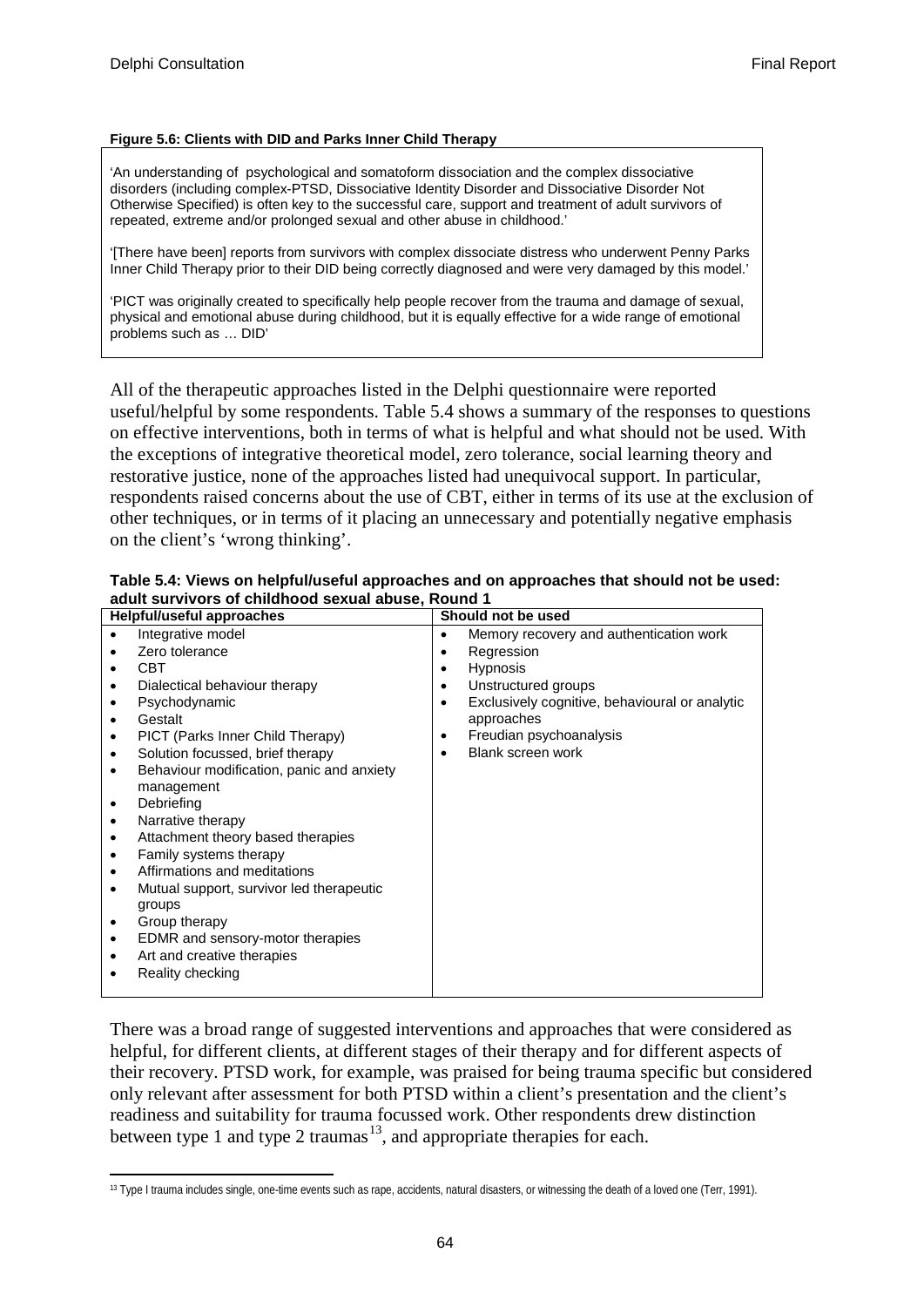These responses suggest that a certain level of disclosure and assessment are necessary before embarking on full therapeutic interventions. Other respondents suggested that for some clients this level of disclosure was unlikely or not appropriate to expect from the start of the contact with a client and that readiness to disclose and be assessed would be developed as a positive, intermediate outcome of developing a professional, therapeutic relationship between the client and therapist.

There is a slight tension between the strongly person-centred, client-paced position and at the same time the common rejection of unstructured groups and undirected and blank screen style individual therapies as too ungrounded and potentially harmful or traumatising. Whilst there is little disagreement that the client should drive the therapeutic process, it emerges that for some respondents a trained therapist is expected to retain responsibility for the parameters of that therapy. This is reflected too when respondents considered the role of survivor literature and survivor peer support groups. On the one hand hearing survivor stories can be inspirational, on the other they may be traumatic and triggering; one survivor may feel normalised by being engaged with a peer group of survivors whereas another may be left vulnerable working though their experiences with unqualified, non-professionals.

The role of touch within a therapeutic setting raised two diverging positions in Round 1; that all forms of touch are inappropriate and that some forms of touch may be appropriate. Responses in Rounds 2 and 3 included many comments on the difficulties of establishing appropriate guidelines in this area, but of the importance of doing so (see Figure 5.7). Table 5.8 later in this section shows responses to the position statements in this area.

The expectations of what the therapist's role entails, beyond the provision of psychological, talking or art therapies, varied somewhat between respondents and their descriptions of the scope of the contact between the therapist and client outside of the therapy room. Some respondents, for example, touched on the supporting role that service providers took in facilitating disclosure to family members about historical sexual abuse and also in facilitating confrontation or contact between the client and their abuser/s. Other respondents made it clear that it was not the therapist's role to engage in or encourage forgiveness of the abuser/s, as a means to "moving on" or "letting go".

For some respondents developing a long-term, trusting relationship with the client was supported by not having a fixed number of sessions or limiting the potential length of the client-therapist relationship. However, it was also suggested that having a clearly defined length and limit to the number of sessions or months that could be expected from the therapeutic intervention was important for meaningful contracting and also to avoid the client becoming dependent on the therapist or therapy.

<sup>-</sup>Type II trauma involves multiple, prolonged, or chronic events, such as child abuse or captivity (Terr, 1991). There are several types of events that can be traumatic.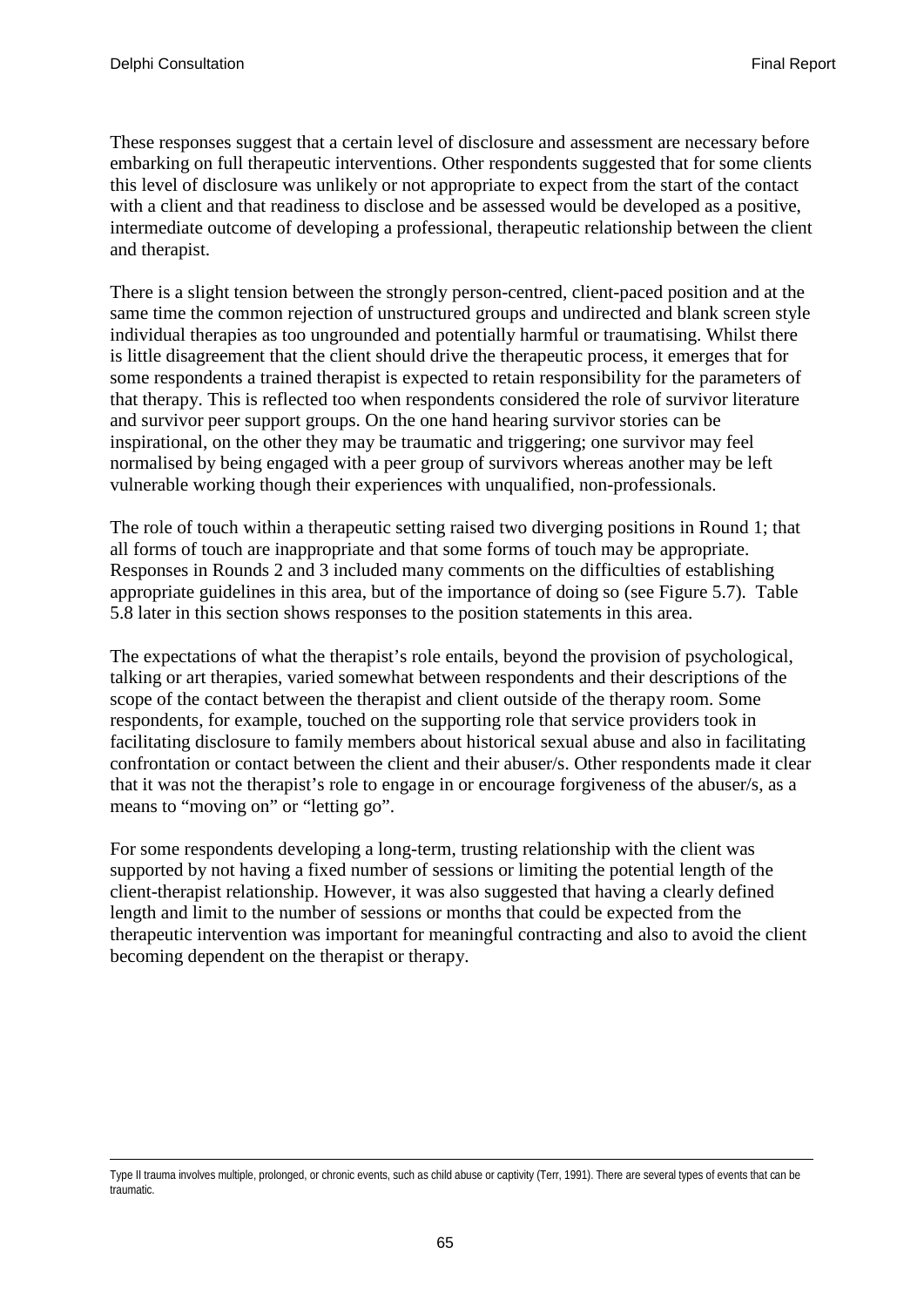### **Figure 5.7: The role of touch between the therapist and client**

'Touching/hugging survivors is fraught with dangers, I do not favour any touch however well intended. This might be a rigid approach but the repercussion of misunderstanding and confusion is great.'

'Any kind of physical contact within a therapeutic relationship also needs thought and care given the invasion of personal boundaries that survivors have experienced.'

'The use of safe touch can be crucial.'

'Important to establish safe boundaries for a client … [including] a No Touch policy.'

'Depends on the therapy, the therapist-client relationship and attunement to the needs of the survivor at a particular time. I doubt guidelines are sufficient to define the appropriate use, which requires great care, professional sensitivity and supervision – but I don't think touch should be completely banned from all work with survivors – to feel 'untouchable' can itself be painful, a manifestation of stigma.'

'Where a victim touches the counsellor for approval that they are aware of their issues or to say IM OK WITH THIS, I find to be ok. This kind of touch is victim led and can be thought of as reassurance for the victim that you as the therapist are not ashamed of the details that have been disclosed. Any approach of touch made by the therapist to the victim I am not in favour of, this can invade the victim's space and take away the control the victim has within the therapy.'

'A no touch contract with the victim is very useful at the start of therapy, the victim will understand why the therapist will not try to touch and gives the victim freedom to value the space they have within the therapy.'

'There are strong arguments surrounding the issue of touch within therapy, both for and against its use therapeutically. Guidelines would benefit from acknowledging this debate and should emphasise that professionals must consider the ramifications of employing its use, both on the vulnerable client and on the therapeutic relationship itself.'

'In talking of guidelines regarding touch, I feel that the best guideline is the client and touch should always be contracted and never assumed. The strength of the therapeutic relationship will be a guideline before the subject is broached with the client. The client should always be in control regarding touch and no matter how many sessions have occurred, touch should always be checked out.'

'Regarding touch. I feel it is important not to rule out the use of touch in therapy as long as there are very clear guidelines. As a general rule, I limit touch to holding a client's hand and I always offer this verbally before making any move to touch the client. I have held or hugged clients occasionally, at their request. Non-intrusive, respectful touch can be an important part of the healing process: it can provide 'grounding' in the present when a client is overwhelmed by memories, it also challenges the feeling of being 'dirty' or 'disgusting' and demonstrates that intimacy need not be sexual or abusive.'

'Touch from client to therapist within appropriate limits can have benefits but therapist-initiated touch could be threatening and get in the way of therapy. Potential for exploitation must be borne in mind at all times.'

'The use of touch needs to be negotiated with the client and may change over time. At the beginning the client may not want even a gentle touch on the arm when distressed.'

'non- intrusive, respectful touch can be very important part of healing process – can provide grounding and challenge 'disgust untouchability '. This again depends on a very safe, respectful relationship and agreed process re touch which is client lead . Gender of therapist clearly has big impact on this and women : woman touch may feel much safer and more possible than man: woman, except in woman:woman abuse.'

Tables 5.5 to 5.9 summarise the responses to specific statements assessed in Round 3 of the Delphi consultation. There were two statements (Table 5.5) for which there was a complete consensus in Round 3: 'There is no single therapeutic approach that works best for every victim/survivor in this group' and 'The approaches used should be needs-led and victim/survivor centred', both of these showed only a clear majority in Round 2, with 2% disagreeing for the first of these statements, and for the second statement, 3% neutral, and 1%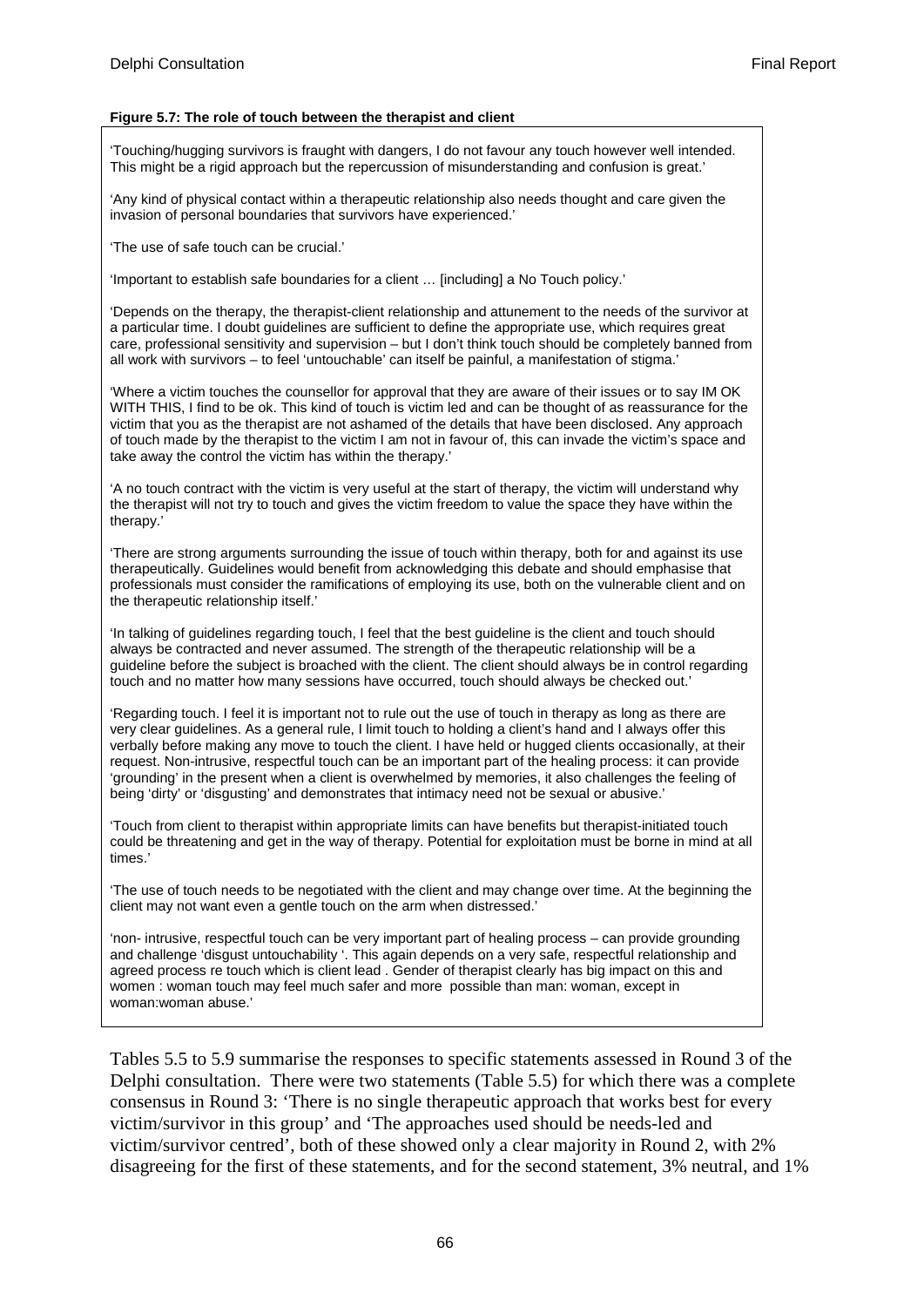each disagreement and strong disagreement. Expansionary comments in relation to needs-led and survivor centred are shown in Figure 5.8. There was one statement where concordance was found in Round 3, 'Behavioural and cognitive approaches on their own are insufficient to meet victim/survivors' needs', with 3% respondents neutral; in Round 2 only a clear majority was found, with 7% neutral and 5% disagreeing.

There were a number of areas in which split positions were found, with no clear majority, persisting throughout the consultation:

- The use of hypnotherapy, regression and inner child techniques (see Tables 5.5 and 5.6).
- Whether therapy should always be offered on an open-ended basis (i.e. with no specified limit on length of therapy/number of sessions), see Table 5.7.
- The necessity for qualifications or accredited training on the part of the therapist (see Table 5.9).

For many other areas, although a clear majority position was found in Round 3, there were still sizable minority positions existing:

- Whether talking about abuse is a necessary part of the healing process (see Table 5.5).
- Whether all survivors of childhood sexual abuse should be offered assessment for Dissociation Identity Disorder (see Table 5.6).
- Whether the length of time, and/or number of sessions of a therapy, are appropriate commitments in a contract between client and therapist (see Table 5.7).
- The role of survivor literature has a role in the therapeutic setting (see Table 5.8).
- Whether therapeutic interventions can be led or facilitated by survivor peers without a professional qualification (see Table 5.9).

In each of these cases this lack of consensus was maintained throughout the three rounds of the consultation.

| Table 5.5: Therapeutic approaches for adult survivors of childhood sexual abuse, Round 3 |  |  |
|------------------------------------------------------------------------------------------|--|--|
|                                                                                          |  |  |

|                                                                                                                                                                | %<br>Strongly<br>Agree | % Agree | $\%$<br>Neutral | %<br><b>Disagree</b> | $\%$<br>Strongly<br>Disagree | Number<br>of<br>responses |
|----------------------------------------------------------------------------------------------------------------------------------------------------------------|------------------------|---------|-----------------|----------------------|------------------------------|---------------------------|
| S7.1 There is no single therapeutic approach<br>that works best for every victim/survivor in this<br>group                                                     |                        |         | $\Omega$        | 0                    | $\Omega$                     | 69                        |
| S7.2 It is most helpful to think in terms of a<br>'toolkit' of approaches, each of which may be<br>useful at a particular stage for a particular<br>individual | 54                     | 41      | 2               | 3                    | 0                            | 68                        |
| S7.3 The approaches used should be needs-<br>led and victim/survivor centred                                                                                   |                        |         | $\Omega$        | 0                    | $\Omega$                     | 69                        |
| S7.4 Talking about abuse is not necessarily<br>part of the healing process                                                                                     | 12                     | 61      | 6               | 22                   | 0                            | 69                        |
| S7.5 Behavioural and cognitive approaches on<br>their own are insufficient to meet<br>victim/survivors' needs                                                  |                        |         | 3               | 0                    | 0                            | 67                        |
| S7.6 There is a place for techniques that<br>actively promote regression in the therapist's<br>'toolkit' but they need to be used with great<br>caution        | 12                     | 25      | 21              | 30                   | 12                           | 57                        |
| S7.7 There is a place for hypnotherapy in the<br>therapist's 'toolkit' but they need to be used<br>with great caution                                          | 5                      | 37      | 21              | 28                   | 9                            | 57                        |
| S7.8 The use of techniques that actively<br>promote regression is never appropriate                                                                            | 21                     | 30      | 21              | 18                   | 11                           | 57                        |
| S7.9 The use of hypnotherapy is never<br>appropriate                                                                                                           | 7                      | 16      | 34              | 38                   | 5                            | 56                        |
| S7.10 The only appropriate role for<br>hypnotherapy is for symptom management                                                                                  | $\overline{c}$         | 21      | 42              | 28                   | 8                            | 53                        |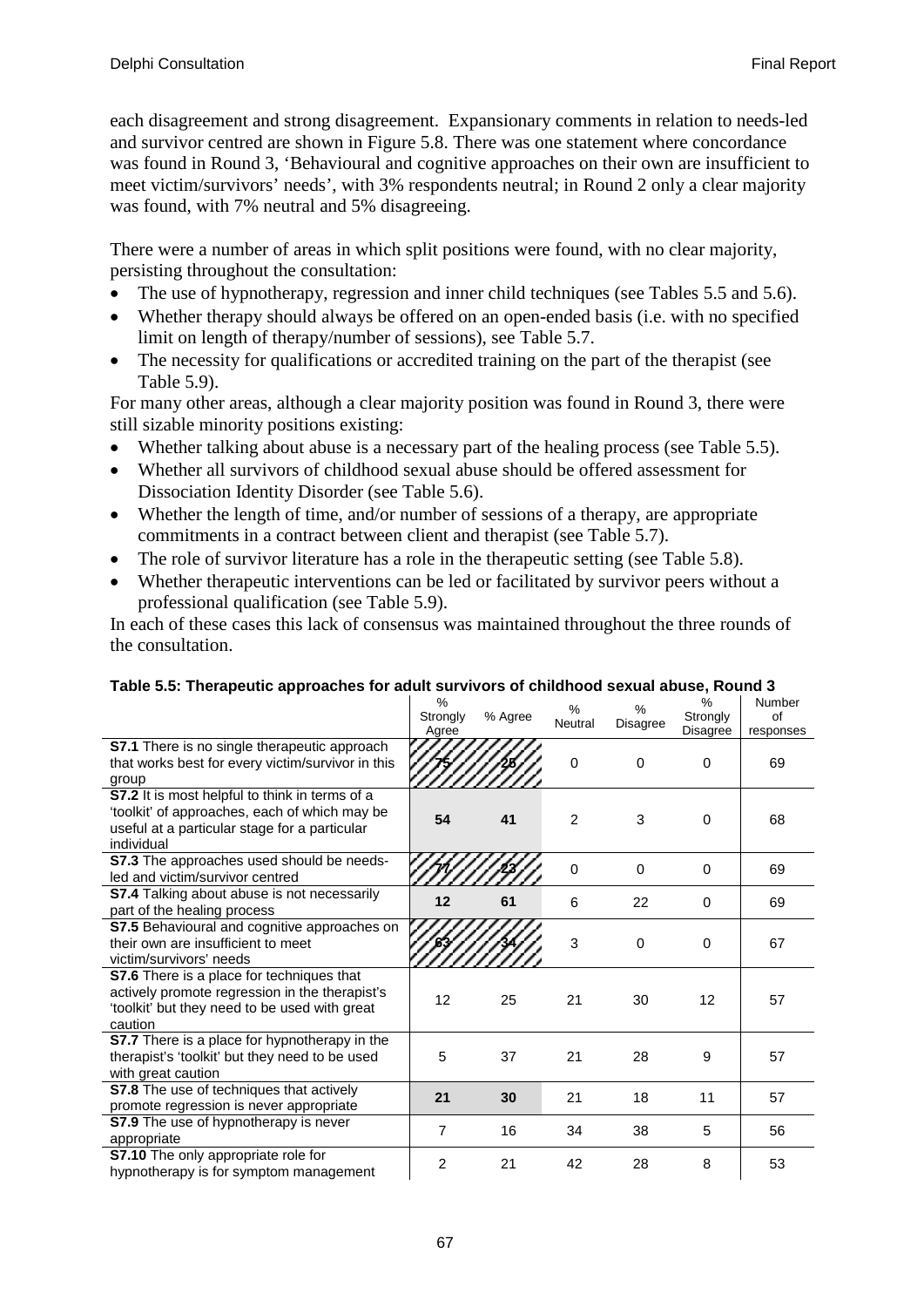#### **Figure 5.8: Needs-led and survivor-centred**

'Individuals seek help as they wish, from whom they wish and when they are ready and that's how it should be.'

'Apart from tailoring approaches to match need, I prefer not to be too dogmatic about what is best for the client i.e. touch or no-touch, literature or not, support groups or not. Everyone is different and to forget this takes away choices for the client – something that is so important for them to have. I normally offer a book list to clients at assessment, with a 'mental-health warning' – but may decide not to during the session. Generally I would never touch a client – but if the client wanted to work with touch I would be open to exploring this. A lot of clients will take a while before they are ready to meet other survivors, but for some it is just what they need straight away.'

'Mutual/peer support can be healing and empowering or it can be demanding and draining for different individuals. I do not believe there is a set pattern to follow. For some survivors this may be the most appropriate form of support with or without individual therapy; others will need the safety and boundaries provided by a facilitated therapy group or individual therapy. Survivors need the opportunity to discuss what form of support best meets their needs at the present time.'

'The therapeutic relationship must be build using empathy, unconditional +ve regard and congruence. Once trust has been established in the relationship, it may be possible to introduce various tools but techniques need to be discussed in advance with the client & the client needs to set the pace and the objectives. Self help groups can set the ground rules, aims and objectives but ideally need a trained facilitator – again with supervision and support.'

'Childhood sexual abuse is a life experiences not a disease or an illness so let's not prescribe a treatment/therapy. Although usually it is the long-term effects that we are dealing with we also need to help with the other areas of the survivor's life A totally holistic and individual approach is needed for each and every client.'

'A good debate emerging here. However, it doesn't seem too difficult. The establishment of an appropriate therapeutic relationship is clearly crucial – but then the use of appropriate interventions is also essential. I also like the view that what clients can do for themselves needs to be valued and nurtured – I think we forget that too often.'

#### **Table 5.6: Therapeutic approaches for adult survivors of childhood sexual abuse – dissociation, DID and inner child approaches, Round 3**

|                                                                                                                                                                                                                                                        | $\%$<br>Strongly<br>Agree | % Agree | $\%$<br>Neutral | $\%$<br><b>Disagree</b> | $\frac{0}{0}$<br>Strongly<br>Disagree | Number<br>of<br>responses |
|--------------------------------------------------------------------------------------------------------------------------------------------------------------------------------------------------------------------------------------------------------|---------------------------|---------|-----------------|-------------------------|---------------------------------------|---------------------------|
| <b>S7.11</b> All survivors of childhood sexual abuse<br>should routinely be assessed for Dissociation<br><b>Identity Disorder</b>                                                                                                                      | 3                         | 16      | 15              | 50                      | 16                                    | 62                        |
| <b>S7.12</b> All survivors of childhood sexual abuse<br>should be offered assessment for Dissociation<br>Identity Disorder with an explanation of its<br>relevance                                                                                     | 7                         | 23      | 18              | 47                      | 7                                     | 62                        |
| <b>S7.13</b> Dissociation is a common symptom and<br>survival technique in this group and therapists<br>should therefore be aware of the nature of<br>dissociation, how to identify it and how to<br>respond to it without further harming the client. | 61                        | 30      | 5               | 3                       | 2                                     | 64                        |
| S7.14 'Inner child' approaches can be valuable<br>for people with dissociation disorders                                                                                                                                                               | 12                        | 51      | 22              | 14                      | 2                                     | 51                        |
| S7.15 'Inner child' approaches are not<br>appropriate for people with dissociation<br>disorders                                                                                                                                                        | 0                         | 10      | 28              | 52                      | 10                                    | 50                        |
| <b>S7.16</b> 'Inner child' techniques are safe and<br>useful techniques for this group                                                                                                                                                                 | 12                        | 24      | 42              | 20                      | 2                                     | 50                        |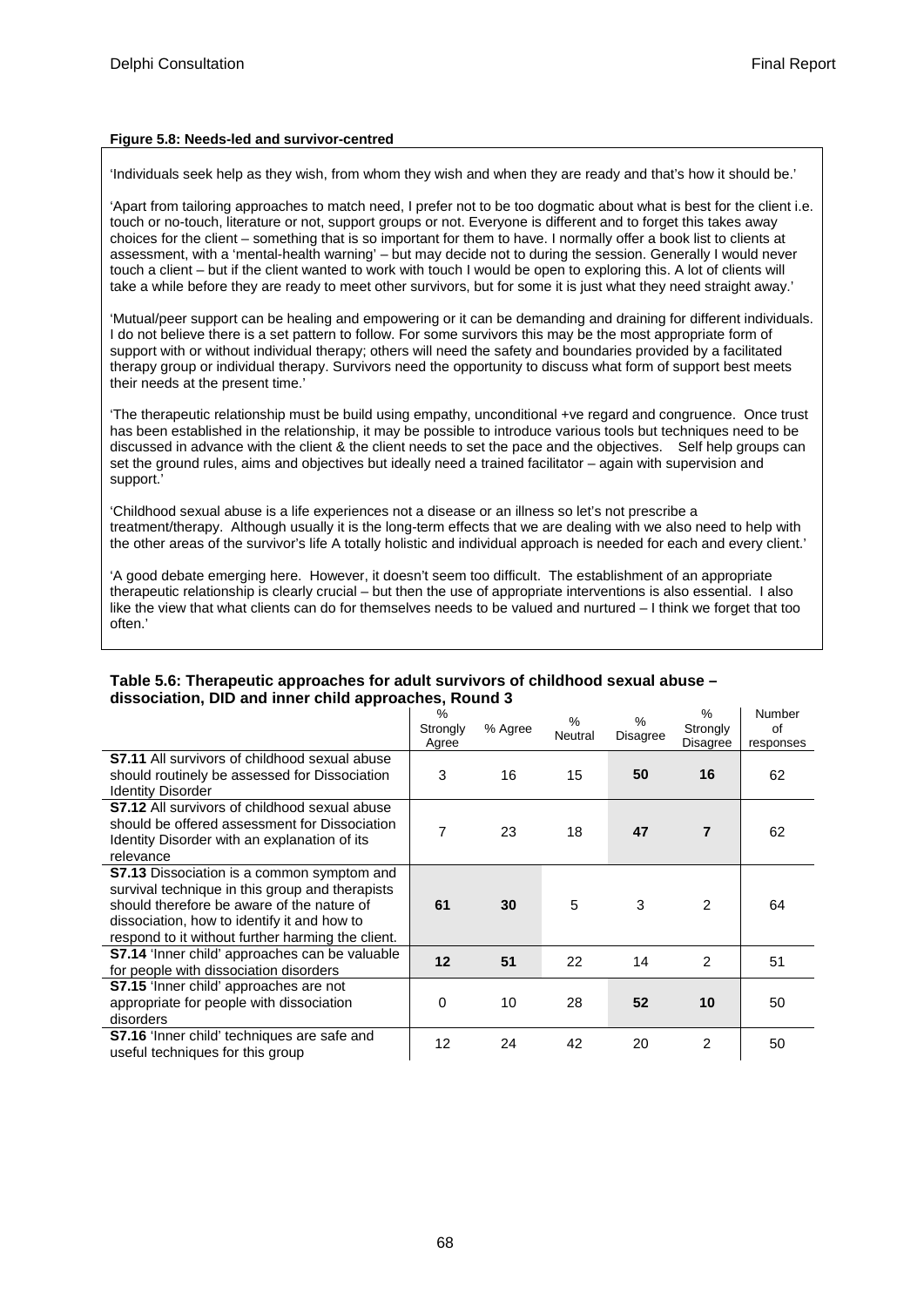|                                                                                                                                                          | %<br>Strongly<br>Agree | % Agree | $\%$<br>Neutral | %<br>Disagree | %<br>Strongly<br>Disagree | Number<br>of<br>responses |
|----------------------------------------------------------------------------------------------------------------------------------------------------------|------------------------|---------|-----------------|---------------|---------------------------|---------------------------|
| <b>S7.17</b> It is useful for the contract between<br>client and therapist to contain commitments<br>about number of sessions/length of therapy          | 21                     | 52      |                 | 19            | 2                         | 68                        |
| <b>S7.18</b> It is important that therapy is offered on<br>an open-ended basis (i.e. with no specified<br>limit on length of therapy/number of sessions) | 14                     | 36      | 11              | 37            |                           | 70                        |
| <b>S7.19</b> The contract between client and<br>therapist should be clear about any restrictions<br>on length of therapy/number of sessions.             | 37                     | 53      | 4               | 6             | 0                         | 68                        |
| <b>S7.20</b> The contract between client and<br>therapist should describe how progress is<br>reviewed and any scope for an open-ended<br>arrangement     | 43                     | 49      | 4               | 4             | 0                         | 68                        |

### **Table 5.7: Therapeutic approaches for adult survivors of childhood sexual abuse – contracting and fixed length therapy, Round 3**

### **Table 5.8: Therapeutic approaches for adult survivors of childhood sexual abuse – the role of touch, the gender of the therapist and the use of survivor literature, Round 3**

|                                                                                                                                                                                                                                                                                                                                          | $\%$<br>Strongly<br>Agree | % Agree | $\frac{0}{0}$<br>Neutral | %<br>Disagree | $\%$<br>Strongly<br>Disagree | Number<br>of<br>responses |
|------------------------------------------------------------------------------------------------------------------------------------------------------------------------------------------------------------------------------------------------------------------------------------------------------------------------------------------|---------------------------|---------|--------------------------|---------------|------------------------------|---------------------------|
| <b>S7.21</b> Working within appropriate guidelines,<br>there is a place for touch within therapy                                                                                                                                                                                                                                         | 16                        | 57      | 12                       | 15            | 1                            | 69                        |
| <b>S7.22</b> The use of touch/holding within therapy<br>is never appropriate                                                                                                                                                                                                                                                             | $\overline{2}$            | 7       | 13                       | 59            | 19                           | 68                        |
| S7.23 It is never appropriate to use a therapist<br>of the same gender as the perpetrator                                                                                                                                                                                                                                                | $\overline{2}$            | 6       | 7                        | 63            | 22                           | 68                        |
| S7.24 Choice of gender in therapist should<br>always be offered                                                                                                                                                                                                                                                                          | 42                        | 46      | 6                        | 6             | $\Omega$                     | 69                        |
| <b>S7.25</b> Survivor literature should only be used<br>with extreme caution in the therapeutic setting                                                                                                                                                                                                                                  | $\overline{2}$            | 17      | 9                        | 59            | 13                           | 64                        |
| <b>S7.26</b> Survivor literature plays a valuable role<br>in the therapeutic setting                                                                                                                                                                                                                                                     | 17                        | 64      | 17                       | 3             | 0                            | 66                        |
| <b>S7.27</b> The practitioner's involvement in the<br>choice of whether or not survivor literature is<br>used in the therapeutic setting should be<br>sensitively passing on information about the<br>availability of such literature, and<br>communicating a willingness to allow<br>discussion about anything the survivor has<br>read | 32                        | 60      | 6                        | 2             | $\Omega$                     | 65                        |
| <b>S7.28</b> The choice of the survivor should<br>govern the use of survivor literature in the<br>therapeutic setting.                                                                                                                                                                                                                   | 41                        | 47      | 8                        | 5             | 0                            | 66                        |

### **Table 5.9: Therapeutic approaches for adult survivors of childhood sexual abuse – professionals and qualifications, Round 3**

|                                                                                                                        | $\%$<br>Strongly<br>Agree | %<br>Agree | %<br>Neutral | $\%$<br>Disagre<br>е | $\%$<br>Strongly<br>Disagree | Number of<br>responses |
|------------------------------------------------------------------------------------------------------------------------|---------------------------|------------|--------------|----------------------|------------------------------|------------------------|
| <b>S7.29</b> Therapeutic interventions can be led by<br>survivor peers working within suitable guidelines              | 16                        | 51         | 16           | 17                   | 2                            | 65                     |
| <b>S7.30</b> Therapeutic interventions should only be<br>led by those holding a suitable professional<br>qualification | 13                        | 33         | 9            | 39                   | 6                            | 69                     |
| <b>S7.31</b> Therapeutic interventions should only be<br>led by those holding a suitable qualification                 | 9                         | 38         | 18           | 29                   | 6                            | 66                     |
| <b>S7.32</b> Therapeutic interventions should only be<br>led by those who have completed relevant<br>training          | 16                        | 58         | 5            | 12                   | 0                            | 66                     |
| <b>S7.33</b> Therapeutic interventions should only be<br>led by those who have completed accredited<br>training        | 14                        | 21         | 23           | 35                   | 8                            | 66                     |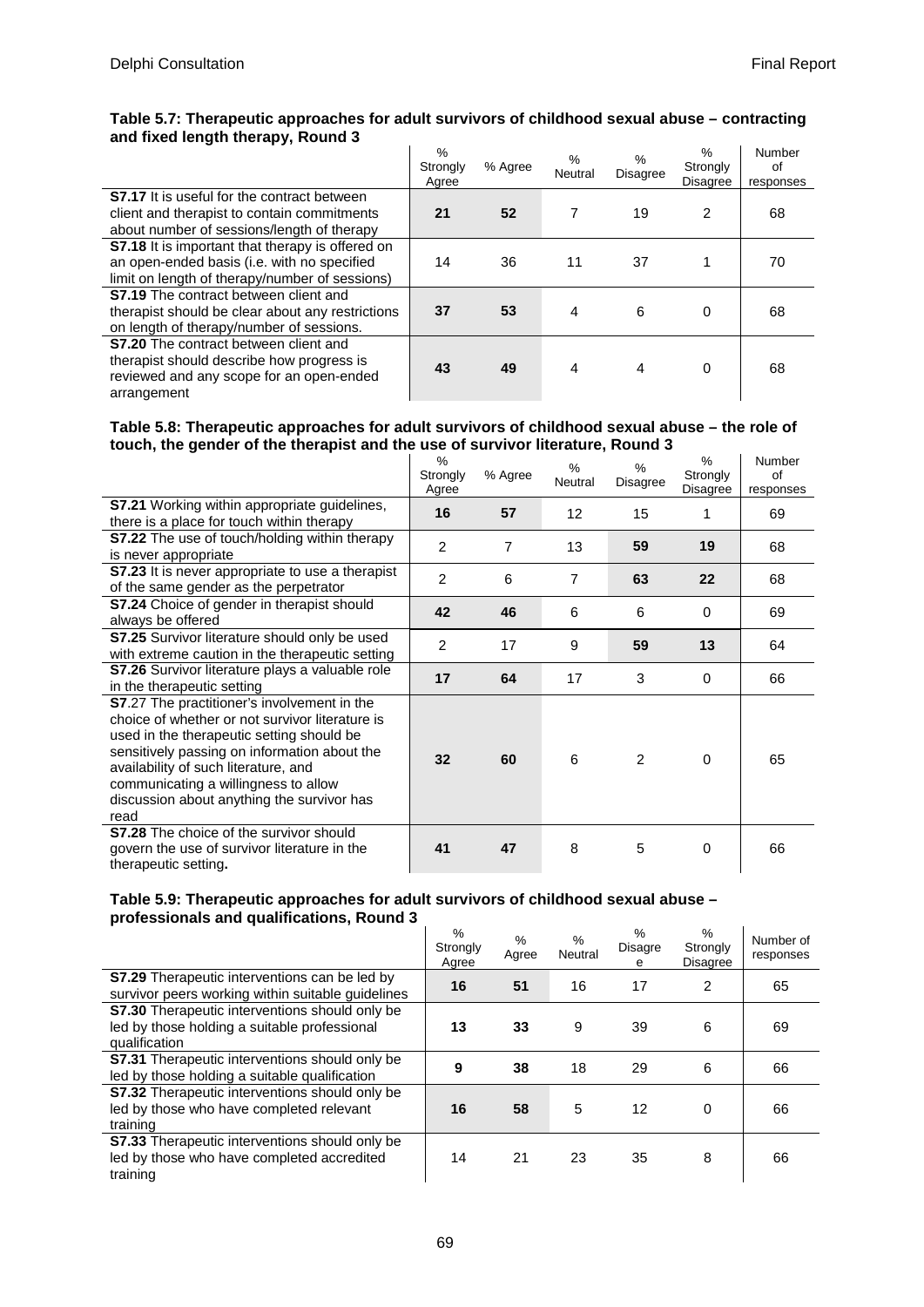Table 5.9 includes a summary of the views of respondents about the issue of qualifications and training. This demonstrates a lack of consensus, in particular on the importance of qualifications. Although a clear majority of respondents in each of Round 2 and 3 agreed that 'relevant training' was required; there was still a significant minority (12%) who disagreed. There was a clear majority in support of a role for survivor peers in leading therapeutic interventions (working within suitable guidelines). Comments in this area emphasised the difficulty of establishing what are appropriate professionals, training, qualification, and accreditation. Responses on the need for accredited training showed no clear majority.

Other areas discussed by the Delphi participants included:

- The need to address support for carers and families of survivors of sexual abuse, about which there was general agreement;
- Different positions about the most suitable location for services (voluntary versus statutory sector);
- Different positions about the relative suitability of specialist organizations versus specialist services within more generalist settings.

## 5.3 Children and young people who have been sexually abused

The strongest position emerging from responses for this programme area was on the value of interventions structured around a victim centred approach, using age, gender and developmentally appropriate techniques. Illustrations of positions on developmentally appropriate techniques are given in Figure 5.9, and views regarding the needs of this group and of disabled children are illustrated in Figure 5.10. The human qualities of the therapeutic relationship were emphasized as very important, as was the need to work with the nonabusing parents, carers, siblings and others in the child/young person's network. The importance of therapists understanding and being able to work with dissociation and dissociative disorders was emphasized. In providing therapeutic intervention, the importance of an understanding of lesbian, gay and bisexual development and affirmation for sexuality was stressed.

## **Figure 5.9: Developmentally appropriate intervention**

'Different interventions work for different children. If very young, non-directive play therapy has proved beneficial if older a more holistic approach involving cognitive and other intervention approaches. Most of all young people and children need to make sense of what has happened to them, understand where the blame lies and be empowered.'

'Therapeutic groups for children (and parents/carers) which are for same gender and similar developmental stage, which are structured and time-limited, and which have a psycho-educational approach can be helpful in some ways. Children tend to associate these groups with school 'lessons' and this fact, along with meeting other children with similar experiences, can really help reduce stigmatisation, the sense of being different, and loneliness. Also, as a male working with female co-therapists, I have found these groups can also provide a different experience of a male and model an effective parental couple. In general, groups with children need to be conducted alongside parallel work with parents/carers to ensure that therapeutic benefits are supported and sustained. Although groups cannot reach some areas of distress, as a positive therapeutic experience, they can help some young people move on to individual therapy.'

'Narrative therapy can be used in play therapy as a way of helping children express and explore their experiences of life. Every story a child tells contributes to a self-portrait which he can look at, refer to, think about and change and this portrait can be used by others to develop an understanding of the storyteller. The stories we tell, whether they are about real or imagined events, convey our experience, our ideas, and a dimension of who we are. The therapist and child construct a space and a relationship together where the child can develop a personal and social identity by finding stories to tell about the self and the lived world of that self. The partnership agreement between child and therapist gives meaning to the play as it happens. The stories created in this playing space may not be 'true' but often will be genuine and powerfully felt and expressed.'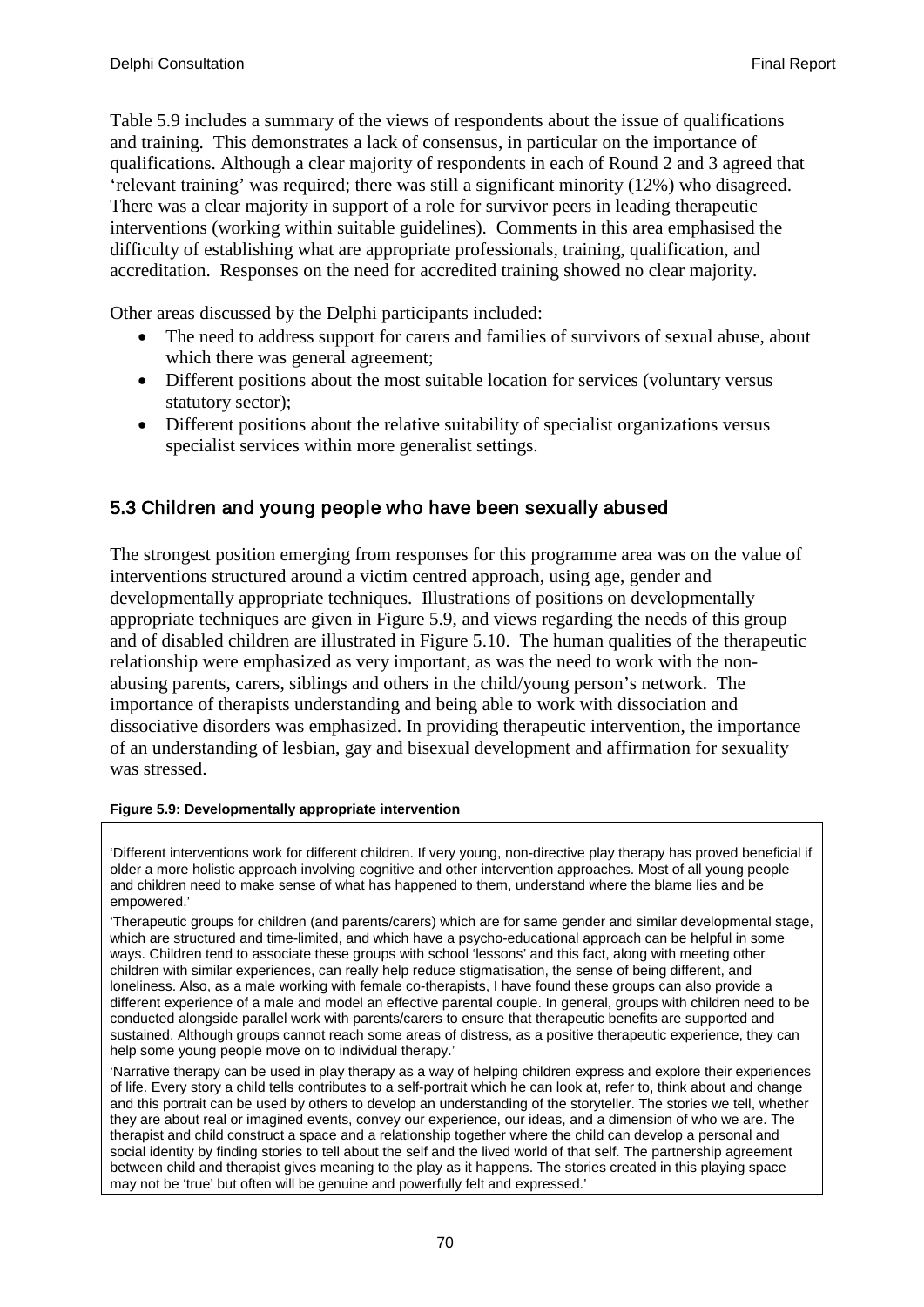### **Figure 5.10: The needs of children and young people who have experienced sexual abuse**

'Children and young people do not have the wherewithal to give informed consent to engage in sexually activity with adults. The responsibility for abuse always lies with its perpetrator. Sexually abusive behaviour in adults is not an illness but is chosen behaviour. The confidentiality and civil liberties of adults who abuse children must give way to the rights of children to be safeguarded from harm. Children and young people can recover from child sexual abuse. Recovery will be substantially assisted if at least one adult they know and trust believes them and sticks with them. Because of the enormity of the violation that child sexual abuse inflicts on a child – in that it distorts their sense of self and distorts or interrupts their development – most children will need some help from someone to recover from its impact. Building resilience in children and young people will assist them to recover and assist safeguard from being further targeted and abused. The needs of the criminal justice system (an adult arena where sanction is considered and meted out principally on behalf of society as a whole) should not take precedence over the needs of children to recover from their experiences and developing strategies for future safety. The vast majority of children who are abused will be targeted by someone they have some kind of emotional attachment to – therefore understanding how best to assist them will need to take account of and have understanding of their 'groomed environment' – what/who has stopped them speaking out. Children who tell will have made a decision at some level that it is better to tell than not tell – they will usually have weighed up that telling will feel 'least worst'. There are more subtle issue around communication when children tell through their behaviour/functioning.'

'Disabled children have specific needs in relation to child protection. They must be seen as a particularly vulnerable group of children. They must be regarded as an 'oppressed' group. They are routinely discriminated against. It has to be recognised that there is institutional disablism in all institutions, education, health and society. Disabled children are harmed by abuse. Quite alarming that this has to be stated. (There is a strong belief that disabled children are less likely to be affected by abuse because they are learning disabled or because they don't understand what happened. Some even believe disabled children have different feelings mechanisms; they don't feel things in the same way. Therefore cannot be harmed!) Disabled children are three times more likely to be abused when compared to non-disabled children. Disabled children have particular needs and requirements that are different to non-disabled children with regards to vulnerability, abuse and post abuse support. Disabled children are not 'children first', their impairment is a crucial element of their identity. The 'Children First' principle has allowed their specific needs to be ignored. This has been highly dangerous in child protection. This is not to deny they are children but they are different children. The political climate of termination of pregnancy (up to term in the case of disabled children) euthanasia and the sanctioning (almost) of so-called 'Mercy killing' have led to disabled children being seen as second class citizens and 'not worthy of life'. This impacts considerably on child protection issues. Disabled children have not been sufficiently researched (no UK research at all has been funded by government) in relation to child protection of disabled children. We don't KNOW how abuse impacts on disabled children (or how it impacts on adult disabled people's lives). However we do know (from research) that they are less likely to be case conferenced, less likely to be put on the child protection register, less likely to have a serious case review if they die or are injured, less likely to be interviewed by the police, less likely to be passed through CPS, less likely to give evidence in court, less likely to have a 'treatment' therapy package.'

All of the specific therapeutic approaches named in the Delphi questionnaire were reported as useful/helpful by some of the respondents. A summary of the positions put forward in responses to the questions on effective interventions, both in terms of what works best and what should not be used is shown in Table 5.10. For some of the specific therapeutic approaches listed in the questionnaire (CBT, feminist/pro-feminist, mediation/alternative dispute resolution, family systems, mutual support/self-help, restorative justice, relapse prevention), at least one of the respondents raised some concerns in answer to the question (question 3) about what approaches should not be used and why. Most of the points raised related to the use of particular approaches being unhelpful at particular points/stages, or in particular circumstances, rather than the approach being totally counter-indicated: For example, some respondents drew attention to the range of therapies recommended as suitable prior to a criminal trial in DH/HO/CPS guidance, which excludes hypnotherapy, drama therapy, regression techniques and groups in which disclosure of assault details takes place. Other respondents were concerned about the application of particular techniques owing to the danger of re-traumatisation (visualization, blank screen technique in psychoanalysis, re-living exercises). For some, behavioural and cognitive approaches can be characterised as too superficial without 'healing' type interventions, in other words were viewed as only being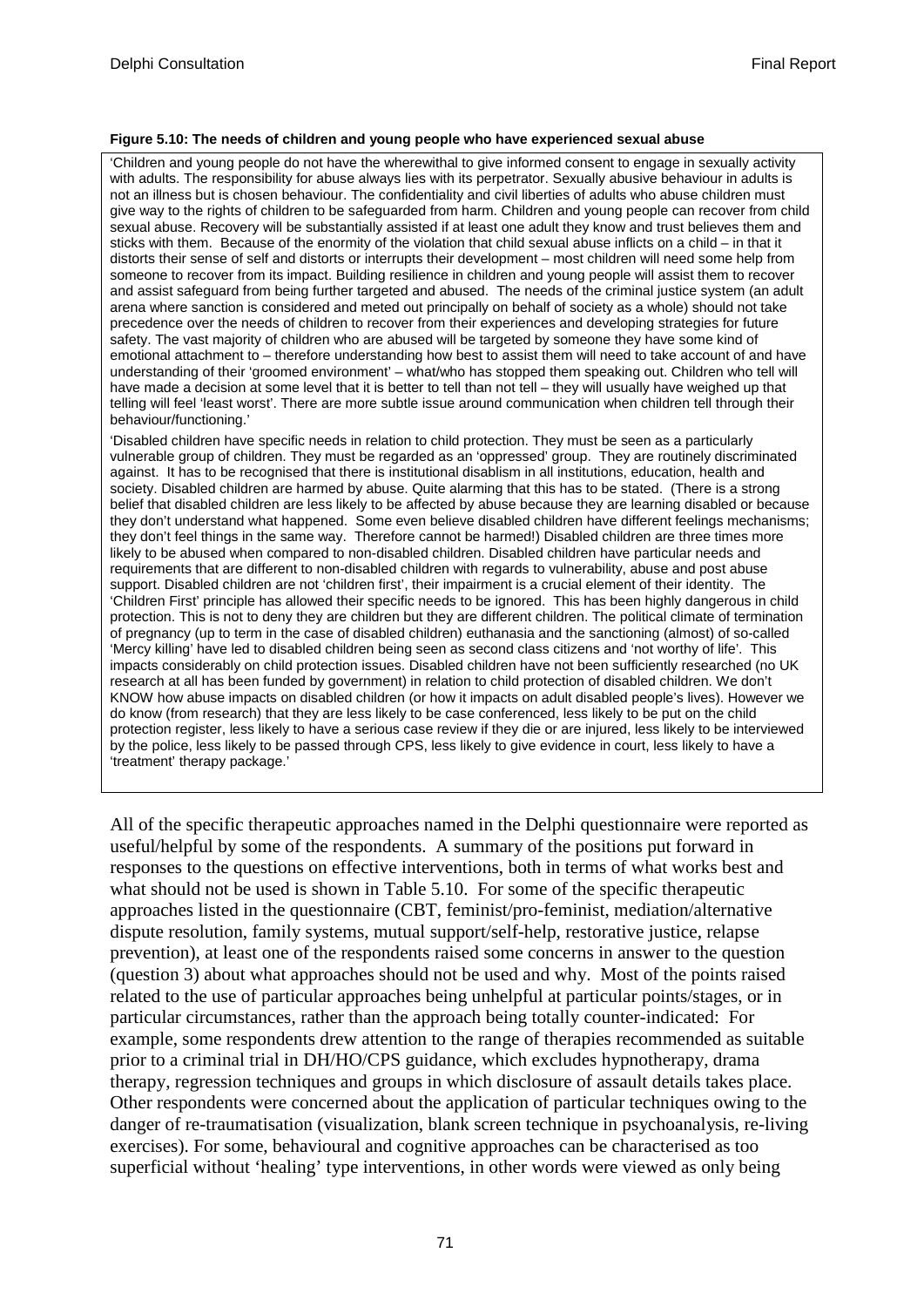able to be a part of the interventions required, and it was stressed that they must be implemented in a developmentally appropriate fashion.

**Table 5.10: Views on helpful/useful approaches and on approaches that should not be used: Children and young people who have been sexually abused, Round 1**

|           | Helpful/useful approaches                          |           | Should not be used                             |
|-----------|----------------------------------------------------|-----------|------------------------------------------------|
| $\bullet$ | Integrative                                        | $\bullet$ | Limited number of sessions                     |
| $\bullet$ | Eclectic                                           | $\bullet$ | Joint working with abusive parents/siblings,   |
| $\bullet$ | Victim led, person centred                         |           | family therapy                                 |
| $\bullet$ | Feminist                                           | $\bullet$ | Mediation                                      |
| $\bullet$ | Humanist                                           | $\bullet$ | Restorative justice                            |
| $\bullet$ | Holistic                                           | $\bullet$ | Hypnosis, hypnotherapy                         |
| $\bullet$ | Contracting                                        | $\bullet$ | Blank screen psychoanalysis                    |
| $\bullet$ | Social care model                                  | $\bullet$ | Freudian psychoanalysis                        |
| $\bullet$ | Working with carers and families, therapy sessions | $\bullet$ | Memory work                                    |
|           | with carers present                                | $\bullet$ | Emphasis on "justice"                          |
| $\bullet$ | Child development models                           | $\bullet$ | Visualisation techniques                       |
| $\bullet$ | Attachment theory approaches                       | $\bullet$ | Single approaches                              |
| $\bullet$ | Psychodynamic                                      | $\bullet$ | Disclosure of violent or traumatic incidents,  |
| $\bullet$ | Empty chair work                                   |           | descriptions of events in detail as re-living, |
| $\bullet$ | <b>CBT</b>                                         |           | and re-traumatising                            |
| $\bullet$ | PTSD and trauma work                               | $\bullet$ | Purely CBT                                     |
| $\bullet$ | Counselling                                        | $\bullet$ | Purely psychodynamic                           |
| $\bullet$ | PALM (psychotherapy and CBT)                       | $\bullet$ | Purely behaviour modification                  |
| $\bullet$ | Child psychotherapy                                |           |                                                |
| $\bullet$ | Gestalt                                            |           |                                                |
| $\bullet$ | Very young = non-directive play                    |           |                                                |
| $\bullet$ | Older children = include cognitive elements        |           |                                                |
| $\bullet$ | Group work, structured, age, gender and            |           |                                                |
|           | developmentally appropriate                        |           |                                                |
| $\bullet$ | Psycho educational approaches                      |           |                                                |
| $\bullet$ | <b>Educational materials</b>                       |           |                                                |
| ٠         | Family systems                                     |           |                                                |
| $\bullet$ | Residential, in- out- and day- patient settings    |           |                                                |
| $\bullet$ | Trauma focussed work, EDMR                         |           |                                                |
| ٠         | Narrative therapy                                  |           |                                                |
| $\bullet$ | Creative and art therapies                         |           |                                                |
| ٠         | Listening approaches                               |           |                                                |
| $\bullet$ | Play therapy                                       |           |                                                |
| ٠         | Writing and talking in the third person            |           |                                                |
| $\bullet$ | Low arousal                                        |           |                                                |
| $\bullet$ | Mediations and affirmations for older children     |           |                                                |
| $\bullet$ | Female practitioners as "default"                  |           |                                                |
|           |                                                    |           |                                                |

Tables 5.11 to 5.15 summarise the responses to specific statements assessed in Round 3 of the Delphi consultation. There was one statement where complete consensus was found in Round 3, 'The ideal position is to be able to offer a choice of therapist gender' (see Table 5.12). For three further statements, concordance was found in Round 3 (see Table 5.14 for all of these):

- Children need access to therapies without their parents present', 5% respondents were neutral, in Round 2, concordance was found with 9% respondents neutral.
- 'Cognitive distortions which the child may possess can be explored either directly or through play', 12% respondents were neutral, the statement was new in Round 3.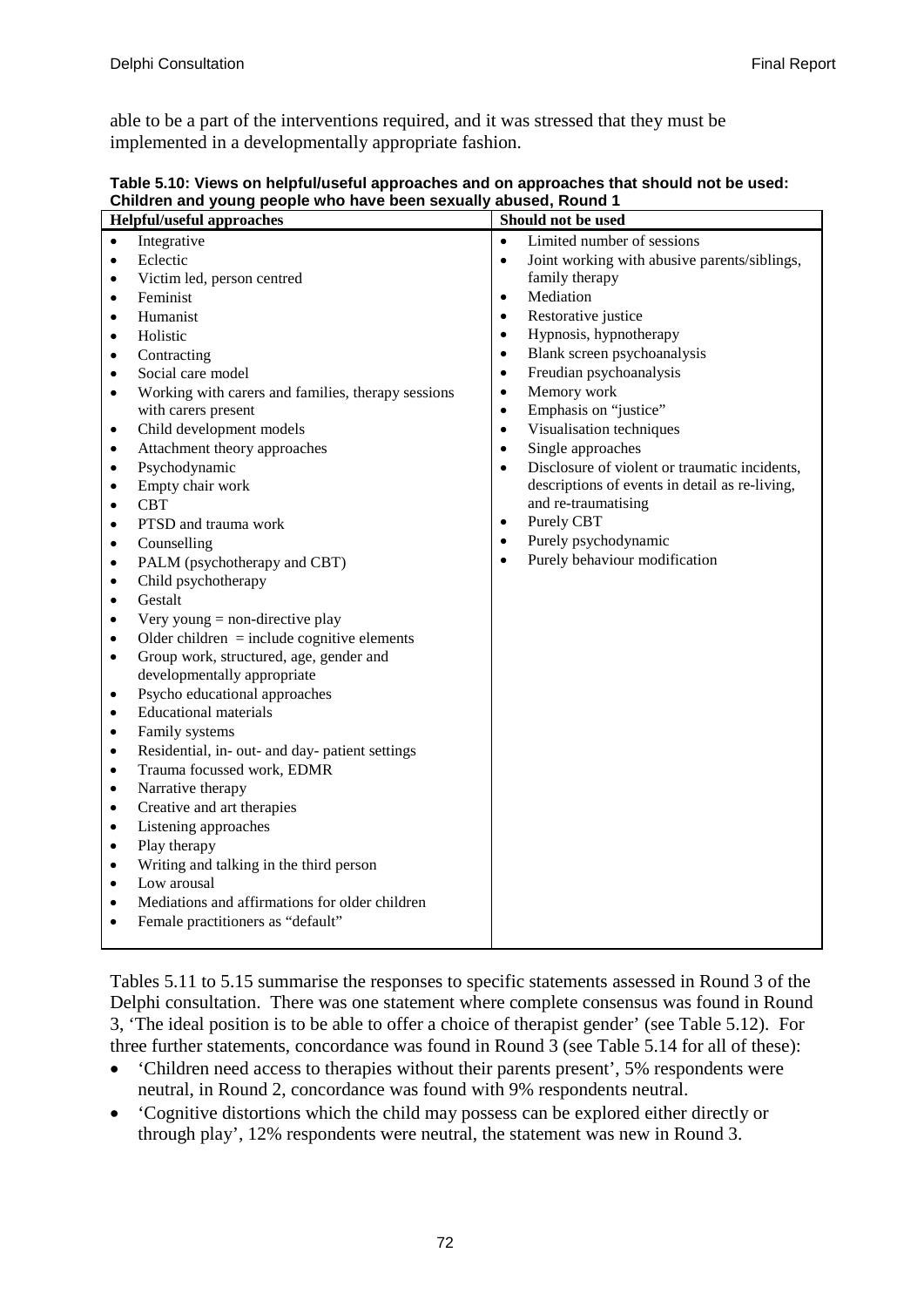• 'Cognitive distortions which the child may possess can be explored either directly or through the arts therapies/psychotherapies', 3% respondents were neutral, statement was new in Round 3.

## **Table 5.11: Therapeutic approaches for children and young people who have been sexually abused, Round 3**

|                                                                                                                                                                                                                                                                                                  | $\%$<br>Strongly<br>Agree | % Agree | $\%$<br>Neutral | %<br>Disagree | $\%$<br>Strongly<br>Disagree | Number<br>of<br>responses |
|--------------------------------------------------------------------------------------------------------------------------------------------------------------------------------------------------------------------------------------------------------------------------------------------------|---------------------------|---------|-----------------|---------------|------------------------------|---------------------------|
| <b>S1.1</b> Behavioural and cognitive approaches on<br>their own are insufficient to meet<br>victim/survivors' needs                                                                                                                                                                             | 66                        | 26      | $\Omega$        | 6             | 2                            | 65                        |
| <b>S1.2</b> There is no single therapeutic approach<br>that works best for every victim/survivor in this<br>group                                                                                                                                                                                | 71                        | 23      | 2               | $\Omega$      | 2                            | 66                        |
| <b>S1.3</b> The approaches used should be needs-<br>led and victim/survivor centred                                                                                                                                                                                                              | 72                        | 26      | $\Omega$        | 2             | $\Omega$                     | 65                        |
| <b>S1.4</b> Talking about abuse is not necessarily<br>part of the healing process                                                                                                                                                                                                                | 19                        | 57      | 9               | 11            | 5                            | 65                        |
| <b>S1.5</b> It is most helpful to think in terms of a<br>'toolkit' of approaches, each of which may be<br>useful at a particular stage for a particular<br>individual                                                                                                                            | 56                        | 38      | 3               | 3             | 0                            | 66                        |
| <b>S1.6</b> A 3 Stage model (Stage 1: Safety and<br>symptom stabilisation; Stage 2: Dealing with<br>the traumatic memories; Stage 3:<br>Reconnection/Regaining a safe and fulfilling<br>life) provides a suitable framework for<br>responding to the needs of this group of<br>victims/survivors | 19                        | 53      | 13              | 14            | $\overline{2}$               | 64                        |

In connection with the statements contained in Table 5.11, comments emphasised the importance of not viewing stage models as necessarily implying a single sequential process, the importance of working flexibly while using this and the importance of emphasising that alternative frameworks exist. The term 'toolkit' was criticised by some as implying a mechanistic approach.

| Table 5.12: Therapeutic approaches for children and young people who have been sexually |  |
|-----------------------------------------------------------------------------------------|--|
| abused – the gender of the therapist and the use of touch, Round 3                      |  |

|                                                                                                      | $\%$<br>Strongly<br>Agree | % Agree | %<br>Neutral | %<br>Disagree | %<br>Strongly<br><b>Disagree</b> | Number<br>οf<br>responses |
|------------------------------------------------------------------------------------------------------|---------------------------|---------|--------------|---------------|----------------------------------|---------------------------|
| <b>S1.9</b> It is never appropriate to use a therapist<br>of the same gender as the perpetrator      |                           | 0       | 5            | 51            | 37                               | 59                        |
| S1.10 Children/young people should have<br>access to female practitioners as the default<br>position | 17                        | 28      | 32           | 15            | 8                                | 60                        |
| <b>S1.11</b> The ideal position is to be able to offer a<br>choice of therapist gender.              |                           |         | $\Omega$     | 0             | 0                                | 60                        |
| <b>S1.7</b> Working within appropriate guidelines,<br>there is a place for touch within therapy      | 10                        | 67      | 10           | 10            | 2                                | 57                        |
| <b>S1.8 The use of touch/holding within therapy is</b><br>never appropriate                          | 4                         | 11      | 18           | 51            | 16                               | 55                        |

In relation to the issue of choice of gender of therapist, a number of people commented that although this was ideal, it was not always, or even often or ever, possible to offer this; note that there was 100% agreement in Round 3 that choice was ideal. A number of respondents reiterated that the more important factor was the quality of the relationship created with the therapist rather than the therapist's gender. Respondents noted the importance of recognising that children may have experienced abuse by females or by both males and females.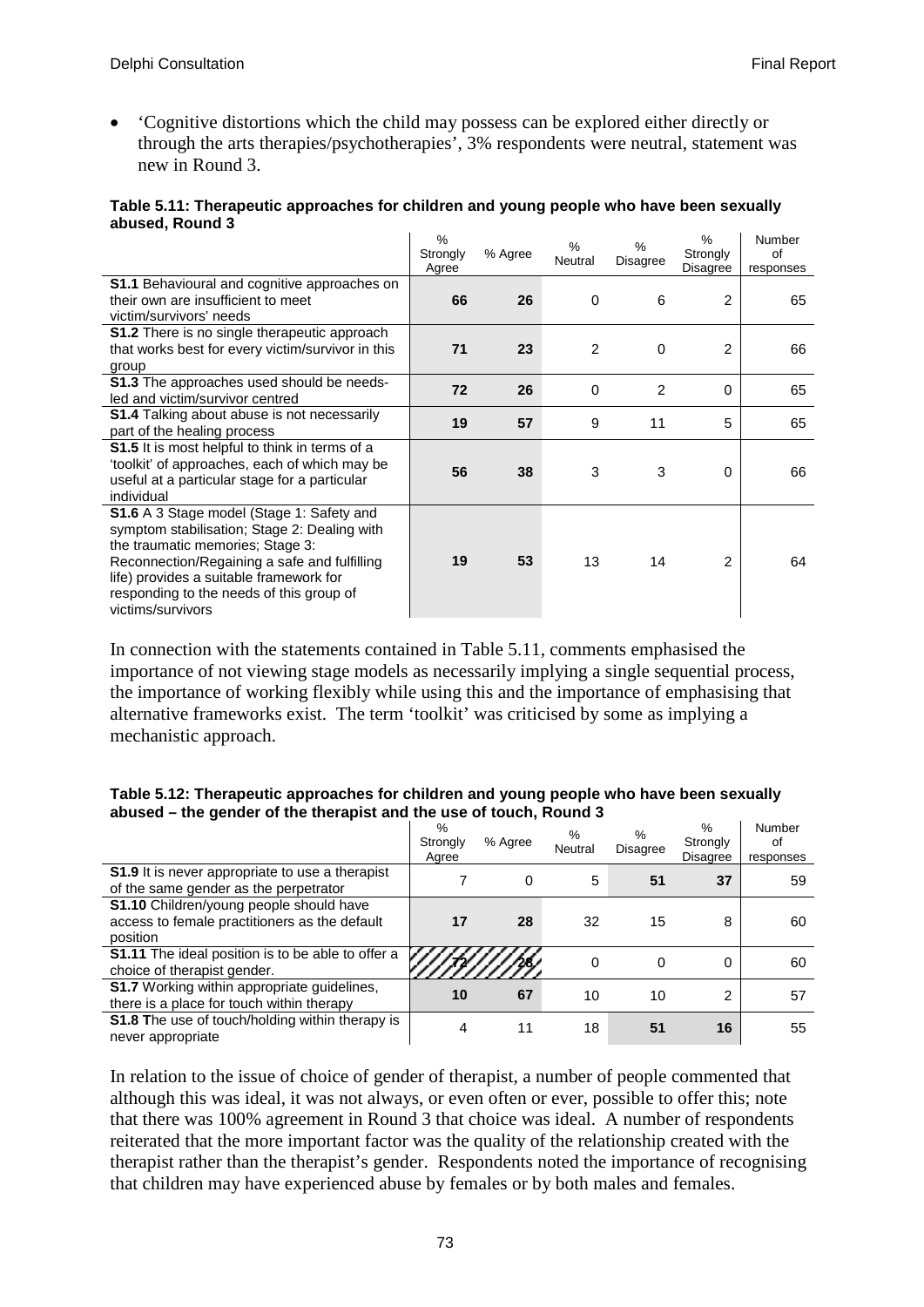Rounds 2 and 3 contained many comments on the use of touch in therapy, these illustrated the complexity of the issues to be considered, including the nature of the therapy (the difference between massage therapy and counselling for example), and the importance of a distinction between touch and holding. While survivor choice and wishes were seen by many as providing a governing principle, others identified the danger of clients consenting 'to keep a therapist happy'. There were also tensions around:

• The difficulty of establishing the appropriate point for therapeutic intervention to start (where the view is held that safety should be established first and ongoing abuse should not be occurring), see Figure 5.11 and Table 5.13.

These were maintained through the three rounds, with comments in Rounds 2 and 3 emphasising the dilemmas and contradictions involved in making appropriate choices to suit the particularities of each specific situation.

## **Figure 5.11: Views on the appropriate point for starting therapeutic intervention**

'I take the view that therapeutic intervention is unlikely to be helpful (and may actually be harmful) if it is provided while a child is continuing to be sexually abused. When this is clear, protection is the only effective and ethical intervention. However, in 'real-life' circumstances where there is no direct evidence of ongoing abuse but it cannot be altogether ruled out, it is more difficult to be categorical about providing therapy. In such cases, I think general emotional support and specific educational input is perfectly valid and may even be ethically appropriate. However, I regularly see situations where children are clearly in need of therapeutic help but whose lives are so unstable (and possibly unsafe) that mental health services and therapists refuse to be involved until other agencies confirm stability or the child's safety. I am not convinced that the balancing of these priorities is always in the best interests of the child's emotional well-being.'

'The problem with all the above relates to the definition of therapeutic work/intervention/support and the distinction between this and assessment. Therapeutic work includes on-going assessment and also therapy-based assessment may help children and young people to talk more openly.'

'Whilst in principle one would want to ensure that children are safe and not being abused before trying to facilitate a healing process, the therapist can never be certain that everything has been disclosed and/or that they are not being abused currently by someone they know or with whom they live. Even if a child has been removed from the known abuser, an adult or another child or young person who they live with or know socially or through school may be abusing them. Perhaps the answer is that therapists should always bear in mind the possibility that a child may not be as safe as they would wish and be prepared to work with that uncertainty. I feel strongly that if a child in therapy discloses previous or current abuse, then therapeutic work must be allowed to continue. There may be a pause whilst the allegations are investigated, but this should be for a matter of days, not weeks. Therapeutic support should continue. If it is stopped it gives the child a message that it was wrong to tell.'

'It is vital to move to a position where all policies, procedures and therapeutic approaches are based on the assumption that the majority of abused children are silenced and unable to disclose and their existence and their needs (e.g. for active, facilitative intervention) are taken into account routinely by all children's services, especially generic services where they are most likely to present with other problems. Although the Delphi exercise is making progress, I think it has not highlighted the existence and the plight of this group sufficiently as yet.'

'It is important to make a distinction between formal therapy and therapeutic support when considering the needs of children suffering on going abuse. Clearly, the priority is to take protective action to stop the abuse and prevent it happening again. Children do need help and support at this stage but they may not be in a position fully to engage with planned, longer term therapies because they are still having to survive in an abusive situation. Formal therapy may lead to the child feeling more vulnerable which then leaves them less able to defend themselves emotionally against further assaults. Children may need help to know who to talk to and how to report abuse but formal therapy aimed at achieving change is better done once the child is protected and safe. Doing nothing is not an option but the timing and nature of therapeutic work is important. There may be confusion when referrals for help are made. There is a big difference between a crisis response and planned therapy.'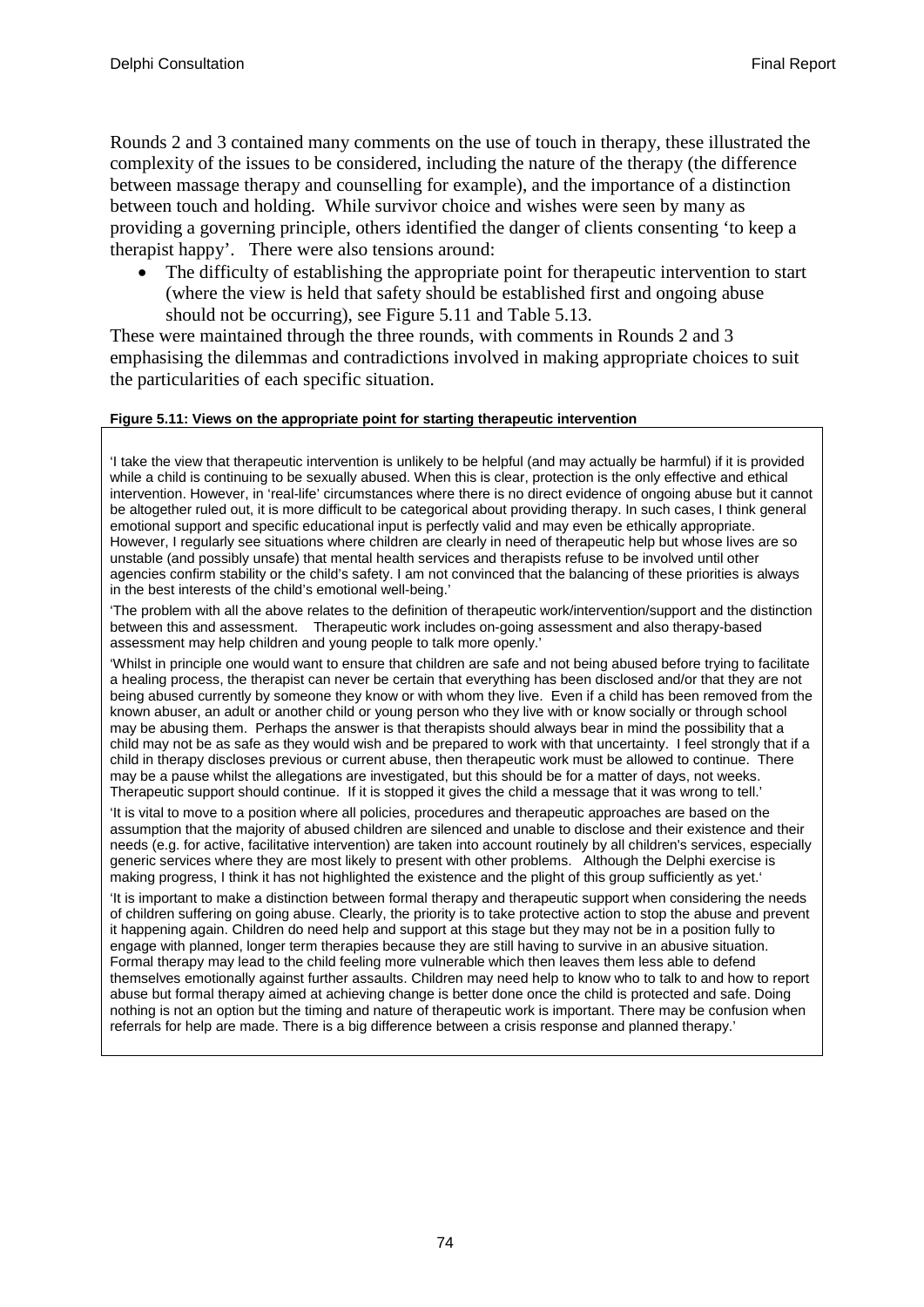|                                                                                                                                                                                                                                                                         | $\%$<br>Strongly<br>Agree | % Agree | $\%$<br>Neutral | $\%$<br>Disagree | %<br>Strongly<br><b>Disagree</b> | Number<br>of<br>responses |
|-------------------------------------------------------------------------------------------------------------------------------------------------------------------------------------------------------------------------------------------------------------------------|---------------------------|---------|-----------------|------------------|----------------------------------|---------------------------|
| <b>S1.12Therapeutic intervention is unlikely to be</b><br>helpful (and may actually be harmful) if it is<br>provided while a child is continuing to be<br>sexually abused 14                                                                                            | 10                        | 40      | 6               | 31               | 13                               | 52                        |
| S1.13 Therapeutic work should not start until<br>the safety of the child/young person is<br>established <sup>15</sup>                                                                                                                                                   | 11                        | 43      |                 | 30               | 9                                | 56                        |
| <b>S1.14</b> Disclosure of ongoing sexual abuse<br>should not exclude children/young people from<br>receiving therapeutic support                                                                                                                                       | 50                        | 43      | 3               | 3                | $\Omega$                         | 58                        |
| <b>S1.15</b> It is not appropriate for a child to engage<br>in therapies that heal until after sexual abuse<br>has ended. However, therapeutic assistance<br>and the creation of a safe, supportive space<br>may help a child to move on from the abusive<br>situation. | 30                        | 46      | 13              | 9                | 2                                | 54                        |

## **Table 5.13: Therapeutic approaches for children and young people who have been sexually abused – therapeutic intervention and safety, Round 3**

## **Table 5.14: Therapeutic approaches for children and young people who have been sexually abused – involvement of parents/family, the use of play and arts therapies, and mutual support, Round 3**

|                                                                                                                                                    | %<br>Strongly<br>Agree | % Agree | $\%$<br>Neutral | $\frac{9}{6}$<br>Disagree | $\%$<br>Strongly<br>Disagree | Number<br>of<br>responses |
|----------------------------------------------------------------------------------------------------------------------------------------------------|------------------------|---------|-----------------|---------------------------|------------------------------|---------------------------|
| <b>S1.16</b> Therapeutic work should include the<br>supportive elements in the child/young<br>person's network (parents, carers, siblings)         | 35                     | 51      | 9               | 6                         | 0                            | 55                        |
| <b>S1.17</b> Children need access to therapies<br>without their parents present                                                                    |                        |         | 5               | 0                         | 0                            | 57                        |
| <b>S1.18</b> Cognitive distortions which the child<br>may possess can be explored either directly or<br>through imaginative play <sup>16</sup>     | 26                     | 65      |                 | 0                         | 2                            | 46                        |
| <b>S1.19</b> Cognitive distortions which the child<br>may possess can be explored either directly or<br>through play                               |                        |         | 12              | 0                         | 0                            | 25                        |
| <b>S1.20</b> Cognitive distortions which the child<br>may possess can be explored either directly or<br>through the arts therapies/psychotherapies |                        |         | 3               | 0                         | 0                            | 29                        |
| S1.21 Mutual support/self-help should only be<br>considered after successful individual<br>therapy/work                                            | 6                      | 12      | 14              | 52                        | 16                           | 50                        |

In commenting on the statements contained in Table 5.14 about the involvement of parents and family, respondents in Round 3 particularly emphasised that the two positions are not mutually exclusive and that opportunities for both are needed, with specific recognition that needs may shift over time (see Figure 5.12).

<span id="page-90-0"></span><sup>14</sup> This was one statement where the response set was different between all those who responded on this statement in Round 3 shown in the Table above, and the answers of those who declared expertise in this programme area in Round 1. Restricting the analysis to only declared experts in this area produces a majority disagreement with this statement, but does not remove all neutral or agree responses; the number of declared experts was 15.<br>This was one statement where the response set was different between all those who resp

<span id="page-90-2"></span><span id="page-90-1"></span>and the answers of those who declared expertise in this programme area in Round 1. Restricting the analysis to only declared experts in this area produces a majority disagreement with this statement, but does not remove all neutral or agree responses; the number of declared experts was 15. <sup>16</sup> A number of respondents comments that this could include arts therapies/psychotherapies (including all kinds of arts).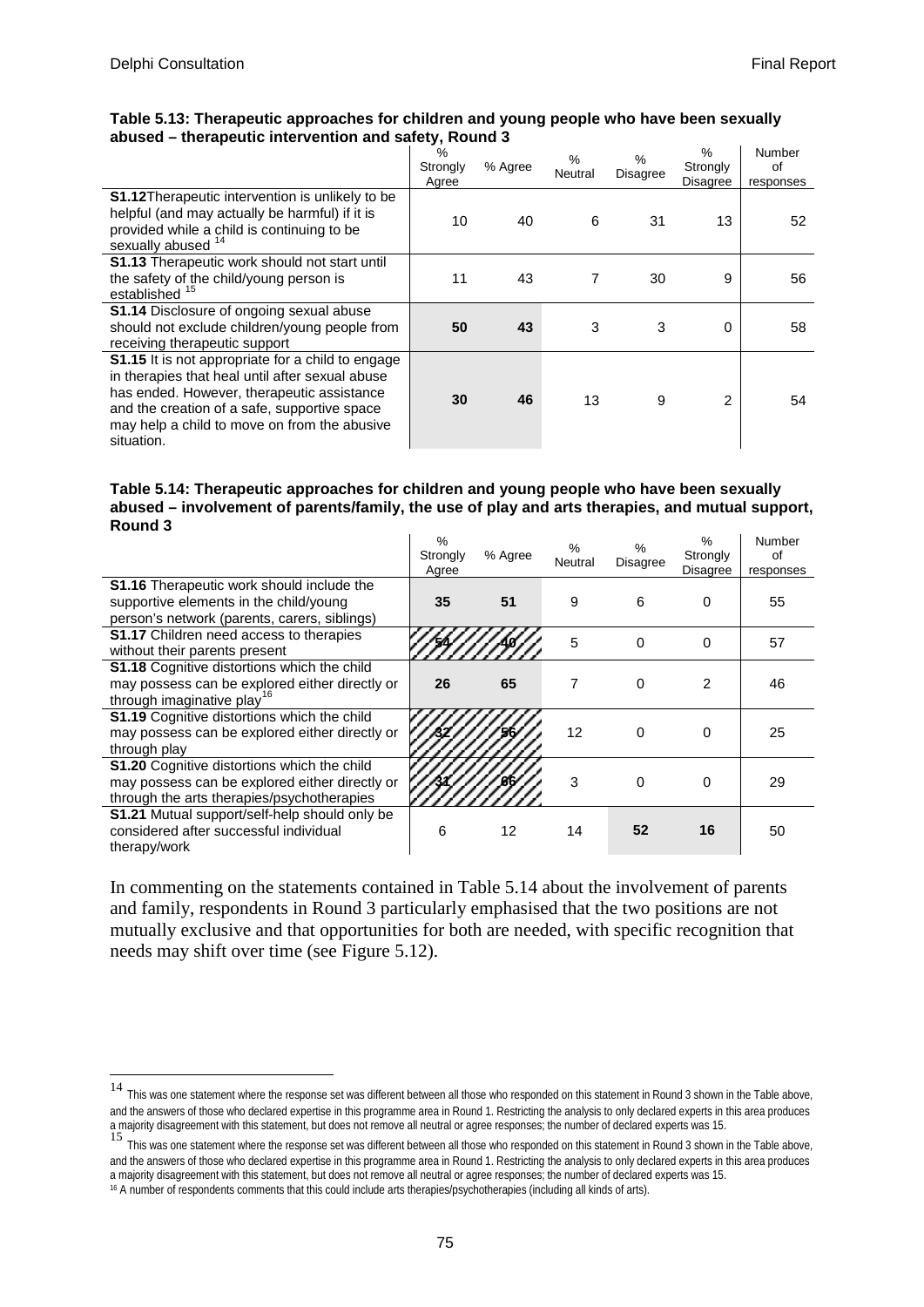## **Figure 5.12: Views on the involvement of parents/family**

'It is very beneficial to work with non abusing parents and carers but children and young people should be given confidential time to talk as they may not wish to disclose everything in front of adults Children may feel guilty and ashamed or may be worried about upsetting their parents. Careful planning and preparation are key to sensitive work. Children's accounts may trigger adults' own memories and issues with the risks that the adult needs get in the way of the child being free to talk. Also some parents may react with distress or in a punitive way towards a child who is trying to disclose abuse within the family.'

'There will be many times when it would be totally inappropriate to expect a child to attend counselling or psychotherapy sessions. When a child feels like talking about any abuse it many not be to a set timetable. It makes sense to offer guidelines/advice/support to MOTHERS – they are the ones most likely to be around when their child needs to talk. Coercing a child to talk when they are not ready compounds the abuse. A mother has the unique power to be listened to by their (especially younger) children. For older ones she needs to be warned that, however unfairly. they may feel great anger towards her for not being the all-seeing/all-rescuing person they expect and believe her to be. If their mother allows this anger without taking it personally - seeing it as a necessary process – the child/ren can then explore other feelings with her. Not once in twenty years of working with this charity has any father telephoned for help with his children.... For too long professionals have treated mothers with suspicion and lack of respect. Children need to see their mothers being treated with respect by professionals, not marginalised or dismissed as "mum". By considering and helping mothers we are able to help their children in the long-term.'

'Children have rights to private time with therapists for a number of reasons but most important not to assume that everything has been spoken about in the initial disclosure.'

'Some children take care of their parents and foster parents and try not to upset them by speaking about painful issues. They do need to know that they have the freedom to speak freely.'

'There are times when the therapeutic work should involve the supportive elements in the network and times when the child or young person should be seen alone. This can be made clear at the assessment and contracting sessions. This approach recognises the importance of the whole family system and the interactions within that.'

Table 5.15 summarises the views of respondents about the issue of qualifications and training. As can be seen, although a clear majority of respondents in each of Round 2 and 3 agreed that therapeutic interventions should be offered by professionals, by those with relevant training, and by those with suitable qualification, in each case there were significant minorities who disagreed. Responses on the need for accredited training showed no clear majority.

| anusuu<br>professionals and gualinuations, itound 5                                                                    |                        |         |                 |                      |                                              |                           |
|------------------------------------------------------------------------------------------------------------------------|------------------------|---------|-----------------|----------------------|----------------------------------------------|---------------------------|
|                                                                                                                        | %<br>Strongly<br>Agree | % Agree | $\%$<br>Neutral | %<br><b>Disagree</b> | $\frac{0}{2}$<br>Strongly<br><b>Disagree</b> | Number<br>of<br>responses |
| <b>S1.22</b> Therapeutic interventions should only be<br>led by those holding a suitable professional<br>qualification | 35                     | 27      | 11              | 24                   | 4                                            | 55                        |
| <b>S1.23</b> Therapeutic interventions should only be<br>led by those holding a suitable qualification                 | 23                     | 37      | 15              | 21                   | 4                                            | 52                        |
| <b>S1.24</b> Therapeutic interventions should only be<br>led by those who have completed relevant<br>training          | 43                     | 34      | 8               | 15                   | 0                                            | 53                        |
| <b>S1.25</b> Therapeutic interventions should only be<br>led by those who have completed accredited<br>training        | 19                     | 19      | 26              | 32                   | 4                                            | 53                        |

| Table 5.15: Therapeutic approaches for children and young people who have been sexually |  |
|-----------------------------------------------------------------------------------------|--|
| abused – professionals and qualifications, Round 3                                      |  |

Comments made in Round 3 in relation to therapeutic approaches for children and young people who have been sexually abused reiterated those made in the first two rounds, emphasising particularly the complexity of the issues involved, the need for flexibility, and for facilitating control and choice by the individual client: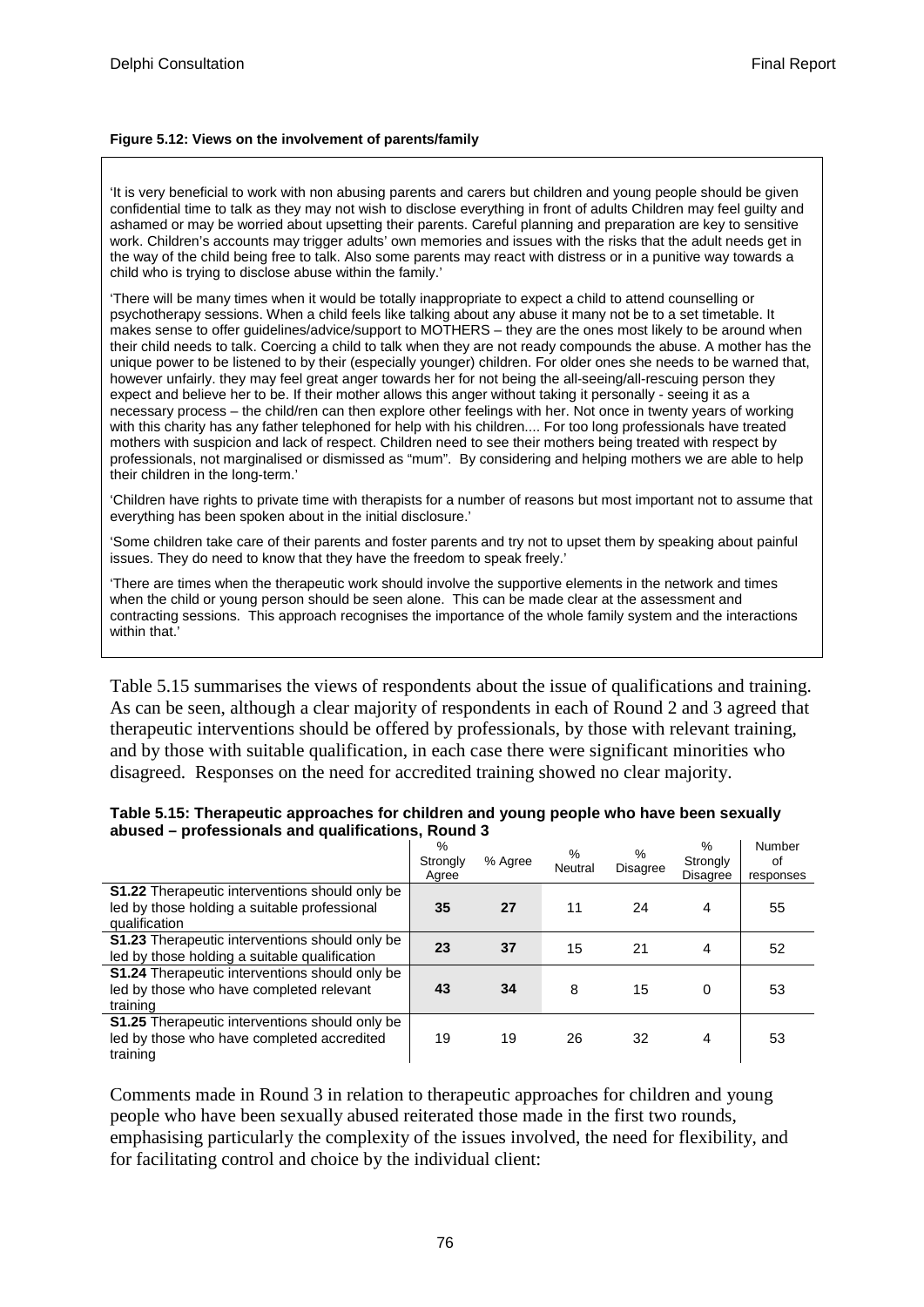"The comments emphasising the undesirability of prescriptiveness and the need to assess each individual situation seem very important."

"I strongly agree with most of the statements. Healing is a very individual process and the methods used to support the process will vary. Acknowledgement of this is the key issue." "In my own experience I believe in working alongside the survivor, I see them as the expert, in as much as they know their limitations and with help and support the worker and survivor can plan a suitable pathway to dealing with their issues. In my opinion it is vital the survivor stays in control of the therapeutic relationship. Survivors need a worker who will stay with them, be consistent, open and honest in their approach."

As reported in chapter 3, the Delphi respondents emphasised the importance of a coordinated, multi-agency service response required for children and young people who have been sexually abused. A summary of key elements is given in Figure 5.13.

#### **Figure 5.13 Elements in the required coordinated service response for children and young people who have been sexually abused**

1) For children and young people:

a) The professional network needs to meet and have an agreed care plan which will need regularly to be reviewed

b) Children and young people need to be able to access support services designed specifically for them i.e. not just for the adult survivors. Support should include peer-mentoring schemes, counselling, group support work, proactive support in schools (e.g. learning mentors, anti-bullying workers, school nurses), protective behaviours training, full education within schools relating to different forms of abuse. Services for children should build on known protective factors within families, school and the community.

c) All professionals should/could help children with 3 simple consistent messages 1. It is wrong 2. It is not your fault 3. How to stay safe.

d) It is important to ensure that children and young people are actively involved in designing and developing interventions.

2) For children who have been sexually abused:

a) Work not only with the child but also carers and relevant family members. There is an important need for services for non-offending parents (both educational and therapeutic).

b) Confidential help lines - These are useful for children (both victims and their friends), as well as for carers/parents, and professionals working with children. Although limited in formal therapeutic terms, many children and young people's preparation for, and experience of, calling a helpline has initiated their disclosure, or allowed them to disclose in a more effective way. There may be many other ways in which this sort of medium and perhaps related media (text, email etc) might be developed.

## 5.4 Child, adolescent and adult victims/survivors of sexual exploitation in prostitution, pornography and trafficking

The strongest position emerging from responses for this programme area was on the value of intervention and service provision structured around a victim centred and multi-agency staged approach. Responses stressed the importance of ensuring safety as the first stage in any intervention and the need to stop the abuse/exploitation, prior to moving on and healing through the application of any therapeutic intervention. Trauma symptomology needed to be alleviated before relational aspects were dealt with. One important issue was the need to build sufficient trust in order to facilitate sufficient disclosure in order to understand what problems need to be therapeutically addressed, and the quality of the human contact involved in any intervention was identified as important. The importance of including a focus on skills and personal development, and improvement in self-esteem were stressed.Characteristics of the overall approach are summarized in Figure 5.14. The importance of therapists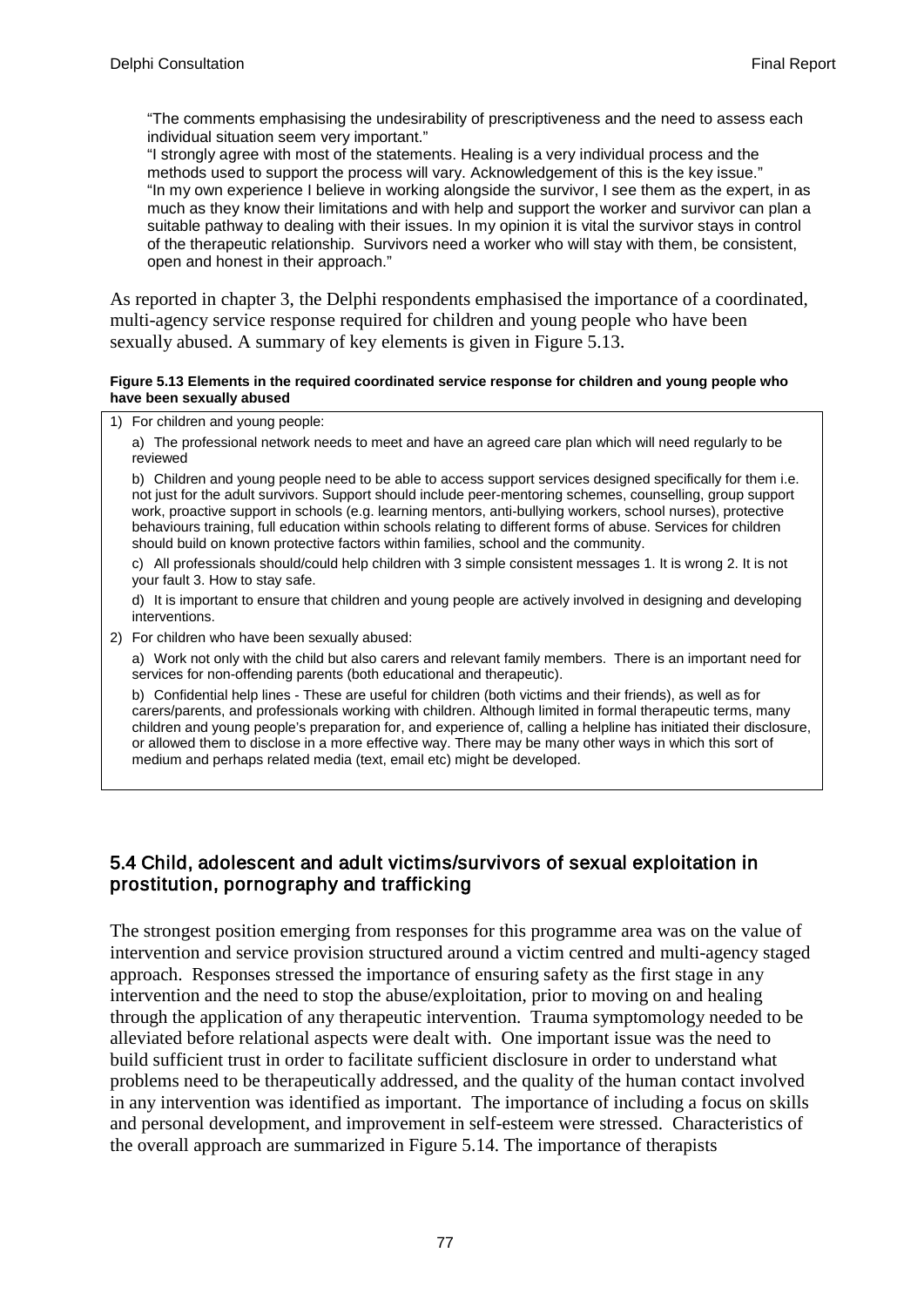understanding and being able to work with dissociation and dissociative disorders was emphasized.

There are important differences between working with those "at risk" and those leaving or experiencing direct exploitation. There are also important differences in the methods of work that need to be used according to the age of the victims involved. For children and adolescents, child protection requirements obviously play a key part, and, for children, there is an emphasis on the difference between those who characterise the victims as children and therefore debate child protection and consent purely in terms of immaturity to be responsible for one's actions, and those who talk about adult coercion, grooming and vulnerability.

## **Figure 5.14: Characteristics of a staged, multi-agency, victim centred approach**

- Respect for the child/adult victimised by prostitution, pornography, trafficking;
	- An understanding of the methods of entrapment used by sexual exploiters during the grooming process and after entry into prostitution;
	- Provision of opportunities for disclosure;
	- Belief that they can have and are entitled to a better quality of life.
	- Give girls/women/boys the time to speak of their experiences, what happened, how they felt and feel, what they would like to do to regain a better life;
	- Give emotional support that conveys that they can have a better life and are worth it:
	- Ensure the abuser(s) do not have access to her/him;
	- Encourages girls/boys/women to undertake actions on their own behalf, offering assistance when it genuinely supports them towards independence;
	- Provides information and support that empowers parents and other family members so that they can offer more effective support to their daughter/other relative as they are being groomed and sexually exploited prior to and after entry into prostitution;
	- Adopt a multi-faceted approach to victims, i.e. responses to drug addiction, the need for safe housing, health services, social services involvement, employment/education.
	- The importance of providing for easy access to services with flexible appointment times and, where possible, provision of access without appointments.

'Young people tell us that what is important is: accessibility, flexibility, honesty, confidentiality, safety, gendered provision, meeting others with shared experiences.'

### **Table 5.16: Views on helpful/useful approaches and on approaches that should not be used: Child, adolescent and adult victims/survivors of sexual exploitation in prostitution, pornography and trafficking, Round 1**

| <b>Helpful/useful approaches</b>                                                                                                                                                                                                                                                                                                                                                                                                                                                                        | Should not be used                                                                                                                                                                                                                                                                                                                                                                                                                                                                                                               |
|---------------------------------------------------------------------------------------------------------------------------------------------------------------------------------------------------------------------------------------------------------------------------------------------------------------------------------------------------------------------------------------------------------------------------------------------------------------------------------------------------------|----------------------------------------------------------------------------------------------------------------------------------------------------------------------------------------------------------------------------------------------------------------------------------------------------------------------------------------------------------------------------------------------------------------------------------------------------------------------------------------------------------------------------------|
| Victim centred<br>$\bullet$<br>Outreach work/multi-entry points<br>Psychotherapy<br>Psycho-educational<br>Attachment approaches<br>Humanist<br>Feminist<br>٠<br>Skills and personal development, self-esteem work<br>٠<br>Briere type approaches (inner experience, social<br>context, 'symptoms' as logical responses to<br>trauma)<br>Herman trauma framework<br>Trauma focussed/trauma specialists<br>Peer support<br>Zero tolerance<br>Gestalt<br>CBT for long term coping strategies<br>Regression | Any approach that suggests blame of the victim<br>٠<br>Punitive approaches to the victims or those<br>$\bullet$<br>'nearly' in prostitution, pornography or<br>trafficking<br>Anti-psychotic drugs, psychiatric prescriptions<br>٠<br>Hypnotherapy<br>٠<br>Regression<br>٠<br>Unstructured group work<br>٠<br>Group work before a trial<br>٠<br>Boundary less<br>٠<br>Time constrained<br>CBT too short term and not deep seated enough<br>$\bullet$<br>Blank screen psychoanalysis<br>٠<br>Kleinian psychoanalysis<br>$\bullet$ |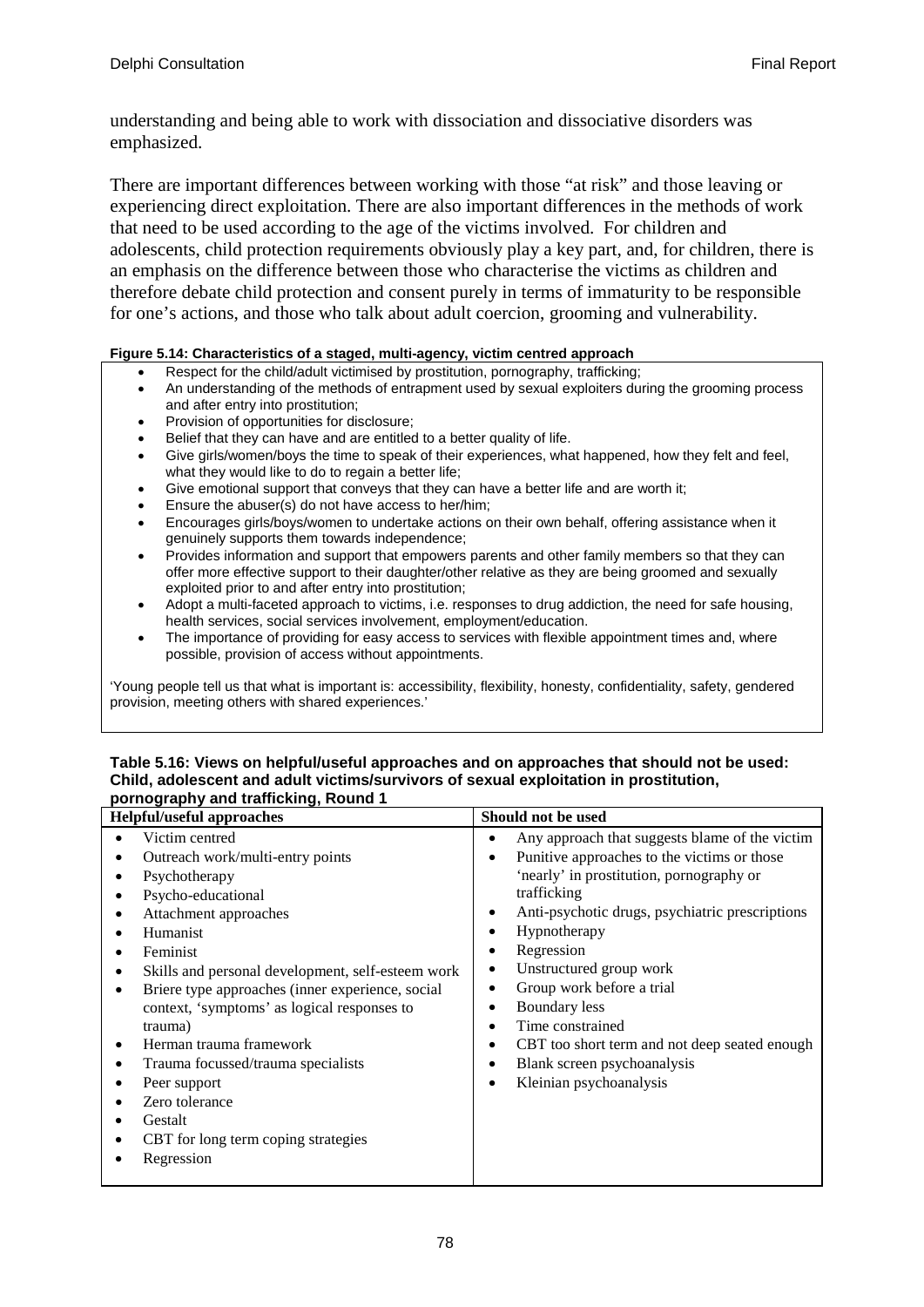All of the specific therapeutic approaches named in the Delphi questionnaire were reported as useful/helpful by some of the respondents. A summary of the positions put forward in responses to the questions on effective interventions, both in terms of what works best and what should not be used is shown in Table 5.16.

For some of the specific therapeutic approaches listed in the questionnaire (CBT, family systems, group therapy, drama therapy), at least one of the respondents raised some concerns in answer to the question (question 3) about what approaches should not be used and why. Most of the points raised related to the use of particular approaches being unhelpful at particular points/stages, or in particular circumstances, rather than the approach being totally counter-indicated: For example, some respondents drew attention to the range of therapies recommended as suitable prior to a criminal trial in DH/HO/CPS guidance, which excludes hypnotherapy, drama therapy, regression techniques and groups in which disclosure of assault details takes place. Other respondents were concerned about the application of particular techniques owing to the danger of re-traumatisation (visualization, blank screen technique in psychoanalysis, EMDR, re-living exercises).

The view that punitive approaches to the victims or those 'nearly' in prostitution, pornography or trafficking should not be used was particularly strongly expressed, see Figure 5.15. One part of this critique related to the use of secure accommodation/units, another to the use of child protection procedures, and yet another to approaches that encouraged prosecution.

## **Figure 5.15 Critique of punitive approaches**

'Secure Accommodation should not be used as a principal and reactive measure to safeguard children and young people who continue to be sexually exploited.'

'The kind of advocacy which emphasises/encourages prosecution or other legal actions as a way of repair via obtaining 'justice' because it rarely provides repair, tends to re-traumatise and rarely results in justice.'

'Immediate movement into the child protection procedures and reporting to police and social services, such that enquiry will take place. This is likely to: put the victim in danger; put others in danger; stop the victim accessing appropriate health care; stop the victim accessing appropriate emotional care.'

'The use of secure units under civil orders do not help young people escape situations of risk in the longer term. This practice places young people in environments for offenders, sends the wrong message to them about their worth and are normally counter productive, leaving the young person too often rejecting the protective intention behind the order and placing themselves at increased risk on their release from secure accommodation.'

'Any intervention that treats children/young people subject to sexual exploitation as criminals. Children/young people up to the age of 18 are victims are legally victims. This also applies to trafficking of over-18s. Trafficked and smuggled children/young people should not be identified simply as illegal immigrants but as victims of exploitative migration.'

Tables 5.17 to 5.19 summarise the responses to specific statements assessed in Round 3 of the Delphi consultation. In commenting on the statements contained within Table 5.17, respondents raised caution about the use of the term 'toolkit' as "too technique oriented"; suggestions were made that talking about a "range of therapeutic approaches" would be preferable. This table also shows clearly the greater level of agreement with approaches being 'needs led and victim/survivor centred' (100% agreement in Round 3) rather than 'victim/survivor controlled' or 'victim/survivor led'.

There was one statement on which complete consensus was found in Round 3 ('The approaches used should be needs-led and victim/survivor centred', Table 5.17); in Round 2, 1% were neutral.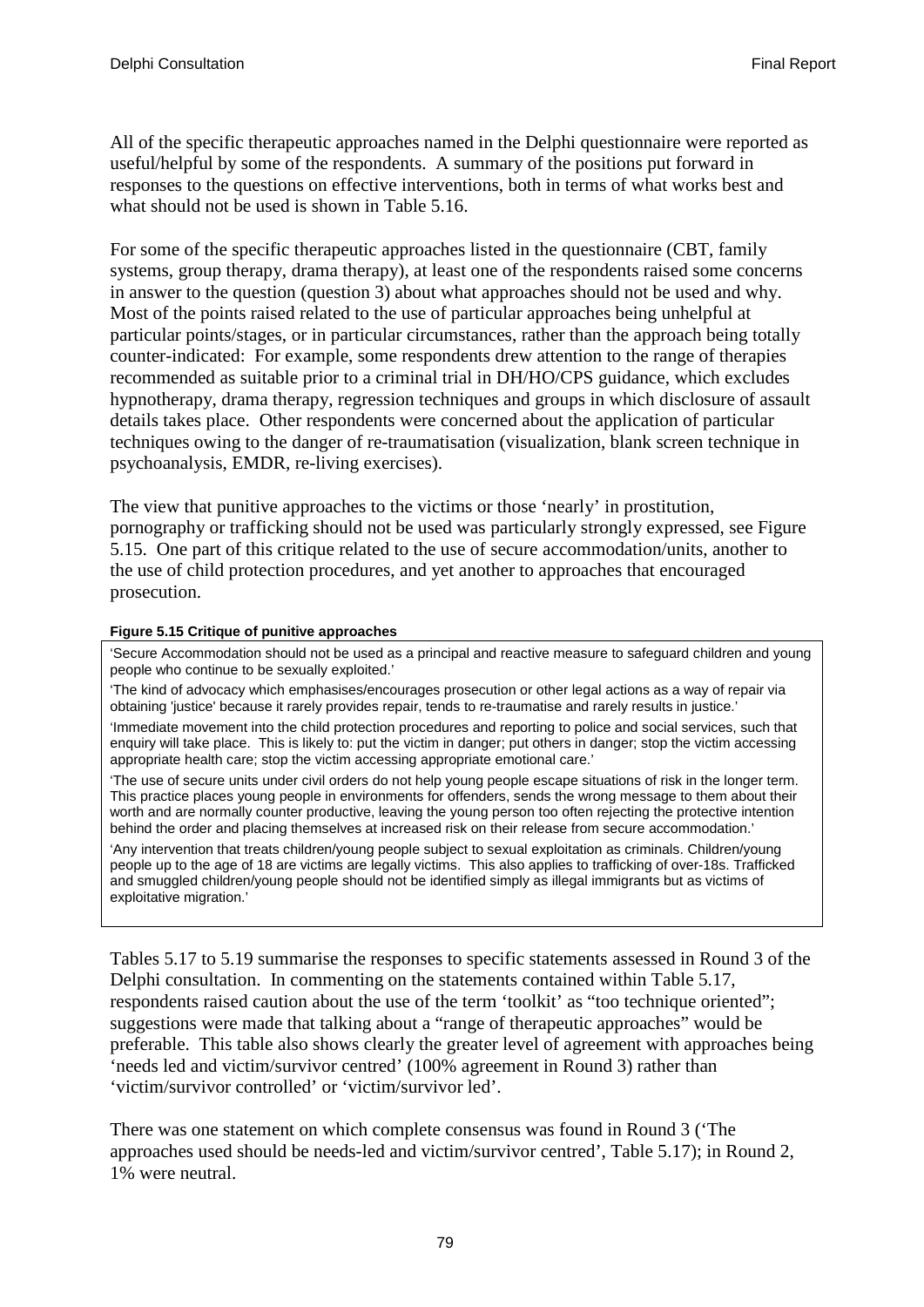| Table 5.17: Therapeutic approaches for child, adolescent and adult victims/survivors of sexual |  |
|------------------------------------------------------------------------------------------------|--|
| exploitation in prostitution, pornography and trafficking, Round 3                             |  |

|                                                                                                                                                                                                                                                                                                  | $\%$<br>Strongly<br>Agree | % Agree | $\%$<br>Neutral | %<br>Disagree | $\%$<br>Strongly<br>Disagree | Number<br>of<br>responses |
|--------------------------------------------------------------------------------------------------------------------------------------------------------------------------------------------------------------------------------------------------------------------------------------------------|---------------------------|---------|-----------------|---------------|------------------------------|---------------------------|
| <b>S3.1</b> A 3 Stage model (Stage 1: Safety and<br>symptom stabilisation; Stage 2: Dealing with<br>the traumatic memories; Stage 3:<br>Reconnection/Regaining a safe and fulfilling<br>life) provides a suitable framework for<br>responding to the needs of this group of<br>victims/survivors | 6                         | 62      | 13              | 17            | 2                            | 47                        |
| S3.2 There is no single therapeutic approach<br>that works best for every victim/survivor in this<br>group                                                                                                                                                                                       |                           |         | 2               | 0             | 0                            | 49                        |
| <b>S3.3</b> The approaches used should be needs-<br>led and victim/survivor centred                                                                                                                                                                                                              |                           |         | $\Omega$        | 0             | $\Omega$                     | 47                        |
| <b>S3.4</b> The approaches used should be<br>victim/survivor controlled                                                                                                                                                                                                                          | 38                        | 27      | 16              | 20            | 0                            | 45                        |
| <b>S3.5</b> The approaches used should be<br>victim/survivor led                                                                                                                                                                                                                                 | 46                        | 37      | 13              | 4             | 0                            | 46                        |
| <b>S3.6</b> It is most helpful to think in terms of a<br>'toolkit' of approaches, each of which may be<br>useful at a particular stage for a particular<br>individual                                                                                                                            |                           |         | 4               | 0             | 0                            | 48                        |

## **Table 5.18: Therapeutic approaches for child, adolescent and adult victims/survivors of sexual exploitation in prostitution, pornography and trafficking – value of different approaches and settings, Round 3**

|                                                                                                                                                                                                    | $\%$<br>Strongly<br>Agree | % Agree | $\frac{0}{0}$<br>Neutral | $\%$<br>Disagree | $\%$<br>Strongly<br>Disagree | Number<br>of<br>responses |
|----------------------------------------------------------------------------------------------------------------------------------------------------------------------------------------------------|---------------------------|---------|--------------------------|------------------|------------------------------|---------------------------|
| <b>S3.7</b> Mutual support/self-help should be<br>considered as a therapeutic option at all times                                                                                                  | 31                        | 53      | $12 \overline{ }$        | 4                | $\Omega$                     | 49                        |
| <b>S3.8</b> Mutual support/self-help should only be<br>considered after successful individual<br>therapy/work                                                                                      | 4                         | 14      | 14                       | 57               | 10                           | 49                        |
| S3.9 Regression is a useful approach for child,<br>adolescent and adult victims/survivors of<br>sexual exploitation in prostitution, pornography<br>and trafficking                                | 5                         | 17      | 21                       | 31               | 26                           | 42                        |
| <b>S3.10</b> Behavioural and cognitive approaches<br>on their own are insufficient to meet<br>victim/survivors' needs                                                                              | 60                        | 29      | 8                        | $\overline{2}$   | 0                            | 48                        |
| <b>S3.11</b> Provision of residential settings for<br>therapy are important for some individuals in<br>this group                                                                                  | 28                        | 57      | 13                       | $\overline{2}$   | 0                            | 46                        |
| <b>S3.12</b> Secure accommodation in offender<br>institutions does not provide a suitable<br>therapeutic setting for those who have been<br>harmed by prostitution, pornography and<br>trafficking |                           |         | 9                        | $\Omega$         | 0                            | 47                        |

There were three statements on which concordance was found in Round 3:

- There is no single therapeutic approach that works best for every victim/survivor in this group', see Table 5.17, 2% neutral in Round 3; in Round 2 there was a clear majority with 1% neutral and 3% disagree.
- 'It is most helpful to think in terms of a 'toolkit' of approaches, each of which may be useful at a particular stage for a particular individual', see Table 5.17, 4% neutral in Round 3; in Round 2 there was a clear majority with 7% neutral, 3% disagree, and 1% strongly disagree.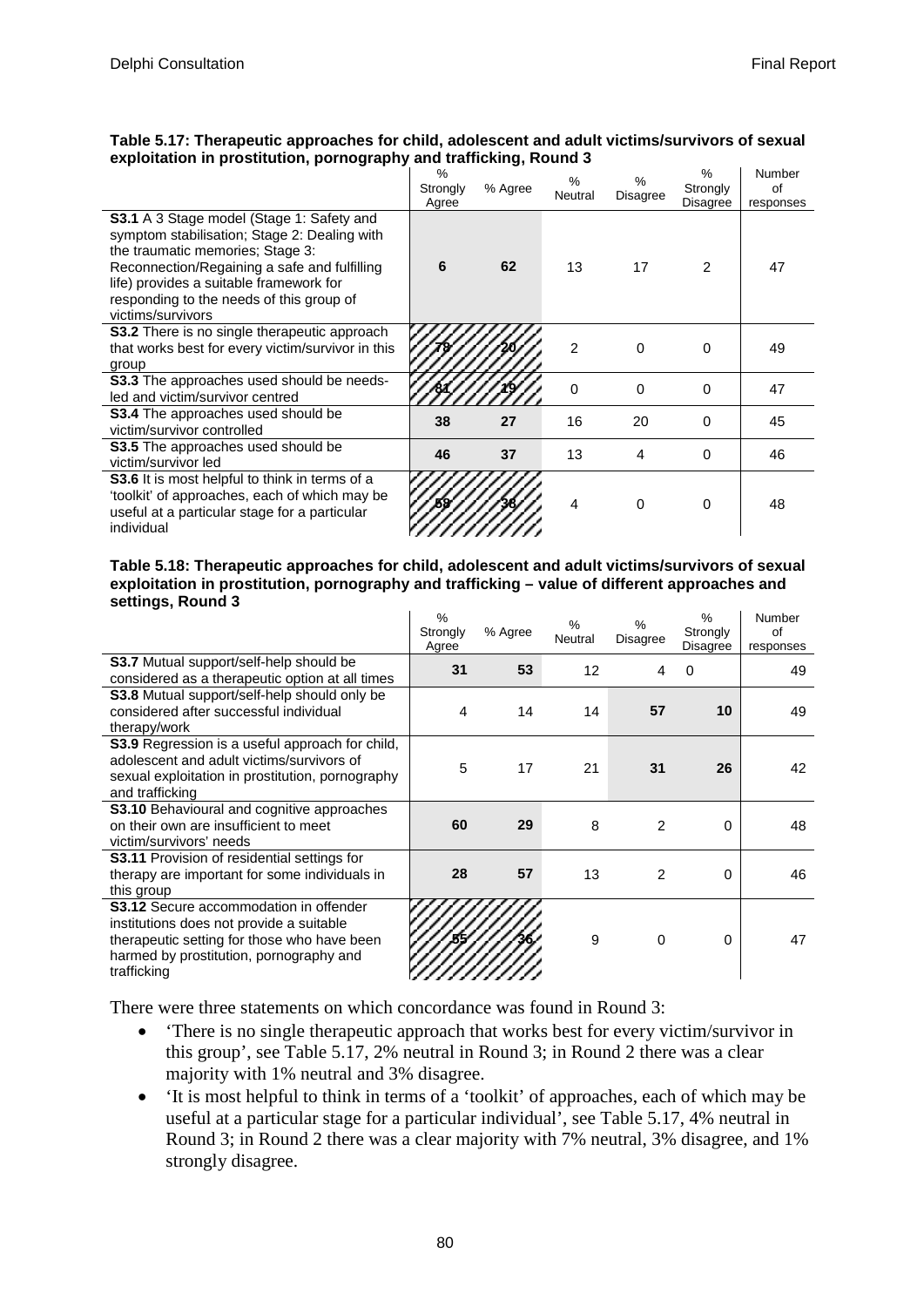-

• 'Secure accommodation in offender institutions does not provide a suitable therapeutic setting for those who have been harmed by prostitution, pornography and trafficking', see Table 5.18, 9% neutral in Round 3; in Round 2 there was a clear majority with 11% neutral, 5% disagree, and 5% strongly disagree.

There were a number of areas in which, although there was a clear majority, considerable minority positions were advanced:

- The value of a three-stage approach, see Table 5.17;
- Whether regression is of value or not, see Table 5.18;
- The timing for mutual support/self help, see Table 5.18.

Table 5.19 summarises the views of respondents about the issue of qualifications and training. As can be seen, although a clear majority of respondents in each of Round 2 and 3 agreed that therapeutic interventions should be offered by professionals, by those with relevant training, and by those with suitable qualification, in each case there were significant minorities who disagreed; disagreement was least for 'relevant training'. Responses on accredited training showed no clear majority position.

## **Table 5.19: Therapeutic approaches for child, adolescent and adult victims/survivors of sexual exploitation in prostitution, pornography and trafficking – professional qualifications, Round 3**

|                                                                                                                        | <b>WITH MAILBOATH</b>  |         | prorocoronar quamnounon requia o |                      |                                  |                           |
|------------------------------------------------------------------------------------------------------------------------|------------------------|---------|----------------------------------|----------------------|----------------------------------|---------------------------|
|                                                                                                                        | %<br>Strongly<br>Agree | % Agree | $\%$<br>Neutral                  | %<br><b>Disagree</b> | ℅<br>Strongly<br><b>Disagree</b> | Number<br>οf<br>responses |
| <b>S3.13</b> Therapeutic interventions should only be<br>led by those holding a suitable professional<br>qualification | 27                     | 27      | 15                               | 27                   | 4                                | 48                        |
| <b>S3.14</b> Therapeutic interventions should only be<br>led by those holding a suitable qualification                 | 22                     | 40      | 11                               | 22                   | 4                                | 45                        |
| <b>S3.15</b> Therapeutic interventions should only be<br>led by those who have completed relevant<br>training          | 44                     | 29      |                                  | 18                   | 2                                | 45                        |
| <b>S3.16</b> Therapeutic interventions should only be<br>led by those who have completed accredited<br>training        | 20                     | 15      | 35                               | 28                   | 2                                | 46                        |

## 5.5 Children and young people who display sexually inappropriate behaviour or who sexually abuse other young people, children or adults

The most common position here was that appropriate intervention required long-term engagement and a holistic approach to working with both the individual child/young person and their carers/family. An eclectic or multi-model approach was strongly supported. It was strongly emphasized that all work needs to be contextualised within the family/care system in which the child/young person lives, and careful preparation, (including extensive assessment and risk planning), is necessary before long term therapeutic interventions. Illustrative views are shown in Figure 5.16 and Figure 5.17. Attention was drawn to the need to recognize learning disability in formulating treatment strategies, and the importance of relating planned interventions to stage of development (see Figure 5.17).

<span id="page-96-0"></span><sup>17</sup> This was one statement where the response set was different between all those who responded on this statement in Round 3 shown in the Table above, and the answers of those who declared expertise in this programme area in Round 1. Restricting the analysis to only declared experts in this area produces a majority neutral response (88%) to this statement, removing all those who disagree, but retaining a minority agreement response. The number of declared experts, at 8, is relatively small.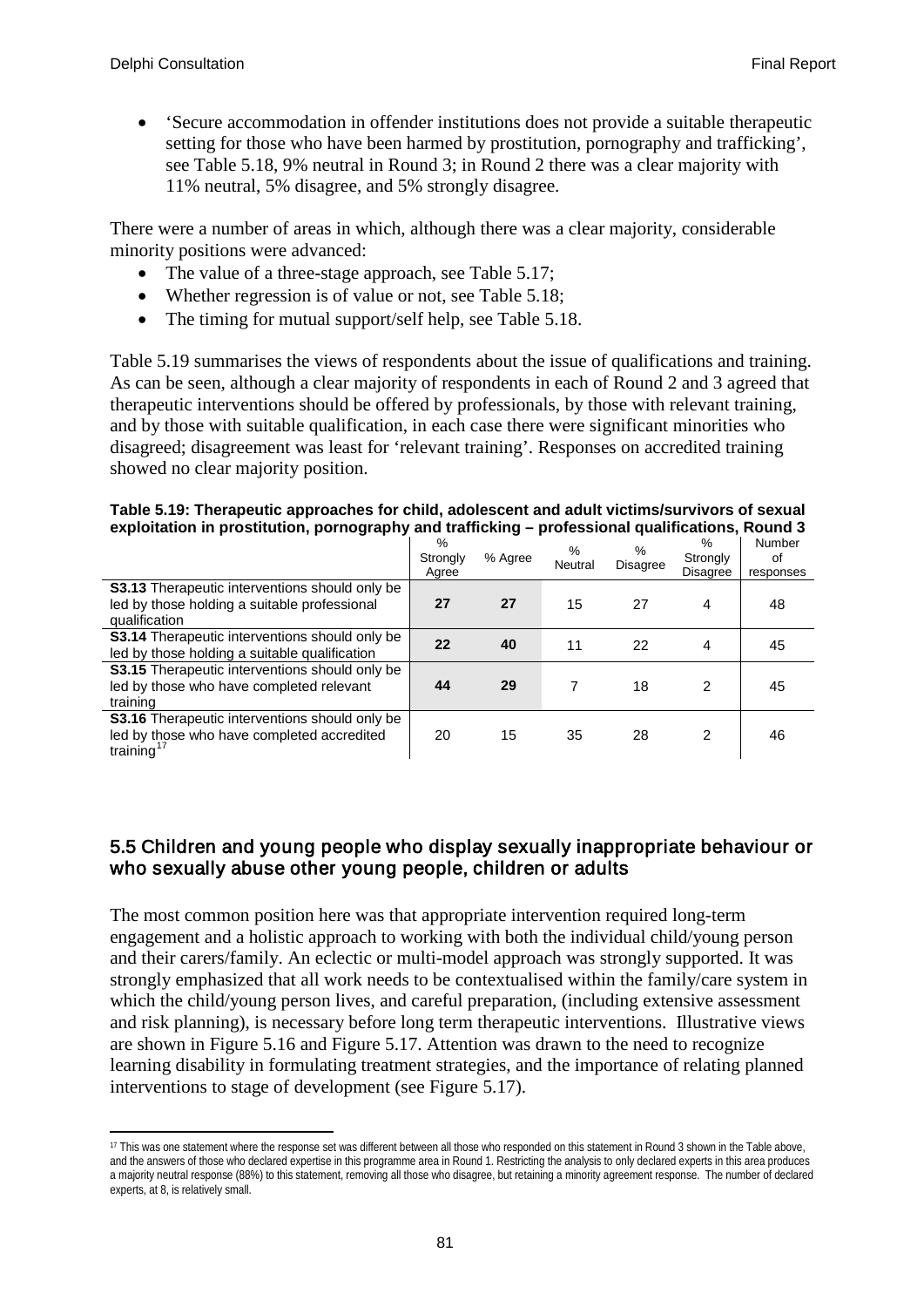## **Figure 5.16 Characteristics of effective intervention**

'With children who sexually abuse other children, working both on their own victimisation if they have been abused but not shrinking from working on their abusing behaviour and ensuring that those around them (e.g. caregivers in substitute care or parents) do not minimise and deny this behaviour.'

'A multi-agency, systemic approach to case management; Rigorous, evidence based assessment; A range of measurable treatment interventions drawing on theoretical models including CBT, MST & psychodynamic principles; One size does not fit all with children showing sexually harmful behaviour since they have diverse needs. A diversity of evidence-based treatments will need to be designed to meet these needs.'

'Structured, re-educative approaches (e.g. CBT & MST) are needed with virtually all child sexual abusers at some stage in treatment'

'Long term individual dynamic work with selected children and adolescents who sexually abuse. Any psychological therapy intervention for children who sexually abuse must follow a rigorous assessment, must be evidence based and measurable, must be delivered by a trained and supervised practitioner and must be part of a co-ordinated, interagency care plan for the young person.'

'Interventions that work best are multifaceted, meeting assessed psychosocial needs, intensive and, usually, long term. Interventions should be tailored to the individual young person's needs. Drop-out is the single factor that most compromises the effectiveness of intervention. Thus, engagement of the young person in the management of his problems is crucial.'

'A multi-systemic framework is required, utilising cognitive-behavioural interventions with the young person, systemic family work and energetic liaison with education and social services. A tenacious and assertive outreach model should be adopted. Any intervention must be based on a comprehensive forensic mental health assessment of the young person's capacity, in order to keep the work tailored and realistically pitched regarding the young person's ability and environmental resources, that is their support. For some young people a structured groupwork programme based on cognitive-behavioural principles is very helpful.'

'Clinical approach requires eclectic thinking to addressing the complex interplay of aetiological factors and underlying issues. Hence need to combine family systems, behavioural, psychotherapeutic and expressive approaches.'

'Problematic sexual behaviours are multi-causal and require a range of interventions. Young people need to be able to understand the changes they need to make, be helped to develop new skills and rehearse new behaviours. Use of approach goal methods is more motivating for a young person than avoidance approaches and therefore usually more effective. Young people who are overwhelmed by feelings of shame, depression, hopelessness are unlikely to feel able to be honest or achieve change. Much support and encouragement to identify strengths and to develop trust is therefore essential. Attention to attachments, own victimisation and other traumatic experiences should form an important part of therapeutic plan.'

## **Figure 5.17 The importance of developmental appropriateness**

'Interventions which are developmentally sensitive and take into consideration the whole of the young person's life and experiences including their strengths, resources and resilience factors. All interventions should include/involve the young person's parents and carers directly. Or where this is not possible their perspective should be included.'

'These children and young people have the capacity to change and that they should be worked with on the basis of their family context with a recognition of strengths as well as deficits.'

'Interventions with young people who sexually harm should: be individually tailored to meet the specific needs of the young person; be developmentally appropriate and the developmental needs of the young person; be informed by those factors seen to promote resilience and positive outcomes for young people; actively involve those in the young person's network including carers and parents.'

'Understand current symptoms and/or behaviours in context of developmental psychopathology, ecological perspective, social maps, trauma as a psychological wound and for perpetrators failed mentalisation.'

'The majority of children and adolescents who commit sexual offences are from a disadvantaged and frequently abusive family environment. A significant proportion will show some degree of learning disability and have a limited repertoire of positive coping strategies. It is important that the victimised aspects of these young people are acknowledged in any work undertaken but that this does not obscure the need for an adequate risk assessment. There are a number of developmental pathways described in the literature for juvenile sexual abusers but there has been a tendency to 'download' the knowledge base from adult sex offenders to a young age-group. In my view it is critical that a basic understanding of child and adolescent development informs work undertaken and that a strong emphasis is placed on prevention and management. A non-judgmental approach and an understanding of causes of anti-social behaviour and delinquency in young people should underpin work with young sexual abusers'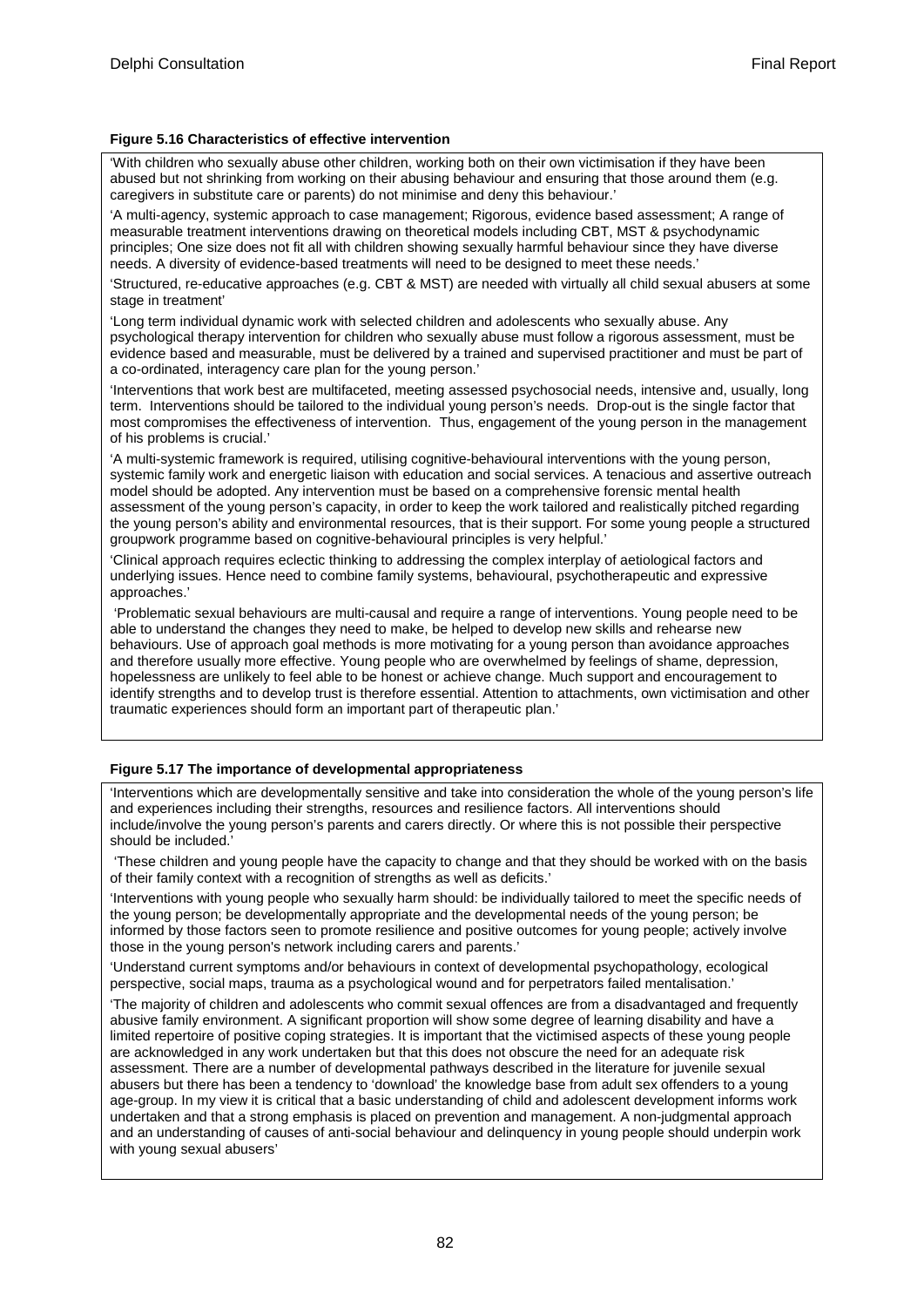Except for zero tolerance, all of the specific therapeutic approaches named in the Delphi questionnaire were reported as useful/helpful by some of the respondents. None of the specific therapeutic approaches mentioned in question 4 of the questionnaire in Round 1 were viewed as unequivocally unhelpful for this group. A summary of the positions put forward in responses to the questions on effective interventions, both in terms of what works best and what should not be used is shown in Table 5.20. A strongly supported position was that provision of residential options was important for some children/young people (not however within the context of offender institutions).

| Table 5.20: Views on helpful/useful approaches and on approaches that should not be used: |
|-------------------------------------------------------------------------------------------|
| Children and young people who display sexually inappropriate behaviour or who sexually    |
| abuse other young people, children or adults, Round 1                                     |

| Helpful/useful approaches                                                                                                                                                                                                                                                                                                                                                                                                                           | Should not be used                                                                                                                                                                                                                                                                                                         |
|-----------------------------------------------------------------------------------------------------------------------------------------------------------------------------------------------------------------------------------------------------------------------------------------------------------------------------------------------------------------------------------------------------------------------------------------------------|----------------------------------------------------------------------------------------------------------------------------------------------------------------------------------------------------------------------------------------------------------------------------------------------------------------------------|
| Long term engagement<br>Holistic<br>Developmentally sensitive<br>٠<br>Three way work between the therapist, the client and<br>٠<br>their carer/family; active involvement of client's care<br>network including their family<br>Residential stays, in-, out-, day- patient settings as<br>٠<br>appropriate<br>Risk management driven<br>$\bullet$<br>Dual approach of client as being a potential risk and<br>٠<br>being at risk; case conferencing | Adult programmes<br>٠<br>Confrontation<br>$\bullet$<br>Minimising or denying the behaviour<br>٠<br>Physical contact therapies, including holding<br>٠<br>therapies<br>Regression<br>٠<br>Hypnotherapy<br>٠<br>Polygraphy<br>$\bullet$<br>Penile plethysmography<br>$\bullet$<br>Medication<br>Non directive play work<br>٠ |
| Psycho educational approaches<br><b>CBT</b><br>MST (multi systemic therapy)<br>٠<br>Family systems, family therapy<br>Group work<br>Child psychotherapy<br>Creative, art and play therapies                                                                                                                                                                                                                                                         | CBT for purely behaviour modification or as<br>$\bullet$<br>sole intervention<br>Dynamic approaches which rely on insight-<br>٠<br>oriented techniques and complete reliance on<br>talking therapy                                                                                                                         |

Tables 5.21 to 5.23 summarise the responses to specific statements assessed in Round 3 of the Delphi consultation. Comments on the statements drew attention to the diversity within the group of children and young people considered here, and how this mitigates against a global response to some of the statements (for example S4.1 in Table 5.21). In commenting on S4.2, a number of respondents were of the view that this was less appropriate or relevant for older children. Complete consensus was not found on any statement in Round 3. There were three statements on which there was concordance in Round 3:

- 'There is a need for the development of more specialist interventions for abusing children', see Table 5.21, with 5% neutral in Round 3; in Round 2 there was only a clear majority with 5% neutral and 3% disagree.
- The engagement of the young person in the management of his/her problems is crucial', see Table 5.22, with 3% neutral in Round 3; in Round 2 there was only a clear majority with 2% neutral and 3% disagree.
- Provision of residential settings for therapy are important for some children/young people in this group', see Table 5.23, with 10% neutral in Round 3; in Round 2 there was only a clear majority with 7% neutral and 2% strongly disagree.

There were a number of areas in which, although there was a clear majority, considerable minority positions were advanced: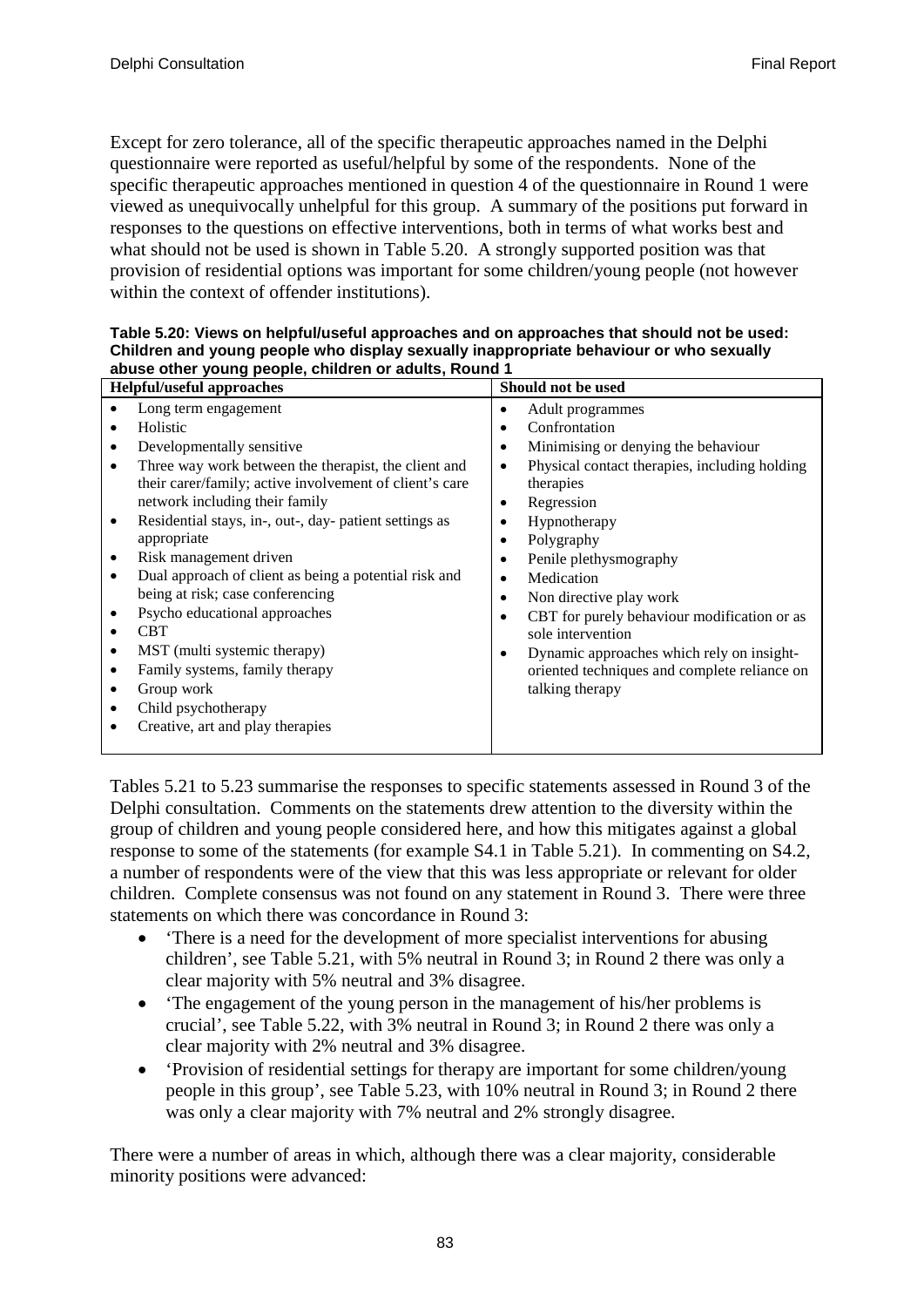- The value of a three-stage approach, see Table 5.21;
- That drop-out is the single factor that most compromises the effectiveness of intervention, see Table 5.21; comments in Round 3 drew attention to the multiple possible causes of drop out and the need to ensure that approaches used are developmentally appropriate and felt as relevant by the child/young person.
- Whether touch/holding has a place within therapeutic approaches or not, see Table 5.21. This tension was maintained through all 3 rounds.

In terms of the direct involvement of parents and/or carers in interventions, no clear majority position emerged, see Table 5.22; there was also no clear majority position in Round 2. There were a number of tensions in the responses about the extent to which a cycle of abuse should be regarded as inevitable or not and the extent to which early intervention in this is possible. This tension was particularly apparent in Round 1; comments in Round 3 were more dominated by those who considered that early intervention was effective.

### **Table 5.21: Therapeutic approaches for children and young people who display sexually inappropriate behaviour or who sexually abuse other young people, children or adults, Round 3**

|                                                                                                                                                                                                                                                                          | %<br>Strongly<br>Agree | % Agree | $\%$<br>Neutral | %<br>Disagree | $\%$<br>Strongly<br>Disagree | Number<br>οf<br>responses |
|--------------------------------------------------------------------------------------------------------------------------------------------------------------------------------------------------------------------------------------------------------------------------|------------------------|---------|-----------------|---------------|------------------------------|---------------------------|
| <b>S4.1</b> Interventions that work best are<br>multifaceted, tailored to assessed psychosocial<br>needs, intensive and, usually, long term                                                                                                                              | 40                     | 43      | 9               | 6             | 3                            | 35                        |
| <b>S4.2</b> A 3 Stage model (Stage 1: Safety and<br>symptom stabilisation; Stage 2: Dealing with<br>the traumatic memories; Stage 3:<br>Reconnection/Regaining a safe and fulfilling<br>life) provides a suitable framework for<br>responding to the needs of this group | 12                     | 49      | 15              | 21            | 3                            | 33                        |
| \$4.3 Behavioural and cognitive approaches on<br>their own are insufficient to meet the needs of<br>this group                                                                                                                                                           | 61                     | 30      | 6               | 3             | 0                            | 33                        |
| <b>S4.4</b> Drop-out is the single factor that most<br>compromises the effectiveness of intervention                                                                                                                                                                     | 17                     | 43      | 20              | 20            | 0                            | 30                        |
| <b>S4.5</b> There is a need for the development of<br>more specialist interventions for abusing<br>children                                                                                                                                                              |                        |         | 5               | 0             | 0                            | 37                        |

**Table 5.22: Therapeutic approaches for children and young people who display sexually inappropriate behaviour or who sexually abuse other young people, children or adults – engagement, use of touch and involvement of parents/carers, Round 3**

|                                                                                                                                                               | $\%$<br>Strongly<br>Agree | % Agree | $\%$<br>Neutral | %<br>Disagree | $\%$<br>Strongly<br>Disagree | Number<br>of<br>responses |
|---------------------------------------------------------------------------------------------------------------------------------------------------------------|---------------------------|---------|-----------------|---------------|------------------------------|---------------------------|
| <b>S4.6</b> All interventions should include/involve<br>the young person's parents and/or carers<br>directly                                                  | 6                         | 26      | 26              | 34            | 9                            | 35                        |
| <b>S4.7</b> The engagement of the young person in<br>the management of his/her problems is crucial                                                            |                           |         | 3               | 0             | 0                            | 35                        |
| <b>S4.8</b> Working within appropriate guidelines,<br>there is a place for touch within therapy                                                               | 6                         | 63      | 13              | 16            | 3                            | 32                        |
| <b>S4.9</b> The use of touch/holding within therapy is<br>never appropriate                                                                                   | 6                         | 13      | 16              | 53            | 13                           | 32                        |
| <b>S4.10</b> Parents/carers should be assessed for<br>their potential harm or support before being<br>included in the therapies of PPT victims/<br>survivors. | 47                        | 44      | 6               | 3             | 0                            | 32                        |
| <b>S4.11</b> Parents/carers do not need to be<br>involved directly in the client's therapy in order<br>to be supportive and aid recovery.                     | 9                         | 66      | 9               | 9             | 6                            | 32                        |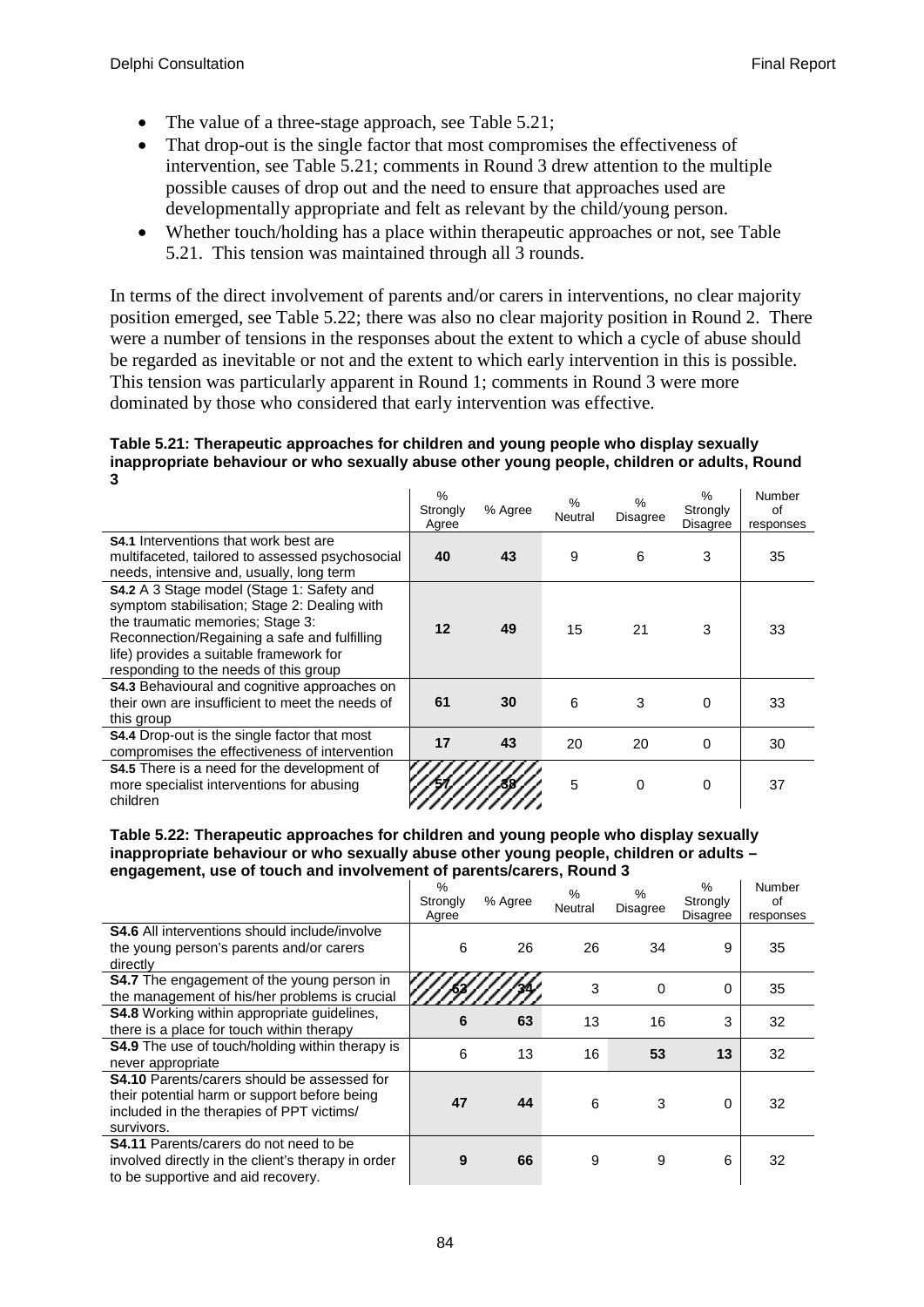Table 5.23 summarises the views of respondents about the issue of qualifications and training. As can be seen, although the majority of respondents in each of Round 2 and 3 agreed that therapeutic interventions should be offered by professionals, by those with relevant training, and by those with suitable qualification, in each case there were significant minorities who disagreed. Responses on the need for accredited training showed no clear majority position.

**Table 5.23 Therapeutic approaches for children and young people who display sexually inappropriate behaviour or who sexually abuse other young people, children or adults, Round 3**

|                                                                                                                                 | $\%$<br>Strongly<br>Agree | % Agree | $\%$<br>Neutral | $\%$<br>Disagree | $\%$<br>Strongly<br>Disagree | Number<br>of<br>responses |
|---------------------------------------------------------------------------------------------------------------------------------|---------------------------|---------|-----------------|------------------|------------------------------|---------------------------|
| <b>S4.12</b> Provision of residential settings for<br>therapy are important for some children/young<br>people in this group     |                           |         | 10              | 0                | 0                            | 30                        |
| <b>S4.13</b> Secure accommodation in offender<br>institutions does not provide a suitable<br>therapeutic setting for this group | 44                        | 38      | 9               | 6                | 3                            | 34                        |
| <b>S4.14</b> Therapeutic interventions should only be<br>led by those holding a suitable professional<br>qualification          | 26                        | 34      | 11              | 29               | 0                            | 35                        |
| <b>S4.15</b> Therapeutic interventions should only be<br>led by those holding a suitable qualification                          | 15                        | 55      | 12              | 18               | 0                            | 33                        |
| <b>S4.16</b> Therapeutic interventions should only be<br>led by those who have completed relevant<br>training                   | 39                        | 24      | 18              | 18               | 0                            | 33                        |
| <b>S4.17</b> Therapeutic interventions should only be<br>led by those who have completed accredited<br>training                 | 18                        | 18      | 33              | 27               | 3                            | 33                        |

Finally, some key points of consensus about service delivery to children and young people who display sexually inappropriate behaviour or who sexually abuse other young people, children or adults were:

- a) It is important that they should not receive the label of sex offender and that their behaviour should be understood within a developmental and child protection framework. Importantly this should reflect the fact that the child will have strengths which need to be supported.
- b) Importance of understanding that sexually inappropriate behaviour is an indication that a child may have been abused.
- c) Specialist Residential treatment that links clinical work with day-to-day living is important for some of this group.
- d) Need specific help for children and young people with certain disabilities, such as ADHD, ADD, autism, Aspergers, both at the general education and sex education level, and also if abusive behaviour comes to light. They may need a lot of help and support to enable them to think through their actions and understand the implications and consequences of their actions, also to understand the social and relational side of things. The help may well need to be tailored to actual circumstances, not delivered in a generalised way.
- e) Those providing treatment, care and support need to be fully informed about a young person's history, risks and needs. They should be active members of any intervention programme and planning group. Close liaison between all those involved is essential.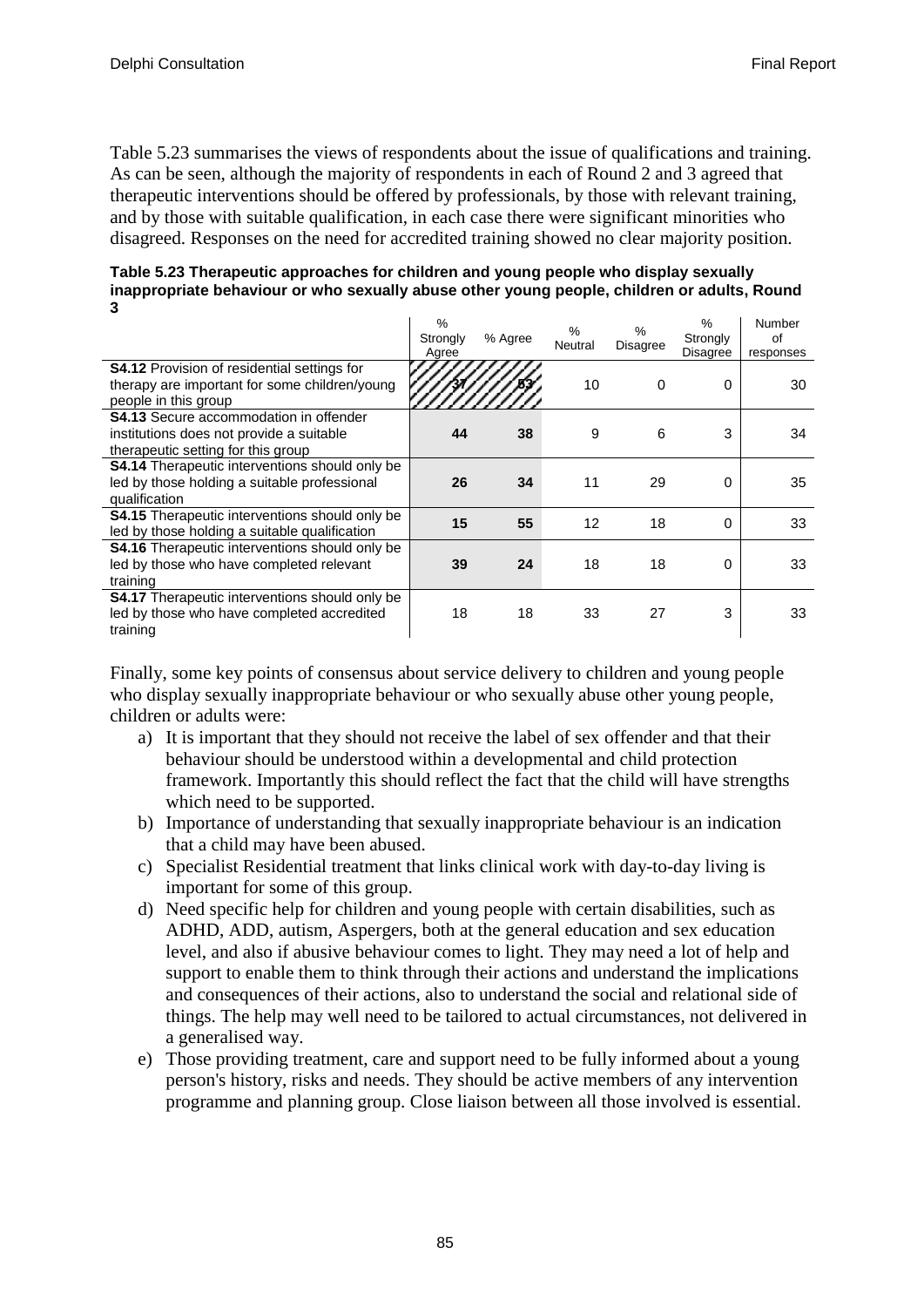## 5.6 Adult sex abusers and offenders

Responses in the programme area of adult sex abusers offenders largely assessed the usefulness of therapeutic interventions by whether they were assumed or 'proved' to influence recidivism and re-conviction. From this there is general support for the position that therapies for sex offenders are largely focussed on behaviour change, and sexual arousal management, CBT, medication and "home work" approaches were all advocated. For similar reasons, psychotherapy was less enthusiastically supported, as there is a perceived lack of evidence for its "success" in reducing offending. This is quite a different criterion to that used in other programme areas, and this shift towards outcome as more important than client sensitivity is further reflected in the advocacy of medication, hormone treatments and chemical castration; highly invasive, medicalised and controlled by the service provider rather than the client.

There was a concurrent position suggested, that many offenders were previously victims themselves, and that this underlying victimisation needs to be addressed in order to heal or change their deviancy. To clarify, accepting and challenging prior victimisations comes in the form of empathy and understanding of the client, rather than collusion or discounting of the seriousness of the offender's actions. The need to not minimise or justify sex offending as caused by, or the inevitable product of, an abused or victimised background was strongly stated. Psychotherapy and PTSD type work were suggested as relevant for addressing underlying problems, alongside approaches that directly tackle deviant and inappropriate sexual behaviour.

Offenders in therapy are considered a risk to others, themselves, and potentially to the therapist. The therapist is 'at risk' both in terms of the professional burden assumed when working with sex offenders as also in terms of the potential for malicious "grooming' of therapists by calculating clients, when the reward for successfully completing therapy can be sufficient motivation for offender clients to "fake" improvements within the therapeutic setting, particularly as much of the therapeutic interventions for sex offenders are provided with criminal justice or prison settings. There is a strongly stated need for rigorous clinical supervision, 'sophisticated understanding' and risk assessment of the client as part of the therapeutic relationship.

Confidentiality, a cornerstone in most other programme areas, is less exclusively considered here: breaking confidence may be both a necessity for child, adult and community protection as well as a therapeutic aid for group work and involvement of families in their therapy.

Group work, particularly when referred to in criminal justice or prison settings, was largely supported as effective. Peers challenging each other within the group may have therapeutic and safety benefits over predominantly individual approaches. Public admissions can help to develop empathy for others in the group, and in line with social learning approaches, offenders can 'model' and learn from others going through the same process. A note of caution about collusion was provided within this position, and good monitoring and supervision of group work was viewed as essential.

By involving the offenders' families as part of their intervention the client may benefit from having their confidentiality and privacy compromised. There is agreement that perpetrators and victims should be kept apart, but there is also some assertion that including the offender's family within the therapy is productive. The family can act as an informal monitoring of the offenders behaviour and can provide a social situation in which the offender can live after leaving the criminal justice system, encouraging and facilitating change (see Figure 5.18).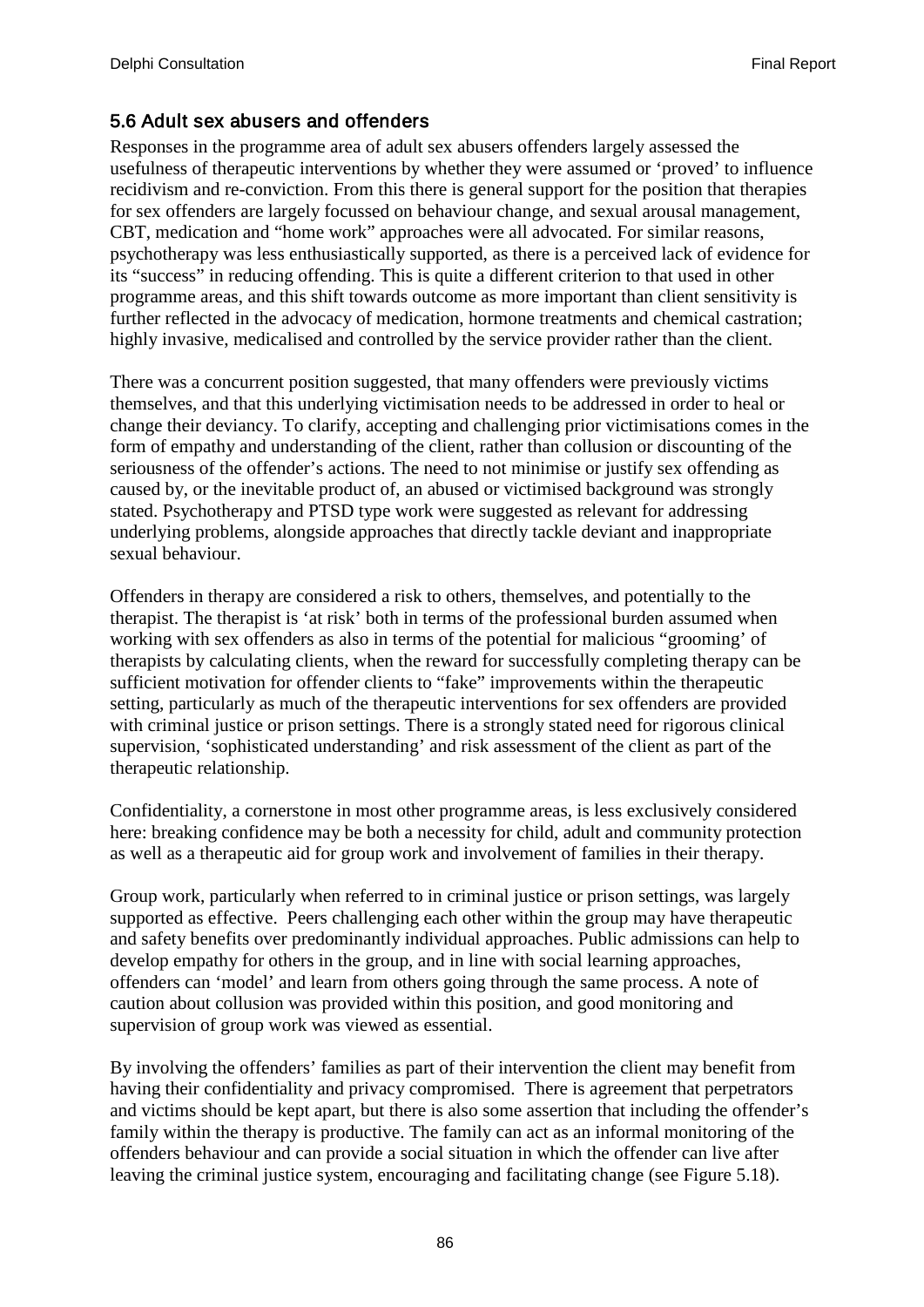### **Figure 5.18 The role of the family in sex offender therapeutic interventions**

'Where possible and practicable, it is best if the offender's learning is shared with a close family member or friend for ongoing, long-term support. The tangible product of intervention programmes needs sharing with family and professionals to allow ongoing support and effective supervision into the future. All need to recognise the potential for lapse/relapse, (rather than ignore this potential).'

'Offenders in any category of offending will feel less vulnerable and be more supported if they have family links. The presence of knowledge within the family group can also provide a policing system amongst them who are closest to the offender.'

'For some individuals sexual offending is the offender's means of meeting fundamental needs. Those for whom abusive thoughts and behaviours have become a key part of life need to have something positive to put in its place. The fear of a vacuum of unmet need does not encourage a positive approach to change. For change to be maintained, offenders need ways of meeting their needs in nonabusive ways. Plans for an abuse-free New Life need to be built into treatment programmes and supported thereafter.'

'Family work (provided that power differentials are addressed) helps to provide a context in some cases.'

'[I do not support] family centred interventions (speculation for this would include the central role in which perpetrators have in manipulating family dynamics and the danger of victim blaming effects)'

All of the therapeutic approaches listed in the Delphi questionnaire were reported useful/helpful by some respondents. Table 5.24 shows a summary of the responses to questions on effective interventions, both in terms of what is helpful and what should not be used. Overly confrontational or judgemental approaches, such as "scared straight" style programmes and overtly religious programmes were adamantly rejected as being unhelpful and ignoring underlying 'root' causes of offending. Respondents indicated some concerns that CBT style work does not address the underlying causes to sufficiently affect sexual predatory deviancies. Respondents were also wary that person-centred approaches were open to, or even prone to, minimising the offences or collusion with the offender.

## **Figure 5.19 Interventions for potential sex offenders**

'Need to have facilities available for those who have no criminal record but who are concerned about their behaviour/desires. '

'An increase in the availability of advice to those who know they have a sexual interest in children, such as confidential freephone numbers.'

'Services for those who fear they may abuse but have not yet done so.'

'More provision of treatment for unconvicted abusers.'

There was a general acceptance across the respondents that sex offending and sexual predatory deviancy are, and should be, stigmatised and socially unacceptable. However this also means that within society there are not enough pathways to getting help prior to offending, that people at risk of sex offending or at the early stages of predatory deviancy do not have access to support and therapy (see Figure 5.19).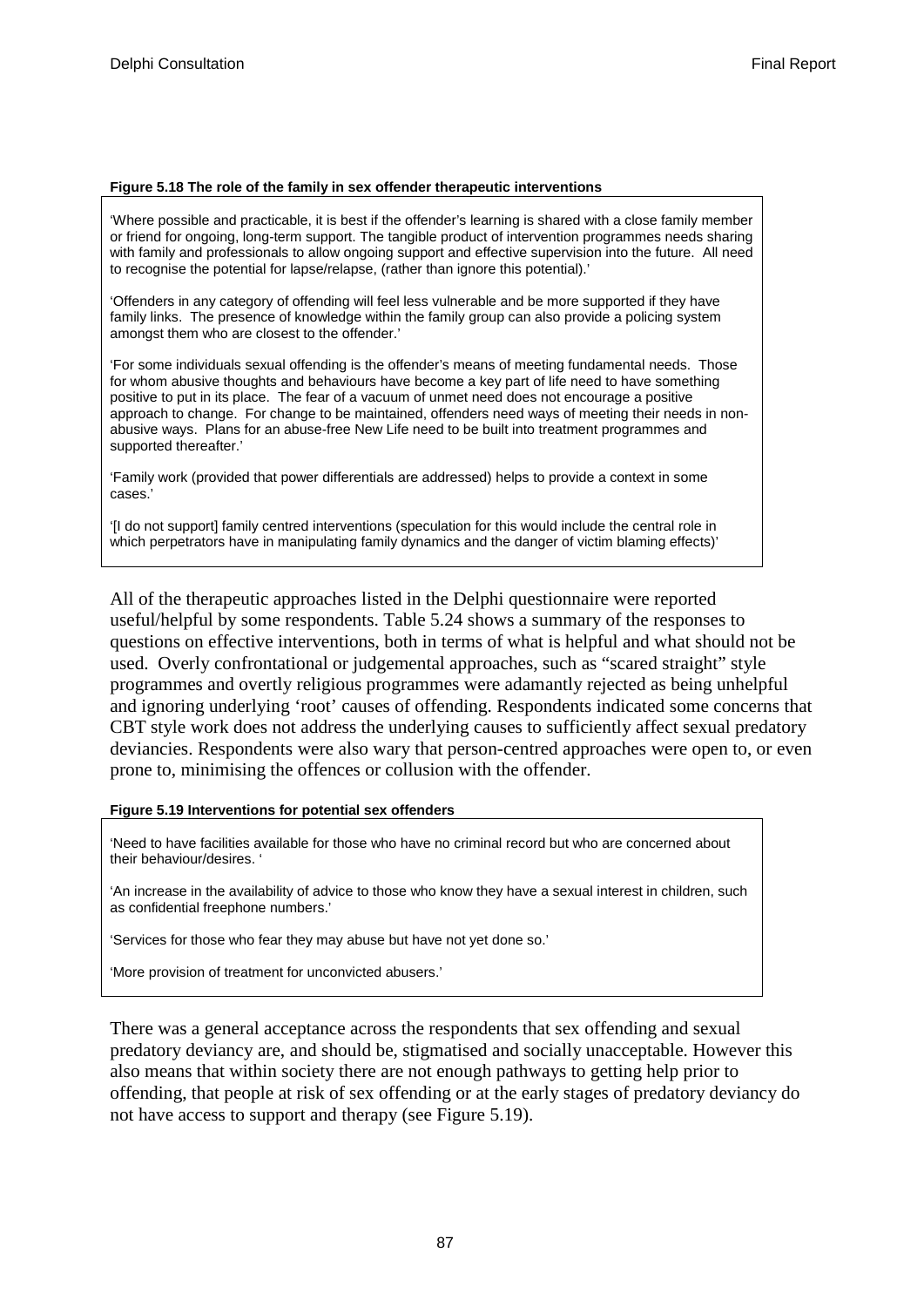|   | <b>Helpful/useful approaches</b>            |           | Should not be used                     |
|---|---------------------------------------------|-----------|----------------------------------------|
|   | Integrative model                           |           | Predominantly or purely psychoanalysis |
|   | <b>CBT</b>                                  |           | Non-directive counselling              |
| ٠ | Social learning approaches                  |           | Purely CBT                             |
|   | Group work                                  |           | Family centred interventions           |
| ٠ | Medication (non-sexual)                     |           | Religious and born again approaches    |
|   | Chemical castration and hormone medication  | $\bullet$ | Scared straight programmes             |
| ٠ | Sexual arousal management                   | $\bullet$ | Hypnotherapy                           |
| ٠ | Low arousal techniques                      |           |                                        |
| ٠ | Verbal satiation techniques                 |           |                                        |
| ٠ | Relapse prevention                          |           |                                        |
| ٠ | Psychodrama                                 |           |                                        |
|   | Psychoanalysis, to address perpetrators own |           |                                        |
|   | issues                                      |           |                                        |
| ٠ | Functional analytic psychotherapy           |           |                                        |
|   | <b>PTSD</b> type work                       |           |                                        |
|   |                                             |           |                                        |

## **Table 5.24 Views on helpful/useful approaches and on approaches that should not be used: adult sex offenders, Round 1**

Tables 5.25 to 5.27 summarise the responses to specific statements assessed in Round 3 of the Delphi consultation. Within Table 5.25 there was one statement on which complete consensus was reached in Round 3 ('there is no single therapeutic approach that works best for every member of this group'), this amounted to 100% agreeing or strongly agreeing; in Round 2 there was a clear majority for this, with 4% neutral and 7% disagree. In relation to statement S10.6 in Table 5.25, one respondent in Round 3 suggested a re-phrasing as: "those leading therapeutic interventions should be aware of the possibility that clients may have been abused".

## **Table 5.25: Therapeutic approaches for adult sex offenders, Round 3**

|                                                                                                                                                                                       | $\%$<br>Strongly<br>Agree | % Agree | $\%$<br>Neutral | %<br>Disagree | $\%$<br>Strongly<br>Disagree | <b>Number</b><br>Ωf<br>responses |
|---------------------------------------------------------------------------------------------------------------------------------------------------------------------------------------|---------------------------|---------|-----------------|---------------|------------------------------|----------------------------------|
| <b>S10.1</b> It is most helpful to think in terms of a<br>'toolkit' of approaches, each of which may be<br>useful at a particular stage for a particular<br>individual                | 40                        | 54      | 3               | 3             | $\Omega$                     | 35                               |
| <b>S10.2</b> There is no single approach that works<br>best for every member of this group                                                                                            |                           |         | $\Omega$        | $\Omega$      | $\Omega$                     | 34                               |
| <b>S10.3</b> Behavioural and cognitive approaches<br>on their own are insufficient to meet offenders'<br>needs                                                                        | 47                        | 32      | 6               | 15            | $\Omega$                     | 34                               |
| <b>S10.4</b> All adult sex offenders should be<br>assessed for personality disorders                                                                                                  | 18                        | 44      | 12              | 27            | $\Omega$                     | 34                               |
| <b>S10.5</b> Therapists working with this group<br>should be aware of the nature of personality<br>disorders, how to identify them and where to<br>refer clients with such disorders. | 41                        | 56      | $\Omega$        | 3             | $\Omega$                     | 34                               |
| <b>S10.6</b> It should be assumed that adult sex<br>offenders were previously victims themselves,<br>unless otherwise indicated by the client                                         | 9                         | 15      | 9               | 41            | 27                           | 34                               |

There were three statements for this programme area where no clear majority position emerged:

- 'Interventions for adult sex offenders are best delivered in group situations', see Table 5.26;
- 'Medication can be a valuable adjunct to the psychological treatment of adult sex offenders', see Table 5.26 and Figure 5.20;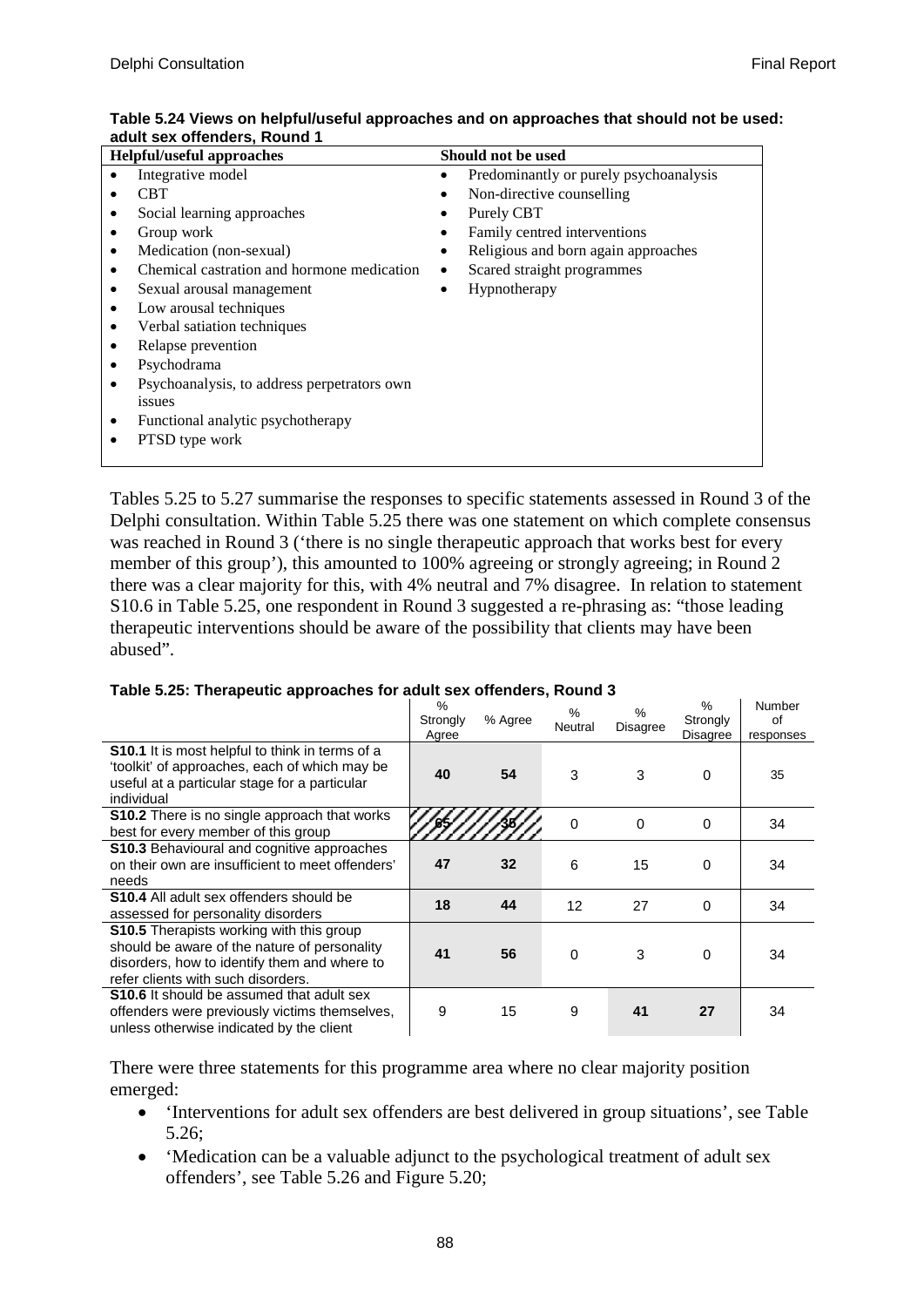• 'It is important to involve family members within the therapy/treatment for sex offenders', see Table 5.27 and Figure 5.17.

#### **Figure 5.20 The inappropriateness of notions of client centredness for adult sex offenders**

'Interventions should be victim centred. This is one area where client centred work is not advisable. Attitudes and behaviours have to be challenged to have any success.'

'Certainly, the intervention should be needs led, but rather than being purely client centred, it must take account of the needs and safety of those at risk from and/or who have been abused by a particular abuser'

'Client-centred seems to imply that the victim is forgotten. This is not the case with sex offender work; however, the start of a therapeutic intervention has to be with the perpetrator. Needs may well include a need to reduce his own risk by raising anxiety about his propensity to offend, and developing victim empathy is one of many ways to increase anxiety about offending behaviour within the perpetrator.

'I agree that the approaches should be led by the treatment needs of the abuser, but as written the statement does not take account of the needs and safety of those at risk from and/or who have been abused by a particular abuser. The term 'client centred' is unhelpful in this area. I would have preferred an option to choose a different form of words, e.g. 'led by the treatment needs of the abuser and taking into account issues for those abused by him or her'.

'Risk must be defining characteristic not need.'

'I think that totally client-centred work is likely to miss important criminogenic needs such as deviant sexual arousal – as many sexual offenders are unlikely to volunteer information about these issues unless asked. On the other hand, I think it is also possible to present treatment as something that will benefit the offender in terms of increasing his contentment with life, rather than as something that is being done "to" him solely in order to prevent him victimising again. In my experience, and with some research evidence, offenders are more interested in interventions that they feel area t least somewhat designed to benefit them, than those they feel are designed solely for crime prevention. It is possible to do this without compromising the need to effectively target criminogenic risk factors.'

|                                                                                                                                | %<br>Strongly<br>Agree | % Agree | $\%$<br>Neutral   | $\%$<br><b>Disagree</b> | $\%$<br>Strongly<br>Disagree | Number<br>of<br>responses |
|--------------------------------------------------------------------------------------------------------------------------------|------------------------|---------|-------------------|-------------------------|------------------------------|---------------------------|
| <b>S10.7</b> The approaches used should be needs-<br>led and client centred                                                    | 20                     | 49      | 6                 | 20                      | 6                            | 35                        |
| <b>S10.8</b> Interventions for adult sex offenders are<br>best delivered in group situations                                   | 3                      | 38      | 18                | 35                      | 6                            | 34                        |
| <b>S10.9</b> Group work should only be considered<br>after successful individual therapy/work                                  | 6                      | 18      | 27                | 39                      | 9                            | 33                        |
| <b>S10.10</b> Medication can be a valuable adjunct<br>to the psychological treatment of adult sex<br>offenders.                | 15                     | 37      | 33                | 7                       | 7                            | 27                        |
| <b>S10.11</b> Sexual arousal disruption is an<br>important part of interventions with sex<br>offenders                         | 0                      | 81      | $12 \overline{ }$ | 8                       | 0                            | 26                        |
| S10.12 Reducing recidivism is only possible<br>when offenders are taught new skills and ways<br>of dealing with sexual arousal | 13                     | 67      | 17                | 3                       | $\Omega$                     | 30                        |
| <b>S10.13</b> Adult sex offenders should not be<br>offered any form of confidentiality during the<br>course of their treatment | 6                      | 8       | 11                | 67                      | 8                            | 36                        |
| <b>S10.14 Offering sex offenders [limited]</b><br>confidentiality encourages disclosure and<br>openness to interventions       | 14                     | 65      | 11                | 8                       | 3                            | 37                        |

## **Table 5.26: Therapeutic approaches for adult sex offenders – needs led, group work, medication, recidivism and confidentiality, Round 3**

Comments were made by a number of respondents in relation to some of the statements in Table 5.26:

• in relation to statement S10.7 on client-centredness, see Figure 5.20;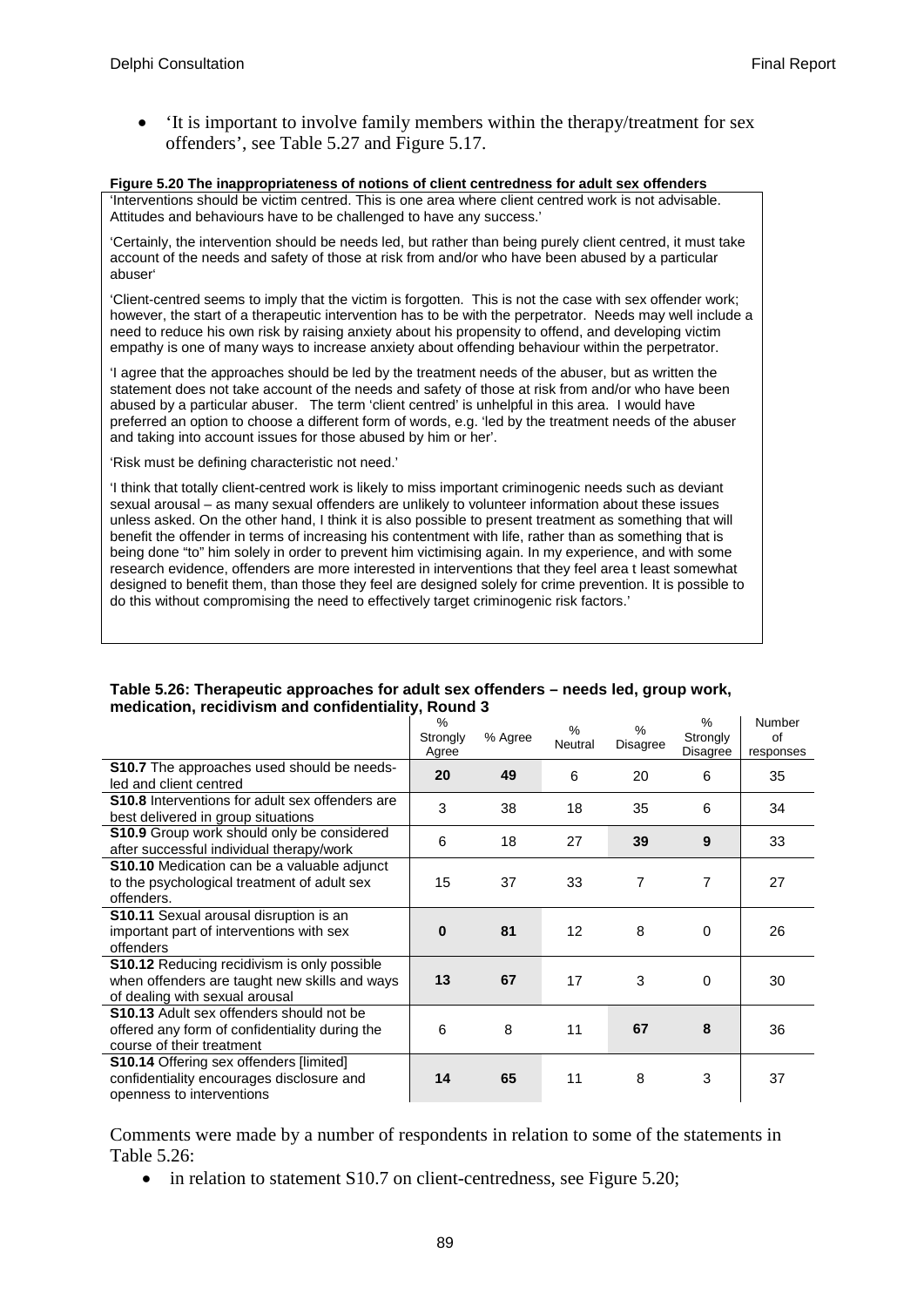- in relation to statement S10.11 on sexual arousal disruption, see Figure 5.21;
- in relation to the statements on confidentiality see Figure 5.22.

## **Figure 5.21 Sexual arousal disruption**

'Where this is a problem, it is vital to address it as it is one of the most significant risk factors for reconviction. However, this statement presupposes that all sexual offenders have problems in this area, which is not the case.'

'Many sex offenders are not thought to exhibit persistent deviant sexual arousal, and therefore sexual arousal disruption is only important for the minority (large minority) who do. More important interventions are indicated for those who don't have deviant arousal, including the identification of key emotional triggers.'

'Medication can have a very useful role especially with offenders who are hypersexual or have deviant arousal patterns. I agree with the comments that not all offenders have deviant sexual interests to offer such an intervention to all offenders would not be necessary. But if present – I think it must be properly and carefully assessed and receive special intervention.'

## **Figure 5.22 Confidentiality**

'A complete lack of confidentiality is likely seriously to reduce any motivation to attend treatment. It also pushes offenders into a situation where they feel completely out of control which is likely to increase risk of reoffending. It is important though that this work is done by people who know about the behaviour of sex offenders and who will not be groomed by the offender or collude with the offender's attempts to keep confidences.'

'It rather depends on what you mean by' any confidentiality' if pertaining to abuse committed by them, then no, but if abuse metered out to them that may be okay, and various other factors may need to be kept confidential.'

'The boundaries of confidentiality should be spelt out clearly at the outset. These should include clarification that any information the offender gives about historical or current offending will be shared with clearly designated authorities/individuals. The therapist should make it clear that child protection will always take precedence. However, information given by the offender regarding his personal life history should not be shared without his consent. Many sexual offenders have personal histories which include emotional, physical and/or sexual abuse, the detail of which it is inappropriate to reveal outside the therapeutic setting. I agree if 'limited' is boundaried. If it means more than that, I disagree.'

'Offenders in groupwork should give each other a commitment that they will not talk about each other's offending outside the group. If they do so, this can harm not only each other but also their families and victims.'

'There can never be confidentiality if this puts a child at risk'

Table 5.27 summarises the views of respondents about the issue of qualifications and training. As can be seen, although the majority of respondents in each of Round 2 and 3 agreed that therapeutic interventions should be offered by professionals, by those with relevant training, by those with suitable qualification and by those with accredited training, in each case there were significant minorities who disagreed. The least amount of disagreement was found for 'relevant training'.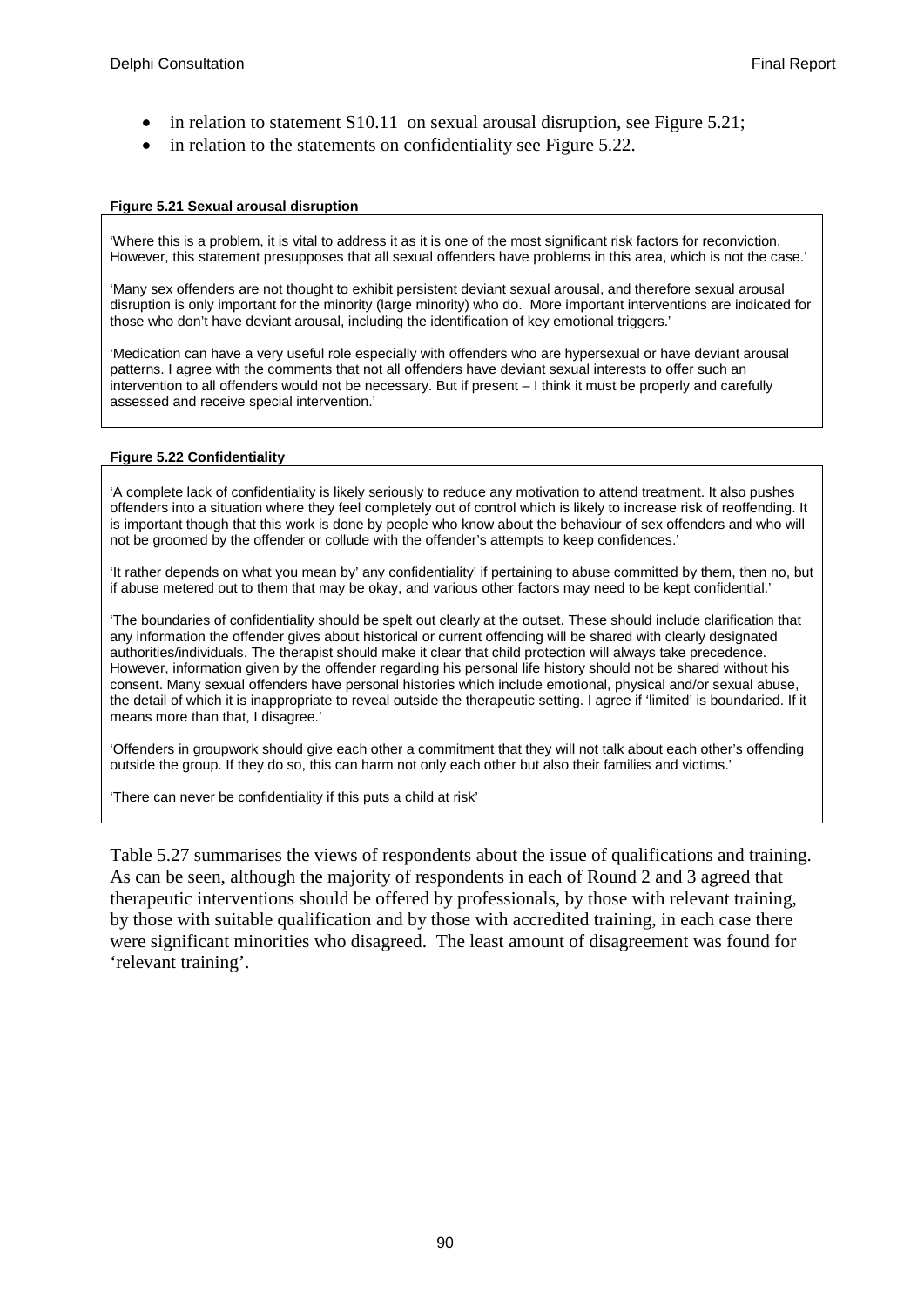|                                                                                                                                                  | $\frac{0}{0}$<br>Strongly<br>Agree | % Agree | %<br>Neutral | $\%$<br><b>Disagree</b> | $\frac{0}{0}$<br>Strongly<br>Disagree | Number<br>Ωf<br>responses |
|--------------------------------------------------------------------------------------------------------------------------------------------------|------------------------------------|---------|--------------|-------------------------|---------------------------------------|---------------------------|
| <b>S10.15</b> It is important to involve family<br>members within the therapy/treatment for sex<br>18<br>offenders                               | 0                                  | 25      | 33           | 39                      | 3                                     | 36                        |
| S10.16 Some family sessions may be<br>beneficial after therapeutic work, provided that<br>child protection concerns have been fully<br>addressed | 8                                  | 64      | 14           | 11                      | 3                                     | 36                        |
| <b>S10.17</b> Therapeutic interventions should only<br>be led by those holding a suitable professional<br>qualification                          | 28                                 | 39      | 14           | 17                      | 3                                     | 36                        |
| <b>S10.18</b> Therapeutic interventions should only<br>be led by those holding a suitable qualification                                          | 20                                 | 51      | 11           | 14                      | 3                                     | 35                        |
| <b>S10.19</b> Therapeutic interventions should only<br>be led by those who have completed relevant<br>training                                   | 33                                 | 42      | 14           | 11                      | 0                                     | 36                        |
| <b>S10.20</b> Therapeutic interventions should only<br>be led by those who have completed<br>accredited training                                 | 25                                 | 28      | 25           | 19                      | 3                                     | 36                        |

## **Table 5.27: Therapeutic approaches for adult sex offenders – involvement of family, qualifications and training, Round 3**

<span id="page-106-0"></span><sup>18</sup> This was one statement where the response set was different between all those who responded on this statement in Round 3 shown in the Table above, and the answers of those who declared expertise in this programme area in Round 1. Restricting the analysis to only declared experts in this area produces a majority neutral response to this statement, but does not remove all those who agree or disagree.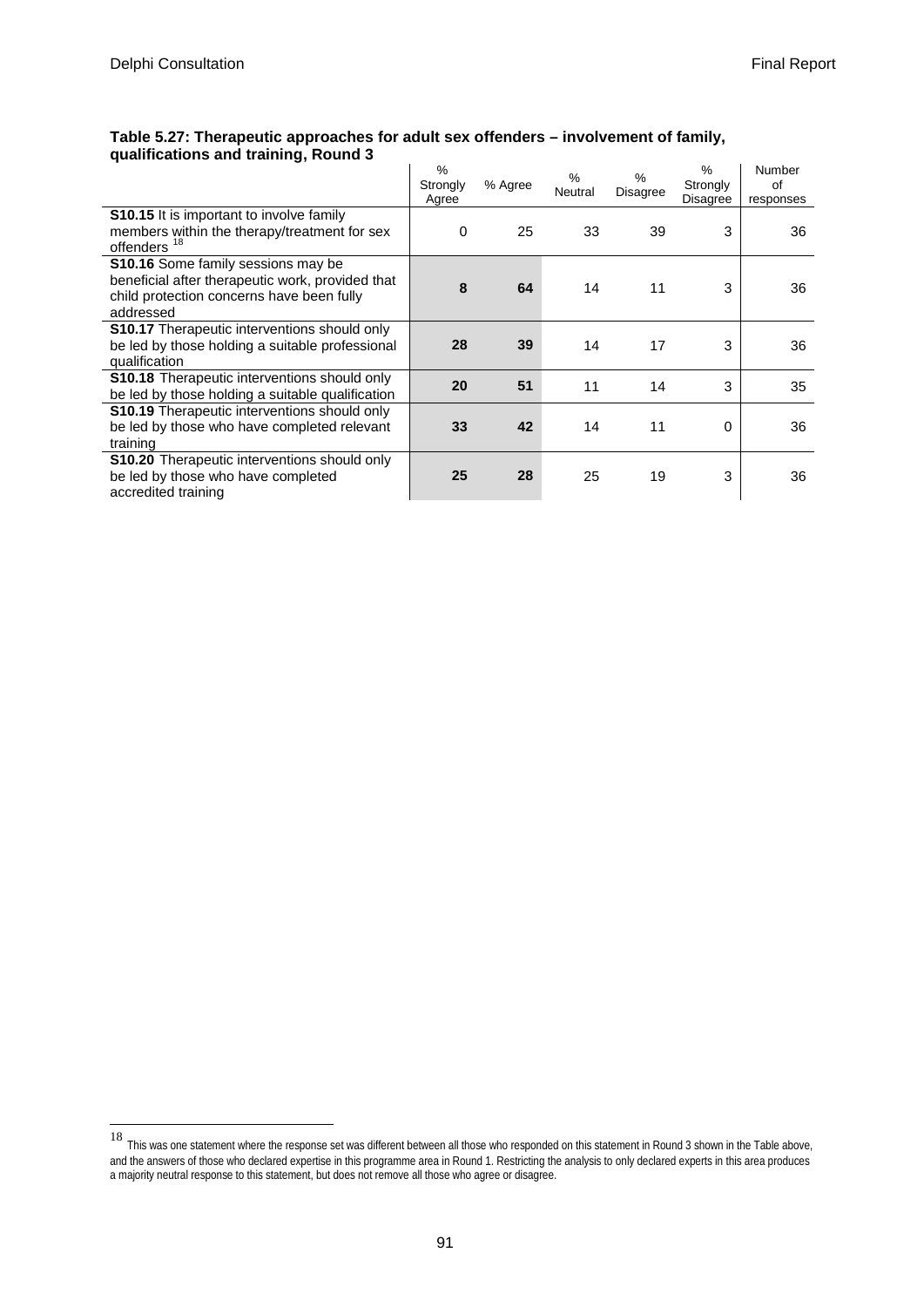# Chapter 6 Conclusions

In this final chapter we present a summary of the main findings and explore some implications, as well as the limitations of the study.

## **Principles, values and core beliefs and issues across all programme areas**

In each round respondents were asked to comment on principles, values and core beliefs. Analysis in Round 1 identified five clusters of themes: power and responsibility; protection, safety and risk management; interventions; criminal justice; working together, providing and sharing information. A fair amount of commonality was identified across all 10 programme areas. Diversity, inclusion, equal treatment and basic human rights principles were strongly suggested as fundamentally important, suggesting that a human rights/equalities framework was a required basis for policy and practice, with explicit attention to gender, sexuality, ethnicity, and disability within this. A second over-arching theme was the notion of the importance of a victim/survivor centred approach (associated with characteristics such as empowerment, giving control and choice to victims/survivors); this was suggested, by some, to include choice for victims/survivors in terms of the gender, sexuality and age of the person they work with. Differences were identified in the way victims/survivors were viewed compared to abusers/perpetrators.

The use of a wide variety of therapeutic approaches was also something common across all programme areas. This was reinforced in the responses to the list of therapeutic approaches provided in Round 1 (see question 4 in Appendix 3), where in each of the programme areas each of the approaches was reported as useful/helpful by some respondents.

Respondents were asked to comment on two existing sets of guidelines that were mentioned frequently in the responses to Round 1. The respondents were generally supportive of both the BACP Ethical Framework and the Respect Guidelines, with high percentages agreeing that they are the most appropriate guidelines presently available (Round 2; 72% and 81% of respondents respectively).

## **Findings within programme areas**

Within each programme area, respondents were asked to comment on which therapeutic approaches might be considered helpful, and analysis of these responses identified the most frequently chosen approaches for each programme area. Respondents were also asked to indicate their position of agreement or disagreement in response to a variety of statements about interventions, approaches, training and treatment of clients. For many items there was a clear majority position (of agreement, neutral or disagreement), which is defined as where the most frequently held of these positions was held by at least 20% more respondents than the next most frequently held position. For some items the majority position was less clear (i.e. there was less difference in the percentage of respondents holding the majority view and the next largest group), and in a minority of items, there was a unanimous response. Each of the ten programme areas identified at least one item on which all the respondents could agree or be netural. As well as developing potential consensus, the method of re-assessing items in Round 3 also allowed respondents to re-position their views in light of previous findings and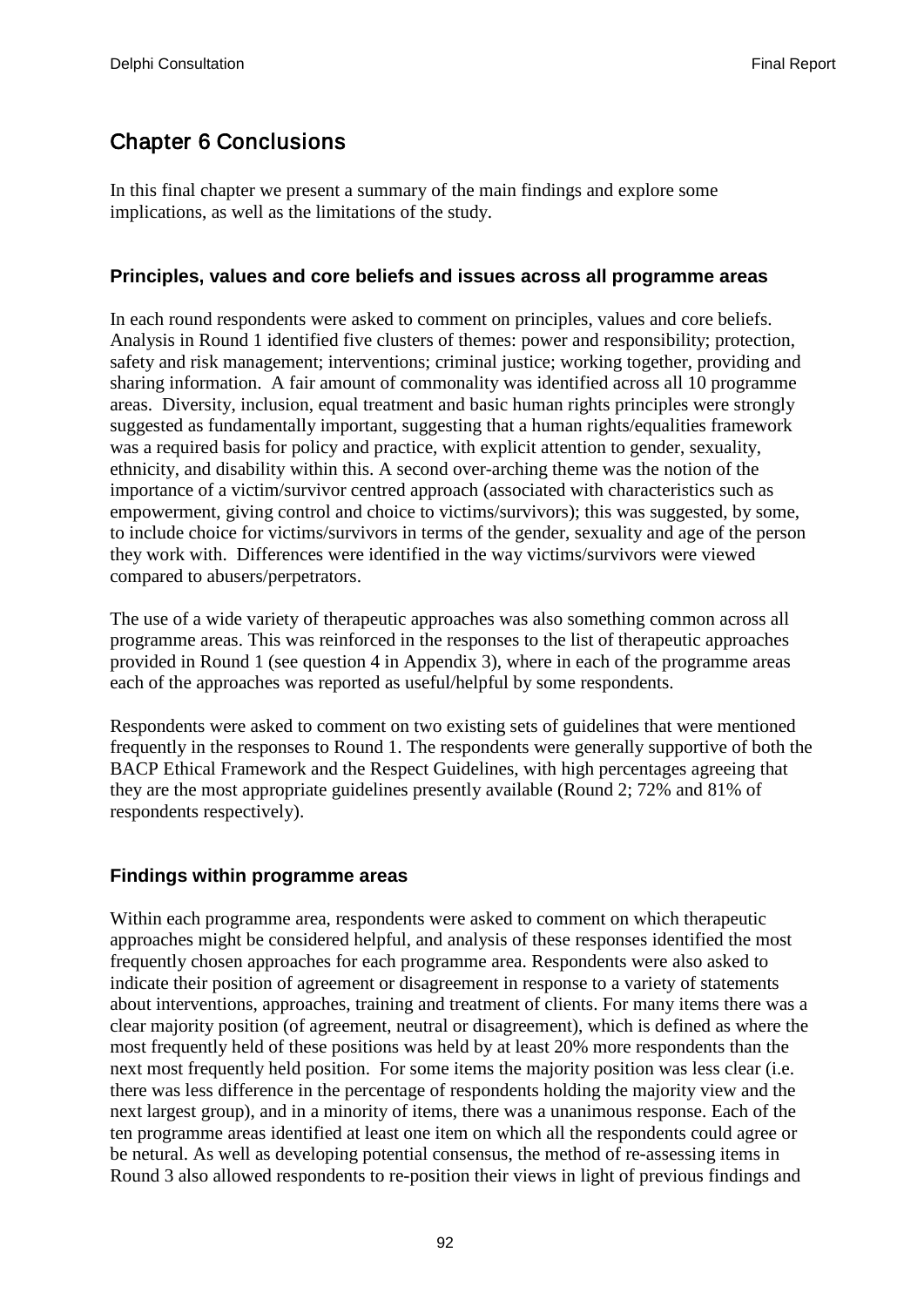discussion. This did not occur in all programme areas, but where a clear majority position changed between Rounds 2 and 3, this is highlighted.

Respondents in Rounds 2 and 3 were asked to comment only in areas in which they had experience and expertise. By identifying which areas respondents had declared that they had experience in as a part of Round 1, it was possible to examine whether there were differences in response between those who declared expertise in the area in Round 1, and those who had answered in the particular programme area in a later Round. For the majority of items, the declared-expert position did not vary from the overall respondent position. However, for a small number of items (8 out of 209 in Round 3) there was a difference between declaredexperts and others. These points of contention have implication for developing policies that are both informed by experts in the area and acceptable to the broader expert group.

# *Adult victims/survivors of domestic violence and abuse*

One item drew unanimous agreement/complete consensus in Round 3: 'there is no single therapeutic approach that works best for every victim/survivor in this group'.

Two further items received no disagreement in Round 3: 'the approaches used should be needs-led and victim/survivor centred' ; and, 'behavioural and cognitive approaches on their own are insufficient to meet victim/survivors' needs'. This may indicate that general principles are emerging about how to respond and conceptualise services provided for adult victim/survivors of domestic violence and abuse.

Diverse positions emerged, and were maintained throughout, in relation to: the role of medication in treatment; the use of conflict management techniques; the value and place of mediation; and the value of routine enquiry.

# *Children and adolescent victims of domestic violence and abuse*

Three items generated no disagreement from the respondents in Round 3: 'choice of therapeutic intervention should be needs led, guided by the age and maturation of the child and their individual experiences and degree of victimisation'; 'children need access to therapies without their parents present, abusive or non-abusive'; and, 'the child's therapeutic intervention (including its pace) should be considered independently from any therapy for the non-abusing parent'.

There was disagreement about engaging children in interventions prior to the end of the threat, or presence, of abuse. Declared experts indicated a clear majority position of disagreement with the statement that safety and separation are pre-requisites to therapeutic intervention, however for all respondents there was more discordance in positions with 56% in agreement and 40% in disagreement, with 4% neutral.

#### *Adult perpetrators of domestic violence and abuse*

Two almost completely polarized positions arose within the responses on this programme area, based on the use of two different definitions of domestic violence. The first of these positions was held by those who saw (or defined) domestic violence as being about the use of coercive control within an intimate relationship, and the second by those who saw (or defined) the term domestic violence as covering a much wider field of difficulties within an intimate relationship. Both positions recognized the existence of female perpetrators of domestic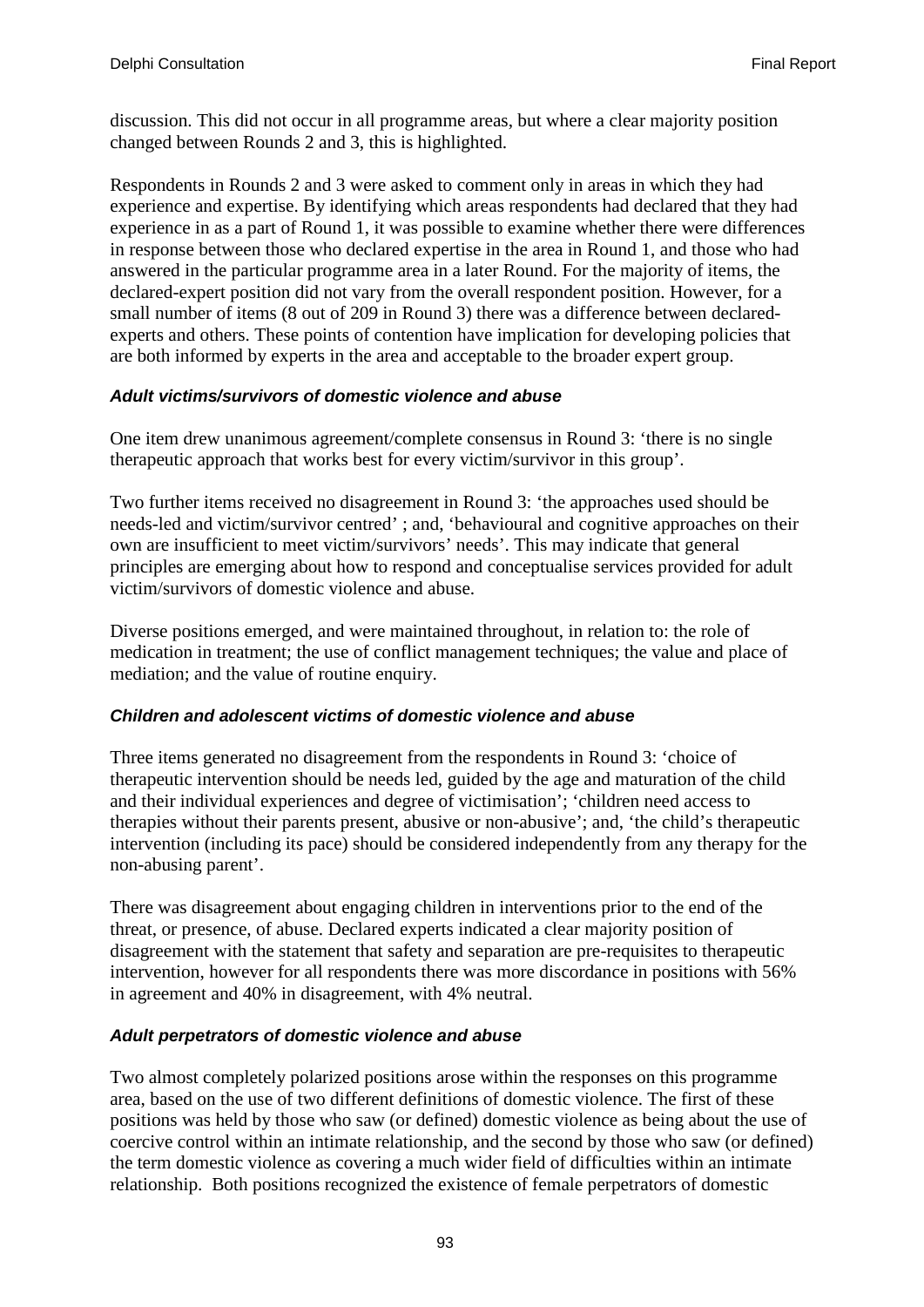violence and abuse, and the existence of domestic violence and abuse in homosexual relationships (both male and female). Within the responses in all three rounds of the consultation, the first position was more common than the second.

Two items drew unanimous agreement from the respondents in Round 3: 'there is no single approach that works best for every member of this group'; and, 'it is important to work in ways which are meaningful to perpetrators from different cultures and backgrounds'. For one further item, 'it is important to avoid collusion with perpetrators' justifications for their behaviour', there was unanimous agreement in Round 2, and no disagreement, but one neutral respondent, in Round 3.

There was some lack of consensus about the timing of group work. In response to the statement that 'group work should only be considered after successful individual therapy/ work' declared experts were split between agreement and disagreement, compared with a clear majority position of disagreement in all respondents.

### *Young people who perpetrate domestic violence and abuse*

On three items, there was unanimous agreement from the respondents: 'there is no single approach that works best for every individual in this group'; 'interventions that work best are multifaceted, tailored to assessed psychosocial needs, intensive and, usually, long term'; 'the engagement of the young person in the management of his/her problems is crucial'.

There was indication of moving towards agreement about where best to place young people who abuse others, with no disagreement (but some neutral respondents remained) in Round 3 with the statement that 'provision of residential settings for therapy are important for some young people in this group'.

For three further items, there was no disagreement: 'there is a need for the development of more specialist interventions for abusing children'; 'through specialist services, it is possible to work with this group both as offenders and as victims of domestic violence and abuse'; 'parents/carers should be assessed for their potential harm or support before being included in therapy for this group'.

For one further item, 'behavioural and cognitive approaches on their own are insufficient to meet the needs of this group', there was no disagreement with the position in Round 2, however there was one respondent in Round 3 who disagreed (out of 37 respondents).

More than any of the other programme areas, there is a strong agreed message here about how to respond to young people who perpetrate domestic violence or abuse through flexible engagement in specialist services, and striking a balance between perpetrator and victim approaches.

#### *Adult victims/survivors of rape and sexual assault*

Two items about approaches within interventions produced no disagreement in Round 3: 'there is no single therapeutic approach that works best for every victim/survivor in this group'; and 'the approaches used should be needs-led and victim/survivor centred'.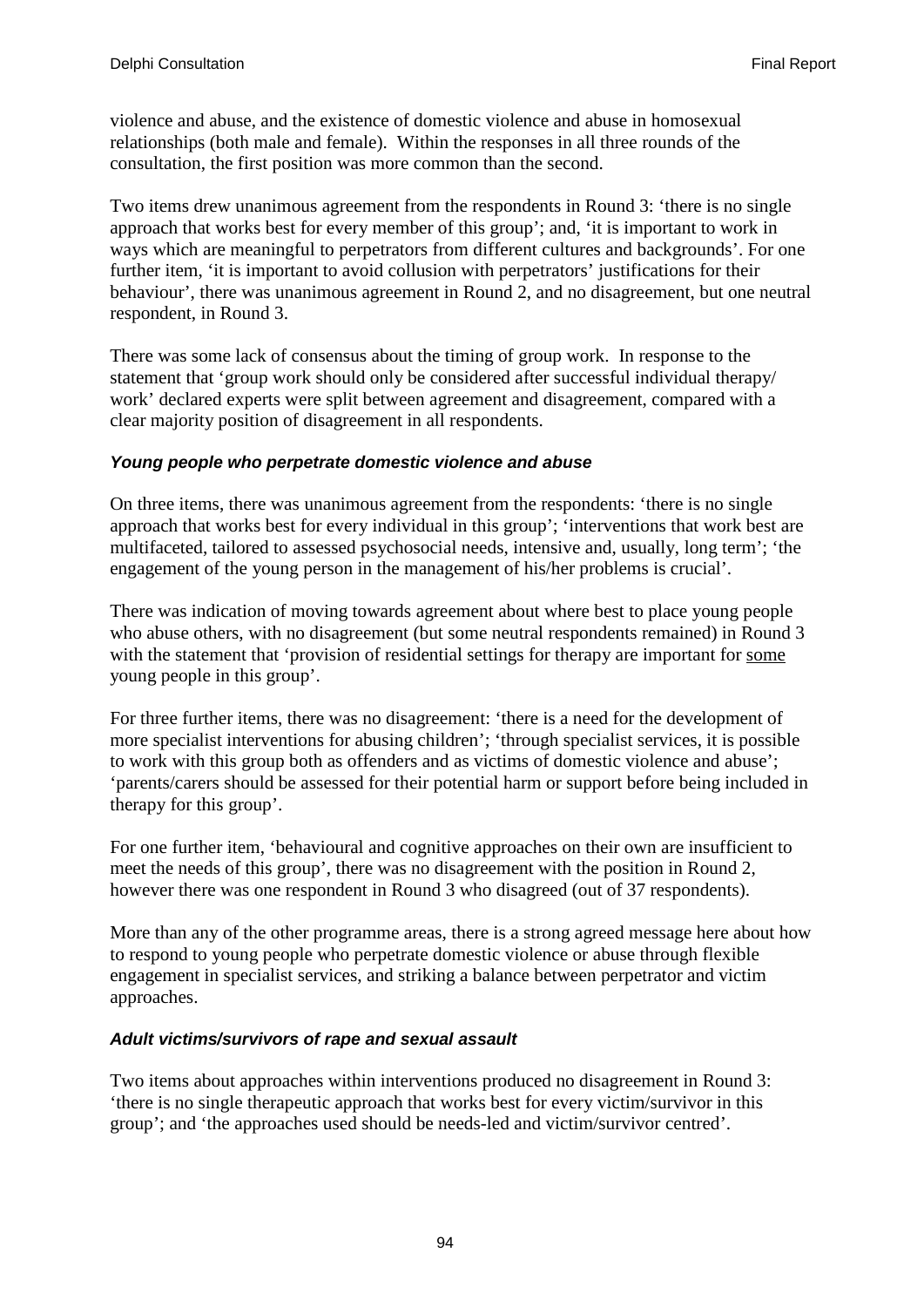There was one area where a notable divergent position was maintained about whether men who are raped need to be offered services that are separate from female rape victims/ survivors, and whether therapies for men are distinct and different than those required for women. In Round 3, 51% of respondents agreed or strongly agreed that male services should be separate from female services, with 34% disagreeing and 16% neutral. In terms of whether distinct and different therapies are required for men and women, in Round 3, 30% of respondents agreed or strongly agreed while 48% disagreed and 22% were neutral. These are key issues for service providers in terms of accessibility and acceptability and may require further elaboration.

# *Adult survivors of childhood sexual abuse*

Two items drew unanimous agreement in Round 3: 'there is no single therapeutic approach that works best for every victim/survivor in this group'; and, 'the approaches used should be needs-led and victim/survivor centred'. For one further item, there was no disagreement in Round 3, and two respondents who espoused a neutral position: 'behavioural and cognitive approaches on their own are insufficient to meet victim/survivors' needs'.

There were a number of areas where no clear majority position existed, and divergent views remained in all rounds. The first of these was in relation to the use of three specific forms of therapy, namely: regression, hypnotherapy, and inner child techniques. The second area was in terms of whether therapy should always be offered on an open-ended basis. The third area was in relation to the necessity for qualifications and accredited training.

There was broad endorsement of person-centred approaches that are tailored to the individual client, though there remains debate about the role and appropriateness of some approaches for some clients.

# *Children and young people who have been sexually abused*

One item generated complete unanimity in Round 3, namely that the ideal position is to be able to offer a choice of therapist gender.

Three items generated no disagreement from respondents: 'children need access to therapies without their parents present'; 'cognitive distortions which the child may possess can be explored either directly or through play'; 'cognitive distortions which the child may possess can be explored either directly or through the arts therapies/psychotherapies'.

For one further item, 'the approaches used should be needs led and victim/survivor centred', there was no disagreement in Round 2, but this consensus was not present in Round 3 (1 respondent out of 65 disagreed).

Two statements indicated disagreement between the declared expert and overall respondent majority positions. Declared experts indicated a clear majority position of disagreement with the statement that 'therapeutic intervention is unlikely to be helpful (and may actually be harmful) if it is provided while a child is continuing to be sexually abused', whereas the overall group of respondents showed no clear majority position, 50% agreed, 44% disagreed and 6% were neutral. Declared experts indicated a clear majority position of disagreement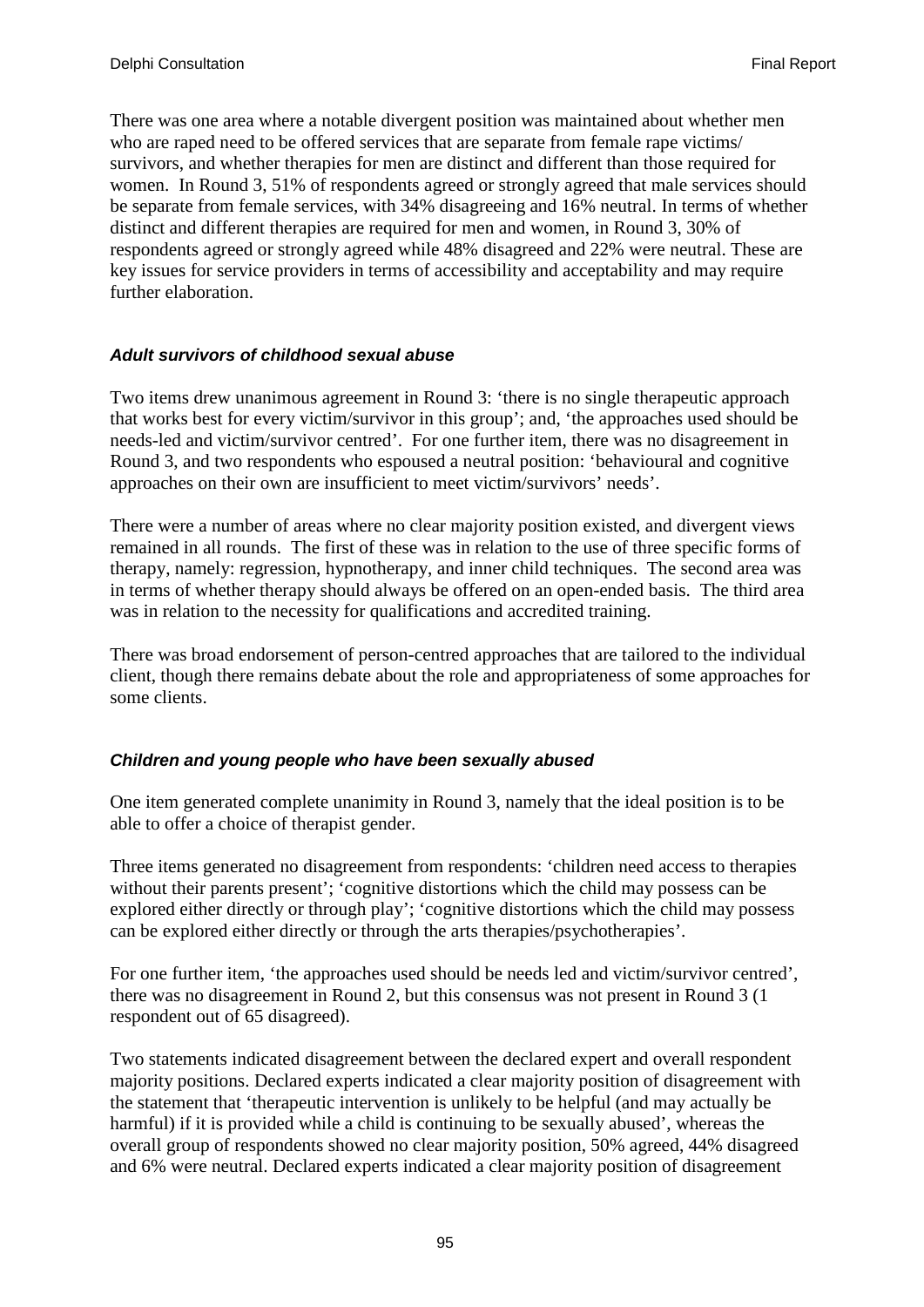with the statement that 'therapeutic work should not start until the safety of the child/young person is established', whereas the overall group of respondents showed no clear majority position, 54% agreed, 39% disagreed and 7% were neutral. These two points have serious implications for setting working practices that engage with children whilst abuse is ongoing, and may need further attention to address the diverging views within the overall respondent group.

Additional comments indicated that there is a need for therapeutic and educational services for non-abusing parents, and for work to be carried out with carers and family members as well as the children.

# *Child, adolescent, and adult victims/survivors of sexual exploitation in prostitution, pornography and trafficking*

There was unanimous agreement in Round 3 that 'the approaches used should be needs led and victim/survivor centred'. There were three items where no disagreement from the respondents in Round 3 was expressed: 'there is no single therapeutic approach that works best for every victim/survivor in this group'; 'it is most helpful to think in terms of a 'toolkit' of approaches, each of which may be useful at a particular stage for a particular individual'; 'secure accommodation in offender institutions does not provide a suitable therapeutic setting for those who have been harmed by prostitution, pornography and trafficking'.

Although there was less agreement about the specifics of interventions, there was a general agreement that clients need flexible and adaptable interventions. Additional comments suggest that it is important that services are provided with flexible access routes.

# *Children and young people who display sexually inappropriate behaviour or who sexually abuse other young people, children or adults*

Three items received no disagreement from respondents in Round 3: 'there is a need for the development of more specialist interventions for abusing children'; 'the engagement of the young person in the management of his/her problems is crucial'; and, 'provision of residential settings for therapy are important for some children/young people in this group'.

There was no clear majority opinion from respondents about the statement that 'all interventions should include/involve the young person's parents and/or carers directly', diverging positions were maintained throughout the consultation. In Round 3, 32% agreed, 43 % disagreed and 26% were neutral.

In both Rounds 2 and 3 there was a clear majority agreement with the statement that 'secure accommodation in offender institutions does not provide a suitable therapeutic setting for this group'.

Additional comments advanced that the label of sex offender is not suitable for children. In conjunction with the above positions on the role of family, secure accommodation, and residential settings, it is apparent that there is room for further debate about where in the system to place young people who display sexually inappropriate behaviour.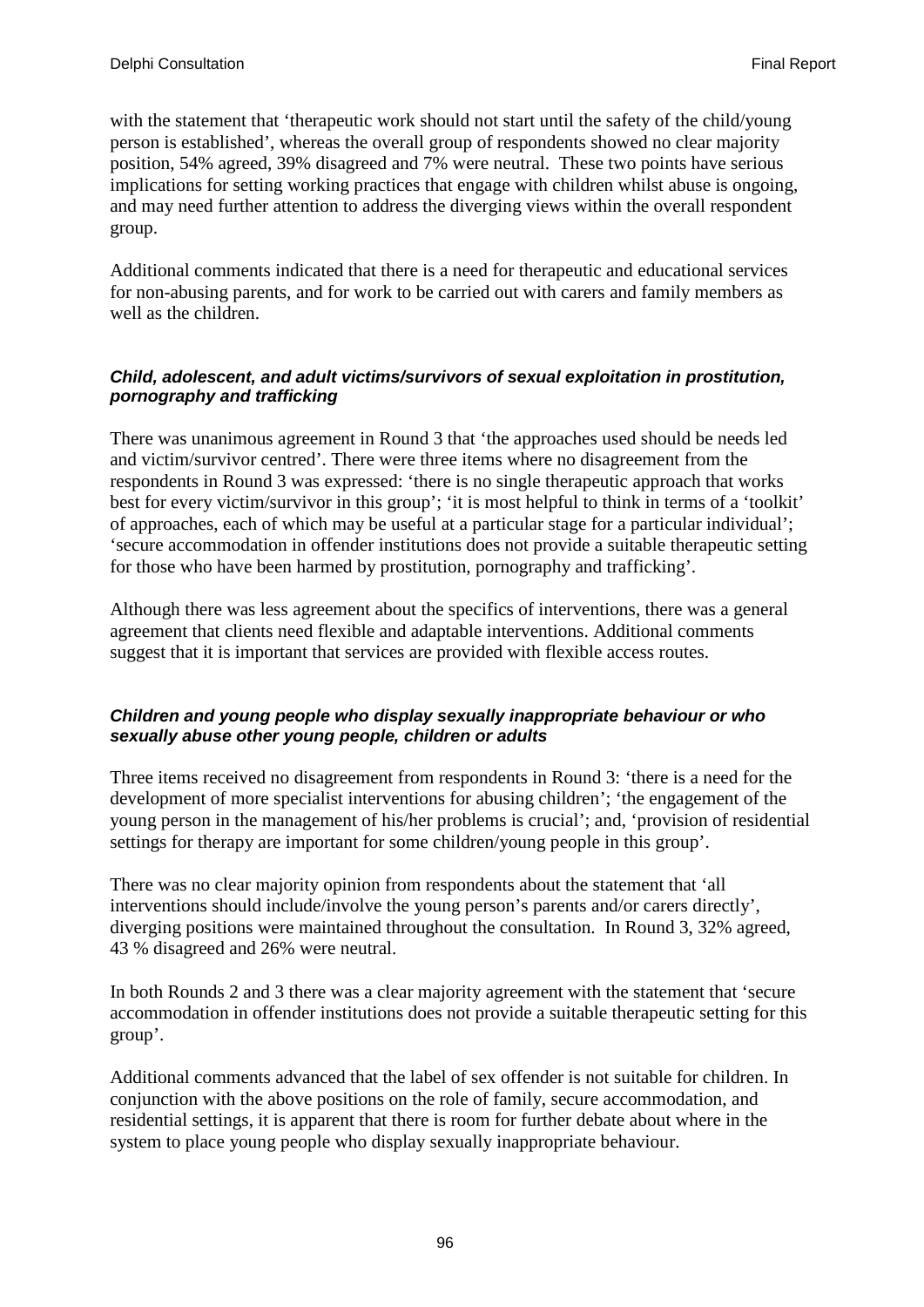### *Adult sex offenders*

Only one item drew unanimous agreement for this client group: there is no single approach that works best for every member of this group.

There was no clear majority opinion from respondents about the value of group work for offenders, the value of medication as an adjunct to psychological treatment, or about the involvement of family members in therapy/treatment for sex offenders. The split of views in these areas therefore merit careful examination.

Additional comments also suggested that there is a need for sexual dysfunction clinics and services for people who have no criminal record but are concerned about their behaviour or desire to act, and potential for confidential telephone lines for those who have sexual interest in children.

# **Conclusions**

The Delphi consultation has produced a detailed synthesis of views, with a high level of consensus in relation to the topics of: principles, values and core beliefs; prevention; managing safety and risk; training; improving outcomes and addressing obstacles.

Within the topic of effective interventions in terms of therapeutic and treatment approaches, although areas of consensus exist (as detailed above), there is much more complexity within each of the ten programme areas. Across the ten programme areas there remained minority positions for most of the statements presented, indicating the breadth and nuances of the expertise explored within the consultation. However, for many of the statements, a clear majority position could be identified, and there were broadly coherent themes emerging from the responses, endorsing person-centred approaches, which are flexible and responsive to the individual needs, readiness and experience of the client. The experts have offered a broad range of knowledge and experience, and from this, in each programme area, some clear messages about best practice and broadly acceptable approaches to service provision do emerge. There are a number of areas however, detailed above in the body of the report, in which divergent positions are held, and were maintained throughout the rounds in the consultation.

Areas of movement and difference between declared experts and the broader expert group are particularly important to reflect on in developing guidelines, as well as in discussions on developing services and working practices. Emerging support for engaging with abusing partners may be controversial for some experts; there remains strong opposition to this and where there is strong conflict of opinion it is important for policy to offer the flexibility that was so widely endorsed throughout the programme areas. Additionally, there may not be space for coming to a consensus opinion about where in the system to place children and young people who perpetrate violence and abuse simply because there is no ideal place at present; reflected in the strong endorsement for developing more specific services. By looking closely at the areas of non-consensus and movement, and informed by the findings from systematic literature reviews, it is possible to identify the details that require further development, against the backdrop of broad consensus about good working practices and service provision. This is however beyond the scope of this report.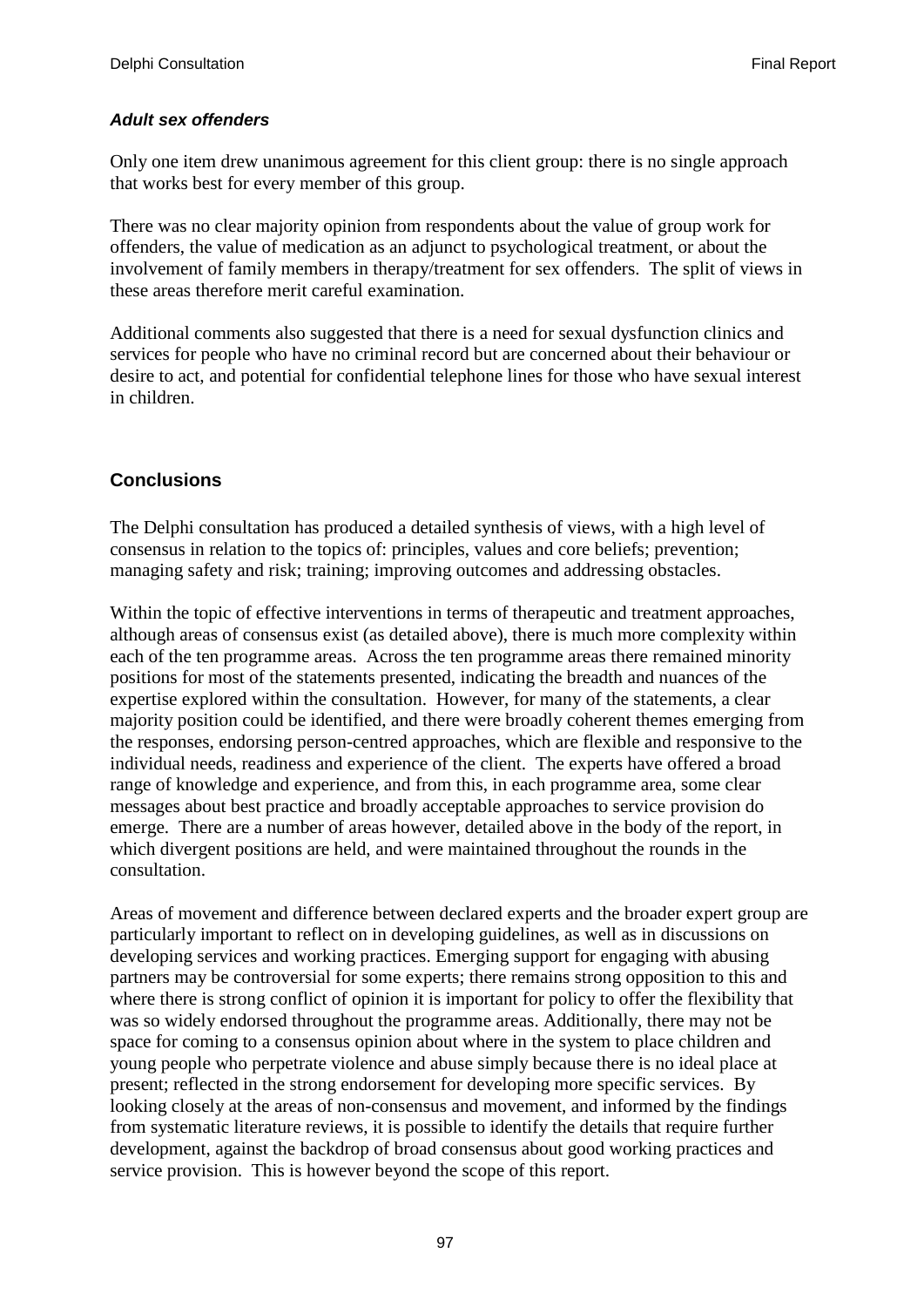# **Limitations of consultation**

The consultation was carried out to a very tight timetable, within a strictly limited budget. This probably adversely affected the response rates, although the rates reported above can be considered good in the circumstances and adequate for the analysis presented here. It also meant that it was not possible to consider more than three rounds. Given the complexity of the issues addressed (and the breadth of the consultation), it is perhaps not surprising that many areas remained where consensus was not reached. This may in part have been due to the limitation to three rounds. Limitations of time and resource also constrained the analysis that it was possible to carry out. In addition, in relation to some of the ten programme areas, the number of respondents on particular points was small (under 5). Care is therefore needed in interpreting percentages where the number of respondents is small.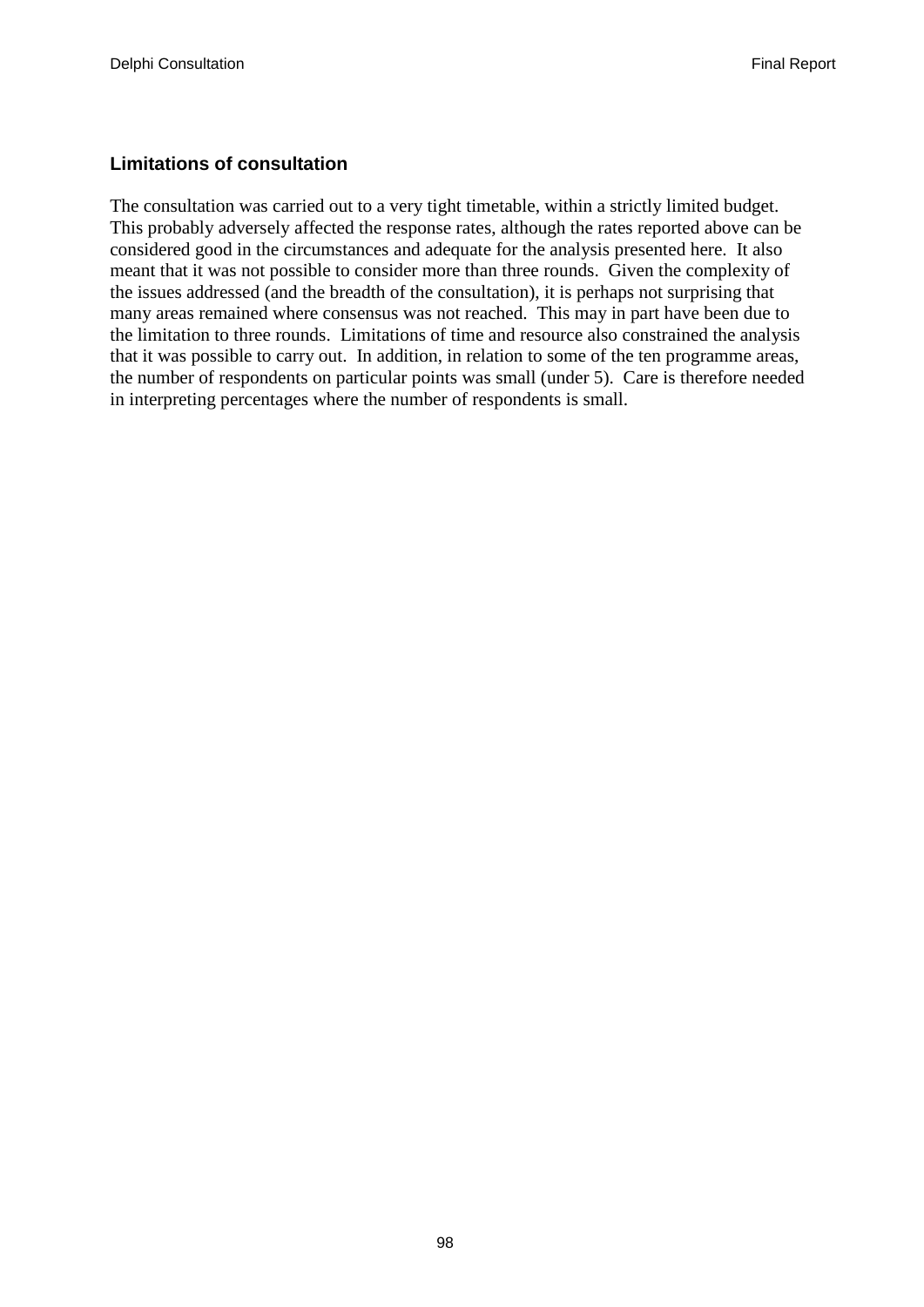# References

Brown, C.A. (2007). 'The Opt-in/Opt-out Feature in a Multi-Stage Delphi Method Study.' *International Journal of Social Research Methodology*, 10(2): 135-144.

Cawson, P., Wattam, C., Brooker, S. and Kelly, G. (2000) *Child maltreatment in the UK: a study of prevalence of child abuse and neglect*, London: NSPCC.

Dalkey, N. and Helmer, O. (1963) 'An experimental application of the Delphi method to the use of experts', *Management Science* 9(3): 458-467.

Day, J., and Bobeva, M. (2005) 'A Generic Toolkit for the Successful Management of Delphi Studies', *Electronic Journal of Business Research Methods*, 3(2): 103-116.

Finkelhor, D. (1994) 'The international epidemiology of child sexual abuse', *Child Abuse and Neglect*, 18(5): 409–17.

Hanmer, J. (2010) 'Race and Culture - Violence, Agencies and South Asian Woman', in Itzin C, Taket A and Barter-Godfrey S (2010) *Domestic and Sexual Violence and Abuse: Tackling the Health and Mental Health Effects*, London: Routledge.

Hasson, F., Keeney, S. and McKenna H. (2000) 'Research guidelines for the Delphi survey technique', *Journal of Advanced Nursing*, 32(4): 1008-1015.

HO (2009) Crime in England and Wales 2007/8, London: HO.

Howze, P.C. and Dalrymple, C. (2004) 'Consensus without all the meetings: using the Delphi method to determine course content for library instruction', *Reference Services Review*, 32(2): 174 – 184

Itzin C, Taket A and Barter-Godfrey S (2010) *Domestic and Sexual Violence and Abuse: Tackling the Health and Mental Health Effects*, London: Routledge.

Keeney S., Hasson F. & McKenna H.P. (2001) A critical review of the Delphi technique as a research methodology for nursing', *International Journal of Nursing Studies*, 38: 195–200.

Kelly, L., Regan, L., and Burton, S. (1991) *An exploratory study of the prevalence of sexual abuse in a sample of 16–21 year olds*, London: Child Abuse Studies Unit, University of North London.

McKenna, H. (1994). 'The Delphi technique: a worthwhile research approach for nursing?' *Journal of Advanced Nursing*, 19(6): 1221-1225.

McQueen, D., Itzin, C., Kennedy, R., Sinason, V. and Maxted, F. (2008) *Psychoanalytic Psychotherapy after Child Abuse, The Treatment of Adults and Children who have experienced sexual abuse, violence and neglect in childhood*, London: Karnac.

Meyrick, J.D. (2003) 'The Delphi method and health research', *Health Education*, 103(1): 7- 16.

Okoli, C., & Pawlowski, S. (2004) 'The Delphi method as a research tool: an example, design considerations and applications', *Information & Management*, 42(1): 15-29.

Rayens, M. K., & Hahn, E. J. (2000) 'Building Consensus Using the Policy Delphi Method.' *Policy, Politics and Nursing Practice*, 1(4): 308-315.

Roe S (2010) 'Intimate violence 2008/09 BCS' in Smith, K. (Ed.), Flatley, J. (Ed.), Coleman, K., Osborne, S., Kaiza, P. and Roe, S. (2010) *Homicides, Firearms Offences and Intimate Violence 2008/09. Home Office Statistical Bulletin 01/10*, London: Home Office. <http://www.homeoffice.gov.uk/rds>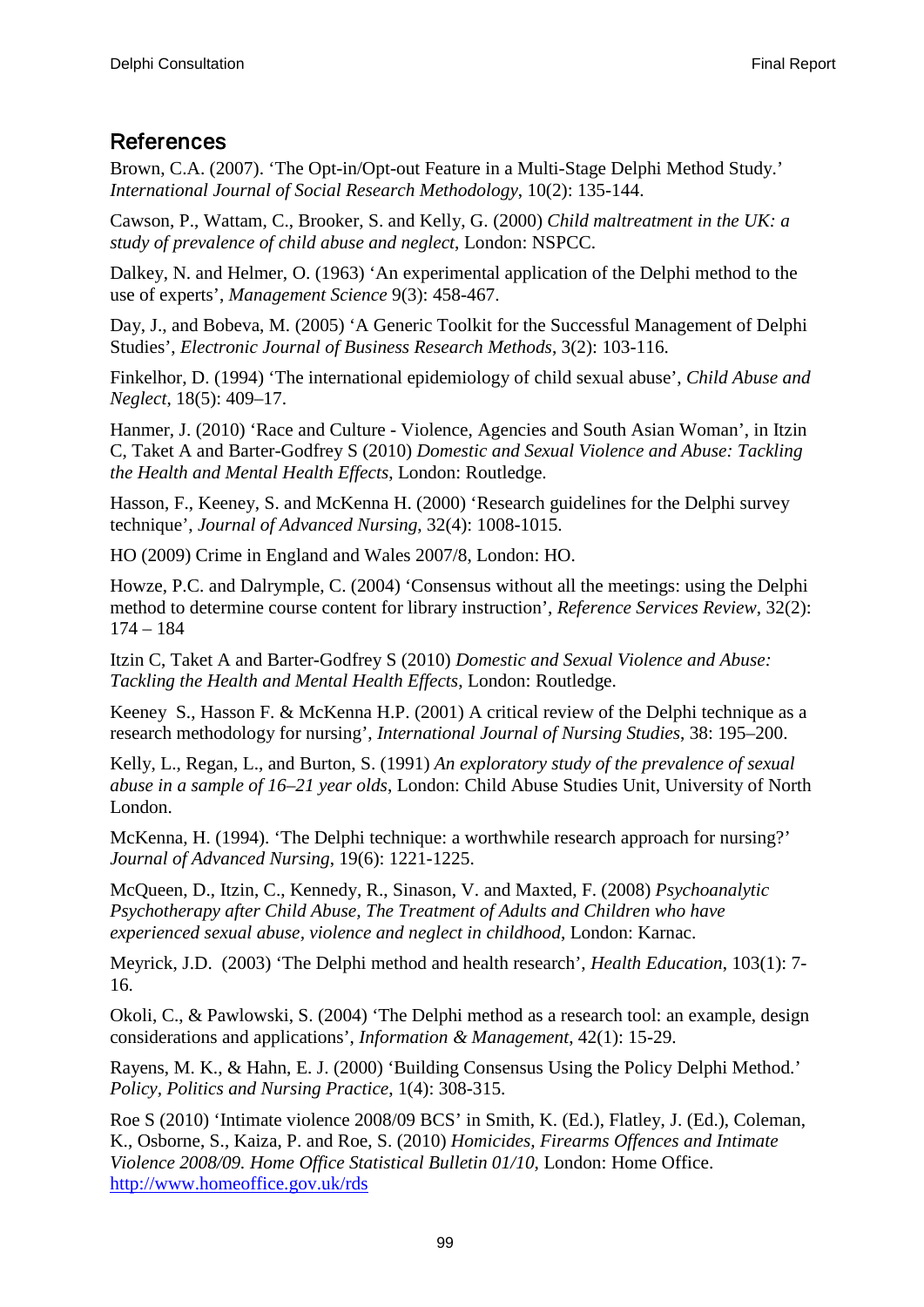Rowe, G. & Wright, G. (1999) 'The Delphi technique as a forecasting tool: Issues and analysis', *International Journal of Forecasting*, 15(4): 353 - 375.

Siddiqui, H. and Patel, M. (2010) 'Race and Culture - Asian and Minority Women, Domestic Violence and Mental Health The Experience of Southall Black Sisters', in Itzin C, Taket A and Barter-Godfrey S (2010) *Domestic and Sexual Violence and Abuse: Tackling the Health and Mental Health Effects*, London: Routledge.

Skulmoski, G., Hartman, F., & Krahn, J. (2007) 'The Delphi Method for Graduate Research', *Journal of Information Technology Education*, 6: 1-21.

Terr, L. C. (1991) 'Childhood traumas: an outline and overview', *American Journal of Psychiatry*, 148(1): 10-20.

Thompson, M. (2009) 'Considering the implication of variations within Delphi research', *Family Practice*, 26(5): 420-424.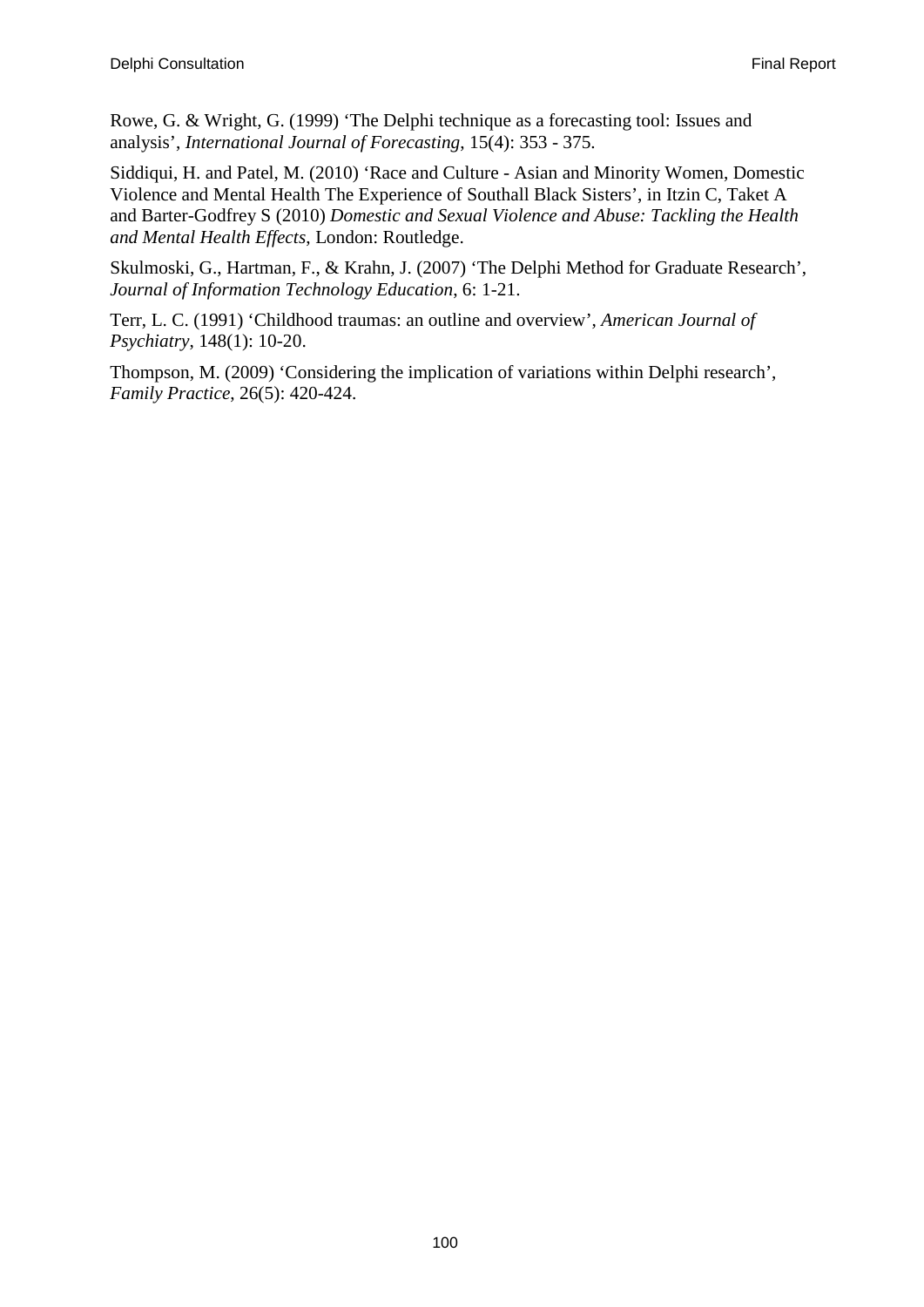# Appendix 1: List of acronyms

ACPC: Area Child Protection Committee ACPO: Association of Chief Police Officers ACT: Acceptance & Commitment Therapy ADHD: Attention Deficit Hyperactivity Disorder BACP: British Association for Counselling and Psychotherapy BCU: Basic Command Unit (police) CAADA: Co-ordinated Action Against Domestic Abuse CAFCASS: Children and Family Court Advisory and Support Service CAIU: Child Abuse Investigation Units (police) CAT: Cognitive Analytic Therapy CICA: Criminal Injuries Compensation Authority CDRPs: Crime and Disorder Reduction Partnerships CPS: Crown Prosecution Service CRARG: Coordinated Response and Advocacy Resource Group from April 3rd known as CAADA CROP: Coalition for the Removal of Pimping CSAP: Correctional Services Accreditation Panel CSOTP: Community sex offenders treatment programme DAC: Design Against Crime DBT: Dialectical Behaviour Therapy DID: Dissociative Identity Disorder (previously known as Multiple Personality Disorder-MPD) DV: domestic violence and abuse DVIP: Domestic Violence Intervention Programme EMDR: Eye Movement Desensitization and Reprocessing IDAP: Integrated Domestic Abuse Programme ISSD International Society for Dissociative Disorders KPIs: key performance indicators LAAs: Local Area Agreements LAC: Looked after children LSCB: Local Safeguarding Children Board MAPPA: Multi-Agency Public Protection Arrangements MARAC: Multi-Agency Risk Assessment Process MST: Multisystemic Therapy N6: a qualitative data analysis package NAPAC: The National Association for People Abused in Childhood NIMHE: National Institute for Mental Health in England NOMS: National Offender Management System NPD: National Probation Directorate NPS: National Probation Service NSF: National service framework OBPU: Offending Behaviour Programmes Unit OCD: Obsessive Compulsive Disorder PALM: therapy which integrates Psychodynamics initially and CBT PSA: Public Service Agreement PTSD: Post-Traumatic Stress Disorder RM2000: Risk matrix SAGE: Sexual abuse groups Exeter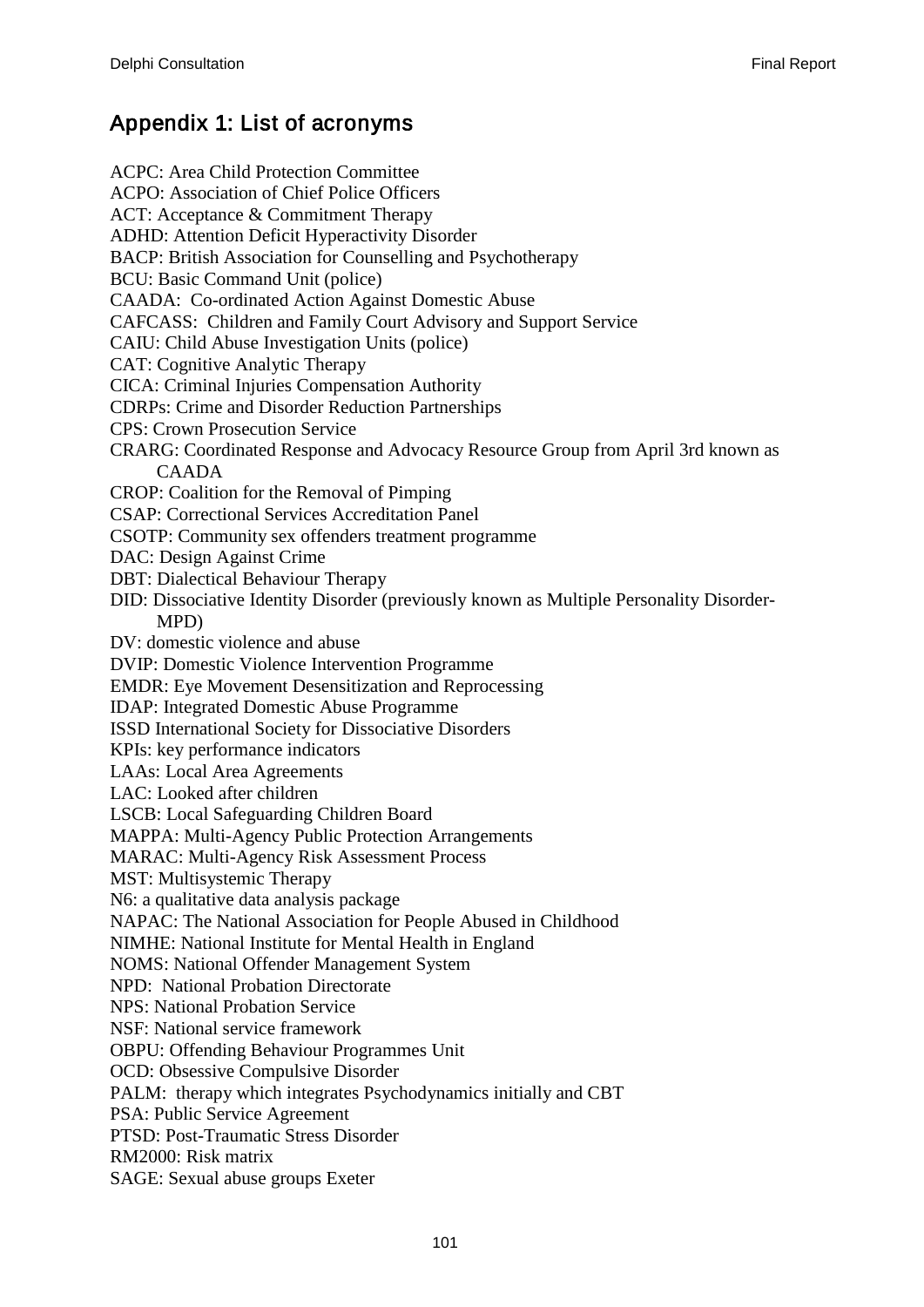SARA: Spousal Assault Risk Assessment Guide

SARC: Sexual Assessment Referral Centre

SOLO: sexual offence liaison officer

SOPO: Sexual Offences Prevention Order (new measure in 2003 Sexual Offences Bill, replacing Sex Offender Orders and Sex Offender Restraining Orders)

SMTs: Senior management teams

SPECSS: Metropolitan Police Domestic Violence Risk Assessment Model

SPSS: Statistical Package for the Social Sciences

STI: sexually transmitted infections

TA: transactional analysis

TCG: Tasking and Co-ordination Group – within police force at various levels

UKCP: United Kingdom Council for Psychotherapy

YOI: Young Offender Institution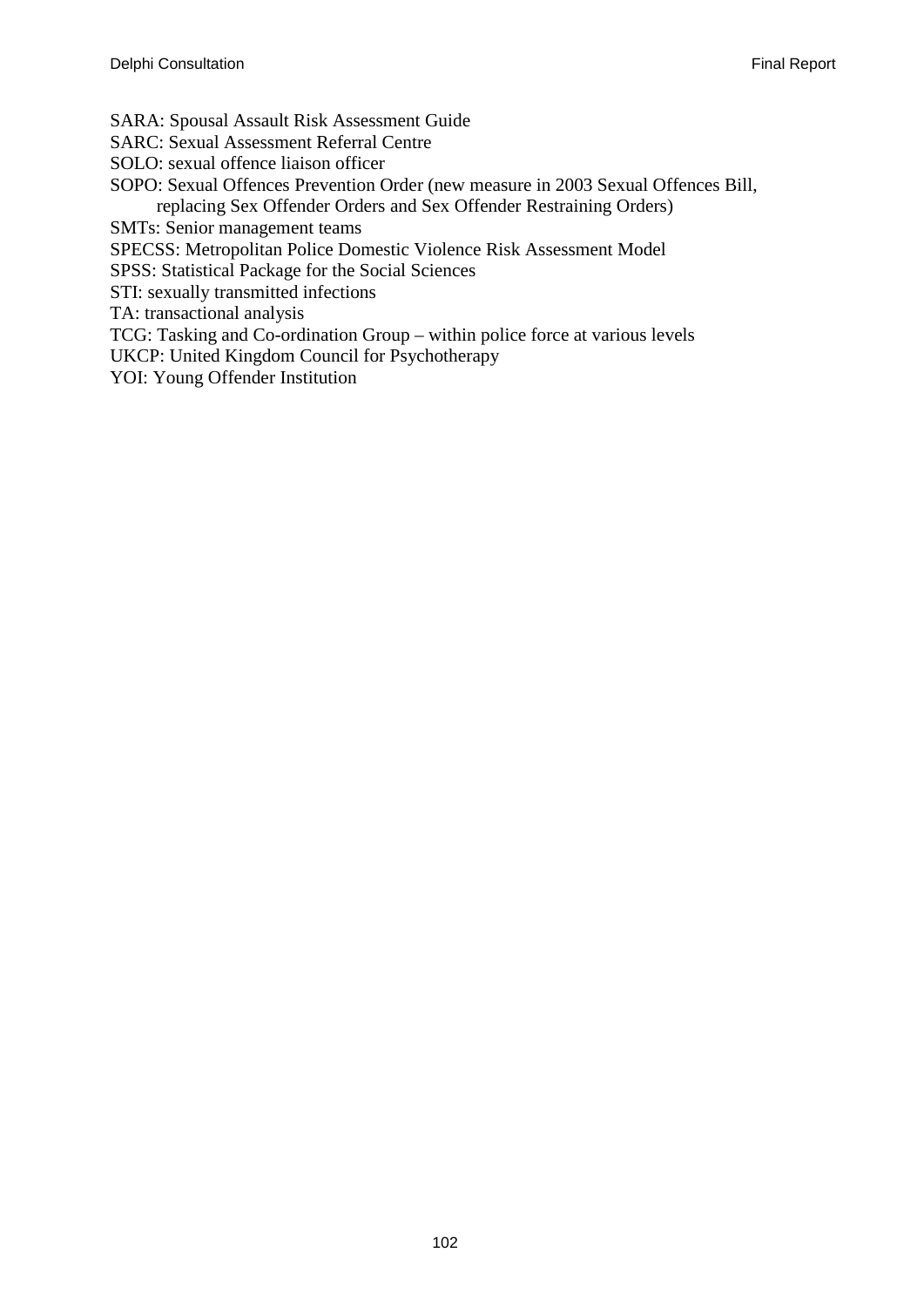# Appendix 2: Invitation email sent to VVAPP expert groups

### Dear Colleague

We have now held meetings of each of the 6 Expert Groups advising on the implementation of the VVAPP programme of research, i.e.:

- i. Adult domestic violence victims, survivors and perpetrators (13 June 2005)
- ii. Child victims of domestic violence and child sexual abuse (14 July 2005)
- iii. Adolescent and adult sexual abusers and offenders (29 April 2005)
- iv. Adult victims of rape and sexual assault (10 June 2005)
- v. Adults sexually victimised in childhood (28 June 2005)
- vi. Prostitution, pornography and trafficking (all ages) (23 September2005)

These meetings have been extremely helpful in developing the research methodologies for the Delphi and Service Mapping exercises in particular, and with the feedback we have had from individual experts we are ready to begin the implementation of both.

We would like to conduct the Delphi expert consultation using you - the VVAPP specialist advisers and Expert Group members - as an important part of our Delphi Expert Panel.

This is a new development, and very different from the original proposals discussed at the Expert Group meetings. Participating in the Delphi would involve you in taking part in three rounds of consultation over a period of about a year from October 2005.

The questions in the first round are open ended and will require some time and effort from each contributor to provide detailed and structured information in response to each question. I am attaching the list of questions to be covered to give you an idea of what you are being asked to respond to.

Round two will require you to rank your level of agreement with issues identified in round one using a rating scale, and round three will involve identifying areas of consensus. Rounds two and three will require much less time and effort. Your contribution throughout will be anonymised.

Participating as a Delphi expert panel member will require a significant commitment from you in the first round - to provide, probably quite a lot of information: to include everything you regard as important to inform policy and practice through the National Service Guidelines that will be published based on the information provided by the Delphi consultation.

However, this provides a unique opportunity for all those with an academic, professional or personal interest in these issues to influence policy and practice at national and local levels. We hope this will act as an incentive for individual experts to make time to answer the Delphi questions in their area - or areas - of expertise.

We also propose to extend the Delphi panel to include additional experts, based on your advice on other individuals and organisations you think should be included. We would expect to achieve a panel in the region of 250 - 300 experts recruited in this way.

The Delphi round one questionnaire will be sent out in the week beginning 10 October, with a closing date of 5 December for responses to the first round. This will give you a two month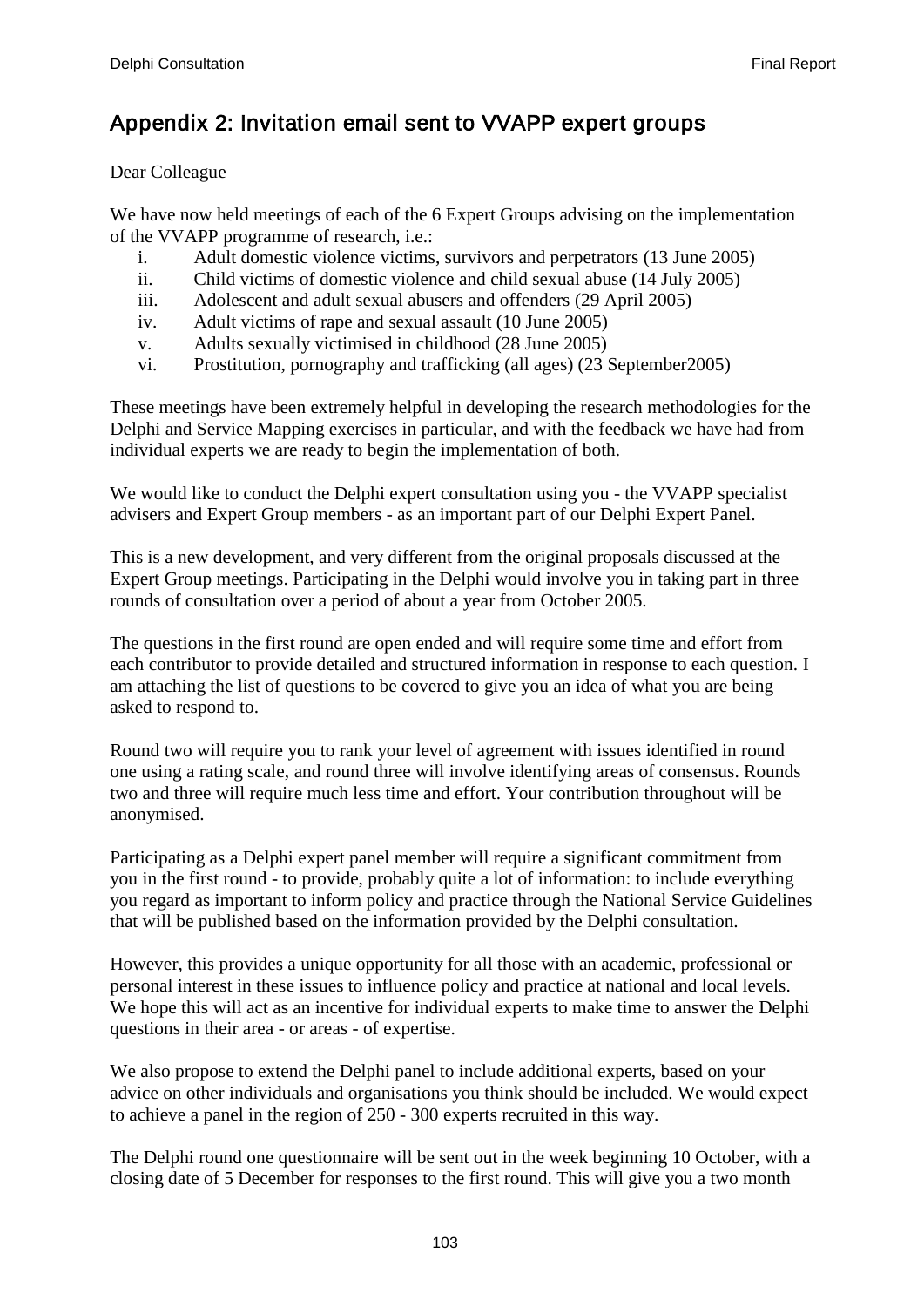period in which to complete your contribution. This time is intended to allow organisations, in particular, an opportunity to consult with their members. However, where possible we would want panel members to complete their questionnaires as early as possible, as data entry will begin as soon as questionnaires are returned.

We propose to collect information from victims, survivors and service users (including abusers) through the organisations which represent their interests: e.g. Women's Aid, The Survivors Trust, Respect, the Children's Charities, etc. I will be writing more about this separately, directly to those organisations.

The findings of the Delphi Round One will be presented to the Expert Groups in April 2006, with the second and third rounds taking place between May and October 2006, a report published by December 2006, and guidelines drafted for publication by April 2007.

The success of the Delphi will be entirely dependent upon the breadth and completeness of coverage of the experts involved, and the quality of answers provided in round one.

I would be grateful if you could:

- let me know if you are prepared to act as a Delphi panel expert as outlined here (I hope you will and if you are please complete and return the Consent Form attached below);
- let us have names and contact information for other individuals and organisations you feel should be involved in the Delphi exercise (a full list of EG members and specialist advisers is attached).

If you have any comments or questions please feel free to contact me. Many thanks from

Professor Catherine Itzin <<contact details>>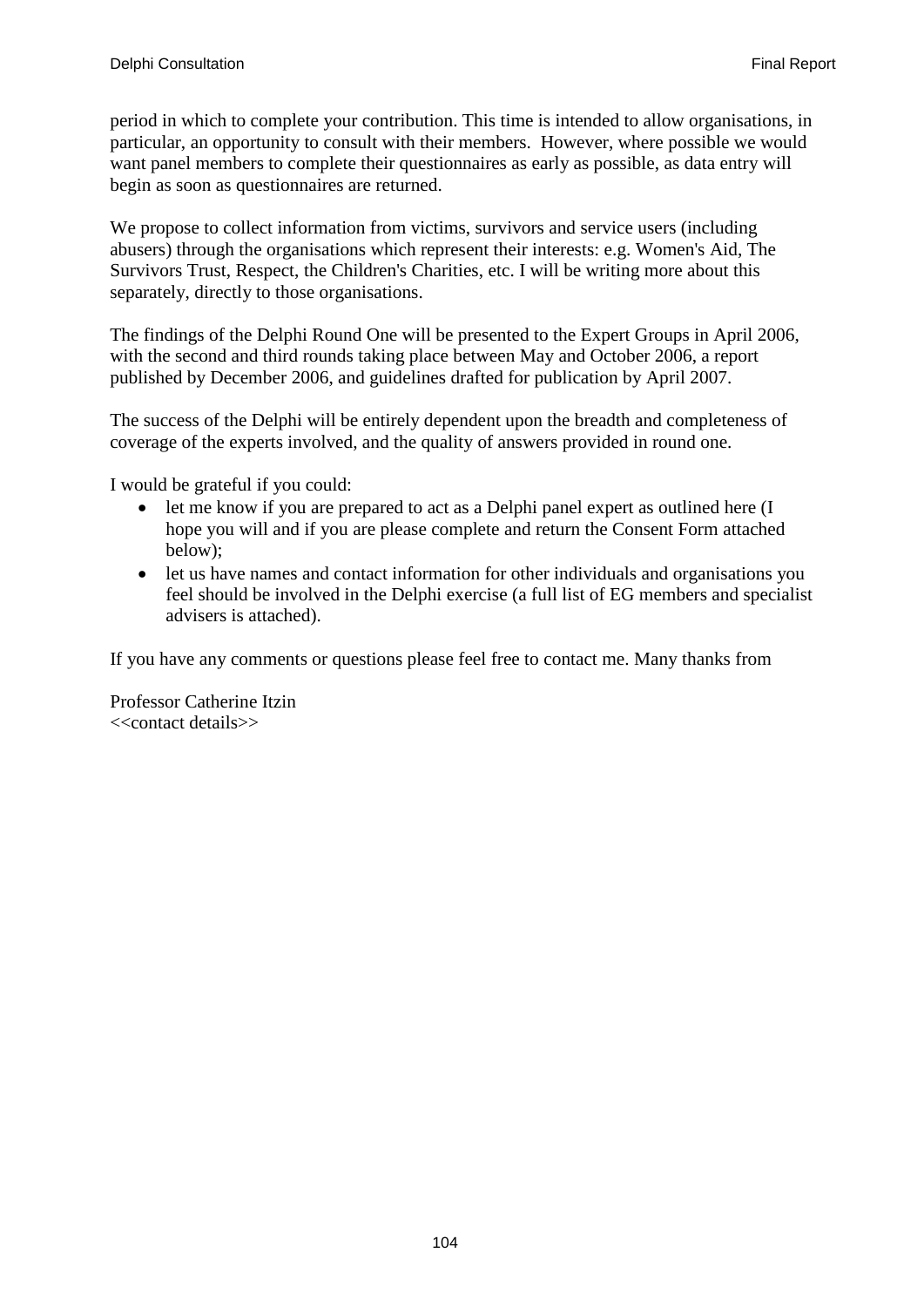# Appendix 3: Questions in Round One Delphi Consultation

#### **Principles and Core Beliefs**

1. What do you see as the most important principles and core beliefs to inform work with victims/survivors and/or perpetrators of sexual and domestic violence and abuse?

#### **Effective Interventions**

- 2. If you are an academic or practitioner, what interventions work best in the support, care and treatment of victims/survivors and/or perpetrators?
	- If you have expertise from personal experience, what treatments and interventions have worked best to help you live with and recover from your experience of sexual and domestic violence and abuse?
- 3. What practices or approaches should NOT be used and why?
- 4. If you are an academic or practitioner, which theoretical models and therapeutic approaches inform your work? If you have expertise from personal experience, what has helped you and why?

**Please mark relevant boxes. Please note you may mark more than one of these.**

| <b>PTSD/trauma therapy</b><br>cognitive behavioural<br>feminist/pro-feminist<br>mediation/alternative dispute          | humanist<br>psycho-dynamic/psycho-analysis<br>recovery<br>integrative theoretical model                |
|------------------------------------------------------------------------------------------------------------------------|--------------------------------------------------------------------------------------------------------|
| resolution<br>family systems<br>mutual support/self help<br>ecological/holistic<br>art/drama therapy<br>person centred | social learning theory<br>restorative justice<br>zero tolerance<br>relapse prevention<br>group therapy |

1 other, please specify

**Please explain below the rationale for your preferred approach(es) and recommended psychological therapy(ies)** 

#### **Managing Safety and Risk**

5. What do those providing treatment, care and support need to know and do to ensure interventions are safe and effective for victims, survivors and abusers/perpetrators?

#### **Training**

6. What training and/or experience is required to provide effective interventions? What should this training involve and how should it be delivered?

#### **Prevention**

7. What needs to be done to prevent sexual and domestic violence and abuse?

#### **Improving Outcomes**

8. What recommendations would you like to make to develop policy and practice to improve outcomes for individuals affected by sexual and domestic violence and abuse?

#### **Addressing Obstacles**

9. What obstacles prevent these improvements and how can they be addressed?

The following options were offered for all questions: DO NOT WISH TO ANSWER [ ] DO NOT KNOW THE ANSWER [ ] NOT APPLICABLE TO MY EXPERIENCE [ ]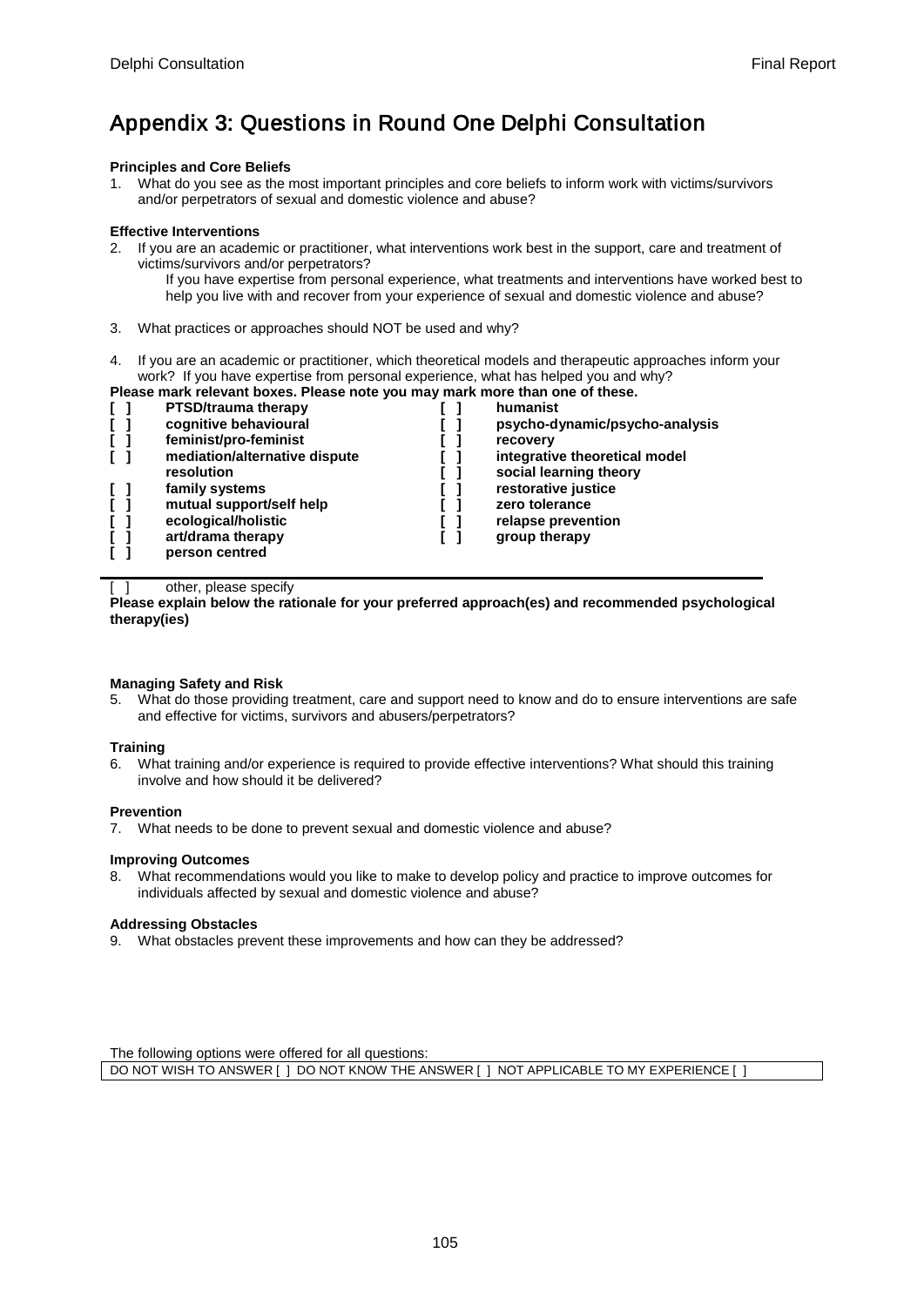# Appendix 4: Protocol for the Delphi Expert Consultation

### **Department of Health/NIMHE Victims of Violence and Abuse Prevention Programme**

# **Delphi Protocol**

This Delphi consultation is part of the work within the Victims of Violence and Abuse Prevention Programme, funded by the Department of Health, NIMHE and the Home Office. The programme aims to develop an evidence base that will inform practice and help to improve the mental and physical health of adults, children and young people affected by domestic and sexual violence and abuse. The Delphi will involve a wide-ranging consensusbuilding exercise with experts, academics and practitioners, working across all areas of domestic and sexual violence and abuse. Focusing especially on mental health and abuse we are consulting with key stakeholders about what works in the treatment and care of victims, survivors and perpetrators, covering adults, young people and children.

#### **Aims**

The aim of the Delphi consultation is to identify areas where there is and is not consensus among experts about what is known and what works in the treatment and care of people affected by child sexual abuse, domestic violence and rape and sexual assault. While helping us to identify areas of agreement and disagreement about effective mental health service responses, this Delphi consultation will also support the evidence base derived from the systematic literature review that we are proposing to undertake as part of the wider programme of work.

#### **Method**

Delphi is a robust research methodology with a substantial literature to support it. The Delphi approach involves identifying experts and obtaining their views anonymously. The responses are analysed, summarised and then fed back to the experts to obtain their views again, and using a rating scale, to rank these in order of importance. This provides both qualitative and quantitative information that is synthesised again and circulated as the consensus views of all stakeholders. Our Delphi consultation exercise will involve three rounds of consultation with experts.

We will consult with academic experts, voluntary and independent sector organisations providing treatment for victims and perpetrators, and from mental health services provided within the statutory NHS and social care sectors and the criminal justice system. We aim to recruit participants who have expertise working in one or more of the following areas:

- i. domestic violence (adult victims and perpetrators),
- ii. sexual assault and rape (adult victims)<br>iii. adult survivors of childhood sexual abu
- adult survivors of childhood sexual abuse
- iv. children and young people who are victims of domestic violence and sexual abuse
- v. adolescent and adult sexual abusers and offenders.<br>vi. child adolescent and adult victims of commercial services
- child, adolescent and adult victims of commercial sexual exploitation

Participants will be recruited following recommendations made by the Royal Colleges and professional bodies, and by the Expert Groups and Specialist Advisers supporting the work of the VVAPP. Specialist participants will be selected to cover A&E, acute psychiatric services, community mental health services and work at the level of PCTs.

The selection criteria for panel membership (apart from academic members) will take into account: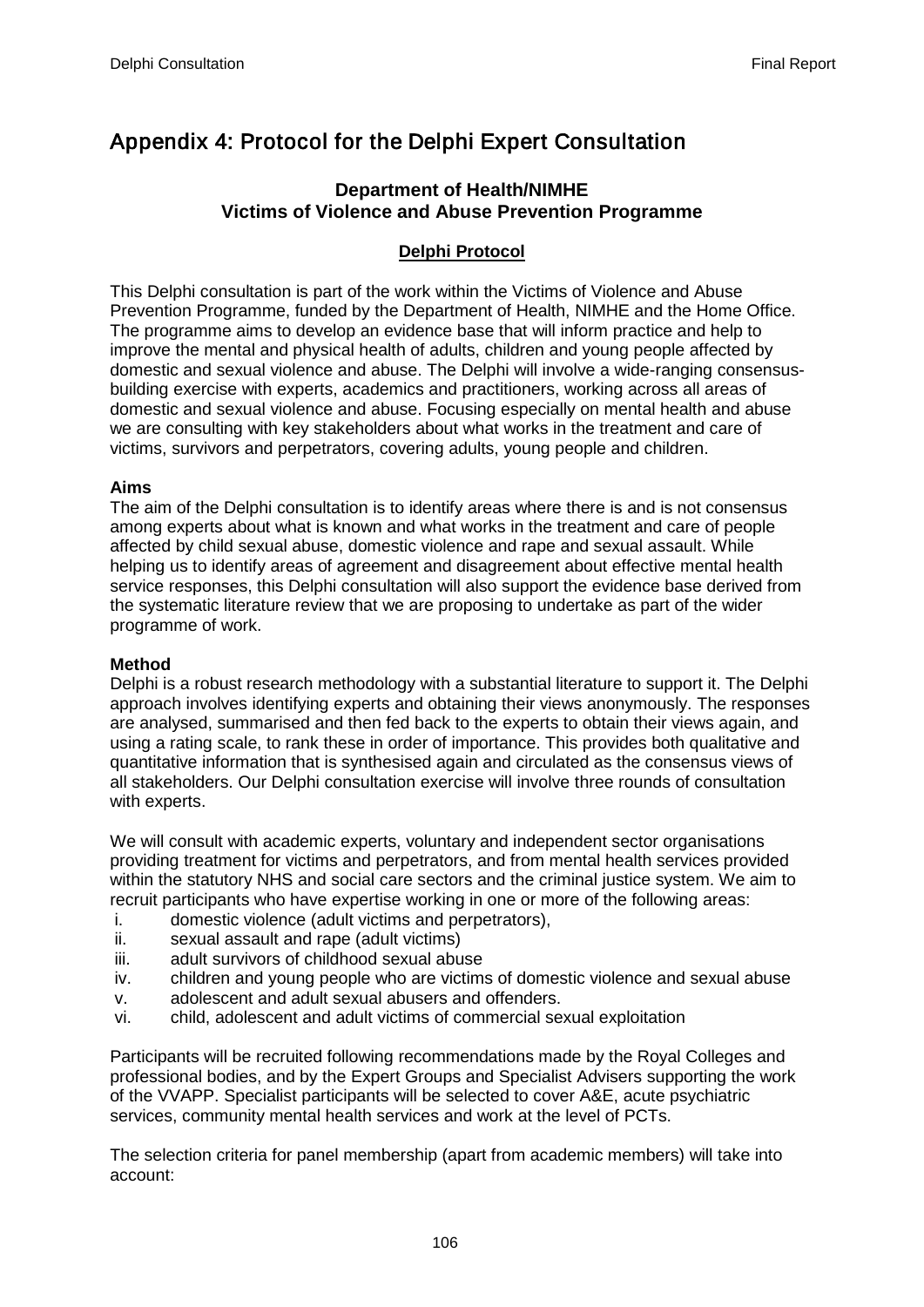- Geographical Spread (by Strategic Health Authority areas)
- Rural/urban balance
- Range of services offered
- Specific groups of people for whom the service is provided e.g. BME groups, religious groups, sexualities
- Specialist support offered e.g. for people with disabilities, drug or alcohol problems
- These who are known to offer a particularly good or innovative service, or are known to be interested/active in the issues

#### **Participation**

Participation in this Delphi study will involve:

In Round 1 - filling out a questionnaire asking you about your expert knowledge and experiences. This will have open ended questions. This stage of the consultation is likely to be the most time consuming as we want to encourage you to give detailed answers if possible. The questionnaire could take you about 40 minutes to complete.

In Round 2 – the research team will report on findings from the questionnaire and draft a second questionnaire for circulation. This questionnaire will consist of statements with which you will be asked to rate your level of agreement or disagreement. This questionnaire should take about 15 minutes to complete.

In Round 3 – the research team will provide you with a summary of your answers to the second questionnaire and the overall (anonymous) answers and ratings provided by the entire Delphi expert panel. You will in this stage be asked to review your answers in light of the group responses to see if a consensus or agreement can be reached. This stage of the consultation should take about 15 minutes to complete.

# **Results**

A final report on the Delphi findings will be produced. The report will be used to inform further policy and practice development. The findings from the Delphi will be used to develop National Service Guidelines. The findings will also be published in relevant academic and practitioner journals. A summary of the findings will be sent to all Delphi participants at the end of the project.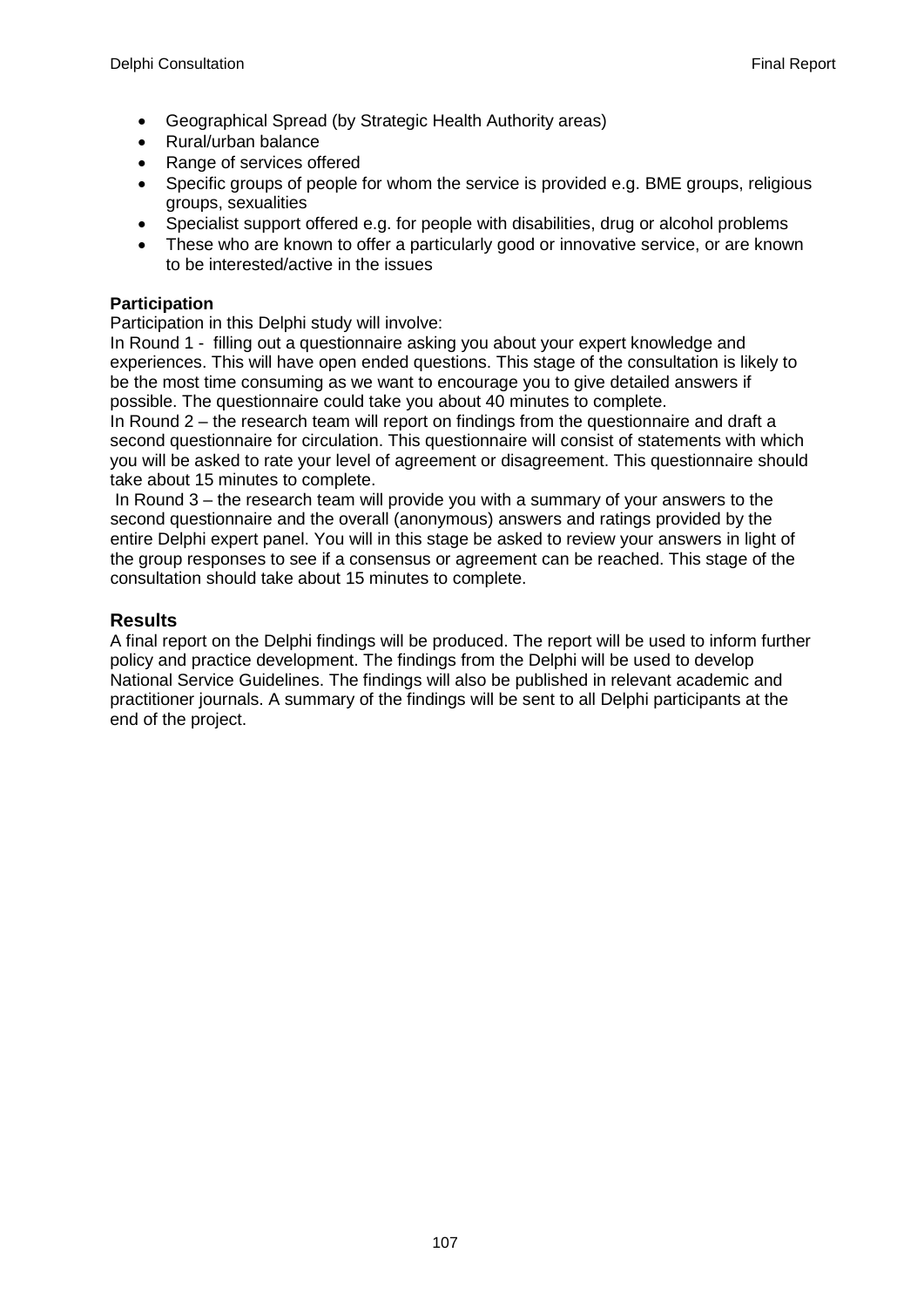



# **National Institute for Mental Health in England**

### **Department of Health/NIMHE Victims of Violence and Abuse Prevention Programme**

# **Statement of Ethical Practice**

People who work with individuals affected by domestic violence or sexual abuse may understandably be concerned that taking part in this Delphi consultation might compromise their confidentiality and the safety of their services. This document has been prepared to give you some reassurance by explaining to you how we intend to deal with these important issues. Every practical effort will be taken to ensure that information collected from you will be kept confidentially and securely within the programme team. The information we take from your questionnaires will be analysed by us to produce the interim and final reports. Contributions will be anonymised and no one involved in the consultation will be mentioned by name in any of the reports, or be identifiable for other reasons.

#### **How will this work in practice?**

#### *1. Securing informed consent from participants.*

Information about the Delphi consultation will be given to each participant to enable them to give, or withhold consent, on an informed basis.

A Delphi consultation protocol has been drafted. This summarises the Delphi consultation, what it will involve and what we expect to produce.

Each potential participant will be sent a letter telling them about the Delphi and what would be expected from them if they agreed to participate. The letter will advise potential participants they can contact members of the research team if they have any concerns or questions about what the Delphi involves. The VVAPP team email addresses and telephone numbers will be given in the letter.

A consent form will be attached to the letter. Participants will be asked to sign and return the consent form. The consent form will clearly explain the level of commitment, especially the time, we expect participants would have to provide.

The consent form will tell participants they have the right to withdraw their consent and to stop participating at any stage.

Participants who are sent questionnaires will be told that they can give partial or qualified consent. They may prefer to skip over and not answer a particular question.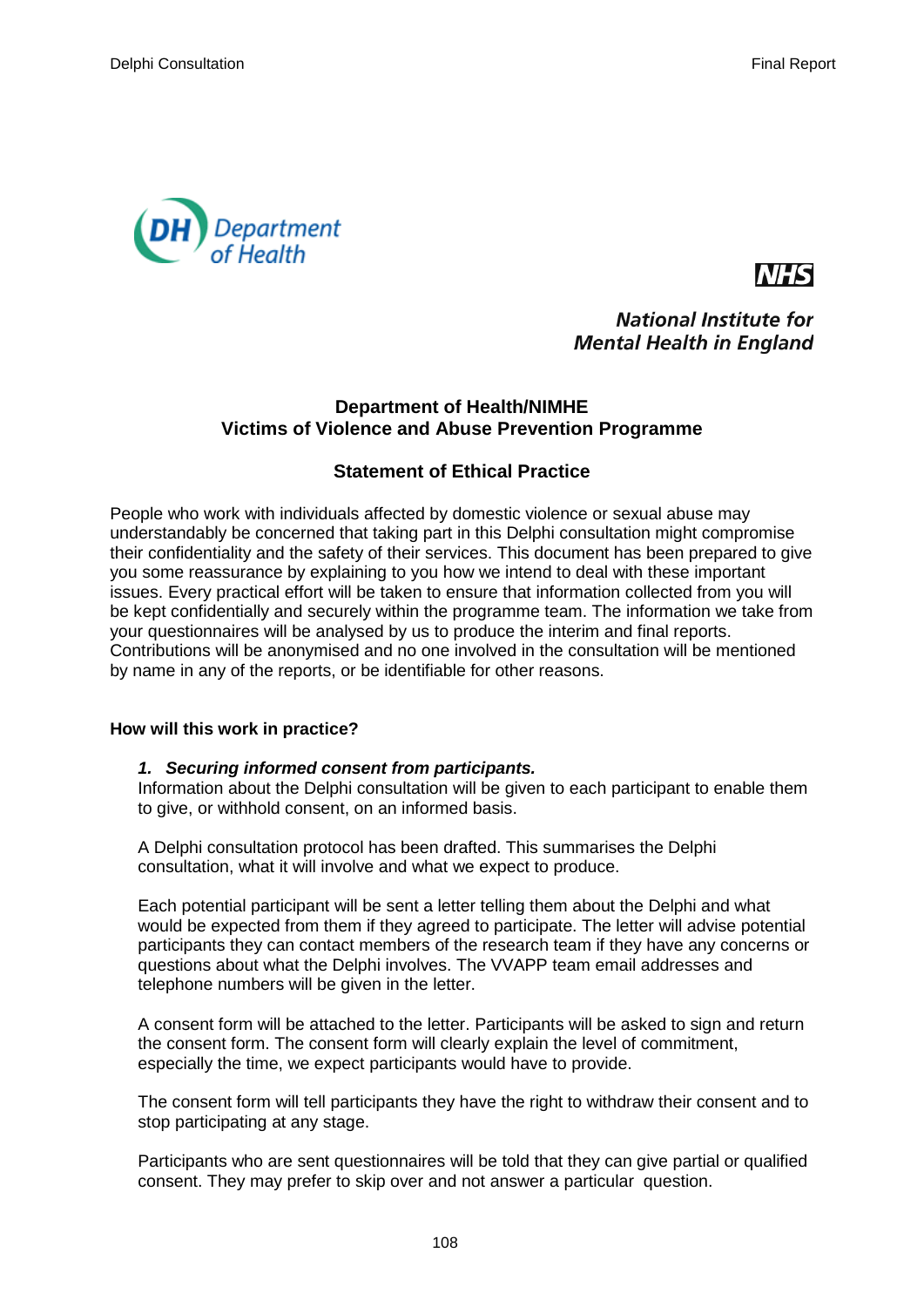### *2. Protecting the privacy and confidentiality of participants;*

The names, addresses and identifying details of participants in the Delphi consultation will remain confidential to members of the programme team. No other person will be allowed access to this information without securing first written consent from each participant.

#### *3. Minimising any risks of harm to participants that may result from their involvement in the Delphi consultation*

The Delphi consultation is all about the mental and physical health of people affected by sexual and domestic violence and abuse. Some participants in the Delphi may find their involvement raises issues for them personally that they experience as emotionally challenging or upsetting. The consent form will alert participants to this possibility and inform them of helpline information that will be available on the web.

### *4. Providing information on the outcomes of the Delphi consultation*

Delphi participants will be given anonymised feedback on the findings at rounds 2 and 3 of the consultation. All participants will also be given a summary of the final report. The expert groups working with the Programme will advise the VVAPP team on how best to provide further information and feedback to participants.

The expert groups will also advise the VVAPP team on how best to disseminate results.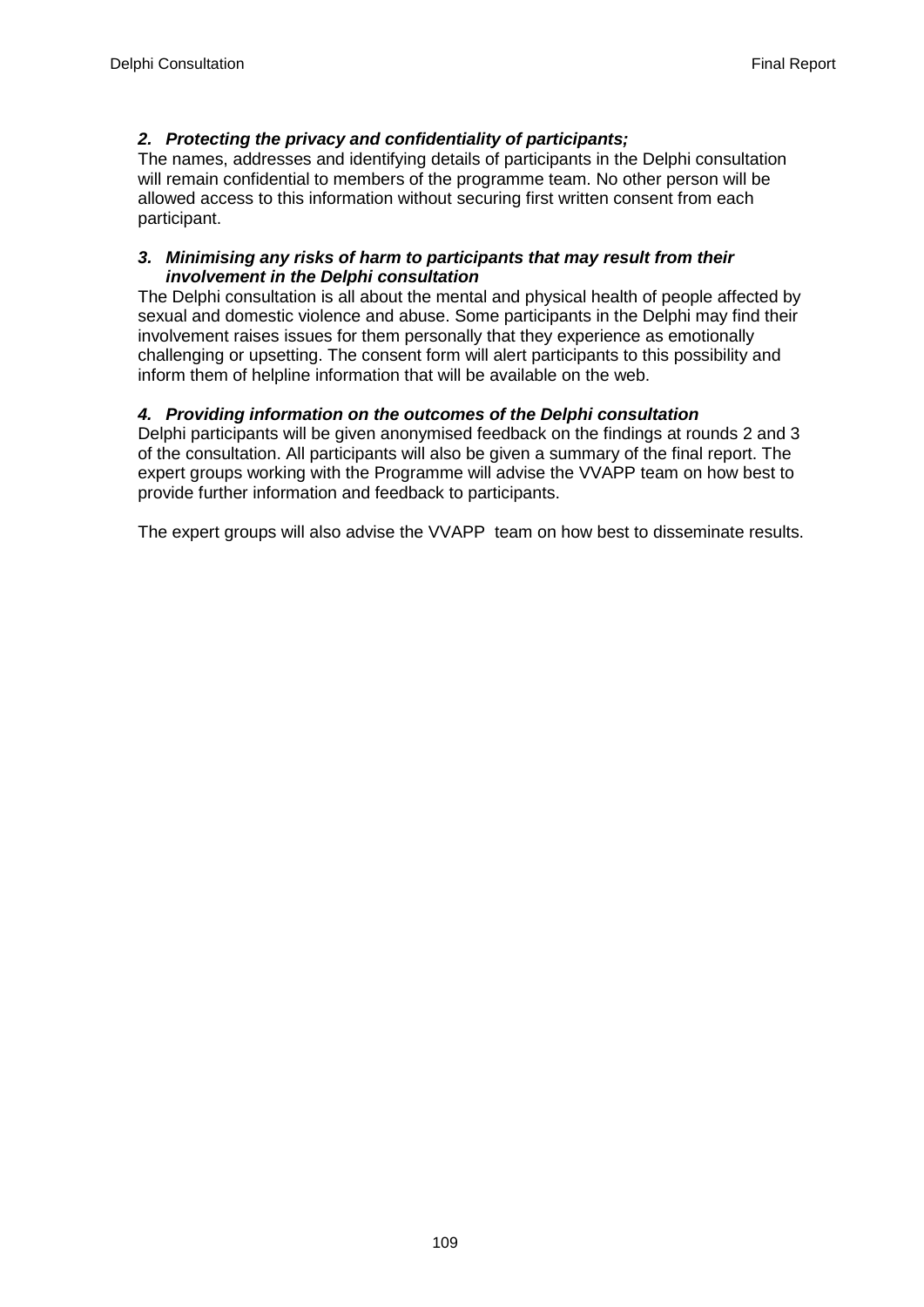

# **Delphi - Consent Form**

MHS

# **National Institute for Mental Health in England**

| Name:                            |  |
|----------------------------------|--|
| Job title:                       |  |
| <b>Institution/Organisation:</b> |  |
| Email:                           |  |
| <b>Telephone:</b>                |  |
| <b>Address:</b>                  |  |
|                                  |  |
|                                  |  |

I have read the protocol and attached documents outlining the aim, scope and method of this Delphi consultation. I understand that my views as a participant will be treated confidentially and fed back to the Delphi panels anonymously.

Participation will involve filling out a questionnaire in Round 1, commenting on the summary of findings in Round 2, and reviewing and feeding back on the revised report of findings in Round 3. It is estimated that completing the questionnaires and giving feedback may require approximately 3 hours of my time given over a period of one year. By consenting to being involved in this Delphi study, I agree to commit my time and resources in order to complete all three rounds of the consultation.

I understand that I have the right to withdraw my consent and to stop participating at any stage although I will notify the VVAPP team if I take this decision.

I wish to participate in this Delphi consultation.

| <b>TYES</b> | NO |
|-------------|----|
|-------------|----|

Signature:\_ \_ \_ \_ \_ \_ \_ \_ \_ \_ \_ \_ \_ \_ \_ \_ \_ \_ \_ \_ \_ \_ \_ \_ Date: \_ \_ \_ \_ \_ \_ \_ \_ \_ \_ \_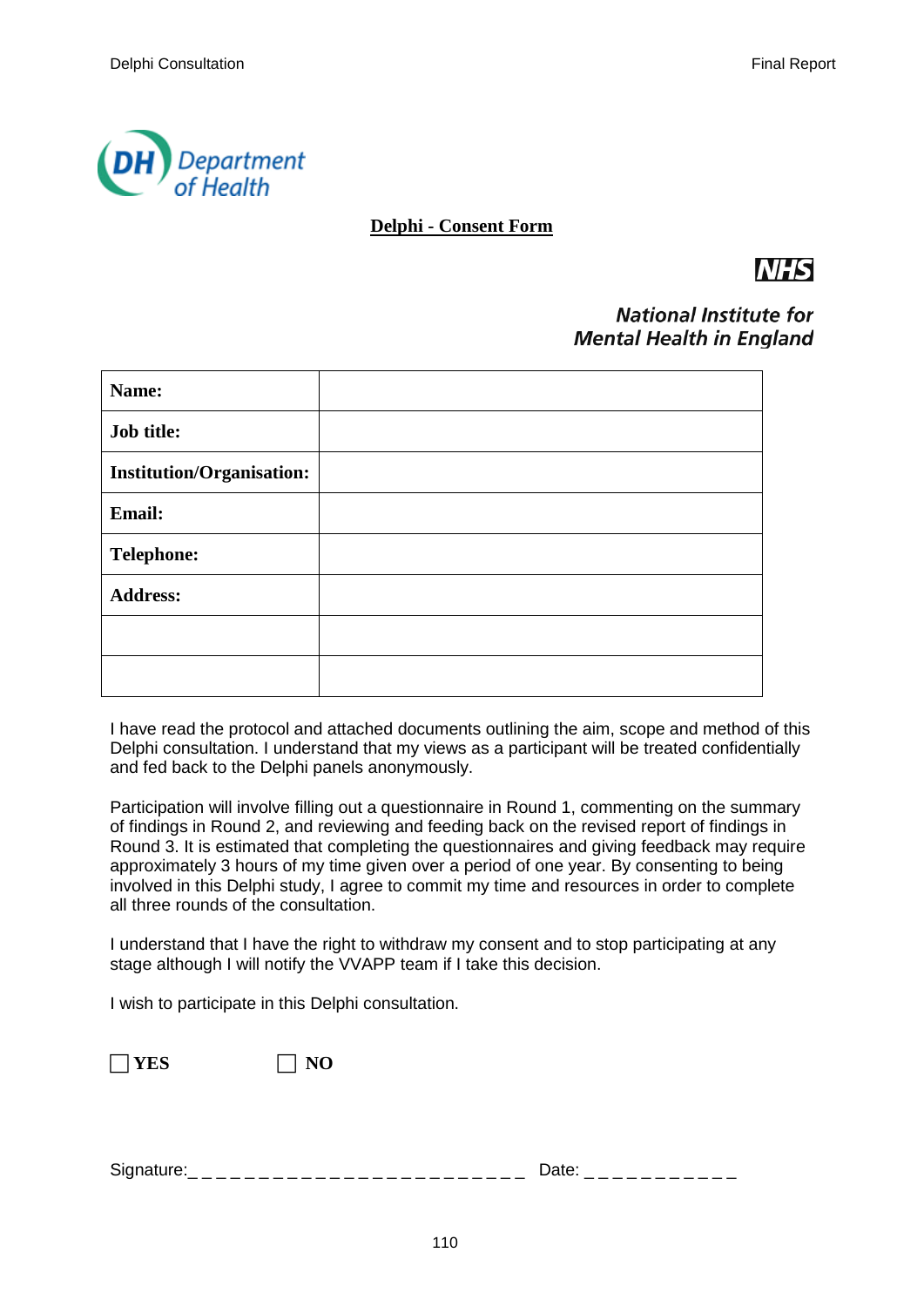

**NHS** 

**National Institute for Mental Health in England** 

# **Victims of Violence and Abuse Prevention Programme Round One Delphi Consultation**

# **Notes for Participants**

This Delphi consultation is part of the work within the Victims of Violence and Abuse Programme, funded Department of Health, NIMHE and the Home Office. The programme aims to develop an evidence base that will inform practice and help to improve the mental and physical health of adults, children and young people affected by domestic and sexual violence. The Delphi will involve a wide-ranging consensus-building exercise with experts, academics and practitioners, working across all areas of domestic and sexual violence and abuse. Focusing especially on mental health and abuse we are consulting with key stakeholders about what works in the treatment and care of victims and perpetrators, adults and children.

You have been approached as a person with expert academic or practice based knowledge which is relevant to informing the development of best practice. We are approaching identified experts with knowledge and experience of relevant to services for:

• Adult victims of: childhood sexual abuse

domestic violence rape and sexual assault commercial sexual exploitation

• Child and adolescent victims of:

child sexual abuse domestic violence (including witnessing) rape or sexual assault

- commercial sexual exploitation
- Children and young people who display sexually inappropriate behaviour
- Child and adolescent perpetrators of:

sexual abuse domestic violence

- 
- Adult perpetrators of :

child sexual abuse

domestic violence

rape and sexual assault

• Families and non-abusive parents of:

victims or perpetrators of child sexual abuse (current or historic), domestic violence, rape and sexual assault

'Services' here include the broad range of self help, voluntary, independent and statutory agencies providing services to people affected by domestic and sexual violence and abuse. 'Services' include victim support and perpetrator services provided within or in partnership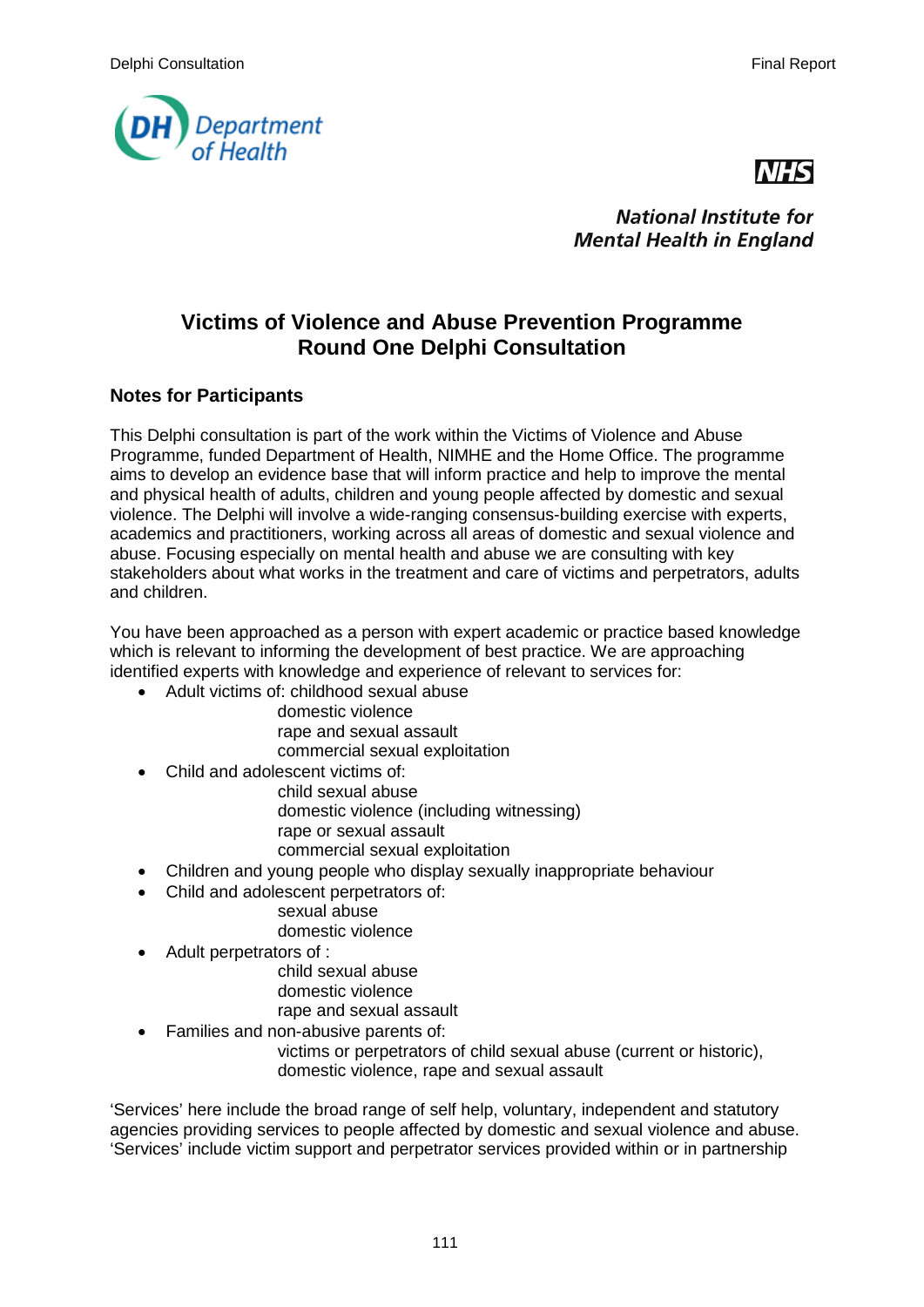with the criminal justice system, as well as support, welfare, preventive and therapeutic services provided across a broad range of agencies or independently by professionals.

The questions in this first round of the Delphi consultation are open ended and have been designed to be appropriate for people working across a wide range of services and academic disciplines. The questions will ask you to give us your personal opinions and to tell us about what you have learnt from your experience and study in your particular area of work. It is important that you consider the questions from your own perspective and tell us what we need to know about the state of the academic evidence, the challenges and what works in your area of work. Please answer the questions as fully as possible.

You are invited to comment on eight areas of policy and practice regarding people affected by violence and abuse:

- i. Adult victims of domestic violence
- ii. Adult perpetrators of domestic violence<br>iii. Adult victims of rape and sexual assault
- Adult victims of rape and sexual assault
- iv. Adult victims of childhood sexual abuse
- v. Children and adolescents who are victims of domestic violence and sexual abuse
- vi. Young people who engage in sexually inappropriate and abusive behaviour
- vii. Adult sexual abusers and offenders<br>viii. Child. adolescent and adult victims
- Child, adolescent and adult victims of commercial sexual exploitation

If you have experience relevant to more than one or possibly all of these areas of work please do comment on these as fully as possible. Your answers can be as long as you want. If you are completing this questionnaire in paper copy, please continue on separate sheets and attach these to the questionnaire if necessary. Please can you clearly number your answers so that we can be sure which of the above eight areas of policy and practice your answers relate to. (E.g. if you choose to answer Qn1 with reference to adult sex offenders and children who display sexually inappropriate behaviour please number your answers as 1vi and 1vii).

This round of the Delphi will be the most time consuming for you. Not all of the questions will be relevant to your area of expertise. It would help us if you could indicate on the questionnaire which questions you cannot complete because they are not relevant to your work. You will find that the questions that are relevant to your work require fairly extensive answers and will consequently be time consuming. The success of the Delphi will be very dependent upon the quality of answers people provide for this first round of the consultation. We would like you to support your answers with examples and evidence where relevant and possible. We thank you in advance for your commitment and willingness to contribute your time and expertise. Subsequent consultations in Rounds two and three of the Delphi will be less time consuming and less demanding.

Although you will have already signed a consent form indicating your willingness to participate in the Delphi consultation, you may withdraw your consent wholly or partially at any time. If you are unable to answer or would prefer not to answer certain questions in this questionnaire please could you indicate your reasons by including a brief statement under any uncompleted question. (E.g. 'do not want to answer', 'do not know the answer', 'not applicable to my work') This will help us considerably in our analysis of results and feeding back to participants in the next round.

If you have any questions about the Delphi or need advice on completing this questionnaire please contact the research team by telephoning: << numbers removed here>>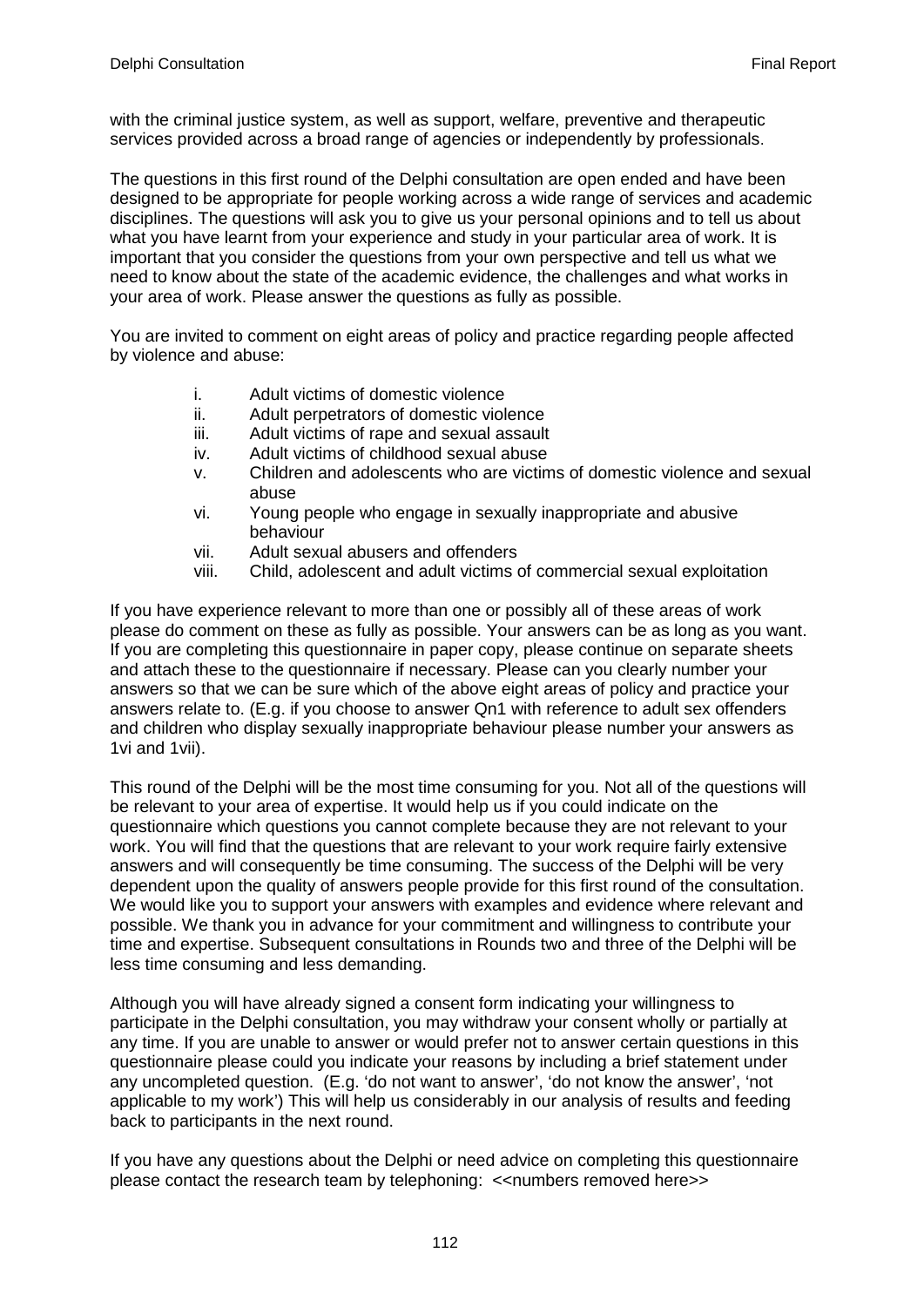# **If you want support as result of your own experiences:**

Experiences of domestic violence, childhood sexual abuse, rape and sexual assault are common amongst the general population. You may yourself be currently living with domestic or sexual violence and abuse or have perpetrated, experienced or lived with the consequences of abuse at some time in your life. Taking part in this Delphi consultation may affect you and raise issues personally for you. You may find it helpful to approach the free and confidential helplines for advice and support.

The National Domestic Violence Helpline 0808 200 247 is available on a 24 hour basis (domestic violence Victims, adults and children)

The Respect Phoneline 0845 122 8609 (textphone 020 8748 9093) is available Monday, Wednesday, Friday 10 am to 12, Tuesday 2 to 5pm (domestic violence adult perpetrators)

The Rape and Abuse Line 0808 800 0123 is available every evening from 7pm to 10pm (for female and male victims of rape and sexual assault)

The RASAC helpline is available Monday to Friday 12 noon – 2.30 pm and 7 pm to 9.30 pm and Sat & Sun 2.30 to 5pm (for women and girls who have been raped or sexually abused, however long ago)

The Careline is available Monday to Friday 9am to 1pm and 7 to 10 pm (providing national crisis telephone counselling for children, young people and adults.)

Stop It Now Freephone helpline 0808 1000 900 is available Monday to Thursday 9am to 9pm and Friday 9 am to 7pm (a child sexual abuse prevention service providing help for anyone concerned about child sexual abuse, including perpetrators)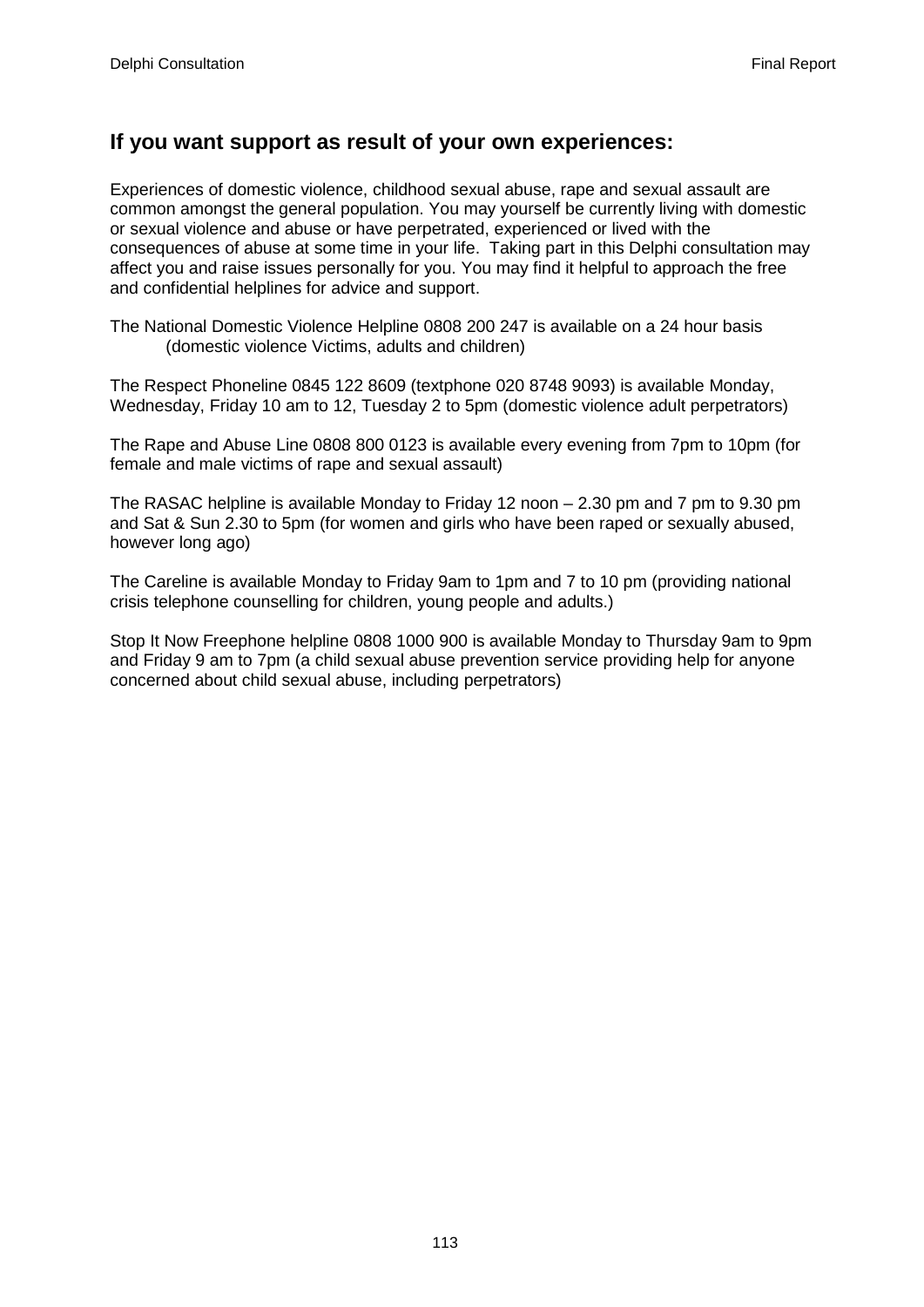# Appendix 5: Differences on key topics across the 10 programme areas.

The tables in this Appendix show the differences on key topics across the 10 VVAPP programme areas identified in the responses on values, principles and core beliefs in Round 1 and subsequent feedback on these in rounds 2 and 3. In each table rows are defined by the programme areas (key to abbreviations below), the columns define the topics. Topics have been clustered into groups as follows:

Table A5.1: Sector issues

Table A5.2: Safety, risk and assessment

Table A5.3: Criminal Justice - police, prosecution, punishment and rehabilitation

Table A5.4a and A5.4b: Maintaining links, creating distance between perpetrators and victims

Table A5.5: Approaches to perpetrators/abusers – responsibility, offending and mandated responses to offences

Table A5.6: Societal and victim responsibility

Table A5.7: Other issues: deviance, medicating and suicide

### **Key to programme area abbreviations**

| <b>SRSA</b>                | Adult victims/survivors of rape and sexual assault                                                                                     |
|----------------------------|----------------------------------------------------------------------------------------------------------------------------------------|
| <b>SCSA</b>                | Adult survivors of childhood sexual abuse                                                                                              |
| <b>SPPT</b>                | Child, adolescent and adult victims/survivors of sexual exploitation in prostitution,<br>pornography and trafficking                   |
| CASA                       | Children and young people who have been sexually abused                                                                                |
| <b>CYPIB</b>               | Children and young people who display sexually inappropriate behaviour or who<br>sexually abuse other young people, children or adults |
| ASO                        | Adult sex offenders                                                                                                                    |
| <b>SDV</b>                 | Adult victims/survivors of domestic violence and abuse                                                                                 |
| <b>CADV</b>                | Child and adolescent victims of domestic violence and abuse                                                                            |
| <b>YPDV</b><br><b>APDV</b> | Young people who perpetrate domestic violence and abuse<br>Adult perpetrators of domestic violence and abuse                           |
|                            |                                                                                                                                        |

# **NOTES**

- **Some cells in the table are shaded grey. The statement(s) provided in these cells represents the position of** *least disagreement***, but do not represent a complete** *consensus***.**
- Where different positions are evident within a programme area on a particular topic, these are identified in the table.

Where neighbouring rows within a column are merged (no lines between them) the position(s) shown are shared by the programme areas concerned.

Where a cell is shown blank, this indicates that no particular position was advanced for this topic in the programme area concerned.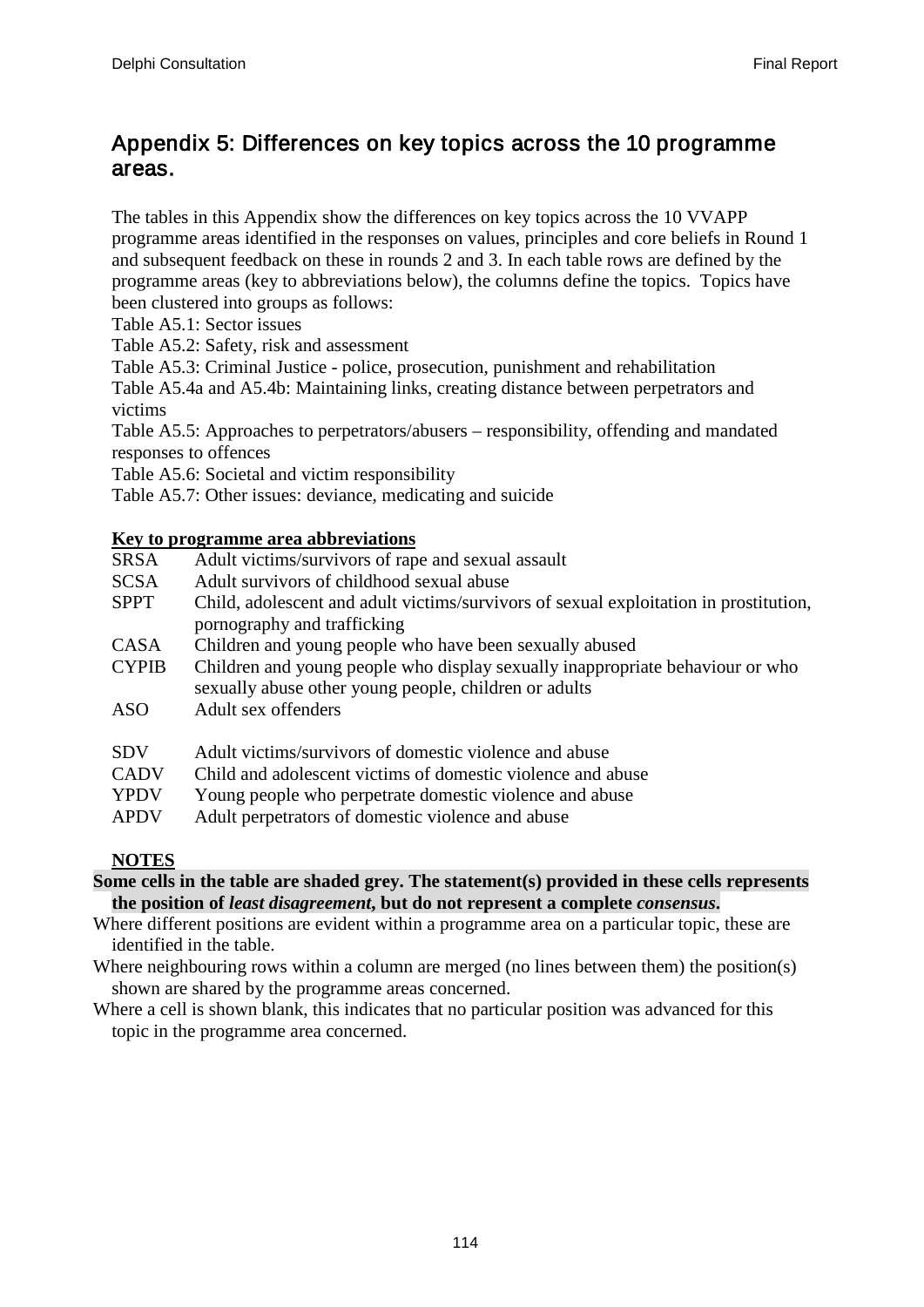|              | Multi-agency                                          | <b>Sharing</b>                                                      | <b>Public</b>                                         | <b>Child protection</b>                                                                                                                                                                       |
|--------------|-------------------------------------------------------|---------------------------------------------------------------------|-------------------------------------------------------|-----------------------------------------------------------------------------------------------------------------------------------------------------------------------------------------------|
|              | approaches                                            | information                                                         | protection                                            |                                                                                                                                                                                               |
| <b>SRSA</b>  |                                                       |                                                                     |                                                       |                                                                                                                                                                                               |
| <b>SCSA</b>  |                                                       |                                                                     |                                                       | As adult survivors disclose historical abuse, child<br>protection is only important consideration if the<br>next generation is at risk from the abuser.                                       |
| <b>SPPT</b>  |                                                       |                                                                     |                                                       | The protection of the victims of PPT is paramount;<br>if the victims are children at the time of exploitation<br>then their protection is subsumed under the<br>umbrella of child protection. |
| <b>CASA</b>  | Multi-agency<br>approaches are                        | Sharing<br>information                                              | Public protection<br>is an important<br>consideration | As victims are children at the time of the abuse<br>and disclosure, then child protection is the most<br>important concern of professionals dealing with<br>them.                             |
| <b>CYPIB</b> | necessary for<br>responding to<br>and providing       | between<br>agencies is<br>important for                             | when defining the<br>roles and<br>responsibilities of | Child protection is essential but complicated by the<br>child being both vulnerable and a potential risk to<br>others.                                                                        |
| <b>ASO</b>   | interventions for<br>domestic and<br>sexual violence. | multi-agency<br>work, but issues<br>of confidentiality              | individuals,<br>organisations and<br>the law.         | Child protection is the most important<br>consideration if offenders disclose that their victims<br>are children or young people.                                                             |
| <b>SDV</b>   |                                                       | and data<br>protection<br>define and limit                          |                                                       | If a client discloses that they have children living<br>with them, then child protection is the most<br>important consideration.                                                              |
| <b>CADV</b>  |                                                       | the sorts of<br>information that<br>may be shared<br>and with whom. |                                                       | As victims are children at the time of the abuse<br>and disclosure, then child protection is the most<br>important concern of professionals dealing with<br>them.                             |
| <b>YPPDV</b> |                                                       |                                                                     |                                                       |                                                                                                                                                                                               |
| <b>APDV</b>  |                                                       |                                                                     |                                                       | Child protection is at least of equal importance to<br>adult victim protection.                                                                                                               |

# **Table A5.1: Sector issues – working together for the benefit of others in the sector**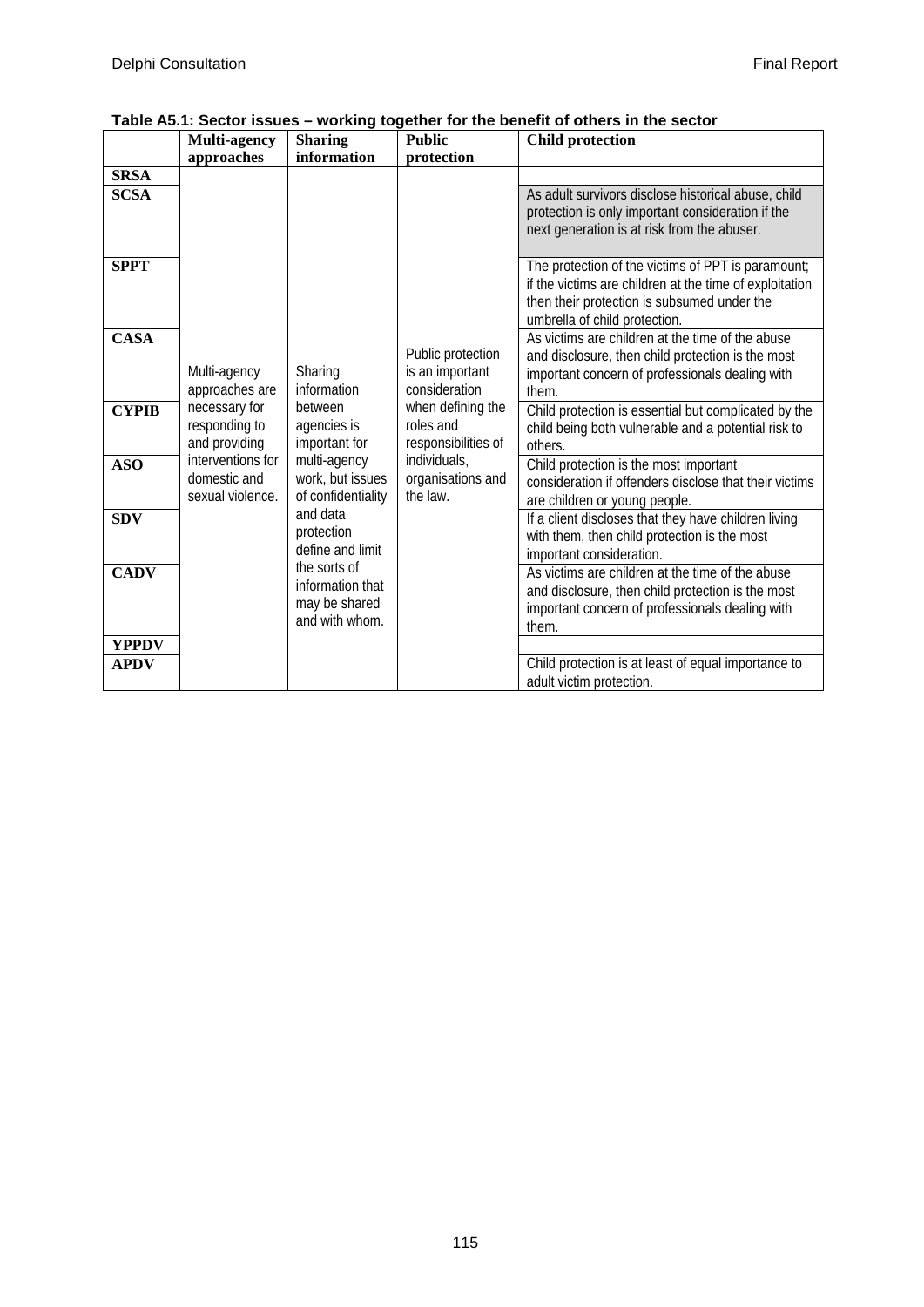#### **Table A5.2: Safety, risk and assessment**

|              | Safeguard                                                                                                                                             | Health, needs and                                                                                                                                                                                                                              | <b>Risk</b>                                                                                                          | Risk of abuse/risk to others                                                                                                                                                             |
|--------------|-------------------------------------------------------------------------------------------------------------------------------------------------------|------------------------------------------------------------------------------------------------------------------------------------------------------------------------------------------------------------------------------------------------|----------------------------------------------------------------------------------------------------------------------|------------------------------------------------------------------------------------------------------------------------------------------------------------------------------------------|
| <b>SRSA</b>  |                                                                                                                                                       | skills assessment                                                                                                                                                                                                                              | assessment                                                                                                           |                                                                                                                                                                                          |
|              |                                                                                                                                                       |                                                                                                                                                                                                                                                |                                                                                                                      | The emphasis is on the risk from<br>others, with supplementary self-<br>risks.                                                                                                           |
| <b>SCSA</b>  |                                                                                                                                                       |                                                                                                                                                                                                                                                |                                                                                                                      | The emphasis is on the risk from<br>others, with supplementary self-<br>risks.                                                                                                           |
| <b>SPPT</b>  | Professionals have a<br>responsibility to<br>safeguard child/ren<br>from abuse and/or<br>exploitation.                                                | In response to the<br>significant risks posed by<br>PT, victims/survivors<br>require health<br>assessments including<br>STI and HIV testing.                                                                                                   | <b>Risk</b><br>assessments,<br>both of risk to                                                                       | The emphasis is on the risk from<br>others, with supplementary self-<br>risks.                                                                                                           |
| <b>CASA</b>  | Professionals have a<br>responsibility to<br>safeguard the child<br>and other children in<br>the household from<br>abuse.                             |                                                                                                                                                                                                                                                | self and risk to<br>others, are<br>important parts<br>of any<br>intervention.<br>They should be                      | The emphasis is on the risk from<br>others, with supplementary self-<br>risks.                                                                                                           |
| <b>CYPIB</b> | Professionals have a<br>responsibility to<br>safeguard other<br>children/victims, as<br>well as to safeguard<br>the vulnerable<br>perpetrating child. |                                                                                                                                                                                                                                                | conducted by<br>professionals,<br>based on ethical<br>and informed<br>understandings<br>of risk and<br>potential for | The emphasis is split between the<br>risk to others and the potential for<br>being at risk from others, as<br>sexually inappropriate behaviour<br>can make a young person<br>vulnerable. |
| <b>ASO</b>   | Professionals have a<br>responsibility to<br>safeguard children -<br>both disclosed<br>victims and potential,<br>future victims                       | Clients may require their<br>mental health assessed<br>and where appropriate<br>have non-abusing life<br>skills developed.                                                                                                                     | harm. Where<br>appropriate risk<br>assessments<br>should be<br>carried out over<br>time, rather than                 | The emphasis on the risk to others.<br>There are additional self-risks<br>associated with being in a remand<br>or custodial setting.                                                     |
| <b>SDV</b>   | Professionals have a<br>responsibility to<br>safeguard the non-<br>abusing parent and<br>child/ren from abuse<br>and trauma.                          | Clients may require<br>assessment of their skills<br>to live and cope<br>independently, including<br>housing and finance as<br>well as emotional<br>dimensions; where<br>appropriate survivors may<br>need support to develop<br>these skills. | a static, single<br>events.                                                                                          | The emphasis is on the risk from<br>others. There are also<br>supplementary self-risks and risks<br>for children in the household if the<br>victim/survivor is a parent.                 |
| <b>CADV</b>  | Professionals have a<br>responsibility to<br>safeguard the child<br>against violence and<br>trauma.                                                   |                                                                                                                                                                                                                                                |                                                                                                                      | The emphasis is on the risk from<br>others.                                                                                                                                              |
| <b>YPPDV</b> |                                                                                                                                                       | Clients may require their<br>inter-personal skills to be<br>assessed and where<br>appropriate have these<br>skills developed.                                                                                                                  |                                                                                                                      | The emphasis is on the immediate<br>risk to others and the potential for<br>escalated risk to others in the<br>future.                                                                   |
| <b>APDV</b>  | Professionals have a<br>responsibility to<br>safeguard the non-<br>abusing parent and<br>child from abuse and<br>trauma                               |                                                                                                                                                                                                                                                |                                                                                                                      | The emphasis is on the risk to<br>others.                                                                                                                                                |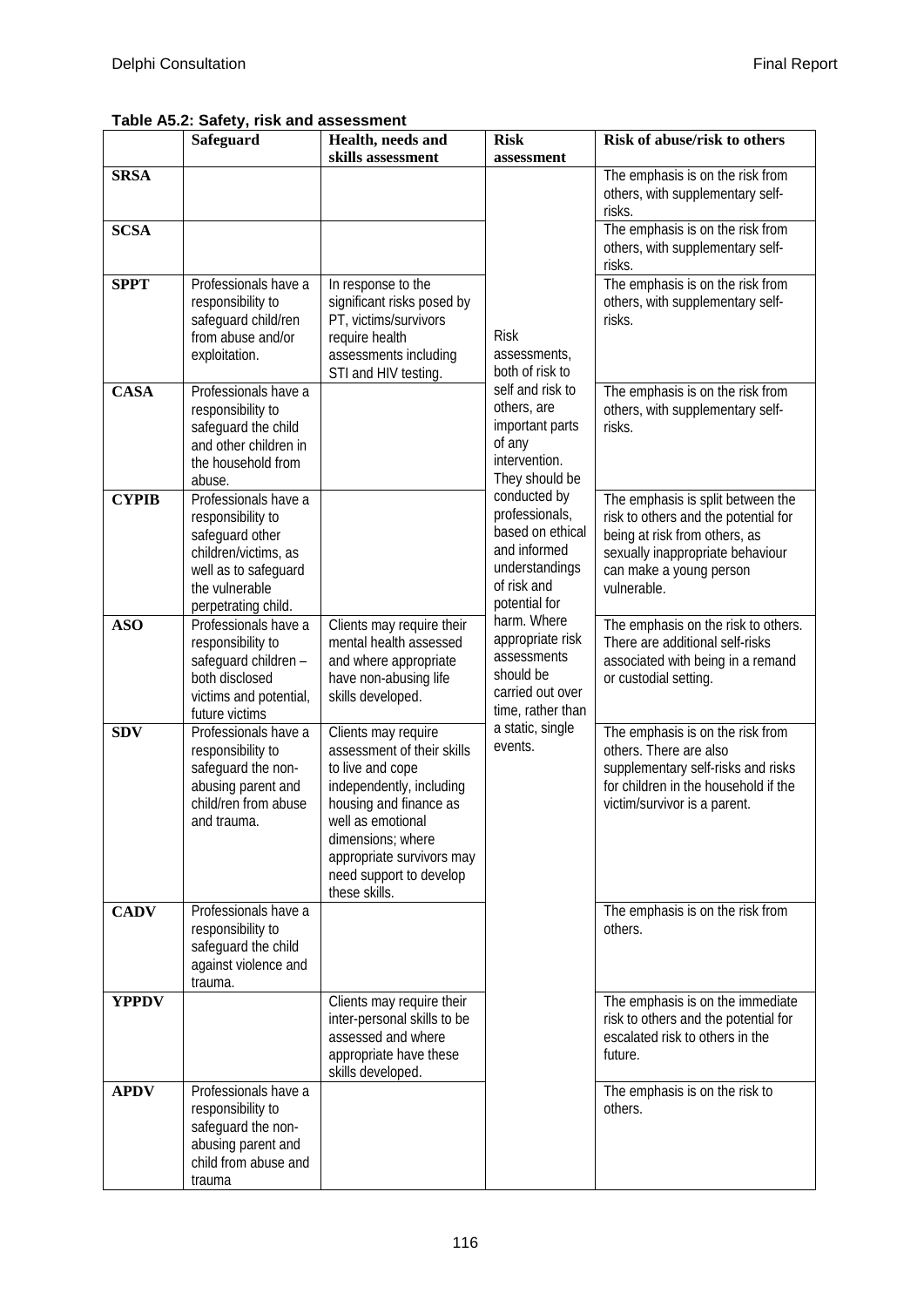|              | Criminal Justice -                                                                                                                                                       | rable A3.3. Criminal Justice - police, prosecution, pumsimient and renabilitation<br>Criminal Justice -                                                                                                   | <b>Criminal</b>                                                                                        | <b>Criminal Justice</b>                                                                                         |
|--------------|--------------------------------------------------------------------------------------------------------------------------------------------------------------------------|-----------------------------------------------------------------------------------------------------------------------------------------------------------------------------------------------------------|--------------------------------------------------------------------------------------------------------|-----------------------------------------------------------------------------------------------------------------|
|              | police                                                                                                                                                                   | prosecution and trials                                                                                                                                                                                    | Justice-                                                                                               | - rehabilitation                                                                                                |
|              |                                                                                                                                                                          |                                                                                                                                                                                                           | punishment &                                                                                           | (vs. punishment)                                                                                                |
|              |                                                                                                                                                                          |                                                                                                                                                                                                           | deterrence                                                                                             |                                                                                                                 |
| <b>SRSA</b>  | The police require more<br>training, to show victims<br>greater sympathy and to<br>provide better facilities for<br>interviews and forensic<br>examinations.             | There is a need for more<br>successful trials, to this end there<br>is need to make changes to<br>evidence and witness<br>examinations.                                                                   |                                                                                                        |                                                                                                                 |
| <b>SCSA</b>  |                                                                                                                                                                          | There are problems with historical<br>abuse victims being believed and<br>being able to provide proof and<br>credible evidence.                                                                           |                                                                                                        |                                                                                                                 |
| <b>SPPT</b>  | The police require more<br>training about exploitation,<br>specifically trafficking, and to<br>understand coerced<br>victimisation better.                               | Victims make poor witnesses; their<br>credibility is limited by perceptions<br>of their own criminality and role in<br>being coerced. There is also a<br>need for greater emphasis of<br>pimps and johns. | Punishment and<br>penalties act as<br>deterrents against<br>offending and re-<br>offending.            | Rehabilitation is<br>essential for<br>prevention in of<br>future offending.                                     |
| <b>CASA</b>  | The police require more<br>training, for indicators of<br>abuse, and how to<br>sensitively deal without and<br>collect evidence, without re-<br>traumatising the victim. | Providing evidence can re-<br>traumatise children. When<br>providing evidence there are<br>concerns about their credibility and<br>maturation/ability to understand<br>the courts proceedings.            | <b>Punishment has</b><br>no effect without<br>rehabilitation;<br>harder penalties<br>may deter victims | Rehabilitation has<br>not been proven to<br>work; rehabilitation<br>of the offender not<br>the central concern. |
| <b>CYPIB</b> |                                                                                                                                                                          | Criminal justice routes may not be<br>appropriate or necessary.                                                                                                                                           | from coming<br>forward or others                                                                       |                                                                                                                 |
| <b>ASO</b>   | The police require specific<br>training to support better<br>evidence collecting for<br>criminal cases.                                                                  | Recent legislation needs to be fully<br>applied, to improve convictions.                                                                                                                                  | voicing concerns.                                                                                      |                                                                                                                 |
| <b>SDV</b>   | The police require more<br>training, to take DV more<br>seriously and to have a<br>more appropriate view of<br>victims/survivors.                                        | There is a tension between what is<br>or isn't realistic from prosecution,<br>with problems in producing<br>evidence and securing convictions                                                             |                                                                                                        |                                                                                                                 |
| <b>CADV</b>  | The police require more<br>training about how to<br>approach and respond to<br>young people as victims and<br>secondary victims.                                         | Wherever possible, children<br>should be kept out of criminal<br>justice proceedings.                                                                                                                     |                                                                                                        |                                                                                                                 |
| <b>YPPDV</b> | The police need to take DV,<br>even when perpetrated by a<br>young person or child, more<br>seriously and intervene with<br>discretion.                                  | Where appropriate perpetrators<br>should experience the full weight<br>of the police and their powers of<br>arrest. However, family centred<br>solutions are preferred over<br>prosecution.               |                                                                                                        |                                                                                                                 |
| <b>APDV</b>  | The police need to take DV<br>more seriously, and respond<br>to perpetrators in stronger<br>terms.                                                                       | Sentencing and penalties should<br>reflect the seriousness of the<br>crime, with a potential for a DV<br>register.                                                                                        |                                                                                                        |                                                                                                                 |

#### **Table A5.3: Criminal Justice - police, prosecution, punishment and rehabilitation**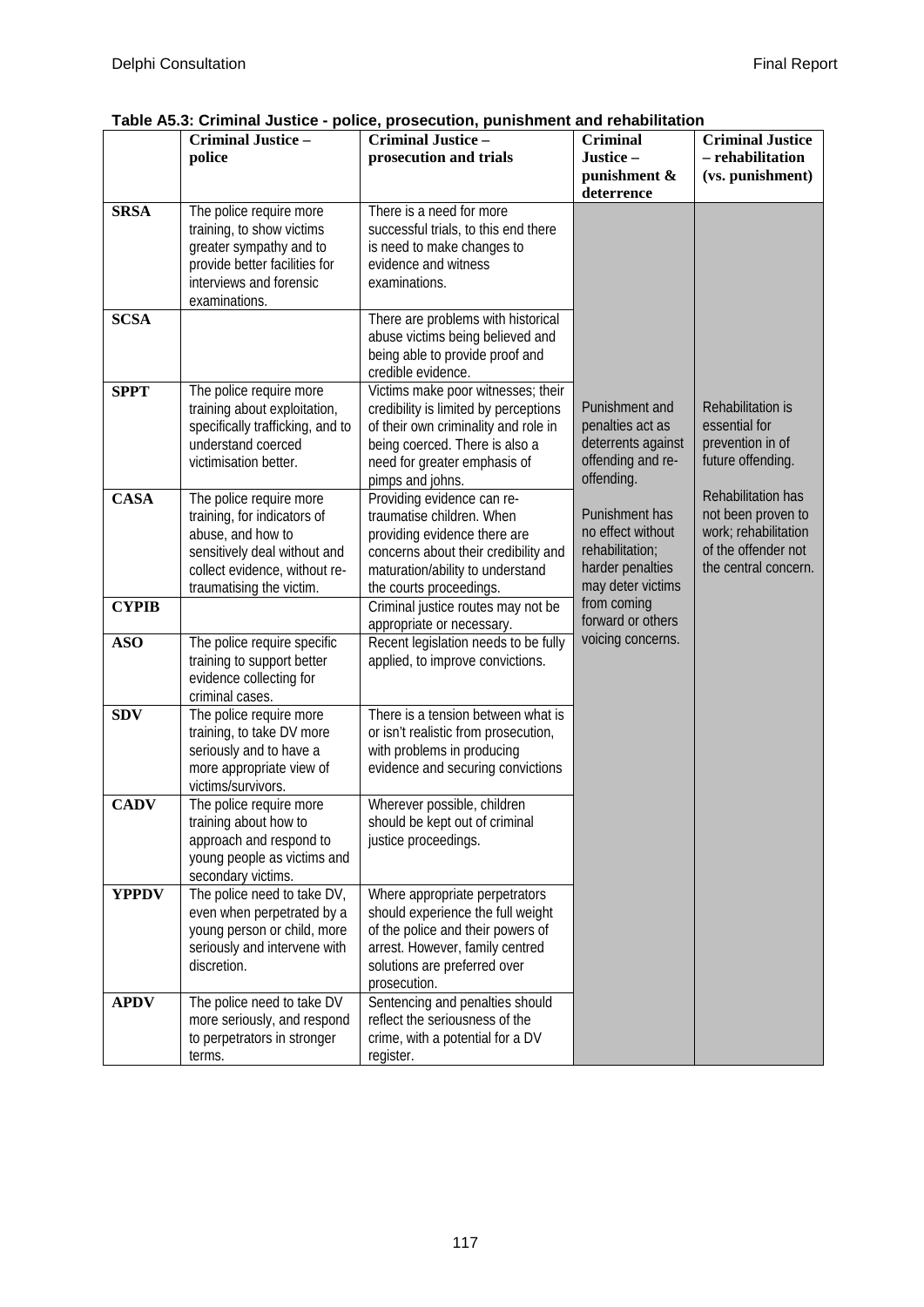|              | <b>Removal and relocation</b>                                                                                                                                                                 | Forgiveness/reconciliation                                                                                                                                               |
|--------------|-----------------------------------------------------------------------------------------------------------------------------------------------------------------------------------------------|--------------------------------------------------------------------------------------------------------------------------------------------------------------------------|
| <b>SRSA</b>  |                                                                                                                                                                                               |                                                                                                                                                                          |
| <b>SCSA</b>  |                                                                                                                                                                                               | Historical abuse raises many questions<br>about forgiveness and "letting go" but<br>these are neither aims nor measures of<br>interventions and recovery.                |
| <b>SPPT</b>  | Victims need to withdraw from the social<br>environment of exploitation.<br>Geographical distance and relocation<br>may be necessary to provide safety.                                       |                                                                                                                                                                          |
| <b>CASA</b>  | Abuser and child need to be separated,<br>either by removal of the abuser or the<br>child.                                                                                                    |                                                                                                                                                                          |
| <b>CYPIB</b> | There is tension between retaining or<br>separation from family unit, which<br>requires a case by case decision.                                                                              | Mediation and family work are essential.                                                                                                                                 |
| <b>ASO</b>   | Removal of adult, plus removal of adult<br>from society to prison                                                                                                                             | There may be potential for some<br>reconciliation, through family<br>reconstruction.                                                                                     |
| <b>SDV</b>   | Non-abusing parents and children may<br>need to relocate to safe houses and<br>refuges. However, there is disagreement<br>whether the abuser should go or whether<br>the victim has to leave. | Mediation in any form increases risk and<br>exposure for the victim survivors.<br>Forgiveness and reconciliation are not<br>encouraged.                                  |
| <b>CADV</b>  | Where possible the non-abusing parent<br>and child should safely separate from the<br>perpetrator. Removal of the perpetrator<br>may be necessary to provide safety.                          | Children who remain loving towards their<br>abusive/violent parents are not<br>exceptional and should not be<br>discouraged from seeking reconciliation<br>in adulthood. |
| <b>YPPDV</b> | There is tension between retaining or<br>separation from family unit, which<br>requires a case by case decision.                                                                              | Mediation and family work are essential.                                                                                                                                 |
| <b>APDV</b>  | Where possible the non-abusing parent<br>and child should safely separate from the<br>perpetrator. Removal of the perpetrator<br>may be necessary to provide safety.                          | There is no provision for mediation, but<br>reconciliation is not excluded if the<br>partner maintains contact during therapy.                                           |

#### **Table A5.4a: Maintaining links, creating distance between perpetrators and victims**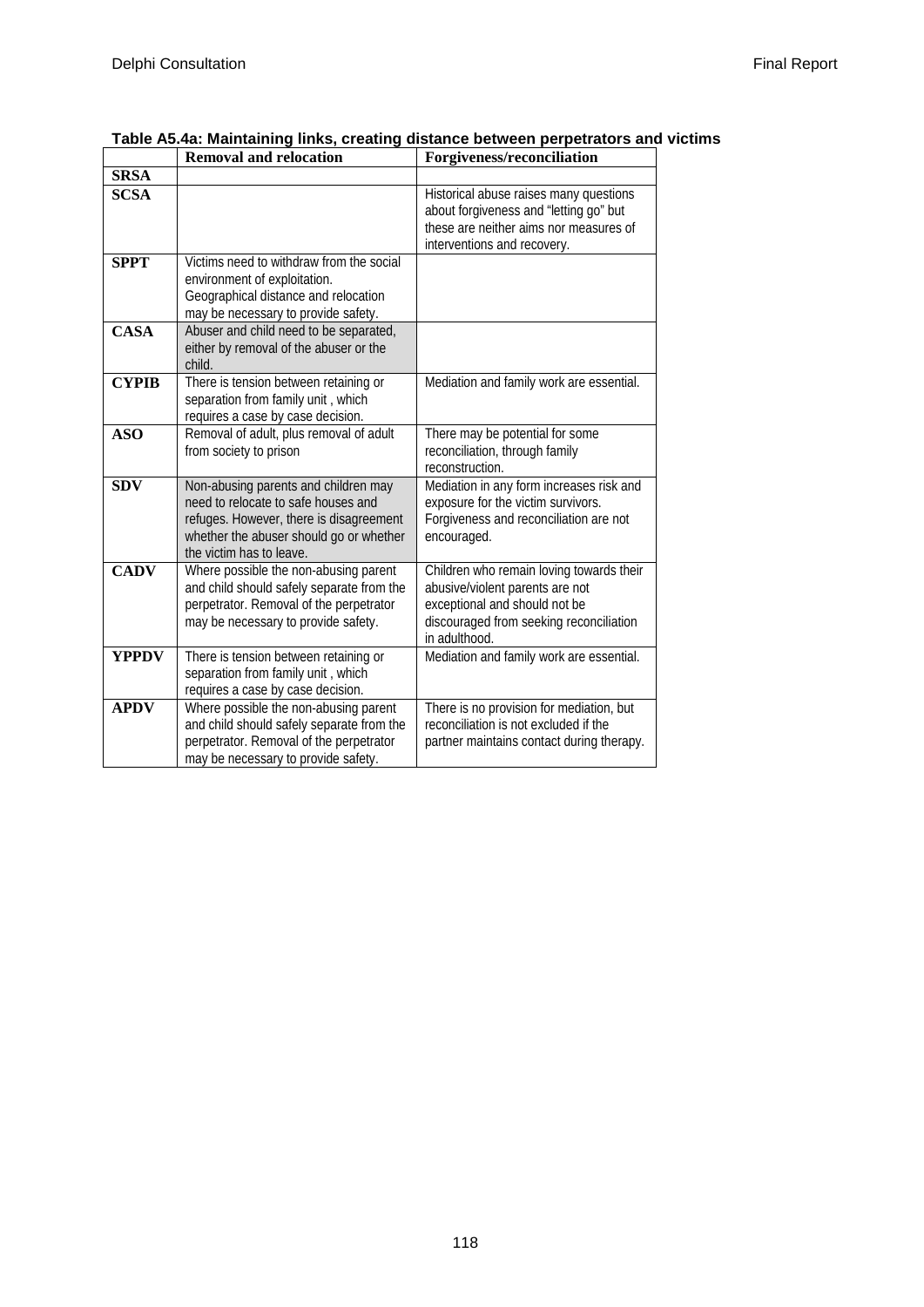|              | Abusers/perpetrators role in/                                                   | <b>Involvement of partner/parents</b>                                          |  |
|--------------|---------------------------------------------------------------------------------|--------------------------------------------------------------------------------|--|
|              | access to family                                                                | in therapy or recovery                                                         |  |
| <b>SRSA</b>  | There is neither need, nor benefit from                                         |                                                                                |  |
|              | any contact with abusers/perpetrators.                                          |                                                                                |  |
| <b>SCSA</b>  | There is neither need, nor benefit from                                         |                                                                                |  |
|              | any contact with abusers/perpetrators but                                       |                                                                                |  |
|              | need to consider disadvantage if this                                           |                                                                                |  |
|              | means lack of contact with entire                                               |                                                                                |  |
|              | extended family, loss of entire family,                                         |                                                                                |  |
|              | family connections.                                                             |                                                                                |  |
| <b>SPPT</b>  | There is neither need, nor benefit from                                         | If a PPT victim is a child or young adult it                                   |  |
|              | any contact with abusers/perpetrators,                                          | may be appropriate and helpful to involve                                      |  |
|              | and the wider group of abuse supporting                                         | their family in recovery process                                               |  |
|              | adults.                                                                         |                                                                                |  |
| <b>CASA</b>  | There is neither need, nor benefit from                                         | The non-abusing parent should be                                               |  |
|              | any contact with abusers/perpetrators.                                          | involved in an intervention.                                                   |  |
| <b>CYPIB</b> | Ideally the abuse/violence is addressed                                         | Family centred approaches and involving                                        |  |
|              | and the family is preserved, even if the                                        | other family members are important.                                            |  |
|              | young person is removed for a short time.                                       |                                                                                |  |
| <b>ASO</b>   | There is a need for offenders to have real                                      | Perpetrators should not have contact with                                      |  |
|              | lives outside of abusing, including family                                      | their abused or potential victims, but there                                   |  |
|              | support. Family reconstruction is not ruled                                     | may be grounds for maintaining family                                          |  |
|              | out in every case.                                                              | links.                                                                         |  |
| <b>SDV</b>   | Ideally there should be no contact                                              | Therapy and recovery are for the                                               |  |
|              | between the abuser and victim. Safety                                           | individual and therefore do not include                                        |  |
|              | outweighs family preservation.                                                  | anyone else, particularly the                                                  |  |
|              |                                                                                 | abuser/perpetrator.                                                            |  |
| <b>CADV</b>  | Ideally there should be no domestic                                             | The non-abusing parent should be<br>involved in an intervention.               |  |
|              | contact but where child safety can be                                           |                                                                                |  |
| <b>YPPDV</b> | maintained, contact may be possible.<br>Ideally the abuse/violence is addressed |                                                                                |  |
|              | and the family is preserved, even if the                                        | Family centred approaches and involving<br>other family members are important. |  |
|              | young person is removed for a short time.                                       |                                                                                |  |
| <b>APDV</b>  | Although separation may be necessary in                                         | Victims who remain to some degree in a                                         |  |
|              | the short term, perpetrators may maintain                                       | relationship with the perpetrator should be                                    |  |
|              | some contact and the victims may be                                             | involved, indirectly, in the intervention; for                                 |  |
|              | involved in the intervention provided.                                          | example with information sharing.                                              |  |
|              |                                                                                 |                                                                                |  |

# **Table A5.4b: Maintaining links, creating distance between perpetrators and victims**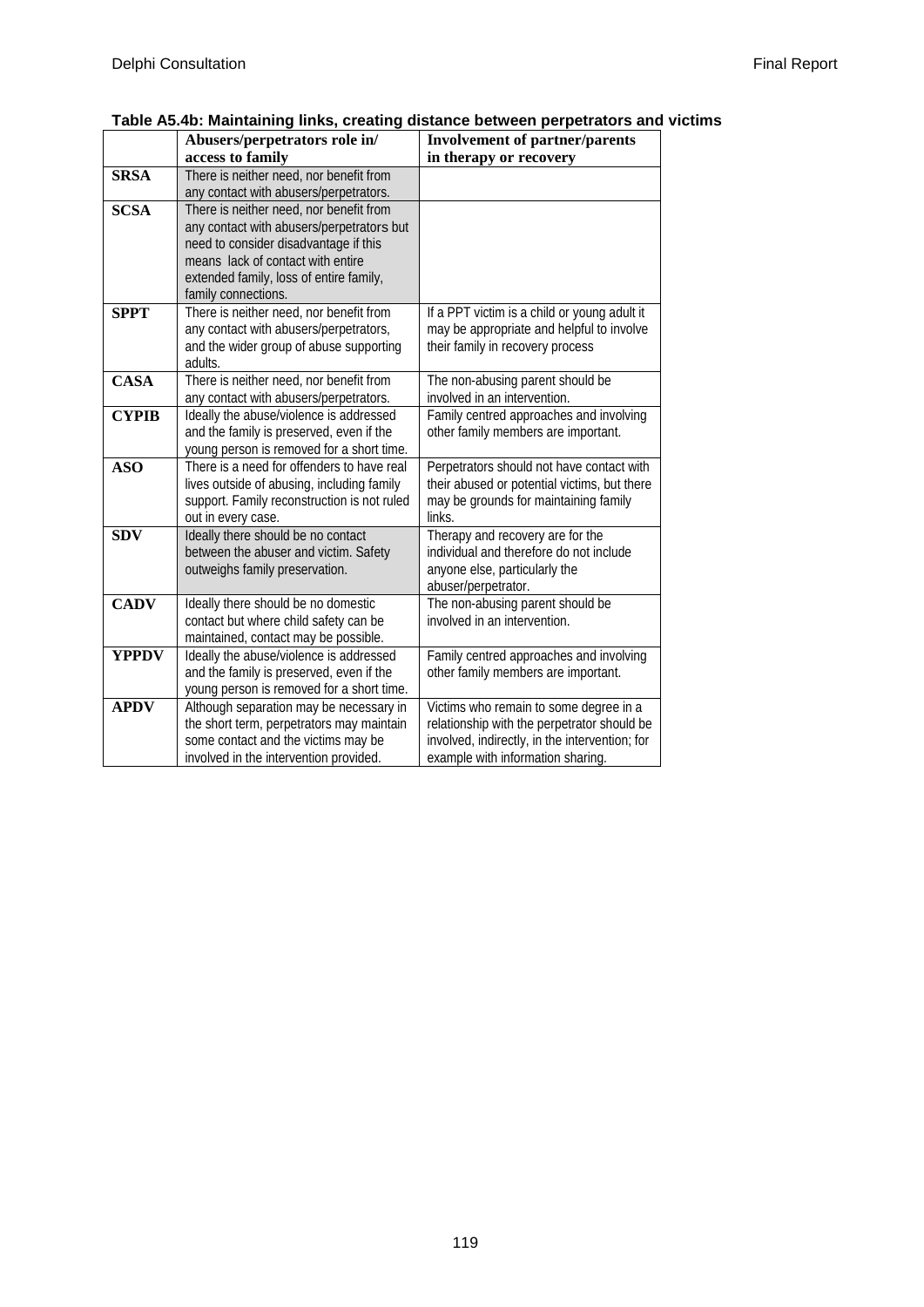|              | Abusers/perpetrators as                                                                                                                                                                    | <b>Perpetrator responsibility</b>                                                                                                                                                      | <b>Mandatory reporting,</b>                                                                                                                                                                                |
|--------------|--------------------------------------------------------------------------------------------------------------------------------------------------------------------------------------------|----------------------------------------------------------------------------------------------------------------------------------------------------------------------------------------|------------------------------------------------------------------------------------------------------------------------------------------------------------------------------------------------------------|
|              | offenders                                                                                                                                                                                  |                                                                                                                                                                                        | mandatory prosecution                                                                                                                                                                                      |
| <b>SRSA</b>  | All abusers are offenders.                                                                                                                                                                 |                                                                                                                                                                                        |                                                                                                                                                                                                            |
| <b>SCSA</b>  | All abusers are offenders.                                                                                                                                                                 |                                                                                                                                                                                        |                                                                                                                                                                                                            |
| <b>SPPT</b>  | All abusers are offenders. Victims<br>should not be classed as offenders,<br>even if they were coerced and<br>participated in perpetrating abuse,<br>violence or criminal sexual activity. | Sexual and domestic violence and<br>abuse are the personal choice and<br>responsibility of the perpetrator. Other<br>factors may play a part but do not<br>remove this responsibility. | Mandatory reporting of underage sex<br>doesn't help because fewer<br>vulnerable people will come forward<br>for help. There is a need for<br>improvement in reporting, rather than<br>making is mandatory. |
| <b>CASA</b>  | All abusers are offenders.                                                                                                                                                                 |                                                                                                                                                                                        |                                                                                                                                                                                                            |
| <b>CYPIB</b> | Children and young people who<br>abuse others are not offenders, but<br>inappropriate (and they are also seen<br>as victims themselves).                                                   |                                                                                                                                                                                        | Reporting of and notifying criminal<br>authorities of the abuse/violence<br>should be discretional.                                                                                                        |
| <b>ASO</b>   | All abusers are offenders.                                                                                                                                                                 | Sexual and domestic violence and<br>abuse are the personal choice and<br>responsibility of the perpetrator. Other<br>factors may play a part but do not<br>remove this responsibility. | There are arguments for mandatory<br>prosecution, mandatory imprisonment<br>and mandatory therapy.                                                                                                         |
| <b>SDV</b>   | All abusers are offenders.                                                                                                                                                                 | Sexual and domestic violence and                                                                                                                                                       |                                                                                                                                                                                                            |
| <b>CADV</b>  | All abusers are offenders.                                                                                                                                                                 | abuse are the personal choice and<br>responsibility of the perpetrator. Other<br>factors may play a part but do not<br>remove this responsibility.                                     |                                                                                                                                                                                                            |
| <b>YPPDV</b> | Young people who perpetrate DV are<br>offenders. However, rather than<br>criminalising them for life, they may be<br>seen as troubled rather than<br>pathologised.                         |                                                                                                                                                                                        | Reporting of and notifying criminal<br>authorities of the abuse/violence<br>should be discretional.                                                                                                        |
| <b>APDV</b>  | All abusers are offenders.                                                                                                                                                                 | Sexual and domestic violence and<br>abuse are the personal choice and<br>responsibility of the perpetrator. Other<br>factors may play a part but do not<br>remove this responsibility. |                                                                                                                                                                                                            |

#### **Table A5.5: Approaches to perpetrators/abusers – responsibility, offending and mandated responses to offences**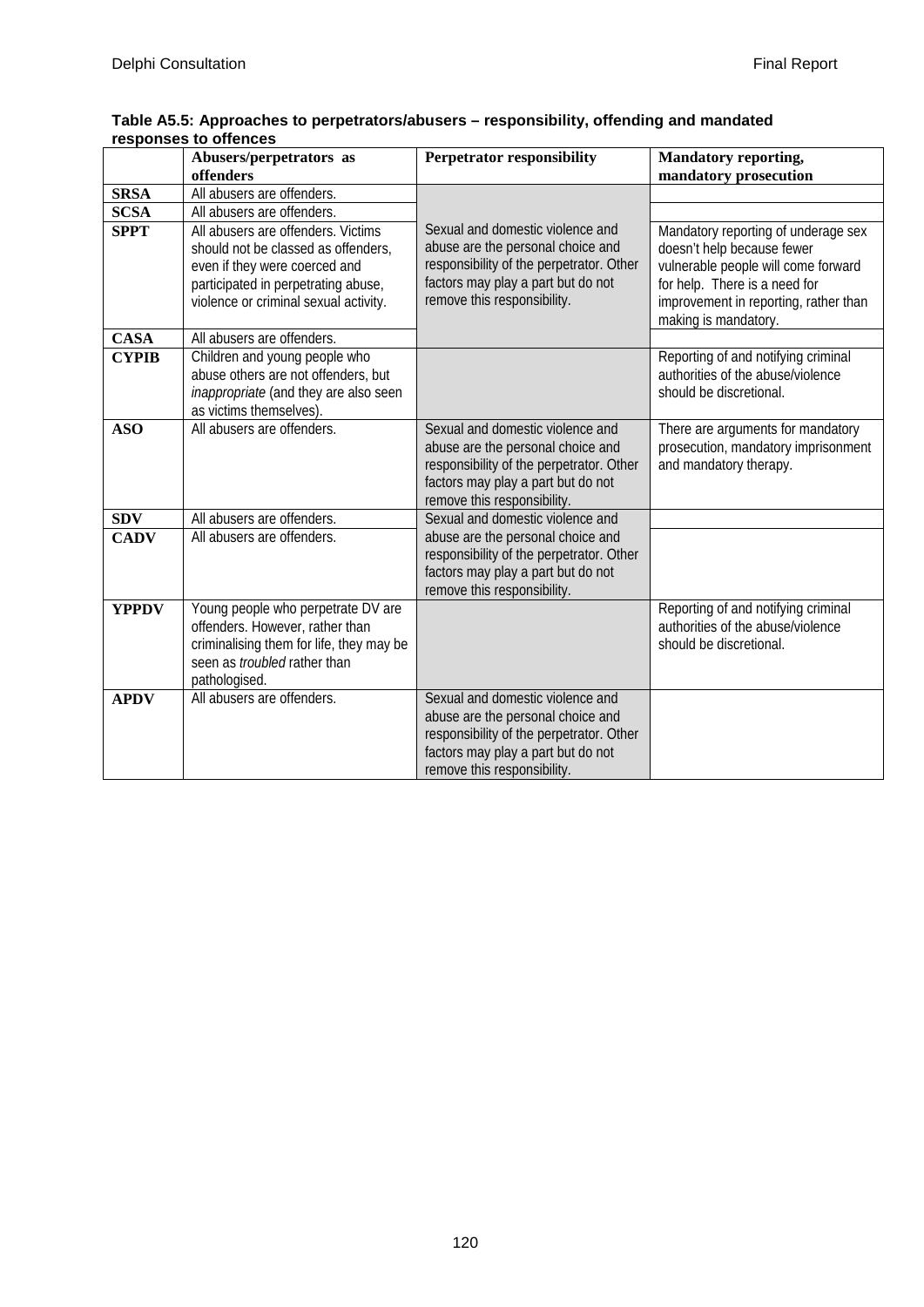|              | <b>Societal responsibility</b>                                              | Victim blaming/co-                                                         |
|--------------|-----------------------------------------------------------------------------|----------------------------------------------------------------------------|
|              |                                                                             | responsibility                                                             |
| <b>SDV</b>   | Society is responsible for maintaining                                      | There is no responsibility attributed to                                   |
|              | gender and power inequalities, and                                          | the victims/survivors.                                                     |
|              | the financial dependency of women                                           |                                                                            |
|              | (particularly mothers) on men.                                              |                                                                            |
| <b>SRSA</b>  | Society is responsible for tolerating                                       | There is no responsibility attributed to                                   |
|              | certain forms of rape as permissible                                        | the victims/survivors.                                                     |
|              | (for example, date rape, marital rape).                                     |                                                                            |
| <b>SCSA</b>  | Society is responsible for turning a                                        | There is no responsibility attributed to                                   |
|              | blind eye or not listening at the time of                                   | the victims/survivors.                                                     |
|              | historical abuse.                                                           |                                                                            |
| <b>SPPT</b>  | Society is responsible for seeing PPT                                       | There is a degree of responsibility                                        |
|              | as inevitable. Non-harming males are                                        | attributed to the victims, where                                           |
|              | responsible for PPT through using<br>prostitutes/pornography, and therefore | vulnerability in seen in terms of<br>limited choices there is an inference |
|              | making it permissible and creating "the                                     | that the victim colluded with or                                           |
|              | market".                                                                    | acquiesced to the coercer.                                                 |
| <b>CASA</b>  | Society is responsible for not doing                                        | There is no responsibility attributed to                                   |
|              | enough to identify and stop it                                              | the victims/survivors.                                                     |
| <b>CADV</b>  | Society is responsible for not doing                                        | There is no responsibility attributed to                                   |
|              | enough to identify and stop it                                              | the victims/survivors.                                                     |
| <b>CYPIB</b> | The family and parents of the child are                                     | There is no responsibility attributed to                                   |
|              | more responsible than society in                                            | the victims/survivors. In addition, the                                    |
|              | general.                                                                    | perpetrators are often seen as victims                                     |
|              |                                                                             | themselves.                                                                |
| <b>YPPDV</b> | Society and the family are responsible                                      | Some - role of parents in raising                                          |
|              | for fostering violence in the home.                                         | violent children                                                           |
| <b>APDV</b>  | Society is responsible for tolerating                                       | There is no responsibility attributed to                                   |
|              | violence and supporting gender and                                          | the victims/survivors, there is no                                         |
|              | power inequalities.                                                         | "women-blaming".                                                           |
| <b>ASO</b>   | Society is responsible for making it                                        | There is no responsibility attributed to                                   |
|              | harder for abusing men/women to get                                         | the victims/survivors.                                                     |
|              | help without exclusion from society,                                        |                                                                            |
|              | keeping abuse "underground".                                                |                                                                            |

**Table A5.6: Societal and victim responsibility**